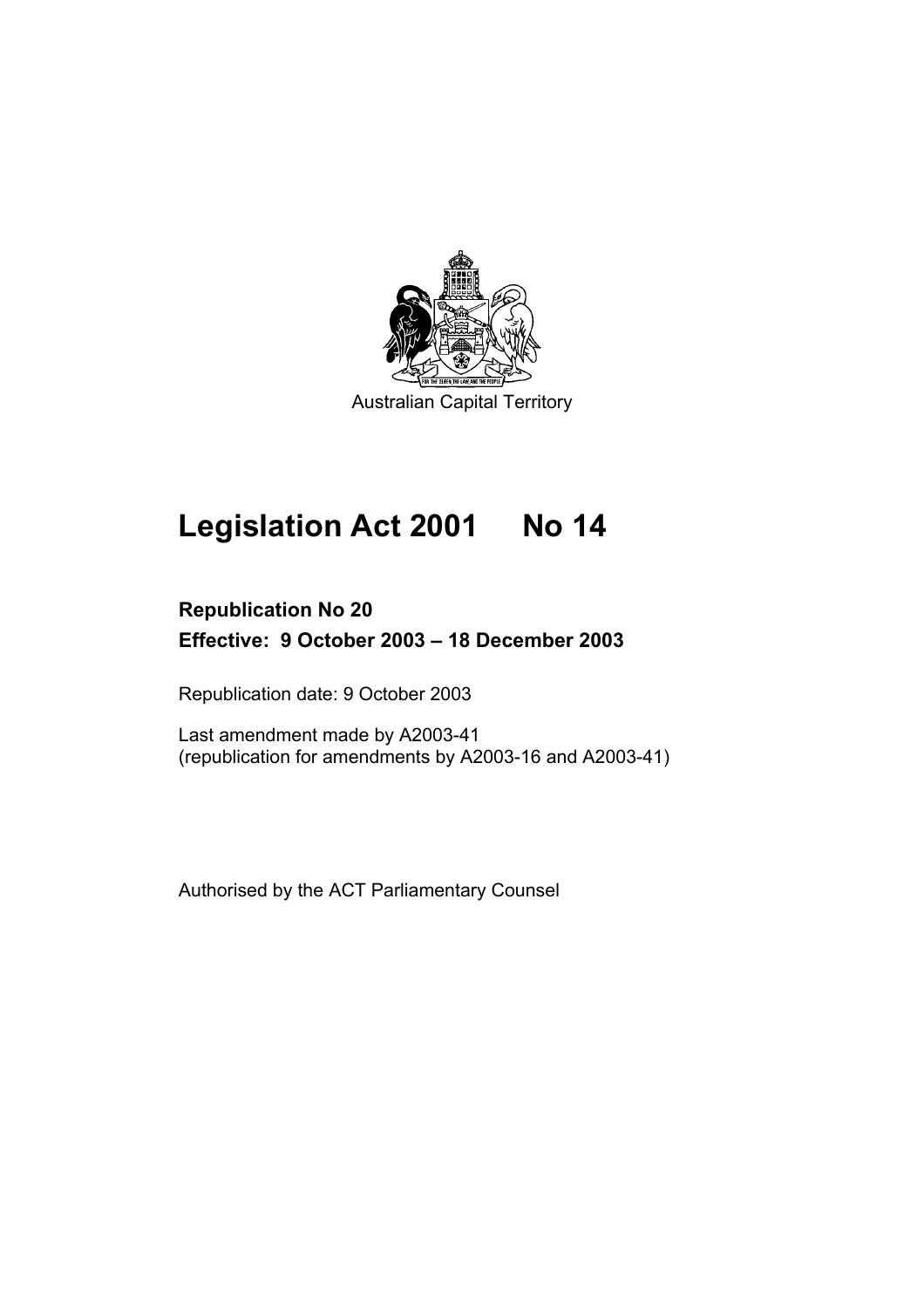## **About this republication**

#### **The republished law**

This is a republication of the *Legislation Act 2001* (including any amendment made under the *Legislation Act 2001*, part 11.3 (Editorial changes)) as in force on 9 October 2003*.* It also includes any amendment, repeal or expiry affecting the republished law to 9 October 2003.

The legislation history and amendment history of the republished law are set out in endnotes 3 and 4.

#### **Kinds of republications**

The Parliamentary Counsel's Office prepares 2 kinds of republications of ACT laws (see the ACT legislation register at www.legislation.act.gov.au):

- authorised republications to which the *Legislation Act 2001* applies
- unauthorised republications.

The status of this republication appears on the bottom of each page.

#### **Editorial changes**

The *Legislation Act 2001*, part 11.3 authorises the Parliamentary Counsel to make editorial amendments and other changes of a formal nature when preparing a law for republication. Editorial changes do not change the effect of the law, but have effect as if they had been made by an Act commencing on the republication date (see *Legislation Act 2001*, s 115 and s 117). The changes are made if the Parliamentary Counsel considers they are desirable to bring the law into line, or more closely into line, with current legislative drafting practice.

This republication includes amendments made under part 11.3 (see endnote 1).

#### **Uncommenced provisions and amendments**

If a provision of the republished law has not commenced or is affected by an uncommenced amendment, the symbol  $\|\mathbf{U}\|$  appears immediately before the provision heading. The text of the uncommenced provision or amendment appears only in the last endnote.

#### **Modifications**

If a provision of the republished law is affected by a current modification, the symbol  $\mathbf{M}$ appears immediately before the provision heading. The text of the modifying provision appears in the endnotes. For the legal status of modifications, see *Legislation Act 2001*, section 95.

#### **Penalties**

The value of a penalty unit for an offence against this republished law at the republication date is—

- (a) if the person charged is an individual—\$100; or
- (b) if the person charged is a corporation—\$500.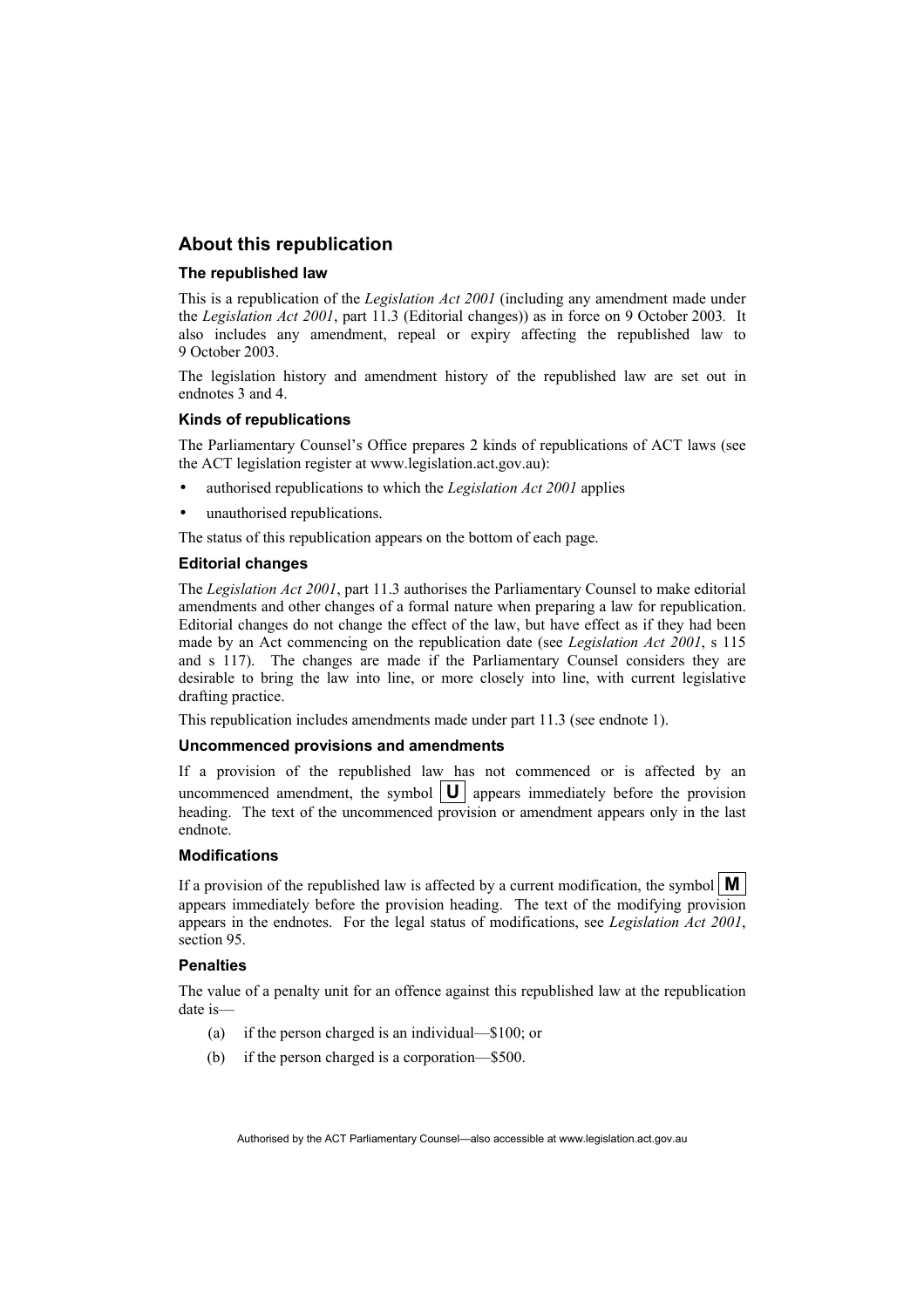

# **Legislation Act 2001**

# **Contents**

Page

# **Chapter 1 Preliminary**

| <b>Part 1.1</b> | General                                                 |            |
|-----------------|---------------------------------------------------------|------------|
| 1               | Name of Act                                             | 2          |
| 2               | Dictionary                                              | 2          |
| 2A              | <b>Notes</b>                                            | 2          |
| 3               | Objects                                                 | 3          |
| 4               | Application of Act                                      | 3          |
| 5               | Determinative and non-determinative provisions          | 4          |
| 6               | Legislation Act provisions must be applied              | 5          |
| <b>Part 1.2</b> | <b>Basic concepts</b>                                   |            |
|                 | Meaning of Act generally (IA dict, def of Act, par (a)) | 8          |
| R <sub>20</sub> | Legislation Act 2001                                    | contents 1 |
| 09/10/03        | Effective: 09/10/03-18/12/03                            |            |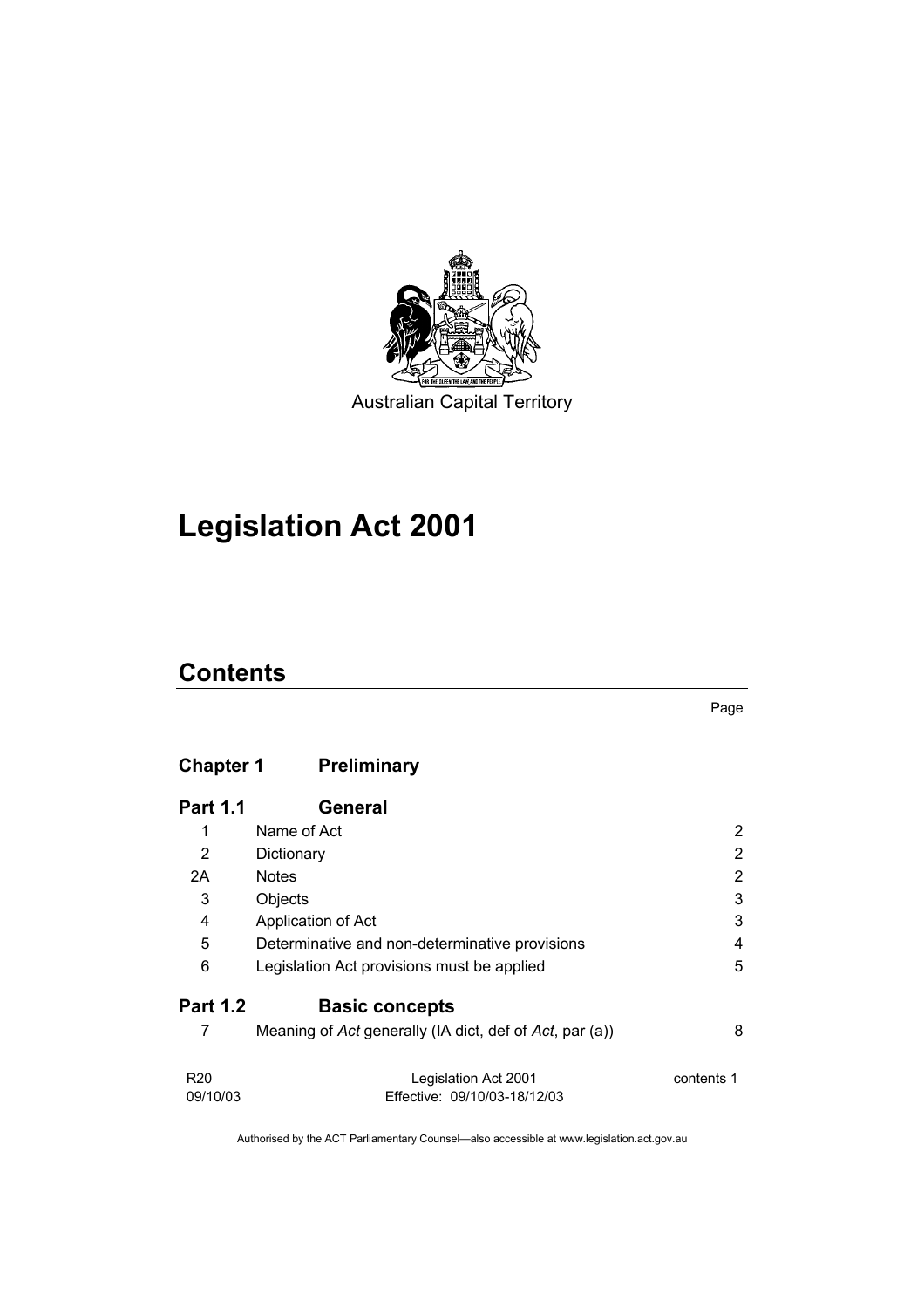|                  |                                                                                                                                      | Page |
|------------------|--------------------------------------------------------------------------------------------------------------------------------------|------|
| 8                | Meaning of subordinate law (IA dict, def of subordinate law and<br>SLA s 6 (19), def of <i>subordinate law</i> , par (a))            | 8    |
| 9                | Meaning of <i>disallowable instrument</i> (SLA s 10 (1) and 6 (19),<br>def of subordinate law)                                       | 9    |
| 10               | Meaning of notifiable instrument                                                                                                     | 9    |
| 11               | Meaning of commencement notice                                                                                                       | 9    |
| 12               | Meaning of registrable instrument                                                                                                    | 10   |
| 13               | Meaning of statutory instrument (IA dict, def of statutory<br><i>instrument</i> )                                                    | 10   |
| 14               | Meaning of <i>instrument</i> (IA dict, def of <i>instrument</i> )                                                                    | 10   |
| 15               | Meaning of authorised republication                                                                                                  | 11   |
| 16               | Meaning of provision (IA dict, def of provision)                                                                                     | 11   |
| <b>Part 1.3</b>  | Sources of law in the ACT                                                                                                            |      |
| 17               | References to Acts include references to former Cwlth<br>enactments etc (IA s 7A, dict, def of Act, par (b) and def of<br>enactment) | 13   |
| <b>Chapter 2</b> | <b>ACT legislation register and web site</b>                                                                                         |      |
| 18               | <b>ACT legislation register</b>                                                                                                      | 14   |
| 19               | Contents of register                                                                                                                 | 14   |
| 20               | Prompt registration                                                                                                                  | 19   |
| 21               | Approved web site                                                                                                                    | 19   |
| 22               | Access to registered material at approved web site                                                                                   | 19   |
| <b>Chapter 3</b> | Authorised versions and evidence of laws<br>and legislative material                                                                 |      |
| 22A              | Definitions for ch 3                                                                                                                 | 20   |
| 23               | Authorisation of versions by parliamentary counsel (LRA s 8)                                                                         | 21   |
| 24               | Authorised electronic versions (LRA s 20, s 22, s 23)                                                                                | 21   |
| 25               | Authorised written versions (LRA ss 6-9, ss 20-23)                                                                                   | 22   |

26 Judicial notice of certain matters (EA ss 8–10A, s 10C) 24

| contents 2 |  |
|------------|--|
|------------|--|

Legislation Act 2001 Effective: 09/10/03-18/12/03

R20 09/10/03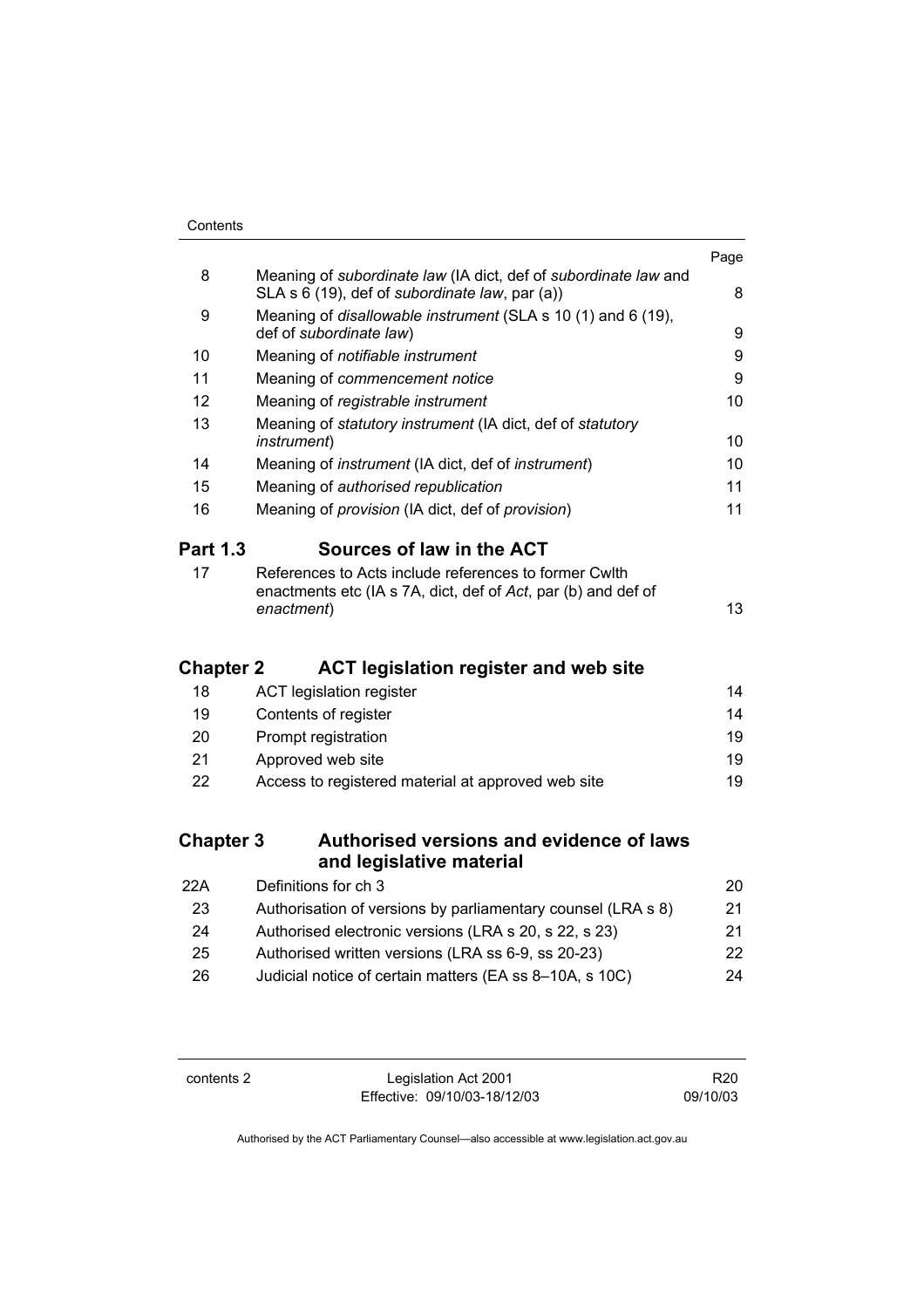|                  |                                                                                                    | Contents |
|------------------|----------------------------------------------------------------------------------------------------|----------|
|                  |                                                                                                    | Page     |
| <b>Chapter 4</b> | <b>Numbering and notification of Acts</b>                                                          |          |
| 27               | Numbering of Acts (IA s 9)                                                                         | 26       |
| 28               | Notification of Acts (IA s 8)                                                                      | 26       |
| 29               | References to enactment or passing of Acts (IA s 10F)                                              | 28       |
| 30               | References to <i>notification</i> of Acts                                                          | 28       |
| <b>Chapter 5</b> | <b>Regulatory impact statements for</b><br>subordinate laws and disallowable<br><b>instruments</b> |          |
| <b>Part 5.1</b>  | <b>Preliminary</b>                                                                                 |          |
| 31               | Definitions for ch 5 (SLA s 9A)                                                                    | 29       |
| 32               | Other publication or consultation requirements not affected<br>(SLA S 9B)                          | 30       |
| 33               | Guidelines about costs of proposed subordinate laws and<br>disallowable instruments (SLA s 9C)     | 30       |
| <b>Part 5.2</b>  | <b>Requirements for regulatory impact</b><br>statements                                            |          |
| 34               | Preparation of regulatory impact statements (SLA s 9D)                                             | 31       |
| 35               | Content of regulatory impact statements (SLA s 9E)                                                 | 32       |
| 36               | When is preparation of regulatory impact statement<br>unnecessary? (SLA s 9F)                      | 33       |
| 37               | When must regulatory impact statement be presented?<br>(SLA S 9G)                                  | 34       |
| <b>Part 5.3</b>  | Failure to comply with requirements for<br>regulatory impact statements                            |          |
| 38               | Effect of failure to comply with pt 5.2 (SLA s 9H)                                                 | 35       |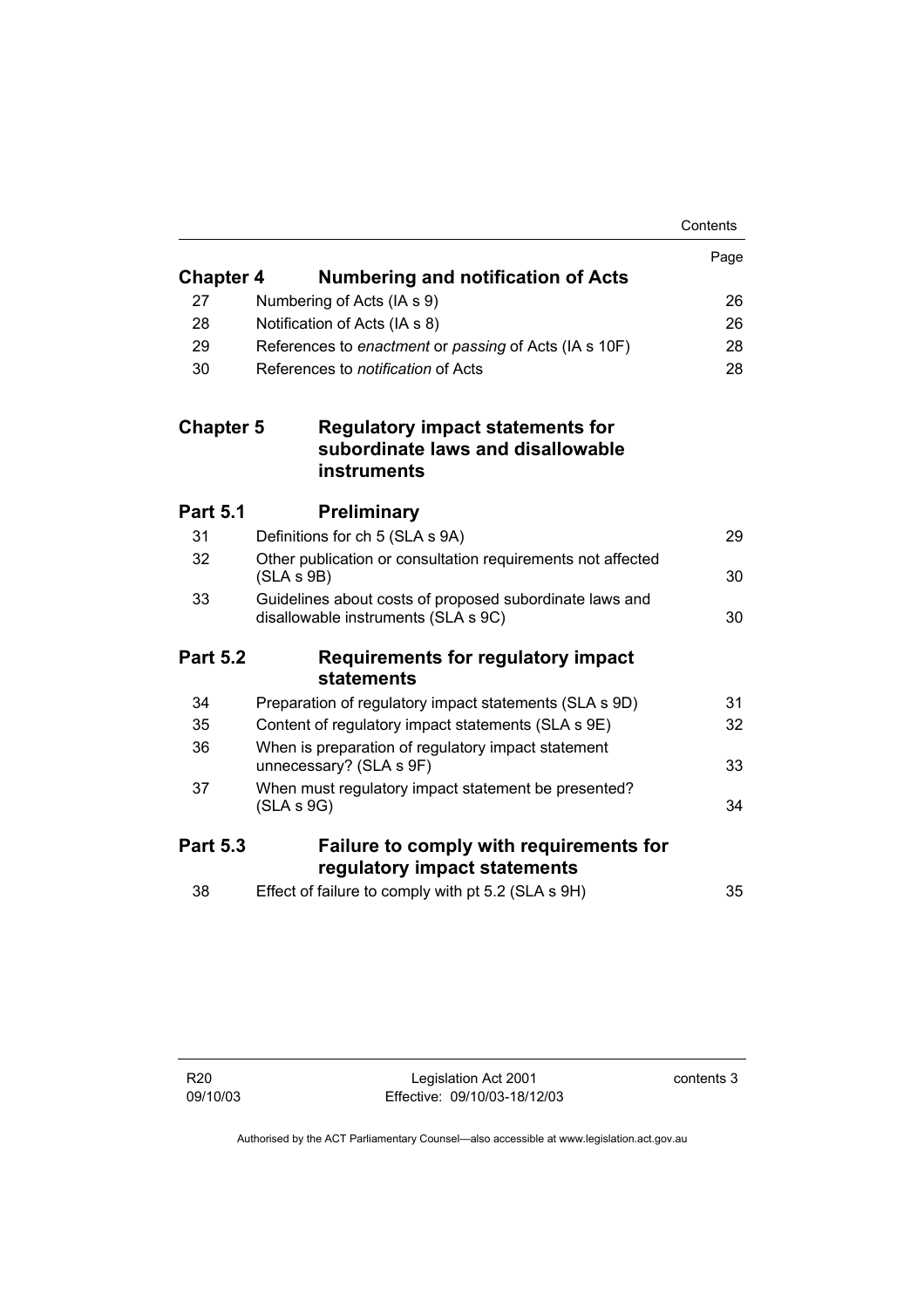# **Chapter 6 Making, notification and numbering of statutory instruments**

|                 | statutory mstruments                                                                                           |    |
|-----------------|----------------------------------------------------------------------------------------------------------------|----|
| <b>Part 6.1</b> | <b>General</b>                                                                                                 |    |
| 39              | Meaning of <i>matter</i> in ch 6 (IA s 27B)                                                                    | 36 |
| 40              | Presumption of validity (EA s 10C (2) (e))                                                                     | 36 |
| 41              | Making of certain statutory instruments by Executive (SLA s 3)                                                 | 36 |
| <b>Part 6.2</b> | Making of statutory instruments generally                                                                      |    |
| 42              | Power to make statutory instruments (IA s 26 (1), s 27C)                                                       | 38 |
| 43              | Statutory instruments to be interpreted not to exceed powers<br>under authorising law (SLA s 9 (3))            | 38 |
| 44              | Power to make statutory instruments for an Act etc (SLA s 2A)                                                  | 40 |
| 45              | Power to make court rules (IA s 27I)                                                                           | 41 |
| 46              | Power to make instrument includes power to amend or repeal<br>(IA s 27D)                                       | 42 |
| 47              | Statutory instrument may make provision by applying law or<br>instrument (SLA s 8)                             | 42 |
| 48              | Power to make instrument includes power to make different<br>provision for different categories etc (IA s 27E) | 46 |
| 49              | Single instrument may exercise several powers or satisfy<br>several requirements (IA s 27F)                    | 47 |
| 50              | Relationship between authorising law and instrument dealing<br>with same matter (IA s 27G)                     | 48 |
| 51              | Instrument may make provision in relation to land by reference<br>to map etc (IA s 27GA)                       | 48 |
| 52              | Instrument may authorise determination of matter etc<br>(IA s 27GB)                                            | 48 |
| 53              | Instrument may prohibit (IA s 27GC)                                                                            | 49 |
| 54              | Instrument may require making of statutory declaration<br>(IA s 27H)                                           | 50 |
| <b>Part 6.3</b> | <b>Making of certain statutory instruments</b><br>about fees                                                   |    |
| 55              | Definitions for pt 6.3                                                                                         | 51 |
| 56              | Determination of fees by disallowable instrument                                                               | 51 |

| contents 4 |  |
|------------|--|
|------------|--|

Legislation Act 2001 Effective: 09/10/03-18/12/03

R20 09/10/03

Page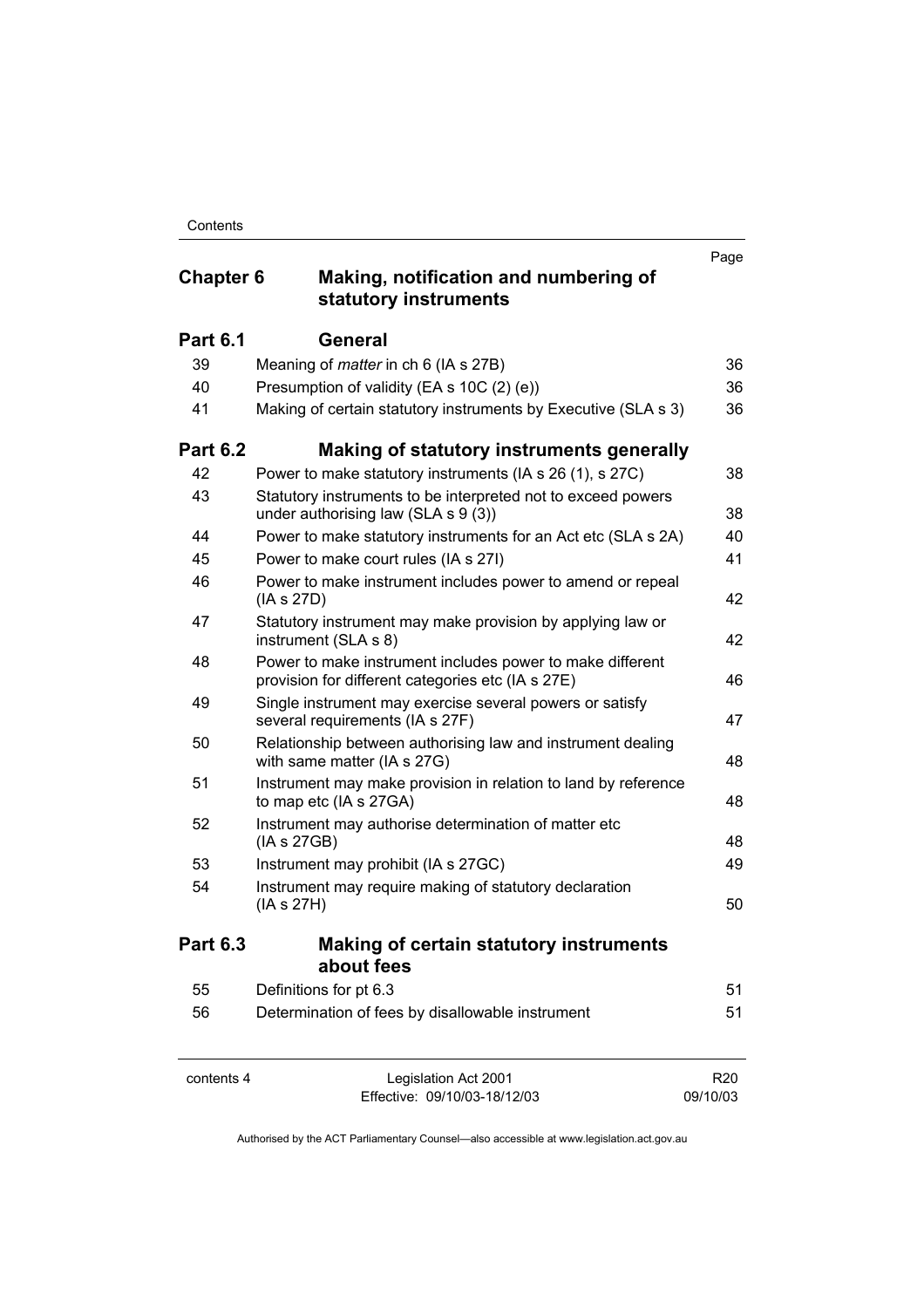|                             |                                                                                                                   | Contents   |
|-----------------------------|-------------------------------------------------------------------------------------------------------------------|------------|
|                             |                                                                                                                   | Page       |
| 57                          | Fees payable in accordance with determination etc                                                                 | 53         |
| 58                          | Regulations may make provision about fees                                                                         | 54         |
| <b>Part 6.4</b>             | Numbering and notification of registrable<br>instruments                                                          |            |
| 59                          | Numbering (SLA s 4 (1))                                                                                           | 57         |
| 60                          | Correction etc of name of registrable instrument                                                                  | 58         |
| 61                          | Notification of registrable instruments (SLA $s$ 6 (1) (a), (2)-(5))                                              | 59         |
| 62                          | Effect of failure to notify registrable instrument                                                                | 61         |
| 63                          | References to notification of registrable instruments                                                             | 61         |
| <b>Chapter 7</b>            | <b>Presentation, amendment and</b><br>disallowance of subordinate laws and                                        |            |
|                             | disallowable instruments                                                                                          |            |
| 64                          | Presentation of subordinate laws and disallowable instruments                                                     | 62         |
| 65                          | Disallowance by resolution of Assembly (SLA s 6 (7), (7A), (8),<br>and $s$ 10)                                    | 62         |
| 65A                         | Notification of disallowance by resolution of Assembly (SLA s 6<br>$(8)$ and s 10)                                | 63         |
| 66                          | Revival of affected laws (SLA s 6 (9), and s 10)                                                                  | 65         |
| 67                          | Making of instrument same in substance within 6 months after<br>disallowance (SLA $s$ 6 (10), (16), and $s$ 10)   | 66         |
| 68                          | Amendment by resolution of Assembly (SLA s 6 (7A), (11),<br>$(13)-(15)$ , $(17)$ , $(18)$ , and s 10)             | 67         |
| 69                          | Notification of amendments made by resolution of Assembly<br>(SLA S 6 (12), and S 10)                             | 68         |
| 70                          | Making of amendment restoring effect of law within 6 months<br>after amendment (SLA $s$ 6 (10), (16), and $s$ 10) | 70         |
| 71                          | Effect of dissolution or expiry of Assembly on notice of motion<br>(SLA s 6 (7B), and s 10)                       | 71         |
| <b>Chapter 8</b>            | <b>Commencement and exercise of powers</b><br>before commencement                                                 |            |
| 72                          | Meaning of law in ch 8                                                                                            | 72         |
| 73                          | General rules about commencement (IA s 10, SLA s 6 (1) (b))                                                       | 72         |
| R <sub>20</sub><br>09/10/03 | Legislation Act 2001<br>Effective: 09/10/03-18/12/03                                                              | contents 5 |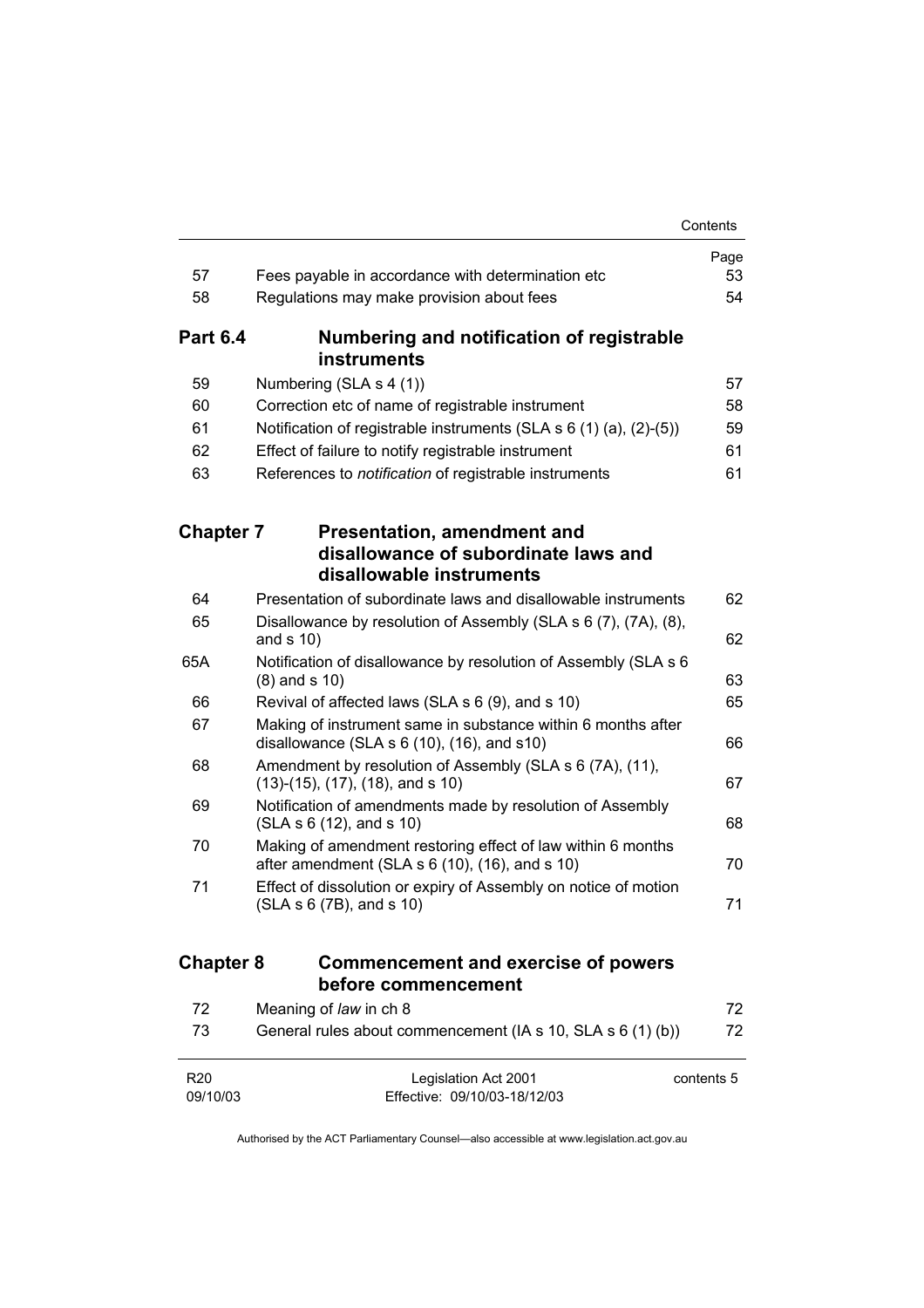| 74  |                                                                                      | Page<br>74 |
|-----|--------------------------------------------------------------------------------------|------------|
|     | Time of commencement (IA s 10A)                                                      |            |
| 75  | Commencement of naming and commencement provisions on<br>notification day (IA s 10B) | 75         |
| 76  | Non-prejudicial provision may commence retrospectively                               |            |
|     | (SLA S 7)                                                                            | 76         |
| 77  | Commencement by commencement notice (IA s 10C)                                       | 77         |
| 78  | Separate commencement of amendments                                                  | 78         |
| 79  | Automatic commencement of postponed law (IA s 10E)                                   | 79         |
| 79A | Commencement of amendment of uncommenced law                                         | 80         |
| 80  | References to <i>commencement</i> of law (IA s 11)                                   | 80         |
| 81  | Exercise of powers between notification and commencement                             |            |
|     | (SLA s 5)                                                                            | 80         |

# **Chapter 9 Repeal and amendment of laws**

# **Part 9.1 General**

| 0E.             | $10/6$ and $20/10/10$                                                  | 0e. |
|-----------------|------------------------------------------------------------------------|-----|
| <b>Part 9.2</b> | Repeal                                                                 |     |
| 84A             | Creation of offences and changes in penalties (IA s 33A)               | 85  |
| 84              | Saving of operation of repealed and amended laws (IA s 41)             | 83  |
| 83              | Consequences of amendment of statutory instrument by Act<br>(SLA S 8A) | 83  |
| 82              | Definitions for ch 9 (IA s 37)                                         | 83  |
|                 |                                                                        |     |

| <b>Part 9.3</b> | <b>Amendment</b>                                                                            |    |
|-----------------|---------------------------------------------------------------------------------------------|----|
| 89              | Automatic repeal of certain laws and provisions (IA s 43)                                   | 89 |
| 88              | Repeal does not end effect of transitional laws etc (IA s 42)                               | 88 |
| 87              | Commencement not undone if repealed (IA s 40)                                               | 87 |
| 86              | Repealed and amended laws not revived on repeal of repealing<br>and amending laws (IA s 39) | 86 |
| 85              | When repeal takes effect (IA s 38)                                                          | 86 |

| 90 | Law and amending laws to be read as one (IA s 44) | 93. |
|----|---------------------------------------------------|-----|
| 91 | Insertion of provisions by amending law (IA s 45) | 93. |
| 92 | Amendment to be made wherever possible (IA s 46)  | 95  |

| contents 6 |  |
|------------|--|
|------------|--|

Legislation Act 2001 Effective: 09/10/03-18/12/03

R20 09/10/03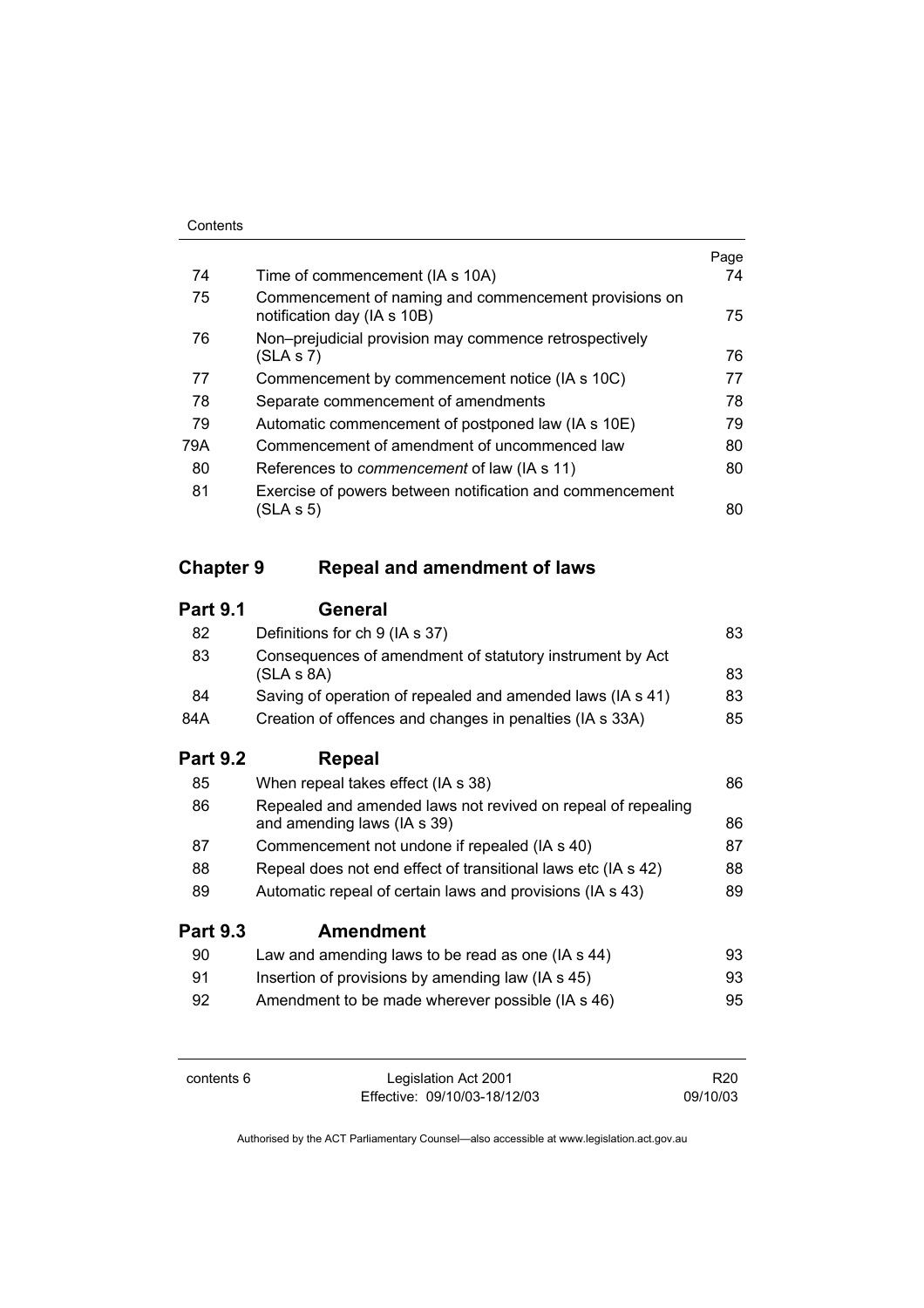|    |                                                                               | Contents |
|----|-------------------------------------------------------------------------------|----------|
|    |                                                                               | Page     |
| 93 | Provisions included in another provision for amendment<br>purposes (IA s 46A) | 96       |
| 94 | Continuance of appointments etc made under amended                            |          |
|    | provisions (IA s 47)                                                          | 97       |
| 95 | Status of modifications (IA s 48)                                             | 99       |
| 96 | Relocated provisions (IA s 49)                                                | 99       |

# **Chapter 10 Referring to laws**

| 97   | References to law or instrument include law or instrument        |     |
|------|------------------------------------------------------------------|-----|
|      | containing reference (IA s 50 (2))                               | 101 |
| 98   | Referring to laws in general terms (IA s 50 (1))                 | 101 |
| 99   | Referring to particular Acts (IA s 51)                           | 102 |
| 100  | Referring to statutory instruments (IA s 52, SLA s 4 (2))        | 103 |
| 101  | Referring to provisions of laws or instruments (IA s 53)         | 104 |
| 101A | Reference to provisions of law or instrument is inclusive        |     |
|      | (IA s 14)                                                        | 105 |
| 101B | References to paragraphs etc (IA s 12A)                          | 106 |
| 102  | Meaning of references to a law or instrument generally (IA s 54) | 107 |
| 103  | References to laws and instruments with amended names            |     |
|      | (IA s 55)                                                        | 108 |
| 104  | References to laws include references to instruments under       |     |
|      | laws (IA s 55A)                                                  | 108 |
| 105  | References in statutory instruments to the Act (IA s 55B)        | 109 |
| 106  | References to repealed laws (IA s 55C)                           | 110 |
|      |                                                                  |     |

# **Chapter 11 Republication of Acts and statutory instruments**

| <b>Part 11.1</b> | General                                                   |     |
|------------------|-----------------------------------------------------------|-----|
| 107              | Meaning of law in ch 11 (LRA s 5, def of law and s 8 (2)) | 111 |
| 108              | Republication in register                                 | 111 |
| 109              | Republications may be published with other information    | 111 |
| 110              | Collections of laws (LRA s 19A)                           | 112 |

| R <sub>20</sub> | Legislation Act 2001         | contents 7 |
|-----------------|------------------------------|------------|
| 09/10/03        | Effective: 09/10/03-18/12/03 |            |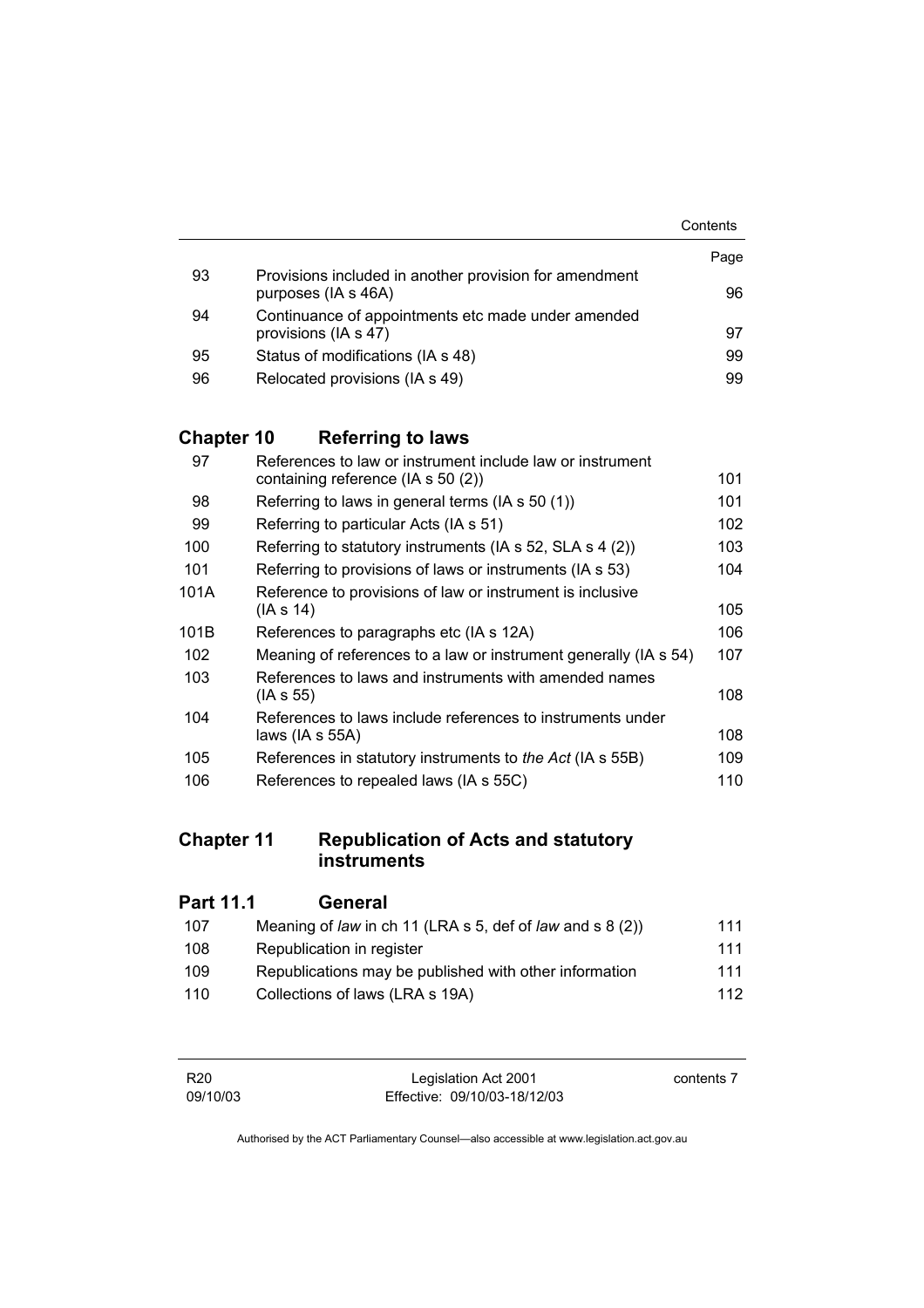| Contents |
|----------|
|----------|

|                   |                                                                    | Page            |
|-------------------|--------------------------------------------------------------------|-----------------|
| <b>Part 11.2</b>  | Substantive amendments made by laws                                |                 |
| 111               | Incorporation of amendments (LRA s 10)                             | 113             |
| 112               | Reference to amending laws (LRA s 11 (1))                          | 113             |
| 113               | Provisions not republished or relocated (LRA s 12)                 | 113             |
| Part 11.3         | <b>Editorial changes</b>                                           |                 |
| 114               | Authorisation for parliamentary counsel (LRA s 13, s 19)           | 115             |
| 115               | Amendments not to change effect (LRA s 14)                         | 115             |
| 116               | Ambit of editorial amendments (LRA s 15)                           | 115             |
| 117               | Legal effect of editorial changes (LRA s 16)                       | 117             |
| 118               | Reference to editorial amendments (LRA s 17)                       | 117             |
| <b>Chapter 12</b> | Scope of Acts and statutory instruments                            |                 |
| 120               | Act to be interpreted not to exceed legislative powers of          |                 |
|                   | Assembly (IA s 11AA)                                               | 118             |
| 121               | Binding effect of Acts (IA s 7)                                    | 119             |
| 122               | Application to Territory (IA s 23A)                                | 120             |
| <b>Chapter 13</b> | <b>Structure of Acts and statutory</b><br>instruments              |                 |
| <b>Part 13.1</b>  | <b>General</b>                                                     |                 |
| 125               | Meaning of law in ch 13                                            | 121             |
| 126               | Material that is part of an Act or statutory instrument (IA s 11H) | 121             |
| 127               | Material that is not part of an Act or statutory instrument        |                 |
|                   | (IAs 12)                                                           | 122             |
| <b>Part 13.2</b>  | <b>Particular kinds of provisions</b>                              |                 |
| 130               | What is a definition? (IA dictionary, definition)                  | 124             |
| 131               | Signpost definitions (IA, dict, def of see)                        | 125             |
| 132               | Examples (IA s 11D)                                                | 126             |
| 133               | Penalty units (IA s 33AA)                                          | 127             |
| 134               | Penalties at end of sections and subsections (IA s 32A)            | 128             |
| 135               | Penalties not at end of sections and subsections (IA s 33)         | 131             |
| contents 8        | Legislation Act 2001                                               | R <sub>20</sub> |
|                   | Effective: 09/10/03-18/12/03                                       | 09/10/03        |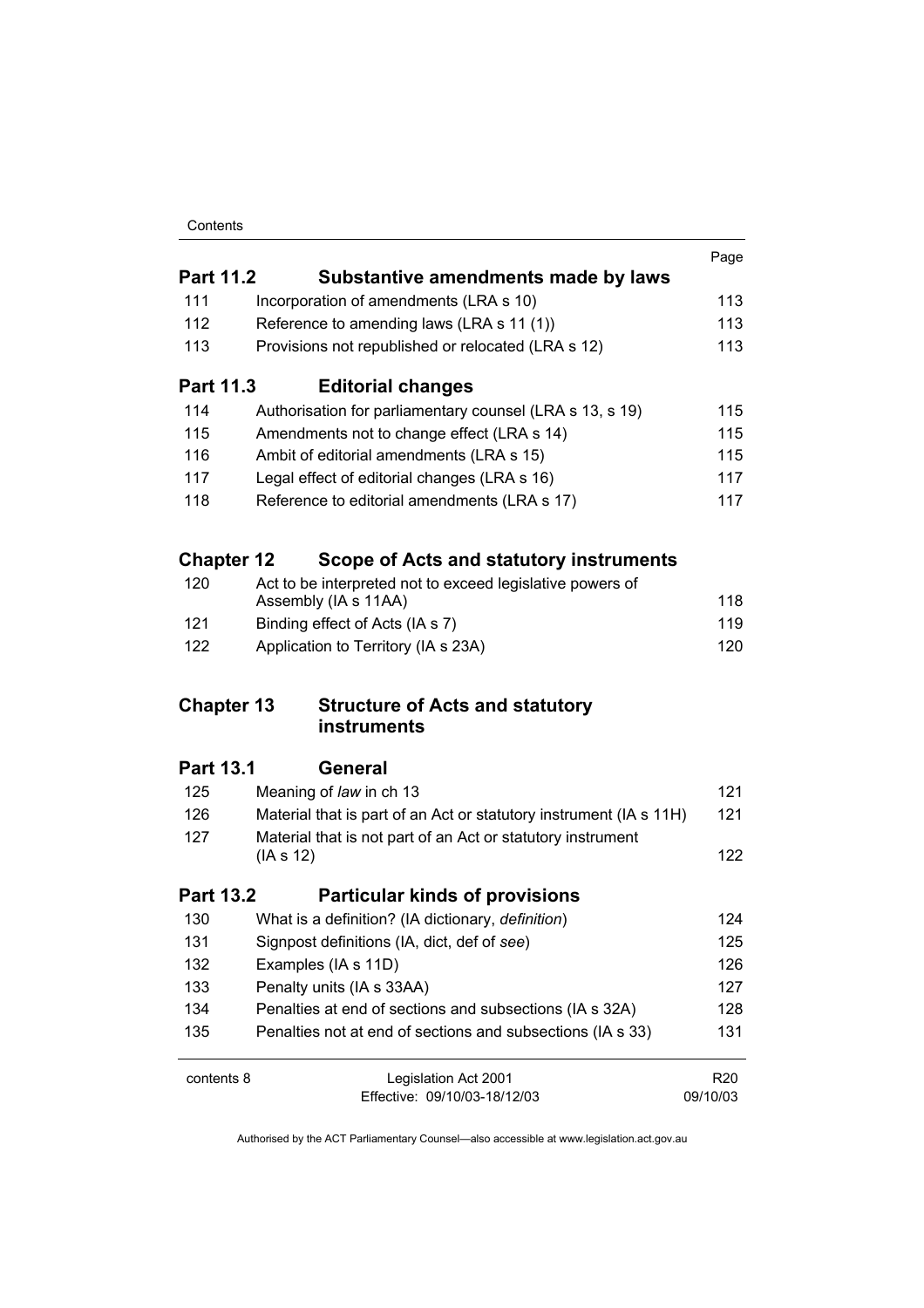| <b>Chapter 14</b> | Interpretation of Acts and statutory<br><b>instruments</b>            | Page |
|-------------------|-----------------------------------------------------------------------|------|
| <b>Part 14.1</b>  | <b>Purpose and scope</b>                                              |      |
| 136               | Meaning of Act in ch 14                                               | 133  |
| 137               | Purpose and scope of ch 14                                            | 133  |
| <b>Part 14.2</b>  | Key principles of interpretation                                      |      |
| 138               | Meaning of working out the meaning of an Act                          | 134  |
| 139               | Interpretation best achieving Act's purpose (IA s 11A)                | 134  |
| 140               | Legislative context                                                   | 134  |
| 141               | Non-legislative context generally (IA s 11B)                          | 135  |
| 142               | Non-legislative context—material that may be considered (IA s<br>11B) | 136  |
| 143               | Law stating material for consideration in working out meaning         | 138  |

# **Chapter 15 Aids to interpretation**

# **Part 15.1 General**

| 144              | Meaning of commonly-used words and expressions                |     |
|------------------|---------------------------------------------------------------|-----|
|                  | (IAs 11F(1))                                                  | 140 |
| 145              | Gender and number (IA s 19)                                   | 140 |
| 146              | Meaning of <i>may</i> and <i>must</i> (IA s 16)               | 140 |
| 147              | Changes of drafting practice not to affect meaning (IA s 11C) | 141 |
| 148              | Terms used in instruments have same meanings as in            |     |
|                  | authorising laws (IA s 11BA)                                  | 142 |
| 149              | Age in years (IA s 13D)                                       | 142 |
| 150              | Measurement of distance (IA s 35)                             | 142 |
| 151              | Reckoning of time (IA s 36)                                   | 143 |
| 152              | Continuing effect of obligations                              | 144 |
| <b>Part 15.2</b> | <b>Definitions</b>                                            |     |
| 155              | Definitions apply subject to contrary intention (IA s 11G)    | 145 |
| 156              | Application of definitions in dictionaries and sections       |     |
|                  | (IAs 11F(2))                                                  | 145 |
|                  |                                                               |     |

| R20      | Legislation Act 2001         | contents 9 |
|----------|------------------------------|------------|
| 09/10/03 | Effective: 09/10/03-18/12/03 |            |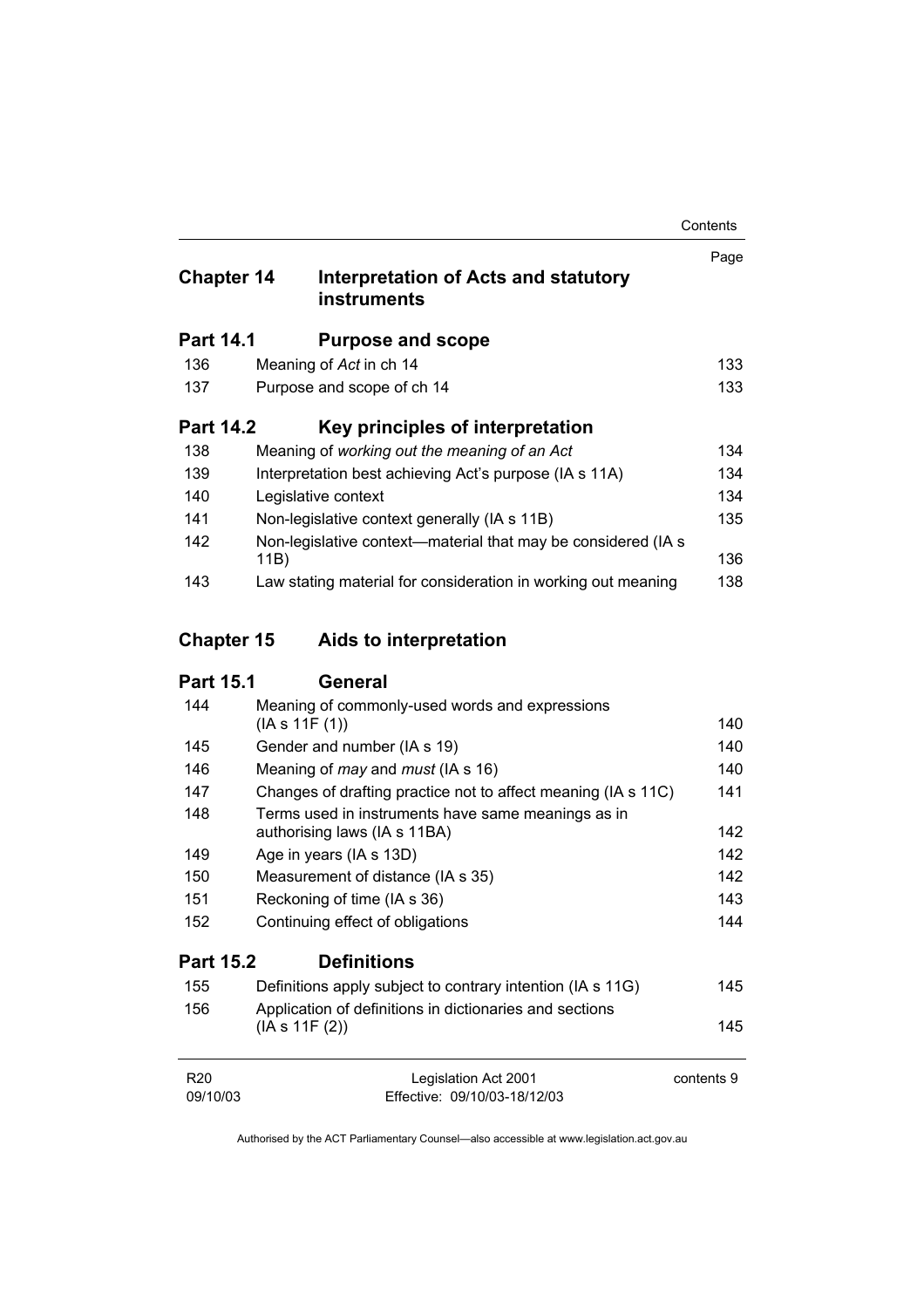|                  |                                                                                   | Page |
|------------------|-----------------------------------------------------------------------------------|------|
| 157              | Defined terms—other parts of speech and grammatical forms<br>(IAs 11E)            | 147  |
| <b>Part 15.3</b> | References to various entities and things                                         |      |
| 160              | References to people generally (IA s 15)                                          | 148  |
| 161              | Corporations liable to offences (IA s 32)                                         | 149  |
| 162              | References to a Minister or the Minister (IA s 24)                                | 150  |
| 163              | References to a chief executive or the chief executive (IA s 24A)                 | 151  |
| 164              | References to Australian Standards (IA s 25AB)                                    | 152  |
| 165              | References to Assembly committees that no longer exist<br>(IAs 25AA)              | 152  |
| 168              | References to person with interest in land include personal<br>representative etc | 153  |
| 169              | References to domestic partner and domestic partnership                           | 153  |
| 169A             | References to transgender people                                                  | 154  |
| 169B             | References to intersex people                                                     | 154  |
|                  |                                                                                   |      |
| <b>Part 15.4</b> | Preservation of certain common law                                                |      |
|                  | privileges                                                                        |      |
| 170              | Privileges against selfincrimination and exposure to civil penalty                | 155  |
| 171              | Client legal privilege                                                            | 155  |
|                  | <b>Chapter 16</b><br>Courts, tribunals and other decision-                        |      |
|                  | makers                                                                            |      |
| 175              | Meaning of law in ch 16                                                           | 157  |
| 176              | Jurisdiction of courts and tribunals (IA s 31A)                                   | 157  |
| 177              | Recovery of amounts owing under laws (IA s 34)                                    | 157  |
| 178              | Power to decide includes power to administer oath etc<br>(IA s 13E)               | 157  |
| 179              | Content of statements of reasons for decisions (IA s 13C)                         | 158  |

contents 10 Legislation Act 2001 Effective: 09/10/03-18/12/03

R20 09/10/03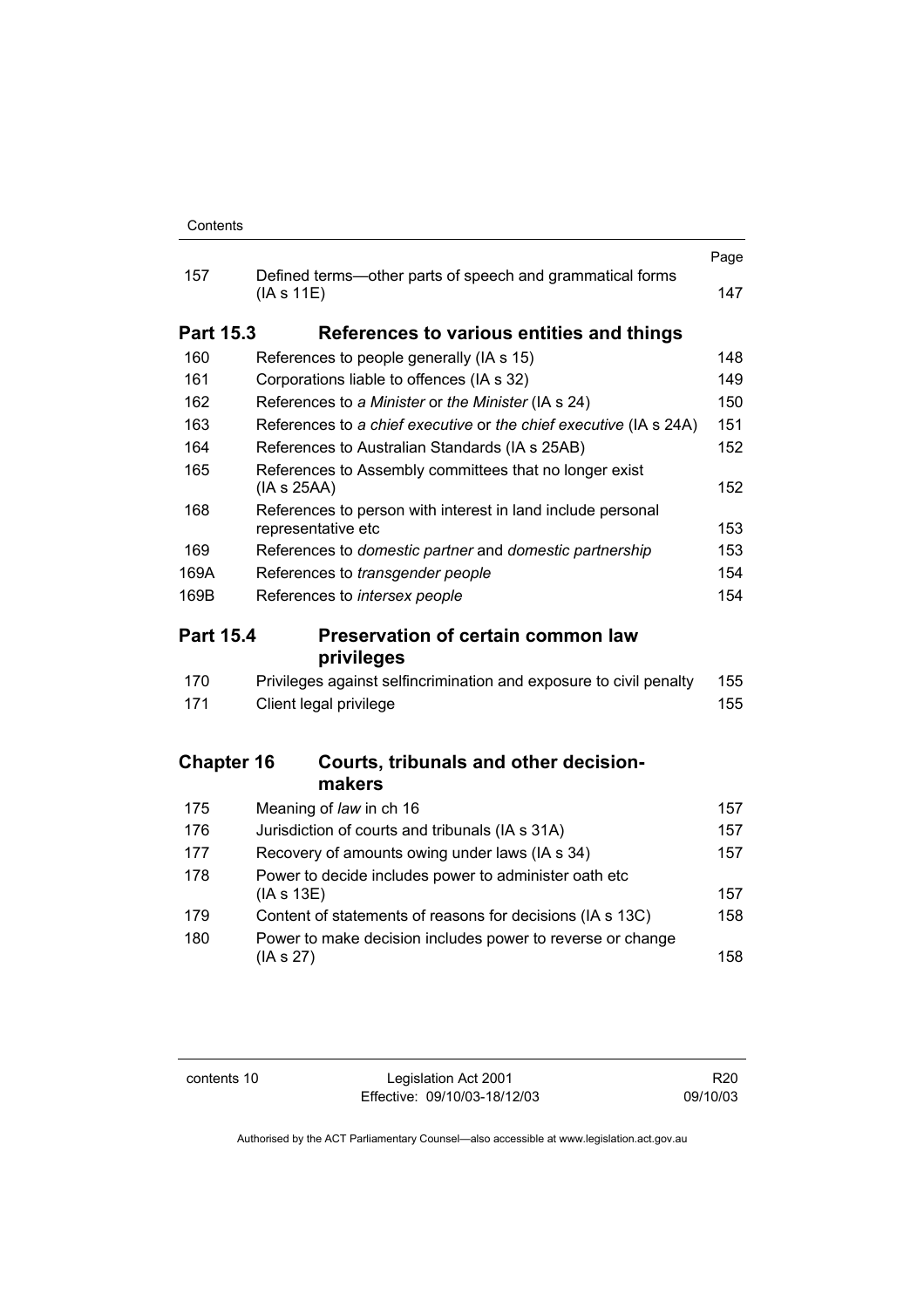|                             |                                                                       | Contents    |
|-----------------------------|-----------------------------------------------------------------------|-------------|
|                             |                                                                       | Page        |
| <b>Chapter 17</b>           | <b>Entities and positions</b>                                         |             |
| 182                         | Meaning of law in ch 17                                               | 159         |
| 183                         | Change of name of entity (IA s 13B)                                   | 159         |
| 184                         | Change in constitution of entity (IA s 13BA)                          | 159         |
| 185                         | References to occupant of position (IA s 25)                          | 160         |
| 186                         | Change of name of position (IA s 13B)                                 | 160         |
| 187                         | Chairperson and deputy chairperson (IA s 25A)                         | 160         |
| <b>Chapter 18</b>           | <b>Offences</b>                                                       |             |
| 188                         | Meaning of Territory law in ch 18                                     | 161         |
| 189                         | Reference to offence includes reference to related ancillary          |             |
|                             | offences                                                              | 162         |
| 190                         | Indictable and summary offences (IA s 33D and 33E)                    | 162         |
| 191                         | Offences against 2 or more laws (IA s 33F)                            | 163         |
| 192                         | When must prosecutions begin? (IA s 33H)                              | 163         |
| 193                         | Continuing offences (IA s 33B (2))                                    | 164         |
| <b>Chapter 19</b>           | <b>Administrative and machinery provisions</b>                        |             |
| <b>Part 19.1</b>            | <b>Introductory</b>                                                   |             |
| 195                         | Meaning of law in ch 19                                               | 166         |
| <b>Part 19.2</b>            | <b>Functions</b>                                                      |             |
| 196                         | Provision giving function gives power to exercise function (IA s      | 167         |
|                             | 25B)                                                                  |             |
| 197                         | Statutory functions may be exercised from time to time<br>(IAs 26(1)) | 167         |
| 199                         | Functions of bodies (IA s 13BB)                                       | 167         |
| 200                         | Functions of occupants of positions (IA s 26 (2), s 30AA)             | 169         |
| Part 19.3                   | <b>Appointments</b>                                                   |             |
| Division 19.3.1             | Appointments-other than acting appointments                           |             |
| 205                         | Application of div 19.3.1 (IA s 28 (1))                               | 170         |
| R <sub>20</sub><br>09/10/03 | Legislation Act 2001<br>Effective: 09/10/03-18/12/03                  | contents 11 |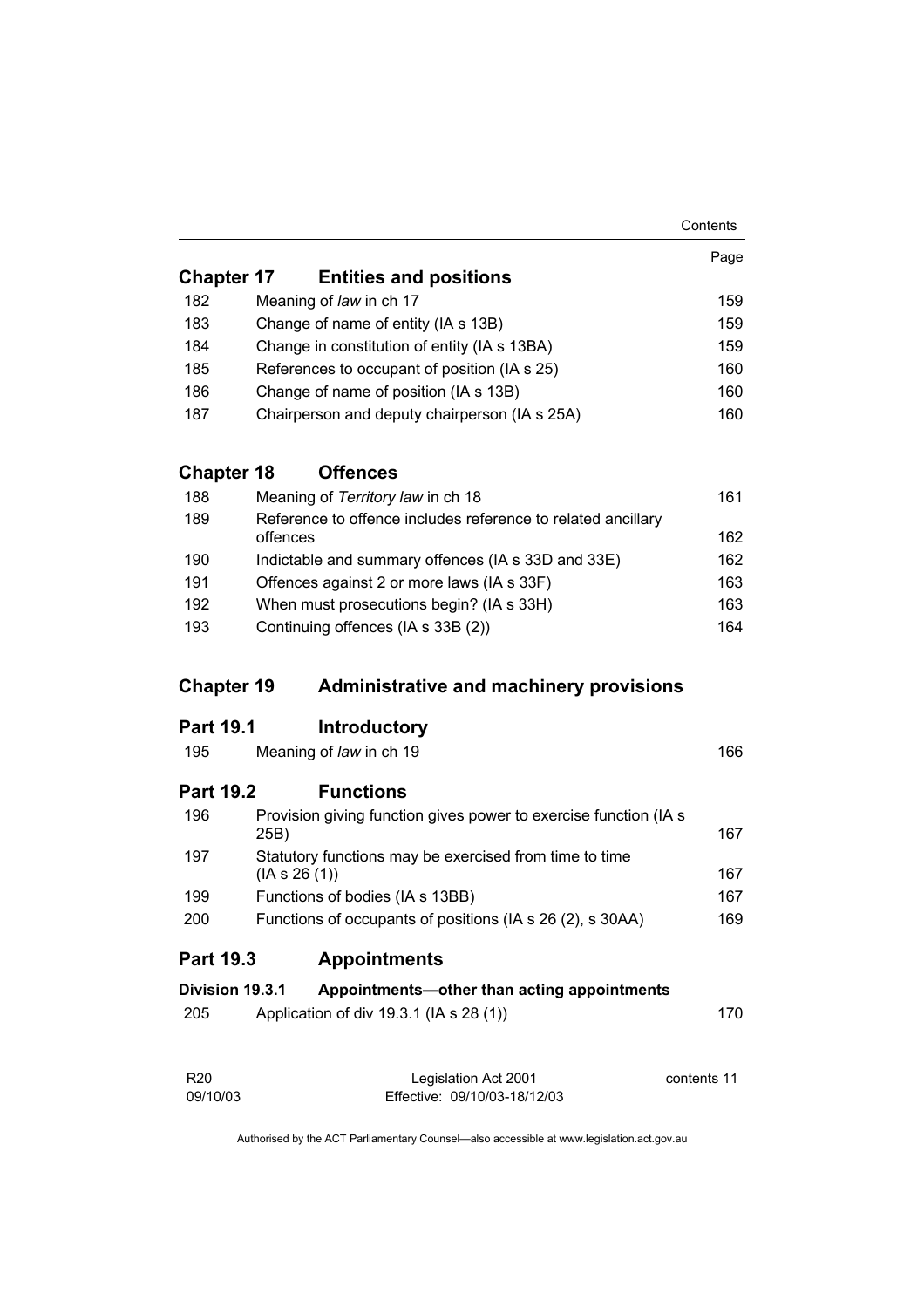| Contents    |                                                                                          |                 |
|-------------|------------------------------------------------------------------------------------------|-----------------|
| 206         | Appointments must be in writing etc (IA s 28 (7))                                        | Page<br>170     |
| 207         | Appointment may be by name or position (IA s 28 (2))                                     | 171             |
| 208         | Power of appointment includes power to suspend etc                                       |                 |
|             | (IAs 28(3) to (5))                                                                       | 171             |
| 209         | Power of appointment includes power to make acting<br>appointment (IA $s$ 28 (4) to (6)) | 172             |
| 210         | Resignation of appointment (IA s 28 (8), (9))                                            | 173             |
| 211         | Appointment not affected by appointer changes                                            | 173             |
| 212         | Appointment not affected by defect etc (IA s 28 (10))                                    | 174             |
|             | Division 19.3.2<br><b>Acting appointments</b>                                            |                 |
| 215         | Application of div 19.3.2 (IA s 28A (1))                                                 | 174             |
| 216         | Acting appointments must be in writing etc (IA s 28 (7))                                 | 174             |
| 217         | Acting appointment may be made by name or position                                       | 175             |
| 218         | Instrument may provide when acting appointment has effect etc                            |                 |
|             | (IAs 28A(2))                                                                             | 175             |
| 219         | Appointer may decide terms of acting appointment etc                                     |                 |
|             | (IAs 28A(3))                                                                             | 175             |
| 220         | Appointee may exercise functions under acting appointment etc<br>(IAs 28A(8))            | 176             |
| 221         | How long does an acting appointment operate?<br>(IAs 28A(4) to (6))                      | 177             |
| 222         | Resignation of acting appointment (IA s 28 (8) to (11))                                  | 178             |
| 223         | Effect of acting appointment on substantive appointment etc                              |                 |
|             | (IA s 28A (7)                                                                            | 178             |
| 224         | Acting appointment not affected by appointer changes                                     | 178             |
| 225         | Acting appointment not affected by defect etc (IA s 28 (10), (11),                       |                 |
|             | 28A (9))                                                                                 | 178             |
|             | Division 19.3.2A<br><b>Standing acting arrangements</b>                                  |                 |
| 225A        | Application of div 19.3.2A                                                               | 179             |
| 225B        | Person acting may exercise functions etc                                                 | 179             |
|             | <b>Appointments-Assembly consultation</b><br>Division 19.3.3                             |                 |
| 226         | Meaning of <i>statutory position</i> in div 19.3.3(SAA s 3)                              | 180             |
| 227         | Application of div 19.3.3 (SAA s 4 (1), s 6)                                             | 180             |
| 228         | Consultation with appropriate Assembly committee (SAA s 4 (1))                           | 181             |
| 229         | Appointment is disallowable instrument                                                   | 181             |
| contents 12 | Legislation Act 2001                                                                     | R <sub>20</sub> |
|             | Effective: 09/10/03-18/12/03                                                             | 09/10/03        |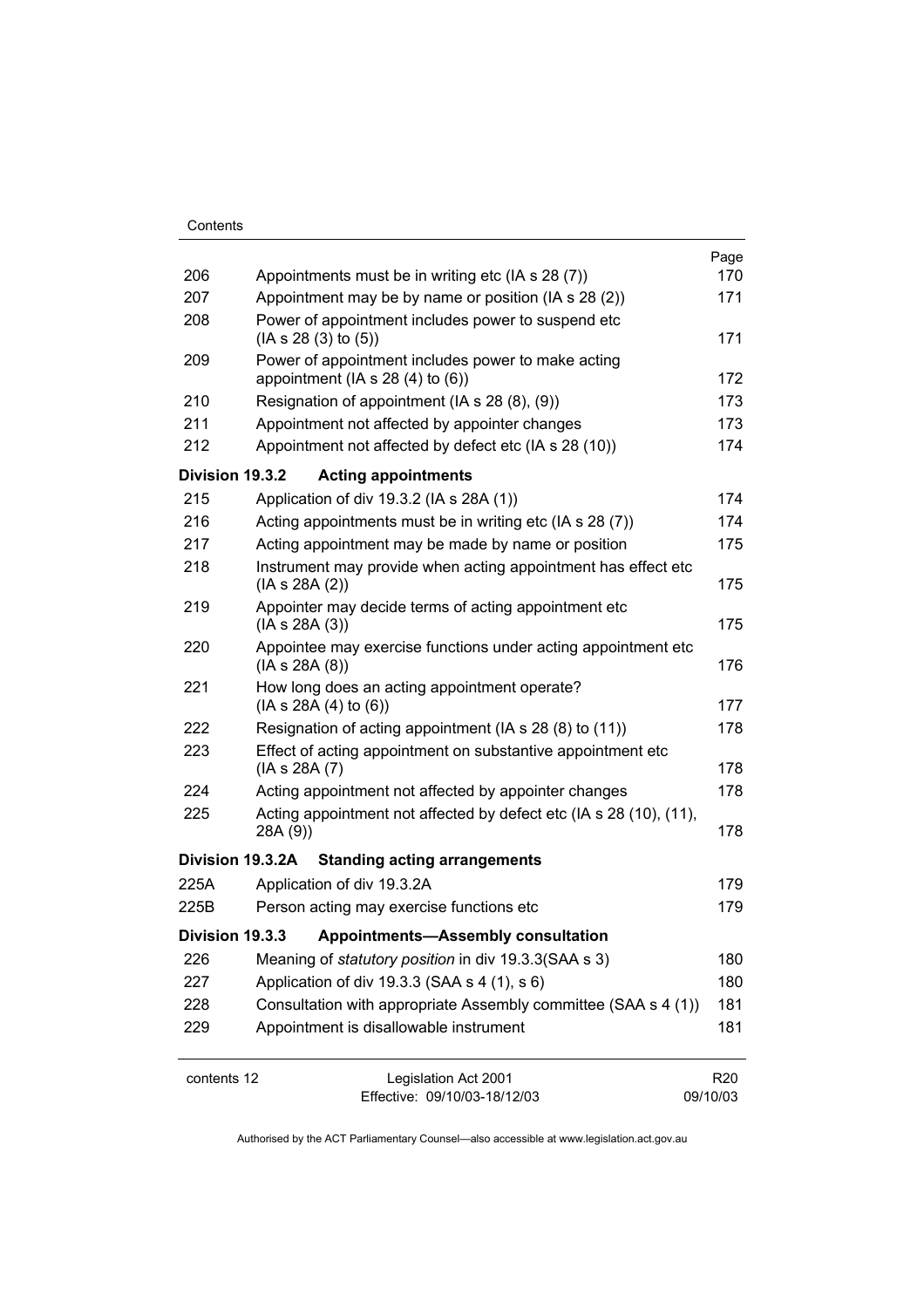|                             |                                                                       | Contents    |
|-----------------------------|-----------------------------------------------------------------------|-------------|
|                             |                                                                       | Page        |
| <b>Part 19.4</b>            | <b>Delegations</b>                                                    |             |
| 230                         | Application of pt 19.4 generally                                      | 182         |
| 231                         | Application of pt 19.4 to subdelegations (IA s 30AB)                  | 182         |
| 232                         | Delegation must be in writing etc                                     | 183         |
| 233                         | Delegation may be made by name or position (IA s 29A)                 | 183         |
| 234                         | Instrument may provide when delegation has effect etc<br>(IAs 29B(a)) | 183         |
| 235                         | Delegation may be made to 2 or more delegates                         | 184         |
| 236                         | Power to delegate may not be delegated (IA s 29B (b))                 | 184         |
| 237                         | Delegation may be amended or revoked                                  | 185         |
| 238                         | Appointer responsible for delegated function                          | 185         |
| 239                         | Exercise of delegation by delegate (IA s 29B (c), (e), s 30)          | 185         |
| 240                         | Appointer may exercise delegated function (IA s 29B (d))              | 186         |
| 241                         | Delegation not affected by appointer changes (IA s 30AA)              | 186         |
| 242                         | Delegation not affected by defect etc                                 | 186         |
| <b>Part 19.5</b>            | <b>Service of documents</b>                                           |             |
| 245                         | Application of pt 19.5 (IA s 17A (1))                                 | 188         |
| 246                         | Definitions for pt 19.5                                               | 188         |
| 247                         | Service of documents on individuals (IA s 17A (1), 18)                | 190         |
| 248                         | Service of documents on corporations (IA s 17A (1), 18)               | 190         |
| 249                         | Service of documents on agencies (IA s 17A (1), 18)                   | 191         |
| 250                         | When service taken to be effected (IA s 18))                          | 191         |
| 251                         | Other laws not affected etc (IA s 17A (2) (a))                        | 193         |
| 252                         | Powers of courts and tribunals not affected (IA s 17A (2) (b))        | 193         |
| <b>Part 19.6</b>            | <b>Functions of Executive and Ministers</b>                           |             |
| 253                         | Exercise of functions of Executive (AA s 3A)                          | 194         |
| 254                         | Administration of matters not allocated (AA s 4)                      | 194         |
| 254A                        | Delegation by Minister (AA s 5)                                       | 194         |
| <b>Part 19.7</b>            | <b>Other matters</b>                                                  |             |
| 255                         | Forms (IA s 13)                                                       | 195         |
| 256                         | Production of records kept in computers etc (IA s 13A)                | 197         |
| R <sub>20</sub><br>09/10/03 | Legislation Act 2001<br>Effective: 09/10/03-18/12/03                  | contents 13 |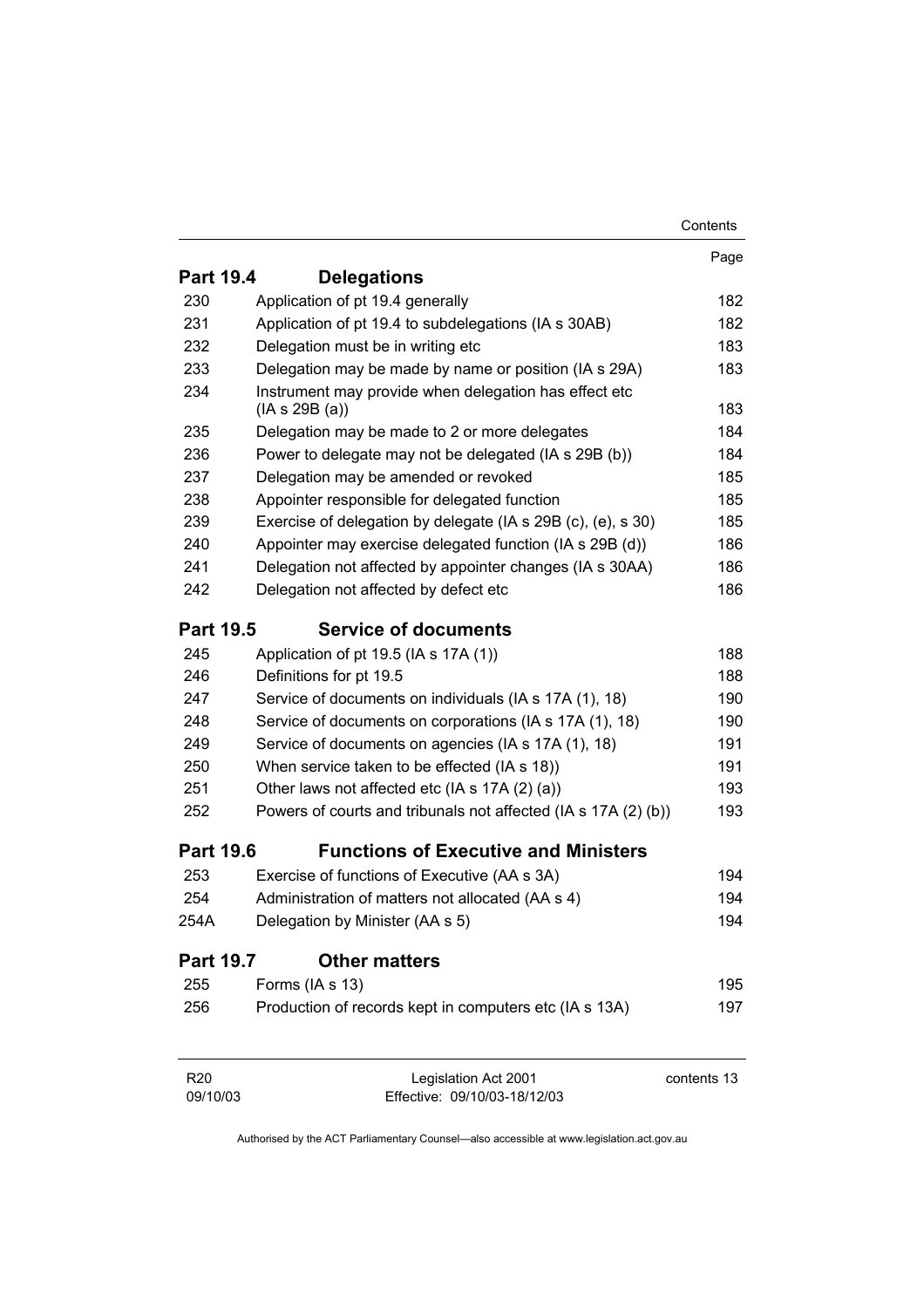| Contents |
|----------|
|----------|

|                   |                                                                                                 | Page                        |
|-------------------|-------------------------------------------------------------------------------------------------|-----------------------------|
| <b>Chapter 20</b> | <b>Miscellaneous</b>                                                                            |                             |
| 300               | Delegation by parliamentary counsel                                                             | 198                         |
| 301               | References to Administration Act 1989 etc                                                       | 198                         |
| 302               | Regulation-making power                                                                         | 199                         |
| <b>Chapter 21</b> | <b>Transitional</b>                                                                             |                             |
| 304               | Application of $s$ 47 (3) to (6)                                                                | 200                         |
| 308               | Status of certain instruments as disallowable instruments                                       | 200                         |
| 309               | Status of certain instruments as notifiable instruments                                         | 201                         |
| 310               | Compliance with authorisation or requirement to do something<br>by notice in Gazette (IA s 27A) | 202                         |
| 313               | Status of republications under Legislation (Republication) Act<br>1996                          | 202                         |
| <b>Schedule 1</b> | Acts included in sources of law of the                                                          |                             |
|                   | <b>Territory</b>                                                                                | 203                         |
| <b>Part 1.1</b>   | Former NSW and UK Acts in force before<br>establishment of Territory                            | 203                         |
| <b>Part 1.2</b>   | Former NSW Acts applied after establishment of<br><b>Territory</b>                              | 206                         |
| <b>Dictionary</b> |                                                                                                 | 208                         |
| Part 1            |                                                                                                 |                             |
|                   | Meaning of commonly-used words and<br>expressions                                               | 208                         |
| Part 2            | Words and expressions for Legislation Act 2001<br>only                                          | 233                         |
| <b>Endnotes</b>   |                                                                                                 |                             |
| 1                 | About the endnotes                                                                              | 237                         |
| $\overline{2}$    | Abbreviation key                                                                                | 237                         |
| 3                 | Legislation history                                                                             | 238                         |
| 4                 | Amendment history                                                                               | 240                         |
| contents 14       | Legislation Act 2001<br>Effective: 09/10/03-18/12/03                                            | R <sub>20</sub><br>09/10/03 |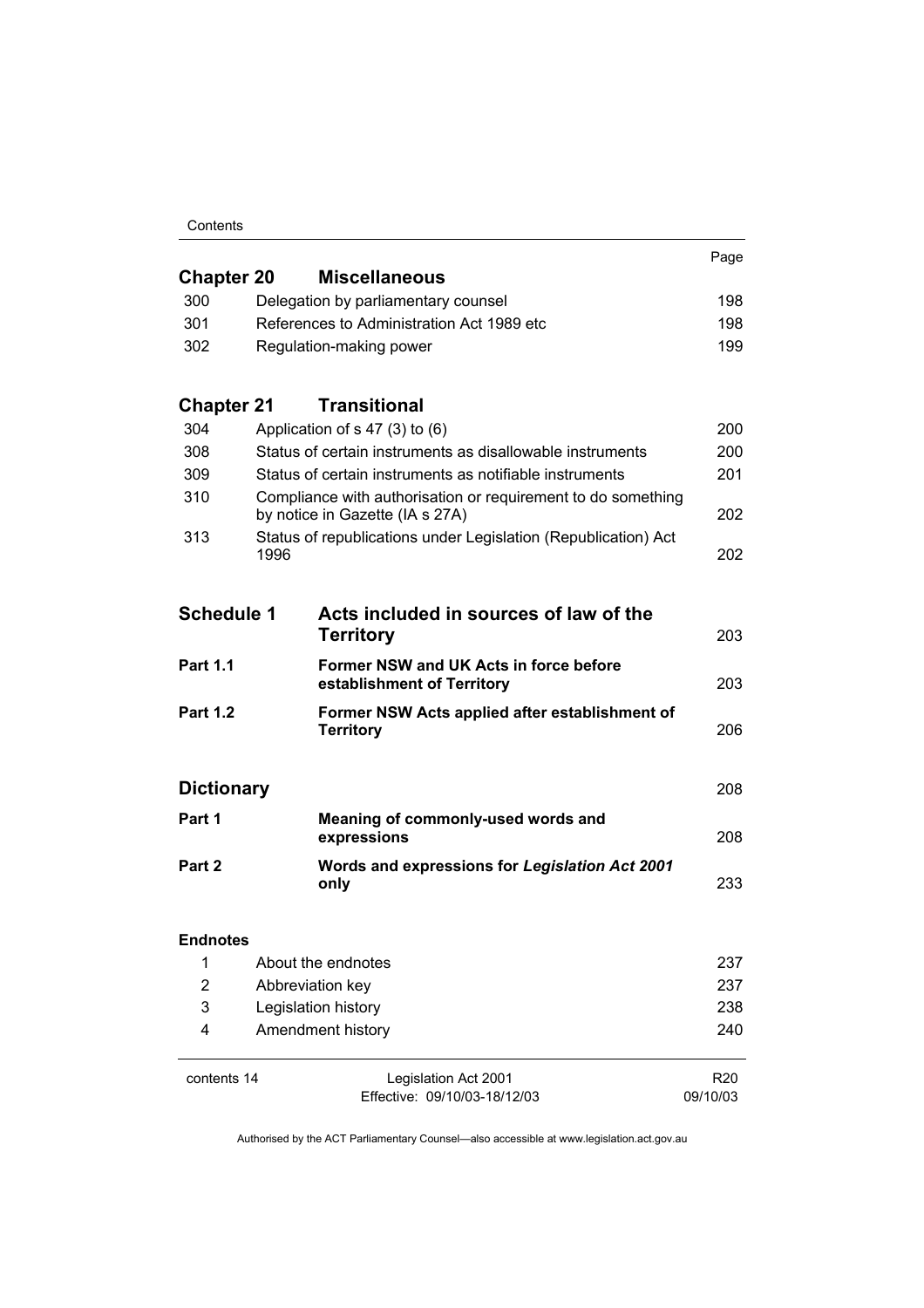**Contents** 

Page

5 Earlier republications 268

R20 09/10/03

Legislation Act 2001 Effective: 09/10/03-18/12/03 contents 15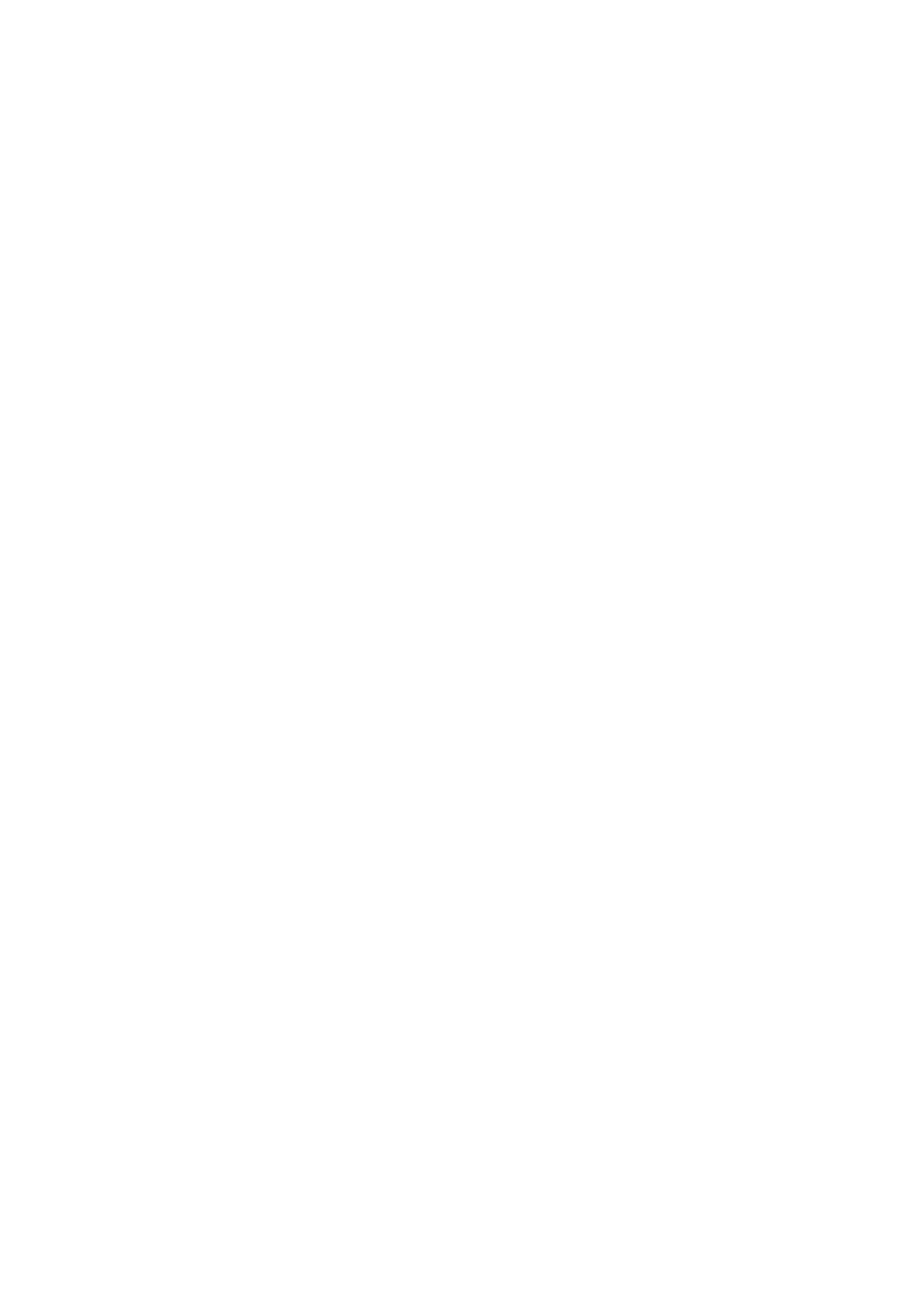

# **Legislation Act 2001**

An Act about legislation

R20 09/10/03

Legislation Act 2001 Effective: 09/10/03-18/12/03 page 1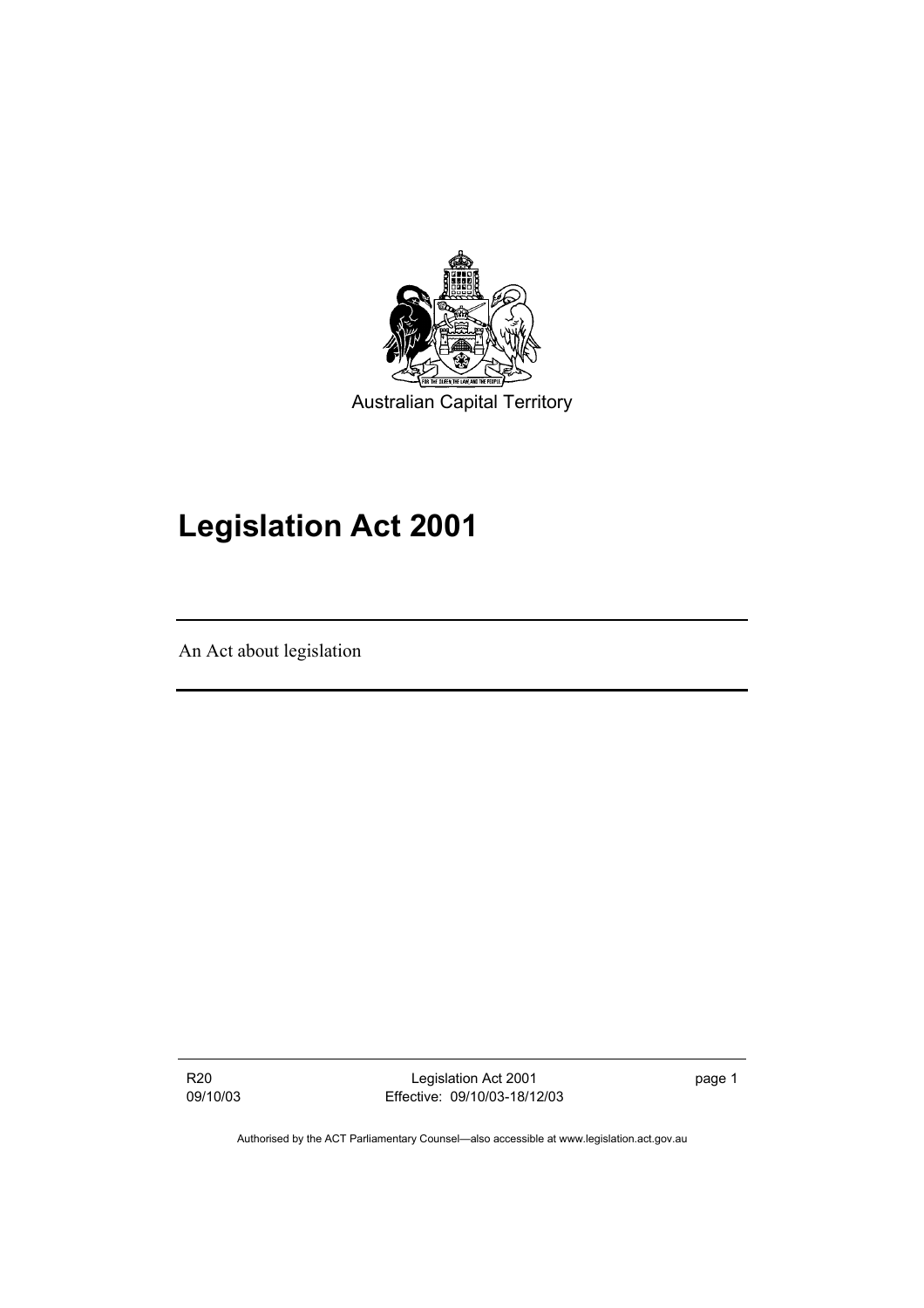**Chapter 1** Preliminary<br>**Part 1.1** General General

Section 1

# **Chapter 1 Preliminary**

# **Part 1.1 General**

# **1 Name of Act**

This Act is the *Legislation Act 2001.* 

## **2 Dictionary**

The dictionary at the end of this Act is part of this Act.

- *Note 1* The dictionary at the end of an Act usually defines certain words and expressions used in the Act, and includes references (*signpost definitions*) to other words and expressions defined elsewhere in the Act. However, in this Act the dictionary is divided into 2 parts.
- *Note 2* Part 1 defines words and expressions commonly used in Acts (including this Act) and statutory instruments. For example, because of the definition '*month* means calendar month.', the word 'month' has the defined meaning wherever the word is used in an Act or statutory instrument unless the Act or instrument provides otherwise or the contrary intention otherwise appears (see s 144 and s 155).
- *Note 3* Part 2 defines certain words and expressions used in this Act. For example, the signpost definition '*administrator*, for part 19.5 (Service of documents)—see section 246.' means that the expression administrator is defined in s 246 for this Act, pt 19.5. A definition in pt 2 of the dictionary applies to all of this Act unless the definition, or another provision of this Act, provides otherwise or the contrary intention otherwise appears (see s 155 and s 156 (1)).

### **2A Notes**

A note included in this Act is explanatory and is not part of this Act.

*Note* See s 127 (1), (4) and (5) for the legal status of notes.

page 2 Legislation Act 2001 Effective: 09/10/03-18/12/03

R20 09/10/03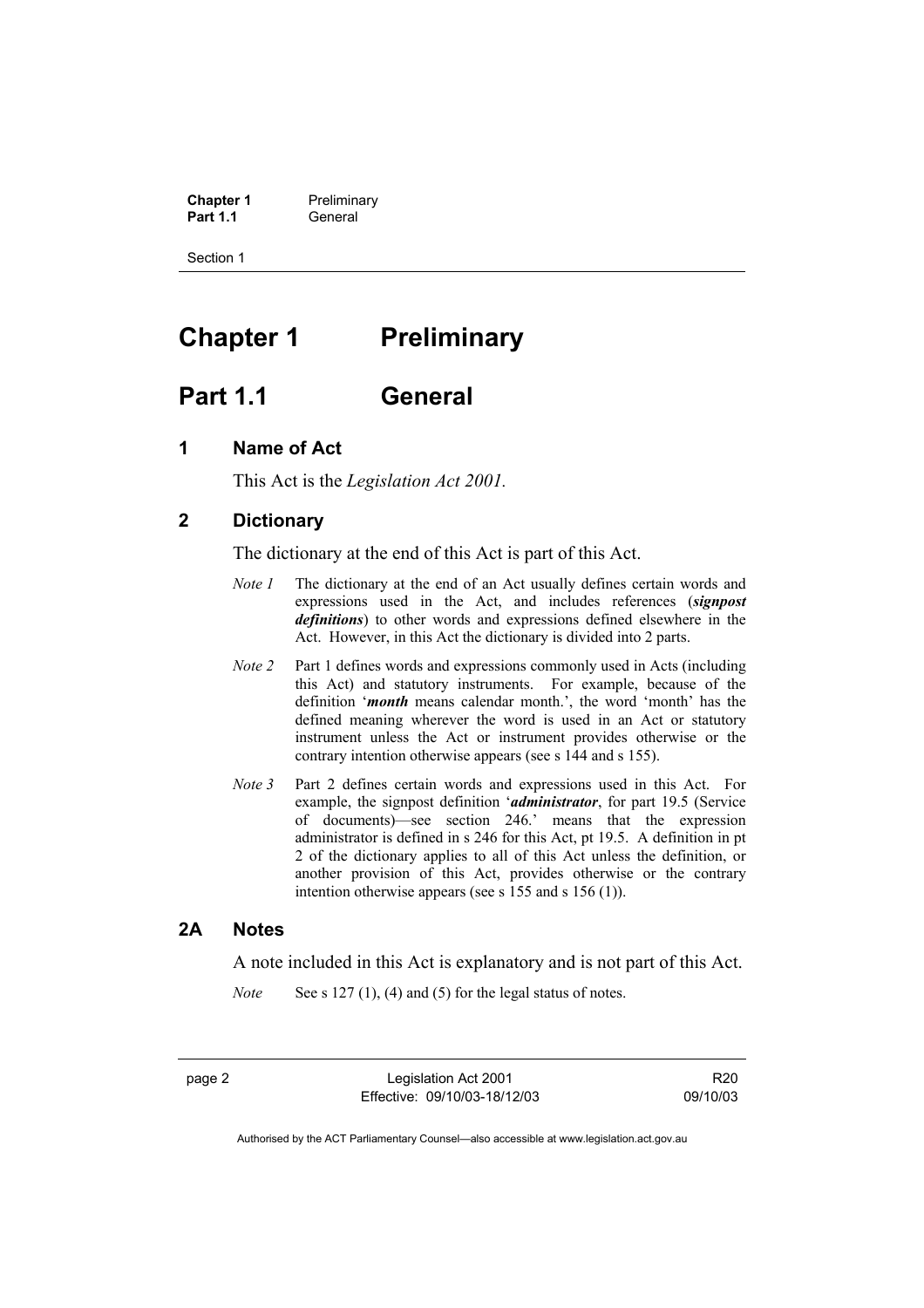| Preliminary | <b>Chapter 1</b> |  |
|-------------|------------------|--|
| General     | <b>Part 1.1</b>  |  |

## **3 Objects**

- (1) The main object of this Act is to make legislation more accessible.
- (2) This is to be achieved particularly by—
	- (a) encouraging access to legislation through the internet, while maintaining access to printed legislation; and
	- (b) restating the law dealing with the 'life cycle' of legislation, improving its structure and content, and simplifying its provisions where practicable; and
	- (c) assisting users of legislation to find, read, understand and use legislation by—
		- (i) facilitating the shortening and simplification of legislation; and
		- (ii) promoting consistency in the form and language of legislation; and
		- (iii) providing rules about the interpretation of legislation; and
		- (iv) facilitating the updating and republication of legislation to ensure its ready availability.
- (3) For this section, the '*life cycle*' of legislation includes the making (where relevant), notification, commencement, presentation and disallowance (where relevant), operation, interpretation, proof, republication, amendment and repeal of legislation and instruments made under legislation.

## **4 Application of Act**

 (1) This Act applies to all Acts (including this Act) and statutory instruments.

page 3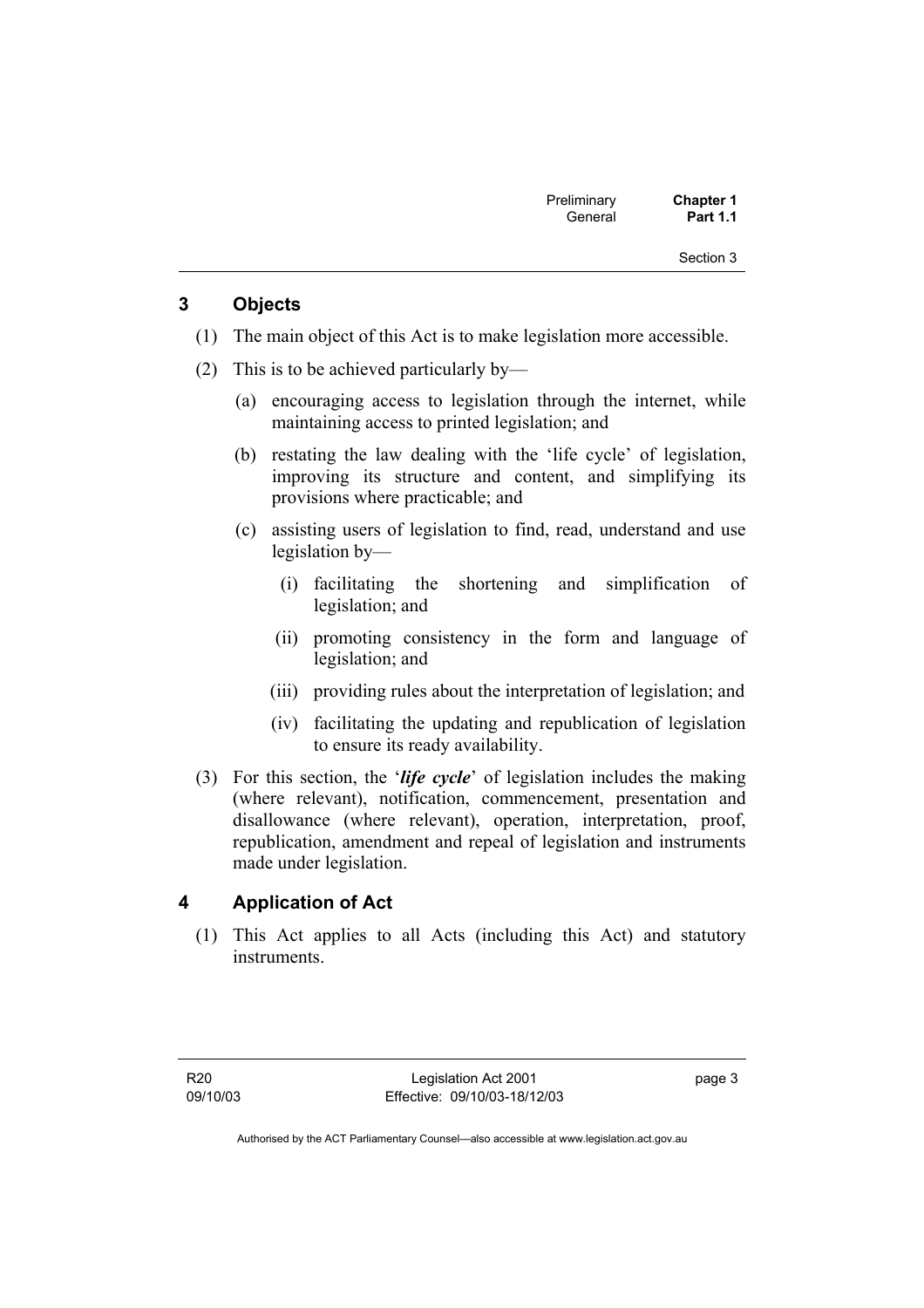| <b>Chapter 1</b> | Preliminary |
|------------------|-------------|
| <b>Part 1.1</b>  | General     |

 (2) In particular, Acts and statutory instruments are taken to be made on the basis that they will operate in conjunction with this Act.

#### **Examples**

- 1 An Act imposes an obligation and provides that people who 'fail' to carry out the obligation are liable to the penalty. The Act does not, however, define 'fail' or indicate that the word is used in a special way. In accordance with this Act, dictionary, part 1 (see s 144), the word 'fail' includes 'refuse'. In other words, a person who refuses to carry out the obligation will be subject to the penalty in the same way as someone who only neglects the obligation. In this case, the presence in an Act of a word that is defined in the *Legislation Act 2001* attracts the operation of the definition in the dictionary.
- 2 The *XYZ Act 2001* contains the following provision:

The Minister may, in writing, determine fees for this Act.

Because the XYZ Act authorises a fee to be determined 'for this Act', this Act, section 56 applies and therefore the provisions of part 6.3 (Making of certain statutory instruments about fees) apply to the determination of fees under the provision. In this case, the operation of provisions of the *Legislation Act 2001* is attracted because the *XYZ Act 2001* contains a provision that triggers the application of the part.

- *Note* An example is part of the Act, is not exhaustive and may extend, but does not limit, the meaning of the provision in which it appears (see s 126 and s 132).
- (3) This section is a determinative provision.
	- *Note* See s 5 for the meaning of determinative provisions, and s 6 for their displacement.

### **5 Determinative and non-determinative provisions**

- (1) This Act consists of determinative and non-determinative provisions.
- (2) A *determinative provision* is a provision of this Act that is declared to be a determinative provision.

### **Example**

Section 4 (3) provides that section 4 is a determinative provision.

page 4 Legislation Act 2001 Effective: 09/10/03-18/12/03

R20 09/10/03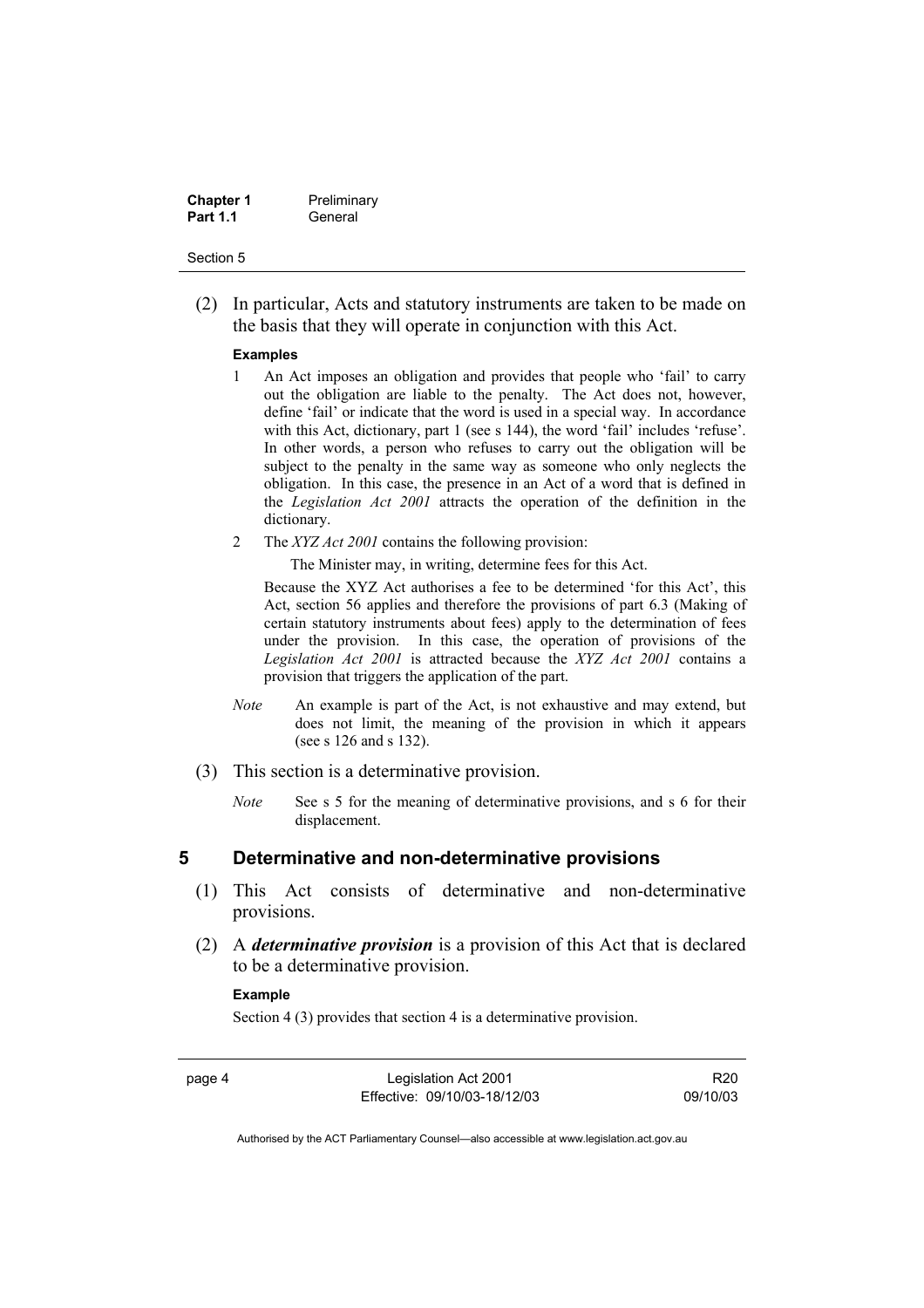| Preliminary | <b>Chapter 1</b> |
|-------------|------------------|
| General     | <b>Part 1.1</b>  |

(3) A *non-determinative provision* is any other provision of this Act.

#### **Example**

Section 3 does not contain a provision corresponding to section 4 (3). Therefore, section 3 is not a determinative provision.

### **6 Legislation Act provisions must be applied**

- (1) A provision of this Act must be applied to an Act or statutory instrument, in accordance with the terms of the provision, except so far as it is displaced.
- (2) A determinative provision may be displaced expressly or by a manifest contrary intention.
- (3) A non-determinative provision may be displaced expressly or by a contrary intention.
	- *Note* For the distinction between a 'manifest contrary intention' (see s (2)) and 'contrary intention' (see s (3)), see the examples in this section.
- (4) The declaration of a provision as 'determinative' indicates that it is the intention of the Legislative Assembly that, if the provision is to be displaced at all in a particular case, a more deliberate displacement is required than if the provision were a nondeterminative provision.
- (5) This section applies despite any presumption or rule of interpretation.
- (6) A provision of this Act must not be taken to be displaced by a provision of an Act or statutory instrument so far as the provisions can operate concurrently.
- (7) In particular and without limiting subsection (5), a provision of this Act is not displaced by a provision of an Act or statutory instrument because the provisions deal with the same or a similar subject matter.

page 5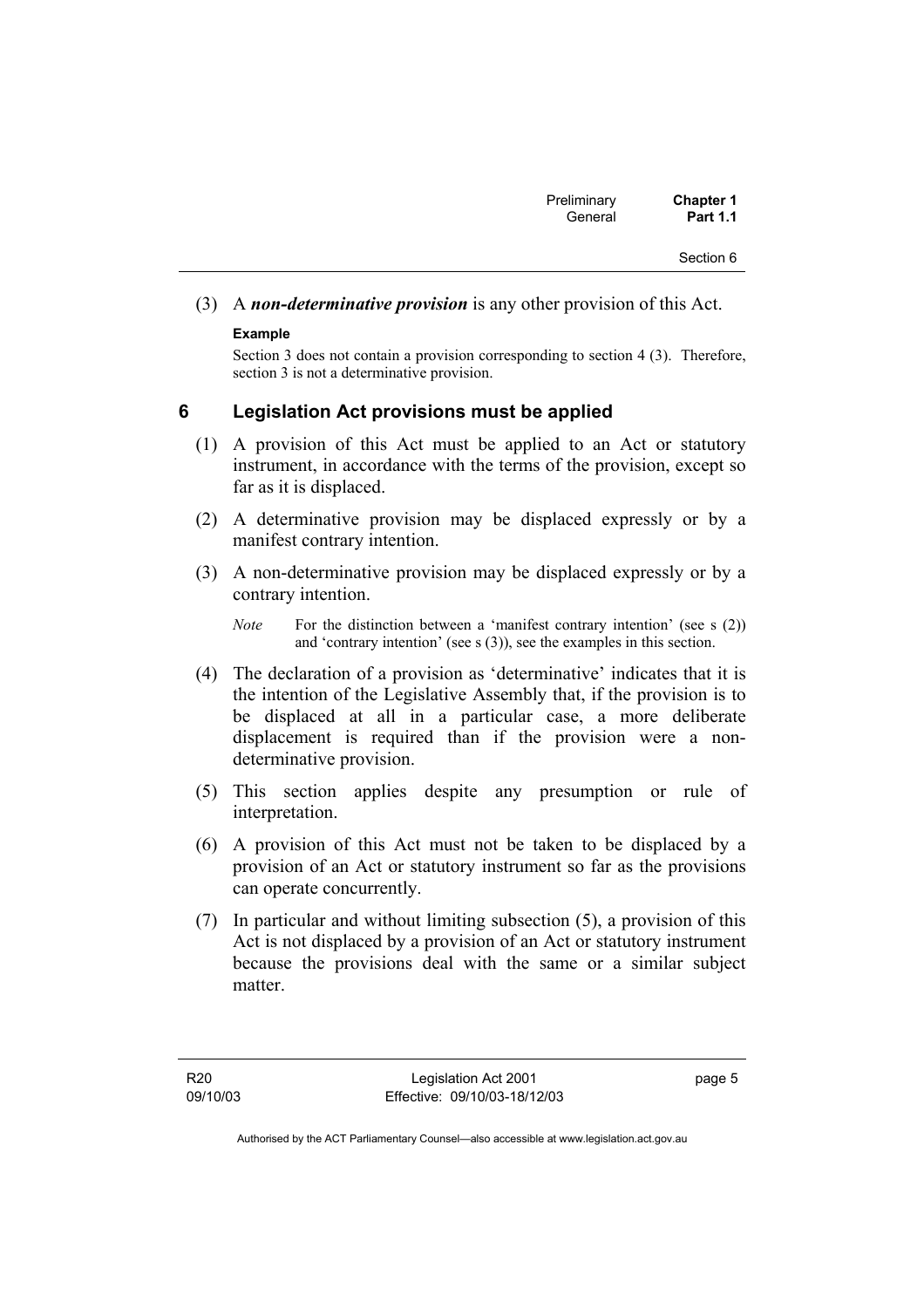| <b>Chapter 1</b> | Preliminary |
|------------------|-------------|
| <b>Part 1.1</b>  | General     |

(8) This section is a determinative provision.

#### **Examples of different kinds of displacement**

1 *Determinative provision—express displacement*

The *Collections Regulation Act 1999* (hypothetical), section 83 contains the following provision:

(2) The *Legislation Act 2001*, section 47 (3) does not apply to regulations under this Act.

Section 83 (2) illustrates a provision expressly displacing the *Legislation Act 2001*, section 47 (3), a determinative provision.

2 *Determinative provision—manifest contrary intention*

The *Motor Repairers Act 2001* (hypothetical) does not contain a provision like the *Collections Regulation Act 1999*, section 83, but section 79 contains the following provision:

(3) The regulations may apply, adopt or incorporate an instrument or provision of an instrument as in force from time to time.

Section 79 (3) illustrates a provision displacing the *Legislation Act 2001*, section 47 (3), a determinative provision, by a manifest contrary intention because section 79 (3) clearly contradicts section 47 (3).

3 *Non-determinative provision—contrary intention*

The master of a vessel is charged with contravening the *Liquor Act 2001* (hypothetical), section 126 by selling liquor on or from 'licensed premises' otherwise than at a time authorised by the Act. It is claimed that the sale took place on the vessel. The Act defines 'licensed premises' to mean that part or those parts of a building or buildings and of the land adjoining it or them as defined by the licensing court. It is argued that the complaint is defective in that a vessel cannot be 'licensed premises'. However, section 126 is expressed to apply to 'a licensee, servant, agent or master who sells liquor on or from licensed premises'. In this case, the reference to 'master' indicates a contrary intention indicating that the section is intended to apply to liquor sold on or from vessels.

#### **Example of concurrent operation (no displacement)**

The *Small Clubs Act 2002* (hypothetical) contains the following provision about how notice of the club's annual general meeting may be served on members of a registered small club:

#### **60 Serving notice of annual general meeting**

page 6 Legislation Act 2001 Effective: 09/10/03-18/12/03

R20 09/10/03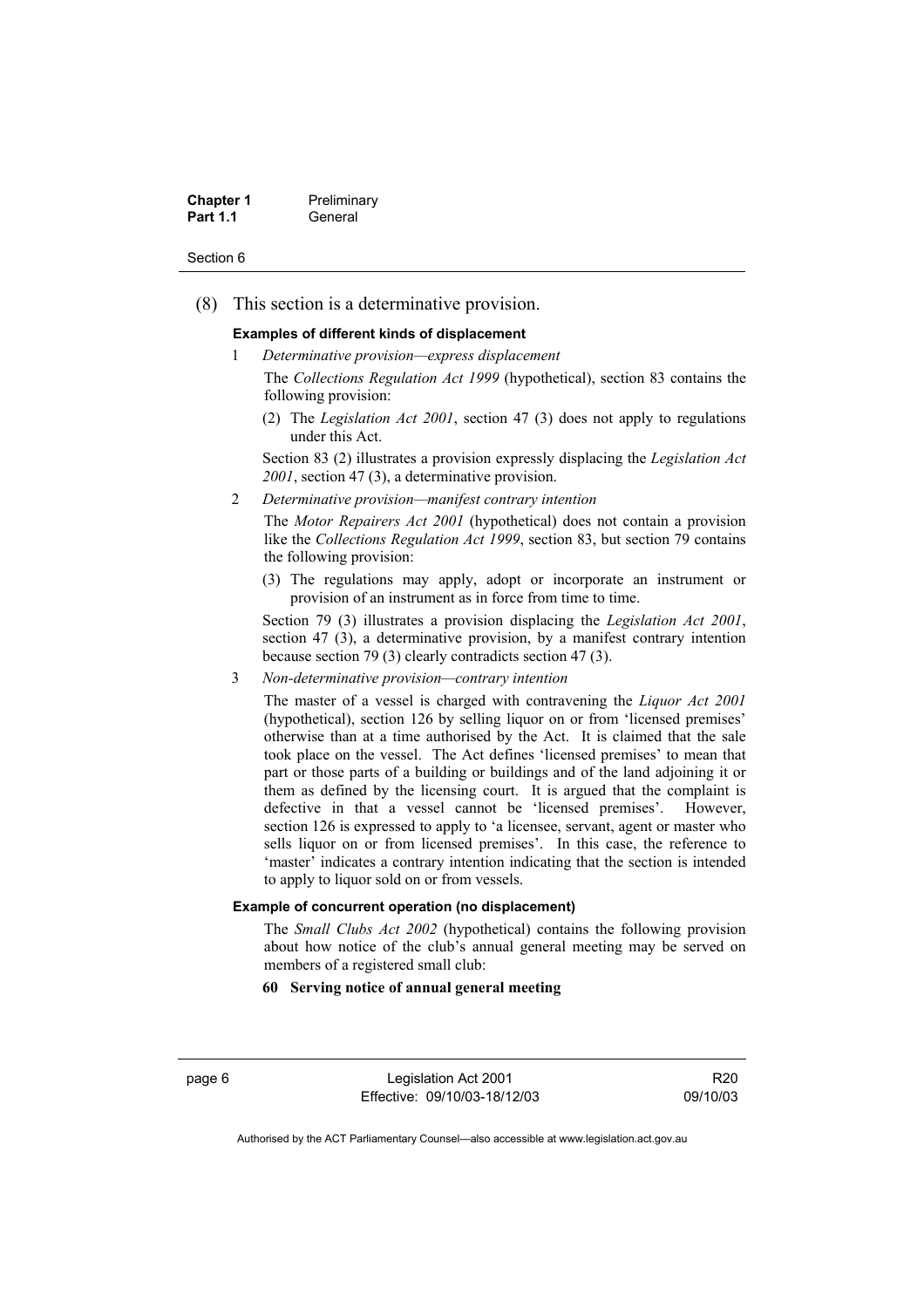| Preliminary<br>General | <b>Chapter 1</b><br><b>Part 1.1</b> |
|------------------------|-------------------------------------|
|                        | Section 6                           |

The executive committee of a registered small club may serve notice of the annual general meeting of the club on members by pinning the notice to a noticeboard in the club house.

The *Legislation Act 2001*, section 247, a non-determinative provision, allows a document to be served on an individual under an Act in a number of ways (by giving the document to the individual, by sending it by prepaid post etc), but does not mention pinning the document to a noticeboard as a method of giving the notice.

Section 247 is not displaced by the *Small Clubs Act 2002*, section 60, because—

- section 60 does not expressly displace section 247 nor does it indicate a contrary intention (see s  $6(1)$  and  $(3)$ ) and, in particular, section 60 does not indicate an intention that the method of service it authorises is to be the only method of serving notice of annual general meetings on members of small clubs; and
- the application of section 247 is not displaced by any presumption or rule of interpretation (see s 6 (5)); and
- sections 60 and 247 can operate concurrently (see s  $6(6)$ ) by allowing complementary methods of service; and
- the fact that sections 60 and 247 deal with the same (or a similar) subject matter does not of itself displace section 247 (see s 6 (7) and also s  $6(5)$ ).

It follows, therefore, that the executive committee is free to serve notice of the annual general meeting under section 60 or section 247.

*Note* An example is part of the Act, is not exhaustive and may extend, but does not limit, the meaning of the provision in which it appears (see s 126 and s 132).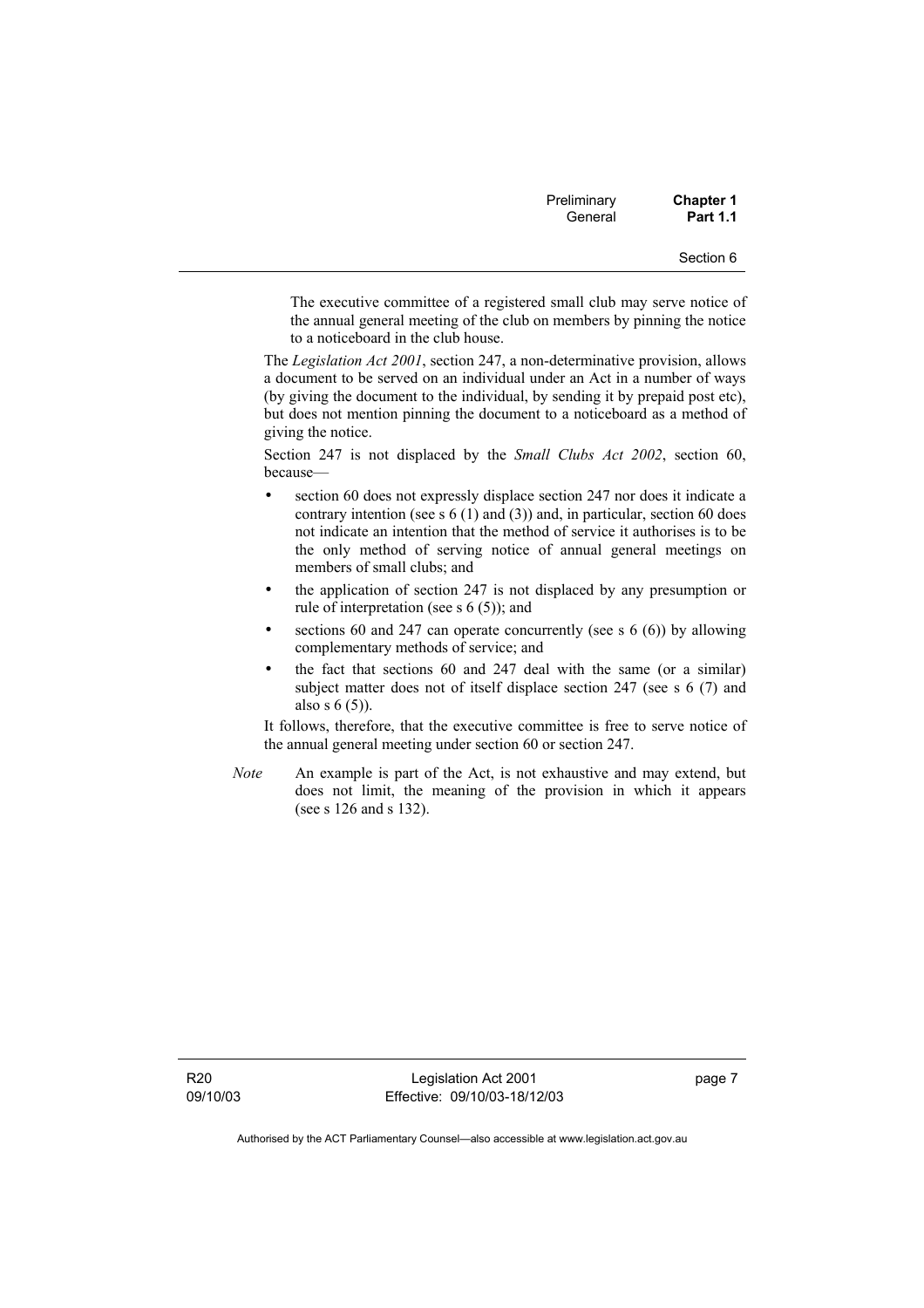**Chapter 1** Preliminary<br>**Part 1.2** Basic conce **Basic concepts** 

Section 7

# **Part 1.2 Basic concepts**

- **7 Meaning of** *Act* **generally** (IA dict, def of *Act*, par (a))
	- (1) An *Act* is an Act of the Legislative Assembly.
	- (2) An *Act of the Legislative Assembly* is a law (however described or named) made by the Legislative Assembly under the Self-Government Act.
	- (3) A reference to an *Act* includes a reference to a provision of an Act.
		- *Note 1* Section 17 deals with former Commonwealth enactments, and former NSW and UK Acts, that have become ACT Acts.
		- *Note 2* Section 98 deals with reference to laws in general terms.
- **8 Meaning of** *subordinate law* (IA dict, def of *subordinate law* and SLA s 6 (19), def of *subordinate law*, par (a))
	- (1) A *subordinate law* is a regulation, rule or by-law (whether or not legislative in nature) made under—
		- (a) an Act; or
		- (b) another subordinate law; or
		- (c) power given by an Act or subordinate law and also power given otherwise by law.
	- (2) A reference to a *subordinate law* includes a reference to a provision of a subordinate law.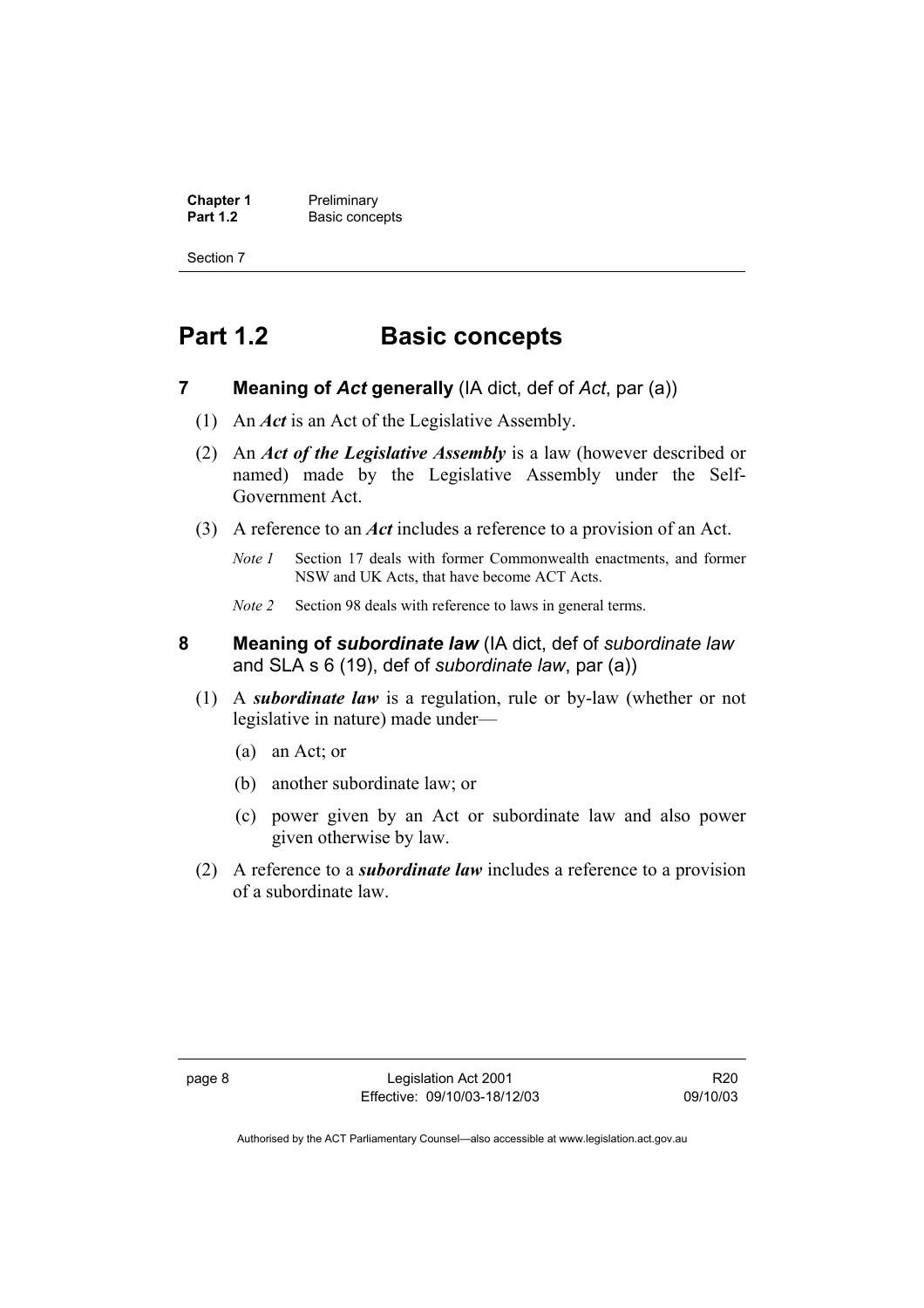# **9 Meaning of** *disallowable instrument* (SLA s 10 (1) and 6 (19), def of *subordinate law*)

## (1) A *disallowable instrument* is—

- (a) a statutory instrument (whether or not legislative in nature) that is declared to be a disallowable instrument by an Act, subordinate law or another disallowable instrument; or
- (b) a determination of fees or charges by a Minister under an Act or subordinate law.
- *Note Statutory instrument* is defined in s 13.
- (2) A reference to a *disallowable instrument* includes a reference to a provision of a disallowable instrument.

## **10 Meaning of** *notifiable instrument*

- (1) A *notifiable instrument* is a statutory instrument (whether or not legislative in nature) that is declared to be a notifiable instrument by an Act, subordinate law, disallowable instrument or another notifiable instrument.
	- *Note* Section 309 (Status of certain instruments as notifiable instruments) declares certain statutory instruments that are required or permitted to be published or notified in the Gazette to be notifiable instruments.
- (2) A reference to a *notifiable instrument* includes a reference to a provision of a notifiable instrument.

## **11 Meaning of** *commencement notice*

- (1) A *commencement notice* is a statutory instrument that fixes or otherwise determines the commencement of an Act, subordinate law, disallowable instrument or notifiable instrument.
- (2) A reference to a *commencement notice* includes a reference to a provision of a commencement notice.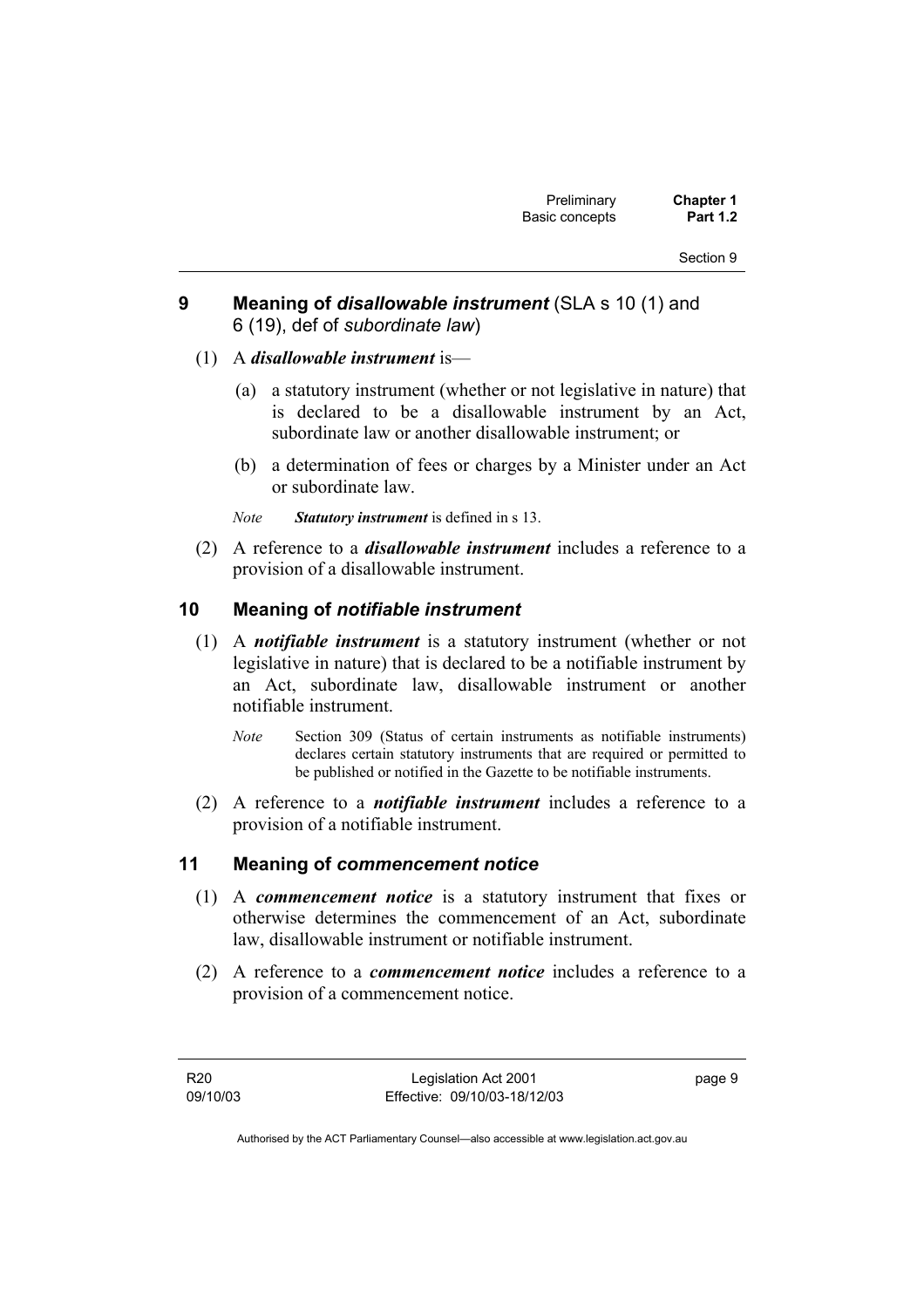**Chapter 1** Preliminary<br>**Part 1.2** Basic conce **Basic concepts** 

Section 12

# **12 Meaning of** *registrable instrument*

- (1) A *registrable instrument* is—
	- (a) a subordinate law; or
	- (b) a disallowable instrument; or
	- (c) a notifiable instrument; or
	- (d) a commencement notice.
- (2) A reference to a *registrable instrument* includes a reference to a provision of a registrable instrument.
- **13 Meaning of** *statutory instrument* (IA dict, def of *statutory instrument*)
	- (1) A *statutory instrument* is an instrument (whether or not legislative in nature) made under—
		- (a) an Act; or
		- (b) another statutory instrument; or
		- (c) power given by an Act or statutory instrument and also power given otherwise by law.
	- (2) A *statutory instrument* includes a subordinate law, disallowable instrument, notifiable instrument and commencement notice.
	- (3) A reference to a *statutory instrument* includes a reference to a provision of a statutory instrument.

## **14 Meaning of** *instrument* (IA dict, def of *instrument*)

(1) An *instrument* is any writing or other document.

*Note Writing* is defined in the dictionary, pt 1.

 (2) A reference to an *instrument* includes a reference to a provision of an instrument.

page 10 Legislation Act 2001 Effective: 09/10/03-18/12/03

R20 09/10/03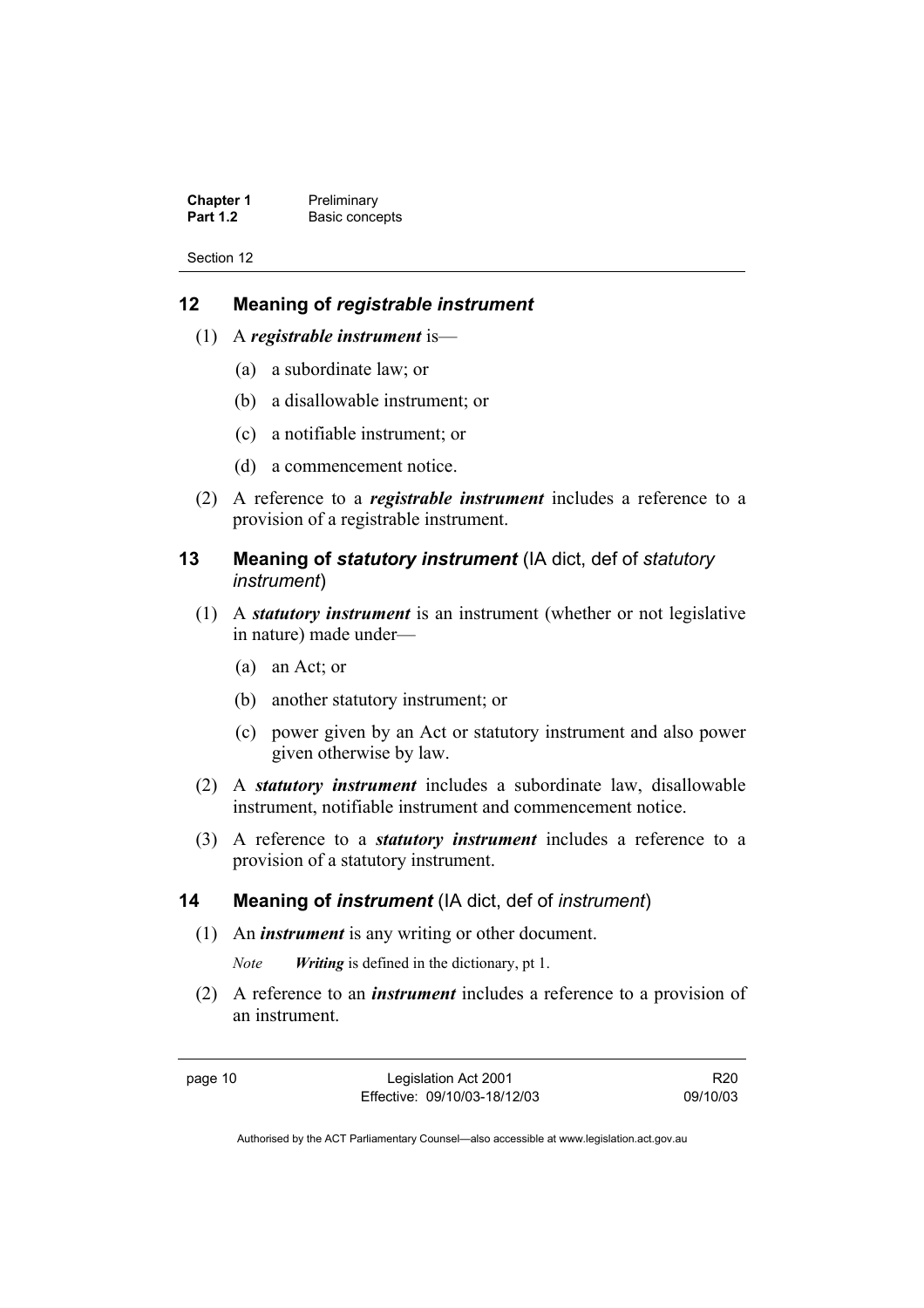| Preliminary    | <b>Chapter 1</b> |
|----------------|------------------|
| Basic concepts | <b>Part 1.2</b>  |

## **15 Meaning of** *authorised republication*

- (1) An *authorised republication* is a republication of a law authorised by the parliamentary counsel under this Act.
- (2) A reference to an *authorised republication* includes a reference to a provision of an authorised republication.
- (3) In this section:

*law*—see section 107 (Meaning of *law* in ch 11).

## **16 Meaning of** *provision* (IA dict, def of *provision*)

A *provision* of an Act or instrument is any words or anything else that forms part of the Act or instrument.

**Examples of provisions consisting of groups of words**  sections, subsections, paragraphs, subparagraphs, sub-subparagraphs, examples

**Examples of provisions consisting of groups of other provisions**  chapters, parts, divisions, subdivisions, schedules

*Note* See s 126 and s 127 for material that is, or is not, part of an Act or statutory instrument.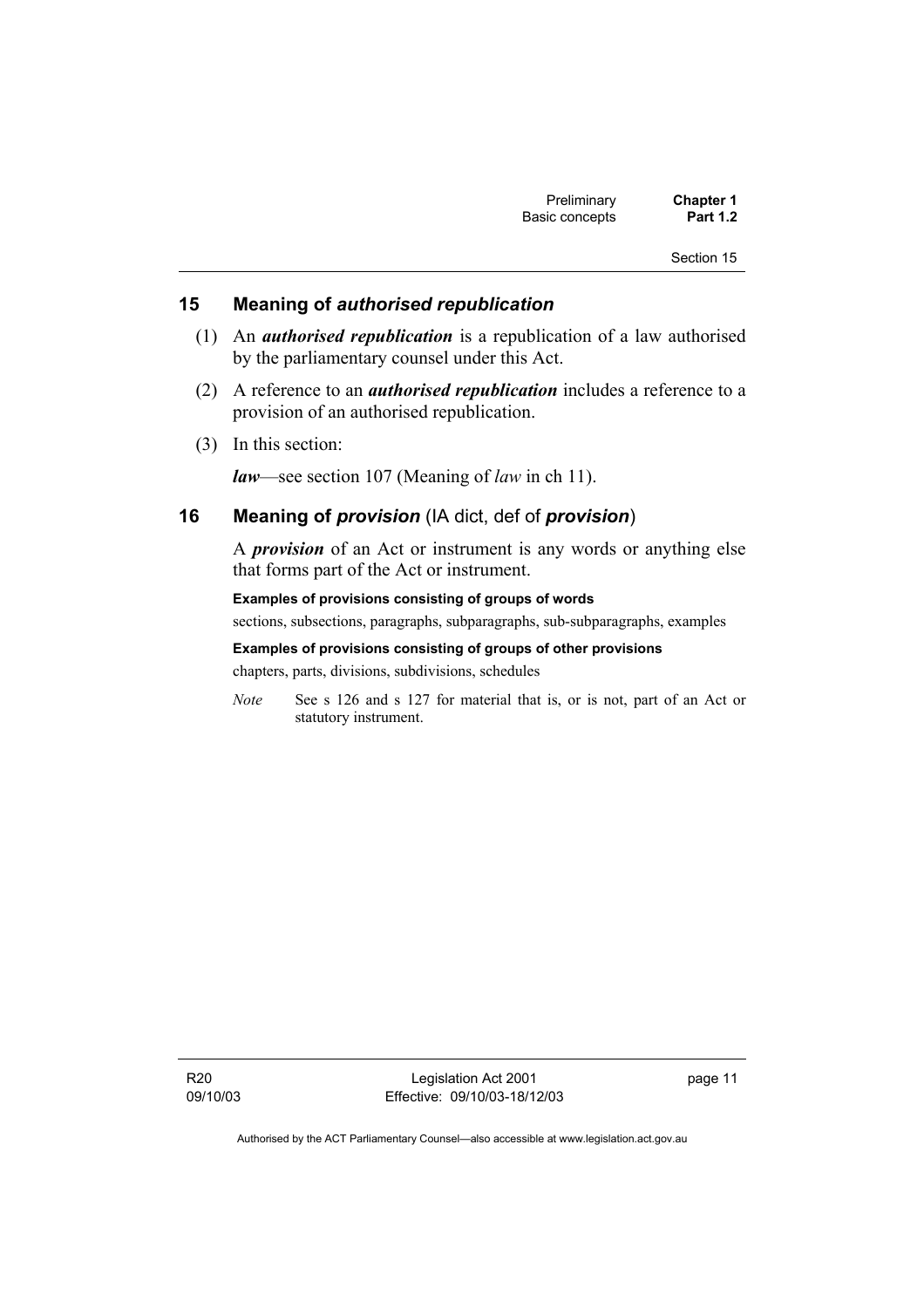**Chapter 1** Preliminary<br>**Part 1.3** Sources of **Part 1.3** Sources of law in the ACT

Section 16

# **Part 1.3 Sources of law in the ACT**

#### **Notes on sources of law**

- *Note 1* The laws in force in the ACT consist of the written law and various unwritten laws known as the principles and rules of common law and equity.
- *Note 2* The written law of the Territory consists primarily of laws, known as Acts, made by the Legislative Assembly. It also includes regulations, rules of court and other legislative instruments made under specific powers given by Acts. (Written laws made under an Act are commonly called 'subordinate' or 'delegated' legislation.)
- *Note 3* Before self-government, ordinances made by the Governor-General under the *Seat of Government* (*Administration*) *Act 1910* (Cwlth) were the main form of legislation made for the ACT. Most of the ordinances in force at self-government have been converted into Acts (see the Self-Government Act, s 34). However, the Governor-General has power to make ordinances for the ACT on a limited number of topics (see the *Seat of Government (Administration) Act 1910* (Cwlth), s 12).
- *Note 4* The written laws in force in the ACT also include the Commonwealth Constitution, Commonwealth Acts, and regulations and other legislative instruments made under Commonwealth Acts. As a general rule, Commonwealth Acts and legislative instruments apply in the ACT in the same way as they apply in other parts of Australia. Commonwealth Acts and instruments prevail over the Acts made by the Legislative Assembly to the extent to which they are inconsistent (see the Self-Government Act, s 28).
- *Note 5* Certain Acts of New South Wales and the United Kingdom also formed part of the written laws in force in the ACT. Because of the *Interpretation Act 1967*, s 65, these are now taken to be laws made by the Legislative Assembly as if they had been enacted by the Assembly. These Acts are listed in sch 1.

page 12 Legislation Act 2001 Effective: 09/10/03-18/12/03

R20 09/10/03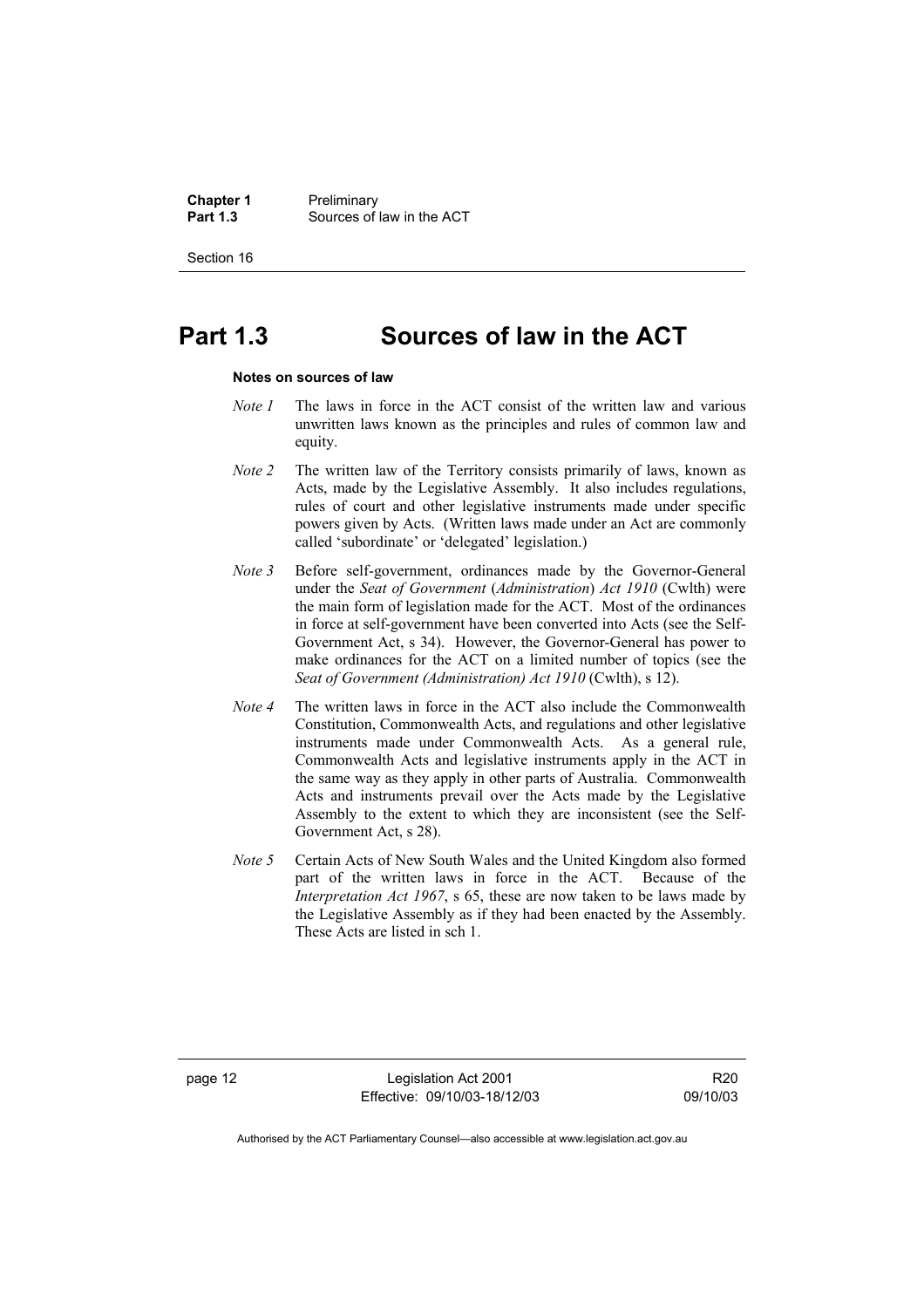- **17 References to Acts include references to former Cwlth enactments etc** (IA s 7A, dict, def of *Act*, par (b) and def of *enactment*)
	- (1) A reference to an *Act* includes a reference to a former Commonwealth enactment.
	- (2) Without limiting subsection (1), a reference to an *Act* includes a reference to a former NSW Act or former UK Act mentioned in schedule 1.
	- (3) In this section:

*former Commonwealth enactment* means a Commonwealth Act or ordinance, a New South Wales Act or Imperial Act that is—

- (a) an enactment within the meaning of the Self-Government Act because of that Act, section 34; or
- (b) an enactment because of the *A.C.T*. *Self-Government (Consequential Provisions) Act 1988* (Cwlth), section 10 (3) or 12 (2) or (3).

R20 09/10/03

Legislation Act 2001 Effective: 09/10/03-18/12/03 page 13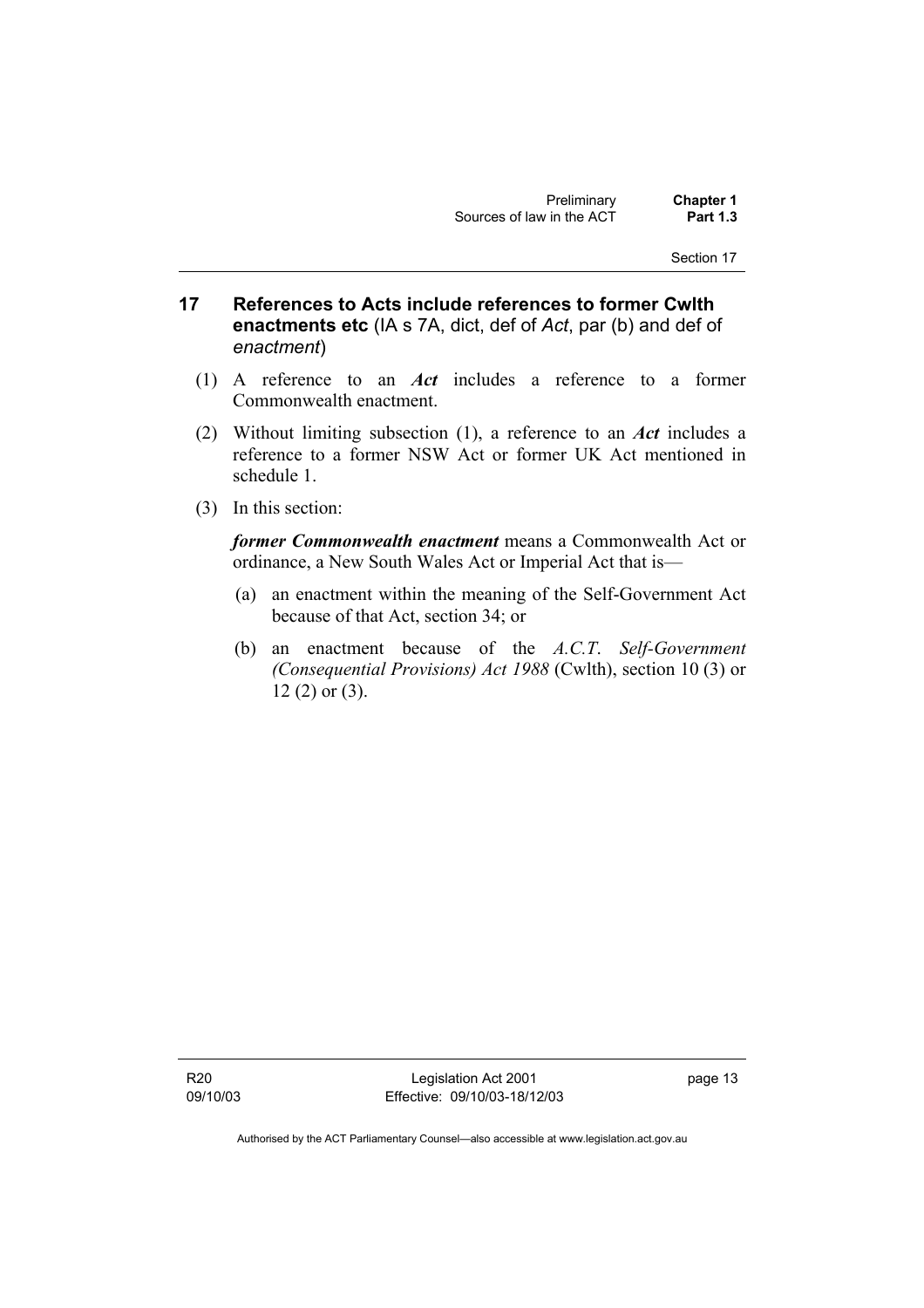# **Chapter 2 ACT legislation register and web site**

# **18 ACT legislation register**

- (1) The parliamentary counsel must establish and maintain a register of Acts and statutory instruments (the *ACT legislation register*).
- (2) The register must be kept electronically.

#### **Example of how register may be kept**

The register may be kept in the form of, or as part of, 1 or more computer databases, and may include data compiled electronically from the databases.

*Note* An example is part of the Act, is not exhaustive and may extend, but does not limit, the meaning of the provision in which it appears (see s 126 and s 132).

## **19 Contents of register**

- (1) The ACT legislation register must contain the following:
	- (a) authorised republications of laws currently in force;
	- (b) Acts as made;
	- (c) subordinate laws as made;
	- (d) disallowable instruments as made;
	- (e) notifiable instruments as made;
	- (f) commencement notices as made;
	- (g) resolutions passed, or taken to have been passed, by the Legislative Assembly to disallow a subordinate law or disallowable instrument;

R20 09/10/03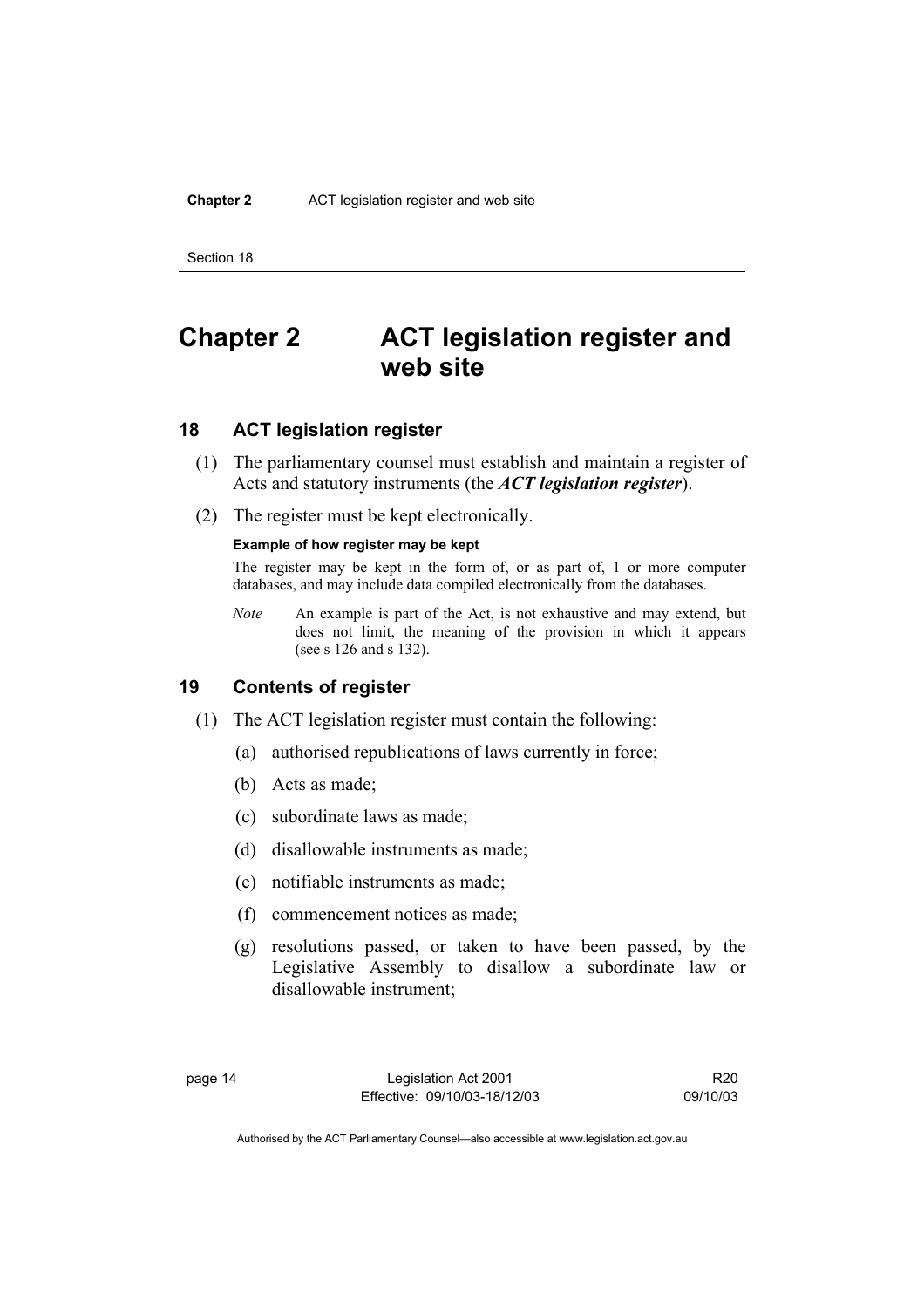- (h) resolutions passed, or taken to have been passed, by the Legislative Assembly to amend a subordinate law or disallowable instrument;
- (i) bills presented to the Legislative Assembly;
- (j) explanatory statements for bills, and amendments of bills, presented to the Legislative Assembly;
- (k) explanatory statements, and regulatory impact statements under chapter 5, for subordinate laws and disallowable instruments.
- (2) The ACT legislation register must also contain the following:
	- (a) notifications of the making of Acts;
	- (b) notifications of the making of subordinate laws;
	- (c) notifications of the making of disallowable instruments;
	- (d) notifications of the making of notifiable instruments;
	- (e) notifications of the making of commencement notices;
	- (f) notifications of the disallowance of subordinate laws or disallowable instruments under section 65 (Disallowance by resolution of Assembly);
	- (g) notifications of the amendment of subordinate laws or disallowable instruments under section 68 (Amendment by resolution of Assembly).
- (3) The parliamentary counsel may enter additional material in the register if the parliamentary counsel considers that it is likely to be useful to users of the register.
- (4) Without limiting subsection (3), the additional material may include the following:
	- (a) unauthorised republications of laws currently in force;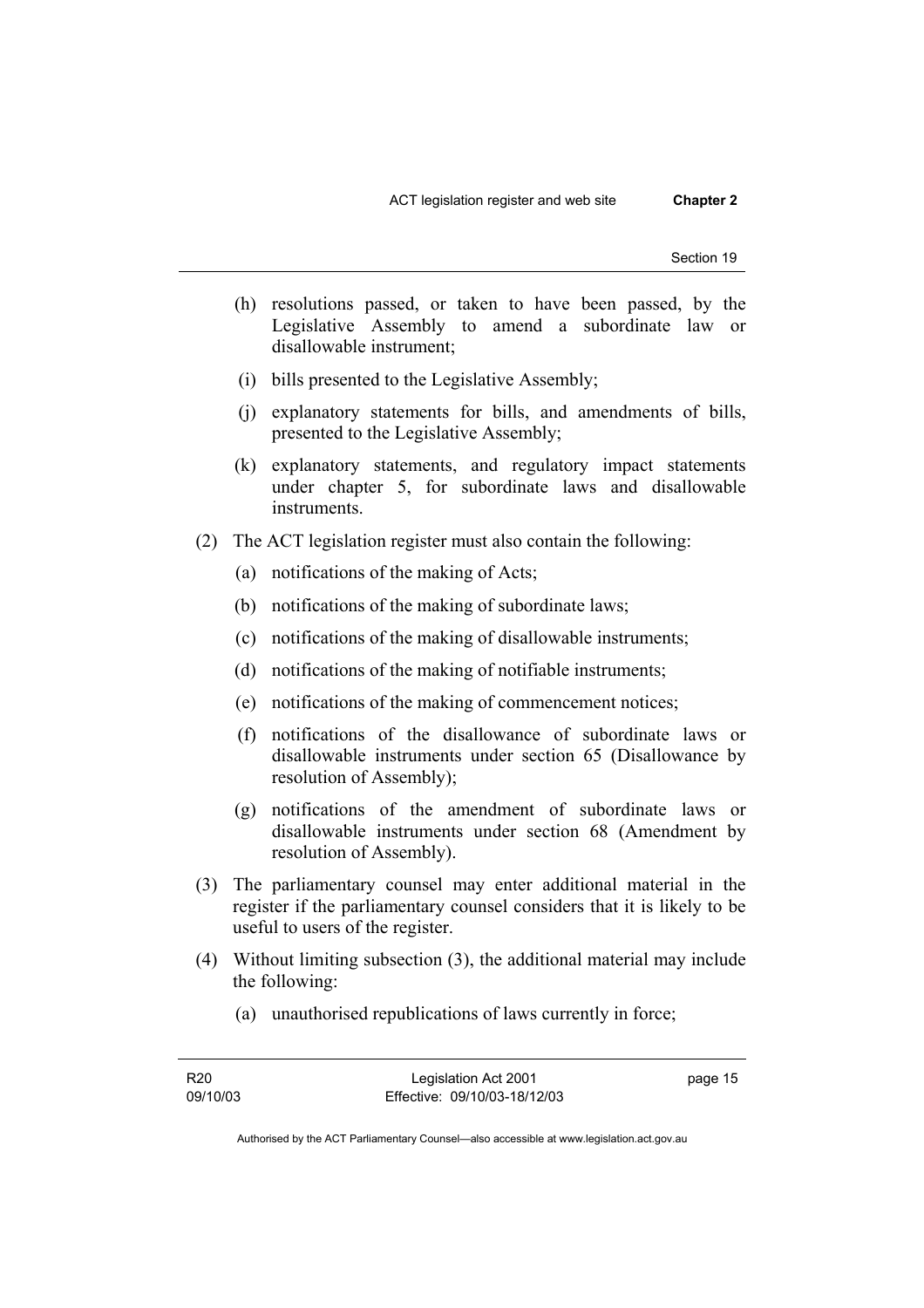- (b) past versions of unauthorised republications;
- (c) past versions of authorised republications;
- (d) statutory instruments that are not registrable instruments;
- (e) repealed Acts and statutory instruments;
- (f) Commonwealth laws that apply in or in relation to the ACT.
- *Note* The following sections of the Act deal with the entry of material in the register:
	- s 28 (Notification of Acts)
	- s 61 (Notification of registrable instruments)
	- s 65A (Notification of disallowance by resolution of Assembly)
	- s 69 (Notification of amendments made by resolution of Assembly)
	- s 108 (Republication in register).
- (5) The parliamentary counsel may enter additional material in the register in any way the parliamentary counsel considers is likely to be helpful to users of the register.

#### **Examples**

- 1 A uniform legislative scheme is entered into under heads of agreement signed on behalf of the Commonwealth, States and Territories. The Legislative Assembly later passes an Act to implement the scheme on behalf of the ACT and the Act is notified and entered in the register. The agreement is also entered in the register as a notifiable instrument with a notifiable instrument number even though the instrument is not taken to be a notifiable instrument under section 10 (Meaning of *notifiable instrument*). The page of the register for the Act contains the heading 'Registrable instruments' and the agreement is listed underneath. The page of the register for the agreement gives particulars for the agreement and mentions that it is not a notifiable instrument but is included in the register for information.
- 2 An instrument under the Self-Government Act notifying the appointment of Ministers is entered in the register as a notifiable instrument even though the instrument is not taken to be a notifiable instrument under section 10 (Meaning of *notifiable instrument*). The instrument is also numbered as a notifiable instrument. The page of the register for the notification mentions that it is made under the Self-Government Act and is not a notifiable instrument but is included in the register for information.

page 16 Legislation Act 2001 Effective: 09/10/03-18/12/03

R20 09/10/03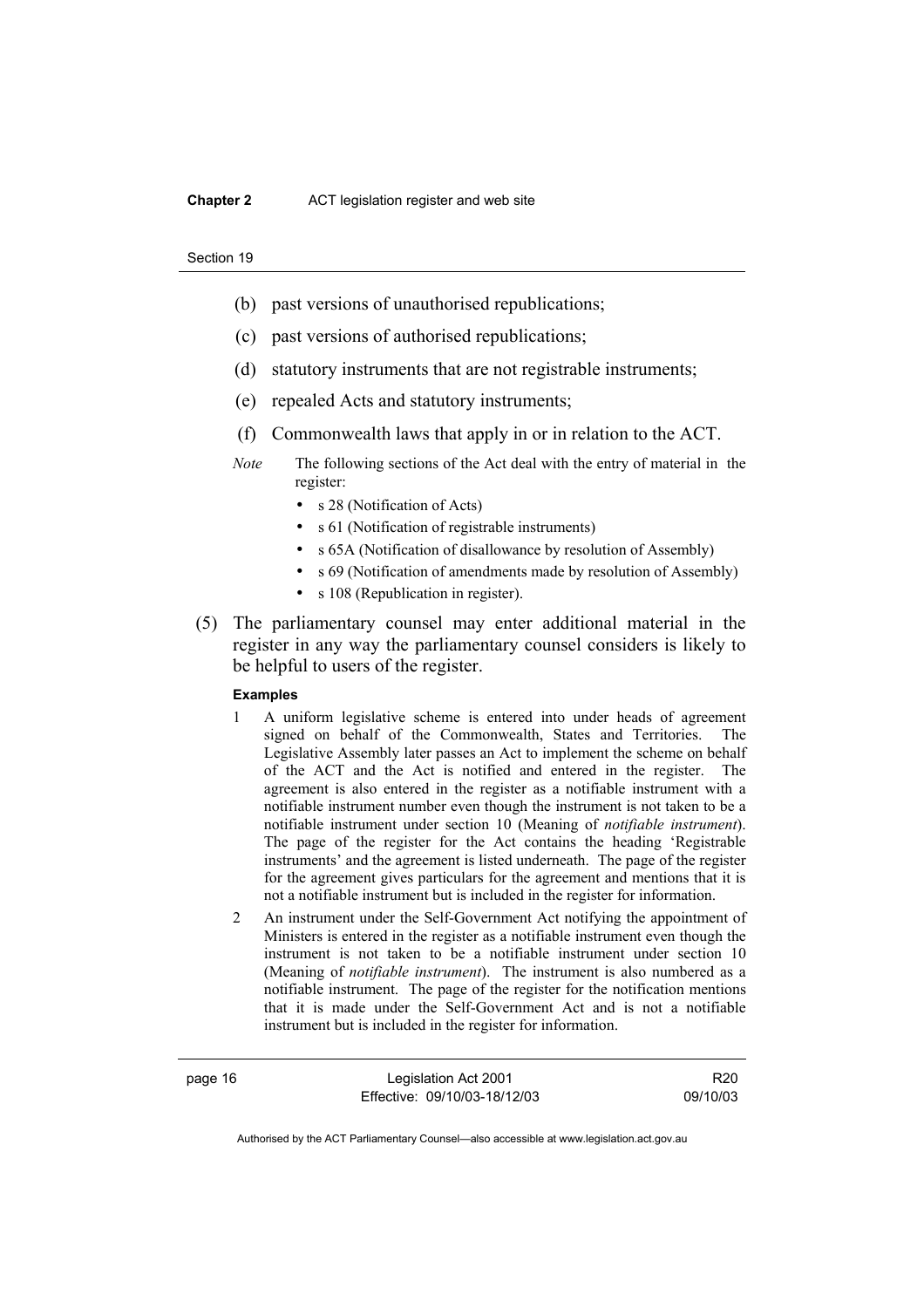ACT legislation register and web site **Chapter 2** 

- 3 The Australian Road Rules that are applied in the ACT under the *Road Transport (Safety and Traffic Management) Regulations 2000* are entered in the register as a notifiable instrument even though the instrument is not taken to be a notifiable instrument under section 47 (Statutory instrument may make provision by applying law or instrument). The page of the register for the regulations also contains the heading 'Registrable instruments' and the rules are listed underneath. The page of the register for the rules mentions that the rules are applied under the *Road Transport (Safety and Traffic Management) Regulations 2000* and that they are to be read with, and as if they formed part of, those regulations. The note also explains that, because they were applied before the commencement of the *Legislation Act 2001*, they are not a registrable instrument under that Act.
- *Note* An example is part of the Act, is not exhaustive and may extend, but does not limit, the meaning of the provision in which it appears (see s 126 and s 132).
- (6) Without limiting subsection (3) or (5), the regulations may prescribe requirements to be satisfied for additional material to be entered in the register under this section, including, for example, requirements about—
	- (a) the form of the material; and
	- (b) the making of requests for its entry in the register.
- (7) The regulations may also make provision about the following in relation to instruments (other than registrable instruments) to be entered in the register under this section:
	- (a) the numbering of the instruments by the parliamentary counsel, whether in a series of numbers allocated under section 59 (Numbering) or otherwise;
	- (b) the identification of the instruments, including, for example, authorising the parliamentary counsel to—
		- (i) add a name to an unnamed instrument; or
		- (ii) amend an instrument's name; or
		- (iii) add notes to an instrument to assist in its identification; or

| R <sub>20</sub> | Legislation Act 2001         | page 17 |
|-----------------|------------------------------|---------|
| 09/10/03        | Effective: 09/10/03-18/12/03 |         |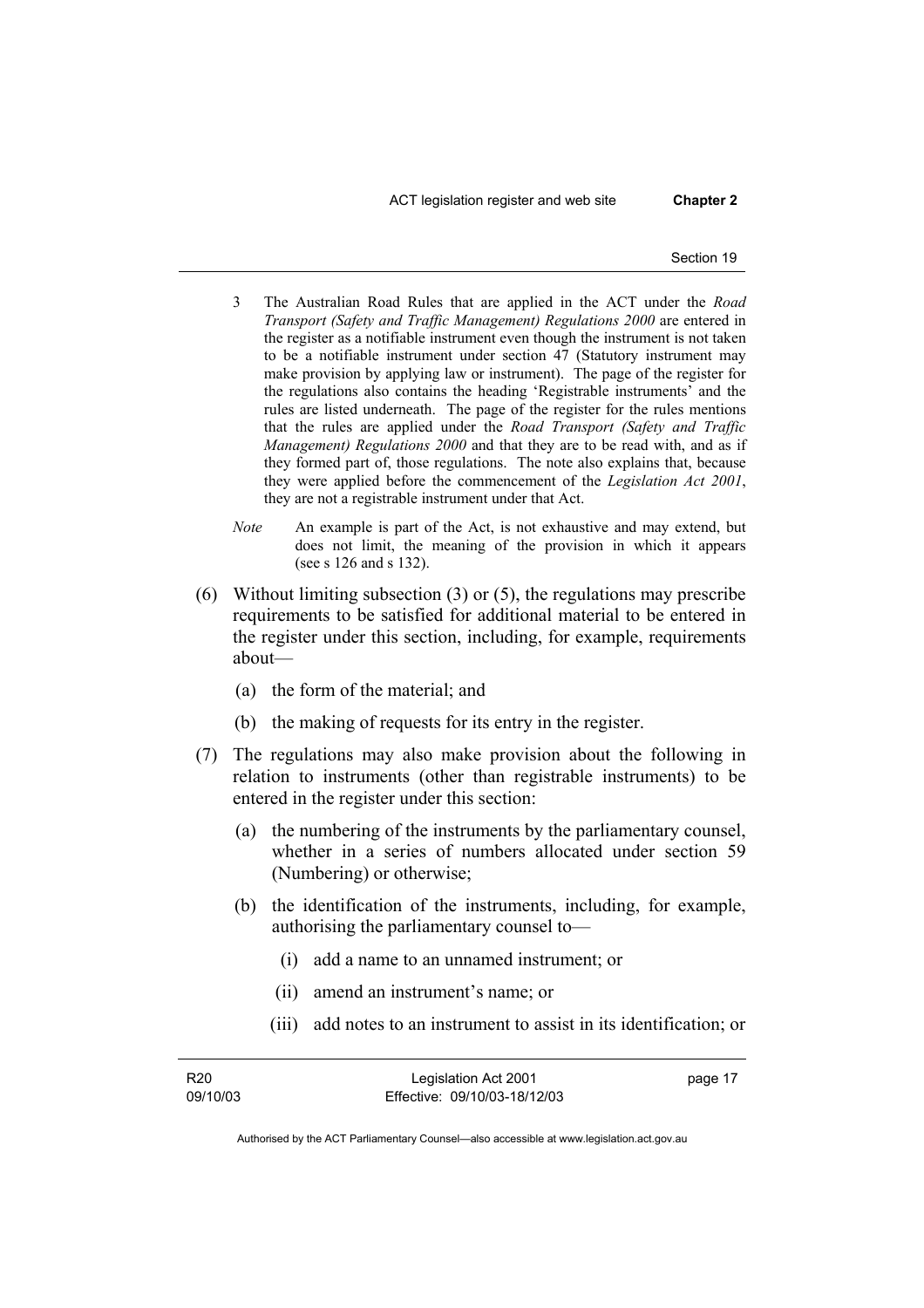#### **Chapter 2** ACT legislation register and web site



- (iv) do anything else in relation to an instrument to assist users of the register to identify or refer to the instrument.
- (8) If the register contains an authorised republication of a law currently in force, and the law is amended, the parliamentary counsel must replace the republication with an authorised republication of the law as amended.
- (9) If the register contains an authorised republication of a law, and the law is repealed, expires or, for a subordinate law or disallowable instrument, is disallowed by the Legislative Assembly, the parliamentary counsel must ensure that the republication is no longer shown as a republication of law currently in force.
- (10) If the parliamentary counsel considers it likely to be useful to users of the register to enter information (in any form) in the register, the parliamentary counsel may enter the information at any time.

#### **Example**

guides and indexes to the register

- (11) If an Act passed by the Legislative Assembly, or a registrable instrument made, before the commencement of this Act need not be notified under this Act, the parliamentary counsel may enter the text of the Act or instrument in the register.
- (12) The parliamentary counsel may correct any mistake, error or omission in the register subject to the requirements (if any) of the regulations.
- (13) In this section:

*amended* includes modified.

*law*—see section 107 (Meaning of *law* in ch 11).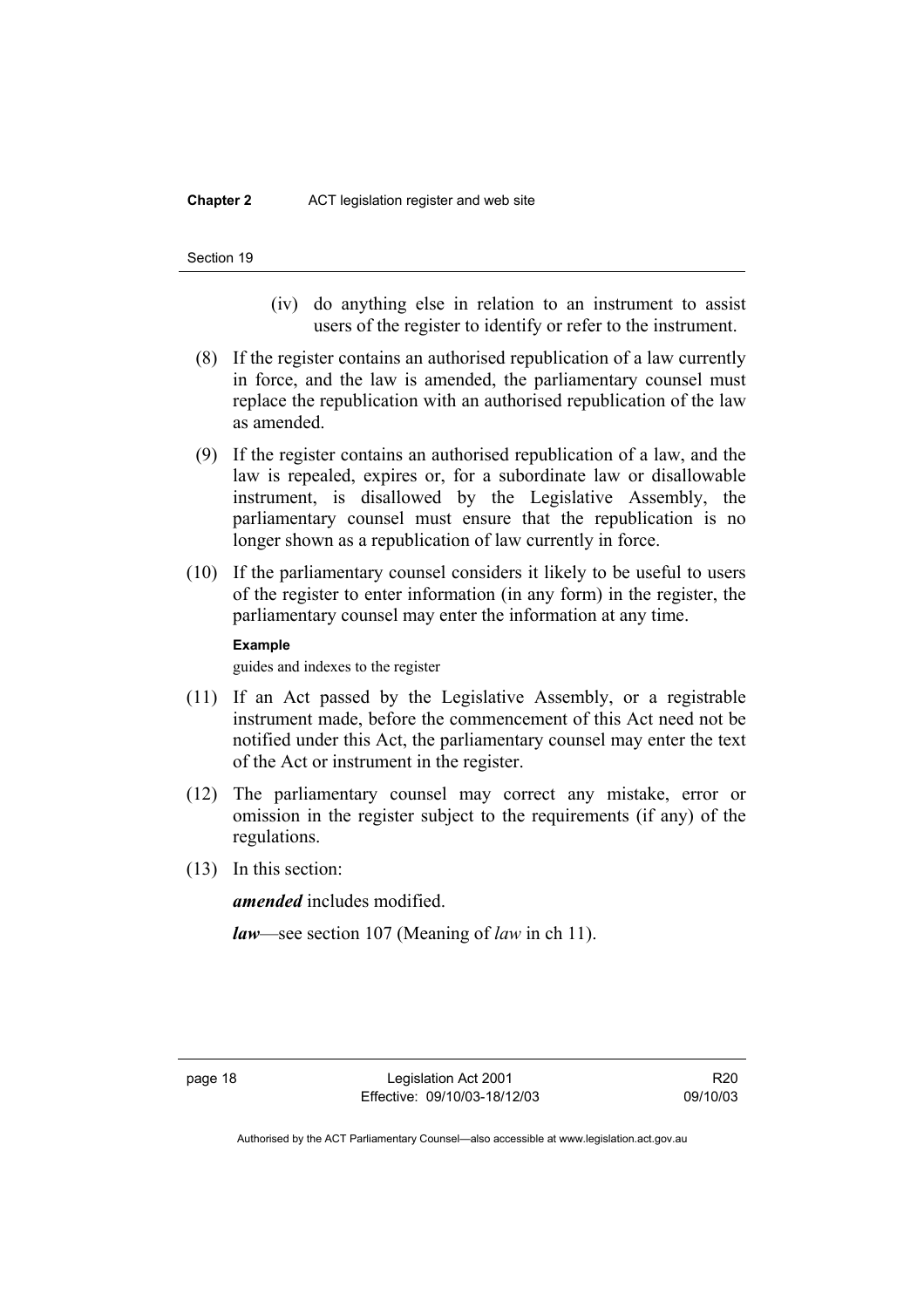# **20 Prompt registration**

The parliamentary counsel must ensure that anything the parliamentary counsel is required to do in relation to the register is done promptly.

## **21 Approved web site**

- (1) The parliamentary counsel must approve an internet site, and may approve additional internet sites, for this Act.
- (2) The parliamentary counsel may enter into agreements or arrangements to ensure that users can authenticate an approved web site or the material accessible on an approved web site.

## **22 Access to registered material at approved web site**

- (1) The parliamentary counsel must ensure, as far as practicable, that a copy of the material mentioned in section 19 (1) and (2) (Contents of register) is accessible at all times on an approved web site.
- (2) Access is to be provided without charge by the Territory.

Legislation Act 2001 Effective: 09/10/03-18/12/03 page 19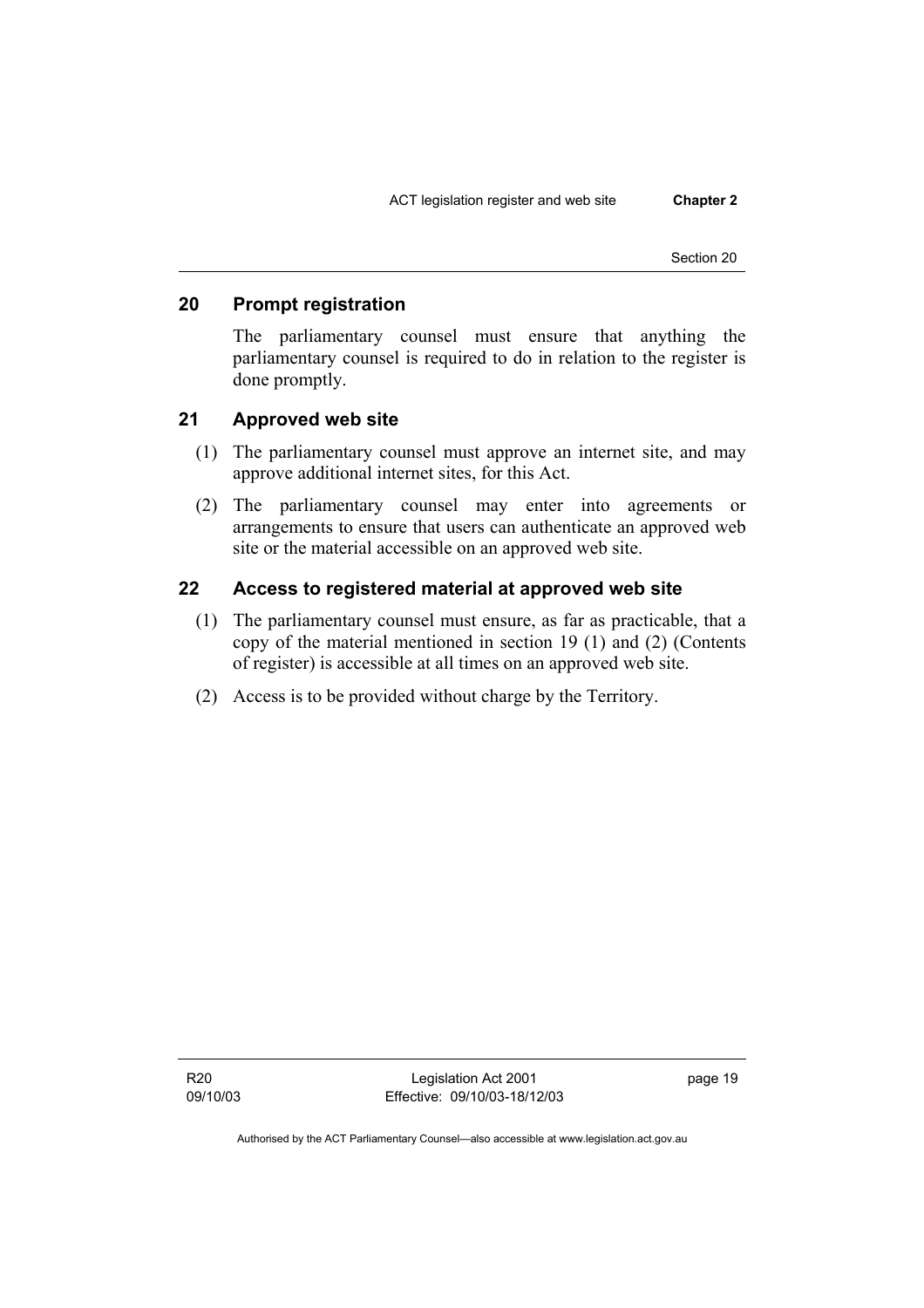Section 22A

# **Chapter 3 Authorised versions and evidence of laws and legislative material**

## **22A Definitions for ch 3**

In this chapter:

*law* means an Act or statutory instrument, whether or not it has been amended, and includes, in relation to a republication—

- (a) a collection of 2 or more Acts or statutory instruments; or
- (b) all or part of an agreement or other instrument that has the force of law or is in, or attached to, an Act or statutory instrument.
- *Note* A reference to an Act or statutory instrument includes a reference to a provision of the Act or instrument (see s 7 and s 13).

*legislative material* means material (other than a law or provision of a law) relating to an Act or statutory instrument.

#### **Examples of** *legislative material*

- 1 Additional material entered in the register under section 19 (3) (Contents of register) that is not an Act or statutory instrument, for example—
	- the Australian Road Rules: These rules apply throughout Australia and apply in the ACT under the *Road Transport (Safety and Traffic Management) Regulations 2000*. They have been entered in the register as a notifiable instrument even though they are not a statutory instrument and are not taken to be a notifiable instrument under section 47 (Statutory instruments may make provision by applying law or instrument);
	- appointments of Ministers: Ministers are appointed by the Chief Minister under the Self-Government Act, section 41. An instrument notifying an appointment may be entered in the register even though the instrument is not a statutory instrument.

page 20 Legislation Act 2001 Effective: 09/10/03-18/12/03

R20 09/10/03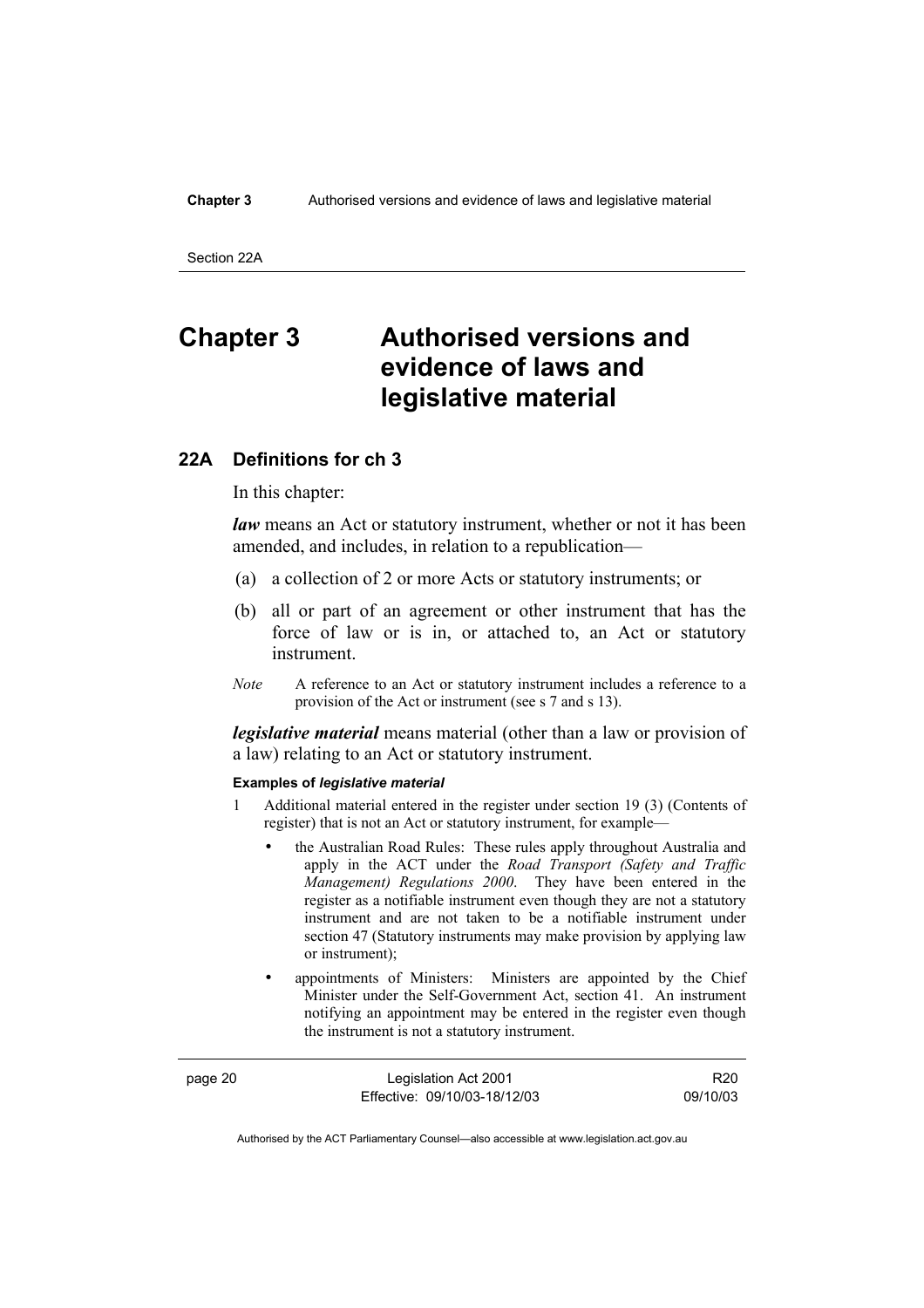Authorised versions and evidence of laws and legislative material **Chapter 3** 

Section 23

- 2 Material that may be considered under chapter 14 in working out the meaning of an Act or statutory instrument, for example, an explanatory statement for the bill that became the relevant Act that was presented to the Legislative Assembly before the Act was passed.
- *Note* An example is part of the Act, is not exhaustive and may extend, but does not limit, the meaning of the provision in which it appears (see s 126 and s 132).

*republication* includes part of a republication.

## **23 Authorisation of versions by parliamentary counsel**  (LRA s 8)

The parliamentary counsel may authorise written or electronic versions of a law, republication or legislative material.

*Note Written* includes printed (see dict, pt 1, def *writing*).

## **24 Authorised electronic versions** (LRA s 20, s 22, s 23)

- (1) An electronic copy of a law, republication or legislative material is an authorised version if—
	- (a) it is accessed at, or downloaded from, an approved web site in a format authorised by the parliamentary counsel; or
	- (b) it is authorised by the parliamentary counsel and is in the format in which it is authorised by the parliamentary counsel.

### **Example of authorised electronic format**

a locked pdf file

- *Note* An example is part of the Act, is not exhaustive and may extend, but does not limit, the meaning of the provision in which it appears (see s 126 and s 132).
- (2) It is presumed, unless the contrary is proved—
	- (a) that an internet site purporting to be an approved web site is an approved web site; and

page 21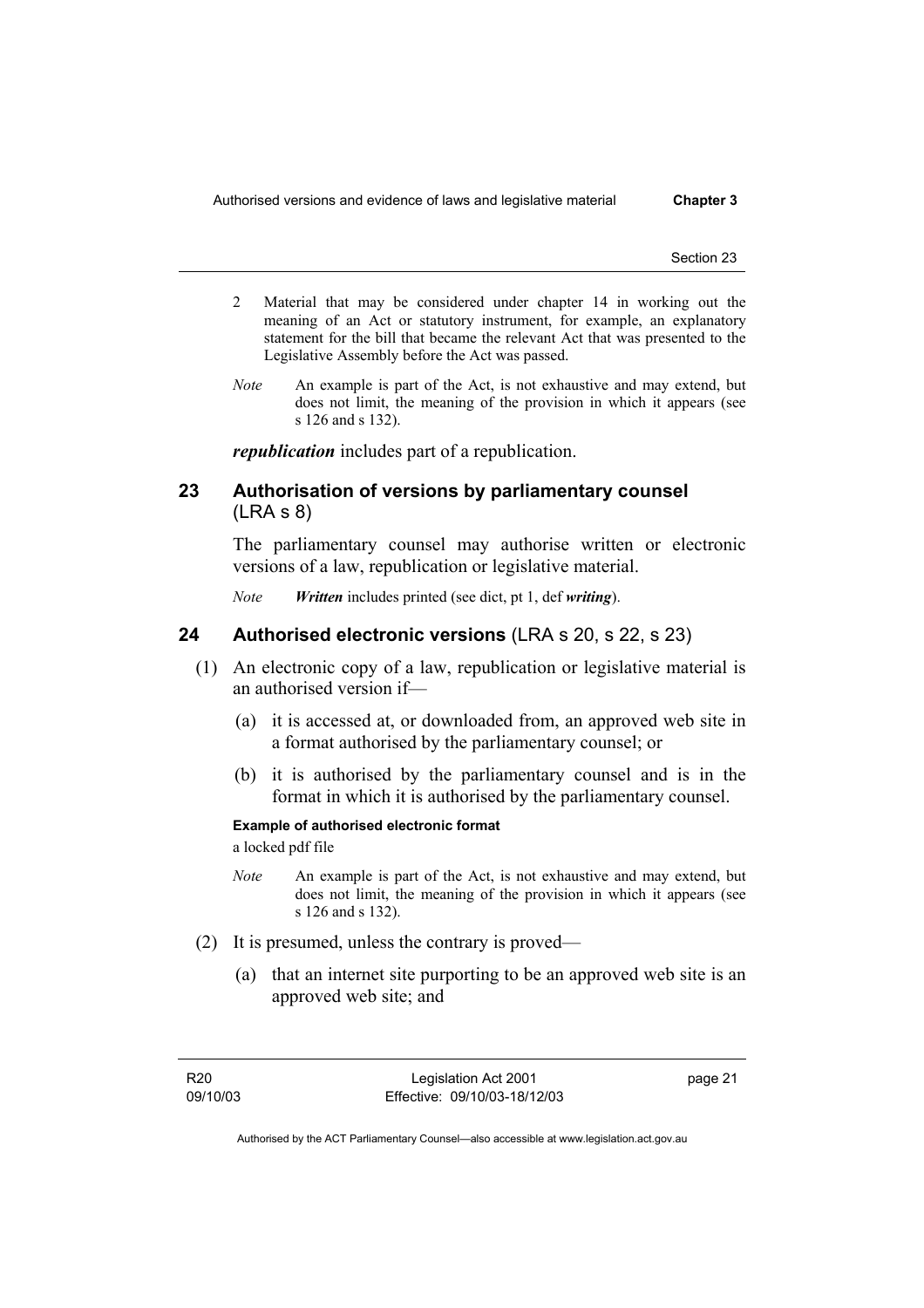### **Chapter 3** Authorised versions and evidence of laws and legislative material

#### Section 25

- (b) that an electronic copy of a law, republication or legislative material accessed at, or downloaded from, an approved web site and purporting to be authorised by the parliamentary counsel (however expressed) is an authorised version of the law, republication or legislative material; and
- (c) that any other electronic copy of a law, republication or legislative material purporting to be authorised by the parliamentary counsel (however expressed) is an authorised version of the law, republication or legislative material; and
- (d) that an authorised electronic version of an Act or statutory instrument correctly shows the Act or instrument; and
- (e) that an authorised electronic version of a republication of a law correctly shows the law as at the republication date; and
- (f) that an authorised electronic version of legislative material correctly shows the material.

#### **Examples of an electronic copy of a republication purporting to be authorised by the parliamentary counsel**

- 1 The republication has the words 'Authorised by the ACT Parliamentary Counsel' on the front cover and the words 'Authorised when accessed at www.legislation.act.gov.au or in authorised printed form' at the foot of each page of the republication.
- 2 The republication has the words 'Authorised by the ACT Parliamentary Counsel' on the front cover and the words 'Authorised by the ACT Parliamentary Counsel—also accessible at www.legislation.act.gov.au' at the foot of each page of the republication.
- *Note* A reference to an Act or statutory instrument includes a reference to a provision of the Act or instrument (see s 7 and s 13). A reference to a republication includes a reference to part of a republication (see s 22A).

## **25 Authorised written versions** (LRA ss 6-9, ss 20-23)

 (1) A written copy of a law, republication or legislative material is an authorised version if—

page 22 Legislation Act 2001 Effective: 09/10/03-18/12/03

R20 09/10/03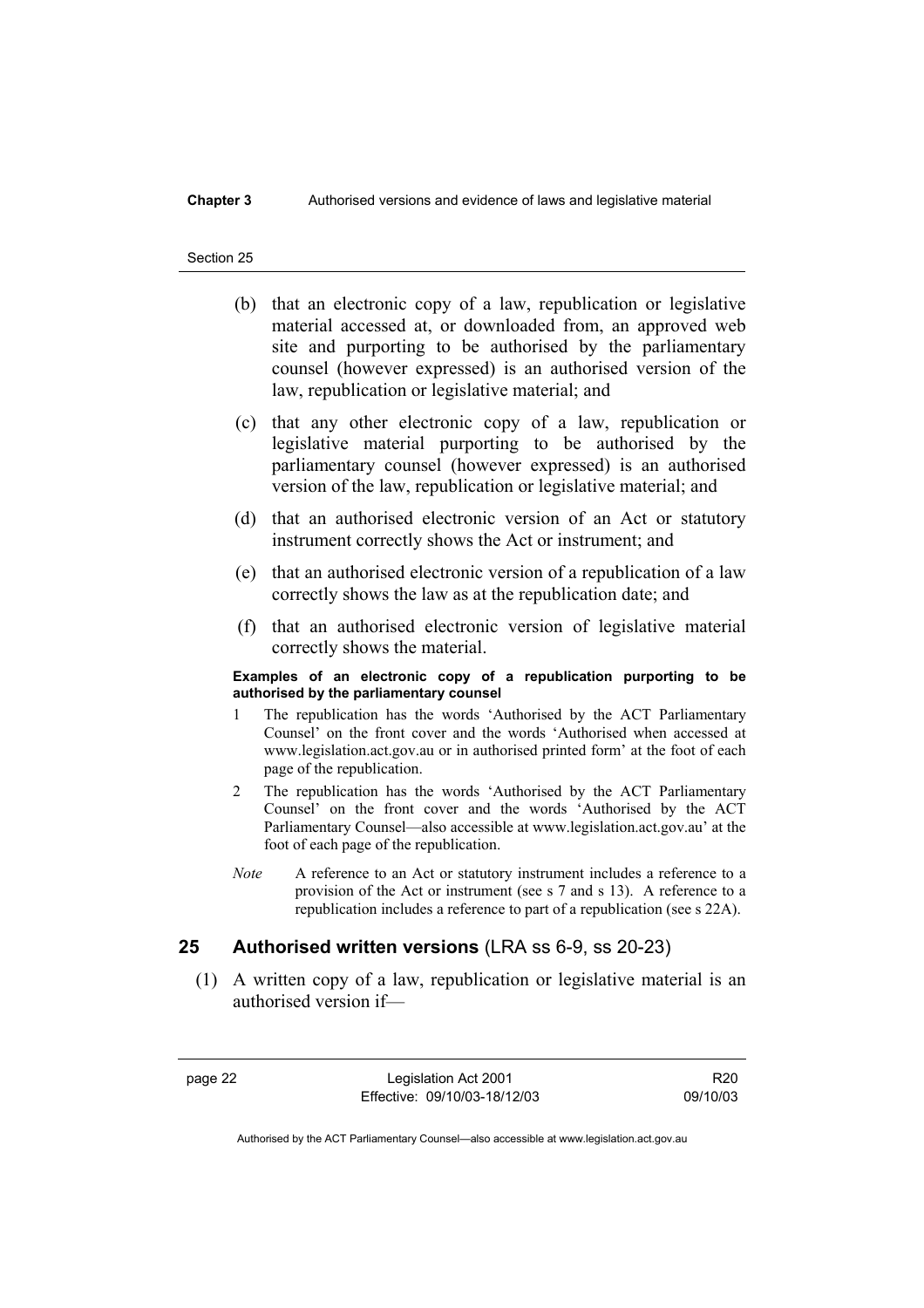- (a) it is a written copy produced directly from an authorised electronic version of the law, republication or legislative material; or
- (b) it is a written copy of another version of the law, republication or legislative material authorised by the parliamentary counsel.

#### **Example for par (a)**

An authorised electronic version of an Act is downloaded from an approved web site and printed. The printed copy is an authorised written version of the Act.

- *Note* An example is part of the Act, is not exhaustive and may extend, but does not limit, the meaning of the provision in which it appears (see s 126 and s 132).
- (2) It is presumed, unless the contrary is proved—
	- (a) that a written copy of a law, republication or legislative material purporting to be authorised by the parliamentary counsel (however expressed) is an authorised version of the law, republication or legislative material; and
	- (b) that an authorised written version of an Act or statutory instrument correctly shows the Act or instrument; and
	- (c) that an authorised written version of a republication of a law correctly shows the law as at the republication date; and
	- (d) that an authorised written version of legislative material correctly shows the material.

#### **Examples of a written copy of a republication purporting to be authorised by the parliamentary counsel**

- 1 The republication has the words 'Authorised by the ACT Parliamentary Counsel' on the front cover and the words 'Authorised by the parliamentary counsel and printed by authority of the ACT Government' at the foot of each page of the republication.
- 2 The republication has the words 'Authorised by the ACT Parliamentary Counsel and printed by authority of the ACT Government' on the front cover and the words 'Authorised by the ACT Parliamentary Counsel—also

R20 09/10/03

Legislation Act 2001 Effective: 09/10/03-18/12/03 page 23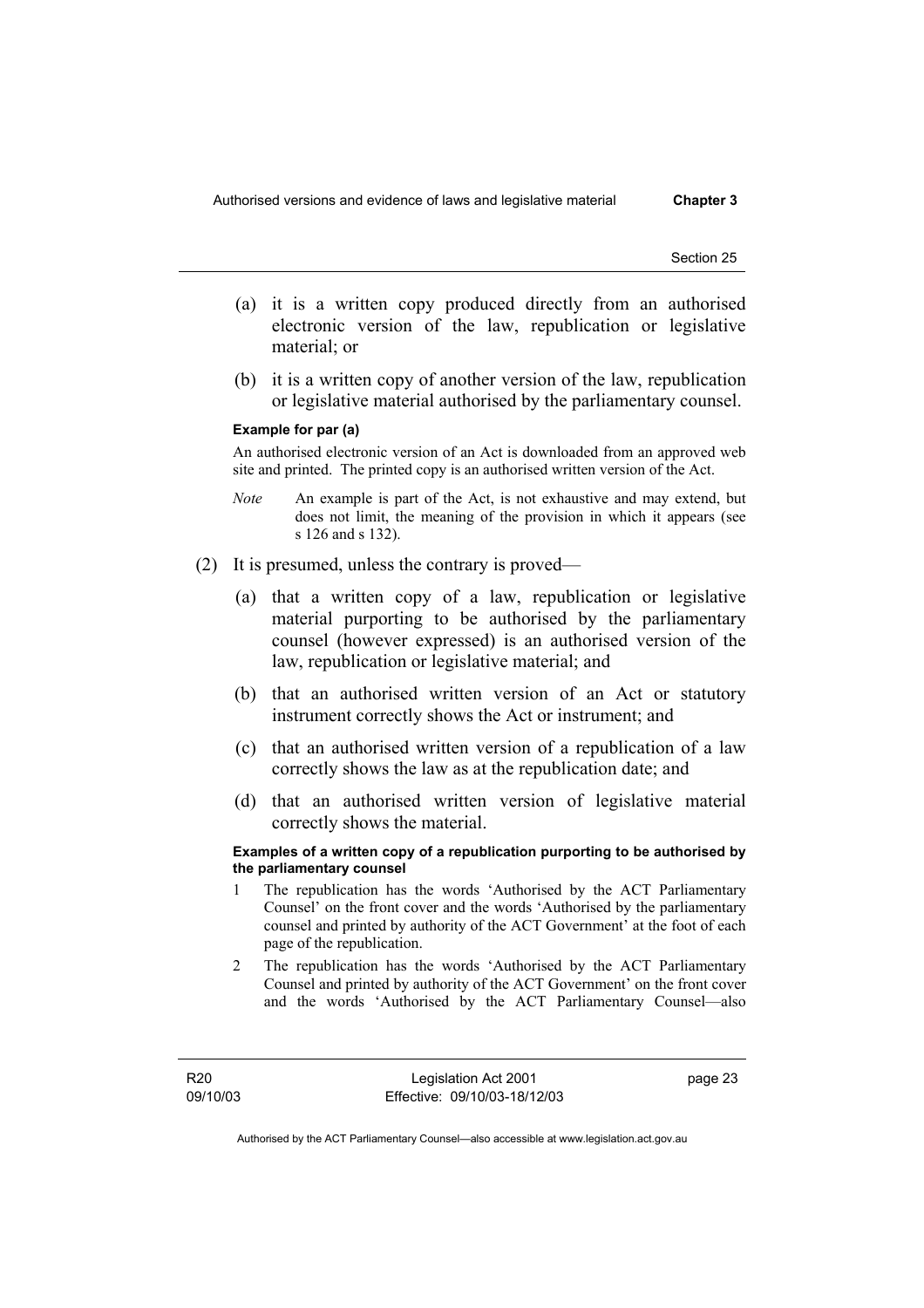### **Chapter 3** Authorised versions and evidence of laws and legislative material

#### Section 26

accessible at www.legislation.act.gov.au' at the foot of each page of the republication.

- 3 The republication has the words 'Authorised by the ACT Parliamentary Counsel' on the front cover and the words 'Authorised by the ACT Parliamentary Counsel—also accessible at www.legislation.act.gov.au' at the foot of each page of the republication.
- *Note* A reference to an Act or statutory instrument includes a reference to a provision of the Act or instrument (see, s 7 and s 13). A reference to a republication includes a reference to part of a republication (see s 22A).

## **26 Judicial notice of certain matters** (EA ss 8–10A, s 10C)

- (1) Proof is not required about—
	- (a) the passing of a proposed law by the Legislative Assembly or its notification in the register or the Gazette; or
	- (b) the making, or notification or publication in the register or the Gazette, of a subordinate law, disallowable instrument, notifiable instrument, commencement notice or any other statutory instrument; or
	- (c) the approval (however described) of a statutory instrument by the Executive, a Minister or any other entity; or
	- (d) the provisions of an Act, subordinate law, disallowable instrument, notifiable instrument, commencement notice or any other statutory instrument; or
	- (e) the commencement of an Act, subordinate law, disallowable instrument, notifiable instrument, or any other statutory instrument; or
	- (f) the presentation of a subordinate law, disallowable instrument or any other statutory instrument to the Legislative Assembly; or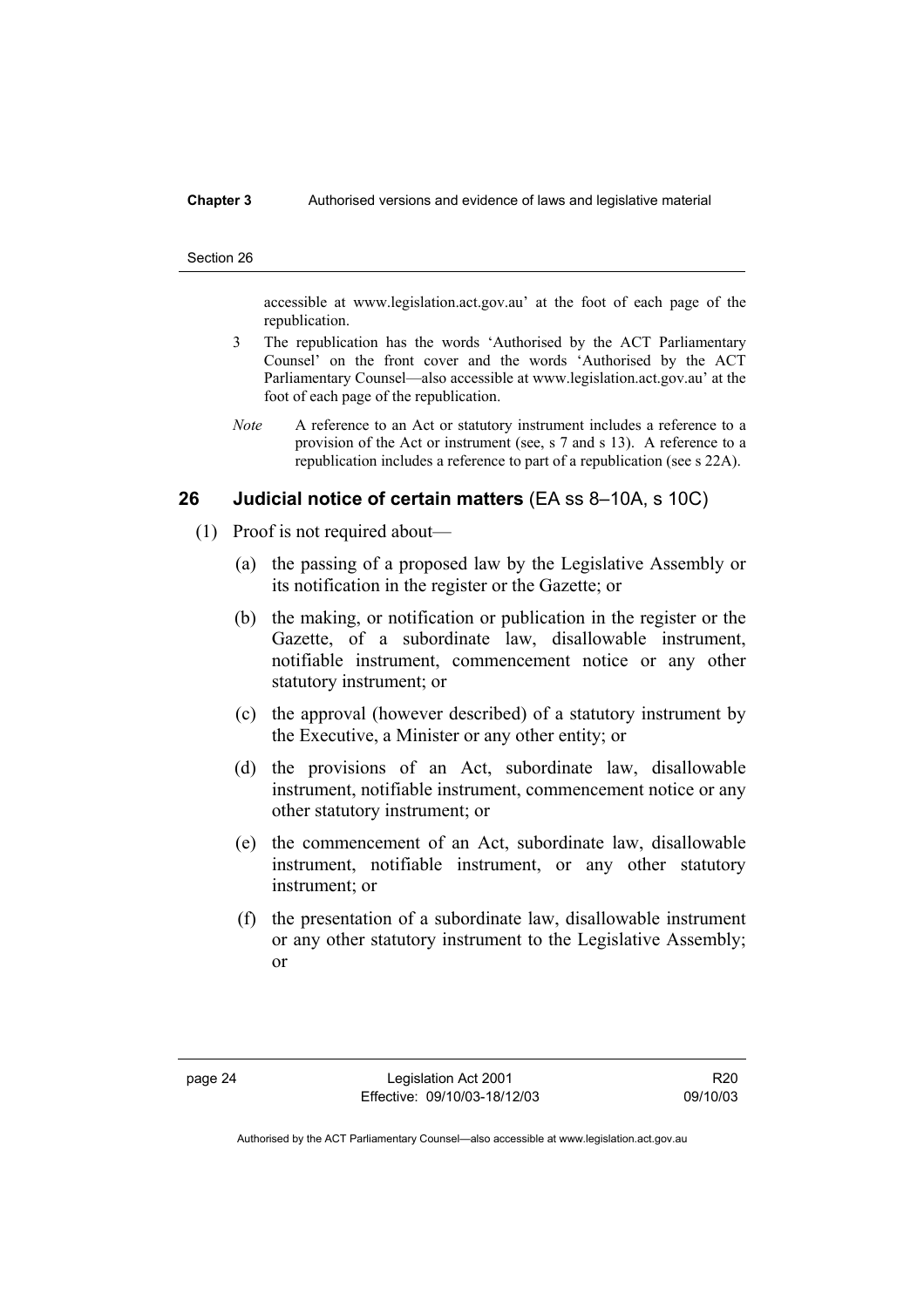- (g) anything done or not done by or in the Legislative Assembly in relation to a subordinate law, disallowable instrument or any other statutory instrument; or
- (h) changes made under chapter 11 (Republication of Acts and statutory instruments); or
- (i) the authorisation of a republication under this Act, the provisions of an authorised republication or the republication date of an authorised republication.
- (2) A court or tribunal may inform itself of anything mentioned in subsection (1) in any way it considers appropriate.

### **Examples of ways that may be appropriate**

- 1 using a version of an Act downloaded from an approved web site using the internet
- 2 using information obtained from an approved web site using the internet
- 3 using an authorised written version of a republication
- *Note* An example is part of the Act, is not exhaustive and may extend, but does not limit, the meaning of the provision in which it appears (see s 126 and s 132).
- (3) However, the court or tribunal must consider whether the source it intends to use appears to be a reliable source of information.
- (4) For subsection (3), an authorised version of a law, republication or legislative material is a reliable source of information.
- (5) This section does not limit any other law providing how a court or tribunal may be informed about a matter mentioned in subsection  $(1)$ .

page 25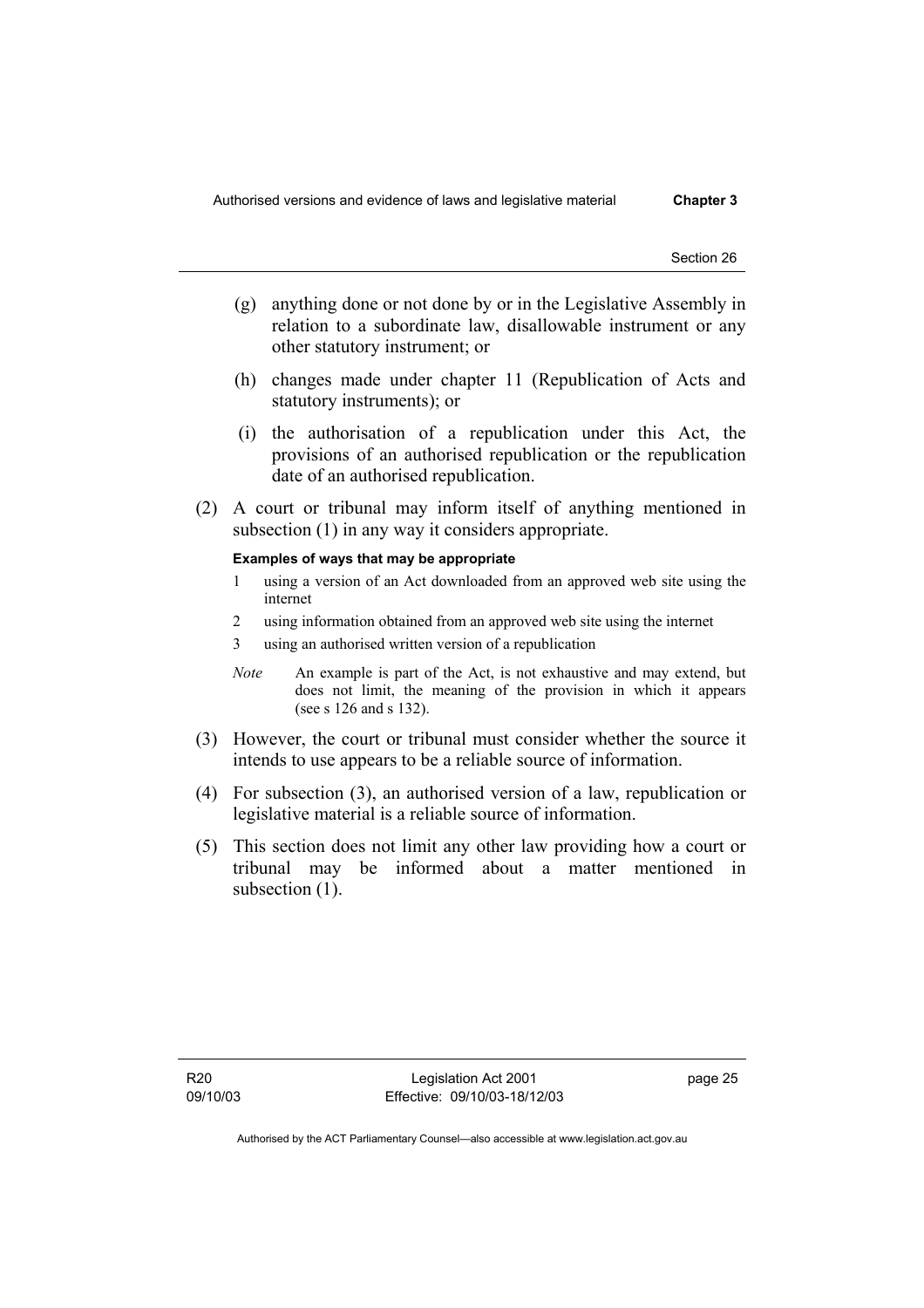# **Chapter 4 Numbering and notification of Acts**

## **27 Numbering of Acts** (IA s 9)

The Acts passed in each year are to be numbered as nearly as practicable in the order in which they are passed.

## **28 Notification of Acts** (IA s 8)

- (1) If a proposed law is passed by the Legislative Assembly, the Speaker must ask the parliamentary counsel to notify the making of the law.
- (2) If the Speaker asks the parliamentary counsel to notify the making of the proposed law, the parliamentary counsel must—
	- (a) notify the making of the law in the register; or
	- (b) if it is not practicable to notify the making of the proposed law in the register, or make the text of the proposed law and the notification of its making accessible at 1 or more approved web sites, when the law is to be notified—notify the making of the law in the Gazette.
- (3) If the Speaker asks the parliamentary counsel to notify the making of the proposed law on a particular day, the parliamentary counsel must notify the making of the law on that day unless it is impracticable to do so.
- (4) The making of the proposed law is notified in the register by entering in the register—
	- (a) a statement that the law has been passed by the Legislative Assembly; and

page 26 Legislation Act 2001 Effective: 09/10/03-18/12/03

R20 09/10/03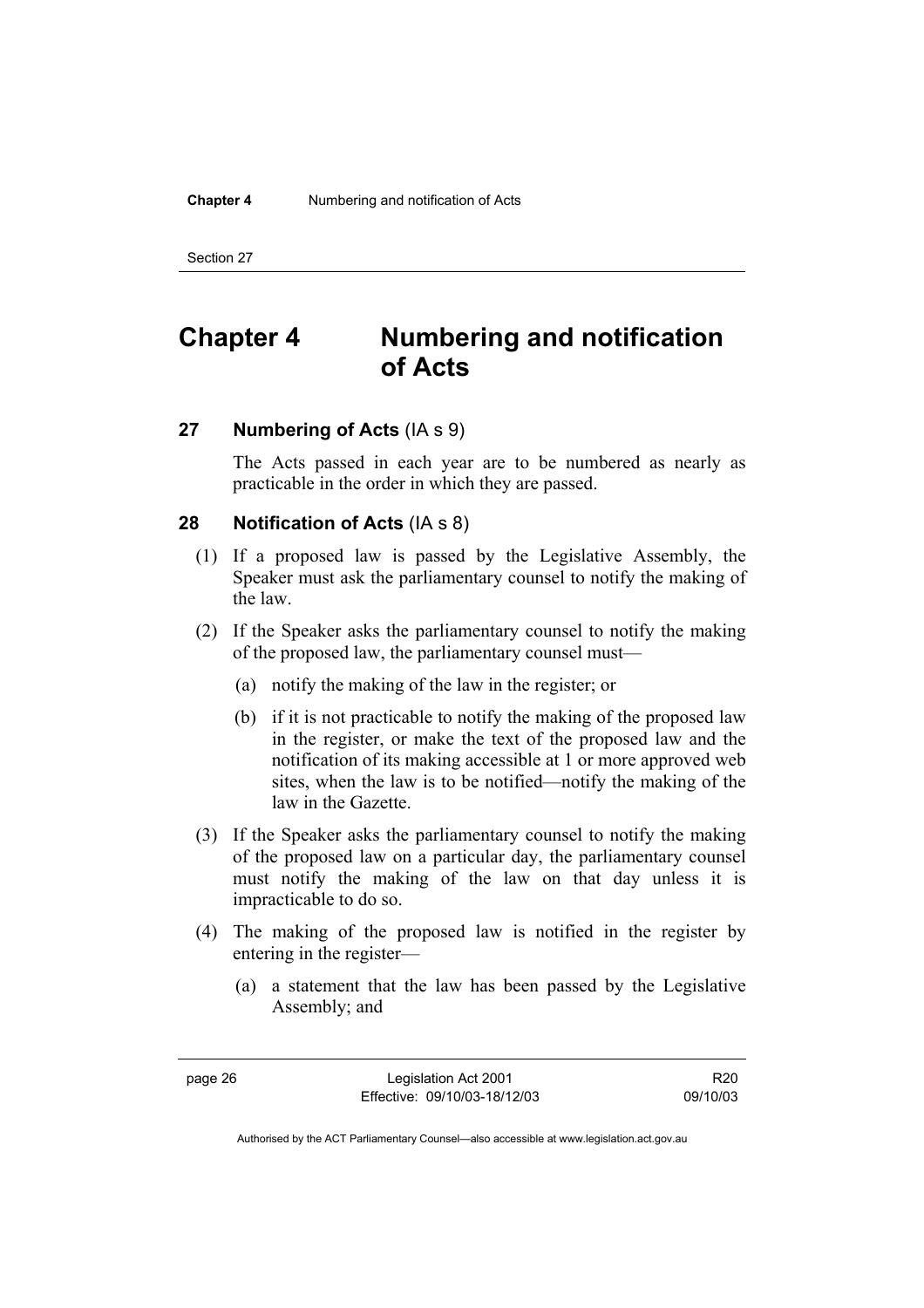- (b) the text of the law.
- (5) The making of the proposed law is notified in the Gazette by—
	- (a) publishing the text of the law in the Gazette; or
	- (b) publishing in the Gazette a statement—
		- (i) that the law has been passed by the Legislative Assembly; and
		- (ii) of the place or places where copies of the law can be obtained (whether by purchase or otherwise).
- (6) If the making of the proposed law is notified in the Gazette, the parliamentary counsel must enter in the register—
	- (a) a statement that the law has been passed by the Legislative Assembly; and
	- (b) a statement that the law was notified in the Gazette on a stated date; and
	- (c) the text of the law.
- (7) If the making of the proposed law is notified in the Gazette by publishing the statement mentioned in subsection (5) (b), copies of the law must be available on the day of publication (the *Gazette date*), or as soon as practicable after the Gazette date, at the place, or each of the places, stated in the Gazette.
- (8) If on the Gazette date no copies of the law are available at the place, or any of the places, stated in the Gazette, the parliamentary counsel must give the Minister a statement—
	- (a) that copies of the law were not available; and
	- (b) explaining why they were not available.
- (9) The Minister must present the statement to the Legislative Assembly within 6 sitting days after the Gazette date.

| R20      | Legislation Act 2001         | page 27 |
|----------|------------------------------|---------|
| 09/10/03 | Effective: 09/10/03-18/12/03 |         |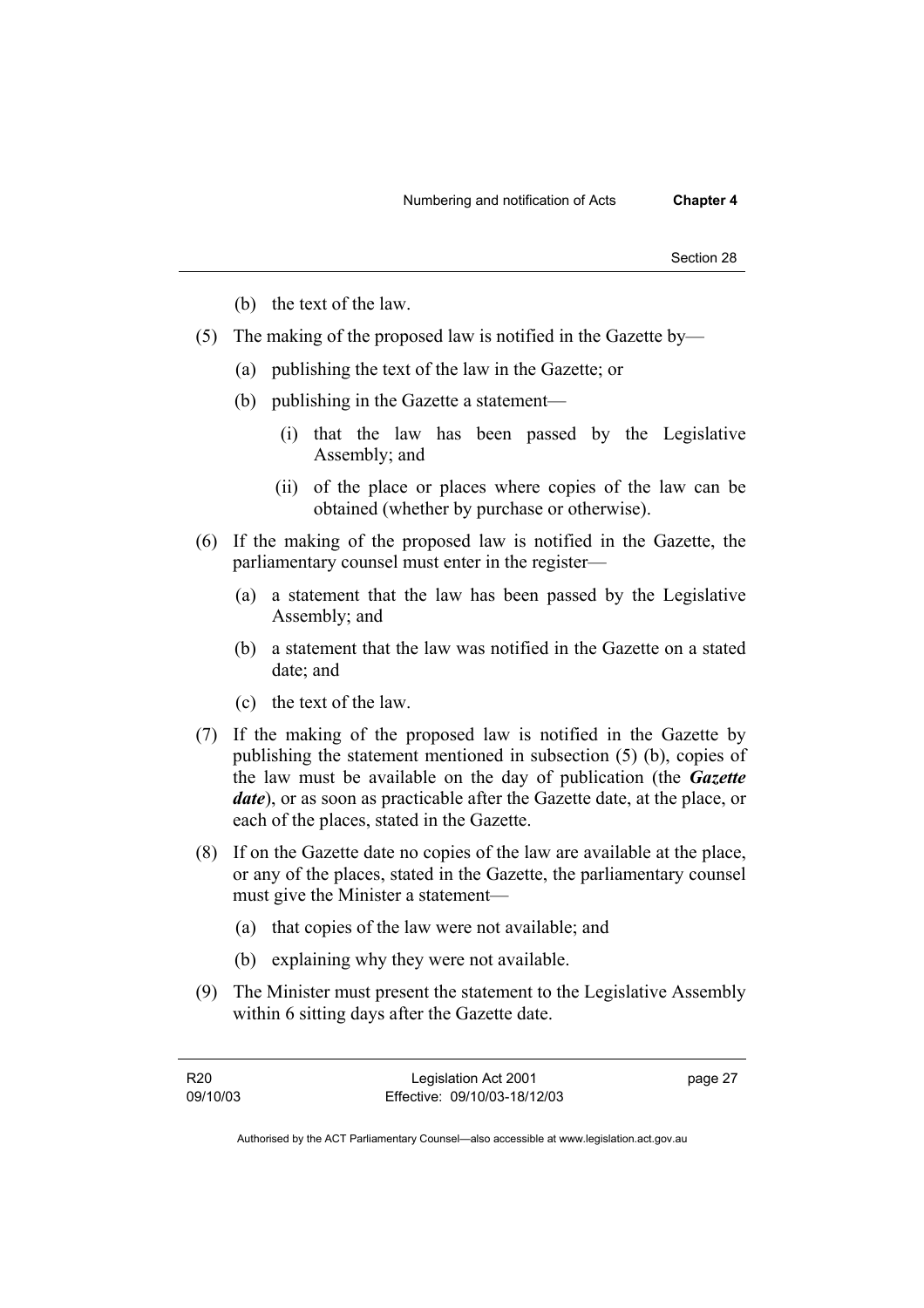### **Chapter 4** Numbering and notification of Acts

#### Section 29

- (10) This section is a determinative provision.
	- *Note* See s 5 for the meaning of determinative provisions, and s 6 for their displacement.

## **29 References to** *enactment* **or** *passing* **of Acts** (IA s 10F)

In an Act or statutory instrument, a reference to the *enactment* or *passing* of an Act is a reference to the making of the Act having been notified in the register or the Gazette.

# **30 References to** *notification* **of Acts**

In an Act or statutory instrument, a reference to the *notification* of an Act is a reference to the making of the Act having been notified in the register or the Gazette.

page 28 Legislation Act 2001 Effective: 09/10/03-18/12/03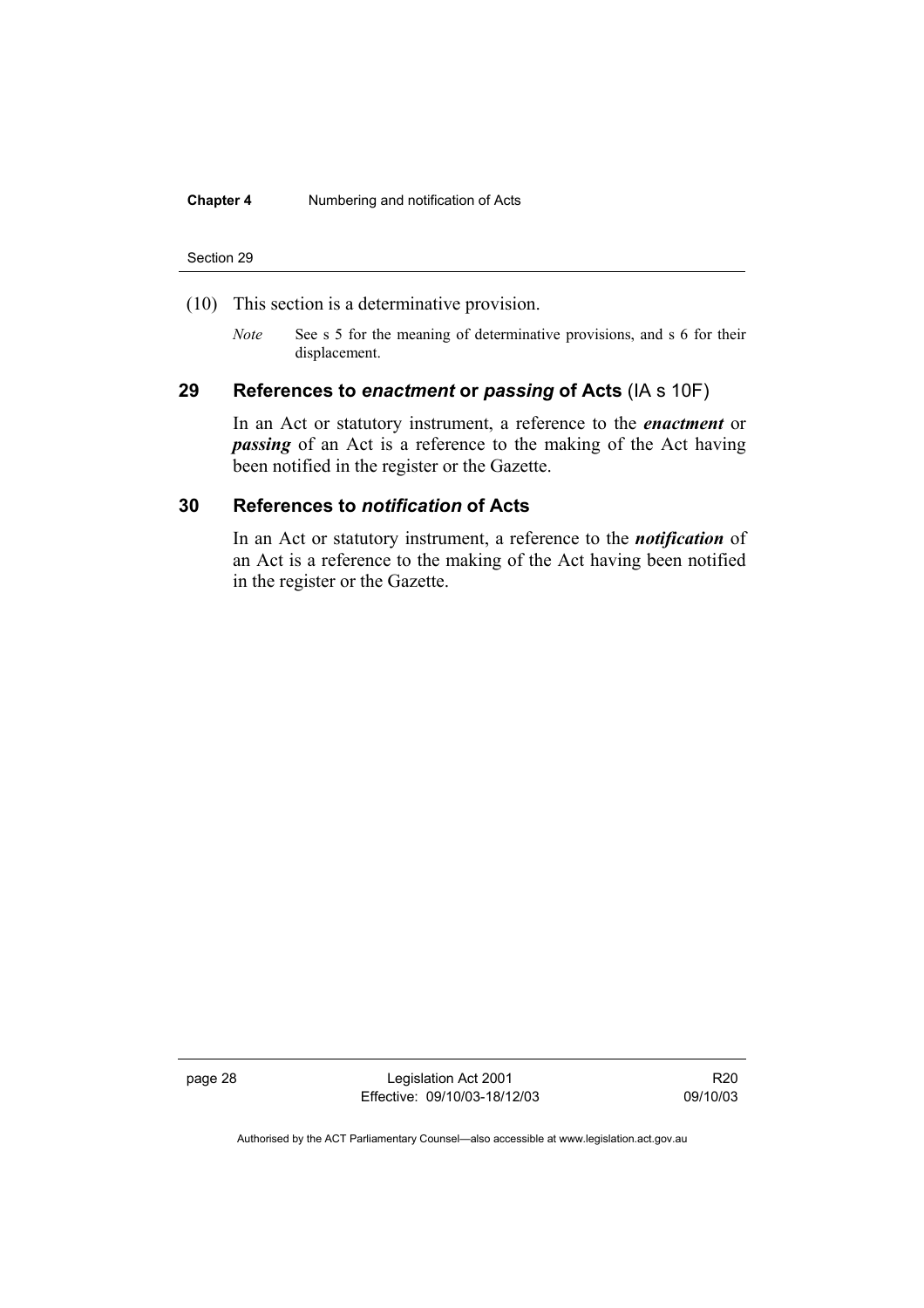# **Chapter 5 Regulatory impact statements for subordinate laws and disallowable instruments**

# **Part 5.1** Preliminary

# **31 Definitions for ch 5** (SLA s 9A)

In this chapter:

*authorising law*, in relation to a proposed subordinate law or disallowable instrument (the *proposed law*), means the Act or statutory instrument (and, if appropriate, the provision of the Act or statutory instrument) under which the proposed law will be made.

## *benefits* includes—

- (a) advantages; and
- (b) direct and indirect economic, environmental and social benefits.

*costs* includes—

- (a) burdens and disadvantages; and
- (b) direct and indirect economic, environmental and social costs.

*scrutiny committee principles* means the terms of reference of the Legislative Assembly's Standing Committee on Legal Affairs that apply to subordinate laws and disallowable instruments.

page 29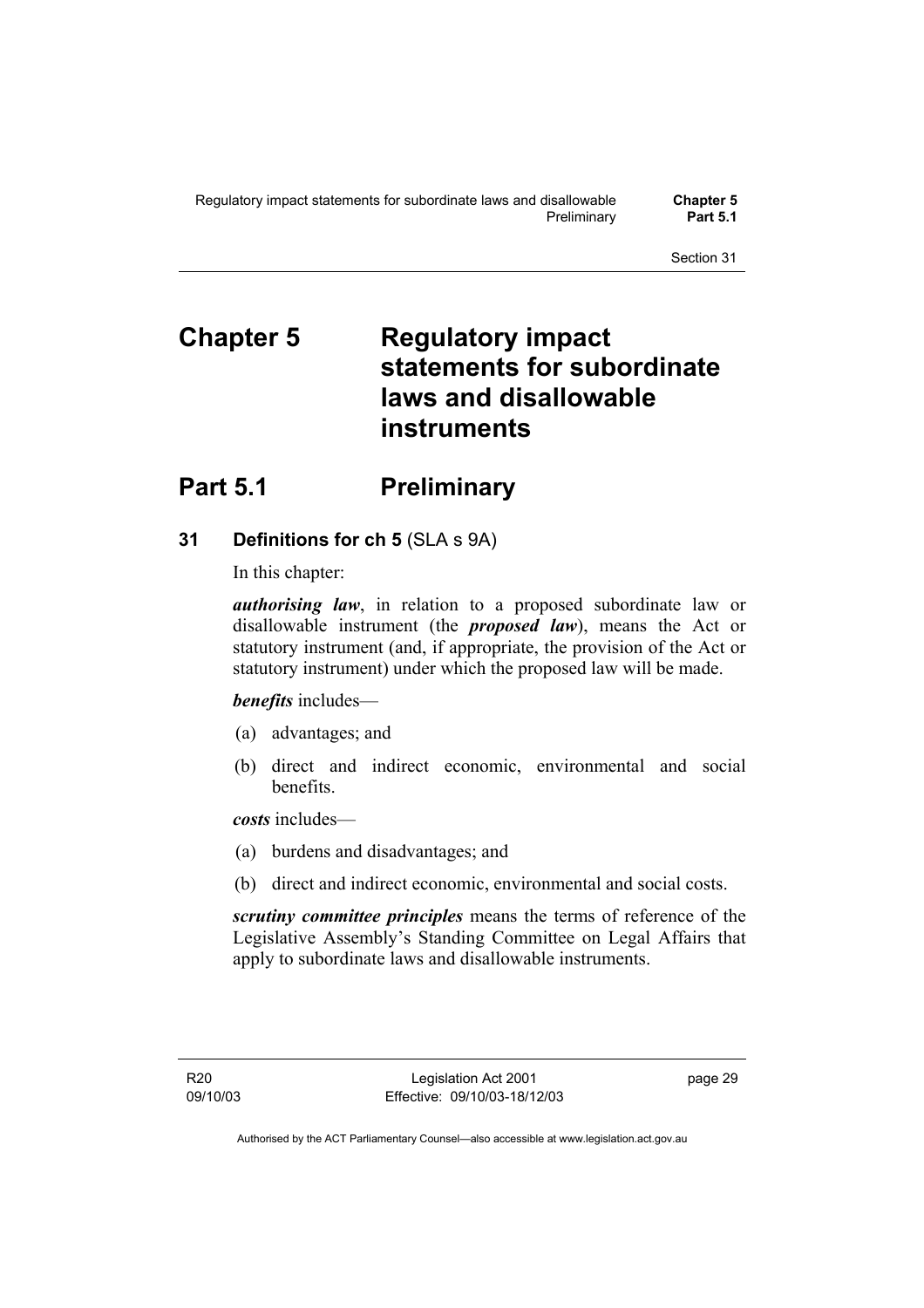| <b>Chapter 5</b> | Regulatory impact statements for subordinate laws and disallowable |
|------------------|--------------------------------------------------------------------|
| <b>Part 5.1</b>  | Preliminary                                                        |

## **32 Other publication or consultation requirements not affected** (SLA s 9B)

- (1) Part 5.2 (Requirements for regulatory impact statements) does not affect any requirements in any other Territory law for publication or consultation about a proposal to make a subordinate law or disallowable instrument.
- (2) Part 5.2 does not apply to the subordinate law or disallowable instrument if the requirements are of a comparable level to publication and consultation under the part.

# **33 Guidelines about costs of proposed subordinate laws and disallowable instruments** (SLA s 9C)

- (1) The Minister may, in writing, issue guidelines to be applied in deciding whether a proposed subordinate law or disallowable instrument is, or is not, likely to impose appreciable costs on the community or a part of the community.
- (2) Guidelines issued under this section are a disallowable instrument.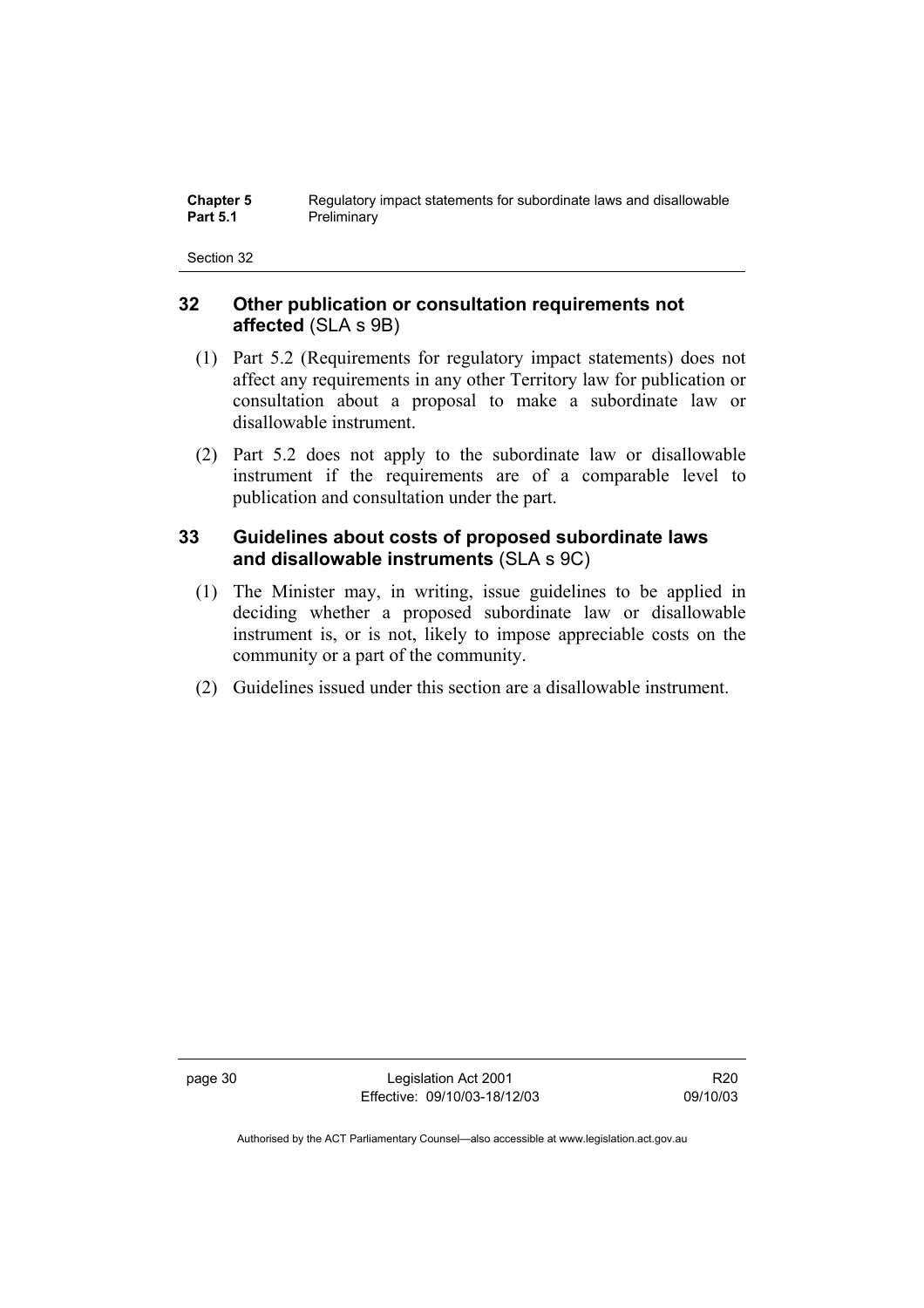# **Part 5.2 Requirements for regulatory impact statements**

# **34 Preparation of regulatory impact statements** (SLA s 9D)

- (1) If a proposed subordinate law or disallowable instrument (the *proposed law*) is likely to impose appreciable costs on the community, or a part of the community, then, before the proposed law is made, the Minister administering the authorising law (the *administering Minister*) must arrange for a regulatory impact statement to be prepared for the proposed law.
- (2) However, this section does not apply to the proposed law if the administering Minister, in writing, exempts the proposed law from subsection  $(1)$ .
	- *Note* Sections 32 and 36 also state other circumstances when a regulatory impact statement is not required.
- (3) An exemption under subsection (2) (the *RIS exemption*) is a disallowable instrument.
- (4) If the RIS exemption is disallowed under this Act after the proposed law has been made in whole or in part, the administering Minister must arrange for a regulatory impact statement to be prepared for the subordinate law or disallowable instrument.
- (5) The regulatory impact statement prepared under subsection (4) must be presented to the Legislative Assembly within 5 sitting days after the disallowance of the RIS exemption.
- (6) This chapter (other than section 37 (When must regulatory impact statement be presented?)) applies to the law as if the law were a proposed subordinate law or disallowable instrument.

page 31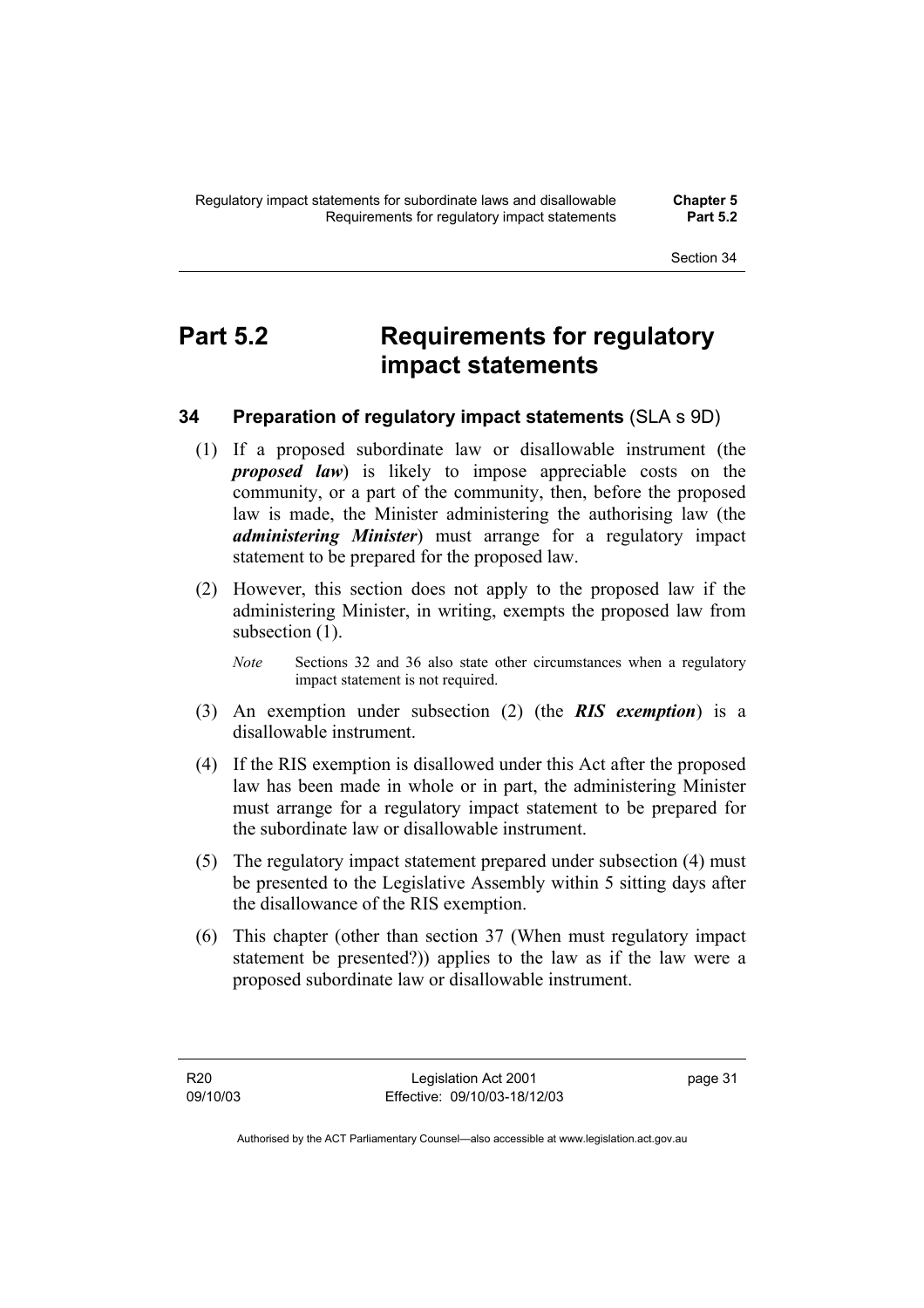#### **Chapter 5** Regulatory impact statements for subordinate laws and disallowable<br>**Part 5.2** Requirements for requistory impact statements Requirements for regulatory impact statements

Section 35

## **35 Content of regulatory impact statements** (SLA s 9E)

A regulatory impact statement for a proposed subordinate law or disallowable instrument (the *proposed law*) must include the following information about the proposed law in clear and precise language:

- (a) the authorising law;
- (b) a brief statement of the policy objectives of the proposed law and the reasons for them;
- (c) a brief statement of the way the policy objectives will be achieved by the proposed law and why this way of achieving them is reasonable and appropriate;
- (d) a brief explanation of how the proposed law is consistent with the policy objectives of the authorising law;
- (e) if the proposed law is inconsistent with the policy objectives of another Territory law—
	- (i) a brief explanation of the relationship with the other law; and
	- (ii) a brief explanation for the inconsistency;
- (f) if appropriate, a brief statement of any reasonable alternative way of achieving the policy objectives (including the option of not making a subordinate law or disallowable instrument) and why the alternative was rejected;
- (g) a brief assessment of the benefits and costs of implementing the proposed law that—
	- (i) if practicable and appropriate, quantifies the benefits and costs; and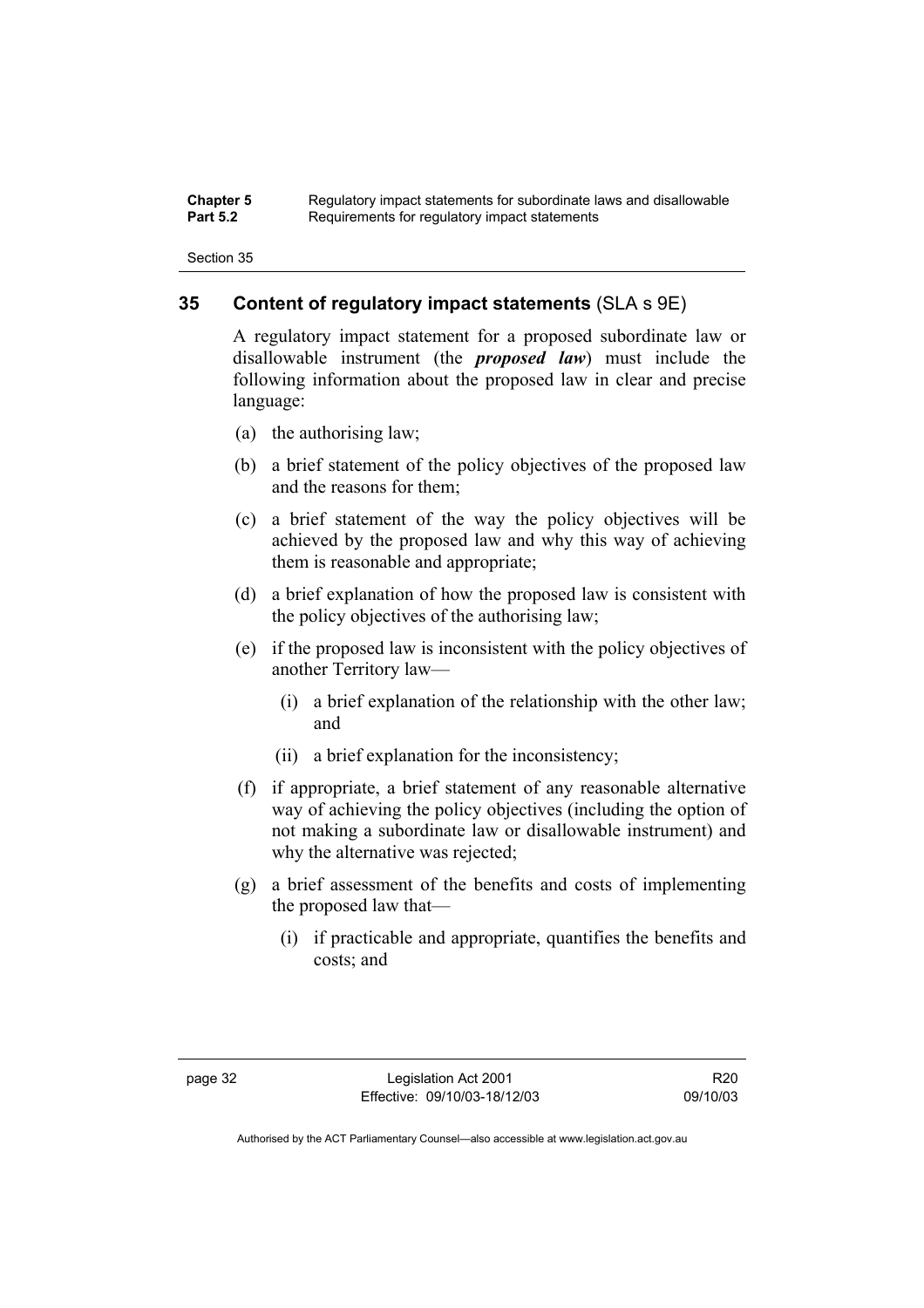- (ii) includes a comparison of the benefits and costs with the benefits and costs of any reasonable alternative way of achieving the policy objectives stated under paragraph (f);
- (h) a brief assessment of the consistency of the proposed law with the scrutiny committee principles and, if it is inconsistent with the principles, the reasons for the inconsistency.

## **36 When is preparation of regulatory impact statement unnecessary?** (SLA s 9F)

- (1) A regulatory impact statement need not be prepared for a proposed subordinate law or disallowable instrument (the *proposed law*) if the proposed law only provides for, or to the extent it only provides for, any of the following:
	- (a) a matter that is not of a legislative nature, including, for example, a matter of a machinery, administrative, drafting or formal nature;
	- (b) a matter that does not operate to the disadvantage of anyone (other than the Territory or a Territory authority or instrumentality) by—
		- (i) adversely affecting the person's rights; or
		- (ii) imposing liabilities on the person;
	- (c) an amendment of a Territory law to take account of current legislative drafting practice;
	- (d) the commencement of an Act or statutory instrument or a provision of an Act or statutory instrument;
	- (e) an amendment of a Territory law that does not fundamentally affect the law's application or operation;
	- (f) a matter of a transitional character;

page 33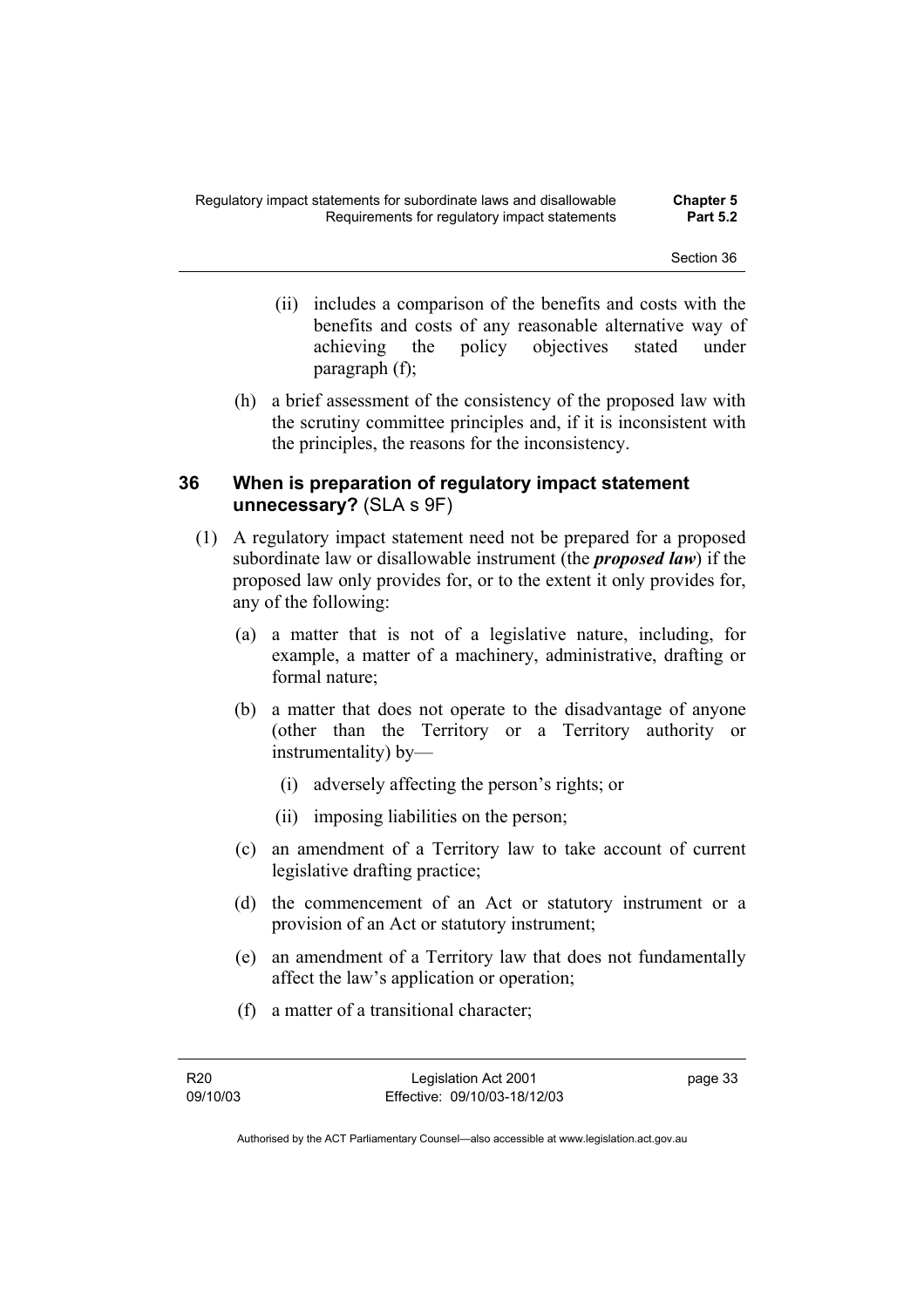### **Chapter 5** Regulatory impact statements for subordinate laws and disallowable<br>**Part 5.2** Requirements for requistory impact statements Requirements for requiatory impact statements

#### Section 37

- (g) a matter arising under a Territory law that is part of a uniform scheme of legislation or complementary with legislation of the Commonwealth, a State or New Zealand;
- (h) a matter involving the adoption of an Australian or international protocol, standard, code, or intergovernmental agreement or instrument, if an assessment of the benefits and costs has already been made and the assessment was made for, or is relevant to, the ACT;
- (i) a proposal to make, amend or repeal rules of court;
- (j) a matter advance notice of which would enable someone to gain unfair advantage;
- (k) an amendment of a fee, charge or tax consistent with announced government policy.
- (2) A regulatory impact statement also need not be prepared for the proposed law if, or to the extent that, it would be against the public interest because of the nature of the proposed law or the circumstances in which it is made.

#### **Example**

A law may need to be made urgently for controlling the spread of a disease or dealing with another urgent situation.

*Note* Sections 32 and 34 also state other circumstances when a regulatory impact statement is not required.

## **37 When must regulatory impact statement be presented?**  (SLA s 9G)

- (1) This section applies if a regulatory impact statement for a proposed subordinate law or disallowable instrument (the *proposed law*) has been prepared and the proposed law is made in whole or part.
- (2) The statement must be presented to the Legislative Assembly with the subordinate law or disallowable instrument.

R20 09/10/03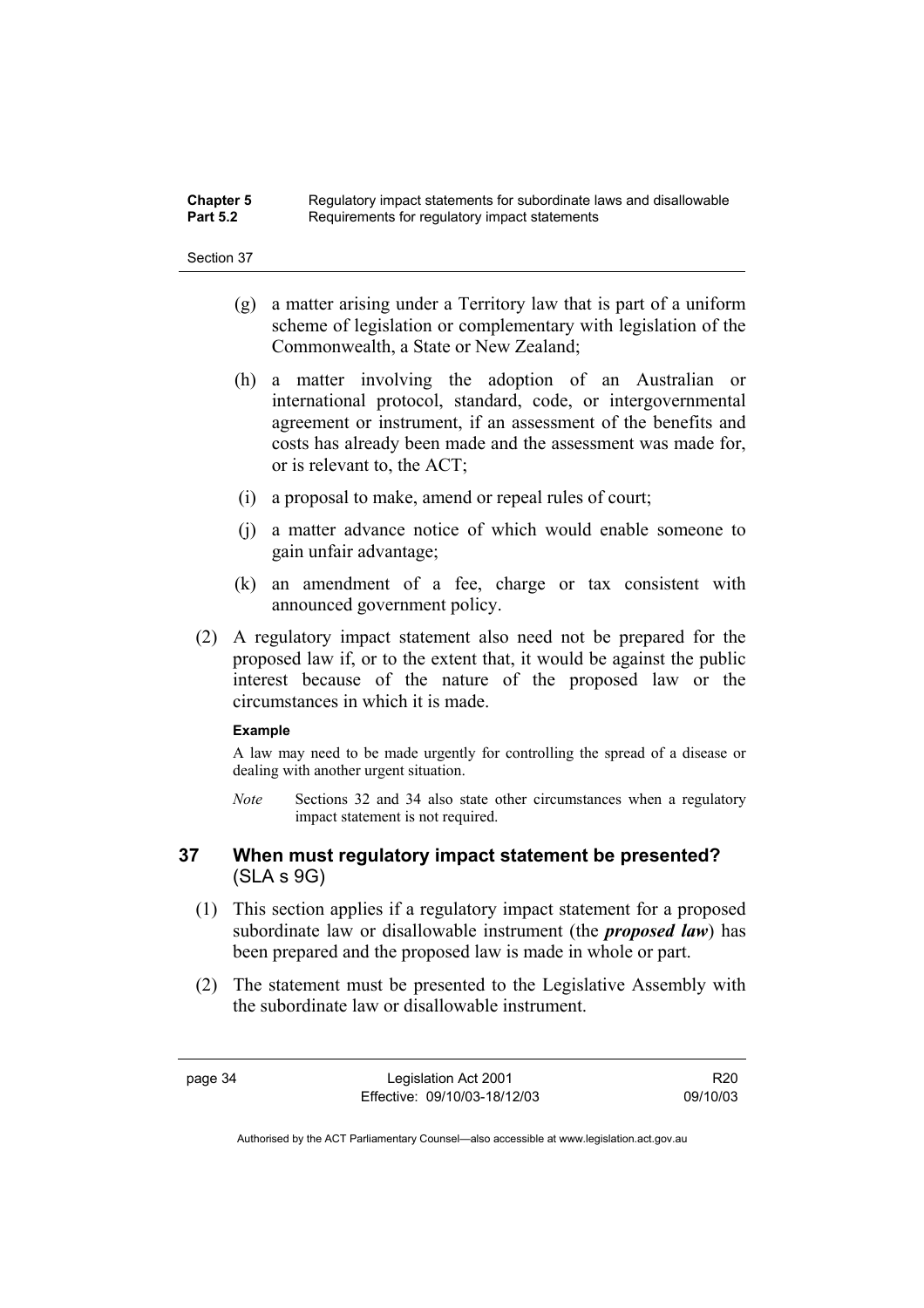# **Part 5.3 Failure to comply with requirements for regulatory impact statements**

## **38 Effect of failure to comply with pt 5.2** (SLA s 9H)

- (1) Failure to comply with part 5.2 (Requirements for regulatory impact statements) in relation to a subordinate law or disallowable instrument (the *law*) does not—
	- (a) affect the law's validity; or
	- (b) create rights or impose legally enforceable obligations on the Territory, a Minister or anyone else.
- (2) In addition, a decision made, or appearing to be made, under part 5.2 is final and conclusive.
- (3) In this section:

*decision* includes—

- (a) conduct engaged in to make a decision; and
- (b) conduct related to making a decision; and
- (c) failure to make a decision.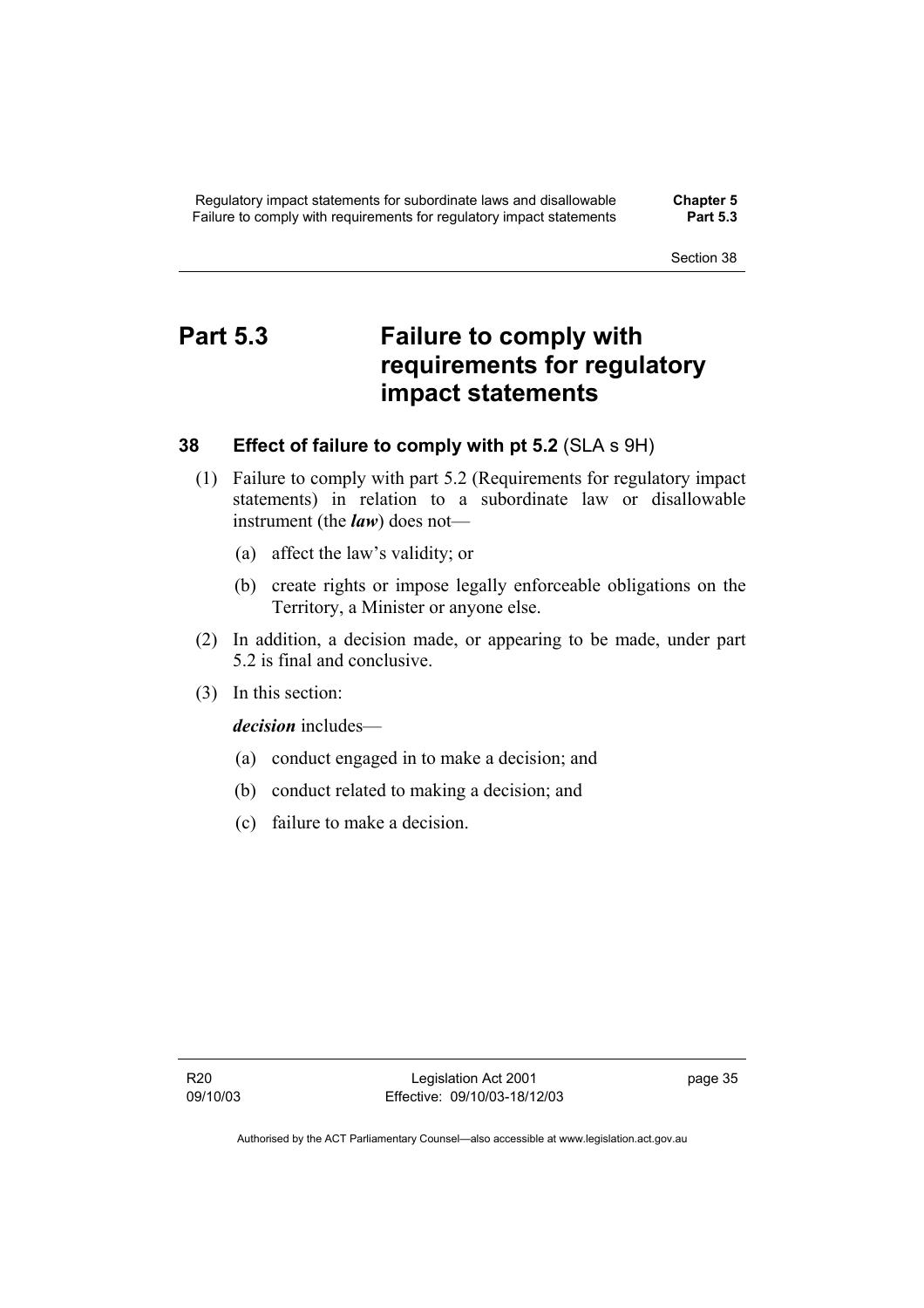| <b>Chapter 6</b> | Making, notification and numbering of statutory instruments |
|------------------|-------------------------------------------------------------|
| <b>Part 6.1</b>  | General                                                     |

# **Chapter 6 Making, notification and numbering of statutory instruments**

# **Part 6.1 General**

# **39 Meaning of** *matter* **in ch 6** (IA s 27B)

In this chapter:

*matter*, in relation to a statutory instrument, includes circumstance, person, place and purpose.

# **40 Presumption of validity** (EA s 10C (2) (e))

It is presumed, unless the contrary is proved, that all conditions and steps required for the making of a statutory instrument have been satisfied and carried out.

# **41 Making of certain statutory instruments by Executive**  (SLA s 3)

- (1) This section applies if an Act authorises or requires the Executive to make a subordinate law or disallowable instrument.
- (2) The subordinate law or disallowable instrument is taken to be made by the Executive if—
	- (a) it is signed by 2 or more Ministers who are members of the Executive; and
	- (b) 1 of the signing Ministers is the responsible Minister.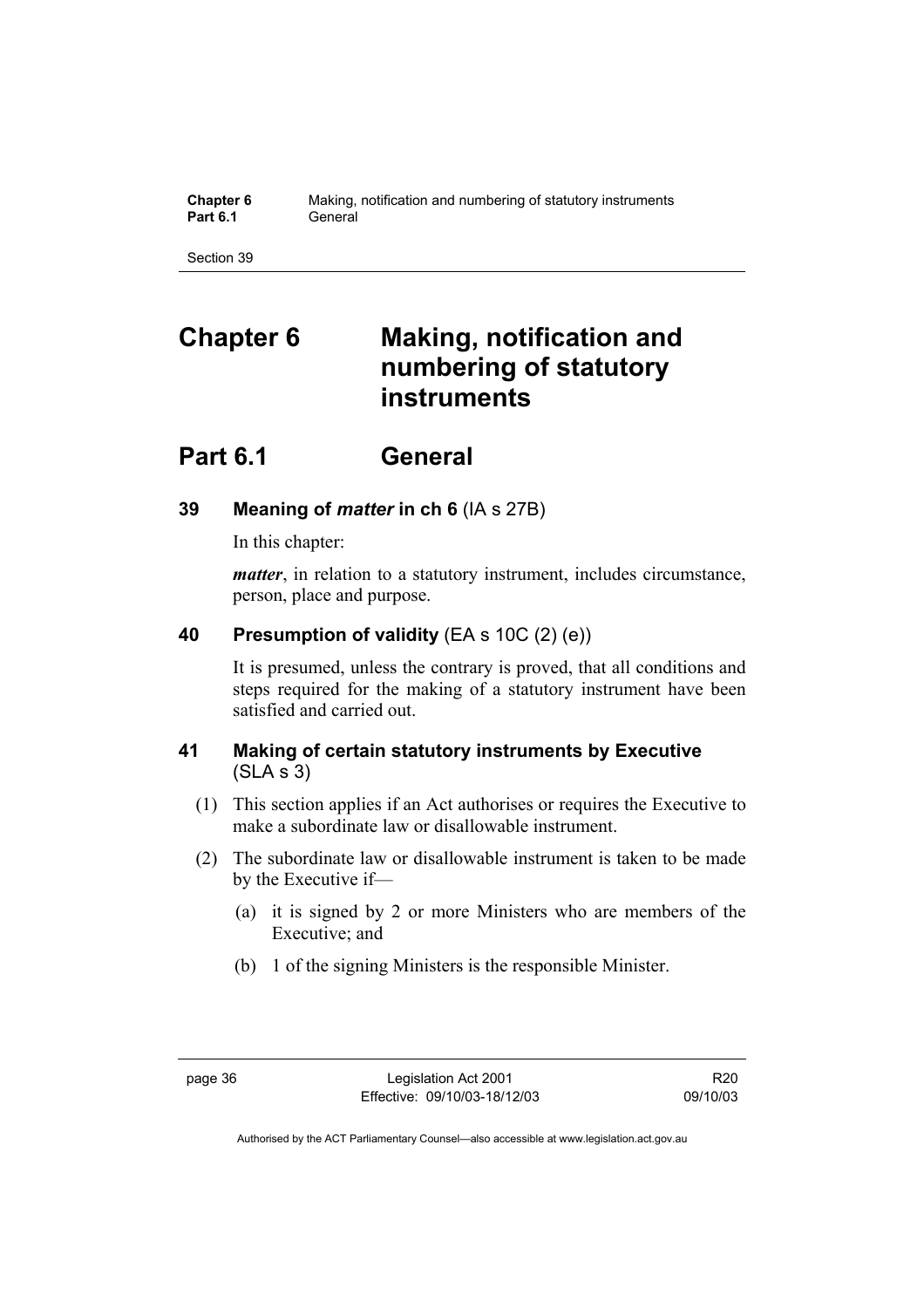- (3) A subordinate law or disallowable instrument made in accordance with subsection (2) is taken to be made when it is signed by the second Minister signing.
- (4) Subsection (2) (b) does not apply if the responsible Minister cannot sign because he or she is absent from the ACT, ill or on leave.
- (5) In this section:

## *responsible Minister* means—

- (a) the Minister for the time being administering the Act; or
- (b) if, for the time being, different Ministers administer the Act in relation to different matters—
	- (i) if only 1 Minister administers the Act in relation to the relevant matter—that Minister; or
	- (ii) if 2 or more Ministers administer the Act in relation to the relevant matter—any of the Ministers; or
	- (iii) if subparagraph (ii) does not apply and, for the time being, 2 or more Ministers administer the Act—any of the Ministers;

but does not include a Minister for the time being acting on behalf of the Minister or 2 or more Ministers.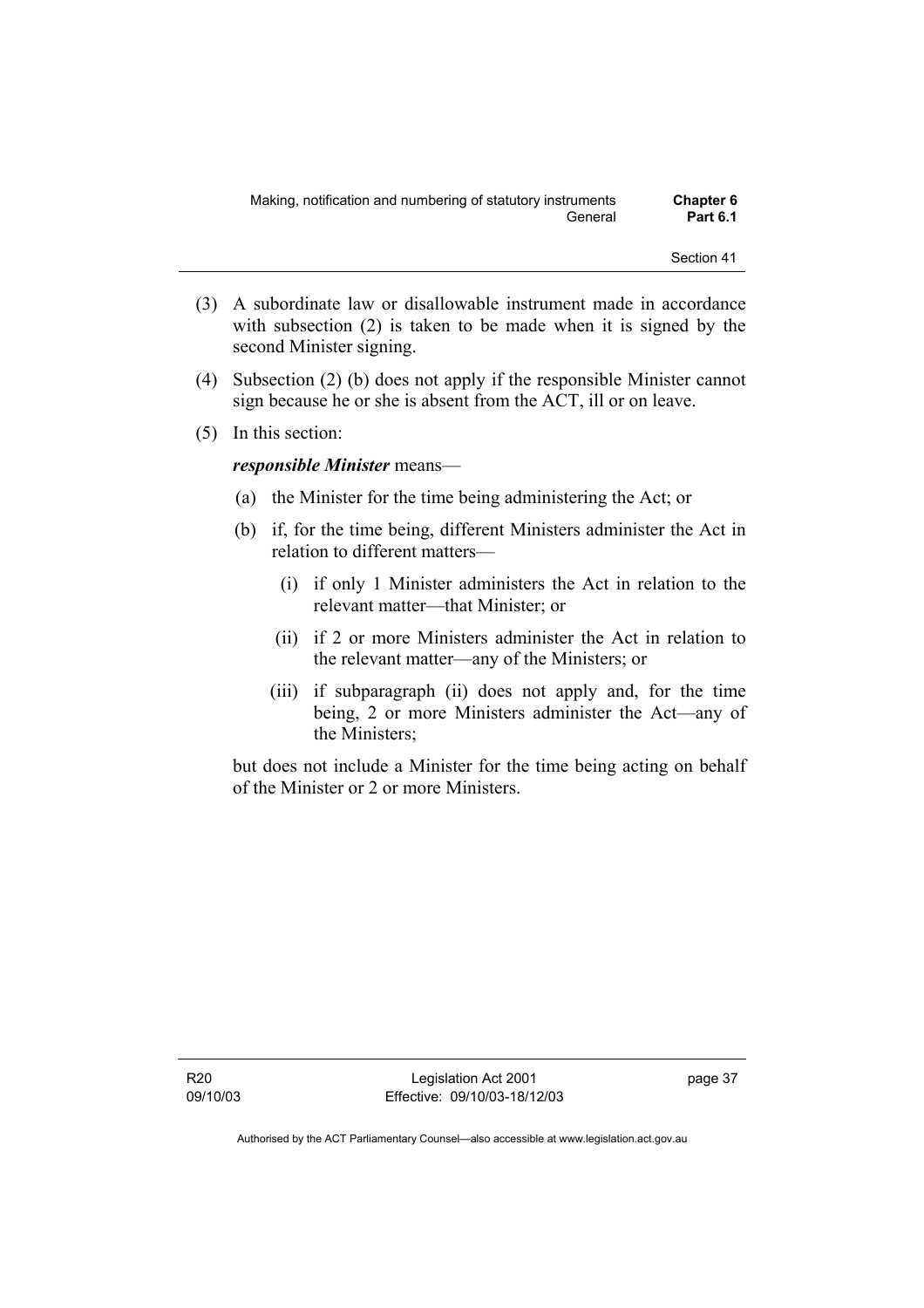**Chapter 6** Making, notification and numbering of statutory instruments<br>**Part 6.2** Making of statutory instruments generally **Making of statutory instruments generally** 

Section 42

# **Part 6.2 Making of statutory instruments generally**

## **42 Power to make statutory instruments** (IA s 26 (1), s 27C)

 (1) If an Act or statutory instrument gives a power that can be exercised by making an instrument, the Act or statutory instrument gives power to make the instrument.

### **Example**

An Act gives a Minister power to approve codes of practice, but does not require the approval to be in writing or to be given by a particular instrument. The power can be exercised by giving a written approval. The Act, therefore, gives power to make an instrument, namely, a written approval.

- *Note* An example is part of the Act, is not exhaustive and may extend, but does not limit, the meaning of the provision in which it appears (see s 126 and s 132).
- (2) If an Act or statutory instrument gives power to make an instrument, the power may be exercised from time to time.
- (3) This section is a determinative provision.
	- *Note* See s 5 for the meaning of determinative provisions, and s 6 for their displacement.

# **43 Statutory instruments to be interpreted not to exceed powers under authorising law** (SLA s 9 (3))

- (1) A statutory instrument is to be interpreted as operating to the full extent of, but not to exceed, the power given by the Act or statutory instrument under which it is made (the *authorising law*).
- (2) Without limiting subsection (1), if a provision of a statutory instrument would, apart from this section, be interpreted as exceeding power—

page 38 Legislation Act 2001 Effective: 09/10/03-18/12/03

R20 09/10/03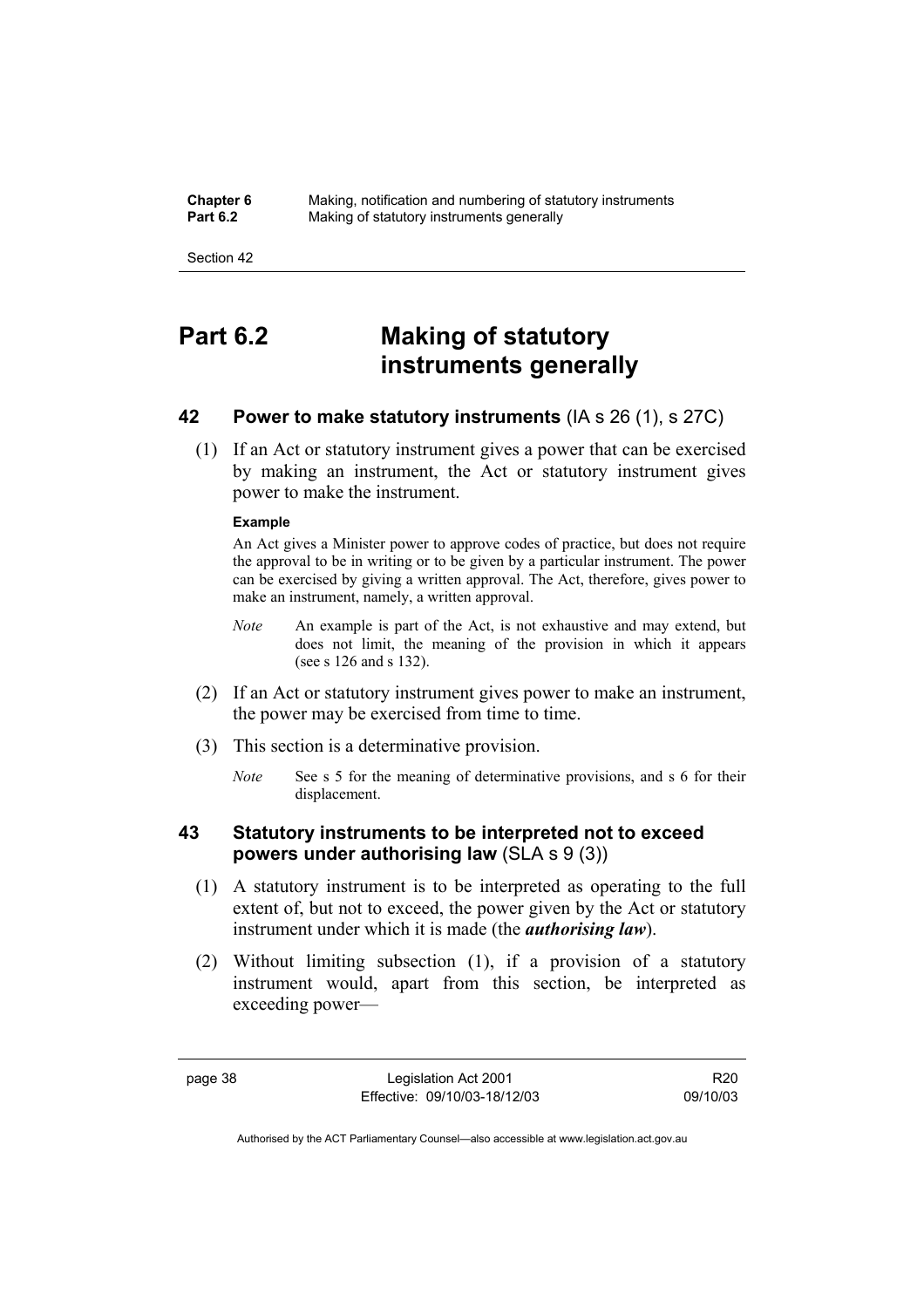- (a) the provision is valid to the extent to which it does not exceed power; and
- (b) the remainder of the instrument is not affected.

#### **Example 1**

The *Agriculture Services Determination* 2001, part 4 exceeds the determination– making power given by the *Agriculture Services Act 2000* (hypothetical). The other provisions of the determination are within power.

The determination (apart from part 4) operates effectively. Part 4 is treated as if it did not form part of the determination and is disregarded.

*Note to example 1* The kind of interpretation indicated in example 1 is known as a divisible interpretation of the determination.

#### **Example 2**

The *Goats Regulations 2001* (hypothetical) are made under the *Goats Act 2001*. The *Goats Regulations 2001*, regulation 39 seeks to impose rules about the care of 'animals', but the Act only gives power to make regulations about goats.

Regulation 39 is read restrictively ('read down') as if it mentioned goats. In other words, the regulation is effective but treated as if it applied only to goats.

*Note to example 2* The kind of interpretation indicated in example 2 is known as a distributive interpretation of the regulations.

 (3) Without limiting subsection (1), if the application of a provision of a statutory instrument to a matter would, apart from this section, be interpreted as exceeding power, the provision's application to other matters is not affected.

#### **Example**

The *Community Safety Order 2001* is expressed to apply to all members of the community without qualification although it is in fact made under the *Building Industry (Safety) Act 2000* (hypothetical). That Act is restricted in its operation to the building industry. The order is cast in such wide terms that it cannot be interpreted divisibly or distributively. However, the order applies to entities such as XYZ Constructions Pty Ltd because it is a company in the construction industry.

*Note* An example is part of the Act, is not exhaustive and may extend, but does not limit, the meaning of the provision in which it appears (see s 126 and s 132).

R20 09/10/03

Legislation Act 2001 Effective: 09/10/03-18/12/03 page 39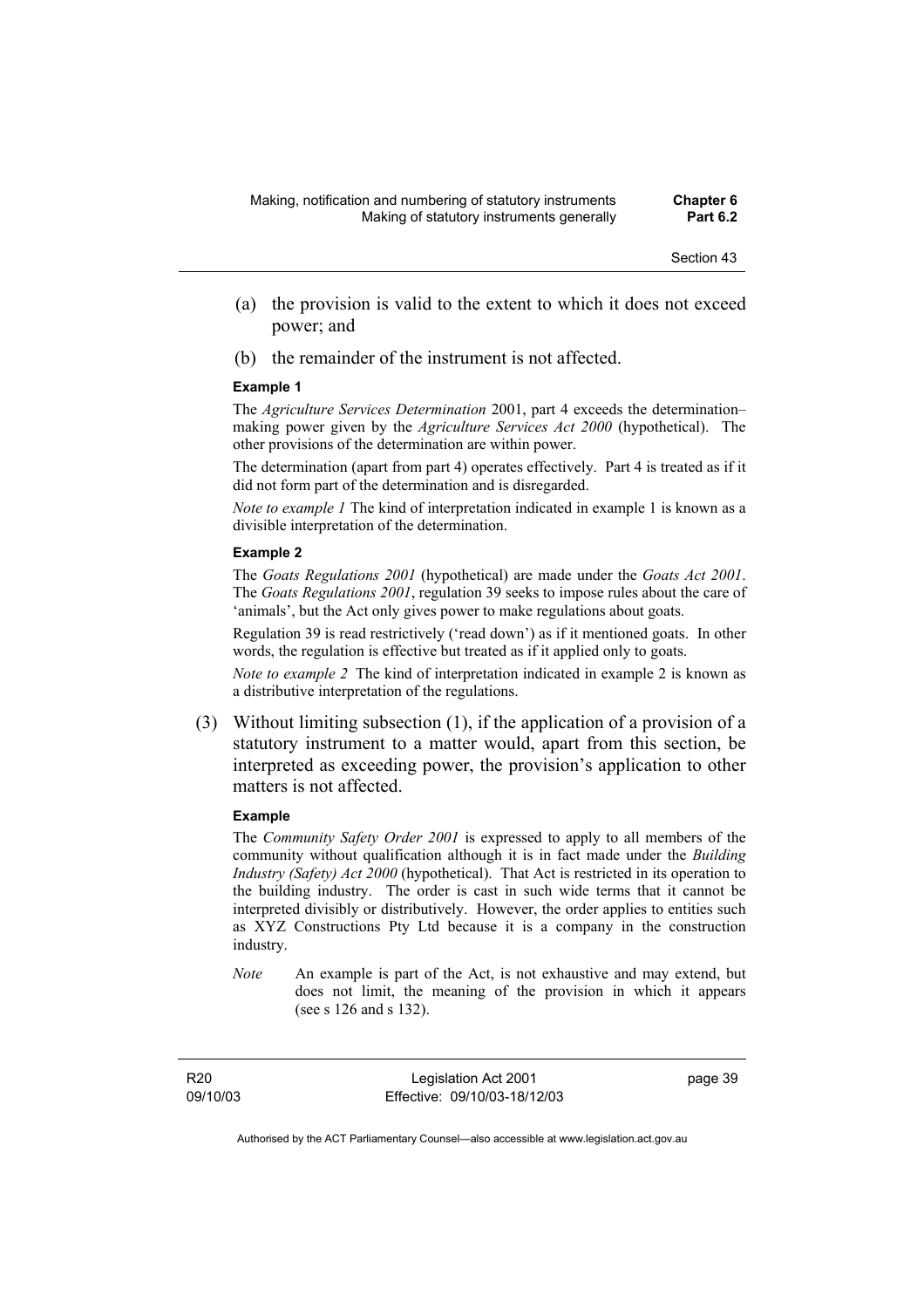| <b>Chapter 6</b> | Making, notification and numbering of statutory instruments |
|------------------|-------------------------------------------------------------|
| <b>Part 6.2</b>  | Making of statutory instruments generally                   |

- (4) This section is in addition to any provision of the statutory instrument or authorising law.
- (5) This section is a determinative provision.
	- *Note* See s 5 for the meaning of determinative provisions, and s 6 for their displacement.

## **44 Power to make statutory instruments for an Act etc**  (SLA s 2A)

- (1) If an Act or statutory instrument (the *authorising law*) authorises or requires the making of a statutory instrument for (or for the purposes of) the authorising law or another Act or statutory instrument (the *other law*), the power authorises a statutory instrument to be made in relation to any matter that—
	- (a) is required or permitted to be prescribed by the authorising law or other law; or
	- (b) is necessary or convenient to be prescribed for carrying out or giving effect to the authorising law or other law.
- (2) Subsection (1) applies to the authorising law even though the authorising law—
	- (a) only authorises the making of a statutory instrument for (or for the purposes of) the authorising law; or
	- (b) also authorises or requires the making of a statutory instrument about a particular matter.
- (3) Power given by the authorising law to make a statutory instrument about a particular matter does not limit power given by the authorising law or other law to make a statutory instrument (whether or not of the same kind) about any other matter.
- (4) This section is a determinative provision.
	- *Note* See s 5 for the meaning of determinative provisions, and s 6 for their displacement.

| page 40 | Legislation Act 2001         | R <sub>20</sub> |
|---------|------------------------------|-----------------|
|         | Effective: 09/10/03-18/12/03 | 09/10/03        |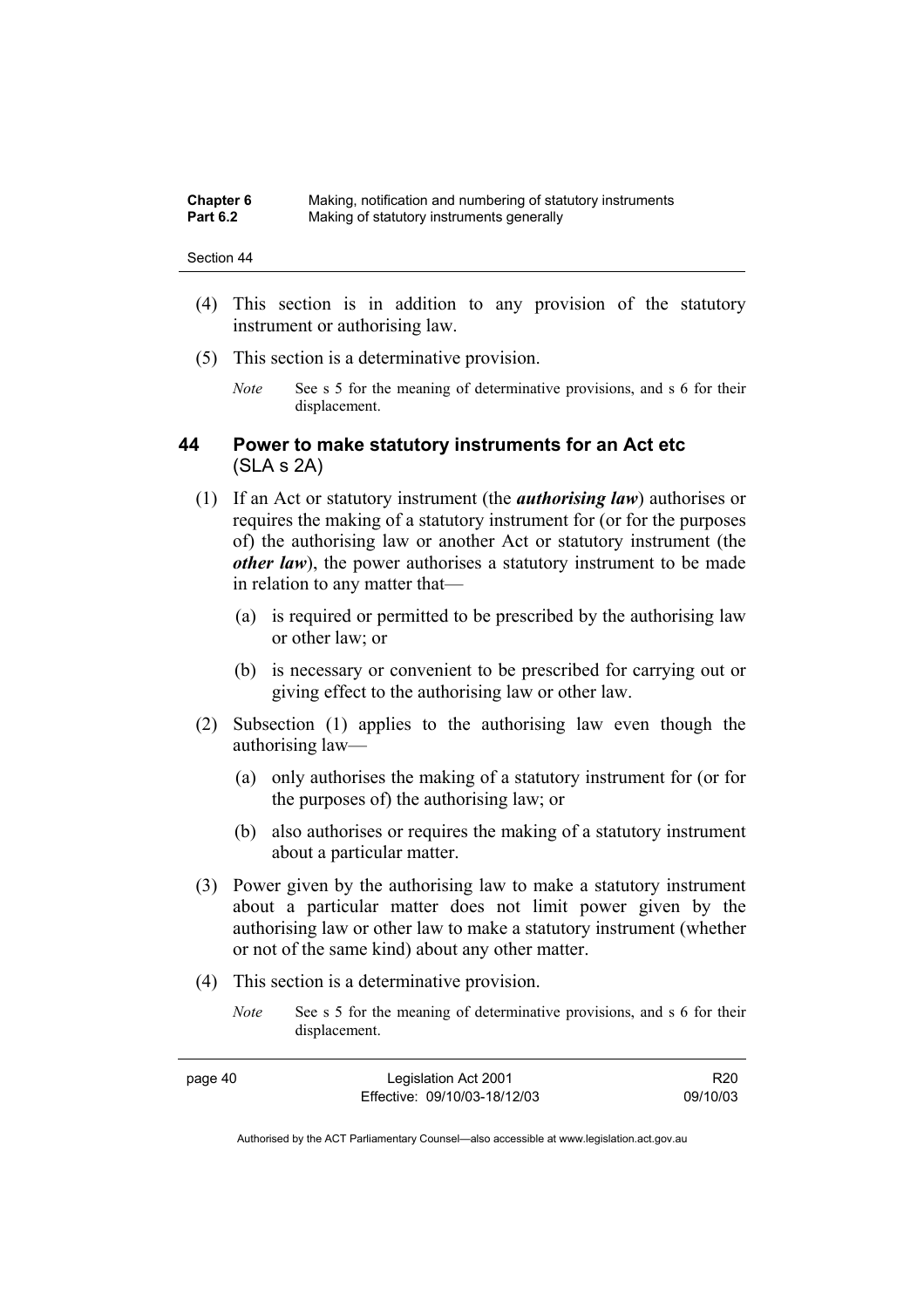## **45 Power to make court rules** (IA s 27I)

- (1) The power of an entity to make rules for a court includes power to make rules in relation to any matter necessary or convenient to be prescribed for carrying out or giving effect to the court's jurisdiction under any law that authorises or requires anything to be done in or in relation to the court.
- (2) This section is additional to section 44.
- (3) This section is a determinative provision.
	- *Note* See s 5 for the meaning of determinative provisions, and s 6 for their displacement.
- (4) In this section:

*court* includes a tribunal*.*

*disallowable instrument*, for a Commonwealth Act, means a disallowable instrument under the *Acts Interpretation Act 1901* (Cwlth), section 46A.

*law* means—

- (a) an Act, subordinate law or disallowable instrument; or
- (b) a Commonwealth Act, or any regulations, rules, ordinance or disallowable instrument under a Commonwealth Act; or
- (c) a provision of a law mentioned in paragraph (a) or (b).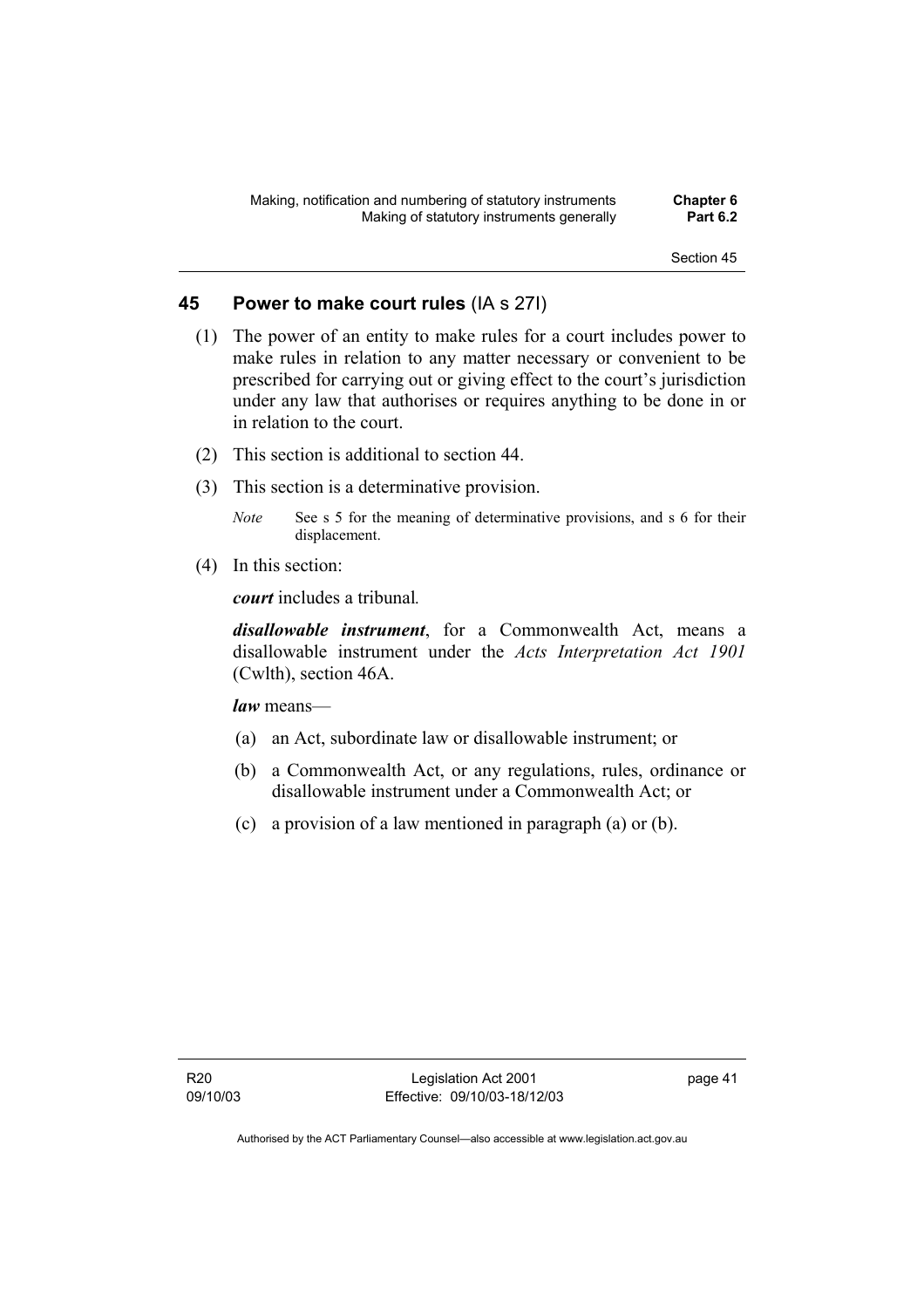| <b>Chapter 6</b> | Making, notification and numbering of statutory instruments |
|------------------|-------------------------------------------------------------|
| <b>Part 6.2</b>  | Making of statutory instruments generally                   |

## **46 Power to make instrument includes power to amend or repeal** (IA s 27D)

- (1) Power given under an Act or statutory instrument (the *authorising law*) to make a statutory instrument includes power to amend or repeal the instrument.
- (2) The power to amend or repeal the instrument is exercisable in the same way, and subject to the same conditions, as the power to make the instrument.

### **Examples**

- 1 If the instrument is a disallowable instrument, an amendment or repeal of the instrument is also a disallowable instrument.
- 2 If the instrument is a notifiable instrument, an amendment or repeal of the instrument is also a notifiable instrument.
- 3 If notice of the making of the instrument must be published in a newspaper, notice of an amendment or repeal of the instrument must also be published in the newspaper.
- *Note* An example is part of the Act, is not exhaustive and may extend, but does not limit, the meaning of the provision in which it appears (see s 126 and s 132).
- (3) Despite subsection (1), a form that is a registrable instrument may be repealed or repealed and remade (with or without changes), but may not be amended.
- (4) This section is a determinative provision.
	- *Note* See s 5 for the meaning of determinative provisions, and s 6 for their displacement.

## **47 Statutory instrument may make provision by applying law or instrument** (SLA s 8)

 (1) This section applies if an Act, subordinate law or disallowable instrument (the *authorising law*) authorises or requires the making of a statutory instrument (the *relevant instrument*) about a matter.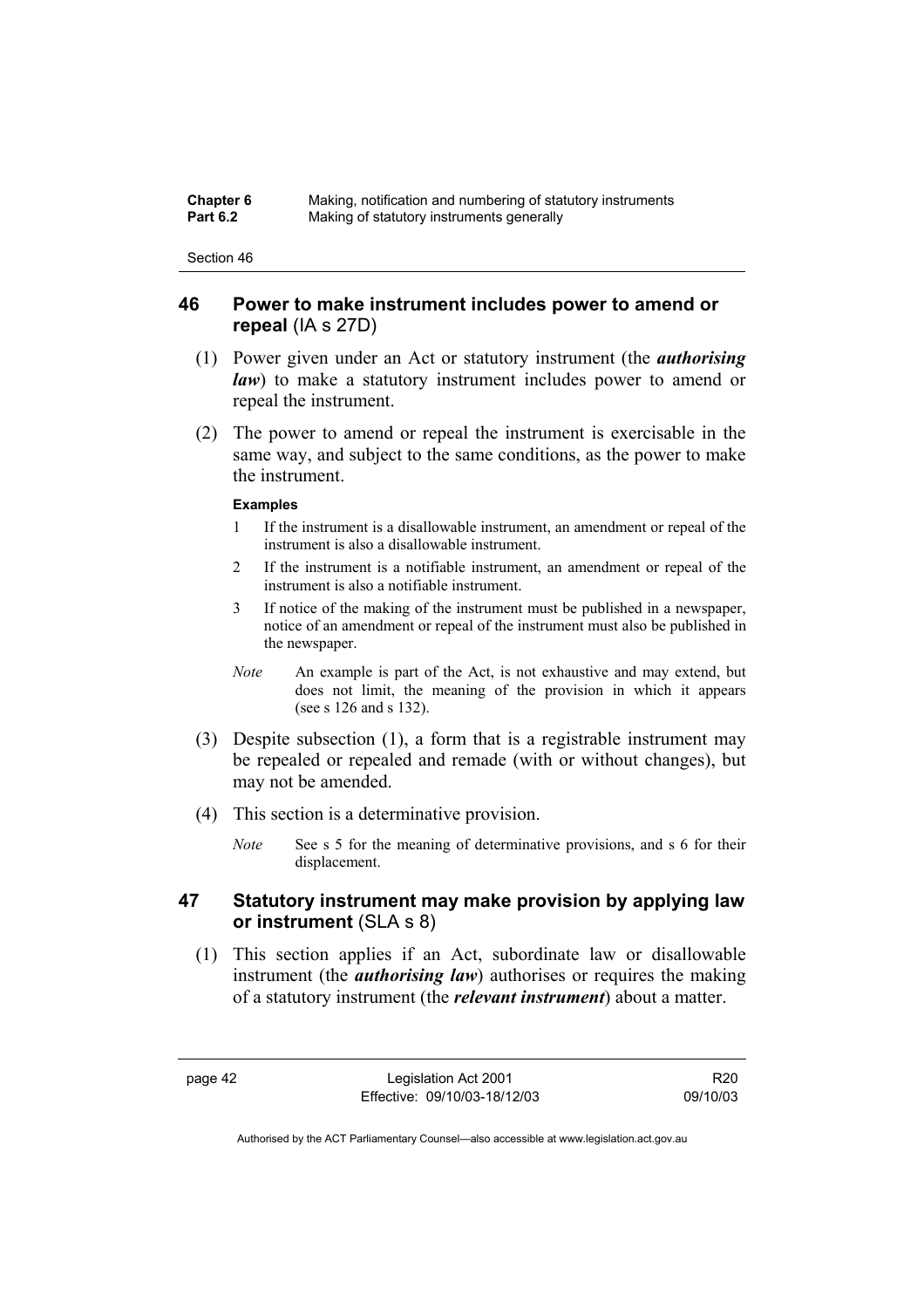- (2) The relevant instrument may make provision about the matter by applying an ACT law—
	- (a) as in force at a particular time; or
	- (b) as in force from time to time.
- (3) The relevant instrument may make provision about the matter by applying a law of another jurisdiction, or an instrument, as in force only at a particular time.

*Note* For information on the operation of s (3), see the examples to s (9).

- $(4)$  For subsection  $(3)$ , if—
	- (a) the relevant instrument makes provision about a matter by applying a law of another jurisdiction or an instrument; but
	- (b) subsection (3) is not displaced and the law or instrument is not applied as in force from time to time;

the relevant instrument is taken to have applied the law or instrument as in force when the relevant instrument is made.

#### **Example**

The *Bushfire Compensation Determination 2002* (hypothetical) provides for the making of claims against a compensation fund. Clause 43 provides that disputes about claims under clause 42 must be decided in accordance with the *Commercial Arbitration Act 1984* (NSW). The determination is made on 1 February 2002. Neither the Act under which the determination is made nor the determination indicates that the NSW Act is applied as in force at a particular date or from time to time. Therefore, the NSW Act as in force on 1 February 2002 is applied by the determination.

- *Note* An example is part of the Act, is not exhaustive and may extend, but does not limit, the meaning of the provision in which it appears (see s 126 and s 132).
- (5) If a law of another jurisdiction or an instrument is applied as in force at a particular time, the text of the law or instrument (as in force at that time) is taken to be a notifiable instrument made under the

R20 09/10/03

Legislation Act 2001 Effective: 09/10/03-18/12/03 page 43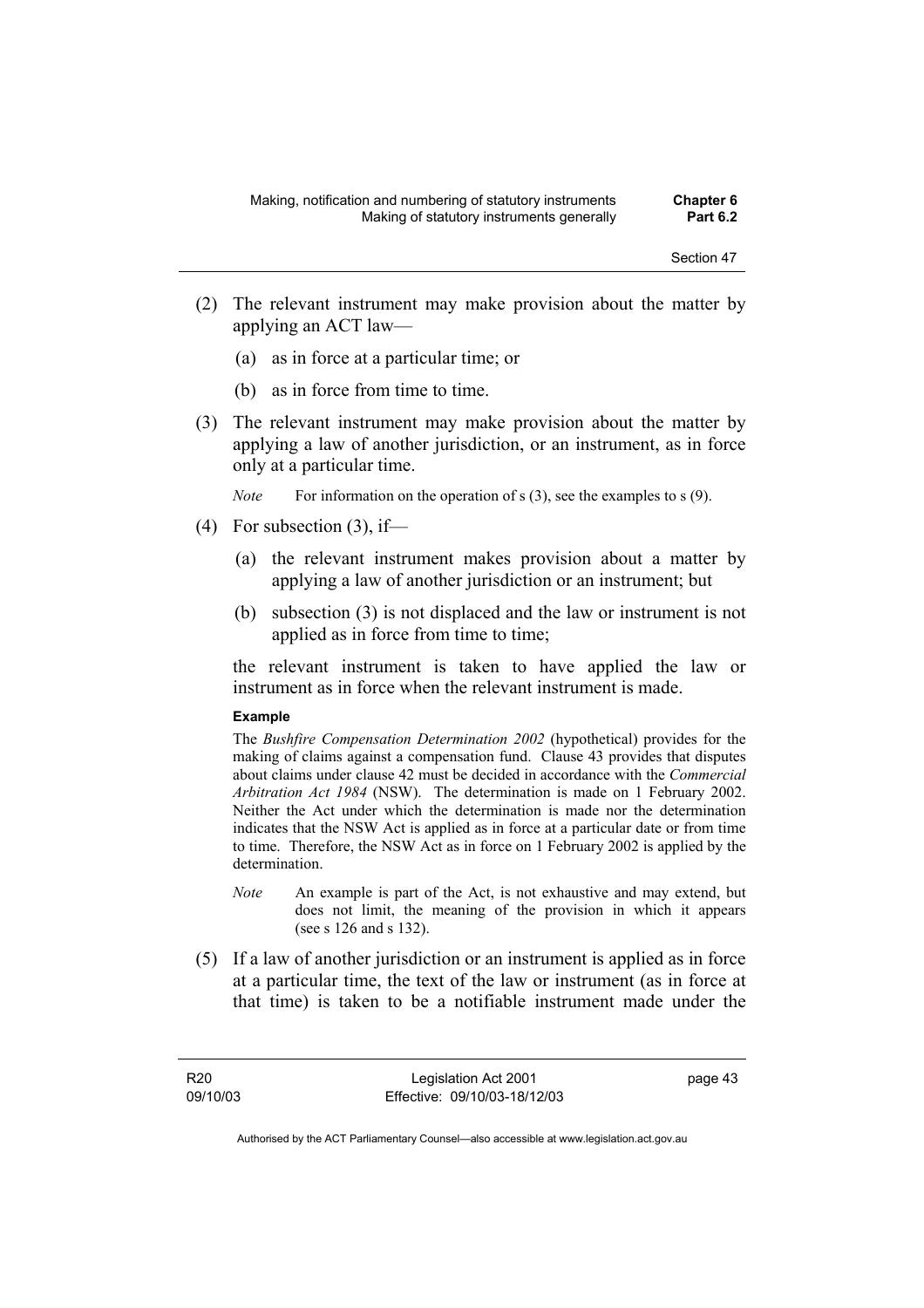| <b>Chapter 6</b> | Making, notification and numbering of statutory instruments |
|------------------|-------------------------------------------------------------|
| <b>Part 6.2</b>  | Making of statutory instruments generally                   |

relevant instrument by the entity authorised or required to make the relevant instrument.

- (6) If subsection (3) is displaced and a law of another jurisdiction or an instrument is applied as in force from time to time, the text of each of the following is taken to be a notifiable instrument made under the relevant instrument by the entity authorised or required to make the relevant instrument:
	- (a) the law or instrument as in force at the time the relevant instrument is made;
	- (b) each subsequent amendment of the law or instrument;
	- (c) if the law or instrument is repealed and remade (with or without changes)—the law or instrument as remade and each subsequent amendment of the law or instrument:
	- (d) if a provision of the law or instrument is omitted and remade (with or without changes) in another law or instrument—the provision as remade and each subsequent amendment of the provision.
- (7) The authorising law or, if the relevant instrument is a subordinate law or disallowable instrument, the relevant instrument may provide that—
	- (a) subsection (5) or (6) does not apply to the relevant instrument; or
	- (b) subsection (5) or (6) applies with the modifications stated in the authorising law or relevant instrument.
- (8) If a provision of an Act, subordinate law or disallowable instrument authorises or requires the application of a law or instrument, the provision authorises the making of changes or modifications to the law or instrument for that application.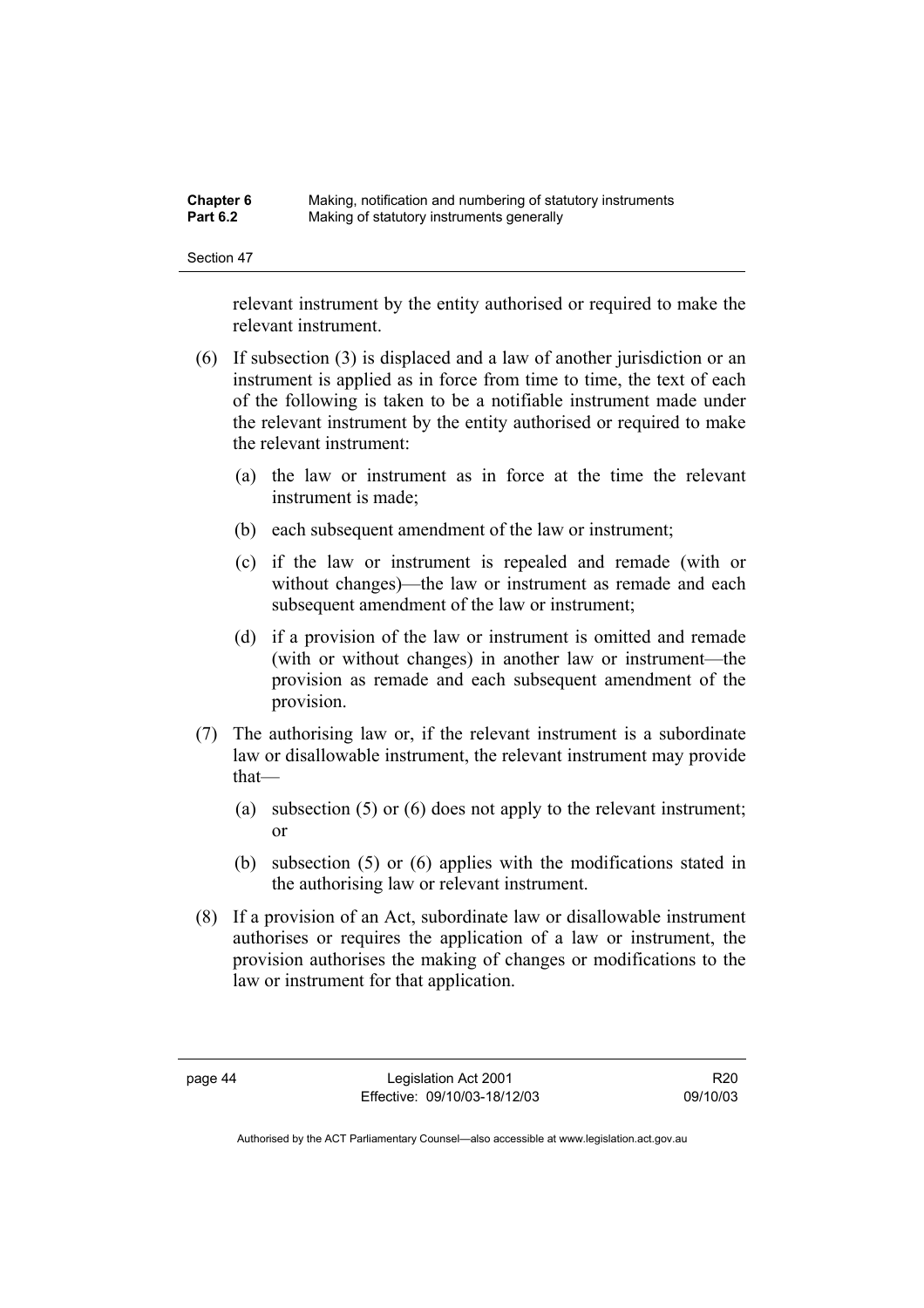### (9) This section is a determinative provision.

### **Examples for s (3) and s (9)**

Here are 2 examples about the operation of subsections (3) and (9): the first illustrates how subsection (3) might be displaced and the second illustrates how a law of another jurisdiction that applies as in force from time to time would operate—

- 1 The effect of subsections (3) and (9), and subsection (10), definition of *applying*, is that if it is intended to apply, adopt or incorporate a law or instrument as in force from time to time, the authorising law would need to expressly displace subsection (3) (as illustrated in s 6, examples of different kinds of displacement, example 1) *or* indicate a manifest contrary intention (as illustrated in example 2 in those examples).
- 2 The *ABC Regulations 2001* (made under a provision like those illustrated in section 6, examples of different kinds of displacement, examples 1 and 2) provide that noise measurements are to be taken in accordance with the NSW noise control manual as in force from time to time. The effect of the *ABC Regulations 2001* is that whenever the NSW noise control manual is amended in future, the noise measurements must be taken in accordance with the manual as last amended.
- *Note* See s 5 for the meaning of determinative provisions, and s 6 for their displacement.
- (10) In this section:

*ACT law* means an Act, subordinate law or disallowable instrument, and includes a provision of an Act, subordinate law or disallowable instrument.

*applying* includes adopting or incorporating.

*Note* See also s 157 (Defined terms and other parts of speech and grammatical forms).

*disallowable instrument*, for a Commonwealth Act, means a disallowable instrument under the *Acts Interpretation Act 1901* (Cwlth), section 46A.

*instrument* includes a provision of an instrument, but does not include an ACT law or a law of another jurisdiction.

R20 09/10/03

Legislation Act 2001 Effective: 09/10/03-18/12/03 page 45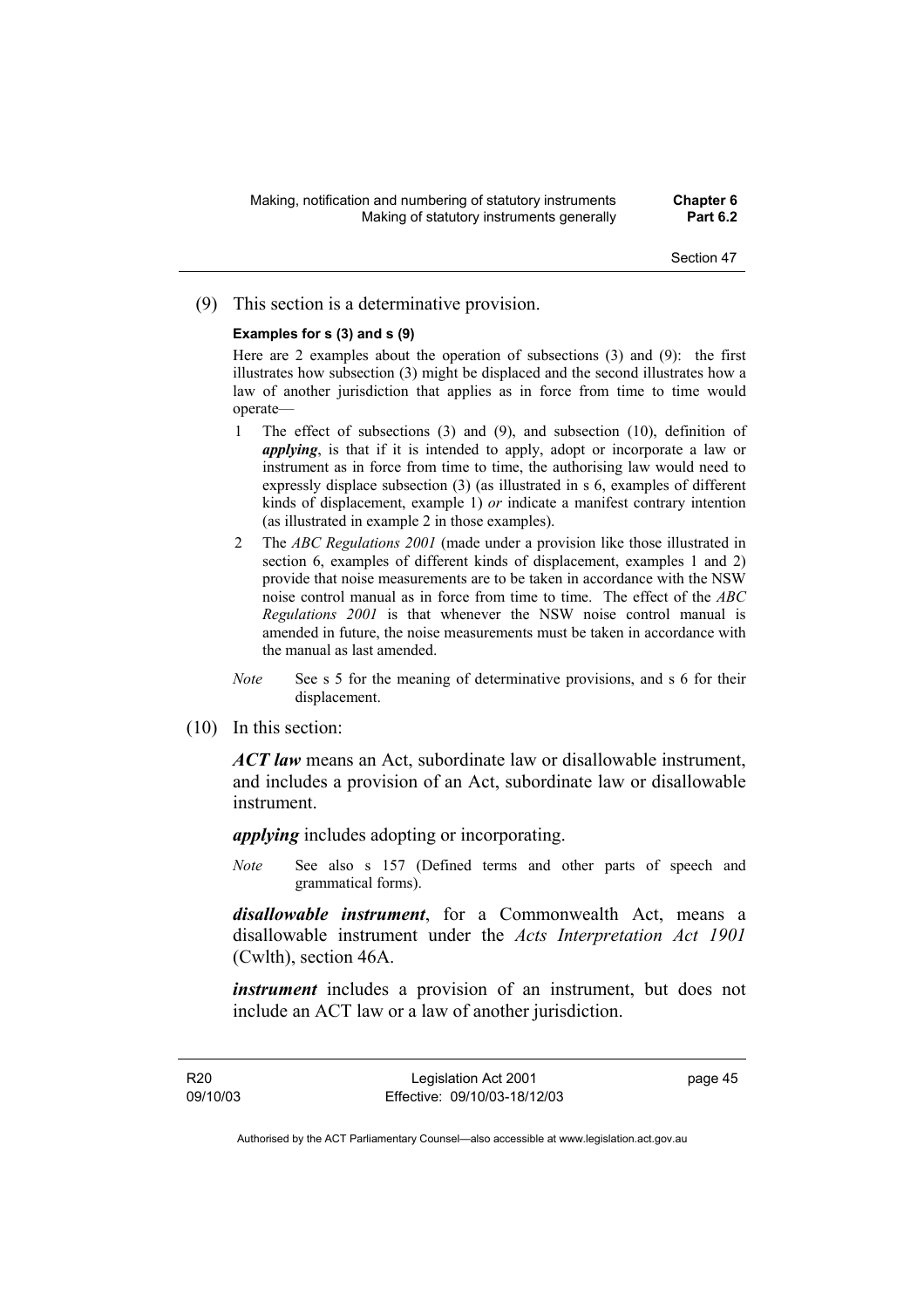| Chapter 6       | Making, notification and numbering of statutory instruments |
|-----------------|-------------------------------------------------------------|
| <b>Part 6.2</b> | Making of statutory instruments generally                   |

#### *law of another jurisdiction* means—

- (a) a Commonwealth Act, or any regulations, rules, ordinance or disallowable instrument under a Commonwealth Act; or
- (b) a State Act, or any regulations or rules under a State Act; or
- (c) a New Zealand or Norfolk Island Act, or any regulations or rules under a New Zealand or Norfolk Island Act; or
- (d) a provision of a law mentioned in paragraphs (a) to (c).

## **48 Power to make instrument includes power to make different provision for different categories etc** (IA s 27E)

- (1) Power given under an Act or statutory instrument to make a statutory instrument includes power—
	- (a) to make different provision in relation to different matters or different classes of matters; or
	- (b) to make an instrument that applies differently by reference to stated exceptions or factors.
- (2) Without limiting subsection (1), power given under an Act or statutory instrument to make a statutory instrument about particular matters includes power to make a statutory instrument about any 1 or more of the matters or a particular class of the matters.
- (3) For this section, a class may consist of a single matter.
- (4) This section is a determinative provision.
	- *Note* See s 5 for the meaning of determinative provisions, and s 6 for their displacement.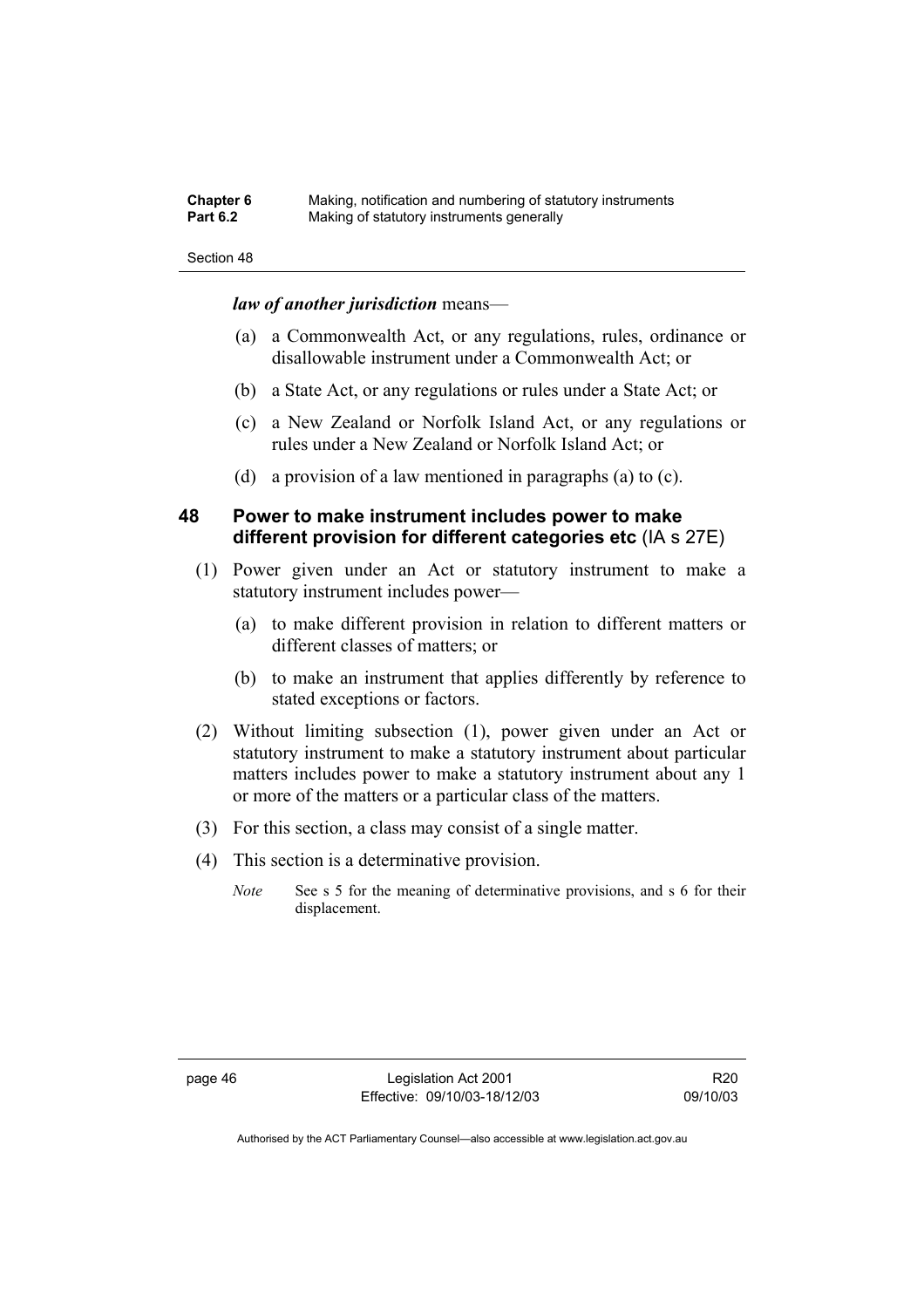## **49 Single instrument may exercise several powers or satisfy several requirements** (IA s 27F)

- (1) Power given under an Act or statutory instrument may be exercised with any other power to make a single instrument—
	- (a) whether or not the powers are exercised in relation to separate provisions, some of the same provisions, or all of the provisions, of the instrument; or
	- (b) whether or not the other powers are given under the same Act or statutory instrument, another Act or statutory instrument or any other Territory law.
- (2) A statutory instrument is taken—
	- (a) to be made under each power given under Territory law under which it could be made; and
	- (b) to satisfy each requirement under Territory law that it could satisfy.
- (3) Without limiting subsection (2), that subsection applies to an instrument even though—
	- (a) it is stated to be made under a particular Territory law (the *authorising law*) or a particular provision of the authorising law; and
	- (b) it is stated to be made for a particular Territory law (the *requiring law*) or a particular provision of the requiring law.
- (4) This section is a determinative provision.
	- *Note* See s 5 for the meaning of determinative provisions, and s 6 for their displacement.

page 47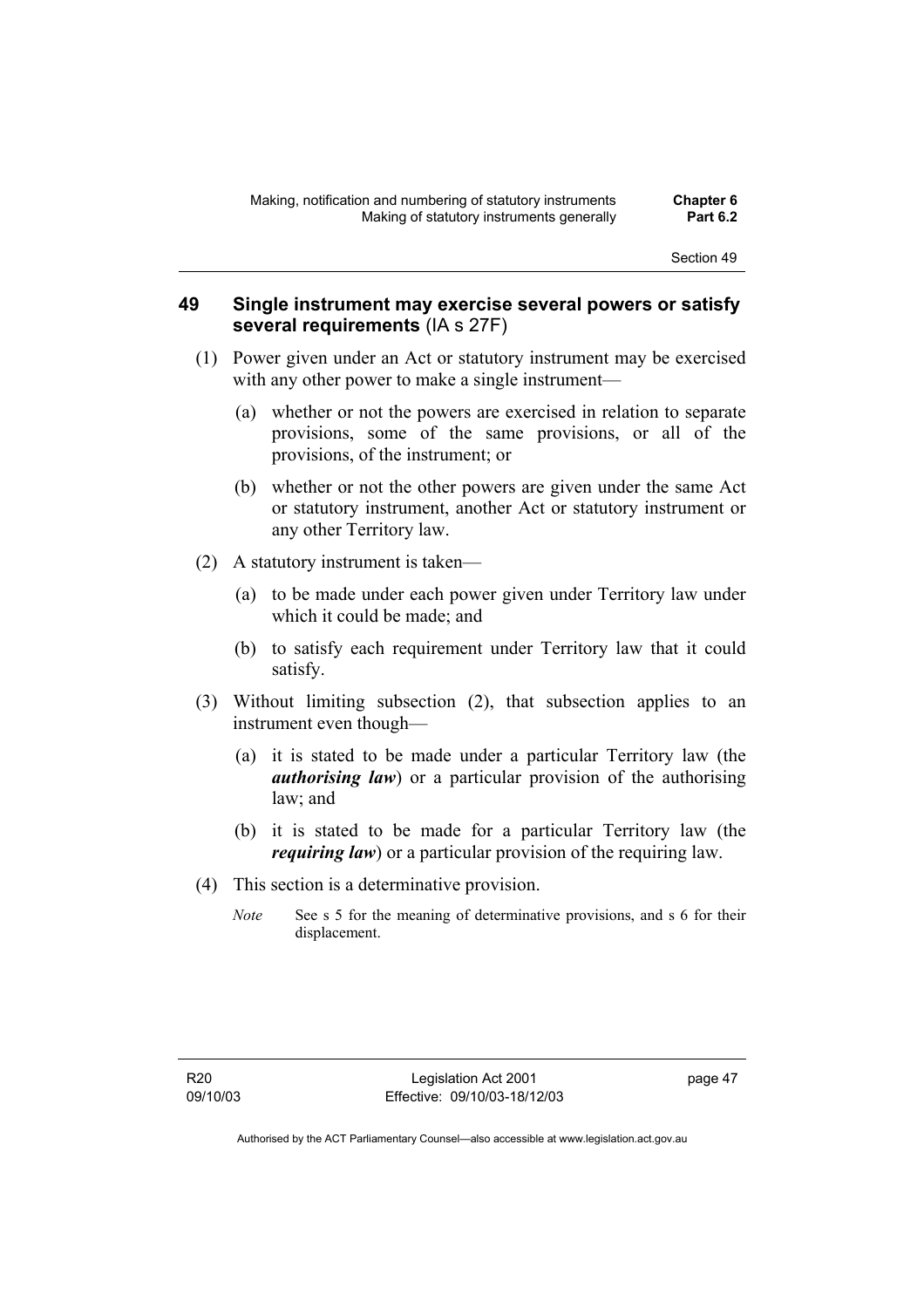| <b>Chapter 6</b> | Making, notification and numbering of statutory instruments |
|------------------|-------------------------------------------------------------|
| <b>Part 6.2</b>  | Making of statutory instruments generally                   |

## **50 Relationship between authorising law and instrument dealing with same matter** (IA s 27G)

- (1) If an Act or statutory instrument (the *authorising law*) gives power to make a statutory instrument about a matter, the instrument may make provision in relation to a particular aspect of the matter even though provision is made by the authorising law in relation to another aspect of the matter or in relation to another matter.
- (2) This section is a determinative provision.
	- *Note* See s 5 for the meaning of determinative provisions, and s 6 for their displacement.

# **51 Instrument may make provision in relation to land by reference to map etc** (IA s 27GA)

- (1) This section applies if an Act or statutory instrument authorises or requires provision to be made by statutory instrument in relation to land or waters.
- (2) Provision may be made by reference to—
	- (a) a particular map or plan held by an entity; or
	- (b) a particular entry in a register kept by an entity;

if the map, plan or register is available for inspection by members of the public, whether or not on payment of a fee.

## **52 Instrument may authorise determination of matter etc**  (IA s 27GB)

- (1) This section applies if an Act or statutory instrument (the *authorising law*) authorises or requires provision to be made about a matter by statutory instrument.
- (2) A statutory instrument made under the authorising law may make provision about the matter by authorising or requiring a stated entity

page 48 Legislation Act 2001 Effective: 09/10/03-18/12/03

R20 09/10/03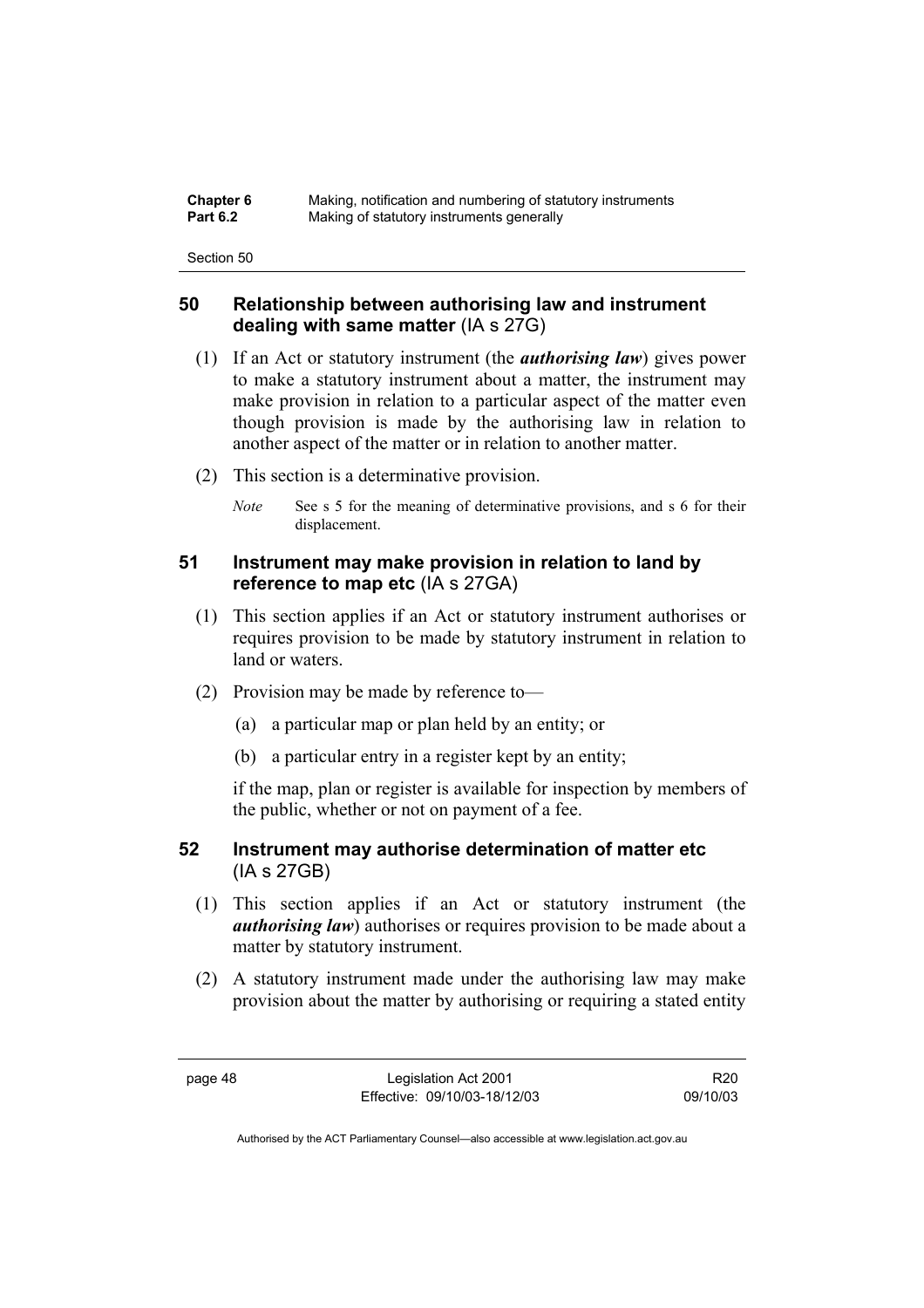to make provision about the matter, or any aspect of the matter, whether or not from time to time.

- (3) This section is a determinative provision.
	- *Note* See s 5 for the meaning of determinative provisions, and s 6 for their displacement.
- (4) In this section:

*provision*, for a matter, includes determining or regulating the matter, applying the instrument to the matter, being satisfied or forming an opinion about anything relating to the matter, or doing anything else in relation to the matter.

#### **Example**

If an Act provides that an application is to be in a prescribed form, regulations made under the Act may provide that the form is to be that approved by the Minister.

*Note* An example is part of the Act, is not exhaustive and may extend, but does not limit, the meaning of the provision in which it appears (see s 126 and s 132).

## **53 Instrument may prohibit** (IA s 27GC)

- (1) If an Act or statutory instrument authorises or requires a matter to be regulated (however described) by statutory instrument, the power may be exercised by prohibiting by statutory instrument the matter or any aspect of the matter.
- (2) This section is a determinative provision.
	- *Note* See s 5 for the meaning of determinative provisions, and s 6 for their displacement.

page 49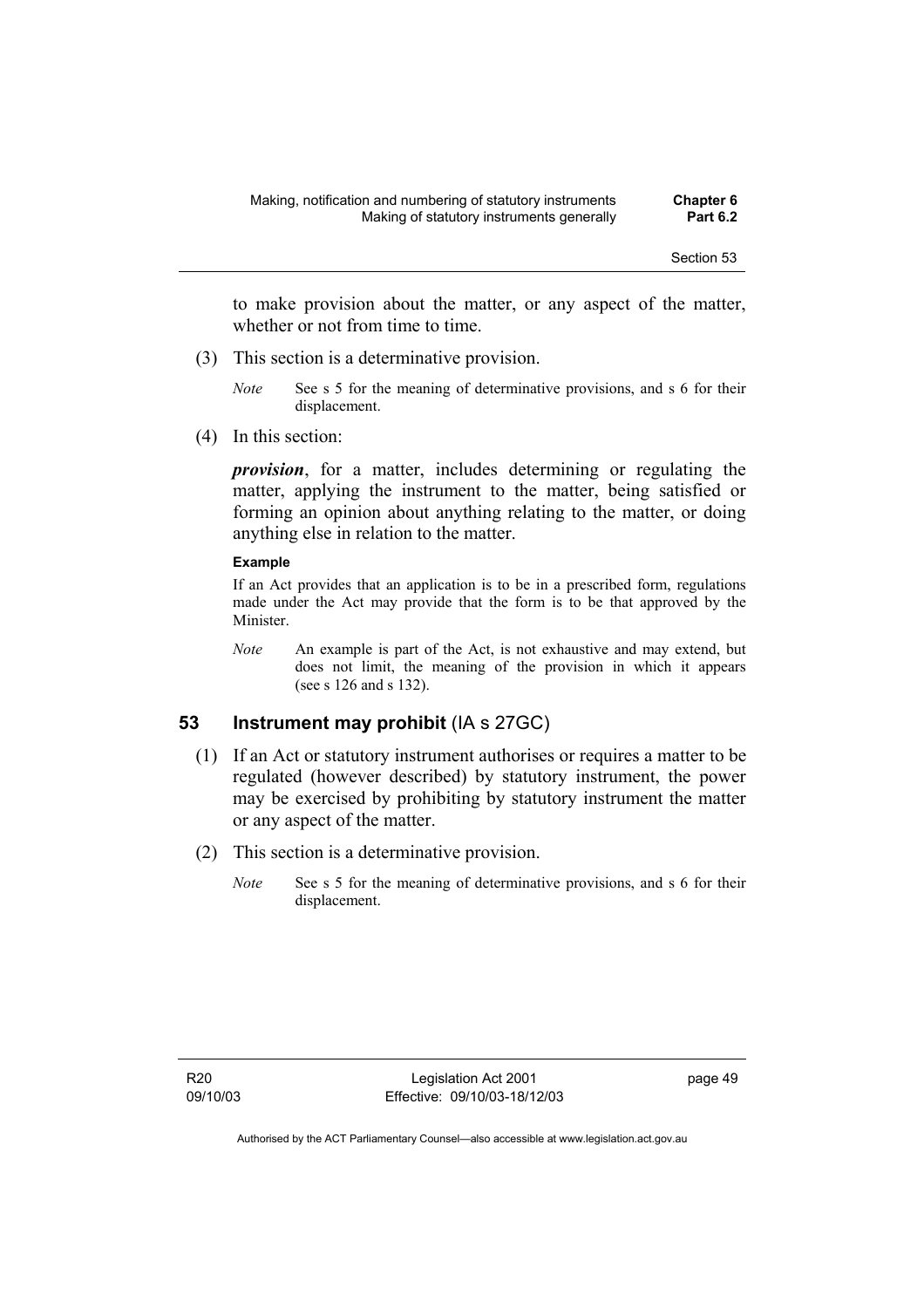| <b>Chapter 6</b> | Making, notification and numbering of statutory instruments |
|------------------|-------------------------------------------------------------|
| <b>Part 6.2</b>  | Making of statutory instruments generally                   |

## **54 Instrument may require making of statutory declaration**  (IA s 27H)

- (1) If an Act or statutory instrument (the *authorising law*) gives power to make a statutory instrument, the instrument may require the making of a statutory declaration.
	- *Note* The *Statutory Declarations Act 1959* (Cwlth) applies to the making of statutory declarations under ACT laws (see that Act, s 5).
- (2) Subsection (1) applies—
	- (a) whether or not the authorising law authorises or requires penalties to be prescribed by instrument; and
	- (b) if the authorising law authorises or requires penalties to be prescribed by instrument—irrespective of the level of penalties that may be prescribed.
- (3) This section is a determinative provision.
	- *Note* See s 5 for the meaning of determinative provisions, and s 6 for their displacement.

page 50 Legislation Act 2001 Effective: 09/10/03-18/12/03

R20 09/10/03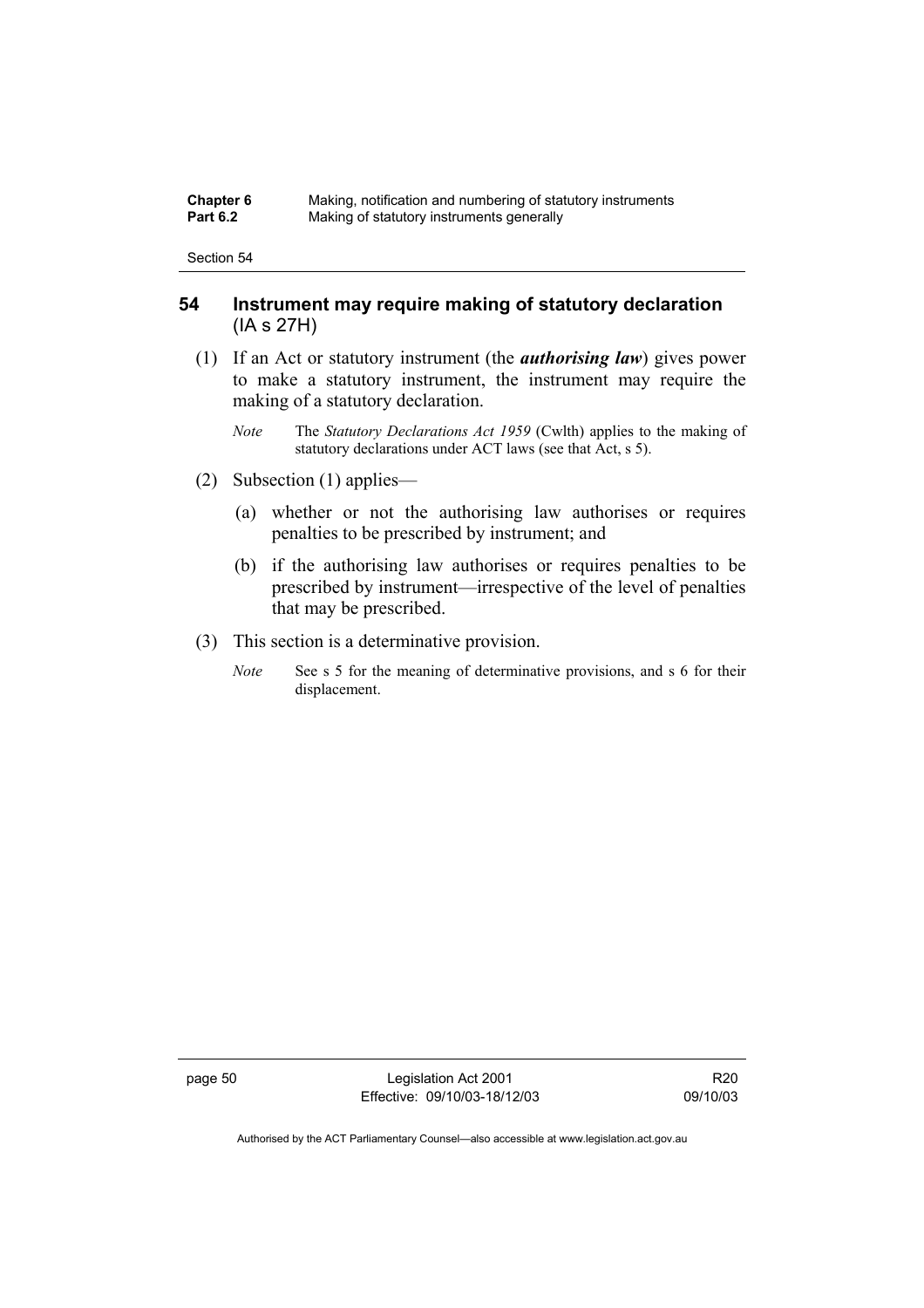# **Part 6.3 Making of certain statutory instruments about fees**

## **55 Definitions for pt 6.3**

In this part:

*fee* includes a charge or other amount.

*provide* a service includes exercise a function.

*service* includes a function or facility.

## **56 Determination of fees by disallowable instrument**

- (1) This section applies if an Act (the *authorising law*) authorises fees to be determined for 1 of the following (the *relevant law*):
	- (a) the authorising law; or
	- (b) another Act or statutory instrument.
- (2) The authorising law authorises a fee to be determined in relation to any matter under or related to the relevant law.
- (3) To remove any doubt, a fee may be determined for a provision of the relevant law even though the provision does not mention a fee.

### **Example**

The X Act, section 15 provides for a person to apply for an approval but makes no mention of a fee for the approval. However, section 79 (1) of the Act provides:

The Minister may, in writing, determine fees for this Act.

Because section 79 (1) permits a fee to be determined 'for this Act', the *Legislation Act 2001*, section 56 applies in relation to section 15 and the Minister may determine an application fee for the approval.

*Note* An example is part of the Act, is not exhaustive and may extend, but does not limit, the meaning of the provision in which it appears (see s 126 and s 132).

| R <sub>20</sub> | Legislation Act 2001         | page 51 |
|-----------------|------------------------------|---------|
| 09/10/03        | Effective: 09/10/03-18/12/03 |         |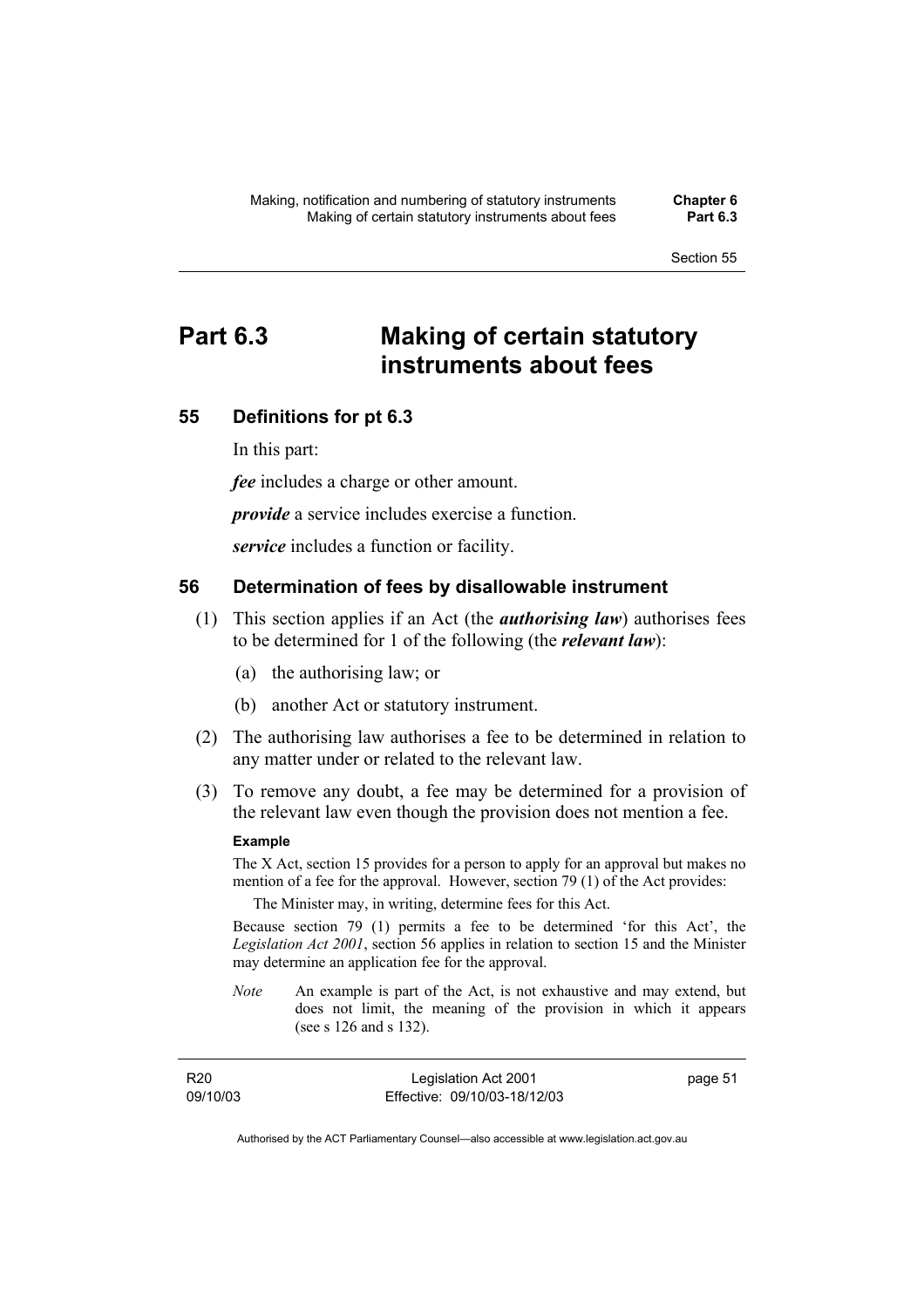#### **Chapter 6** Making, notification and numbering of statutory instruments<br>**Part 6.3** Making of certain statutory instruments about fees Making of certain statutory instruments about fees



- (4) A fee may be determined—
	- (a) by specifying the fee; or
	- (b) by setting a rate, or providing a formula or other method, by which the fee is to be worked out; or
	- (c) by a combination of a specified fee and a rate, formula or other method.

#### **Examples of different methods of determining fees**

An instrument may determine a fee by specifying an amount (eg \$250), or a rate (eg \$7.50 per kilogram). An instrument may also determine a fee by providing a formula. For example, the fee for a licence issued for part of a year could be worked out using the following formula:

12 annual fee  $\times$  whole and part months for which licence issued

- (5) The determination—
	- (a) must provide by whom the fee is payable; and
	- (b) must provide to whom the fee is to be paid; and
	- (c) may make provision about the circumstances in which the fee is payable; and
	- (d) may make provision about exempting a person from payment of the fee; and
	- (e) may make provision about when the fee is payable and how it is to be paid (for example, as a lump sum or by instalments); and
	- (f) may mention the service for which the fee is payable; and
	- (g) may make provision about waiving, postponing or refunding the fee (in whole or part); and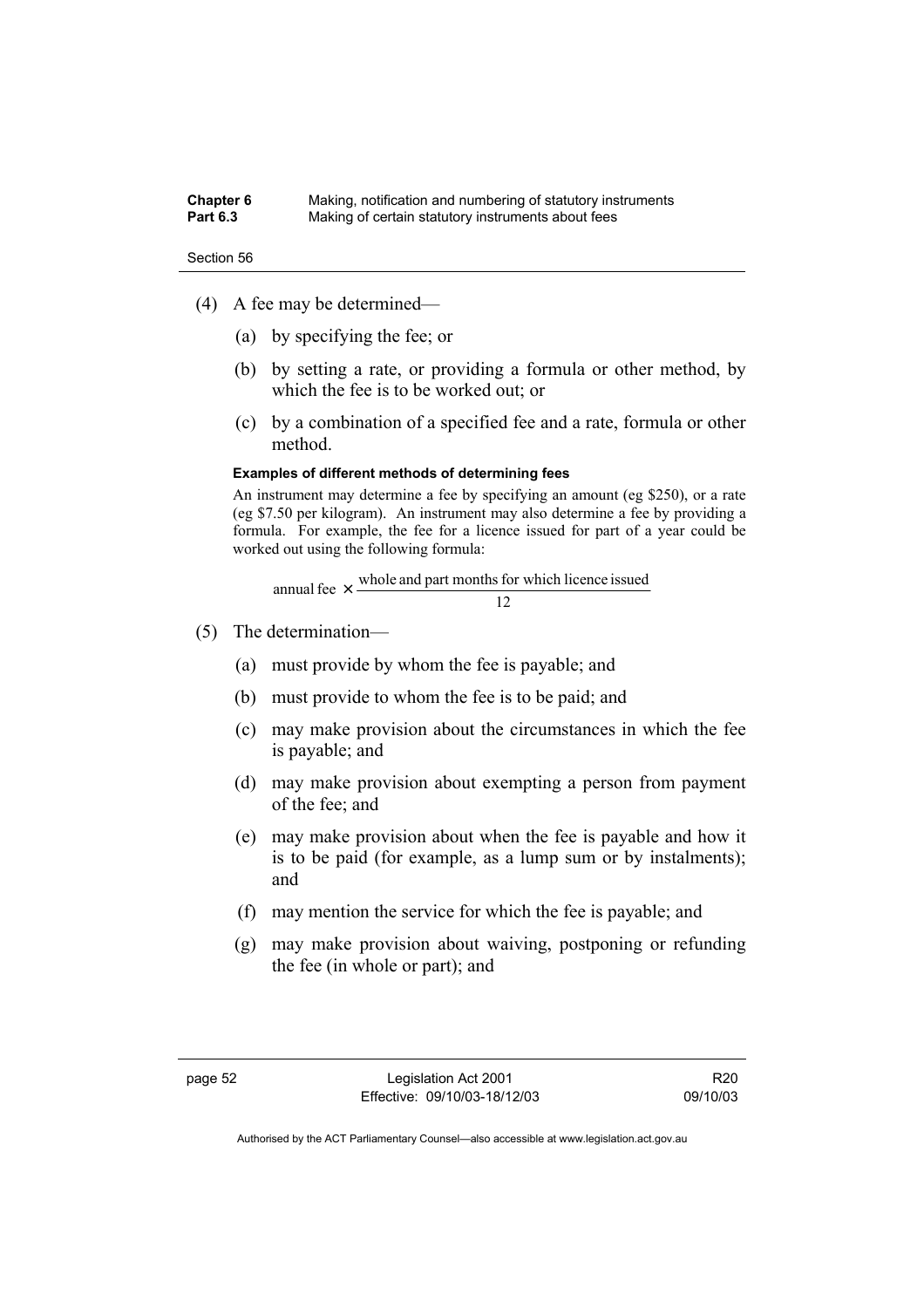(h) may make provision about anything else relating to the fee.

#### **Example for par (a)**

a provision that the owner for the time being of a vehicle is liable for any unpaid registration fee

#### **Examples for par (c)**

- 1 a provision that a document prepared and submitted in accordance with a condition imposed under the Act be accompanied by a fee
- 2 a provision that royalty ceases to be payable if the percentage of recoverable minerals is less than the prescribed limit

#### **Examples for par (e)**

- 1 a provision that a levy is payable within 30 days after a sale of goods
- 2 a provision that, if a licensee fails to pay an instalment payable in the financial year within 14 days after the day it is payable, all remaining instalments payable in the financial year become payable

#### **Example for par (g)**

a provision that a stated official may waive all or part of a charge in stated circumstances, including if the official is satisfied about a stated circumstance

- (6) This section is a determinative provision.
	- *Note* See s 5 for the meaning of determinative provisions, and s 6 for their displacement.

## **57 Fees payable in accordance with determination etc**

- (1) A fee determined by a disallowable instrument is payable by the person by whom the fee is payable under the determination, in relation to the service (if any) mentioned in the determination and in accordance with the determination, to the person to whom the fee is payable under the determination.
- (2) If a service is mentioned in the determination, the fee is payable before the service is provided unless the determination provides otherwise.

page 53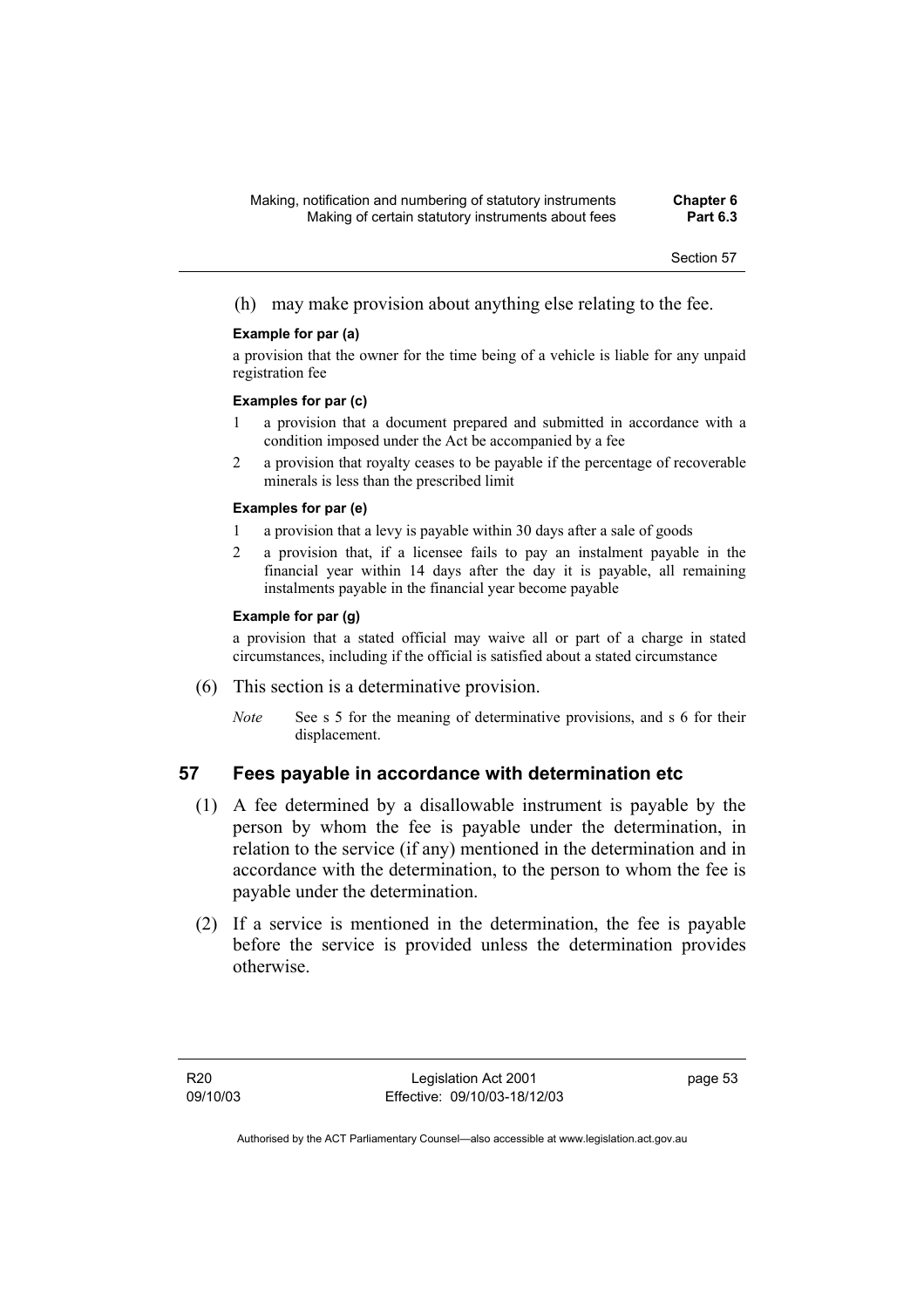| <b>Chapter 6</b> | Making, notification and numbering of statutory instruments |
|------------------|-------------------------------------------------------------|
| <b>Part 6.3</b>  | Making of certain statutory instruments about fees          |

 (3) If the fee is payable in relation to a service mentioned in the determination and the fee has not been paid in accordance with the determination, no-one is obliged to provide the service.

#### **Examples**

- 1 If a fee for a service is payable in advance under a disallowable instrument and the fee is not paid, there is no obligation to provide the service.
- 2 If fees for services over a period of time are payable by instalment under a disallowable instrument and the person paying the fees falls behind in payments on the instalments, there is no obligation to provide further services for the person.
- *Note* An example is part of the Act, is not exhaustive and may extend, but does not limit, the meaning of the provision in which it appears (see s 126 and s 132).
- (4) Subsection (3) applies to a service even though, apart from that subsection, someone is under a duty to provide the service.

#### **Example**

A provision of an Act provides that a registrar 'must' renew a licence if the holder of the licence applies to the registrar for its renewal before the end of the licence term. If a fee is determined for renewal of the licence, the registrar is not required to renew the licence unless the fee is paid.

- (5) This section is a determinative provision.
	- *Note* See s 5 for the meaning of determinative provisions, and s 6 for their displacement.

## **58 Regulations may make provision about fees**

- (1) This section applies if an Act (the *authorising law*)—
	- (a) authorises or requires fees to be determined for the authorising law, or another Act or a statutory instrument (the *fees law*); and
	- (b) the authorising law authorises the making of regulations by the Executive.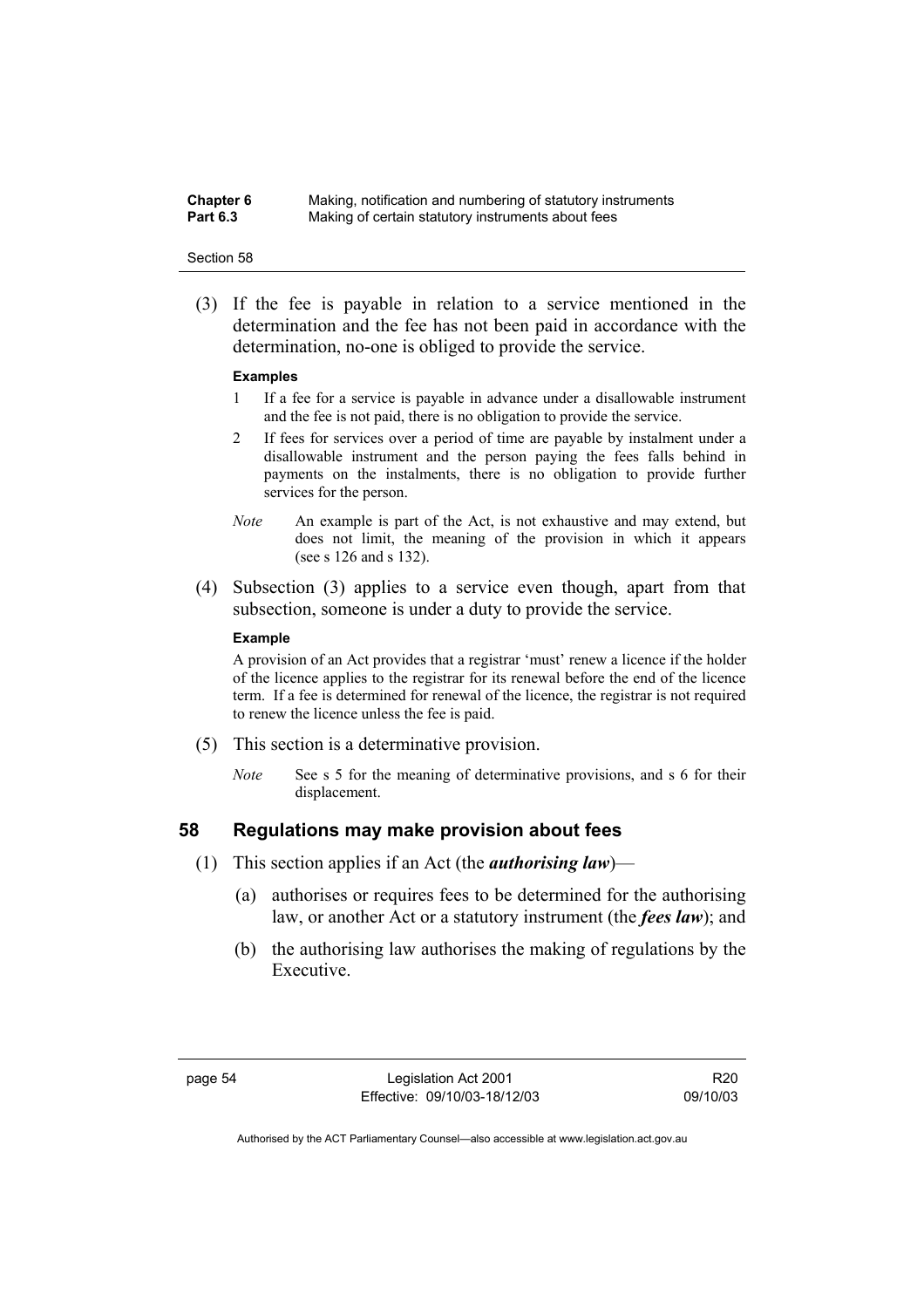- (2) Regulations under the authorising law may make provision in relation to—
	- (a) the payment, collection and recovery of determined fees; and
	- (b) the waiver, postponement or refund of the fees (in whole or part); and
	- (c) anything else about which provision may, under section 56 (Determination of fees by disallowable instrument), be made by determination in relation to determined fees.
- (3) The power mentioned in subsection (2) (b) includes power to make provision in relation to an entitlement to a waiver, postponement or refund of determined fees in circumstances prescribed under the regulations (including the removal of a statutory capacity).
- (4) Regulations or the authorising law may make provision in relation to the payment of determined fees by cheque or credit card, including, for example, the consequences of a cheque not being honoured on presentation or a credit card transaction not being honoured.
- (5) Regulations or the authorising law may make provision in relation to the removal of a statutory capacity if any determined fee—
	- (a) is not paid when it is required to be paid; or
	- (b) is paid by cheque and the cheque is not honoured on presentation; or
	- (c) is paid by credit card and the credit card transaction is not honoured.
- (6) Regulations or the authorising law may make provision in relation to the restoration of a statutory capacity (whether prospectively or during any past period).
- (7) This section is in addition to any provision of the authorising law or fees law.

| R20      | Legislation Act 2001         | page 55 |
|----------|------------------------------|---------|
| 09/10/03 | Effective: 09/10/03-18/12/03 |         |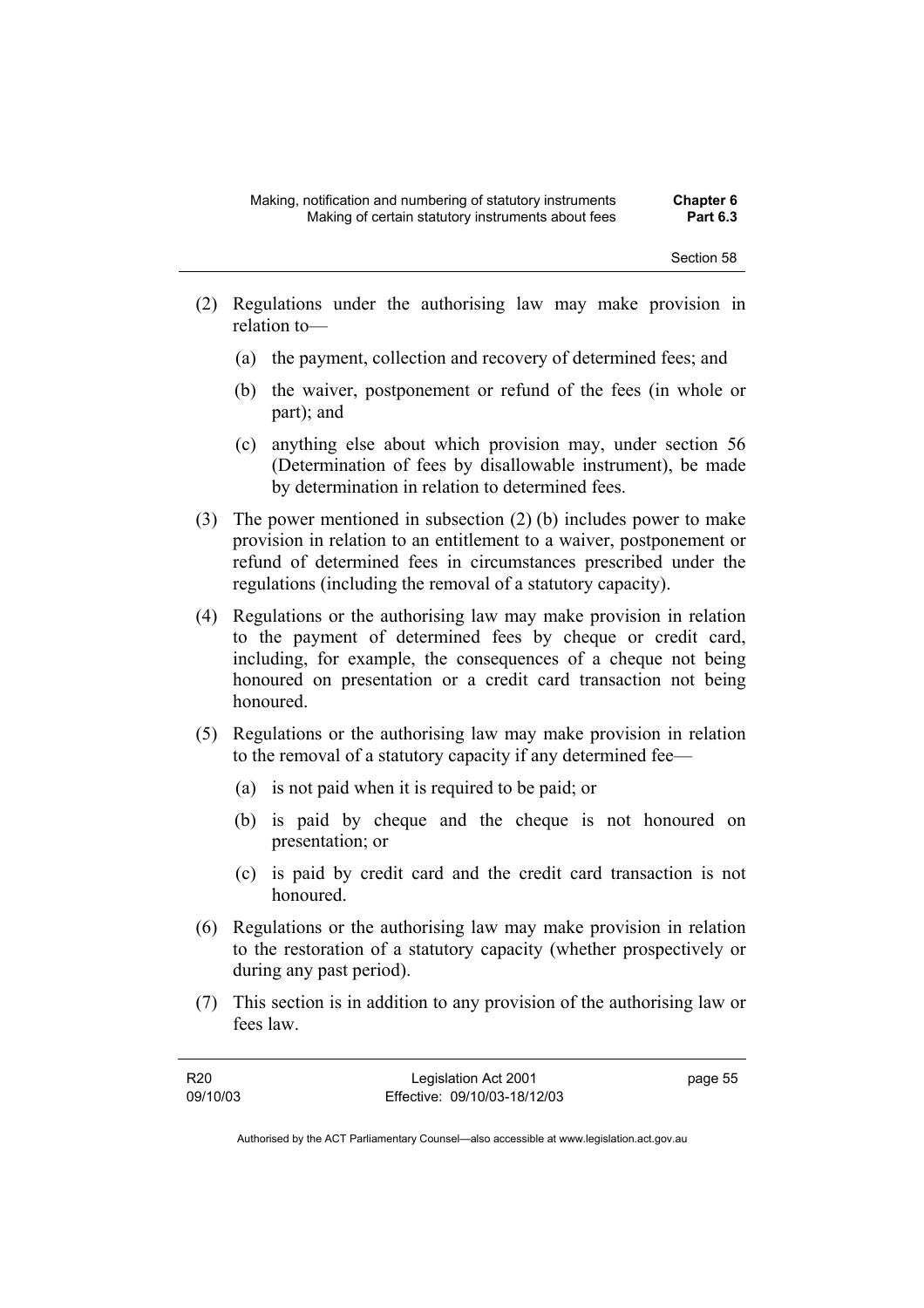| Chapter 6       | Making, notification and numbering of statutory instruments |
|-----------------|-------------------------------------------------------------|
| <b>Part 6.3</b> | Making of certain statutory instruments about fees          |

- (8) This section is a determinative provision.
	- *Note* See s 5 for the meaning of determinative provisions, and s 6 for their displacement.
- (9) In this section:

*credit card* includes debit card.

*removal*, of a statutory capacity, includes suspension, cancellation, revocation, withdrawal, surrender or other prescribed restriction or termination of a statutory capacity under the fees law or authorising law.

*statutory capacity* includes an accreditation, approval, assessment, authority, certificate, condition, decision, determination, exemption, licence, permission, permit, registration or other prescribed thing giving a status, privilege or benefit under the fees law or authorising law (whether or not required under either law for doing anything).

page 56 Legislation Act 2001 Effective: 09/10/03-18/12/03

R20 09/10/03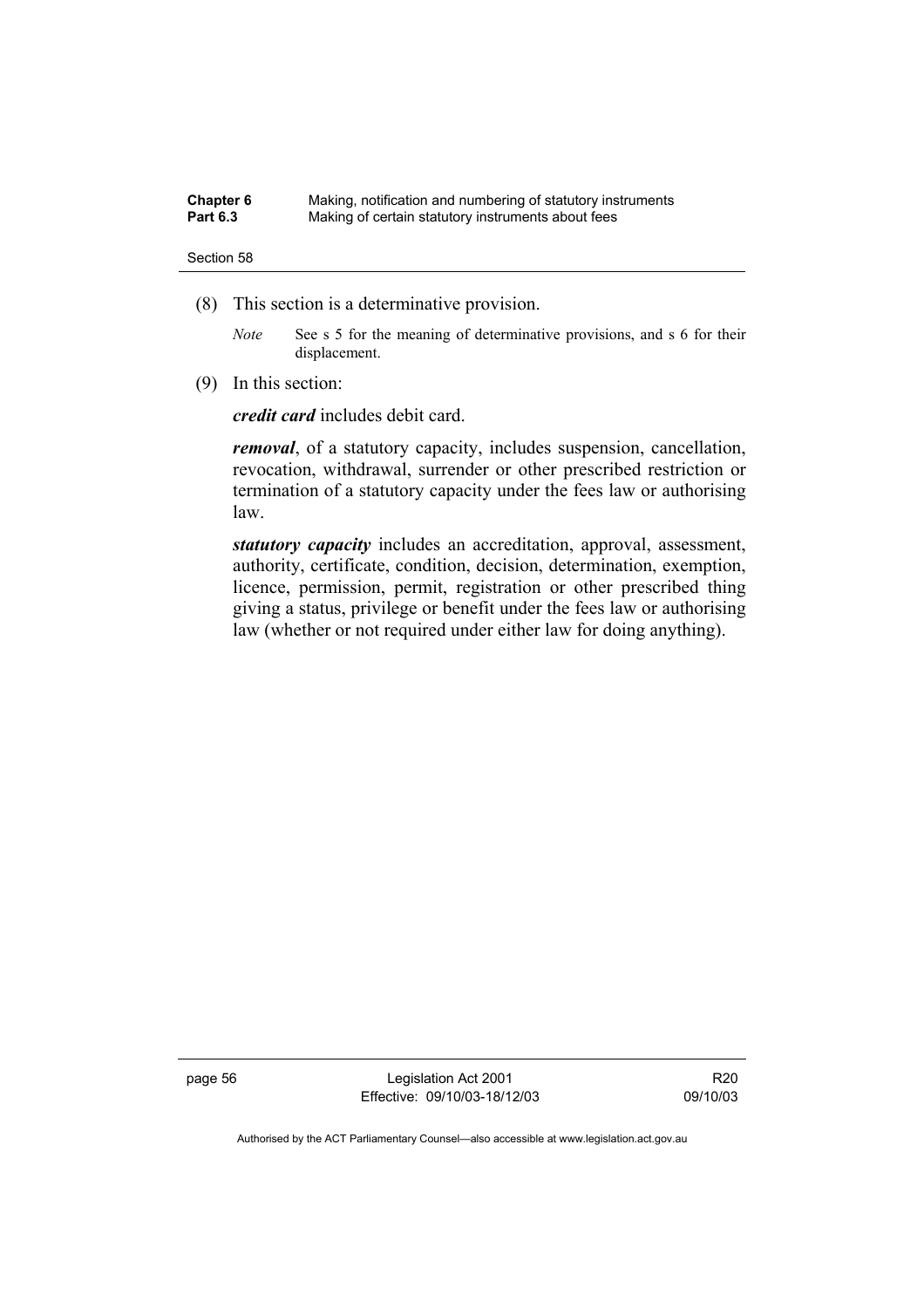# **Part 6.4 Numbering and notification of registrable instruments**

# **59 Numbering** (SLA s 4 (1))

- (1) The registrable instruments registered in each year must be numbered by the parliamentary counsel as nearly as practicable in the order in which they are notified.
- (2) However, the parliamentary counsel may—
	- (a) allocate different kinds of registrable instruments to different series for numbering purposes; or
	- (b) add distinguishing letters to numbers to indicate the kind of registrable instrument.

### **Examples**

- 1 The parliamentary counsel may number subordinate laws, disallowable instruments, commencement notices and other registrable instruments in different series.
- 2 The parliamentary counsel could add the letters 'SL' to the numbers of registered subordinate laws, the letters 'DI' to the numbers of registered disallowable instruments and the letters 'CN' to the numbers of registered commencement notices.
- *Note* An example is part of the Act, is not exhaustive and may extend, but does not limit, the meaning of the provision in which it appears (see s 126 and s 132).
- (3) Also, the regulations may provide that this section does not apply to a notifiable instrument of a kind prescribed under the regulations.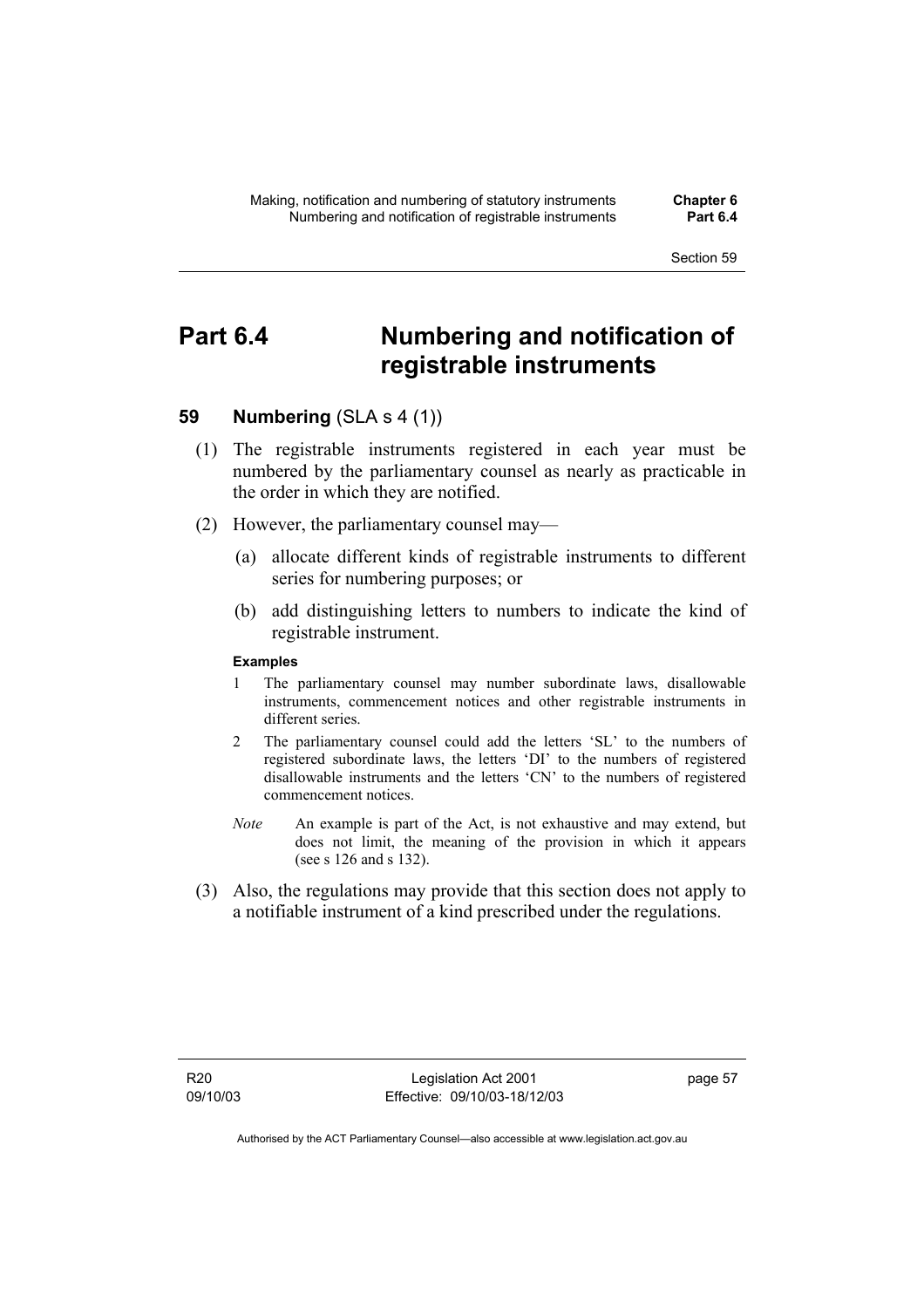| Chapter 6       | Making, notification and numbering of statutory instruments |
|-----------------|-------------------------------------------------------------|
| <b>Part 6.4</b> | Numbering and notification of registrable instruments       |

### **60 Correction etc of name of registrable instrument**

- (1) This section applies if a registrable instrument is unnamed or the name it gives to itself—
	- (a) includes a year that is not the year in which the instrument was notified; or
	- (b) is the same as another registrable instrument that has been, or is to be, notified under this Act; or
	- (c) includes a number that is not consecutive with other registrable instruments that have been notified under this Act; or
	- (d) does not include a number that would give the instrument a unique name; or
	- (e) is otherwise not in accordance with current legislative drafting practice.

### **Example for par (c)**

A registrable instrument has the name '*XYZ Amendment Rule 2000* (*No 5*)'. Registrable instruments with the names '*XYZ Amendment Rule 2000 (No 1)*', '*XYZ Amendment Rule 2000 (No 2)*' and '*XYZ Amendment Rule 2000 (No 3)*' have already been notified under the Act

### **Example for par (d)**

A registrable instrument has the name '*XYZ Amendment Rule 2000 (No )*'.

*Note* An example is part of the Act, is not exhaustive and may extend, but does not limit, the meaning of the provision in which it appears (see s 126 and s 132).

### **Example for par (e)**

A registrable instrument has the name '*XYY Amendment Order 2002 (No 1)*'. The instrument was made under the *XYZ Act 2000* (the *authorising Act*). The name of the instrument does not correctly reflect the name of the authorising Act.

- (2) The parliamentary counsel is authorised, before notifying the registrable instrument under this Act—
	- (a) to add a name to an unnamed instrument; or

page 58 Legislation Act 2001 Effective: 09/10/03-18/12/03

R20 09/10/03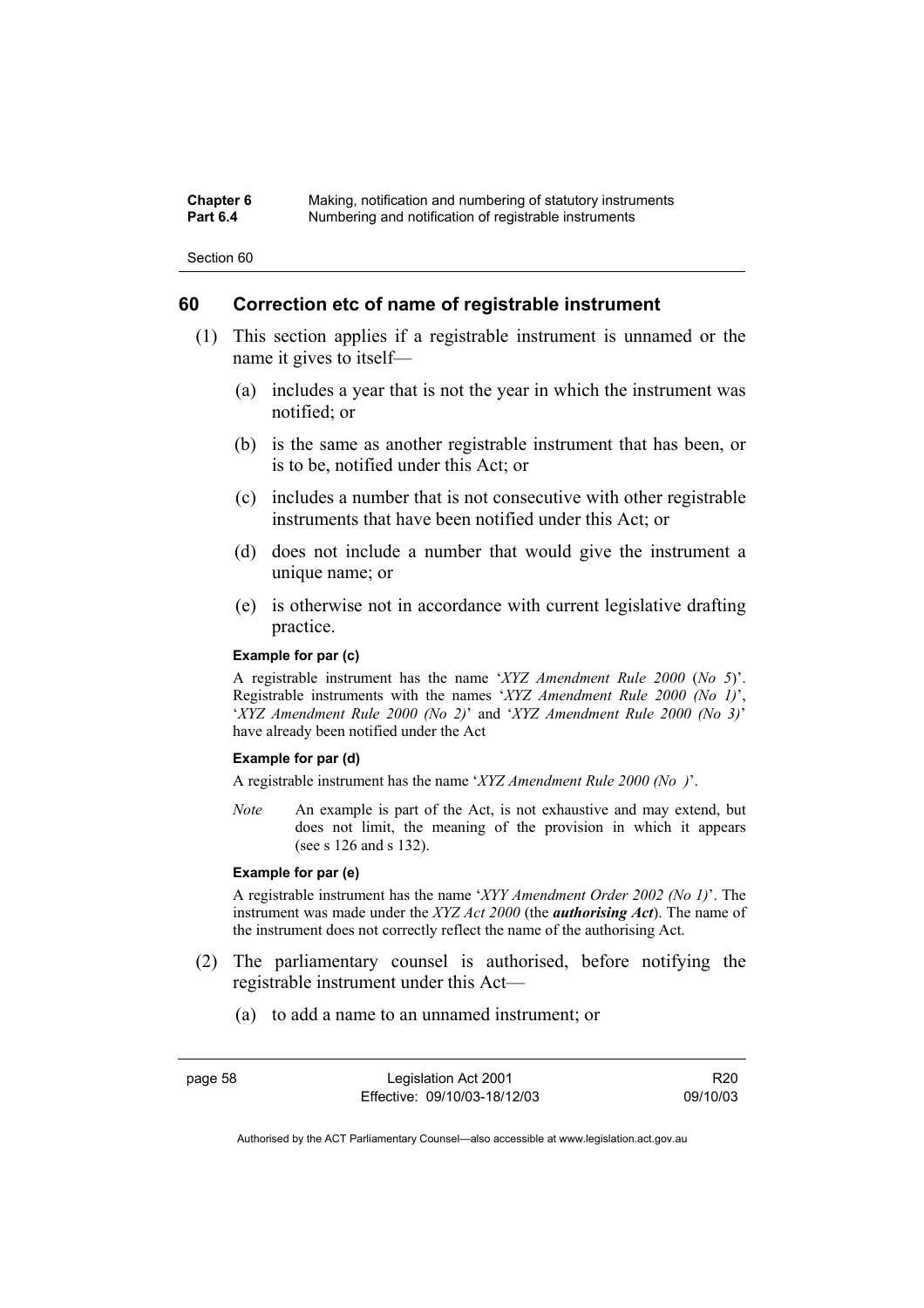- (b) to amend the instrument's name to bring it into line with current legislative drafting practice.
- (3) If the name of a registrable instrument is added or amended under this section, the instrument has effect for all purposes as if the instrument were made with the name as added or amended.

## **61 Notification of registrable instruments** (SLA s 6 (1) (a),  $(2)-(5)$

- (1) If a registrable instrument is made, the maker of, or the appropriate person for, the instrument may ask the parliamentary counsel to notify the making of the instrument.
- (2) If the maker of, or appropriate person for, a registrable instrument asks the parliamentary counsel to notify the making of the instrument and complies with the requirements (if any) prescribed under the regulations (whether in relation to the form of the instrument, in relation to the making of the request or otherwise), the parliamentary counsel must—
	- (a) notify the making of the instrument in the register; or
	- (b) if it is not practicable to notify the making of the instrument in the register, or make the text of the instrument and the notification of its making accessible at 1 or more approved web sites, when the instrument is to be notified—notify the making of the instrument in the Gazette.
- (3) The making of the registrable instrument is notified in the register by entering in the register—
	- (a) a statement that the instrument has been made; and
	- (b) the text of the instrument.
- (4) The making of the registrable instrument is notified in the Gazette  $bv$ —
- R20 09/10/03 Legislation Act 2001 Effective: 09/10/03-18/12/03 page 59
- (a) publishing the text of the instrument in the Gazette; or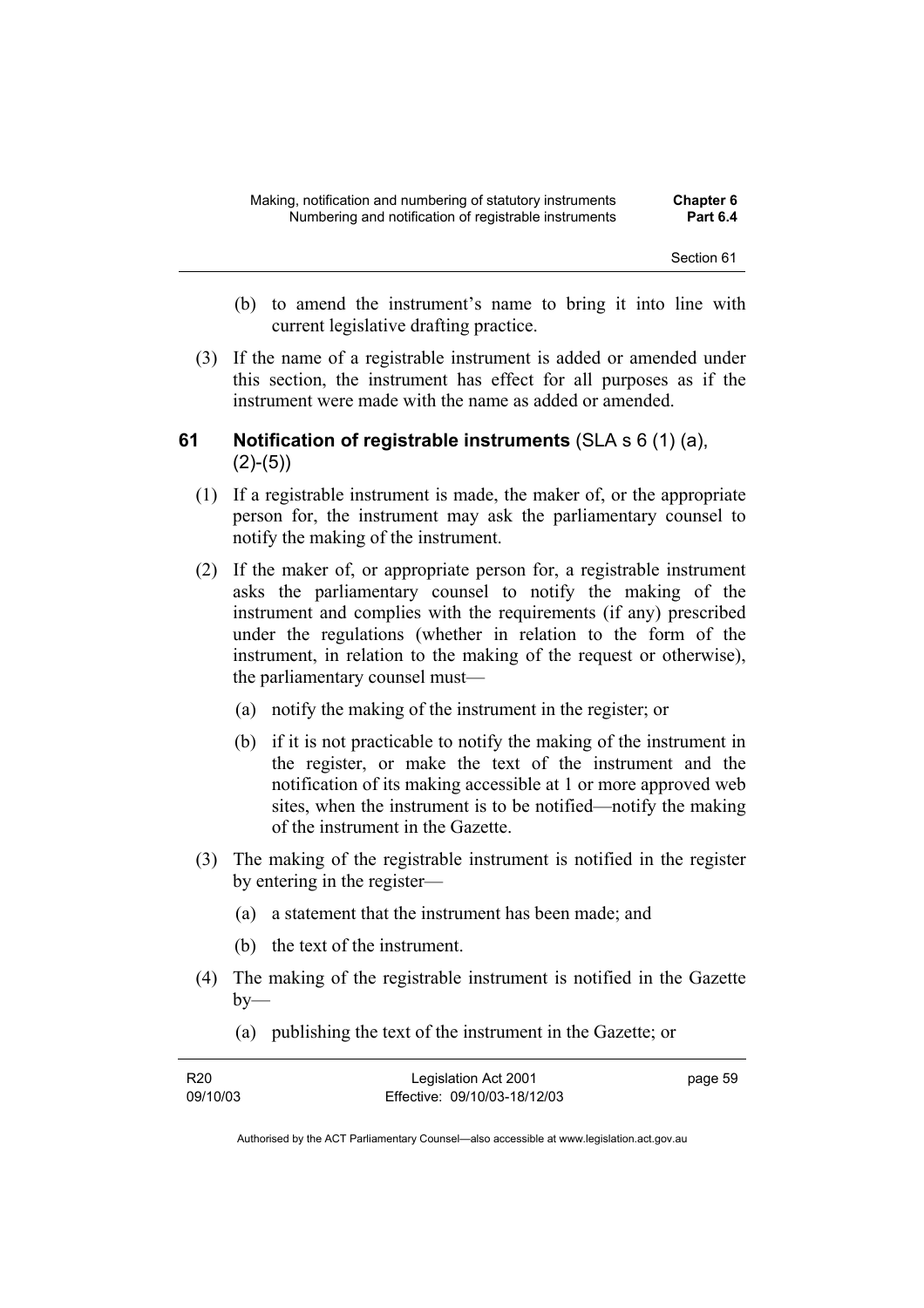| <b>Chapter 6</b> | Making, notification and numbering of statutory instruments |
|------------------|-------------------------------------------------------------|
| <b>Part 6.4</b>  | Numbering and notification of registrable instruments       |

- (b) publishing in the Gazette a statement—
	- (i) that the instrument has been made; and
	- (ii) of the place or places where copies of the instrument can be obtained (whether by purchase or otherwise).
- (5) If the making of the registrable instrument is notified in the Gazette, the parliamentary counsel must enter in the register—
	- (a) a statement that the instrument has been made; and
	- (b) a statement that the instrument was notified in the Gazette on a stated date; and
	- (c) the text of the instrument.
- (6) If the making of the registrable instrument is notified in the Gazette by publishing the statement mentioned in subsection (4) (b), copies of the instrument must be available on the day of the publication (the *Gazette date*), or as soon as practicable after the Gazette date, at the place, or each of the places, stated in the Gazette.
- (7) If on the Gazette date no copies of the registrable instrument are available at the place, or any of the places, stated in the Gazette, the parliamentary counsel must give the Minister a statement—
	- (a) that copies of the law were not available; and
	- (b) explaining why they were not available.
- (8) The Minister must present the statement to the Legislative Assembly within 6 sitting days after the Gazette date.
- (9) Despite subsection (2), the parliamentary counsel may notify the making of a registrable instrument even though a requirement prescribed under the regulations for subsection (2) (a *prescribed requirement*) is not complied with.

R20 09/10/03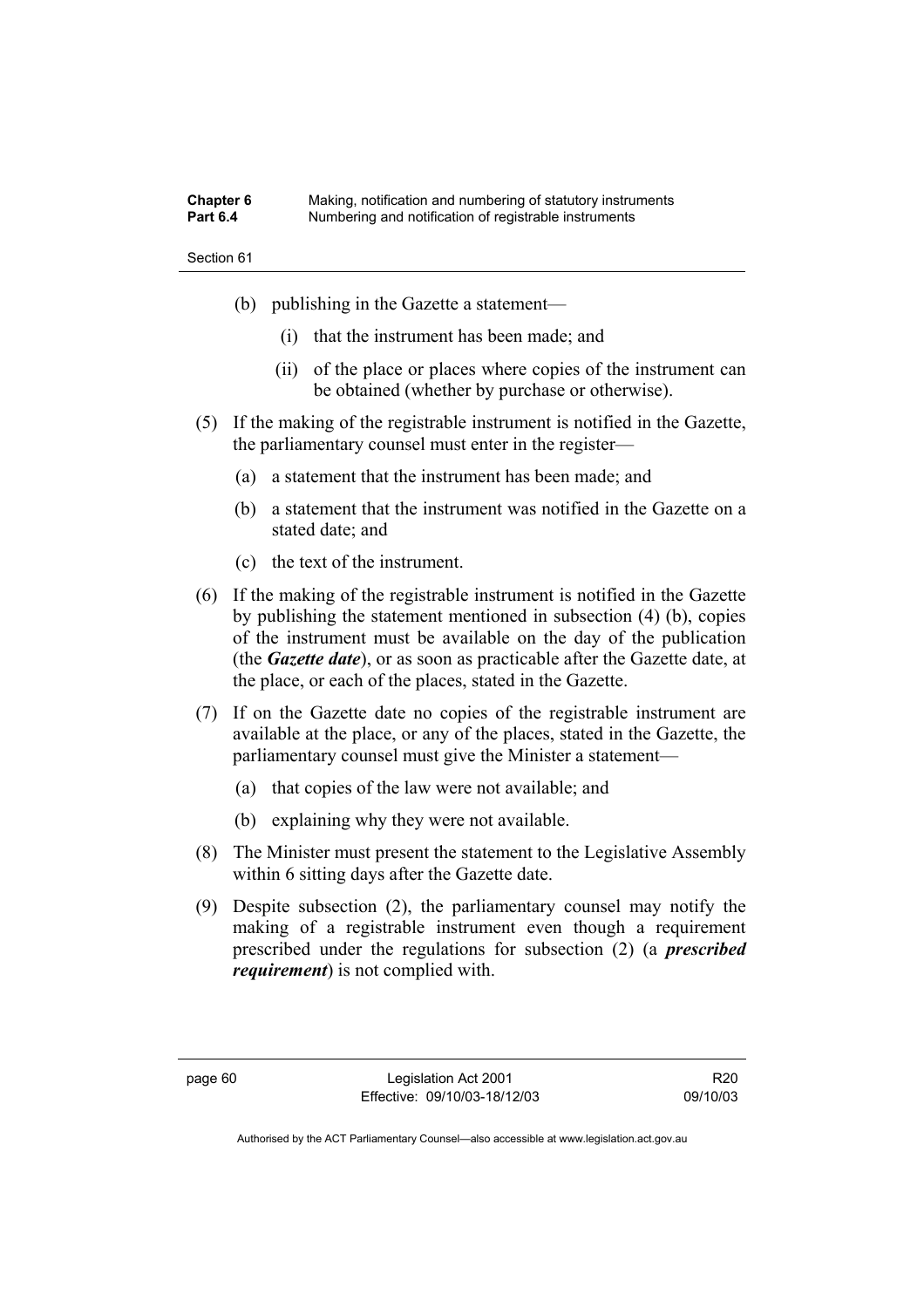- (10) Failure to comply with a prescribed requirement in relation to a registrable instrument does not affect the validity of the instrument's notification.
- (11) This section is a determinative provision.
	- *Note* See s 5 for the meaning of determinative provisions, and s 6 for their displacement.
- (12) In this section:

*appropriate person*, for a registrable instrument, means—

- (a) for a registrable instrument made or approved (however described) by the Executive—a Minister; and
- (b) for rules of a court or tribunal—the registrar of the court or tribunal; and
- (c) for a registrable instrument prescribed under the regulations—a person prescribed under the regulations as the appropriate person for the instrument.

### **62 Effect of failure to notify registrable instrument**

- (1) A registrable instrument is not enforceable by or against the Territory or anyone else unless it is notified.
- (2) This section is a determinative provision.
	- *Note* See s 5 for the meaning of determinative provisions, and s 6 for their displacement.

### **63 References to** *notification* **of registrable instruments**

In an Act or statutory instrument, a reference to the *notification* of a registrable instrument is a reference to the instrument having been notified in the register or Gazette.

page 61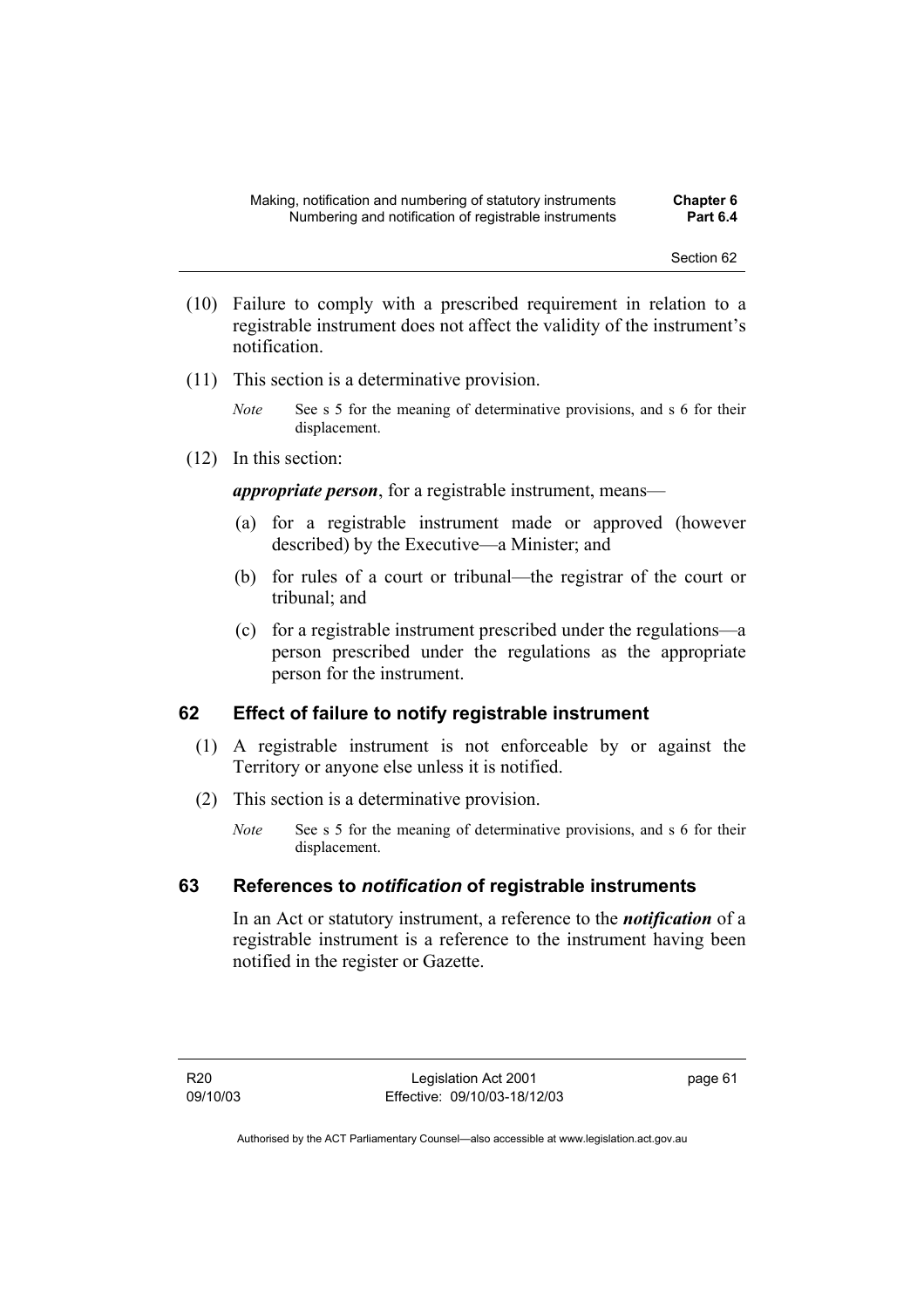#### **Chapter 7** Presentation, amendment and disallowance of subordinate laws and disallowable instruments

#### Section 64

# **Chapter 7** Presentation, amendment **and disallowance of subordinate laws and disallowable instruments**

### *Note to ch 7*

In this chapter, a reference to a subordinate law or disallowable instrument includes a reference to a provision of a subordinate law or disallowable instrument (see s  $8(2)$  and s  $9(2)$ ).

# **64 Presentation of subordinate laws and disallowable instruments**

- (1) A subordinate law or disallowable instrument must be presented to the Legislative Assembly within 6 sitting days after its notification day.
- (2) If a subordinate law or disallowable instrument is not presented under subsection (1), it is taken to be repealed.
- (3) This section is a determinative provision.
	- *Note* See s 5 for the meaning of determinative provisions, and s 6 for their displacement.
- **65 Disallowance by resolution of Assembly** (SLA s 6 (7), (7A), (8), and s 10)
	- (1) This section applies if notice of a motion to disallow a subordinate law or disallowable instrument is given in the Legislative Assembly within 6 sitting days after it is presented to the Assembly.

R20 09/10/03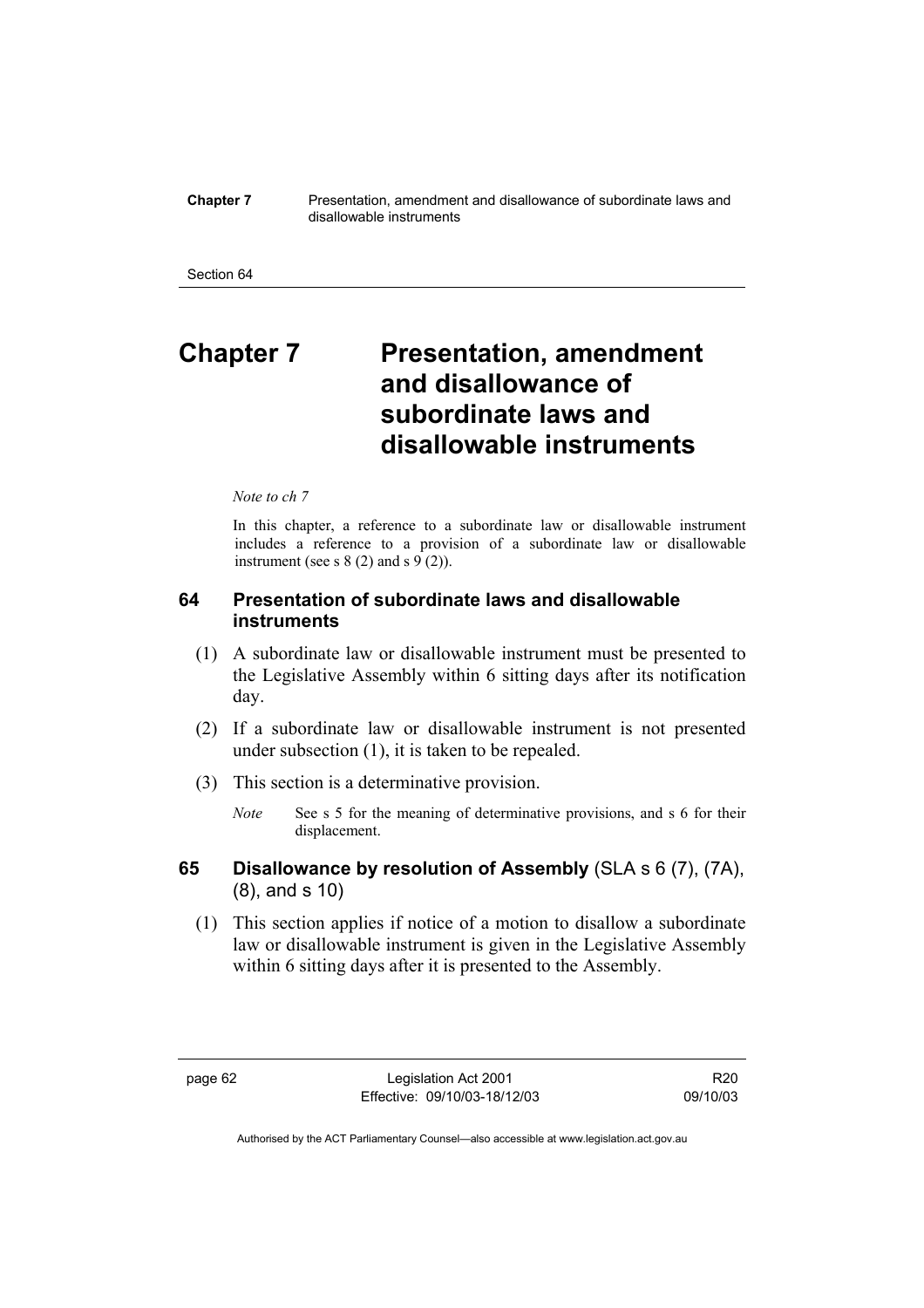Presentation, amendment and disallowance of subordinate laws and disallowable instruments

**Chapter 7** 

Section 65A

- (2) If the Legislative Assembly passes a resolution to disallow the subordinate law or disallowable instrument, it is taken to be repealed—
	- (a) on the day the disallowance is notified; or
	- (b) if the resolution provides that it takes effect on the day the resolution is passed—that day.
- (3) For this chapter, the Legislative Assembly is taken to have passed a resolution to disallow the subordinate law or disallowable instrument if, at the end of 6 sitting days after the notice is given—
	- (a) the notice has not been withdrawn and the motion has not been called on; or
	- (b) the motion has been called on and moved, but has not been withdrawn or otherwise disposed of.
- (4) If subsection (3) applies, the resolution is taken to be the resolution set out in the motion for the resolution.
- (5) This section is a determinative provision.
	- *Note* See s 5 for the meaning of determinative provisions, and s 6 for their displacement.

## **65A Notification of disallowance by resolution of Assembly**  (SLA s 6 (8) and s 10)

- (1) If a subordinate law or disallowable instrument is disallowed, or taken to have been disallowed, under section 65 (Disallowance by resolution of Assembly), the Speaker must ask the parliamentary counsel to notify the disallowance.
- (2) If the Speaker asks the parliamentary counsel to notify the disallowance, the parliamentary counsel must—
	- (a) notify the disallowance in the register; or

page 63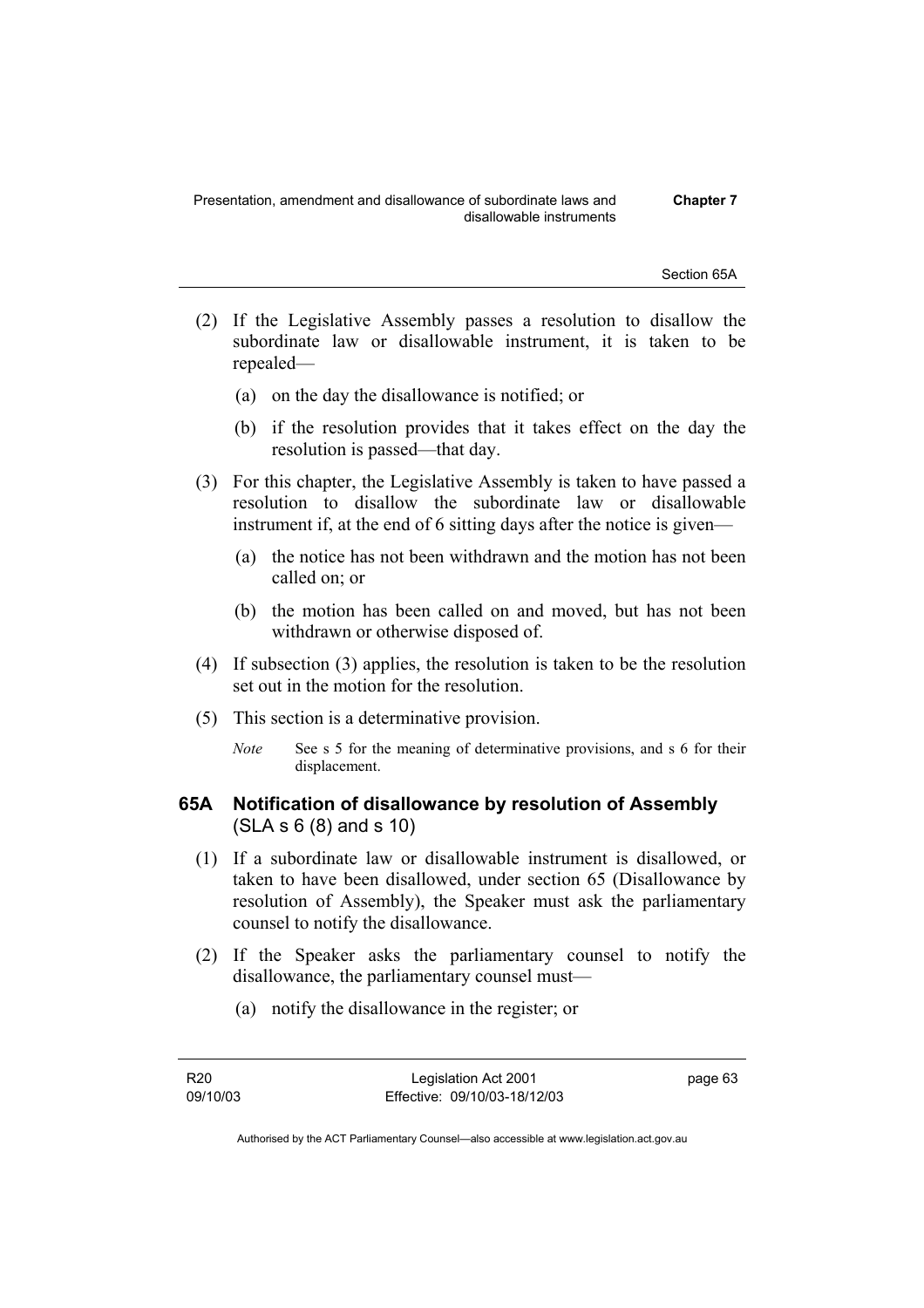#### **Chapter 7** Presentation, amendment and disallowance of subordinate laws and disallowable instruments

### Section 65A

- (b) if it is not practicable to notify the disallowance in the register, or make the text of the resolution and the notification of its making accessible at 1 or more approved web sites, when the disallowance is to be notified—notify the disallowance in the Gazette.
- (3) If the Speaker asks the parliamentary counsel to notify the disallowance on a particular day, the parliamentary counsel must notify the disallowance on that day unless it is impracticable to do so.
- (4) The disallowance is notified in the register by entering in the register—
	- (a) a statement that the subordinate law or disallowable instrument has been disallowed under section 65; and
	- (b) the text of the resolution passed, or taken to have been passed, by the Legislative Assembly under section 65; and
	- (c) the day when the resolution was passed or taken to have been passed; and
	- (d) the day when the subordinate law or disallowable instrument is taken to be repealed because of the resolution.
- (5) The disallowance is notified in the Gazette by publishing in the Gazette—
	- (a) a statement that the subordinate law or disallowable instrument has been disallowed under section 65; and
	- (b) the text of the resolution passed, or taken to have been passed, by the Legislative Assembly under section 65; and
	- (c) the day when the resolution was passed or taken to have been passed; and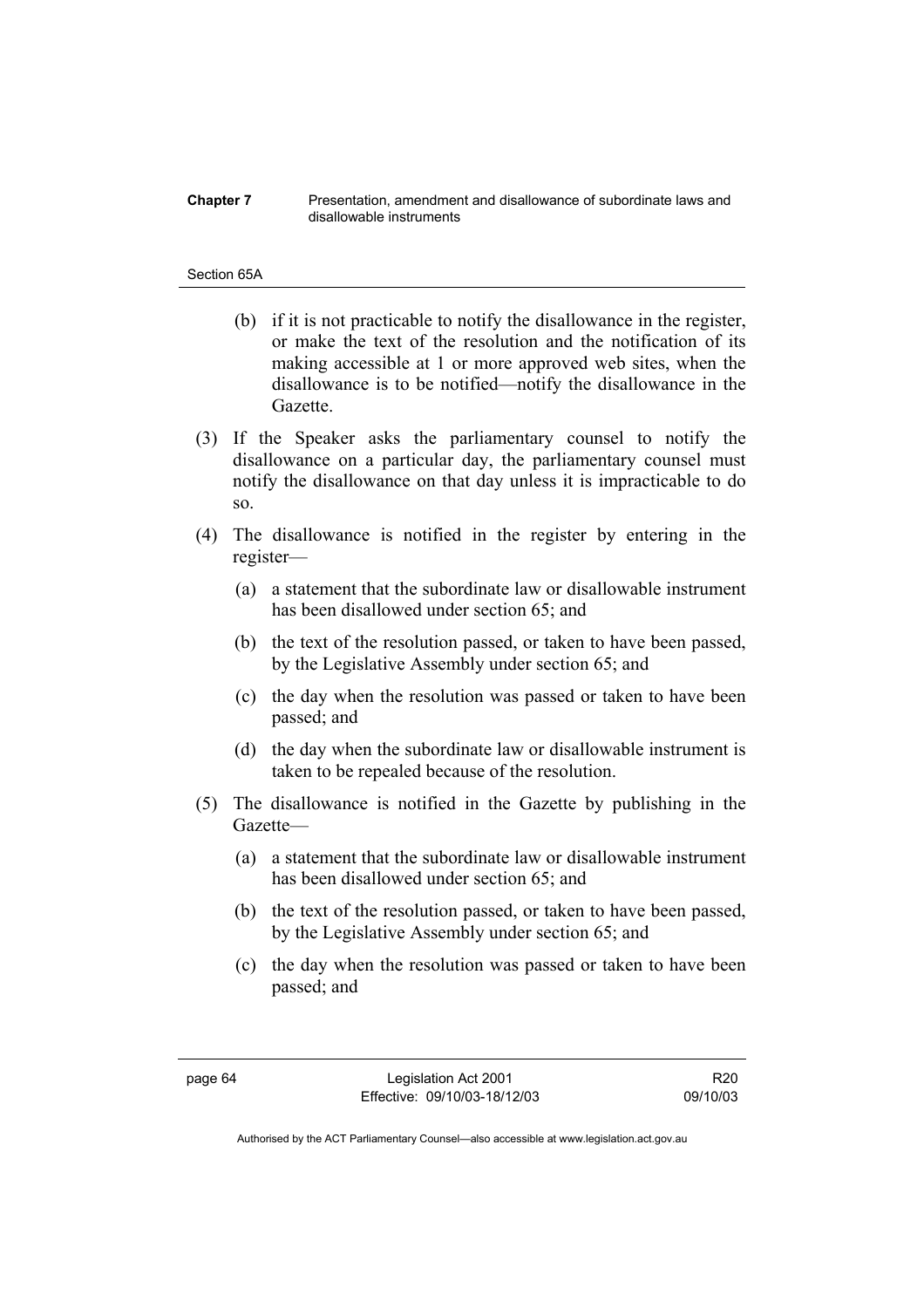- (d) the day when the subordinate law or disallowable instrument is taken to be repealed because of the resolution.
- (6) If the disallowance is notified in the Gazette, the parliamentary counsel must enter in the register—
	- (a) a statement that the subordinate law or disallowable instrument has been disallowed under section 65; and
	- (b) a statement that the disallowance was notified in the Gazette on a stated date; and
	- (c) the text of the resolution passed, or taken to have been passed, under section 65; and
	- (d) the day when the resolution was passed or taken to have been passed; and
	- (e) the day when the subordinate law or disallowable instrument is taken to be repealed because of the resolution.
- (7) This section is a determinative provision.
	- *Note* See s 5 for the meaning of determinative provisions, and s 6 for their displacement.

### **66 Revival of affected laws** (SLA s 6 (9), and s 10)

- (1) This section applies if—
	- (a) a subordinate law or disallowable instrument (the *disallowed law*) is taken to be repealed under section 64 (Presentation of subordinate laws and disallowable instruments) or section 65 (Disallowance by resolution of Assembly); and
	- (b) the disallowed law repealed or amended an Act or statutory instrument (the *affected law*); and
	- (c) the repeal or amendment has commenced.

R20 09/10/03 page 65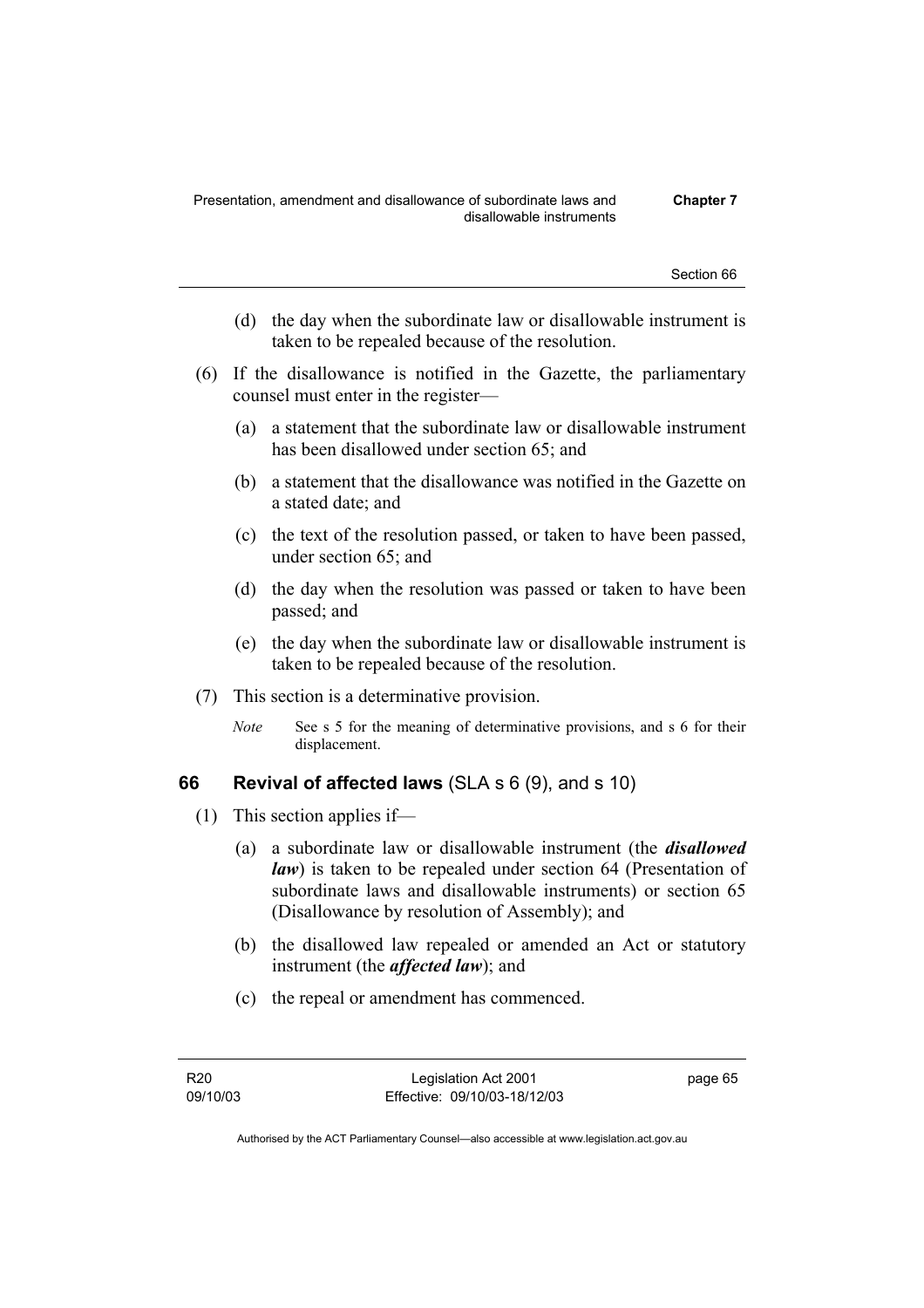#### **Chapter 7** Presentation, amendment and disallowance of subordinate laws and disallowable instruments

#### Section 67

- (2) The affected law is revived, from the beginning of the day after the disallowed law is taken to have been repealed, as if the disallowed law had never been made.
- (3) This section is a determinative provision.
	- *Note* See s 5 for the meaning of determinative provisions, and s 6 for their displacement.

### **67 Making of instrument same in substance within 6 months after disallowance** (SLA s 6 (10), (16), and s10)

- (1) This section applies if a subordinate law or disallowable instrument (the *disallowed law*) is disallowed under section 65 (Disallowance by resolution of Assembly).
- (2) A subordinate law or disallowable instrument the same in substance must not be made within 6 months after the disallowance unless the Legislative Assembly has—
	- (a) rescinded the resolution that disallowed the disallowed law; or
	- (b) by resolution, approved the making of—
		- (i) a subordinate law or disallowable instrument in those terms; or
		- (ii) a subordinate law or disallowable instrument the same in substance as the disallowed law.
- (3) A subordinate law or disallowable instrument made in contravention of this section is void.
- (4) This section is a determinative provision.
	- *Note* See s 5 for the meaning of determinative provisions, and s 6 for their displacement.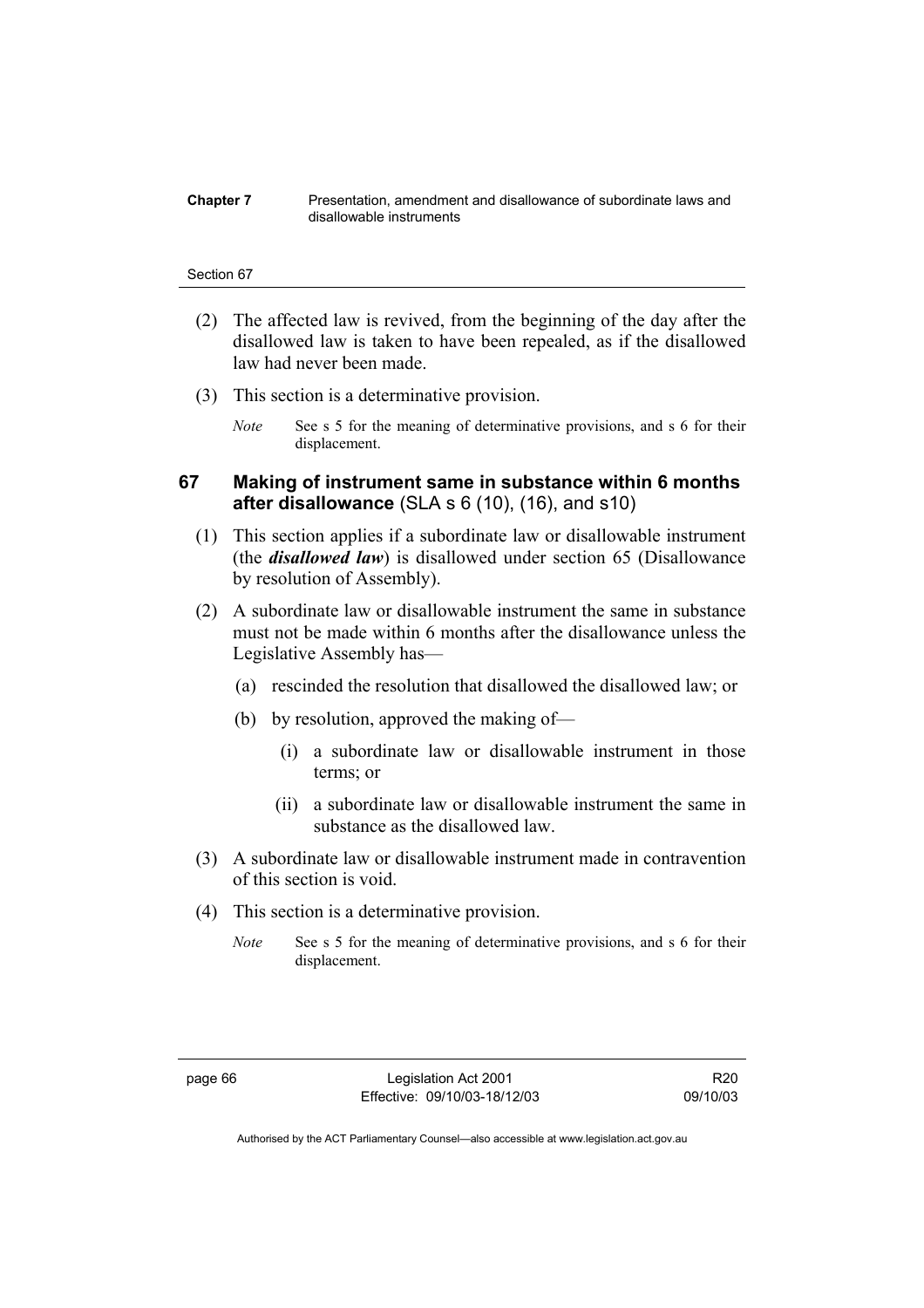**Chapter 7** 

Section 68

- **68 Amendment by resolution of Assembly** (SLA s 6 (7A), (11), (13)-(15), (17), (18), and s 10)
	- (1) In this section:

*amendment* does not include an amendment that would have the effect of waiving or changing any fee, charge, penalty or other amount payable to the Territory.

*disallowable instrument* does not include a determination of fees or charges by a Minister under an Act or subordinate law.

- (2) This section applies if notice of a motion to amend a subordinate law or disallowable instrument is given in the Legislative Assembly within 6 sitting days after it is presented to the Assembly.
- (3) If the Legislative Assembly passes a resolution to amend the subordinate law or disallowable instrument, it is amended accordingly—
	- (a) on the day the amendment is notified; or
	- (b) if the resolution provides that it takes effect on the day the resolution is passed—that day.
- (4) For this chapter, the Legislative Assembly is taken to have passed a resolution to amend the subordinate law or disallowable instrument if, at the end of 6 sitting days after the notice is given—
	- (a) the notice has not been withdrawn and the motion has not been called on; or
	- (b) the motion has been called on and moved, but has not been withdrawn or otherwise disposed of.
- (5) If subsection (4) applies, the resolution is taken to be the resolution set out in the motion for the resolution.
- (6) An amendment under this section has effect for all purposes as if it had been made by an Act.

| R20      | Legislation Act 2001         | page 67 |
|----------|------------------------------|---------|
| 09/10/03 | Effective: 09/10/03-18/12/03 |         |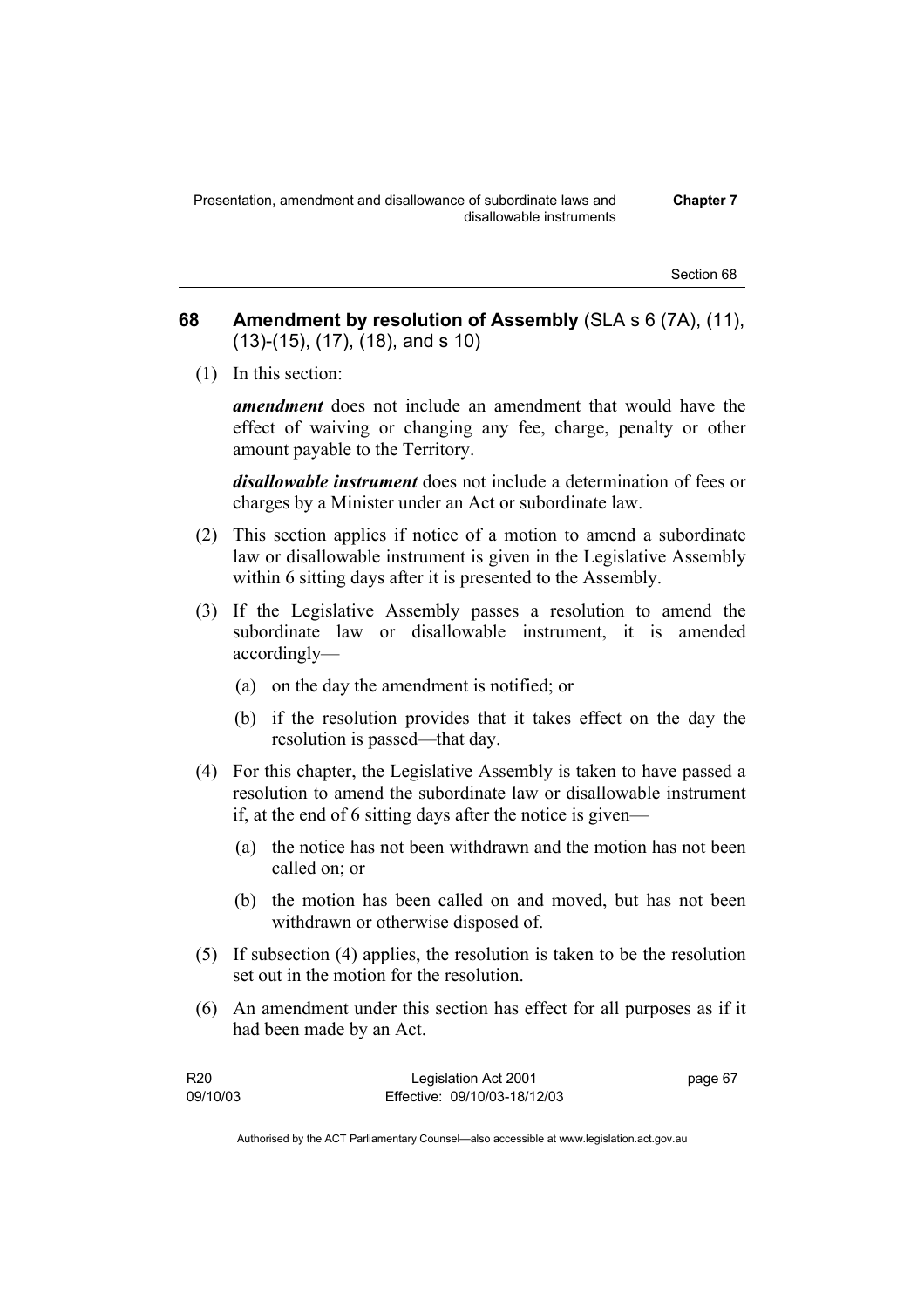#### **Chapter 7** Presentation, amendment and disallowance of subordinate laws and disallowable instruments

#### Section 69

- (7) Without limiting subsection (6), section 83 (Consequences of amendment of statutory instrument by Act) applies to the amendment as if it had been made by an Act.
- (8) This section is a determinative provision.
	- *Note* See s 5 for the meaning of determinative provisions, and s 6 for their displacement.

# **69 Notification of amendments made by resolution of Assembly** (SLA s 6 (12), and s 10)

- (1) If a subordinate law or disallowable instrument (the *amended law*) is amended under section 68 (Amendment by resolution of Assembly), the Speaker must ask the parliamentary counsel to notify the amendment.
- (2) If the Speaker asks the parliamentary counsel to notify the amendment, the parliamentary counsel must—
	- (a) notify the amendment in the register; or
	- (b) if it is not practicable to notify the amendment in the register, or make the text of the resolution and the notification of its making accessible at 1 or more approved web sites, when the amendment is to be notified—notify the amendment in the Gazette.
- (3) If the Speaker asks the parliamentary counsel to notify the amendment on a particular day, the parliamentary counsel must notify the amendment on that day unless it is impracticable to do so.
- (4) The amendment is notified in the register by entering in the register—
	- (a) a statement that the amendment of the amended law has been made under section 68; and

R20 09/10/03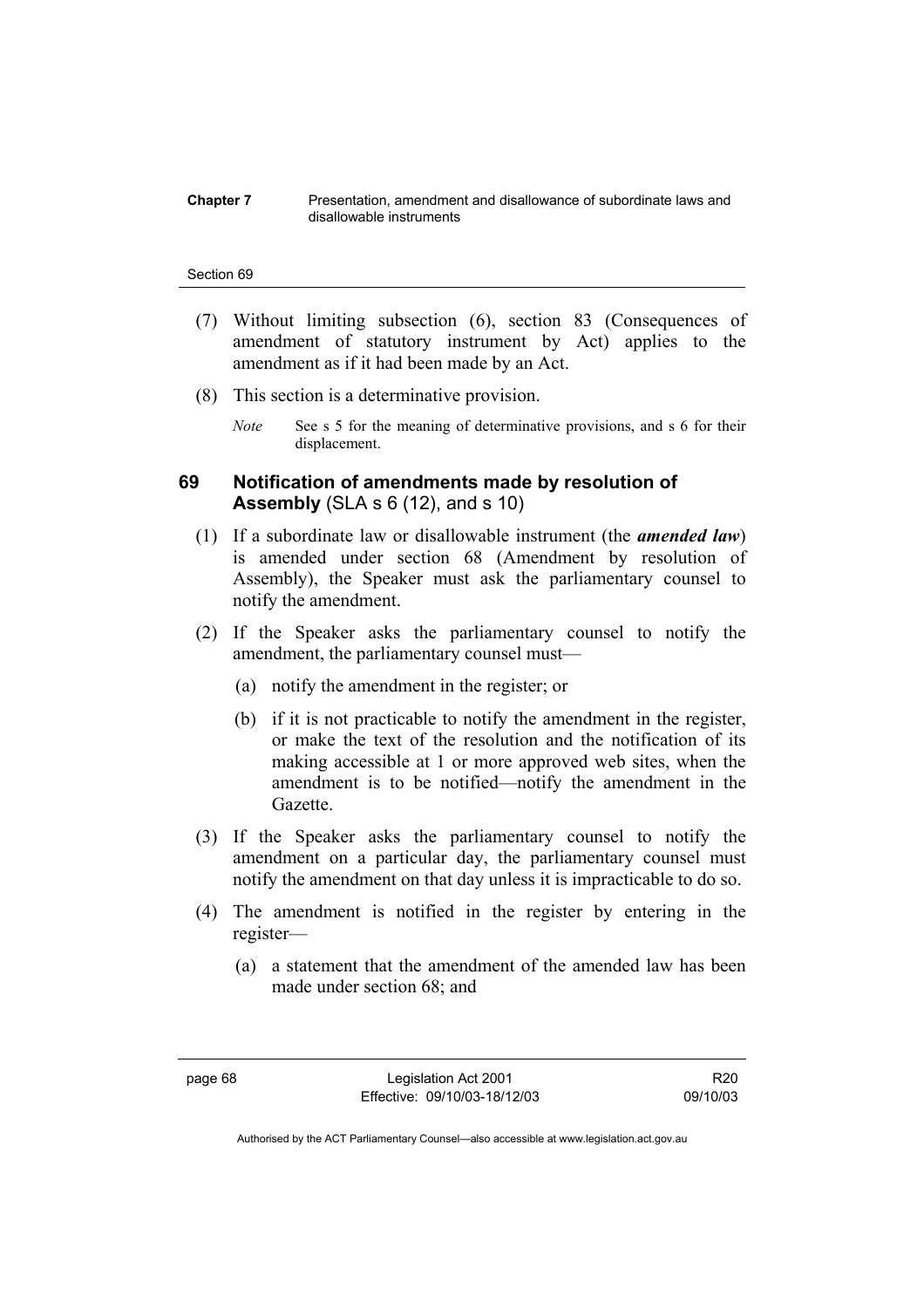- (b) the text of the resolution passed, or taken to have been passed, by the Legislative Assembly under section 68; and
- (c) the day when the resolution was passed or taken to have been passed; and
- (d) the day when the subordinate law or disallowable instrument is taken to be amended because of the resolution.
- (5) The amendment is notified in the Gazette by publishing in the Gazette—
	- (a) a statement that the amendment of the amended law has been made under section 68; and
	- (b) the text of the resolution passed, or taken to have been passed, by the Legislative Assembly under section 68; and
	- (c) the day when the resolution was passed or taken to have been passed; and
	- (d) the day when the subordinate law or disallowable instrument is taken to be amended because of the resolution.
- (6) If the amendment is notified in the Gazette, the parliamentary counsel must enter in the register—
	- (a) a statement that the amendment of the amended law has been made under section 68; and
	- (b) a statement that the amendment was notified in the Gazette on a stated date; and
	- (c) the text of the resolution passed, or taken to have been passed, by the Legislative Assembly under section 68; and
	- (d) the day when the resolution was passed or taken to have been passed; and

page 69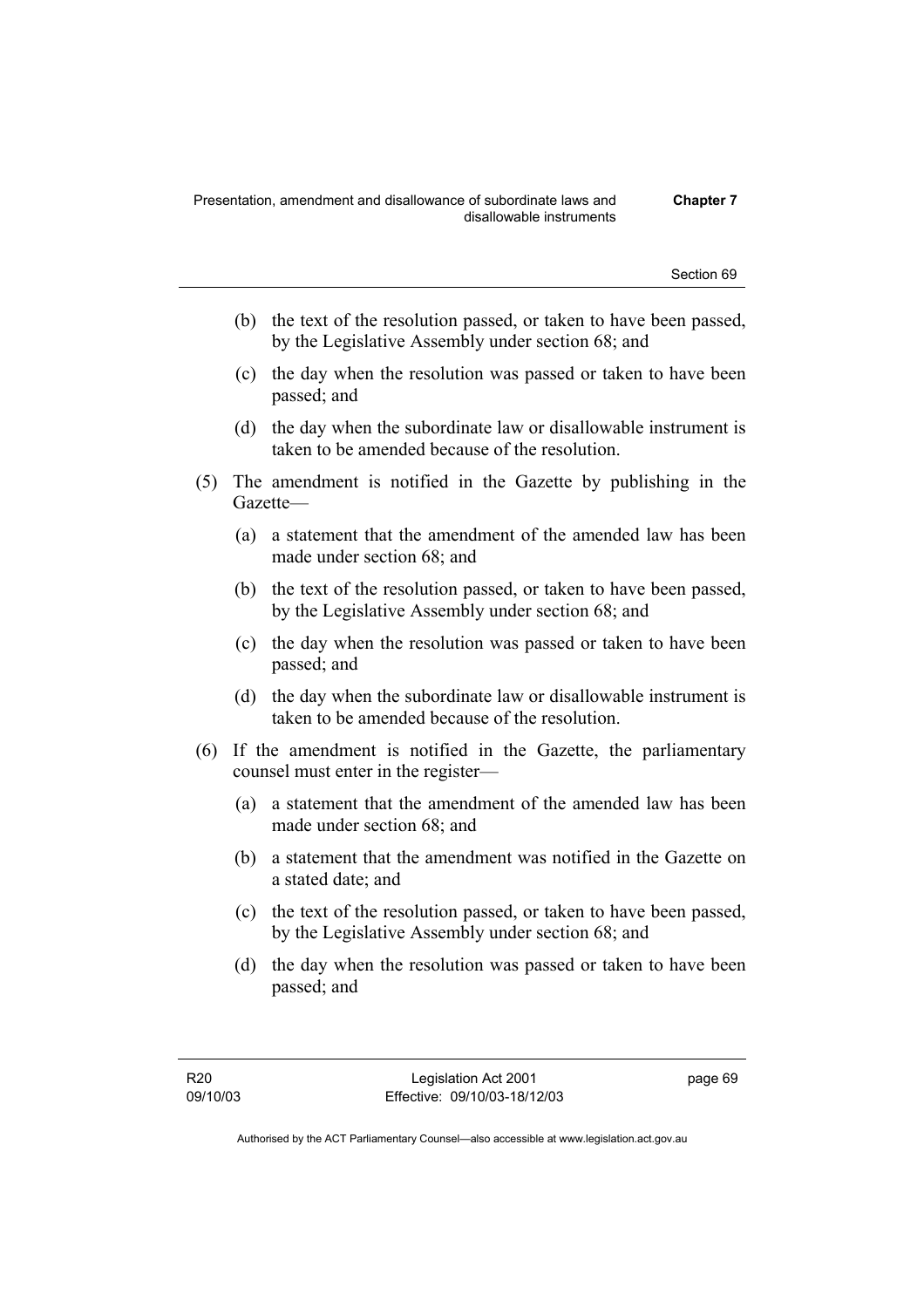#### **Chapter 7** Presentation, amendment and disallowance of subordinate laws and disallowable instruments

#### Section 70

- (e) the day when the subordinate law or disallowable instrument is taken to be amended because of the resolution.
- (7) This section is a determinative provision.
	- *Note* See s 5 for the meaning of determinative provisions, and s 6 for their displacement.

### **70 Making of amendment restoring effect of law within 6 months after amendment** (SLA s 6 (10), (16), and s 10)

- (1) This section applies if a subordinate law or disallowable instrument (the *amended law*) is amended under section 68 (Amendment by resolution of Assembly).
- (2) A subordinate law or disallowable instrument the same in substance as the amended law before the amendment (the *earlier law*) must not be made within 6 months after the making of the amendment unless the Legislative Assembly has—
	- (a) rescinded the resolution that made the amendment; or
	- (b) by resolution approved the making of—
		- (i) a subordinate law or disallowable instrument in those terms; or
		- (ii) a subordinate law or disallowable instrument the same in substance as the earlier law.
- (3) A subordinate law or disallowable instrument made in contravention of this section is void.
- (4) This section is a determinative provision.
	- *Note* See s 5 for the meaning of determinative provisions, and s 6 for their displacement.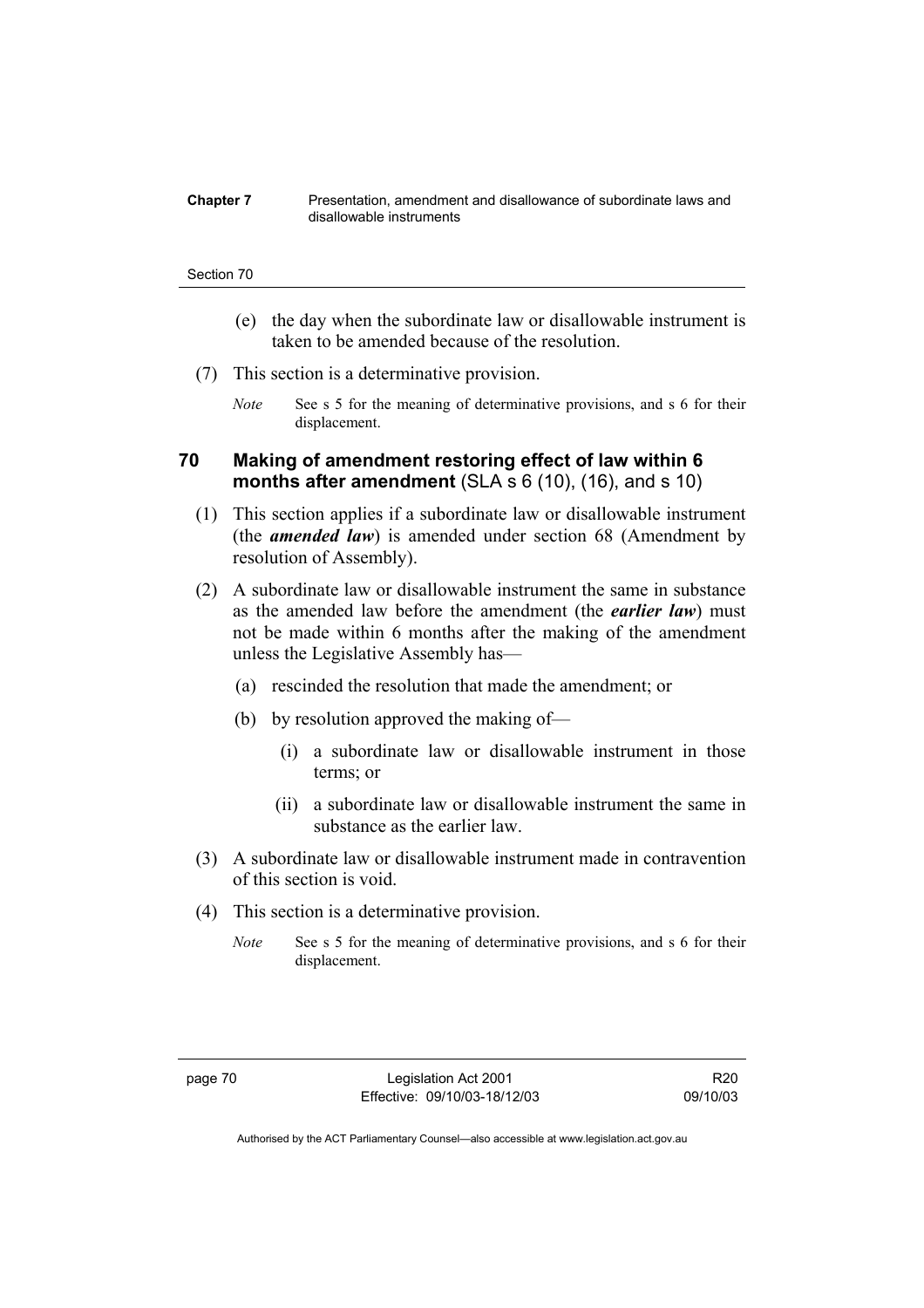# **71 Effect of dissolution or expiry of Assembly on notice of motion** (SLA s 6 (7B), and s 10)

- (1) This section applies if—
	- (a) notice of motion to disallow or amend a subordinate law or disallowable instrument is given in the Legislative Assembly within 6 sitting days after the instrument is presented to the Assembly; and
	- (b) within 6 sitting days after the notice is given, the Assembly is dissolved or expires; and
	- (c) at the time of the dissolution or expiry—
		- (i) the notice has not been withdrawn and the motion has not been called on; or
		- (ii) the motion has been called on and moved, but has not been withdrawn or otherwise disposed of.
- (2) For this chapter, the subordinate law or disallowable instrument is taken to have been presented to the Legislative Assembly on the first sitting day of the Assembly after the next general election of members of the Assembly.
- (3) This section is a determinative provision.
	- *Note* See s 5 for the meaning of determinative provisions, and s 6 for their displacement.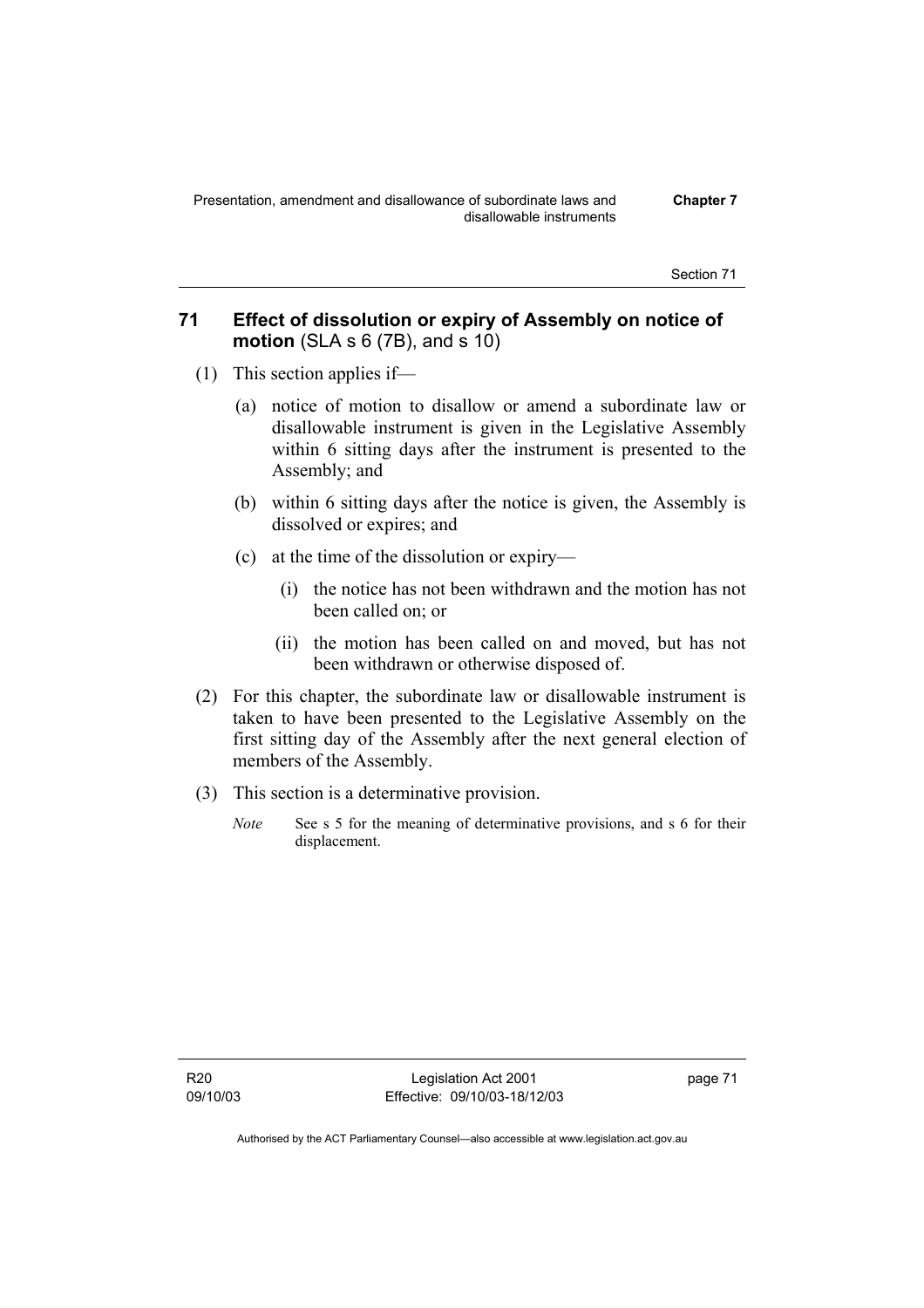# **Chapter 8 Commencement and exercise of powers before commencement**

### **72 Meaning of** *law* **in ch 8**

In this chapter:

*law* means an Act, subordinate law or disallowable instrument, and includes a provision of a law.

# **73 General rules about commencement** (IA s 10,

SLA s 6 (1) (b))

- (1) An Act commences—
	- (a) on the day after its notification day; or
	- (b) if the Act provides for a different date or time of commencement—on that date or at that time.
- (2) A subordinate law, disallowable instrument or notifiable instrument commences—
	- (a) on the day after its notification day; or
	- (b) if an Act or the instrument provides for a later date or time of commencement—on that date or at that time; or
	- (c) if an Act provides for an earlier date or time of commencement—on that date or at that time; or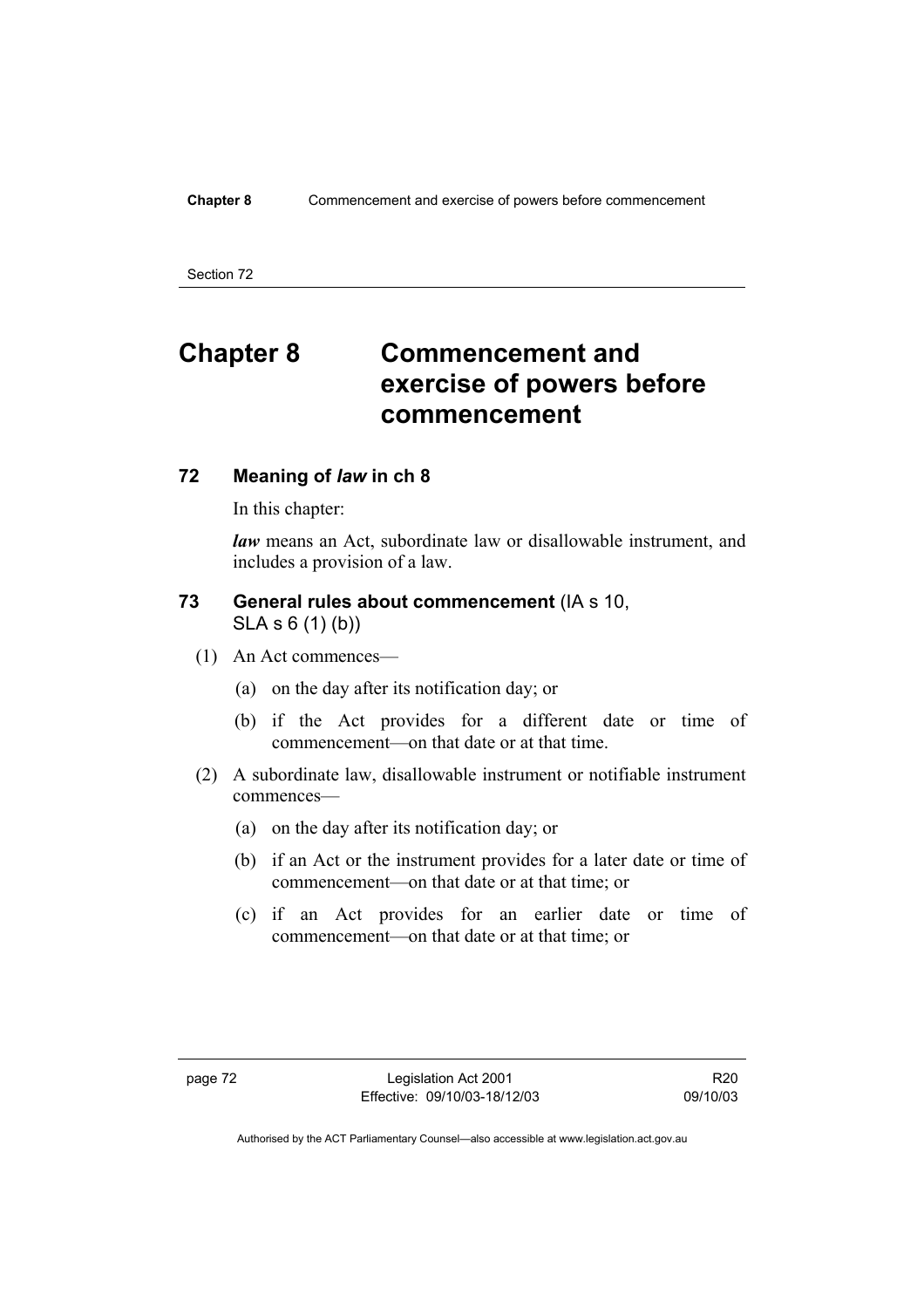(d) if the instrument, under authority given by an Act, provides for an earlier date or time—on that date or at that time.

### **Examples for par (b)**

- 1 A subordinate law may provide that it commences on a stated future date or at a stated time on a stated future date.
- 2 A disallowable instrument may provide that it commences on the day, or immediately after, a stated law, or a stated provision of a stated law, commences.
- 3 A notifiable instrument may provide that it commences on the expiry of a stated statutory instrument.
- 4 A notifiable instrument may provide that it commences on the date fixed by a Commonwealth Minister, by notice in the Commonwealth Gazette, under a stated Commonwealth Act.
- *Note* An example is part of the Act, is not exhaustive and may extend, but does not limit, the meaning of the provision in which it appears (see s 126 and s 132).
- (3) Without limiting subsection (2), if a subordinate law, disallowable instrument or notifiable instrument is notified on a day after the day or time provided by the instrument for its commencement, and subsection  $(2)$  (c) or (d) does not apply to the instrument—
	- (a) the instrument is valid; but
	- (b) the instrument commences on the day after its notification day.
- (4) A statutory instrument that is not a registrable instrument commences—
	- (a) on the day it is made or, if it is required under an Act or statutory instrument to be approved (however described) by the Executive, a Minister or any other entity, the day it is approved; or
	- (b) if an Act or the instrument provides for a later date or time of commencement—on that date or at that time; or

page 73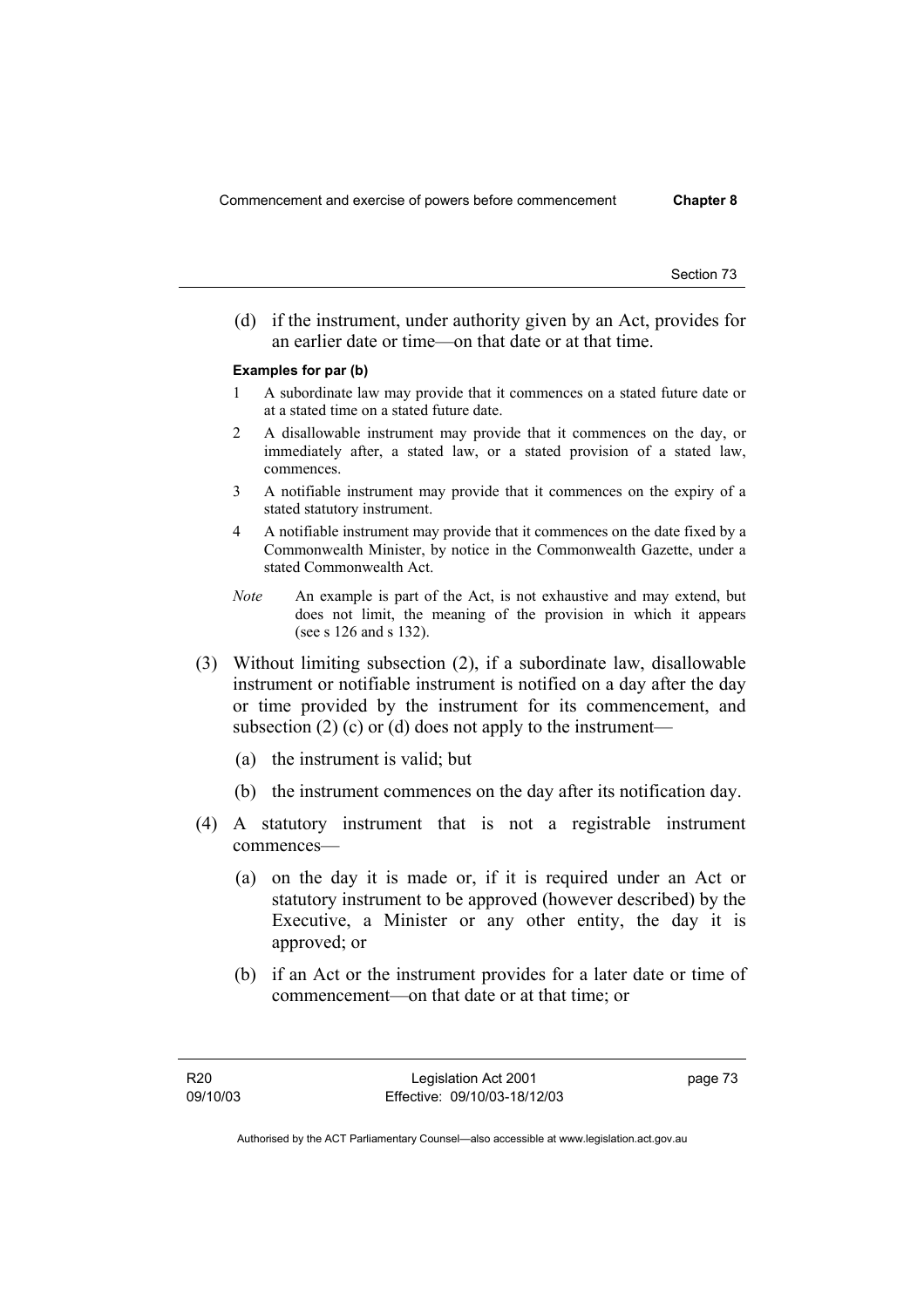- (c) if an Act provides for an earlier date or time of commencement—on that date or at that time; or
- (d) if the instrument, under authority given by an Act, provides for an earlier date or time—on that date or at that time.
- (5) This section is subject to the following sections:
	- (a) section 75 (Commencement of naming and commencement provisions on notification day);
	- (b) section 76 (Non-prejudicial provision may commence retrospectively);
	- (c) section 79 (Automatic commencement of postponed law);
	- (d) section 79A (Commencement of amendment of uncommenced law);
	- (e) section 81 (Exercise of powers between notification and commencement).
- (6) This section is a determinative provision.
	- *Note* See s 5 for the meaning of determinative provisions, and s 6 for their displacement.

### **74 Time of commencement** (IA s 10A)

- (1) If an Act commences on a day, it commences at the beginning of the day unless a different time of commencement is provided by the Act, another Act, or a commencement notice providing for the commencement of the Act.
- (2) If a statutory instrument commences on a day, it commences at the beginning of the day unless a different time of commencement is provided by the instrument, an Act, or a commencement notice providing for the commencement of the instrument.

R20 09/10/03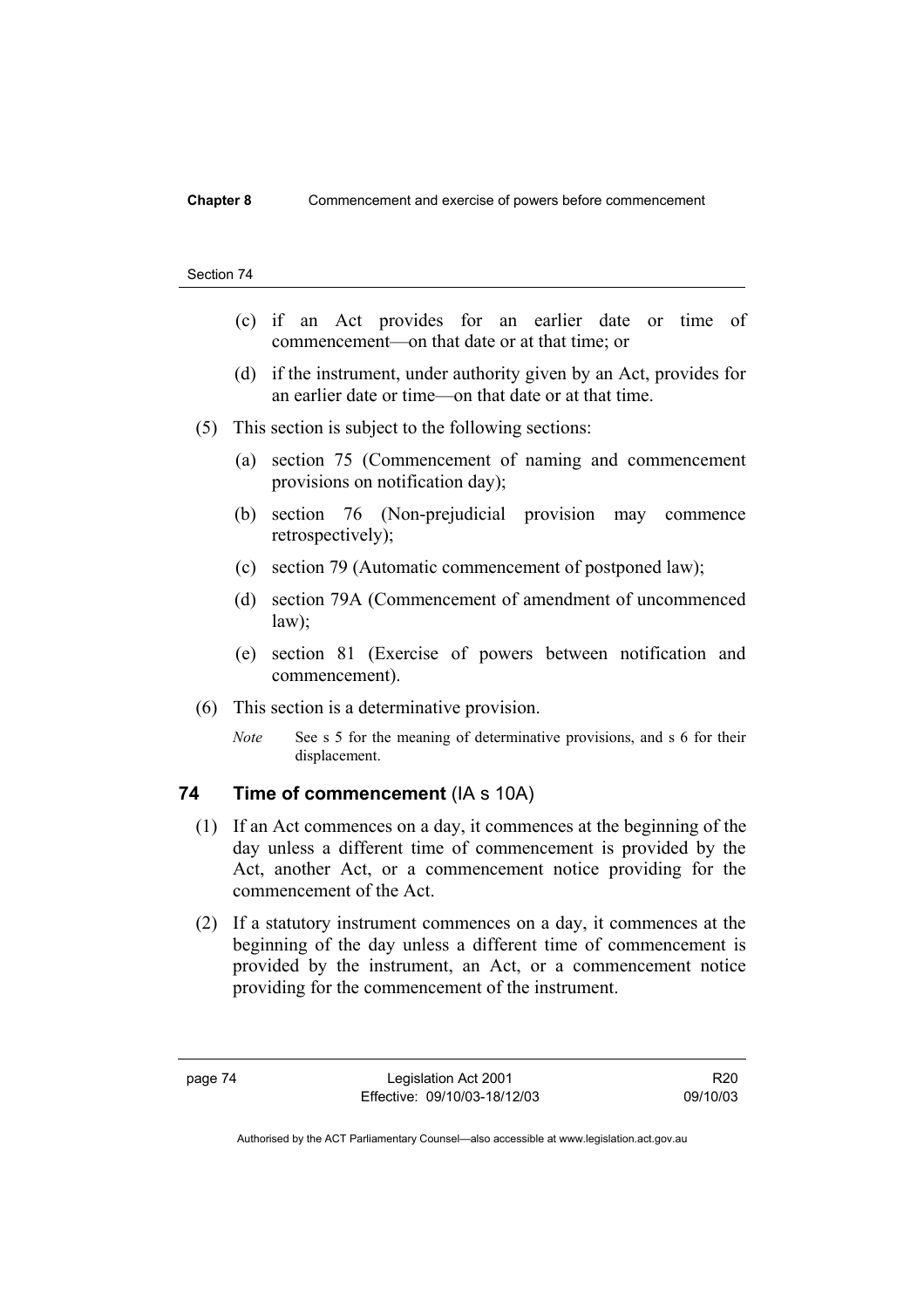# **75 Commencement of naming and commencement provisions on notification day** (IA s 10B)

 (1) The provisions of a law providing for its name and commencement automatically commence on its notification day.

#### **Example**

The *XYZ Act 2002* was notified on 1 October 2002. It contains the following provision:

**2 Commencement** 

This Act commences on 1 December 2002.

 The provisions of the *XYZ Act 2002* providing for its name and commencement commence on 1 October 2002.

- *Note* An example is part of the Act, is not exhaustive and may extend, but does not limit, the meaning of the provision in which it appears (see s 126 and s 132).
- (2) However, if a provision of the law is taken to have commenced before the law's notification day, the naming and commencement provisions are taken to have automatically commenced—
	- (a) on that commencement; or
	- (b) if 2 or more provisions of the law are taken to have commenced at different times before the notification day—on the earlier or earliest of the commencements.

### **Example**

### **2 Commencement**

- (1) This Act, other than sections 9 and 10, commences on a day fixed by the Minister by written notice.
- (2) Section 9 is taken to have commenced on 1 July 2001.
- (3) Section 10 is taken to have commenced on 1 August 2001.

The provisions of the *XYZ Act 2001* providing for its name and commencement are taken to have commenced on 1 July 2001.

R20 09/10/03 page 75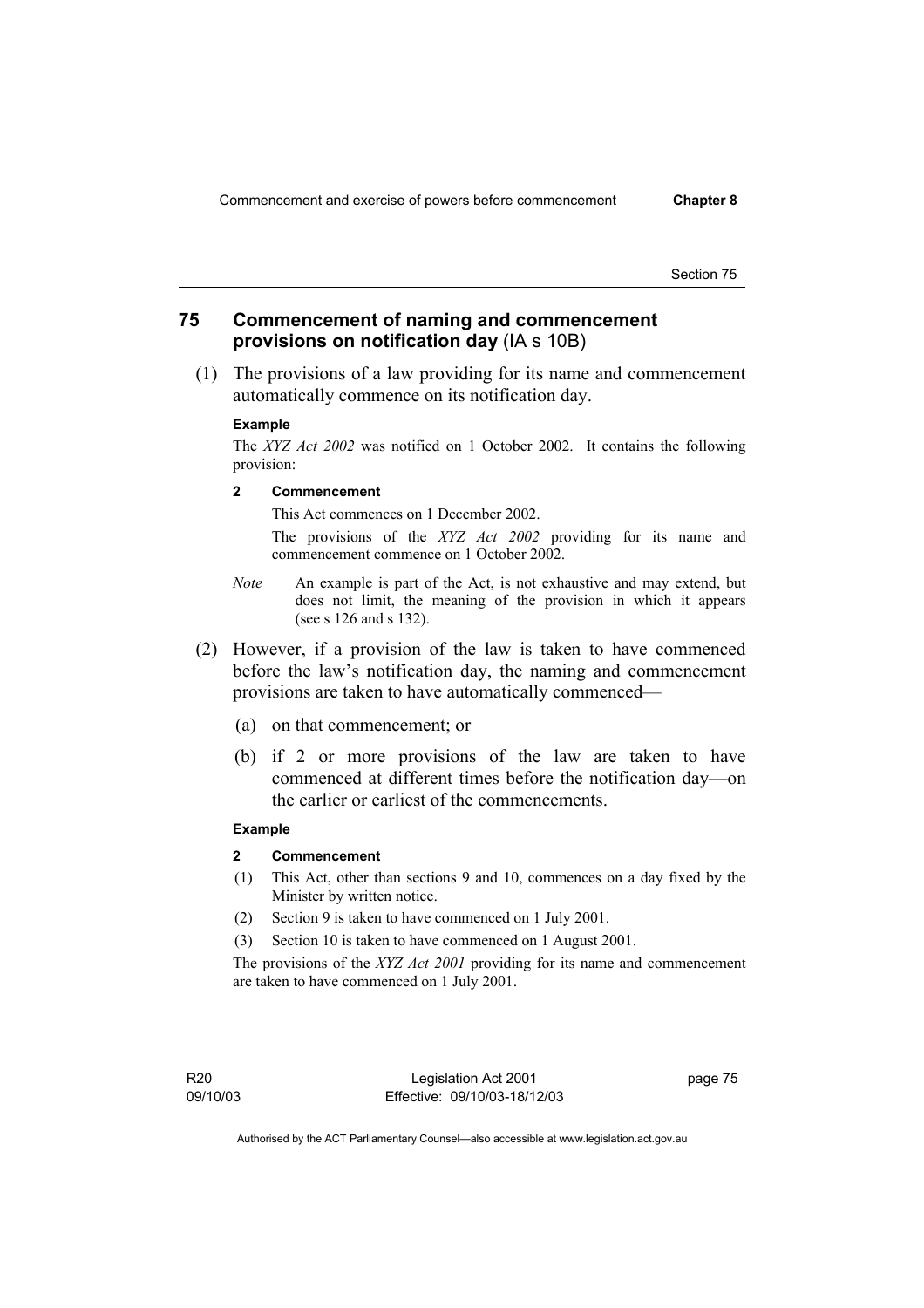- (3) This section is a determinative provision.
	- *Note* See s 5 for the meaning of determinative provisions, and s 6 for their displacement.

### **76 Non–prejudicial provision may commence retrospectively**  (SLA s 7)

- (1) A statutory instrument may provide that a non-prejudicial provision of the instrument commences retrospectively.
- (2) This section applies to a non-prejudicial provision of a statutory instrument only if the instrument clearly indicates that the provision is to commence retrospectively.

#### **Example**

the instrument provides that a non-prejudicial provision is 'taken to have commenced' at an earlier date or time

- *Note* An example is part of the Act, is not exhaustive and may extend, but does not limit, the meaning of the provision in which it appears (see s 126 and s 132).
- (3) This section is a determinative provision.
	- *Note* See s 5 for the meaning of determinative provisions, and s 6 for their displacement.
- (4) In this section:

*non-prejudicial provision* means a provision that does not operate to the disadvantage of a person (other than the Territory or a Territory authority or instrumentality) by—

- (a) adversely affecting the person's rights; or
- (b) imposing liabilities on the person.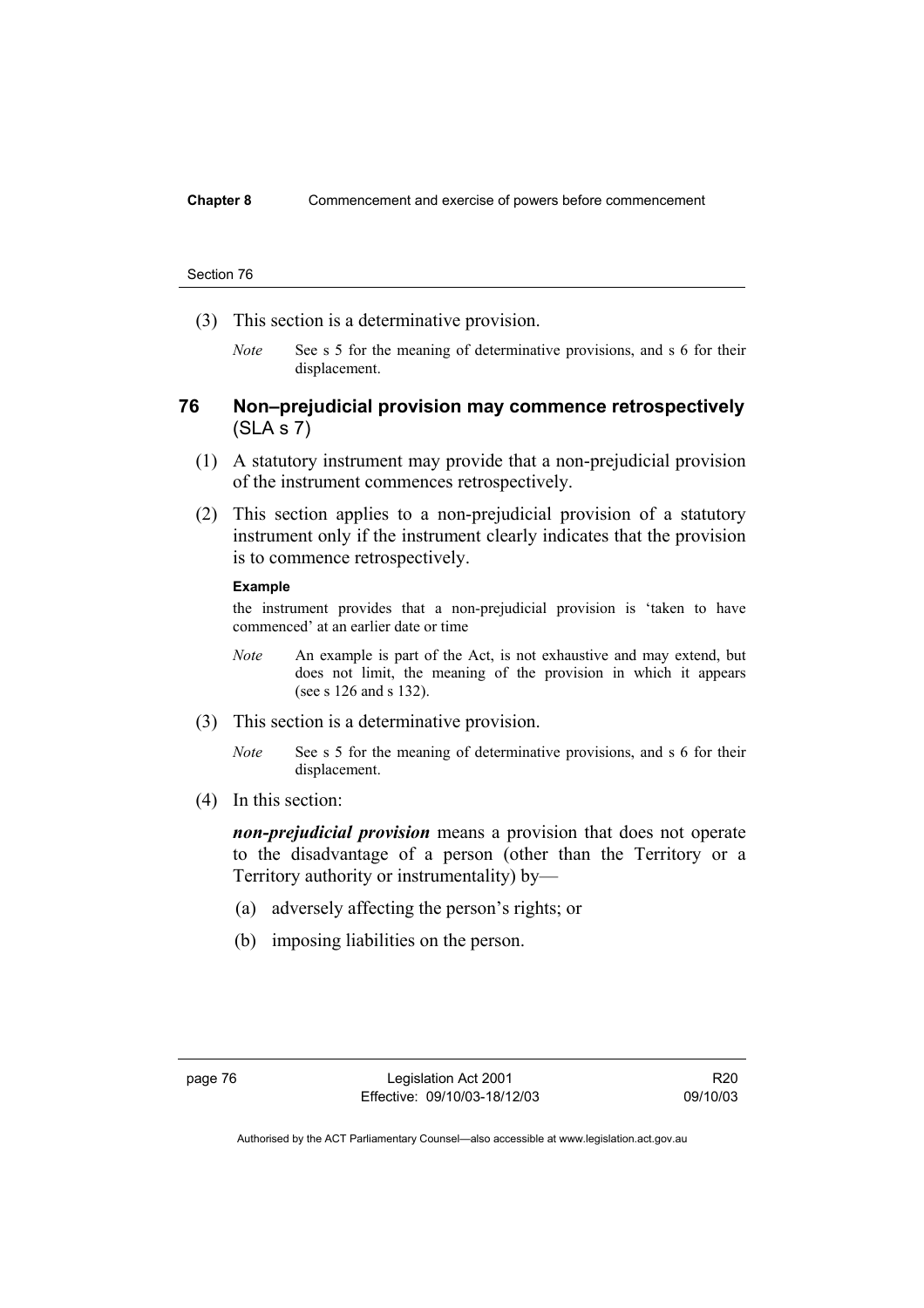### **77 Commencement by commencement notice** (IA s 10C)

- (1) If a law or notifiable instrument is expressed to commence on a day fixed or otherwise determined by a notice—
	- (a) a single day, or a time on a single day, may be fixed or determined; or
	- (b) different days or times may be fixed or determined for different provisions.

#### **Example**

The *Hypothetical Act 2001* is expressed to commence on a day to be fixed by the Minister by written notice. Unless the Act has commenced automatically in accordance with section 79 (Automatic commencement of postponed law), any of the following arrangements for commencement would be possible:

- (a) a notice could fix a single day (eg 5 June 2001) for the entire Act to commence;
- (b) a notice could fix a time on a single day (eg 8 pm on 5 June 2001) for the entire Act to commence;
- (c) a notice could fix different days or times for the different provisions of the Act to commence (eg parts 7 and 9 and schedule 4 commence on 5 June 2001, part 11 commences at 5 pm on 30 June 2001, and the remaining provisions of the Act commence on 1 July 2001);
- (d) a notice could fix a single day (eg 5 June 2001) or a time on a single day (eg 8 pm on 5 June 2001) for the provisions of the Act not already commenced to come into operation.
- *Note* An example is part of the Act, is not exhaustive and may extend, but does not limit, the meaning of the provision in which it appears (see s 126 and s 132).
- (2) A commencement notice for a law or notifiable instrument is valid even if the day or time fixed or otherwise determined by the notice happens before the notice's notification day.
- (3) If the day or time fixed or otherwise determined by a commencement notice for a law or notifiable instrument happens on

page 77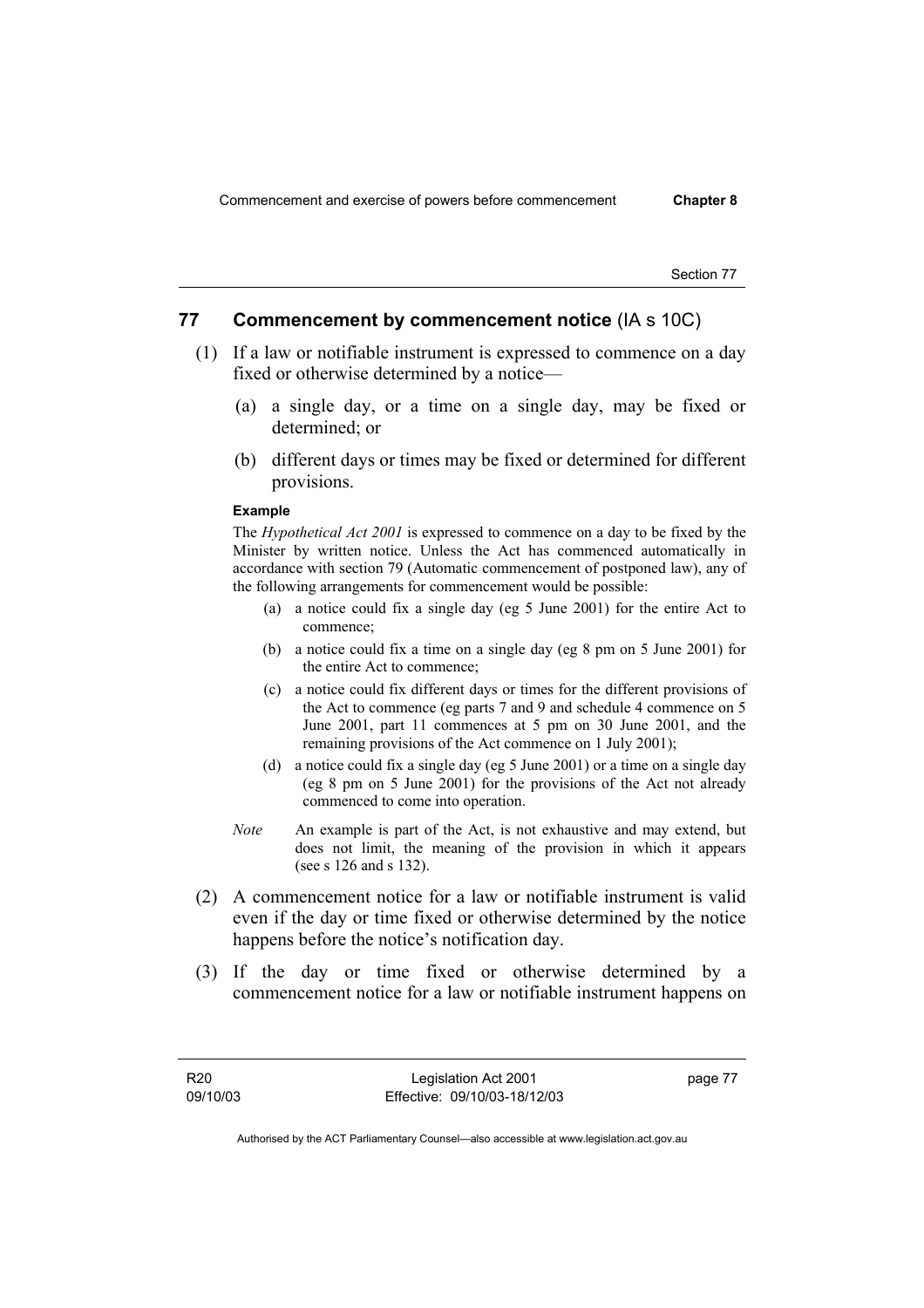### **Chapter 8** Commencement and exercise of powers before commencement

#### Section 78

or before the notice's notification day, the law or instrument commences on the day after the notice's notification day.

- (4) However, subsection (3) does not apply to the commencement notice if—
	- (a) the notice clearly indicates that the law or statutory instrument is to commence at an earlier date or time; and
	- (b) the notice provides for the earlier date or time under authority given by an Act.

#### **Example for par (a)**

the commencement notice provides that the law or statutory instrument is 'taken to have commenced' at the earlier date or time

- (5) This section is a determinative provision.
	- *Note* See s 5 for the meaning of determinative provisions, and s 6 for their displacement.

### **78 Separate commencement of amendments**

 (1) Amendments made by a provision of a law may be given separate commencements, whether or not the provision is self-contained.

### **Examples**

- 1 A provision of an amending law inserts 2 sections. The sections may be given separate commencements.
- 2 A provision of an amending law inserts a section that is divided into paragraphs. The paragraphs may be given separate commencements.
- *Note* An example is part of the Act, is not exhaustive and may extend, but does not limit, the meaning of the provision in which it appears (see s 126 and s 132).
- (2) This section is a determinative provision.
	- *Note* See s 5 for the meaning of determinative provisions, and s 6 for their displacement.

R20 09/10/03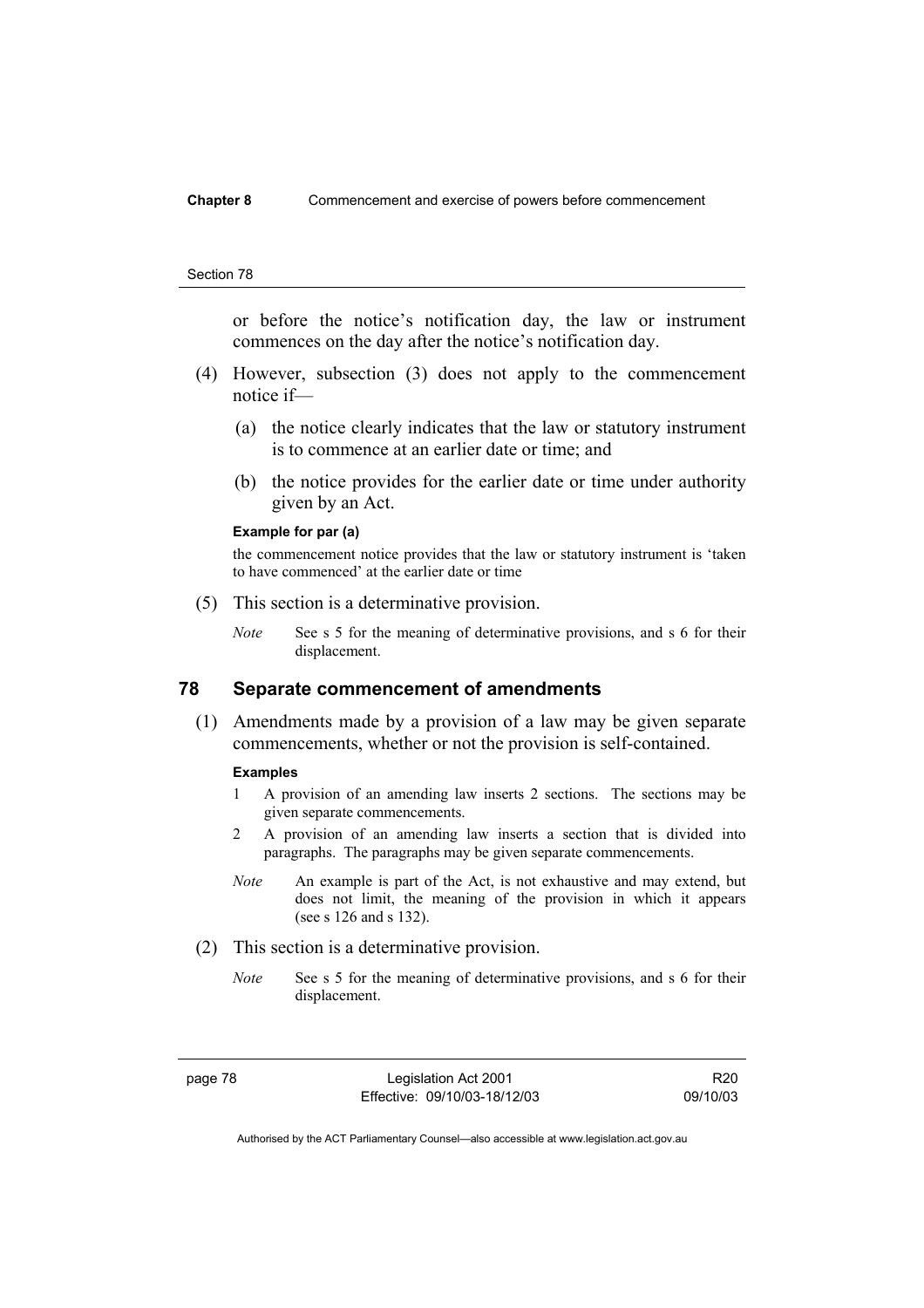# **79 Automatic commencement of postponed law** (IA s 10E)

 (1) If a postponed law has not commenced within 6 months beginning on its notification day, it automatically commences on the first day after that period.

## **Example**

The *Hypothetical Act 2001* was notified on 5 July 2001 and was expressed to commence on a day to be fixed by the Minister by written notice. If the Act had not commenced by notice on or before 4 January 2002, it would automatically commence on 5 January 2002.

- *Note* An example is part of the Act, is not exhaustive and may extend, but does not limit, the meaning of the provision in which it appears (see s 126 and s 132).
- (2) This section is a determinative provision.
	- *Note* See s 5 for the meaning of determinative provisions, and s 6 for their displacement.
- (3) In this section:

*enact* includes make.

*notification day*, for a postponed law, means the notification day of—

- (a) if the postponed law is a law—the law; or
- (b) if the postponed law is a provision of a law—the law that enacts the provision.

*postponed law* means a law or provision of a law that does not commence on the notification day because a law postpones its commencement until a day or time fixed or determined by a commencement notice.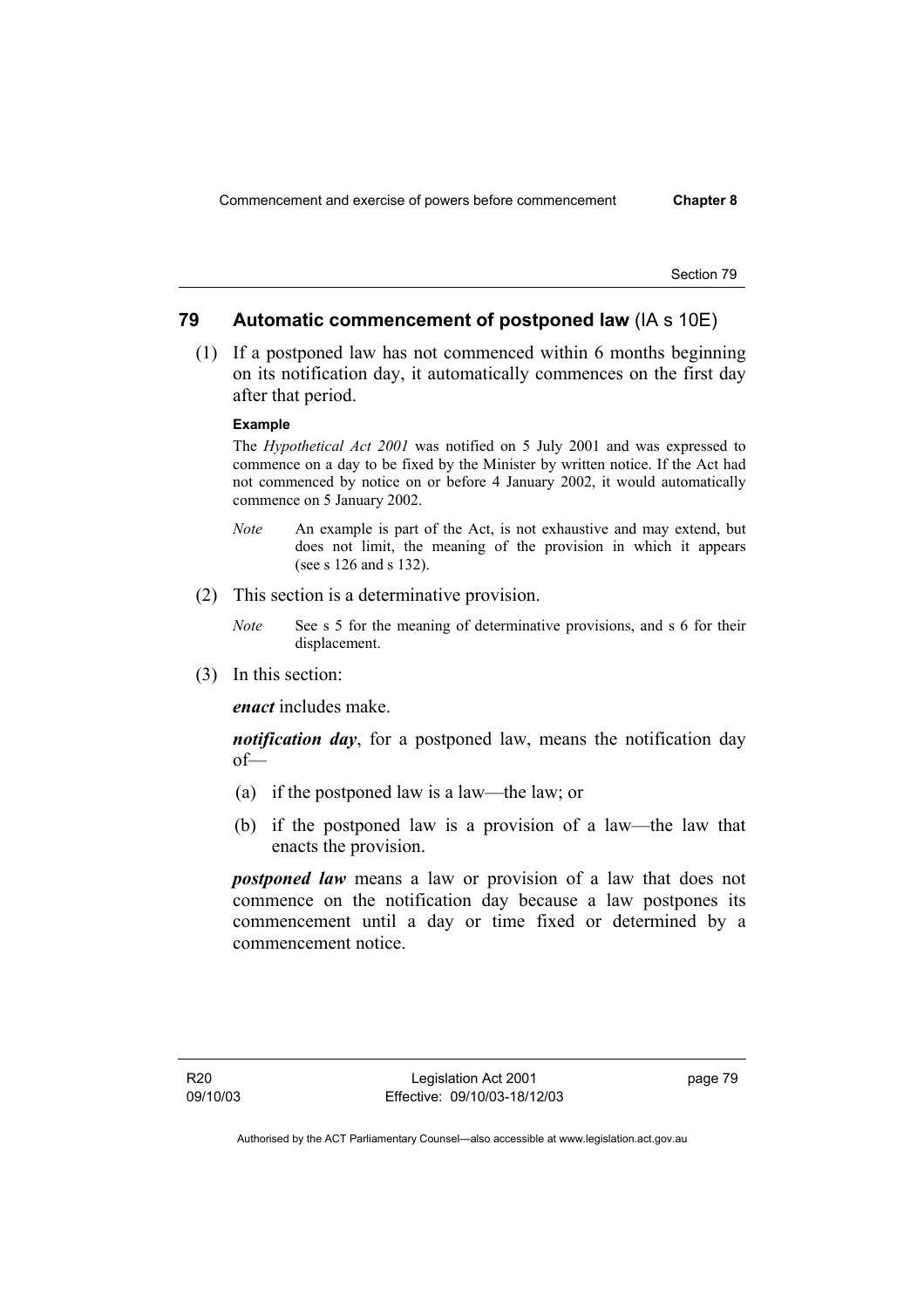#### Section 79A

### **79A Commencement of amendment of uncommenced law**

- (1) This section applies if a law (the *amending law*) amends a law that has not commenced (the *uncommenced law*).
- (2) The amendment of the uncommenced law does not of itself commence that law.
- (3) The amendment made by the amending law commences on the commencement of the uncommenced law.
- (4) This section is a determinative provision.

*Note* See s 5 for the meaning of determinative provisions, and s 6 for their displacement.

### **80 References to** *commencement* **of law** (IA s 11)

In a law, a reference to the *commencement* of the law, or another law, (the *law concerned*) is a reference to—

- (a) if the provisions of the law concerned (other than those providing for its name and commencement) commence, or are required to commence, on a single day or at a single time—the commencement of the remaining provisions; or
- (b) if paragraph (a) does not apply and the reference is in a provision of the law concerned—the commencement of the provision; or
- (c) in any other case—the commencement of the relevant provision of the law concerned.

### **81 Exercise of powers between notification and commencement** (SLA s 5)

 (1) This section applies to a power to make an appointment or a statutory instrument, or to do anything else, in the following situations:

page 80 Legislation Act 2001 Effective: 09/10/03-18/12/03

R20 09/10/03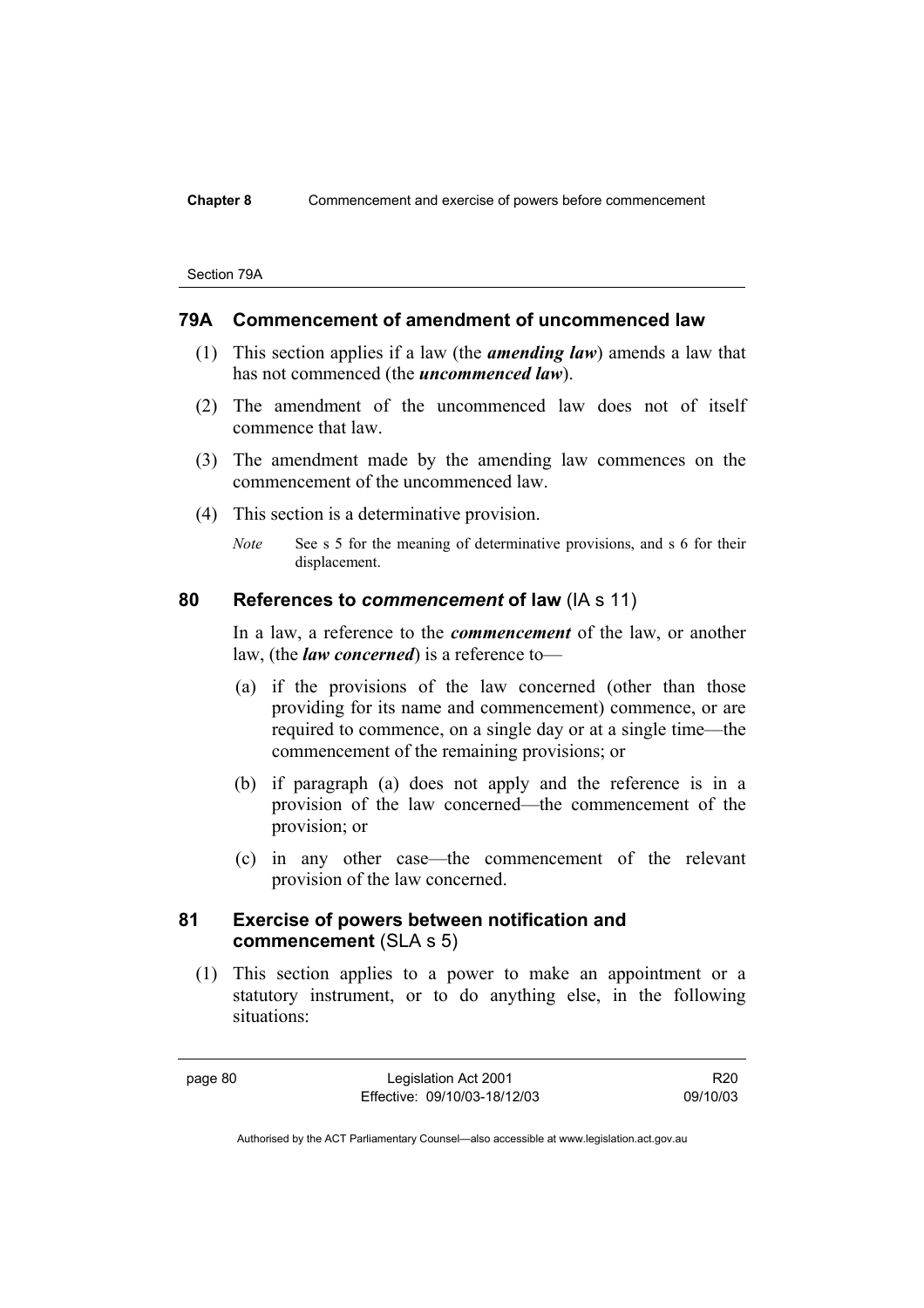- (a) the power is given by a law (the *authorising law*) that has been notified but has not commenced;
- (b) the power is given by a law (the *authorising law*) as amended by another law (the *amending law*) and the laws have been notified, but all or any of them have not commenced.
- (2) The power may be exercised at any time even though the authorising law, or the authorising and amending laws (or either of them), is not in force at the time.
- (3) Also, anything else may be done under the power at any time for the purpose of bringing, or in relation to bringing, the authorising law, or the authorising law as amended by the amending law, into operation.
- (4) If an appointment or statutory instrument made under this section declares that this subsection applies to it, then, unless the appointment or instrument commences on a different date or at a different time under another provision of this chapter, the appointment or instrument commences on—
	- (a) for an appointment or statutory instrument that is a registrable instrument—the day after its notification day; or
	- (b) for any other appointment or statutory instrument—the day it is made.
- (5) In any other case, an appointment or statutory instrument made under this section commences on the latest of the following:
	- (a) the commencement of the authorising law or, if subsection (1) (b) applies and the amending law commences after the authorising law, the commencement of the amending law;
	- (b) on the day or at the time the appointment or instrument would have commenced if it had not been made under this section.

page 81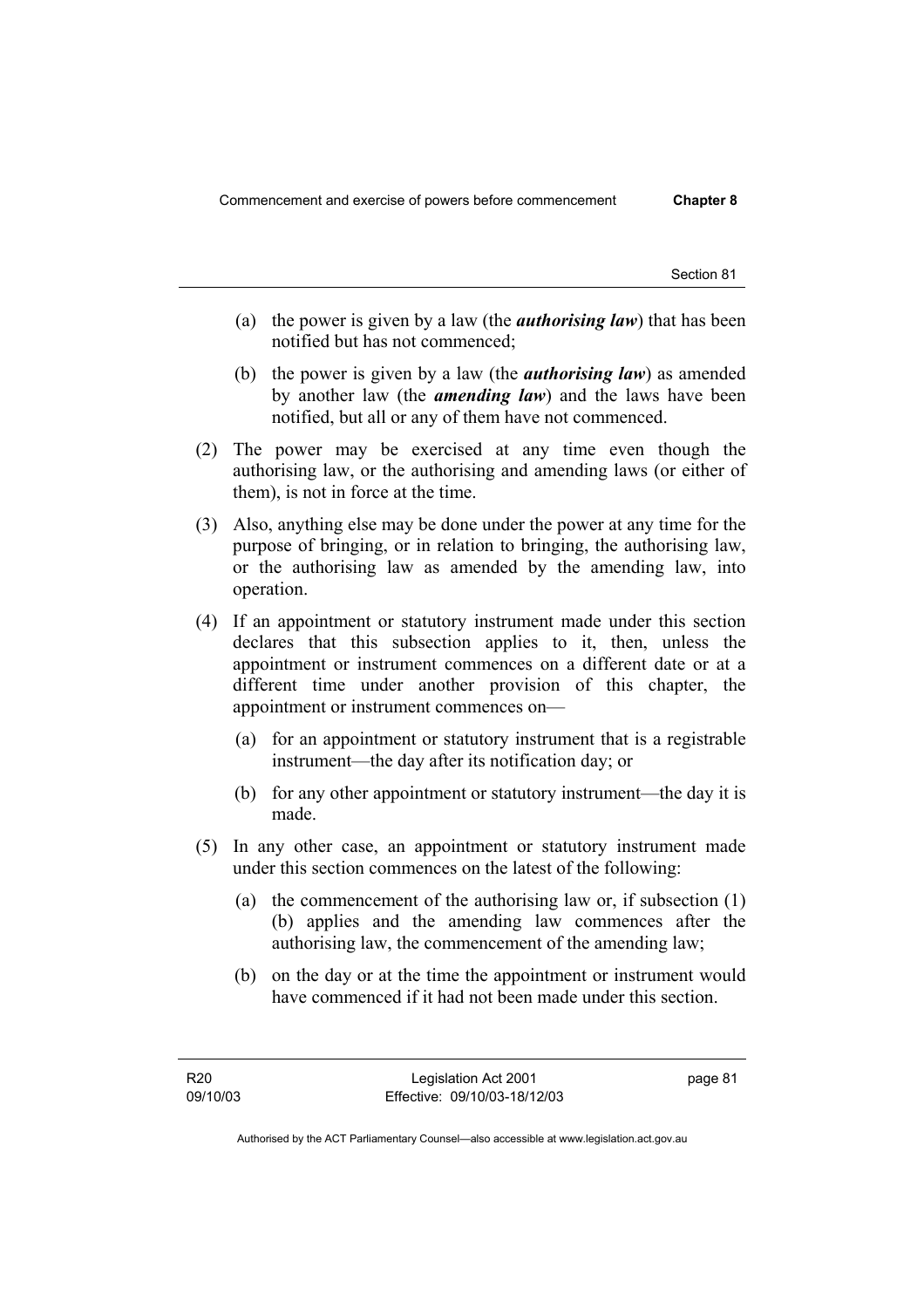# **Chapter 8** Commencement and exercise of powers before commencement

### Section 81

- (6) This section is a determinative provision.
	- *Note* See s 5 for the meaning of determinative provisions, and s 6 for their displacement.

page 82 Legislation Act 2001 Effective: 09/10/03-18/12/03

R20 09/10/03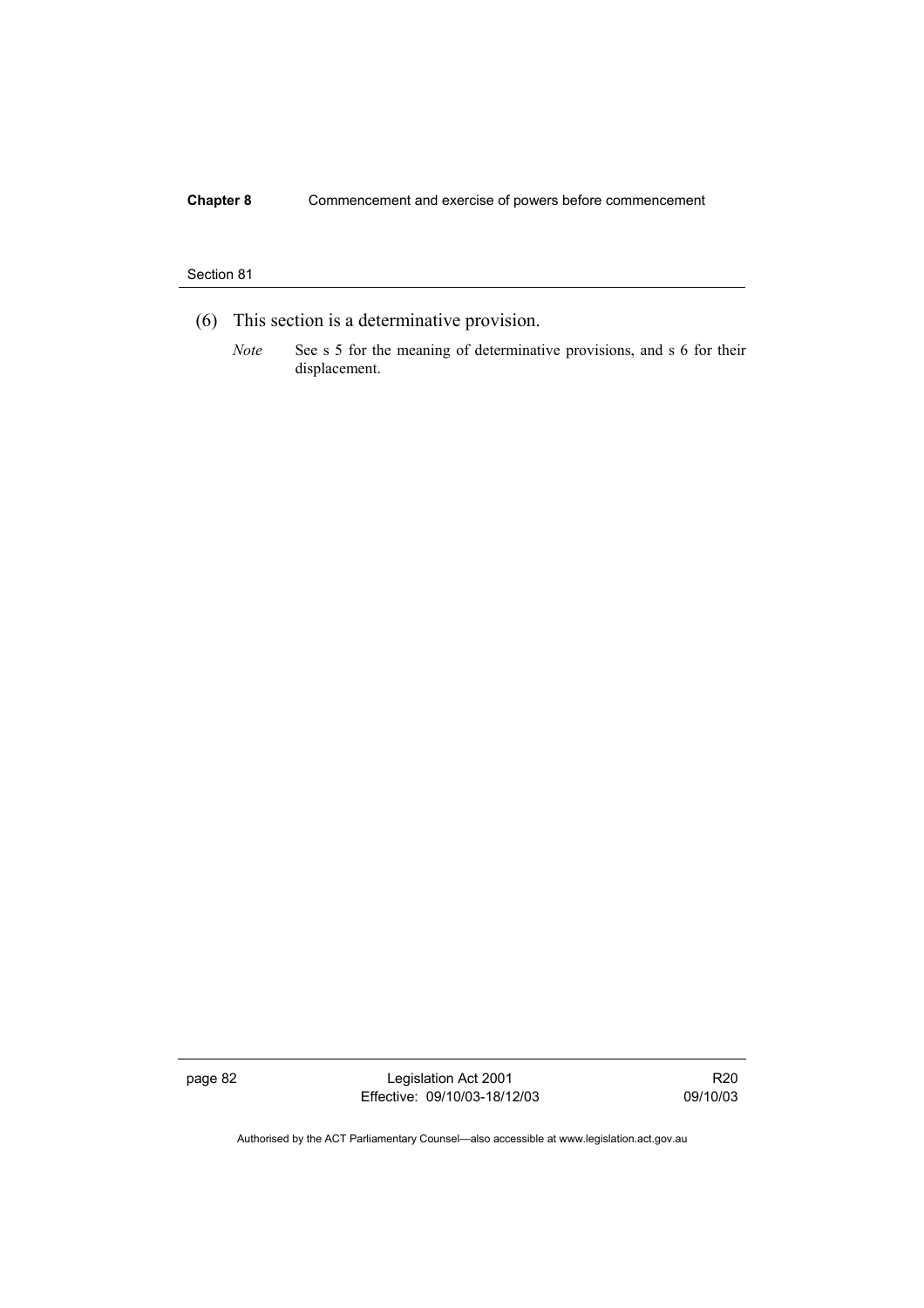| <b>Chapter 9</b> | Repeal and amendment of laws |  |
|------------------|------------------------------|--|
| <b>Part 9.1</b>  | General                      |  |
|                  |                              |  |

# **Chapter 9 Repeal and amendment of laws**

# **Part 9.1 General**

# **82 Definitions for ch 9** (IA s 37)

In this chapter:

*amend* includes modify.

*law* means an Act, subordinate law or disallowable instrument, and includes a provision of a law.

*repeal* includes lapse and expiry.

# **83 Consequences of amendment of statutory instrument by Act** (SLA s 8A)

- (1) If an Act amends a statutory instrument, the instrument may be amended or repealed as if the amendment had been made by another statutory instrument of that kind.
- (2) This section is a determinative provision.
	- *Note* See s 5 for the meaning of determinative provisions, and s 6 for their displacement.

# **84 Saving of operation of repealed and amended laws** (IA s 41)

- (1) The repeal or amendment of a law does not—
	- (a) revive anything not in force or existing when the repeal or amendment takes effect; or

page 83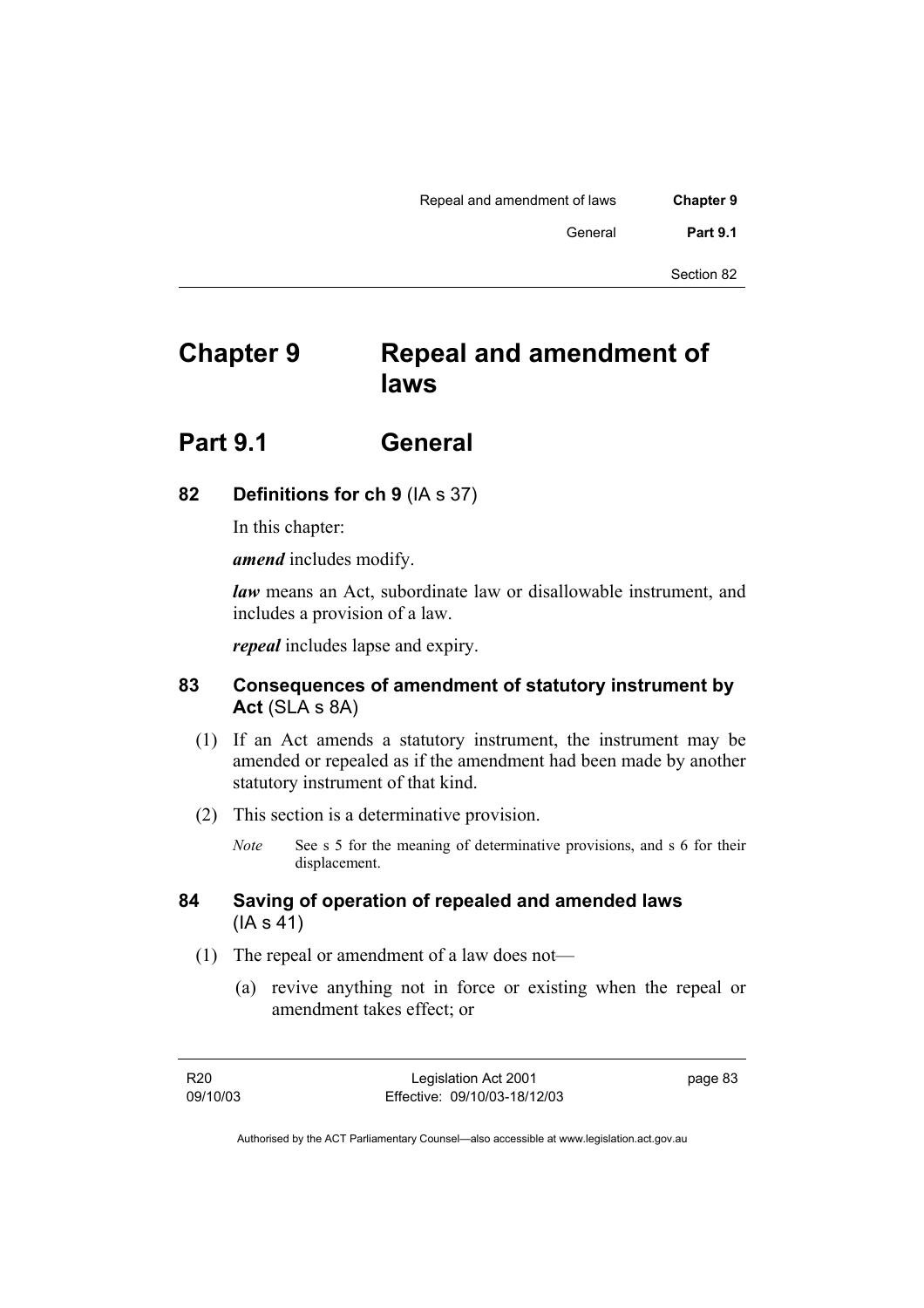| <b>Chapter 9</b> | Repeal and amendment of laws |
|------------------|------------------------------|
| <b>Part 9.1</b>  | General                      |

- (b) affect the previous operation of the law or anything done, begun or suffered under the law; or
- (c) affect an existing right, privilege or liability acquired, accrued or incurred under the law.
- (2) An investigation, proceeding or remedy in relation to an existing right, privilege or liability under the law may be begun, exercised, continued or completed, and the right, privilege or liability may be enforced and any penalty imposed, as if the repeal or amendment had not happened.
- (3) Without limiting subsections (1) and (2), the repeal or amendment of a law does not affect—
	- (a) the proof of anything that has happened; or
	- (b) any right, privilege or liability saved by the law.
- (4) This section does not limit any other provision of this chapter and is in addition to any provision of the law by which the repeal or amendment is made.
- (5) This section is a determinative provision.

(6) In this section:

*liability* includes liability to penalty for an offence against the law.

*penalty* includes punishment and forfeiture.

*privilege* includes immunity.

*right* includes capacity, interest, status and title.

*Note* See s 5 for the meaning of determinative provisions, and s 6 for their displacement.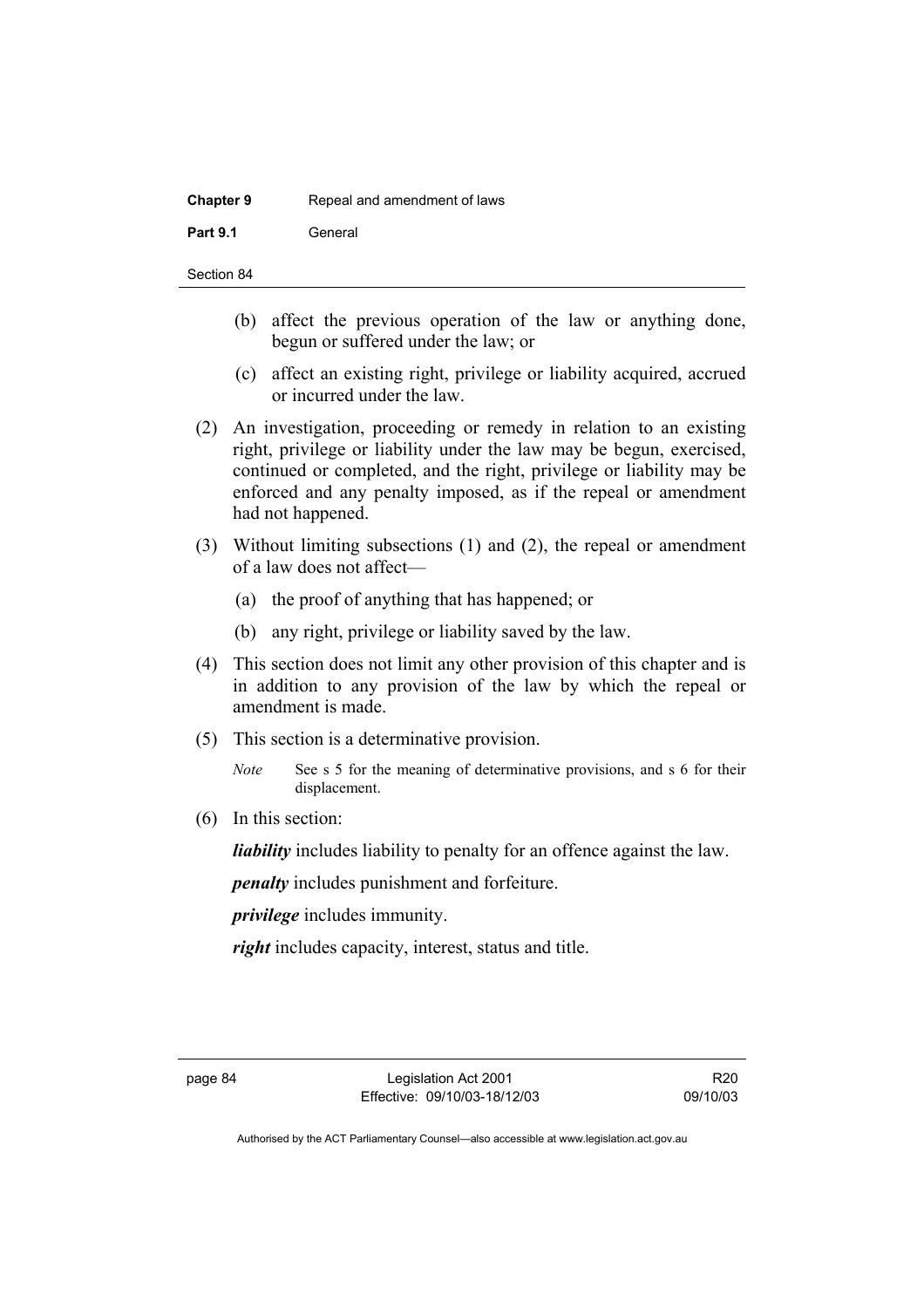| Repeal and amendment of laws |
|------------------------------|
| General                      |
|                              |
|                              |

## **84A Creation of offences and changes in penalties** (IA s 33A)

- (1) If a law makes an act or omission an offence, the act or omission is only an offence if done or not done after the law commences.
- (2) If a law increases the maximum or minimum penalty, or the penalty, for an offence, the increase applies only to an offence committed after the law commences.
- (3) If a law reduces the maximum or minimum penalty, or the penalty, for an offence, the reduction applies to an offence committed before or after the law commences, but does not affect any penalty imposed before the law commences.
- (4) This section is a determinative provision.
	- *Note* See s 5 for the meaning of determinative provisions, and s 6 for their displacement.

Legislation Act 2001 Effective: 09/10/03-18/12/03 page 85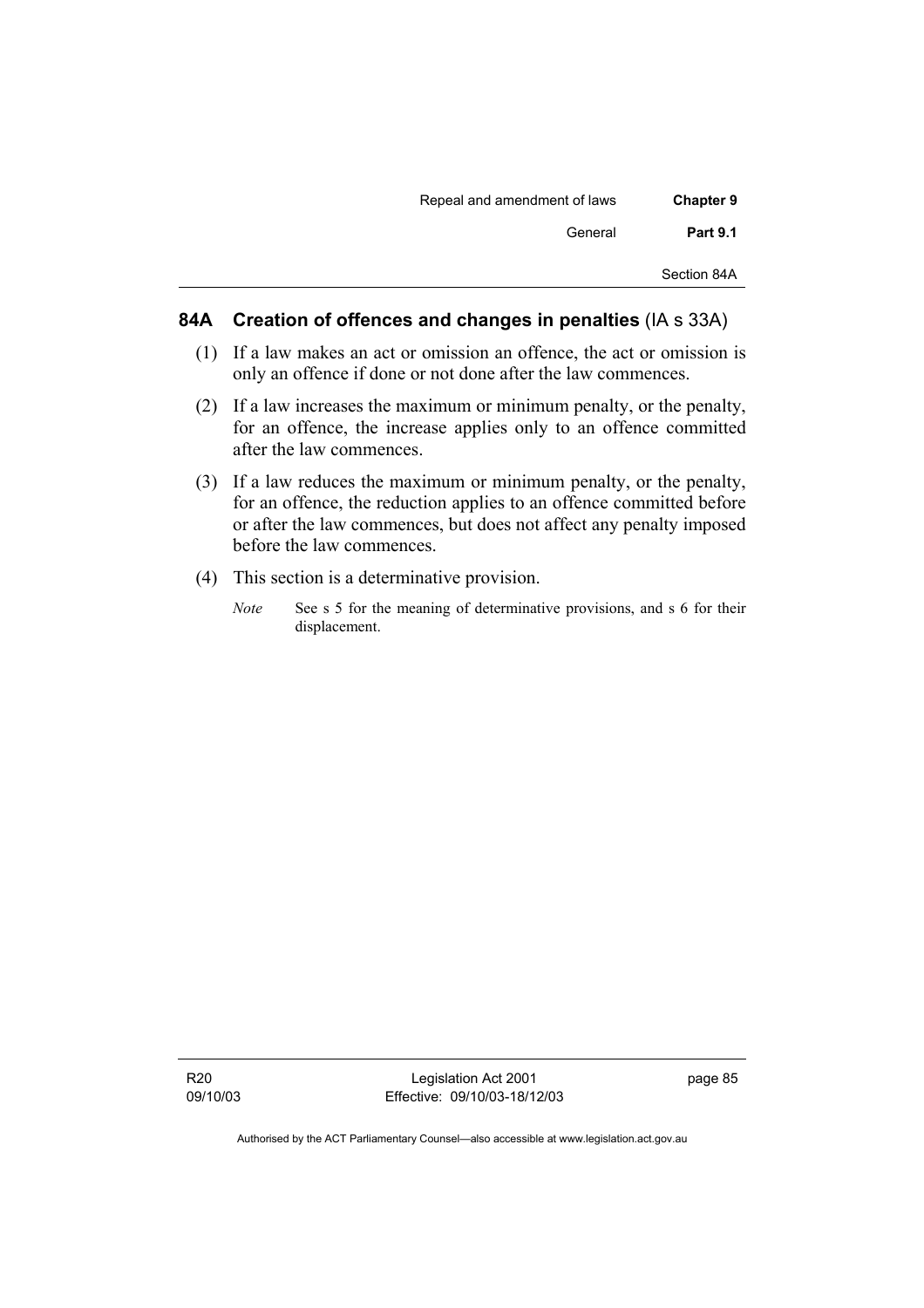| <b>Chapter 9</b> | Repeal and amendment of laws |  |
|------------------|------------------------------|--|
| <b>Part 9.2</b>  | Repeal                       |  |
| Section 85       |                              |  |

# **Part 9.2 Repeal**

### **85 When repeal takes effect** (IA s 38)

- (1) This section applies if a law is repealed on a day.
- (2) If the law is remade on that day (with or without changes), the repeal takes effect when the remade law commences.

*Note* Under s 74, if a law commences on a day, it commences at the beginning of the day unless otherwise provided.

 (3) If the law is not remade on that day (with or without changes), the law continues in force until the end of the day and the repeal takes effect at midnight on the day.

### **86 Repealed and amended laws not revived on repeal of repealing and amending laws** (IA s 39)

 (1) If a law (the *first law*) is repealed by another law (the *other law*), the first law is not revived only because the other law is repealed.

#### **Examples**

- 1 Act A repeals Act B. Act A is repealed. The repeal of Act A does not revive Act B.
- 2 Act A repeals Act B. Act A is automatically repealed under this Act, section 89 (Automatic repeal of certain laws and provisions). The repeal of Act A does not revive Act B.
- *Note* An example is part of the Act, is not exhaustive and may extend, but does not limit, the meaning of the provision in which it appears (see s 126 and s 132).
- (2) If a law (the *first law*) is amended by another law (the *other law*), the continuing operation of the amendments made by the other law is not affected only because the other law is repealed and, in

page 86 Legislation Act 2001 Effective: 09/10/03-18/12/03

R20 09/10/03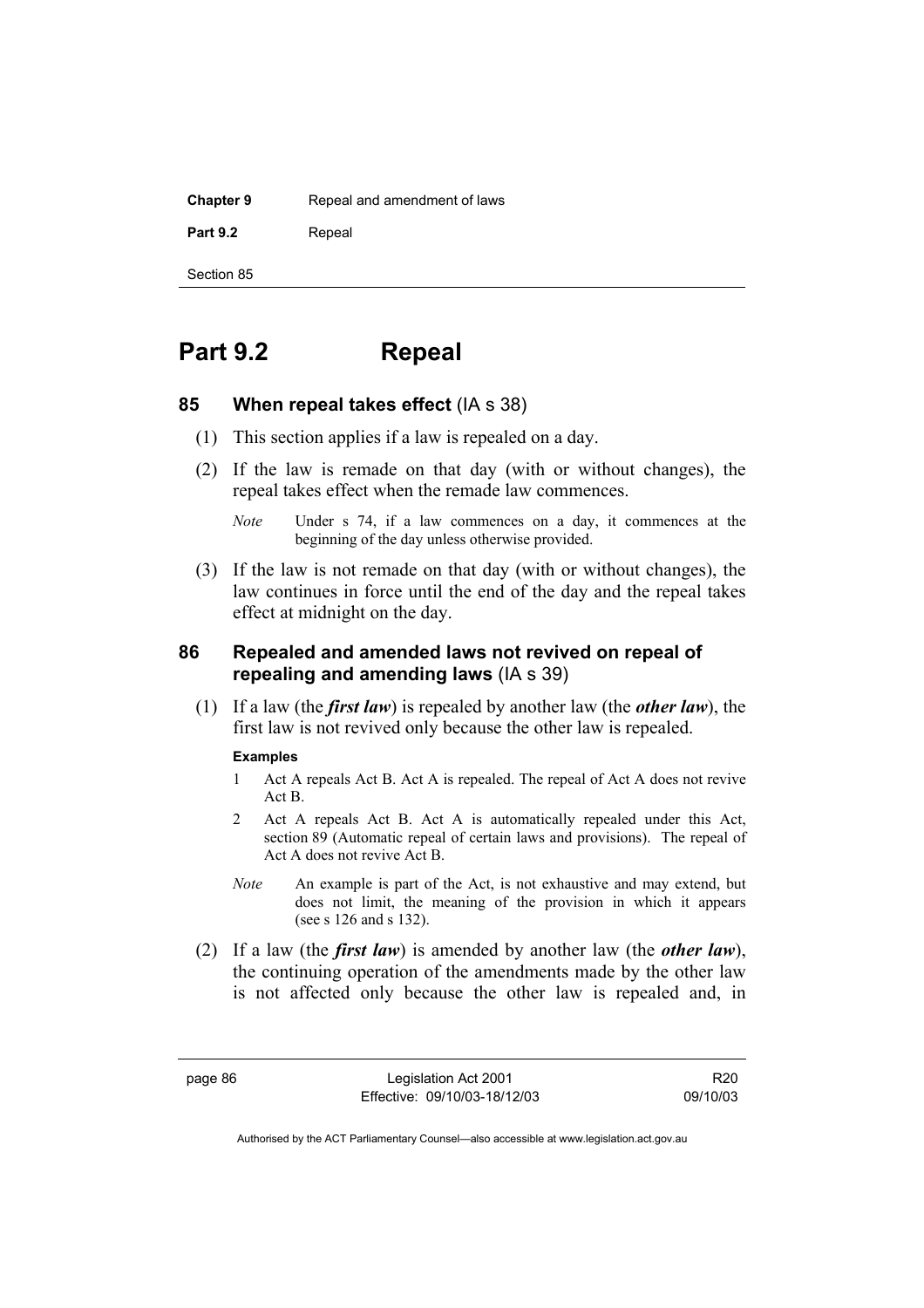| <b>Chapter 9</b> | Repeal and amendment of laws |
|------------------|------------------------------|
| <b>Part 9.2</b>  | Repeal                       |
| Section 87       |                              |

particular, the first law is not revived in the form in which it was in before the amendments took effect only because of the repeal.

### **Examples**

- 1 Act A amends Act B. Act A is repealed after it has commenced by a later Act C. The amendments made by Act A continue to operate, even though Act A has been repealed.
- 2 Act A amends Act B. Act A is automatically repealed under this Act, section 89. The amendments made by Act A continue to operate, even though Act A has been repealed.
- (3) This section does not limit any other provision of this chapter and is in addition to any provision of the law by which the repeal is made.
- (4) This section is a determinative provision.
	- *Note* See s 5 for the meaning of determinative provisions, and s 6 for their displacement.
- (5) In this section:

*amended* does not include modified.

*law* includes a rule of the common law (including equity).

### **Examples**

- 1 a common law offence
- 2 a common law rule of practice or procedure
- 3 a right to equitable relief

# **87 Commencement not undone if repealed** (IA s 40)

- (1) If a provision of a law providing for the commencement of the law is repealed after the law has commenced, the repeal of the provision does not affect the continuing operation of the law.
- (2) If a commencement notice providing for the commencement of a law is repealed after the law has commenced, the repeal of the notice does not affect the continuing operation of the law.

R20 09/10/03 page 87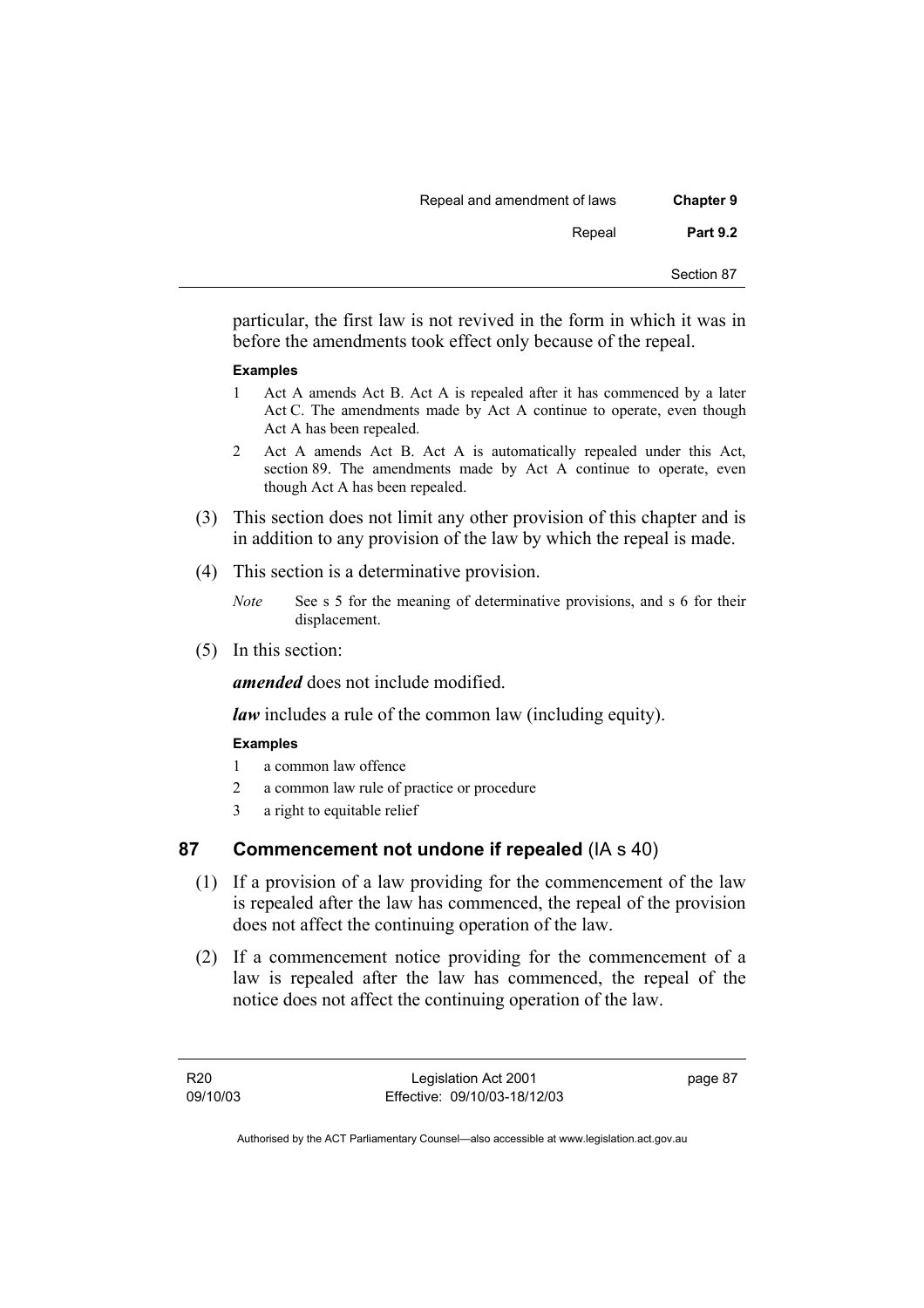| <b>Chapter 9</b> | Repeal and amendment of laws |
|------------------|------------------------------|
| <b>Part 9.2</b>  | Repeal                       |

- (3) This section does not limit any other provision of this chapter and is in addition to any provision of the law by which the repeal is made.
- (4) This section is a determinative provision.
	- *Note* See s 5 for the meaning of determinative provisions, and s 6 for their displacement.

### **88 Repeal does not end effect of transitional laws etc**  (IA s 42)

- $(1)$  If a law—
	- (a) declares something for a transitional purpose (whether or not the law is expressed to be made for that purpose); or
	- (b) validates something that is or may otherwise be invalid; or
	- (c) declares something for a purpose that is consequential on a declaration mentioned in paragraph (a) or a validation mentioned in paragraph (b) (whether or not the law is expressed to be made for a purpose of that kind);

the declaratory or validating effect of the law does not end only because of the repeal of the law.

#### **Example for par (a)**

a provision stating that an existing licence under a repealed Act is taken to be a licence of a particular kind under another Act and authorising the imposition of conditions under the other Act

### **Example for par (b)**

a provision declaring an instrument to have been validly made and acts done in reliance on the instrument to have been validly done

### **Example for par (c)**

page 88 Legislation Act 2001 Effective: 09/10/03-18/12/03

R20 09/10/03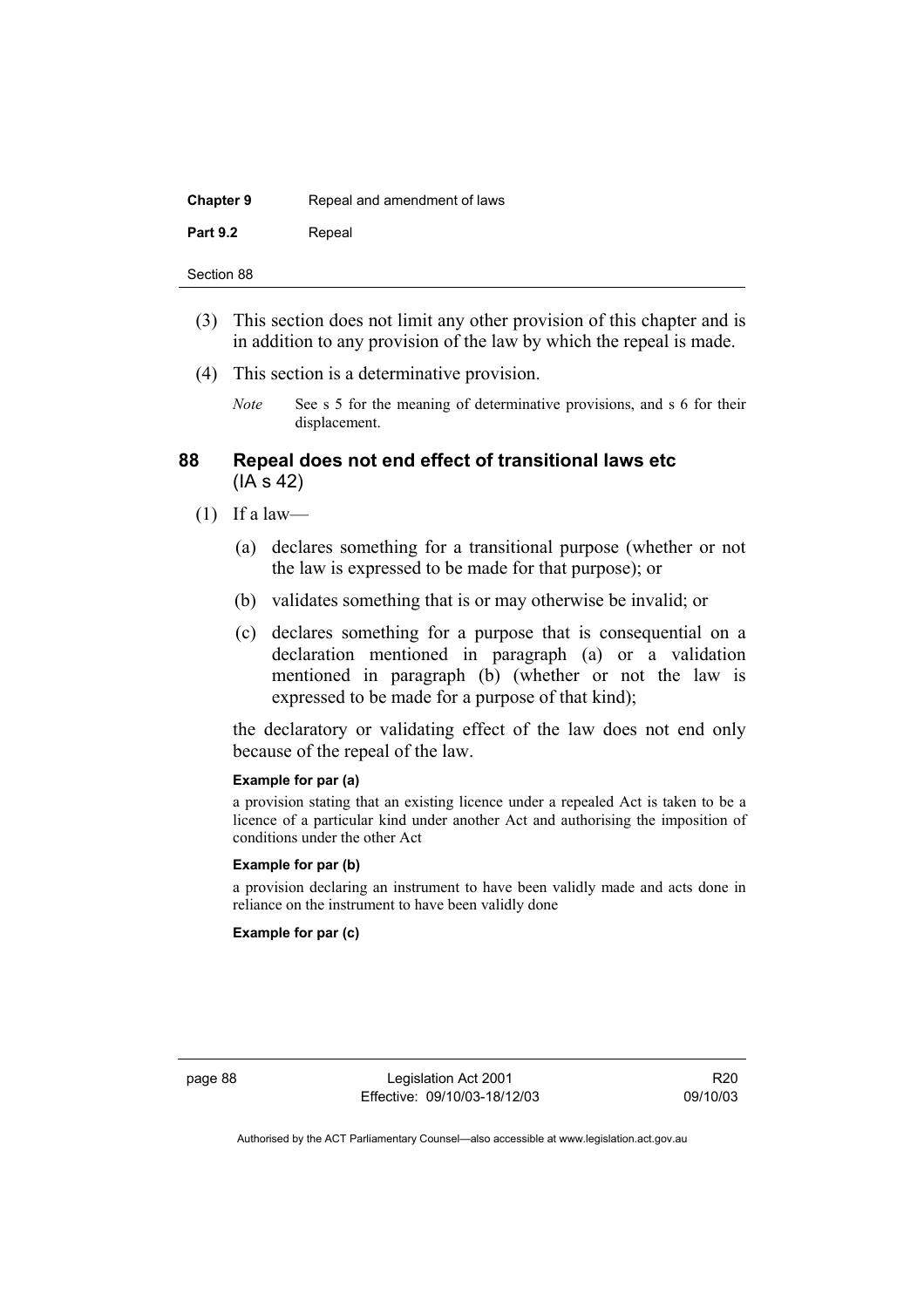| <b>Chapter 9</b> | Repeal and amendment of laws |
|------------------|------------------------------|
| <b>Part 9.2</b>  | Repeal                       |
| Section 89       |                              |

a provision stating that an instrument that is declared valid is taken to have been amended in a particular way

- *Note* An example is part of the Act, is not exhaustive and may extend, but does not limit, the meaning of the provision in which it appears (see s 126 and s 132).
- (2) If a law (the *savings law*) declares a law (the *declared law*) to be a law to which this section applies—
	- (a) the effect of the declared law does not end only because of its repeal; and
	- (b) the effect of the savings law does not end only because of its repeal.
- (3) A declaration may be made for subsection (2) about a law whether or not the Act is a law to which subsection (1) applies.
- (4) A declaration made for subsection (2) about a law does not imply that, in the absence of a declaration about it, another law is not a law to which this section applies.
- (5) This section does not limit any other provision of this chapter and is in addition to any provision of the law by which the repeal is made.
- (6) This section is a determinative provision.
	- *Note* See s 5 for the meaning of determinative provisions, and s 6 for their displacement.

# **89 Automatic repeal of certain laws and provisions** (IA s 43)

- (1) An amending law is automatically repealed on the day after all of its provisions have commenced.
- (2) An appropriation Act is automatically repealed on the last day of the financial year for which it makes appropriations.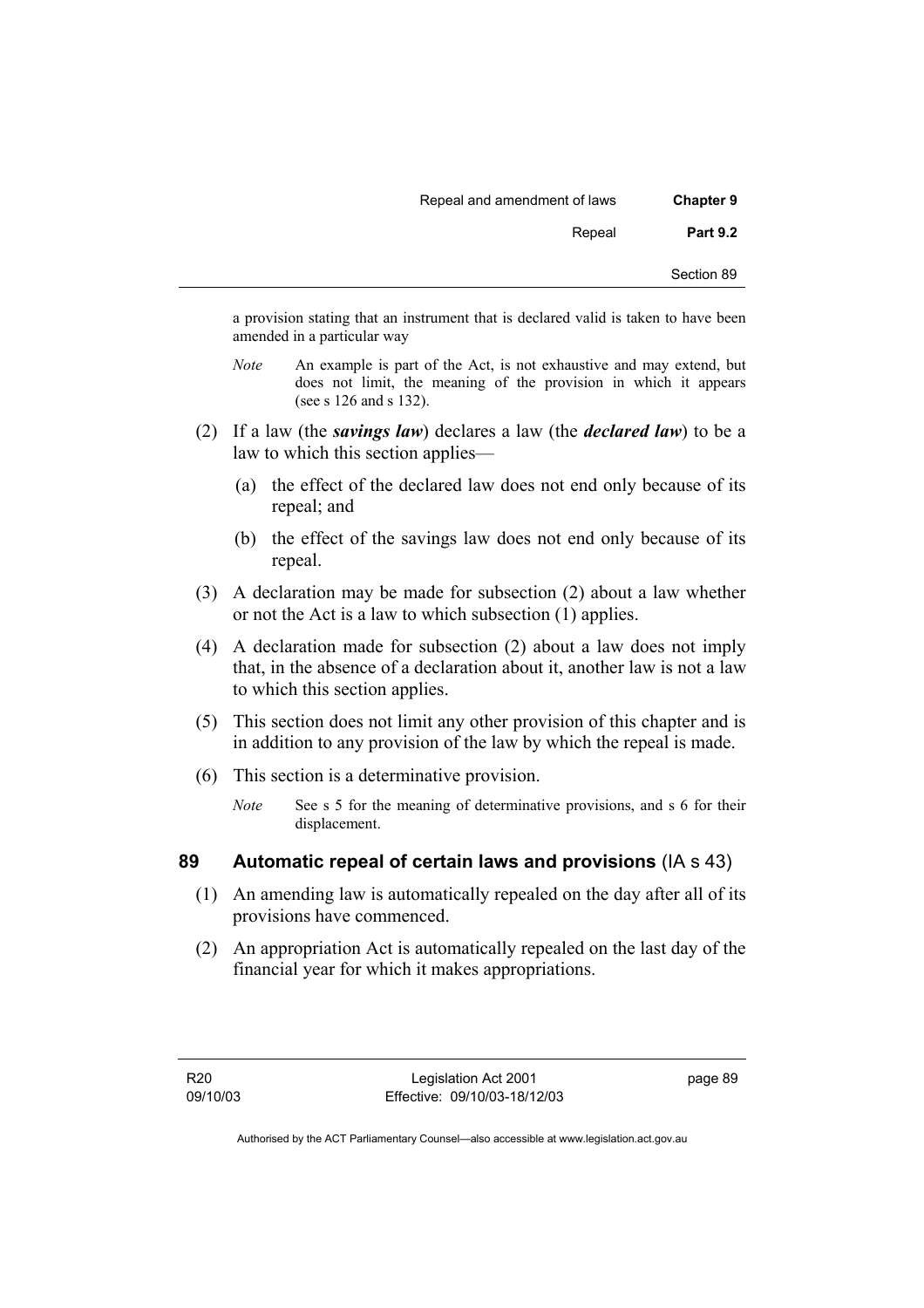| <b>Chapter 9</b> | Repeal and amendment of laws |
|------------------|------------------------------|
| <b>Part 9.2</b>  | Repeal                       |

| Section 89 |  |
|------------|--|
|            |  |

- (3) An amending provision of a law is automatically repealed immediately after all of the amendments and repeals made by it (or to which it relates) have commenced.
- (4) A commencement provision of a law is automatically repealed immediately after all of the provisions of the law have commenced.
- (5) A commencement notice is automatically repealed on the day after the day, or the last of the days, fixed or otherwise determined by the notice for the commencement of a law.
- (6) If an instrument making, or evidencing, an appointment (including an acting appointment) is a registrable instrument, the instrument is automatically repealed on the day the appointment ends.
- (7) A repeal under this section has effect for all purposes, including, for example, any other provisions of this chapter about repeals.
- (8) This section does not limit any other provision of this chapter.
- (9) This section is a determinative provision.

(10) In this section:

*amend* does not include modify.

*amending law* means a law that consists only of provisions of the following kinds:

- (a) for an Act—the Act's long title;
- (b) for an Act—the Act's preamble (if any);
- (c) a provision about the law's name;
- (d) a provision about the law's commencement;
- (e) a provision about the purposes of the law or any of its provisions;

| page 90 | Legislation Act 2001         | R <sub>20</sub> |
|---------|------------------------------|-----------------|
|         | Effective: 09/10/03-18/12/03 | 09/10/03        |

*Note* See s 5 for the meaning of determinative provisions, and s 6 for their displacement.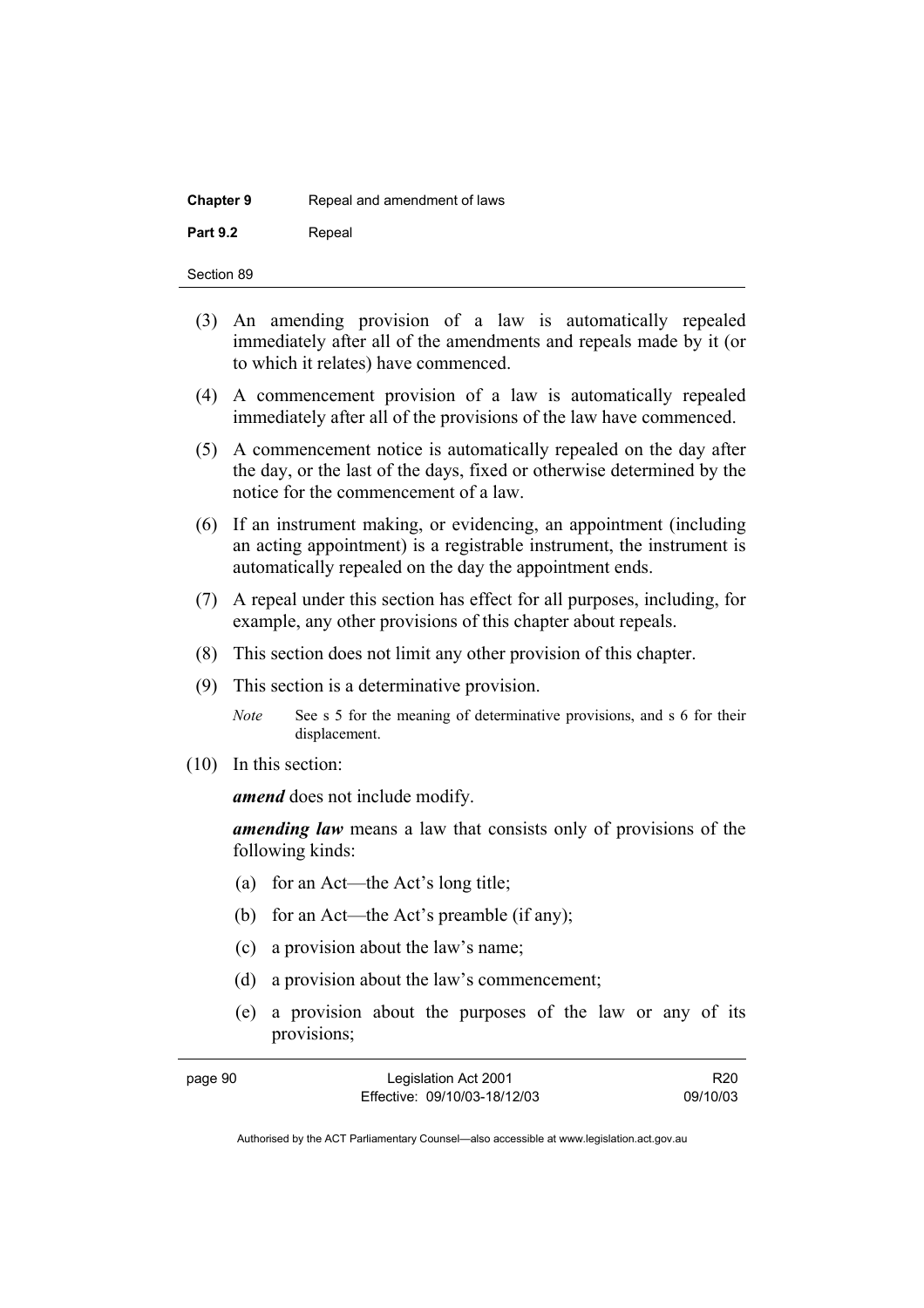| <b>Chapter 9</b> | Repeal and amendment of laws |
|------------------|------------------------------|
| <b>Part 9.2</b>  | Repeal                       |
| Section 89       |                              |

- (f) a provision about the effect of notes;
- (g) a provision providing for the amendment or repeal of a law or statutory instrument (including a provision identifying the amended or repealed law or statutory instrument);
- (h) a provision declaring a law to be a law to which section 88 (Repeal does not end transitional or validating effect etc) applies;
- (i) a provision about the renumbering of a law;
- (j) a provision authorising or requiring something to be done under chapter 11 (Republication of Acts and statutory instruments).

*amending provision*, of a law, means a provision of the law that only amends or repeals a law or statutory instrument, and includes any other provision (for example, a schedule) of the law that only identifies the law or instrument amended or repealed.

*appropriation Act*—see the *Financial Management Act 1996*, dictionary.

*commencement provision*, of a law, means a provision of the law that only provides for the commencement of the law.

### **Example 1 for s 89**

The *Hypothetical Amending Act 2002* repeals and amends a number of Acts. The Act contains the following provisions:

- a long title
- a provision about the Act's name
- a provision about the Act's commencement
- repealing provisions (that is, a provision stating that the Act repeals the Acts mentioned in schedule 1 and a schedule (schedule 1) setting out the names of the repealed Acts)
- amending provisions (that is, a provision stating that the Act amends the Acts mentioned in schedule 2 and a schedule (schedule 2) setting out the amended Acts and the amendments of them)

| R20      | Legislation Act 2001         | page 91 |
|----------|------------------------------|---------|
| 09/10/03 | Effective: 09/10/03-18/12/03 |         |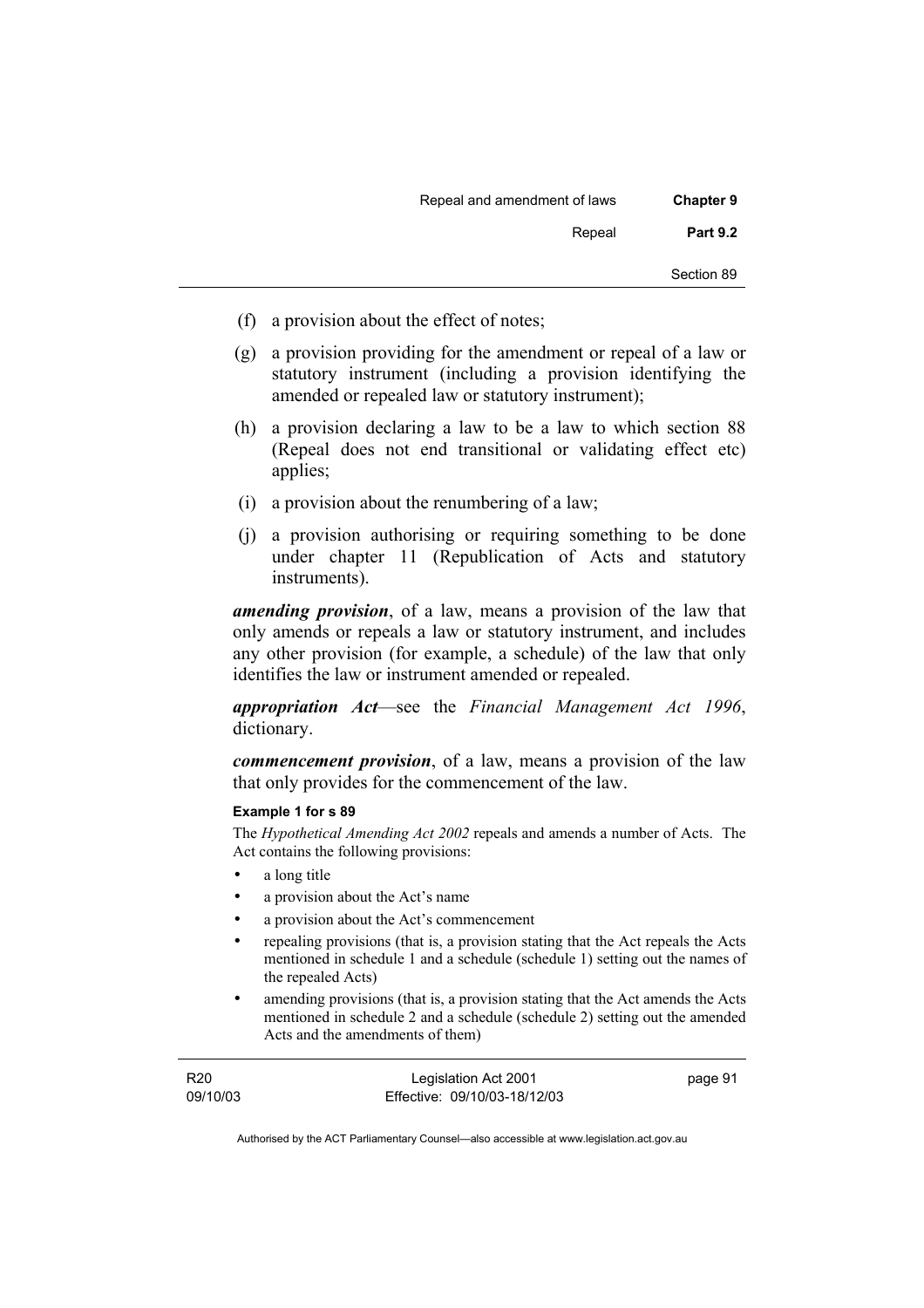| <b>Chapter 9</b> | Repeal and amendment of laws |
|------------------|------------------------------|
| <b>Part 9.2</b>  | Repeal                       |

- a provision about the application of this Act, section 88 (Repeal does not end transitional or validating effect etc) to a provision being repealed
- a provision requiring an amended Act (the *XYZ Act 1990*), or a provision of the *XYZ Act 1990*, to be renumbered in the next republication of the Act under this Act.

The Act contains no other provisions. Its repealing provisions, and its other provisions apart from the naming provision, the commencement provision and the amending provisions, commence on the day after its notification day, 22 March 2002. Its amending provisions commence on a date fixed by the Minister by written notice, 12 April 2002.

### **Example 2 for s 89**

The *Example Act 2001* contains provisions establishing a new licensing scheme. It also amends several Acts and repeals others. Because it contains the scheme provisions, it is not an amending law covered by subsection (1).

*Note* An example is part of the Act, is not exhaustive and may extend, but does not limit, the meaning of the provision in which it appears (see s 126 and s 132).

page 92 Legislation Act 2001 Effective: 09/10/03-18/12/03

R20 09/10/03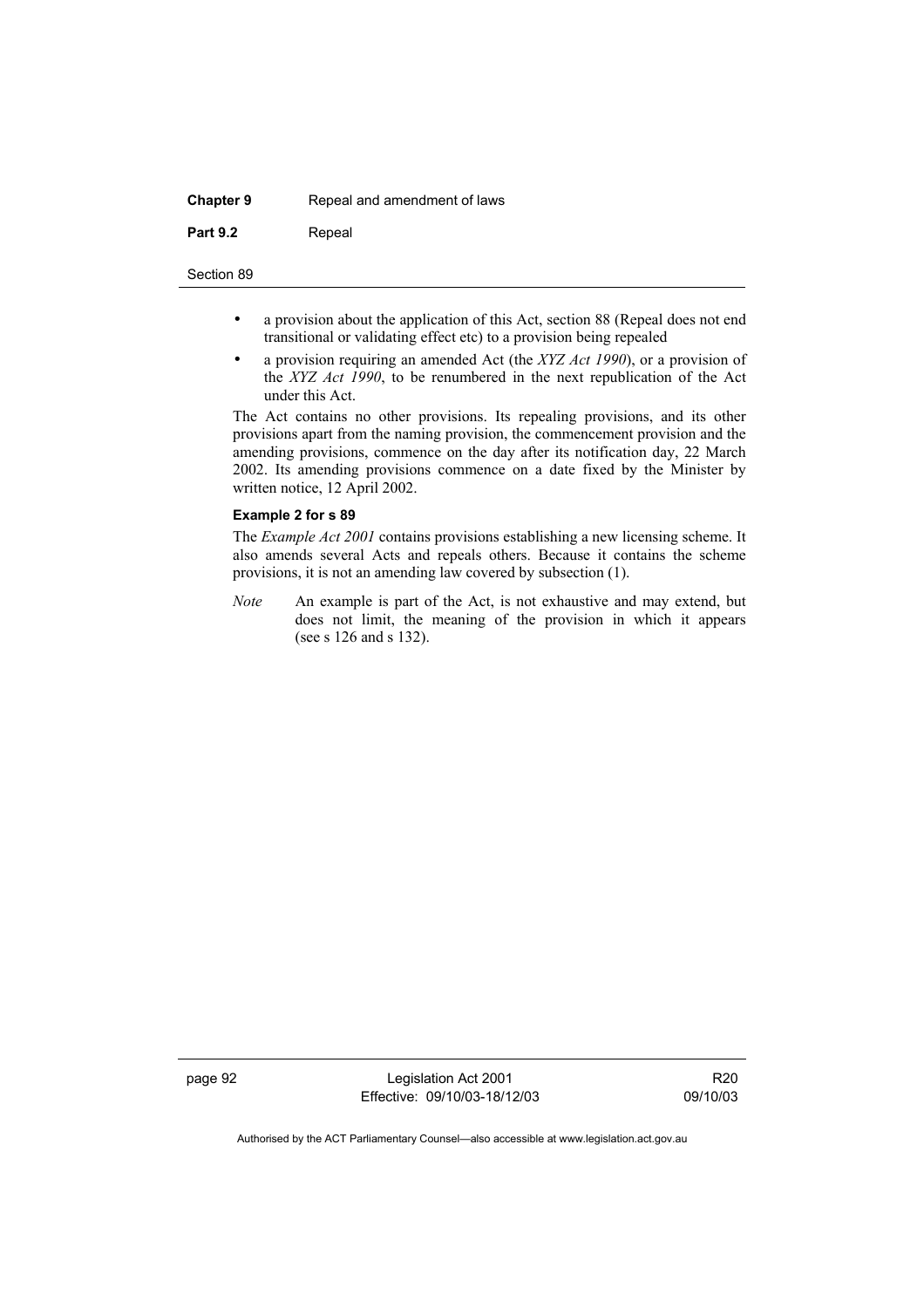| <b>Chapter 9</b> | Repeal and amendment of laws |
|------------------|------------------------------|
| <b>Part 9.3</b>  | Amendment                    |
| Section 90       |                              |

## **Part 9.3 Amendment**

**90 Law and amending laws to be read as one** (IA s 44)

A law and all laws amending it are to be read as one.

## **91 Insertion of provisions by amending law** (IA s 45)

- (1) This section applies if a law (the *amending law*) amends another law (the *amended law*) by inserting any of the following provisions, and does not exactly specify the position in the amended law where it is to be inserted:
	- (a) a chapter, part, division, subdivision, section or subsection (an *inserted chapter, part, division, subdivision, section* or *subsection*);
	- (b) a paragraph (an *inserted paragraph*);
	- (c) a subparagraph (an *inserted subparagraph*);
	- (d) a sub-subparagraph (an *inserted sub-subparagraph*);
	- (e) a definition (an *inserted definition*);
	- (f) any other provision (a *miscellaneous inserted provision*).
- (2) An inserted chapter, part, division, subdivision, section or subsection is inserted in the appropriate numerical or alphanumerical position in the amended law.
- (3) An inserted paragraph is inserted in the appropriate alphabetical position in the amended law.
- (4) An inserted subparagraph is inserted in the appropriate numerical or alphanumerical position in the amended law.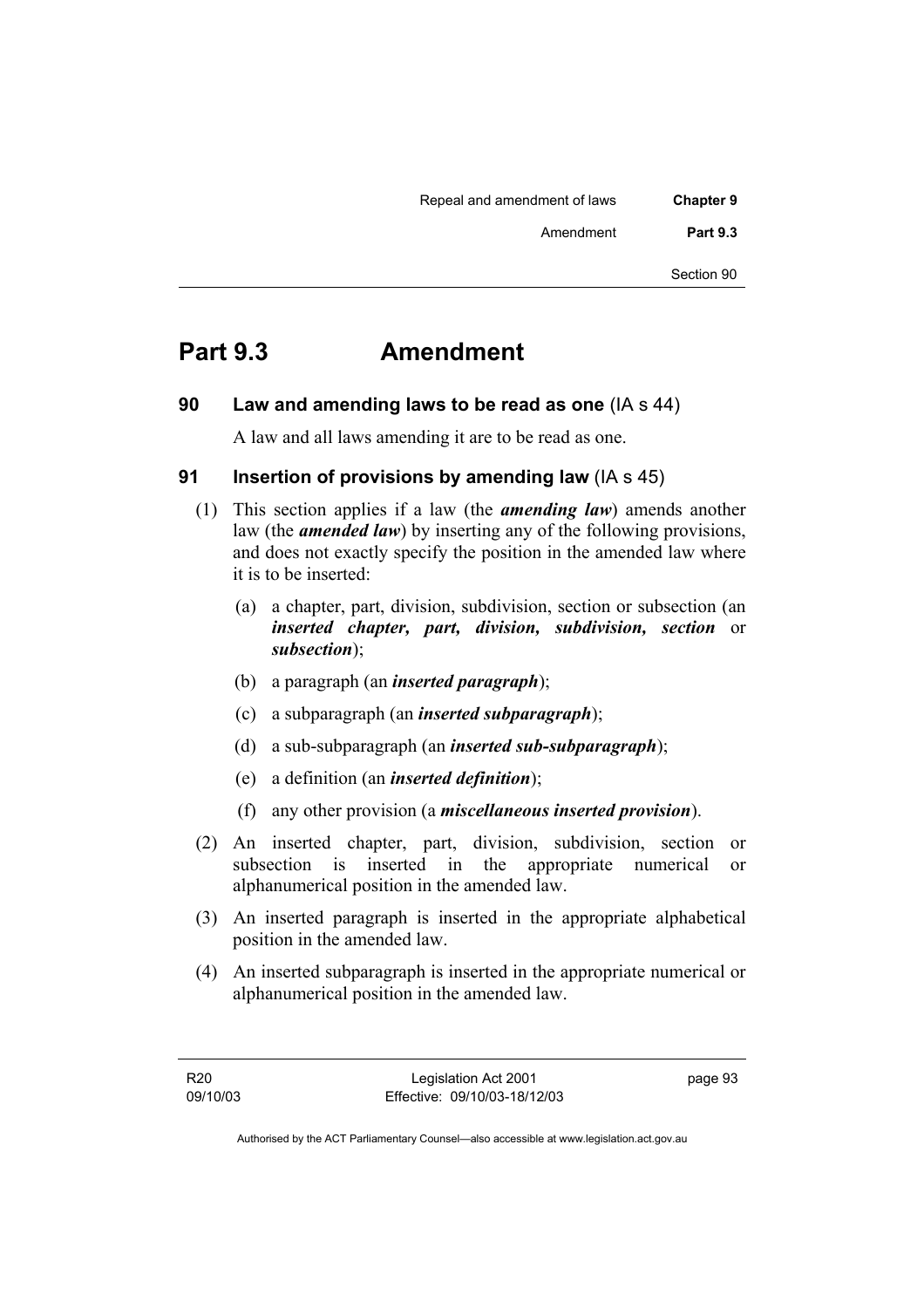| <b>Chapter 9</b> | Repeal and amendment of laws |
|------------------|------------------------------|
| <b>Part 9.3</b>  | Amendment                    |

- (5) An inserted sub-subparagraph is inserted in the appropriate alphabetical position in the amended law.
- (6) An inserted definition is inserted in the appropriate alphabetical position (worked out on a letter-by-letter basis) in a series of definitions in the amended law.
- (7) A miscellaneous inserted provision is inserted in the appropriate position in the amended law.
- (8) In applying this section to a subordinate law or disallowable instrument or to a provision of a schedule to an Act, a reference to a section or subsection is a reference to a corresponding provision of the law, instrument or schedule.
- (9) In working out the appropriate position where a provision is to be inserted in the amended law, regard may be had to the following:
	- (a) the provision number or letter;
	- (b) the heading of the relevant amending provision of the amending Act;
	- (c) any other amendments in the amending law including the order of amendments;
	- (d) anything else in the amending law or amended law;
	- (e) current legislative drafting practice.

### **Examples**

- 1 If a part numbered '3' is to be inserted into an amended law with an existing sequence of parts 'part 1—part 2—part 4', inserted part 3 is inserted between parts 2 and 4.
- 2 If a division numbered '2.2A' is to be inserted into an amended law with an existing sequence of divisions in part 2 'division 2.1—division 2.2 division 2.3', inserted division 2.2A is inserted between divisions 2.2 and 2.3.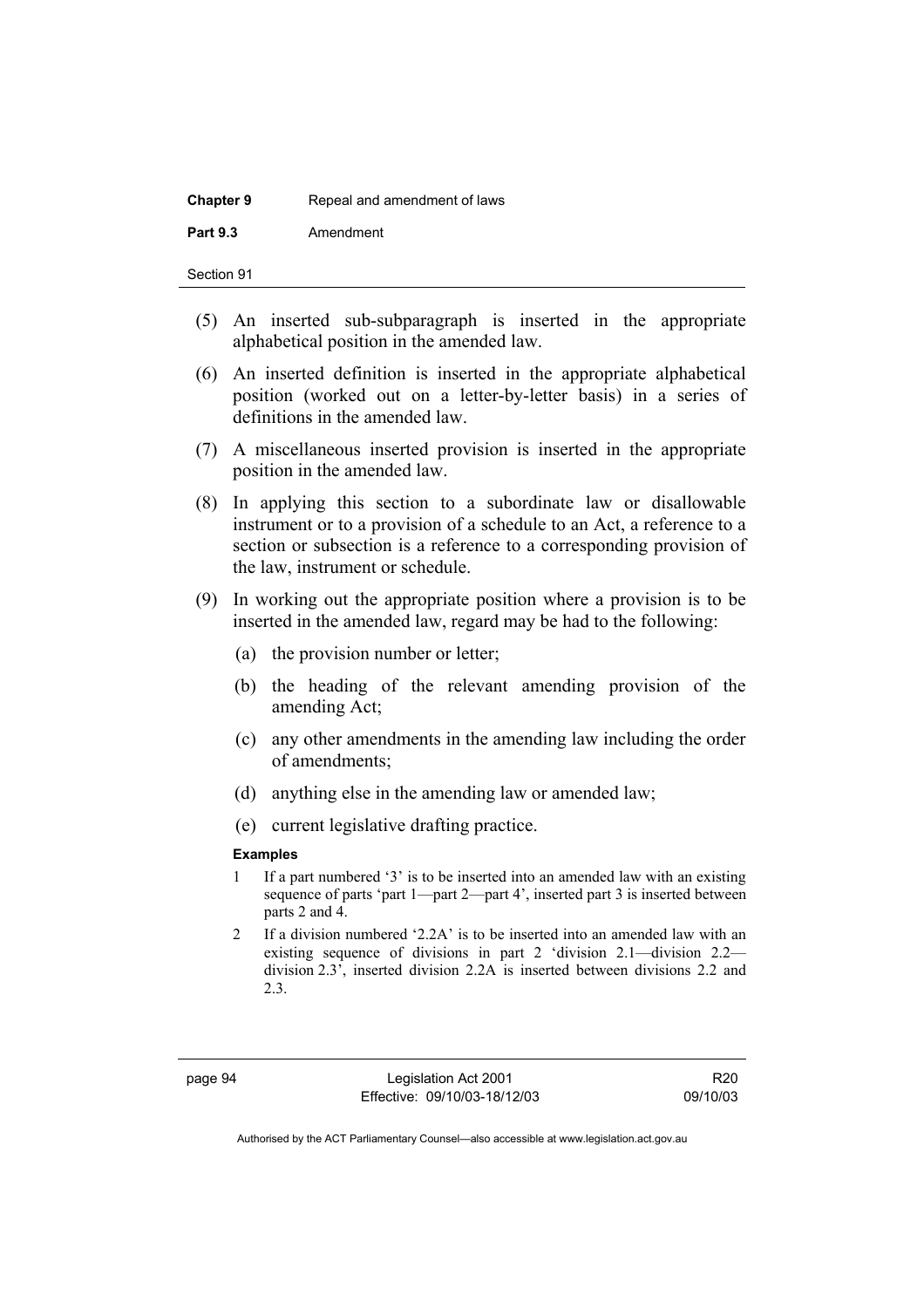| <b>Chapter 9</b> | Repeal and amendment of laws |
|------------------|------------------------------|
| <b>Part 9.3</b>  | Amendment                    |
| Section 92       |                              |

- 3 If a section numbered '6AA' is to be inserted into an amended law with an existing sequence of sections 'section 6—section 6A—section 6B', inserted section 6AA is inserted between sections 6A and 6B.
- 4 If a section numbered '7A' is to be inserted (by an amending section headed 'New section 7A', with the command '*in division 2.2, insert*') into an amended law with an existing sequence 'section 7 [in division 2.2] division 2.3 [heading]—section 8', inserted section 7A is inserted between section 7 and the heading to division 2.3 (that is, at the end of division 2.2).
- 5 If a section numbered '7A' is to be inserted (by an amending section headed 'New section 7A', with the command '*in division 2.3, insert*') into an amended law with an existing sequence 'section 7 [in division 2.2] division 2.3 [heading]—section 8', inserted section 7A is inserted between the heading to division 2.3 and section 8 (that is, at the beginning of division 2.3).
- *Note* An example is part of the Act, is not exhaustive and may extend, but does not limit, the meaning of the provision in which it appears (see s 126 and s 132).
- (10) This section is a determinative provision.

*Note* See s 5 for the meaning of determinative provisions, and s 6 for their displacement.

(11) In this section:

*insert* includes relocate.

### **92 Amendment to be made wherever possible** (IA s 46)

- (1) If a law amends another law—
	- (a) by omitting a word; or
	- (b) by substituting a word for another word; or
	- (c) by inserting a word before or after a particular word;

the amendment is to be made wherever possible in the other law. **Example** 

page 95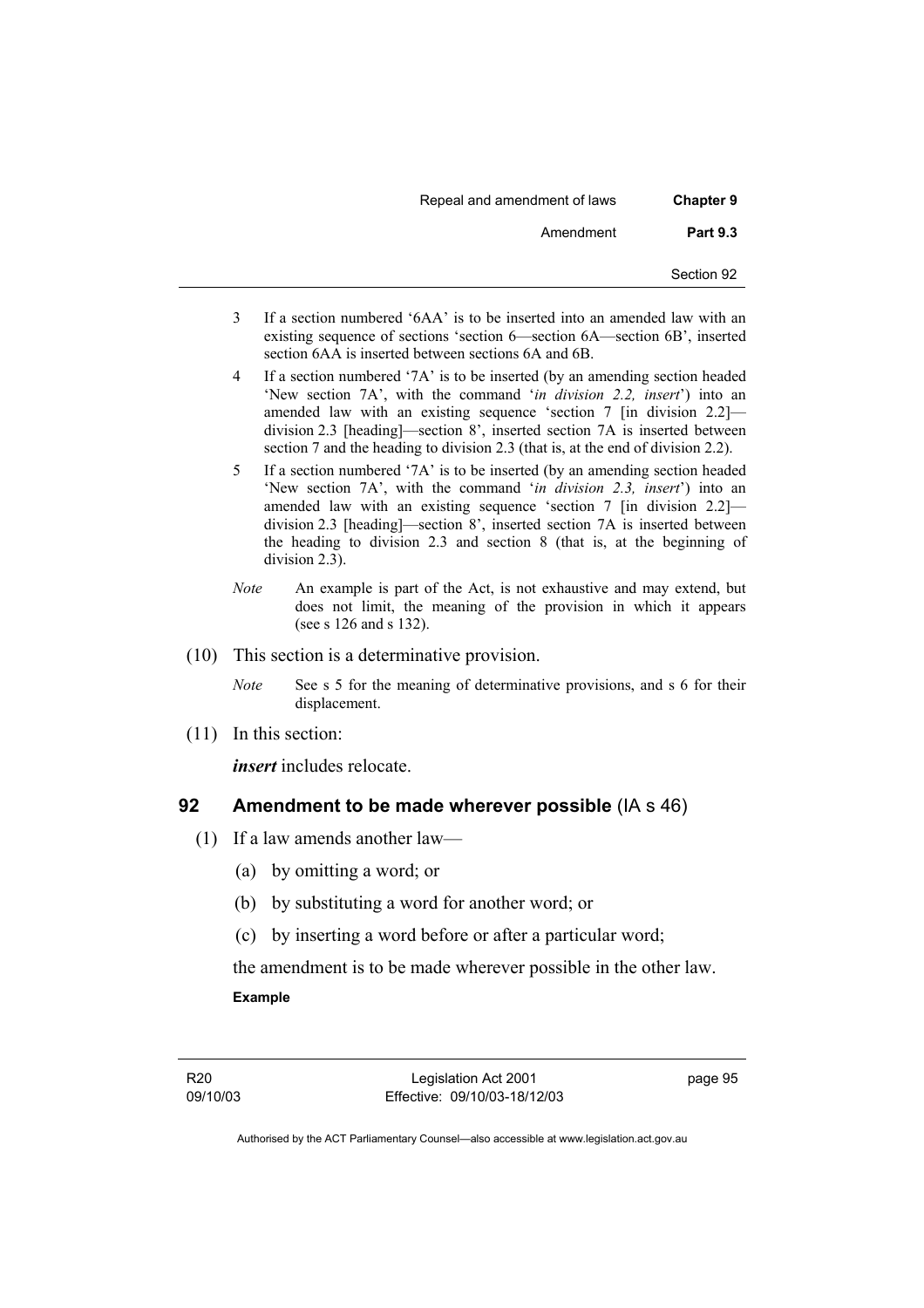| <b>Chapter 9</b> | Repeal and amendment of laws |
|------------------|------------------------------|
| <b>Part 9.3</b>  | Amendment                    |

Section 93

The *XYZ Amendment Act 2002* is expressed to omit the word 'authorised' from the *ABC Act 1998*, section 20. The word 'authorised' is used once in section 20 heading, 3 times in section 20 (1) and twice in section 20 (3). The amendment omits each of those references to the word 'authorised'.

- *Note* An example is part of the Act, is not exhaustive and may extend, but does not limit, the meaning of the provision in which it appears (see s 126 and s 132).
- (2) This section is a determinative provision.
	- *Note* See s 5 for the meaning of determinative provisions, and s 6 for their displacement.

### **93 Provisions included in another provision for amendment purposes** (IA s 46A)

- (1) This section applies for the purpose of amending a law.
- (2) The heading to a chapter, part, division, subdivision, schedule, dictionary, section or any other provision of the law forms part of the provision to which it is a heading.
- (3) An example at the end of a provision of the law is part of the provision unless the example is expressed in a way that indicates that it applies only to another provision.
- (4) A note at the end of a provision of the law is taken, for this section, to be part of the provision unless the note is expressed in a way that indicates that it applies only to another provision.
- (5) However, a note in a law is not, for any other purpose, part of the law.
	- *Note* Section 127 (Material that is not part of an Act or statutory instrument) deals with the status of notes.
- (6) A penalty at the end of a subsection of the law—

R20 09/10/03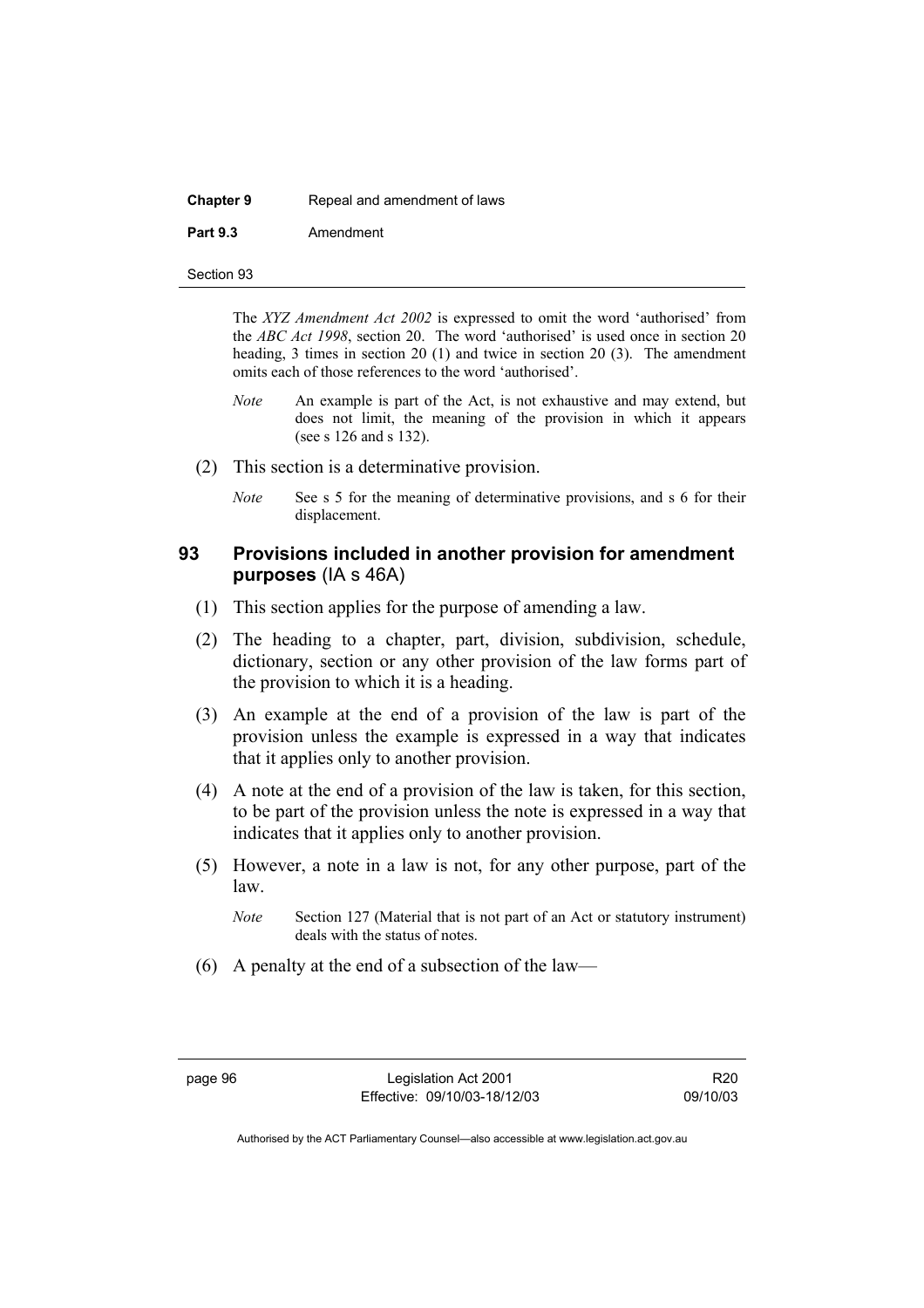| <b>Chapter 9</b> | Repeal and amendment of laws |
|------------------|------------------------------|
| <b>Part 9.3</b>  | Amendment                    |
| Section 94       |                              |

- (a) is part of the subsection unless the penalty is expressed in a way that indicates that it applies only to other subsections of the section; or
- (b) if the penalty is expressed in a way that indicates that it applies only to other subsections—is part of the section.
- (7) A penalty at the end of a section of the law that is not divided into subsections is part of the section.
- (8) The word 'and', 'or' or 'but', or a similar word, at the end of a paragraph, subparagraph, sub-subparagraph or another provision of the law is part of the provision.
- (9) In working out whether an example or note is at the end of a provision of the law, any penalty is to be disregarded, and, for an example, any note is to be disregarded.
	- *Note* According to current legislative drafting practice, examples, notes and penalties to a provision are arranged in the following order at the end of provisions:
		- 1 penalty (first)
		- 2 examples
		- 3 notes (last).
- (10) In applying this section to a subordinate law or disallowable instrument or to a provision of a schedule to an Act, a reference to a section or subsection is a reference to a corresponding provision of the law, instrument or schedule.
- (11) This section is a determinative provision.
	- *Note* See s 5 for the meaning of determinative provisions, and s 6 for their displacement.

## **94 Continuance of appointments etc made under amended provisions** (IA s 47)

(1) This section applies if—

page 97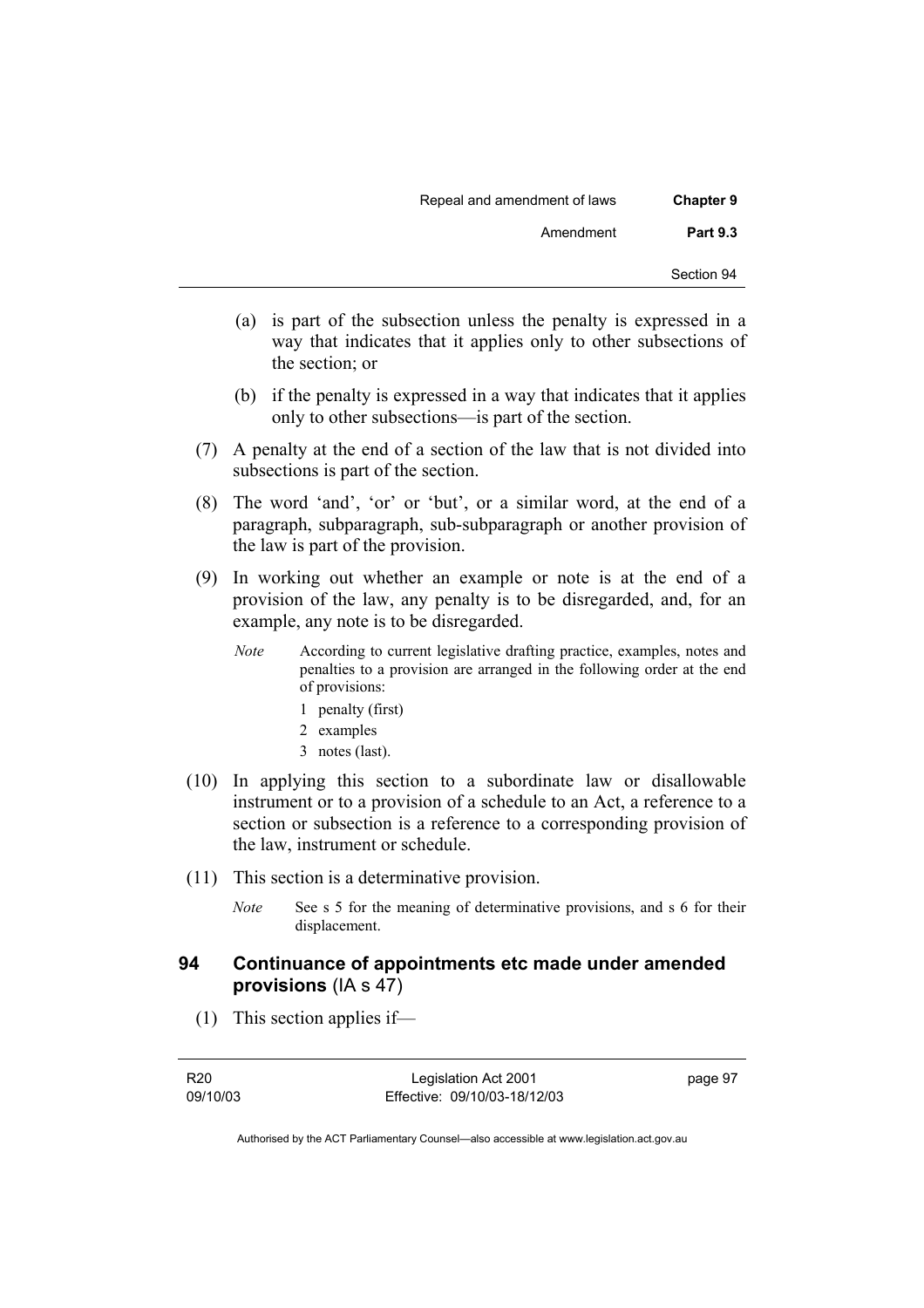| <b>Chapter 9</b> | Repeal and amendment of laws |
|------------------|------------------------------|
| <b>Part 9.3</b>  | Amendment                    |
|                  |                              |

- (a) a law expressly or impliedly authorises or requires—
	- (i) the making of an appointment or statutory instrument; or
	- (ii) the delegation of a function; or
	- (iii) the issue of a licence or permit (however described); or
	- (iv) the doing (however described) of anything else; and
- (b) the law is amended by another law; and
- (c) under the amended law—
	- (i) the appointment or statutory instrument may be made; or
	- (ii) the function may be delegated; or
	- (iii) the licence or permit may be issued; or
	- (iv) the thing may be done;

whether by the same or a different entity.

### **Examples for par (a) (iv)**

- 1 the giving of an approval, consent or permission
- 2 the making of a recommendation
- *Note* An example is part of the Act, is not exhaustive and may extend, but does not limit, the meaning of the provision in which it appears (see s 126 and s 132).
- (2) An appointment, statutory instrument, delegation, licence, permit or other thing mentioned in subsection (1) that was in force immediately before the commencement of the amendment continues to have effect as if it had been made, issued or done (however described) under the amended law.
- (3) This section is a determinative provision.
	- *Note* See s 5 for the meaning of determinative provisions, and s 6 for their displacement.

R20 09/10/03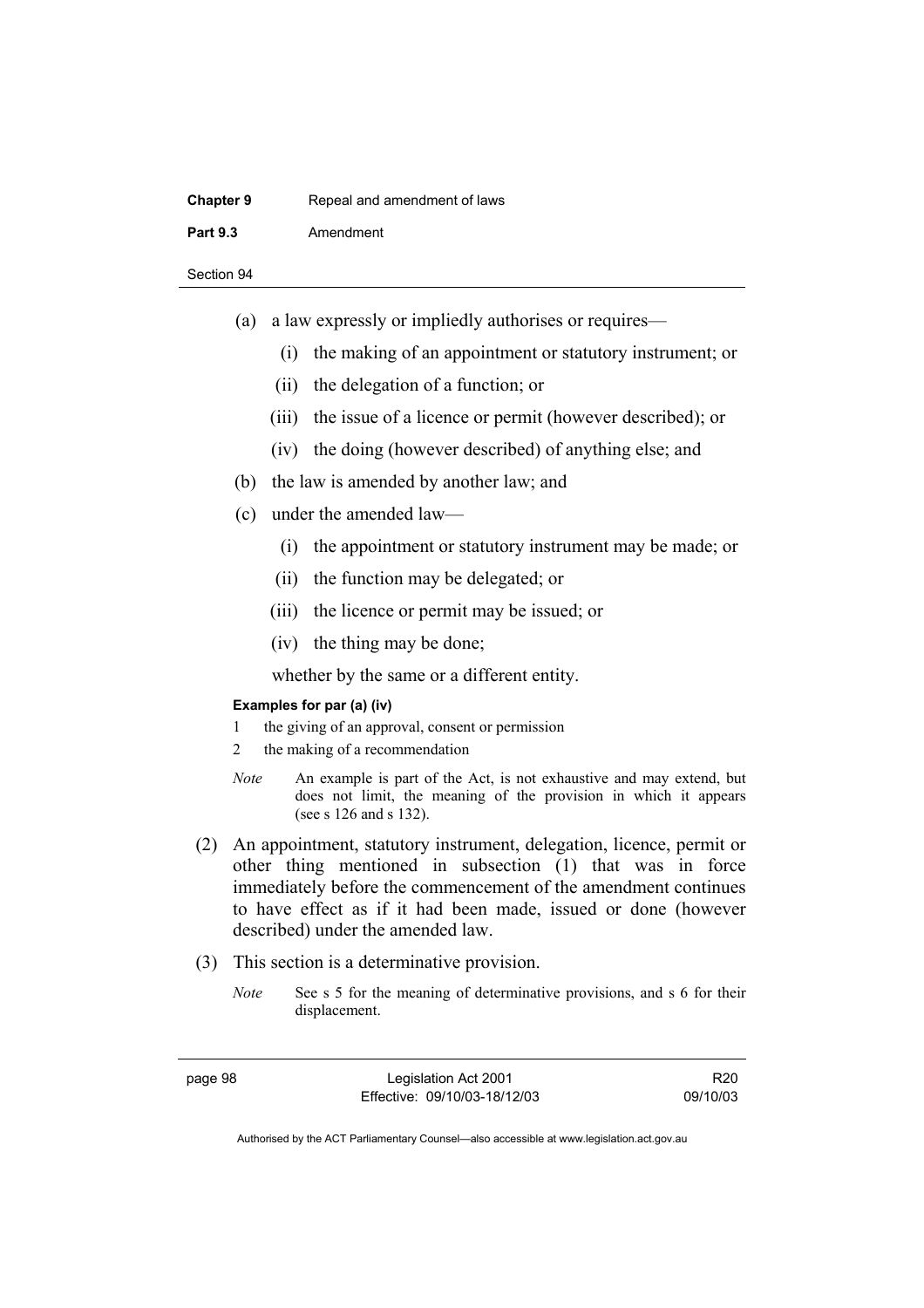| <b>Chapter 9</b> | Repeal and amendment of laws |
|------------------|------------------------------|
| <b>Part 9.3</b>  | Amendment                    |
| Section 95       |                              |

(4) In this section:

*amend* includes omit and re-enact in the same law (with or without changes), but does not include omit and re-enact in another law.

*appointment* includes acting appointment.

## **95 Status of modifications** (IA s 48)

- (1) If a law is modified by another law, the law operates as modified but the modification does not amend the text of the law.
- (2) This section is a determinative provision.
	- *Note* See s 5 for the meaning of determinative provisions, and s 6 for their displacement.

### **96 Relocated provisions** (IA s 49)

- (1) This section applies if a provision of a law is relocated (with or without changes) to a different place in the same law or to a different law.
- (2) The operation or meaning of the provision is not affected only because of the provision's relocation.
- (3) Without limiting subsection (2), if before its relocation the provision was to be interpreted in a particular way, it is to be interpreted in that way in its new location.

### **Example**

If a provision of an Act is to be interpreted as if it were a law consolidating the provisions of other laws and it is relocated into another Act, it is to be interpreted in the same way in its new location.

- *Note* An example is part of the Act, is not exhaustive and may extend, but does not limit, the meaning of the provision in which it appears (see s 126 and s 132).
- (4) However, the provision has effect subject to any changes made to it.

page 99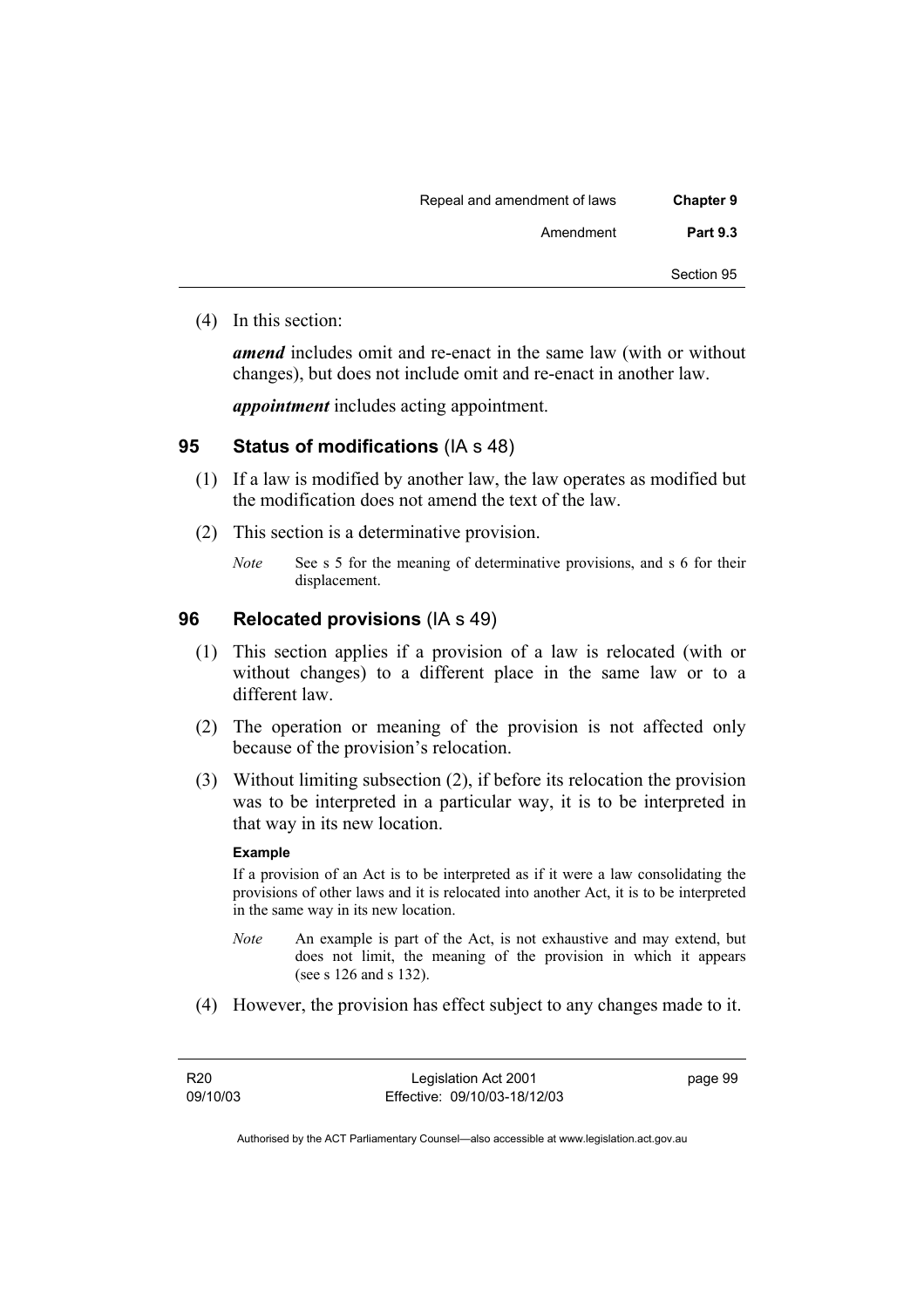# **Chapter 9 Repeal and amendment of laws** Part 9.3 **Amendment**

Section 96

- (5) This section is a determinative provision.
	- *Note* See s 5 for the meaning of determinative provisions, and s 6 for their displacement.

page 100 Legislation Act 2001 Effective: 09/10/03-18/12/03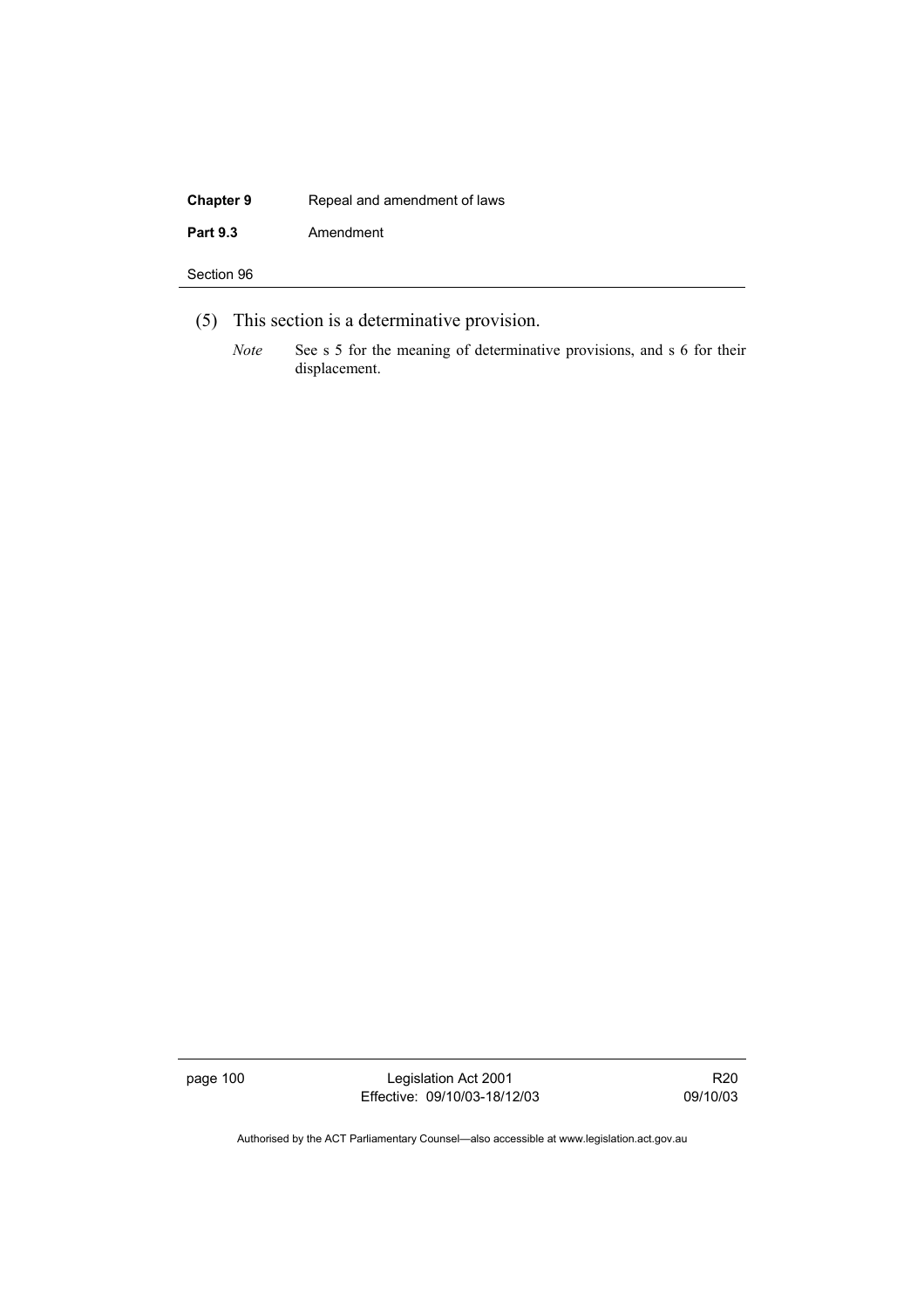## **Chapter 10 Referring to laws**

## **97 References to law or instrument include law or instrument containing reference** (IA s 50 (2))

 (1) In a law, a reference in general terms to a law of the same kind includes a reference to the law itself.

### **Example**

The *ABC Act 2001*, section 27 gives a power to confiscate property under certain circumstances. Section 93 of the same Act provides 'If an Act authorises the confiscation of property, the owner of the property has a right of appeal to the Magistrates Court.' The right of appeal under section 93 also applies to the power given by section 27.

- *Note* An example is part of the Act, is not exhaustive and may extend, but does not limit, the meaning of the provision in which it appears (see s 126 and s 132).
- (2) In an instrument, a reference in general terms to an instrument of the same kind includes a reference to the instrument itself.
- (3) In this section:

*instrument* means an instrument (other than a law) made or in force under a law.

*law* means an Act, subordinate law or disallowable instrument.

### **98 Referring to laws in general terms** (IA s 50 (1))

(1) Every Act may be referred to by the word 'Act' alone.

### **Example**

A former NSW Act may be referred to by using the name of the NSW Act to which it corresponds eg '*Truck Act 1900*'. In other words, it is not necessary to add words indicating that it is a former NSW Act.

R20 09/10/03

Legislation Act 2001 Effective: 09/10/03-18/12/03 page 101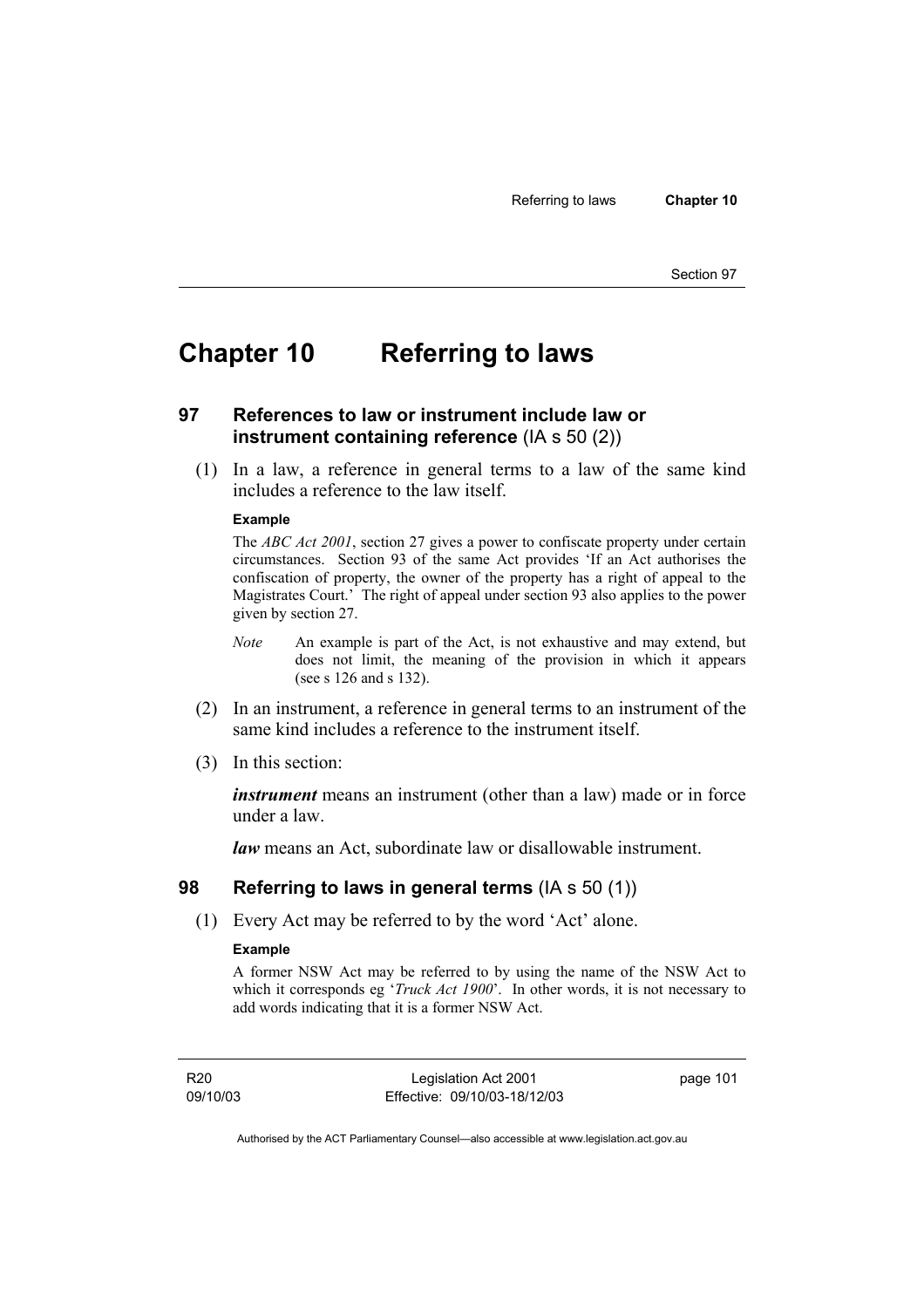### **Chapter 10** Referring to laws

#### Section 99

 (2) Every statutory instrument may be referred to using words to describe the kind of instrument alone.

### **99 Referring to particular Acts** (IA s 51)

- (1) An Act may be referred to by—
	- (a) the name the Act gives to itself; or
	- (b) the year when it was enacted and its number.
- (2) A Commonwealth Act may be referred to—
	- (a) by the name the Act gives to itself; or
	- (b) in any other way sufficient in a Commonwealth Act for referring to a Commonwealth Act;

together with a reference to the Commonwealth (or an abbreviation of the Commonwealth).

- (3) An Act or ordinance of a State or another Territory may be referred to—
	- (a) by the name the Act or ordinance gives to itself; or
	- (b) in any other way sufficient in an Act or ordinance of the State or other Territory for referring to such an Act or ordinance;

together with (unless it is a former NSW Act) a reference to the State or other Territory (or an abbreviation of it).

- (4) A UK Act may be referred to—
	- (a) by the name the Act gives to itself; or
	- (b) in any other way sufficient in a UK Act for referring to a UK Act;

together with (unless it is a former UK Act) a reference to the United Kingdom (or an abbreviation of the United Kingdom).

R20 09/10/03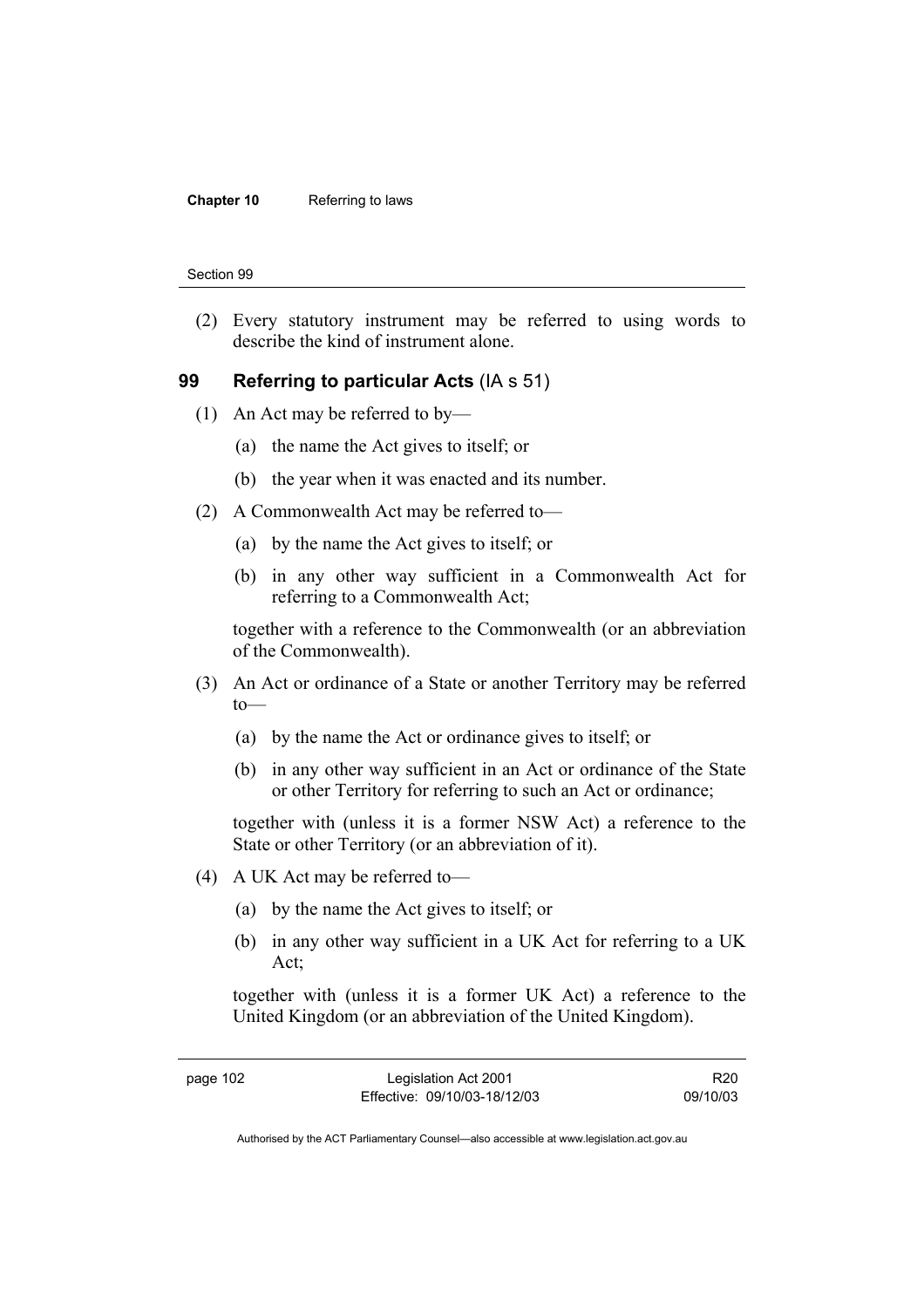### **100 Referring to statutory instruments** (IA s 52, SLA s 4 (2))

- (1) A statutory instrument (including a subordinate law or disallowable instrument) may be referred to by—
	- (a) any name the instrument gives to itself; or
	- (b) if the instrument was numbered under this Act or another Territory law—the year when it was made and its number, together with a reference (if necessary) to the kind of instrument; or
	- (c) reference to—
		- (i) if the instrument was notified in the register under this Act—the date when it was notified in the register, together with a reference to the Act or statutory instrument under which it was made; or
		- (ii) if the instrument was published or notified in the Gazette before the commencement of this Act—the number, date and pages of the Gazette where it was published or notified; or
		- (iii) for any instrument—the date when it was made, together with a reference to the Act or statutory instrument under which it was made.
- (2) An instrument made or in force under a Commonwealth Act, or under an instrument made or in force under a Commonwealth Act, may be referred to—
	- (a) by any name the instrument gives to itself; or
	- (b) in another way sufficient in a Commonwealth Act for the referring to such an instrument;

together with a reference to the Commonwealth (or an abbreviation of the Commonwealth).

| R20      | Legislation Act 2001         | page 103 |
|----------|------------------------------|----------|
| 09/10/03 | Effective: 09/10/03-18/12/03 |          |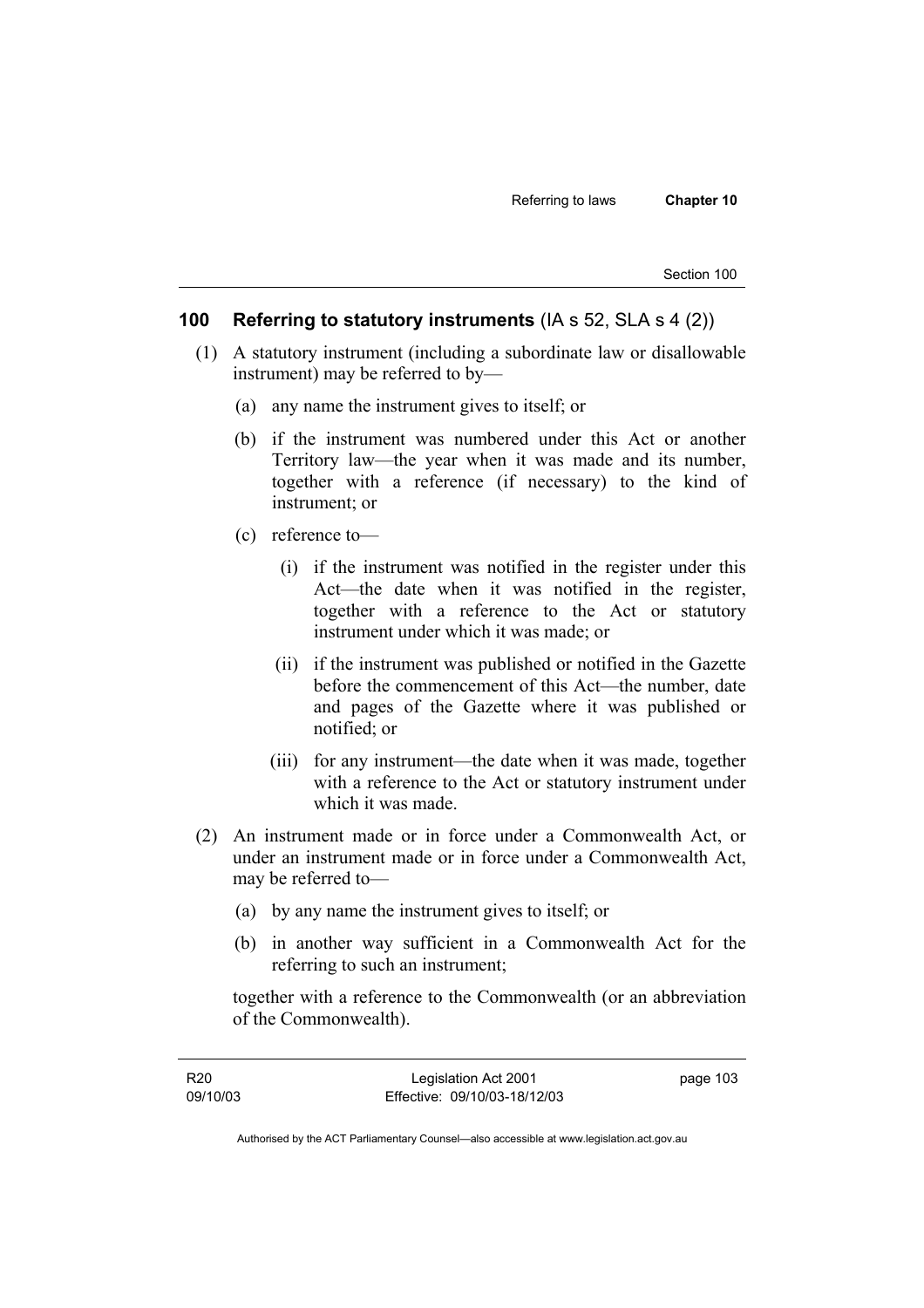#### **Chapter 10** Referring to laws

#### Section 101

- (3) An instrument made or in force under an Act or ordinance of a State or another Territory, or under an instrument made or in force under such an Act or ordinance, may be referred to—
	- (a) by any name the instrument gives to itself; or
	- (b) in another way sufficient in an Act or ordinance of the State or other Territory for referring to such an instrument;

together with (unless it is a New South Wales instrument applying in the Territory) a reference to the State or other Territory (or an abbreviation of it).

- (4) An instrument made or in force under a UK Act, or under an instrument made or in force under a UK Act, may be referred to—
	- (a) by any name the instrument gives to itself; or
	- (b) in another way sufficient in a UK Act for referring to such an instrument;

together with (unless it is a UK instrument applying in the Territory) a reference to the United Kingdom (or an abbreviation of the United Kingdom).

### **101 Referring to provisions of laws or instruments** (IA s 53)

 (1) A provision of a law or instrument may, if appropriate, be referred to by reference to the provision of the law or instrument in which it is contained.

#### **Example**

Paragraph (b) of subsection (2) of section 10 of an Act may be cited by reference to the section, subsection and paragraph, that is, as section 10 (2) (b).

*Note* An example is part of the Act, is not exhaustive and may extend, but does not limit, the meaning of the provision in which it appears (see s 126 and s 132).

page 104 Legislation Act 2001 Effective: 09/10/03-18/12/03

R20 09/10/03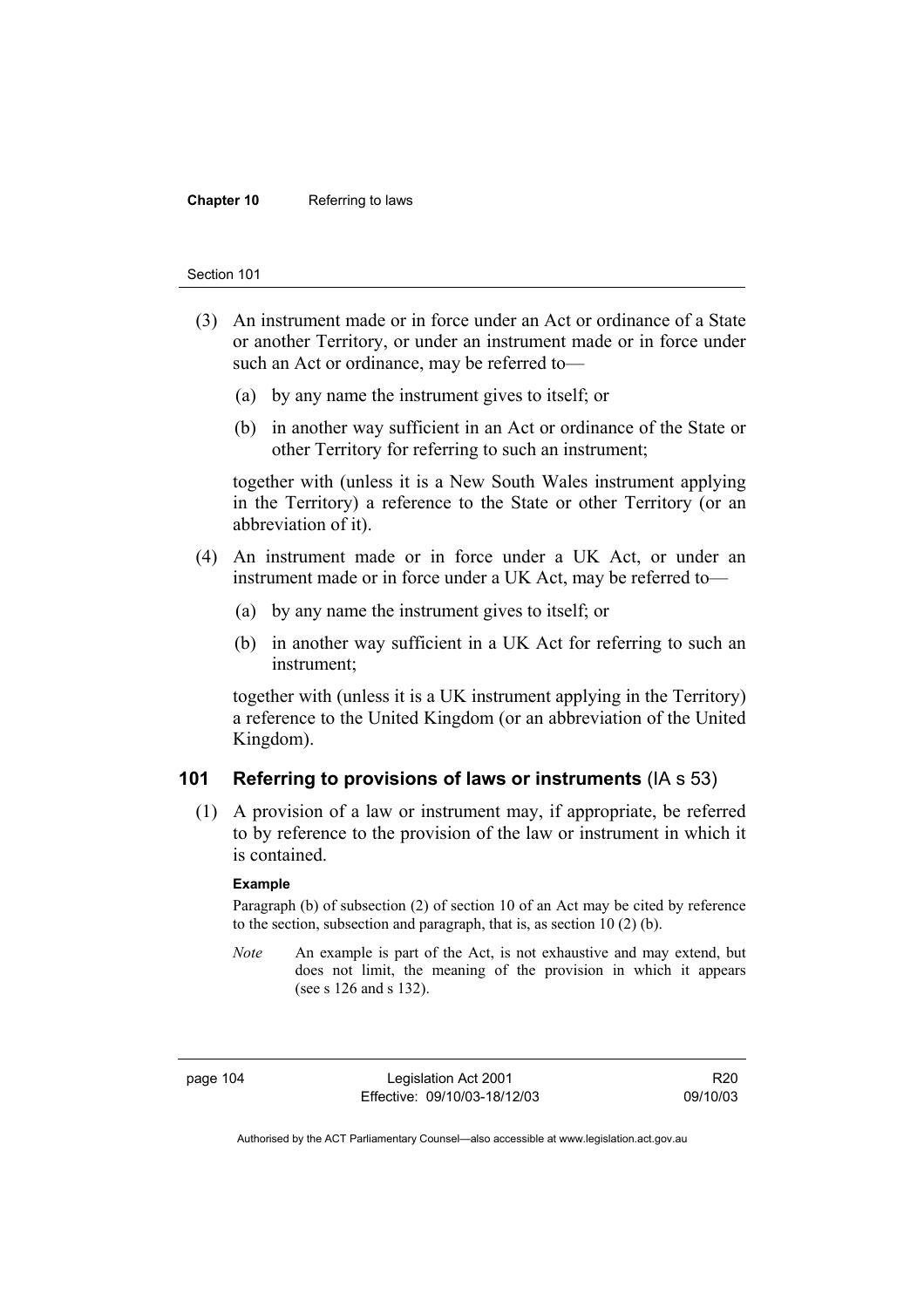Section 101A

(2) In this section:

*instrument* means an instrument (other than a law) made or in force under a law.

*law* means—

- (a) an Act, subordinate law or disallowable instrument; or
- (b) a law of the Commonwealth, a State or another Territory.

### **101A Reference to provisions of law or instrument is inclusive**  (IA s 14)

- (1) In an Act or statutory instrument, a reference to any part of a law or instrument is a reference to the following:
	- (a) the provision of the law or instrument that forms the beginning of the part;
	- (b) the provision of the law or instrument that forms the end of the part;
	- (c) any provision of the law or instrument between the beginning and end of the part.

### **Examples**

- 1 A reference to 'sections 5 to 9' includes both section 5 and section 9.
- 2 A reference to 'sections 260 to 264' includes a provision such as a part heading between section 260 and 261.
- 3 A reference to '*from* child *to* adult' includes both the word 'child' and the word 'adult'.
- *Note* An example is part of the Act, is not exhaustive and may extend, but does not limit, the meaning of the provision in which it appears (see s 126 and s 132).
- (2) In this section:

*instrument* means an instrument (other than a law) made or in force under a law.

| R <sub>20</sub> | Legislation Act 2001         | page 105 |
|-----------------|------------------------------|----------|
| 09/10/03        | Effective: 09/10/03-18/12/03 |          |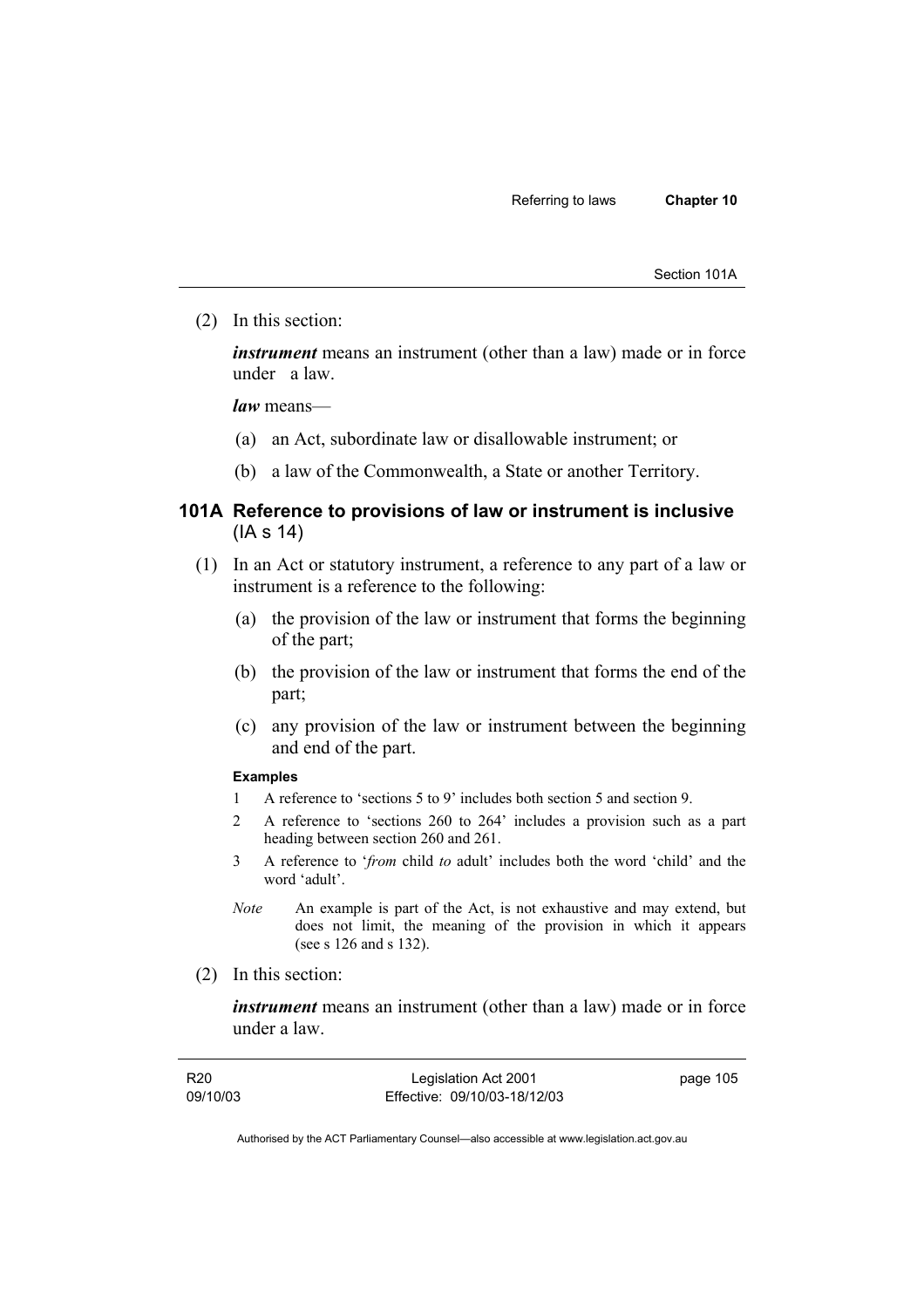### **Chapter 10** Referring to laws

#### Section 101B

*law* means—

- (a) an Act, subordinate law or disallowable instrument; or
- (b) a law of the Commonwealth, a State or another Territory.

### **101B References to paragraphs etc** (IA s 12A)

 (1) In an Act or statutory instrument, a reference to a paragraph of a provision of an Act or statutory instrument includes any words in the provision before or after the paragraph that are necessary or desirable to make the reference meaningful.

### **Example**

A section or subsection (or corresponding provisions in regulations) may be divided into paragraphs as follows:

- '(2) An application must be—
	- (a) in writing; and
	- (b) accompanied by a copy of the advertisement of the applicant's intention to apply.'

Paragraphs form part of the sentence in which they are contained. A reference to paragraph (a) in this example that did not include the preceding words 'An application must be' would be meaningless. Section 101B therefore allows the paragraph to be read with those words so that it makes sense.

- *Note 1* Although this section contains 2 references to an Act or statutory instrument, s 97 makes it clear that they may be the same Act or statutory instrument.
- *Note 2* An example is part of the Act, is not exhaustive and may extend, but does not limit, the meaning of the provision in which it appears (see s 126 and s 132).
- (2) In this section:

*paragraph* includes a subparagraph and a sub-subparagraph.

page 106 Legislation Act 2001 Effective: 09/10/03-18/12/03

R20 09/10/03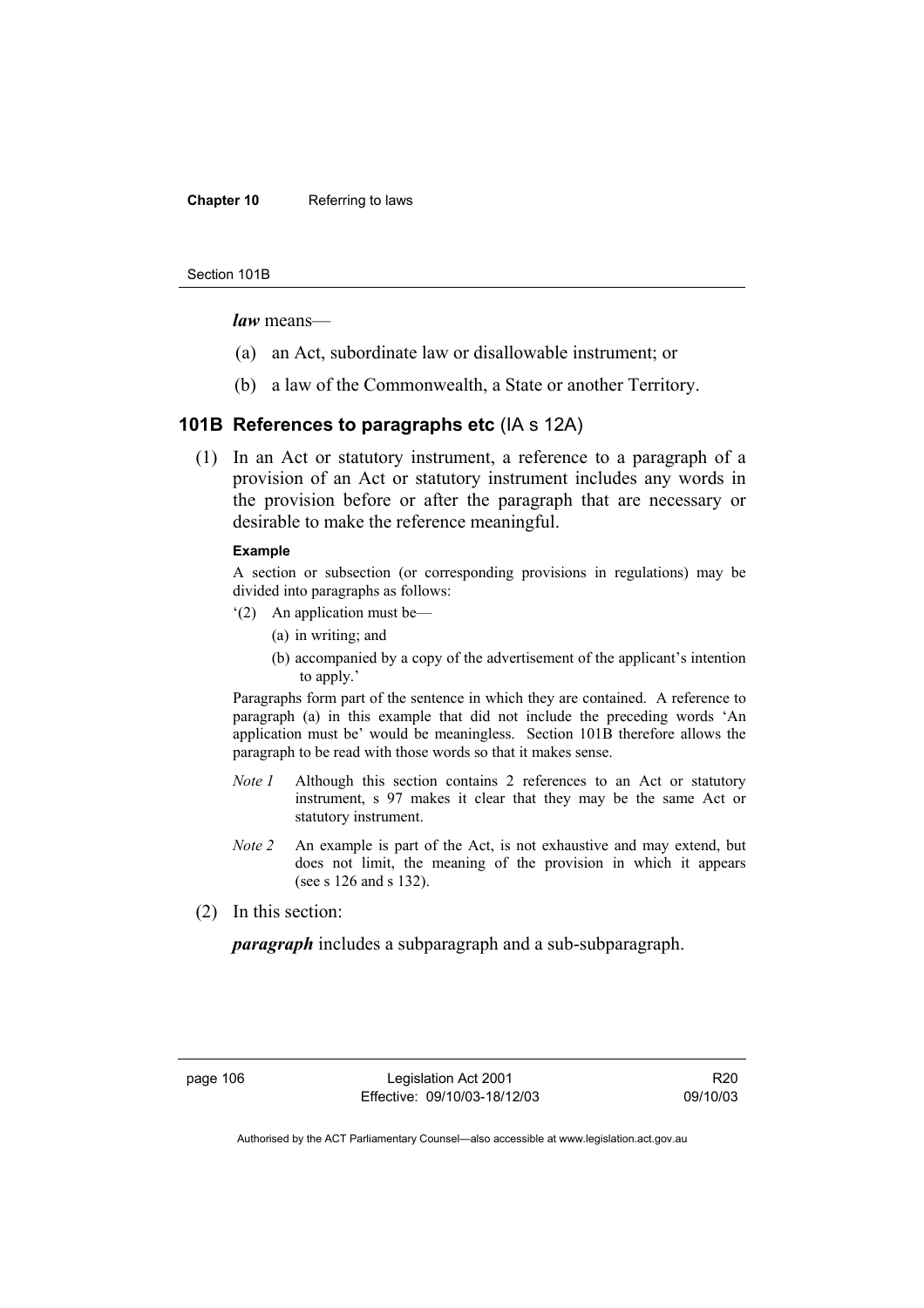### **102 Meaning of references to a law or instrument generally**  (IA s 54)

- (1) In an Act or statutory instrument, a reference to a law or instrument includes a reference to the following:
	- (a) the law or instrument as originally made, and as amended from time to time since it was originally made;
	- (b) if the law or instrument has been repealed and remade (with or without changes) since the reference was made—the law or instrument as remade, and as amended from time to time since it was remade;
	- (c) if a relevant provision of the law or instrument has been omitted and remade (with or without changes) in another law or instrument since the reference was made—the other law or instrument as in force when the provision was remade, and as amended from time to time since the provision was remade.
- (2) In an Act or statutory instrument, a reference to a provision of a law or instrument includes a reference to the following:
	- (a) the provision as originally made, and as amended from time to time since it was originally made;
	- (b) if the provision has been omitted and remade (with or without changes and whether in the law or instrument or another law or instrument) since the reference was made—the provision as remade, and as amended from time to time since it was remade.
- (3) In this section:

*instrument* means an instrument (other than a law) made or in force under a law.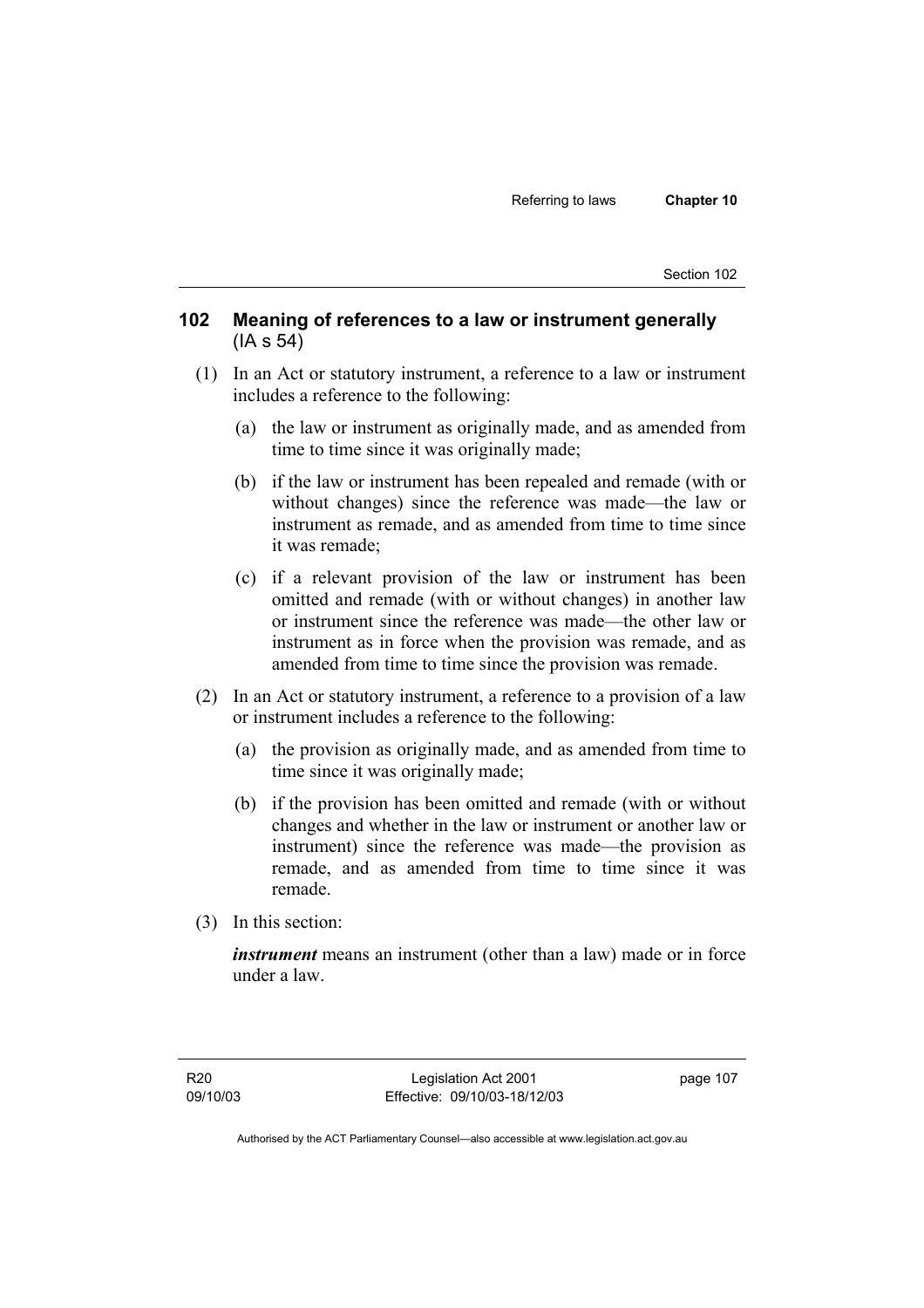### **Chapter 10** Referring to laws

#### Section 103

*law* means—

- (a) an Act, subordinate law or disallowable instrument; or
- (b) a law of the Commonwealth, a State or another Territory.

*make* includes enact.

## **103 References to laws and instruments with amended names**  (IA s 55)

- (1) If the name of a law or instrument is amended, a reference in an Act or statutory instrument to the name includes a reference to the name as amended.
- (2) In this section:

*instrument* means an instrument (other than a law) made or in force under a law.

*law* means—

- (a) an Act, subordinate law or disallowable instrument; or
- (b) a law of the Commonwealth, a State or another Territory.

### **104 References to laws include references to instruments under laws** (IA s 55A)

- (1) In an Act or statutory instrument a reference (either generally or specifically) to an Act or statutory instrument, or to a provision of an Act or statutory instrument, includes a reference to the statutory instruments made or in force under the Act, instrument or provision.
- (2) In subsection (1), a reference to the statutory instruments made or in force under the Act, instrument or provision includes a reference to any law or instrument (within the meaning of section 47), or provision of a law or instrument (within the meaning of that

R20 09/10/03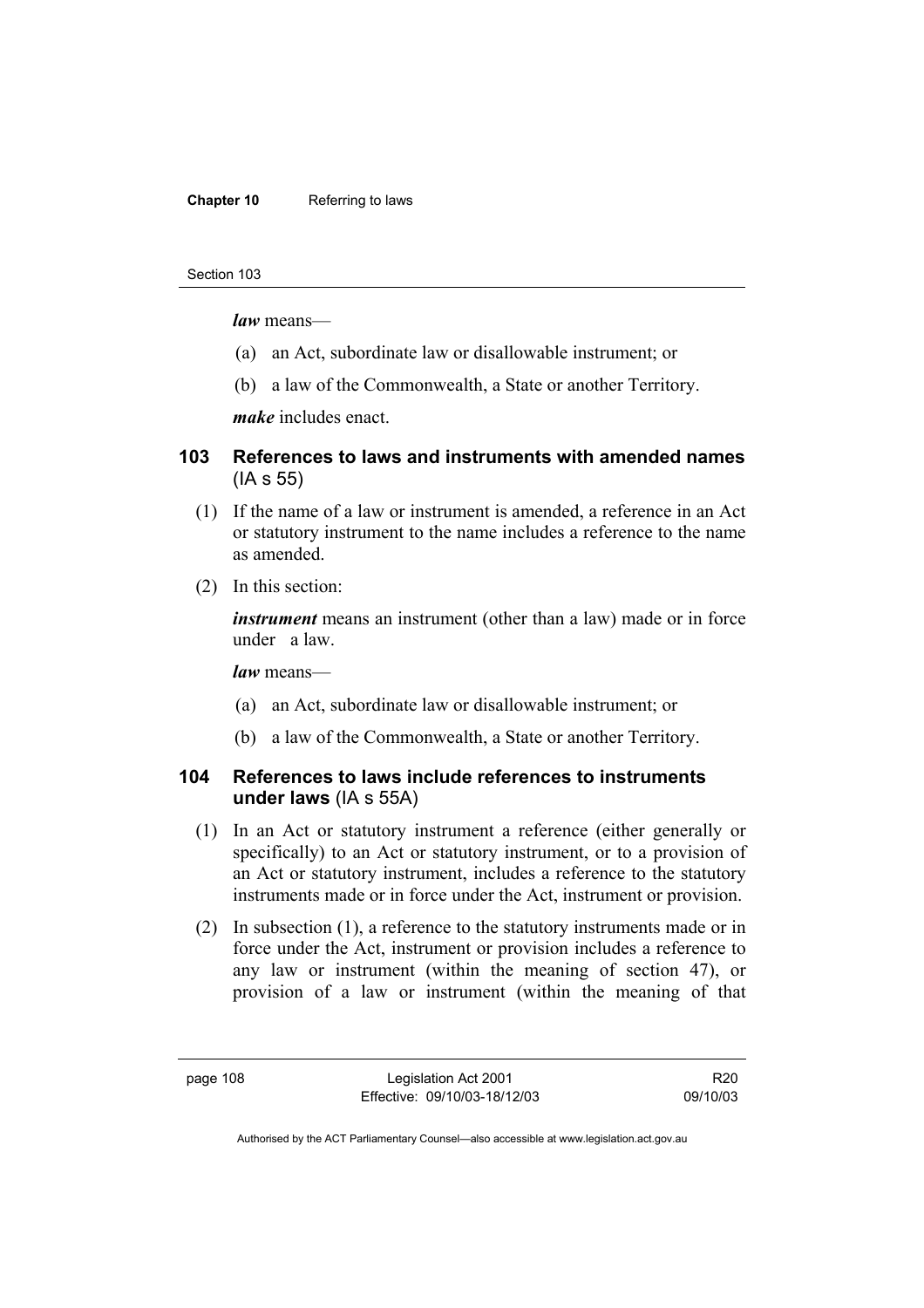section), applied, adopted or incorporated (with or without change) under the Act, instrument or provision.

- *Note* Section 47 authorises an Act, subordinate law or disallowable instrument to make provision about a matter by applying, adopting or incorporating a law or instrument (as defined in that section) or a provision of a law or instrument.
- (3) In an Act or statutory instrument a reference (either generally or specifically) to an Act, ordinance or statutory instrument of another jurisdiction, or to a provision of an Act, ordinance or statutory instrument of another jurisdiction, includes a reference to the statutory instruments made or in force under the Act, ordinance, instrument or provision.
- (4) In subsection (3):

*another jurisdiction* means the Commonwealth, a State or another Territory.

*statutory instrument* means an instrument (whether of a legislative or administrative nature) made or in force under the Act, ordinance or statutory instrument concerned.

### **105 References in statutory instruments to** *the Act* (IA s 55B)

In a statutory instrument, a reference to *Act* or *the Act*, without mentioning a particular Act, is a reference to the Act under which the instrument is made or in force.

R20 09/10/03

Legislation Act 2001 Effective: 09/10/03-18/12/03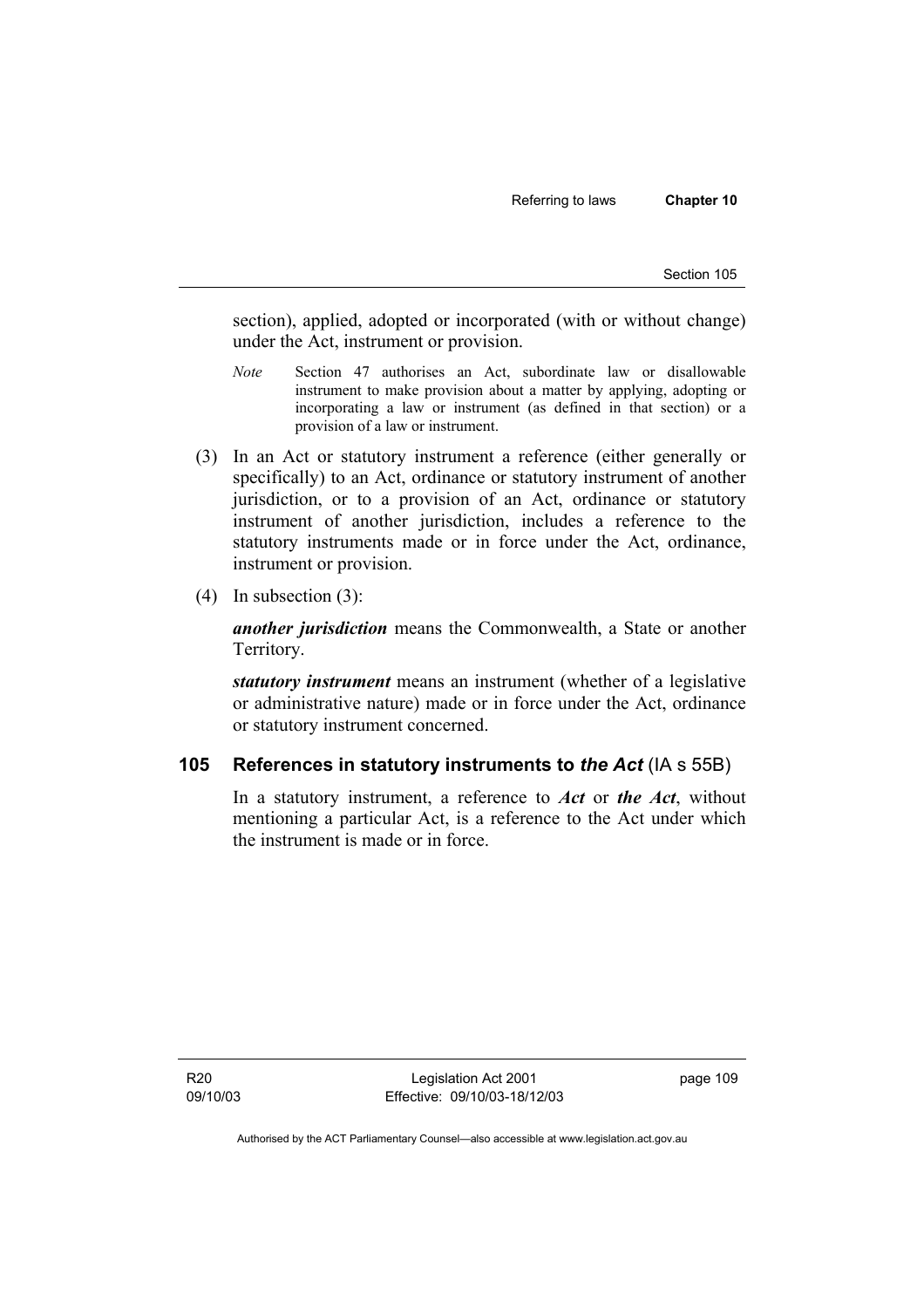### **Chapter 10** Referring to laws

#### Section 106

### **106 References to repealed laws** (IA s 55C)

 (1) If an Act or statutory instrument refers to a law as repealed, the reference is a reference to the law as in force immediately before it was repealed.

#### **Example**

A reference to the '*XYZ Act 2000* (repealed)' is a reference to the *XYZ Act 2000* immediately before it was repealed.

- *Note* An example is part of the Act, is not exhaustive and may extend, but does not limit, the meaning of the provision in which it appears (see s 126 and s 132).
- (2) In this section:

*law* means—

- (a) an Act, subordinate law or statutory instrument; or
- (b) a law of the Commonwealth, a State or another Territory.

page 110 Legislation Act 2001 Effective: 09/10/03-18/12/03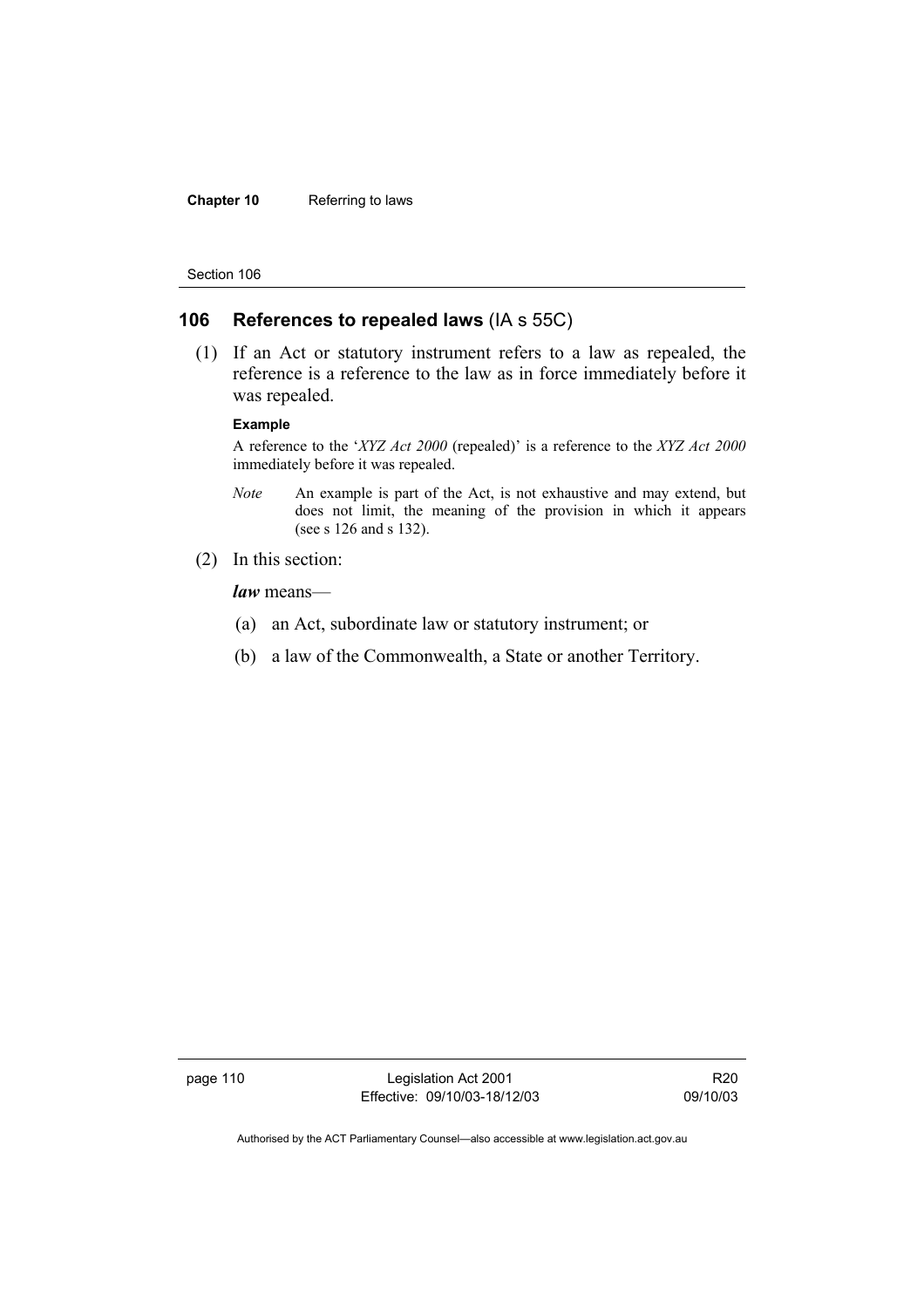| <b>Chapter 11</b> | Republication of Acts and statutory instruments |
|-------------------|-------------------------------------------------|
| <b>Part 11.1</b>  | General                                         |
| Section 107       |                                                 |

## **Chapter 11 Republication of Acts and statutory instruments**

## **Part 11.1 General**

## **107 Meaning of** *law* **in ch 11** (LRA s 5, def of *law* and s 8 (2))

In this chapter:

*law* means an Act or statutory instrument, whether or not it has been amended, and includes—

- (a) a collection of 2 or more Acts or statutory instruments; or
- (b) all or part of an agreement or other instrument that has the force of law or is in, or attached to, an Act or statutory instrument.

## **108 Republication in register**

- (1) The parliamentary counsel may republish a law by entering the text of the law in the register.
- (2) Subsection (1) does not limit the ways in which the parliamentary counsel may republish a law.

## **109 Republications may be published with other information**

The parliamentary counsel may publish information not required by this chapter with a written or electronic version of an authorised republication if the parliamentary counsel considers that the information is likely to be useful to users of the republication.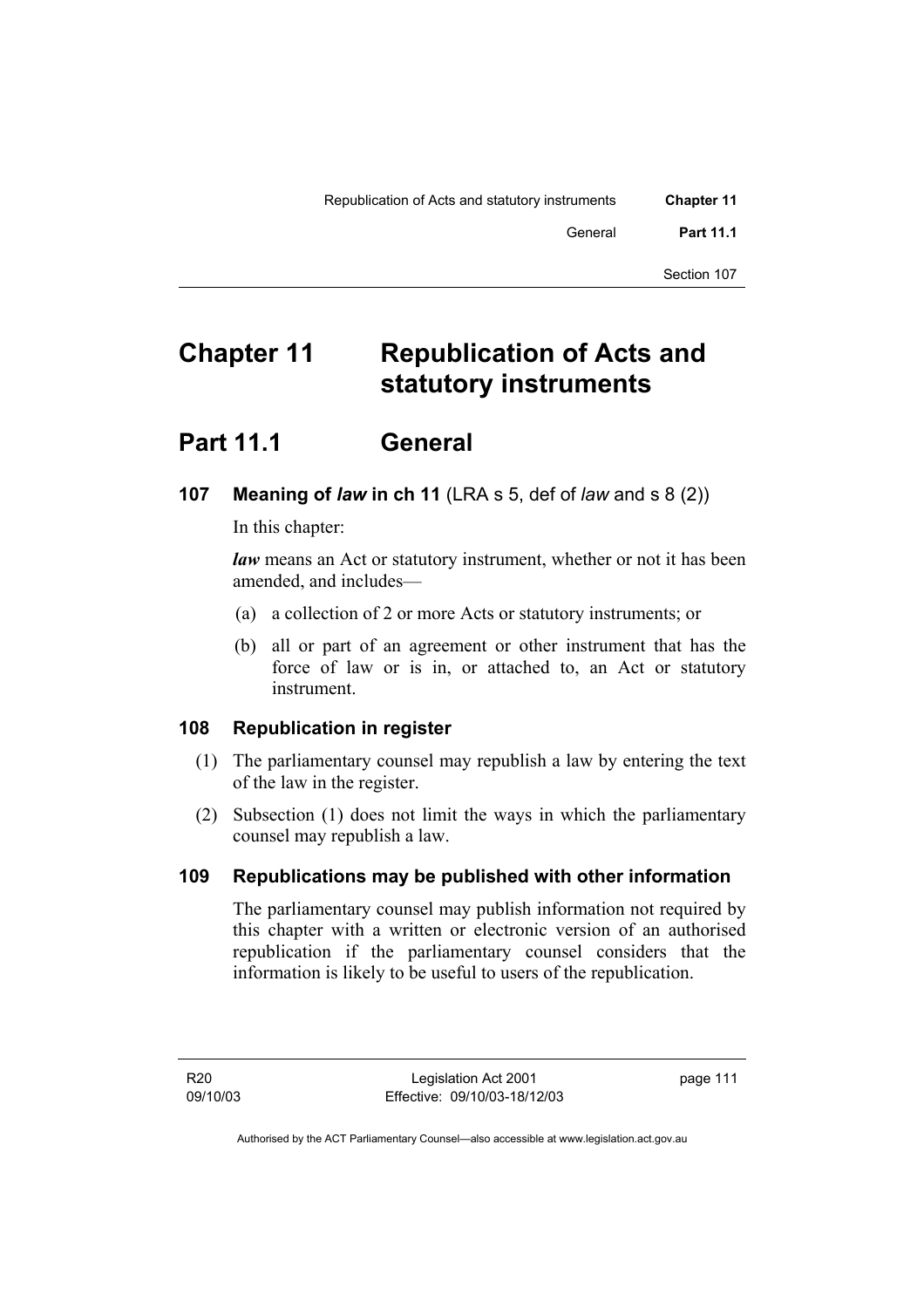| <b>Chapter 11</b> | Republication of Acts and statutory instruments |
|-------------------|-------------------------------------------------|
| <b>Part 11.1</b>  | General                                         |

## **110 Collections of laws** (LRA s 19A)

- (1) If the parliamentary counsel authorises under this Act the republication of 2 or more laws in a collection, this chapter applies to each of the laws in the collection as if it were republished separately.
- (2) Subsection (1) does not prevent the use of—
	- (a) a single contents for the collection; or
	- (b) information applying to 2 or more laws in the collection.

page 112 Legislation Act 2001 Effective: 09/10/03-18/12/03

R20 09/10/03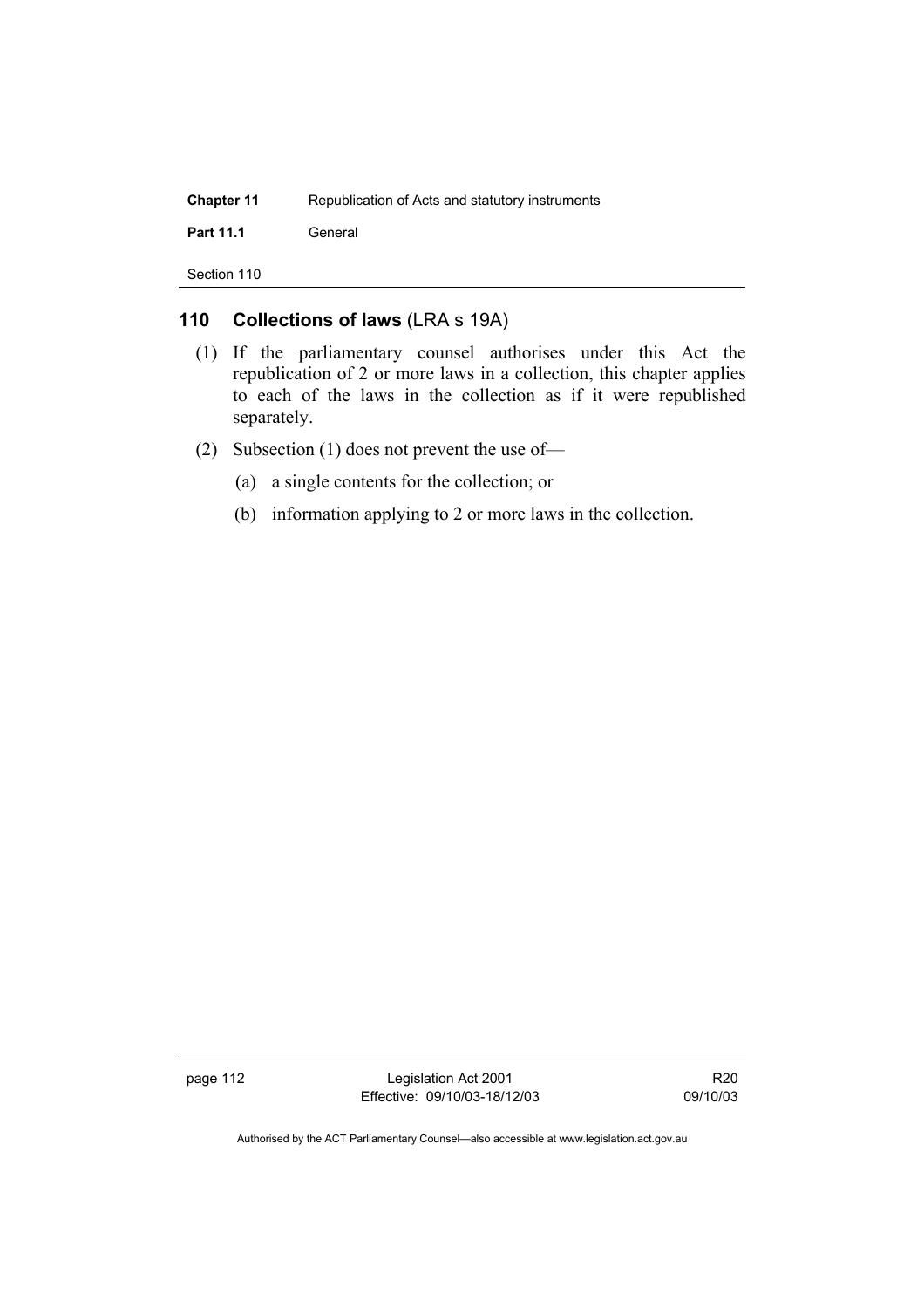| <b>Chapter 11</b> | Republication of Acts and statutory instruments |
|-------------------|-------------------------------------------------|
| <b>Part 11.2</b>  | Substantive amendments made by laws             |
| Section 111       |                                                 |

## **Part 11.2 Substantive amendments made by laws**

## **111 Incorporation of amendments** (LRA s 10)

- (1) This section applies to a law if the law has been amended by another law by the omission, insertion, substitution, renumbering or relocation of provisions.
- (2) An authorised republication of the law must show the law as amended by all amendments that commenced on or before the day stated on the republication as the republication date.
- (3) An authorised republication of the law may also incorporate necessary consequential amendments, whether of punctuation, numbering or another kind.
- (4) This section does not prevent an authorised republication of the law showing the law as it would be amended by amendments that have not commenced on or before the republication date if the republication indicates, in a suitable place, that the amendments have not commenced.

## **112 Reference to amending laws** (LRA s 11 (1))

 An authorised republication of a law that shows the law as amended must include, in a suitable place, a reference to the law by which each amendment was made.

### **113 Provisions not republished or relocated** (LRA s 12)

- (1) This part does not require—
	- (a) every provision of a law to be shown in an authorised republication of the law; or

| R20      | Legislation Act 2001         | page 113 |
|----------|------------------------------|----------|
| 09/10/03 | Effective: 09/10/03-18/12/03 |          |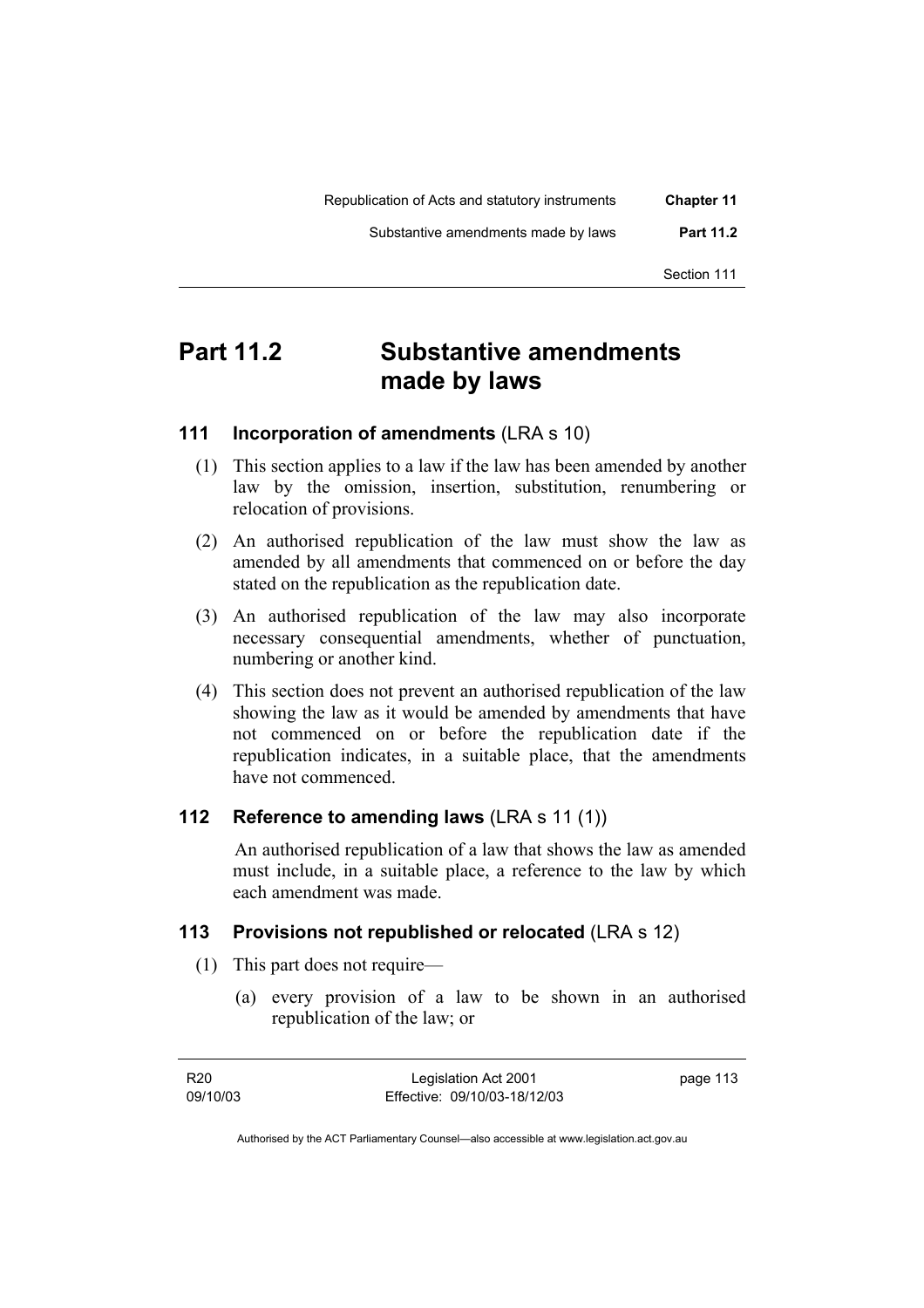| <b>Chapter 11</b> | Republication of Acts and statutory instruments |
|-------------------|-------------------------------------------------|
| <b>Part 11.2</b>  | Substantive amendments made by laws             |

- (b) each provision of a law to be shown in an authorised republication of the law in the place in the law where it was located when the provision was made.
- (2) If a provision of a law is not shown in an authorised republication, the republication must indicate that fact in a suitable place.
- (3) If a provision of a law is shown in an authorised republication in a different place in the law to the place where it was located when the provision was made, the republication must indicate that fact in a suitable place.

page 114 Legislation Act 2001 Effective: 09/10/03-18/12/03

R20 09/10/03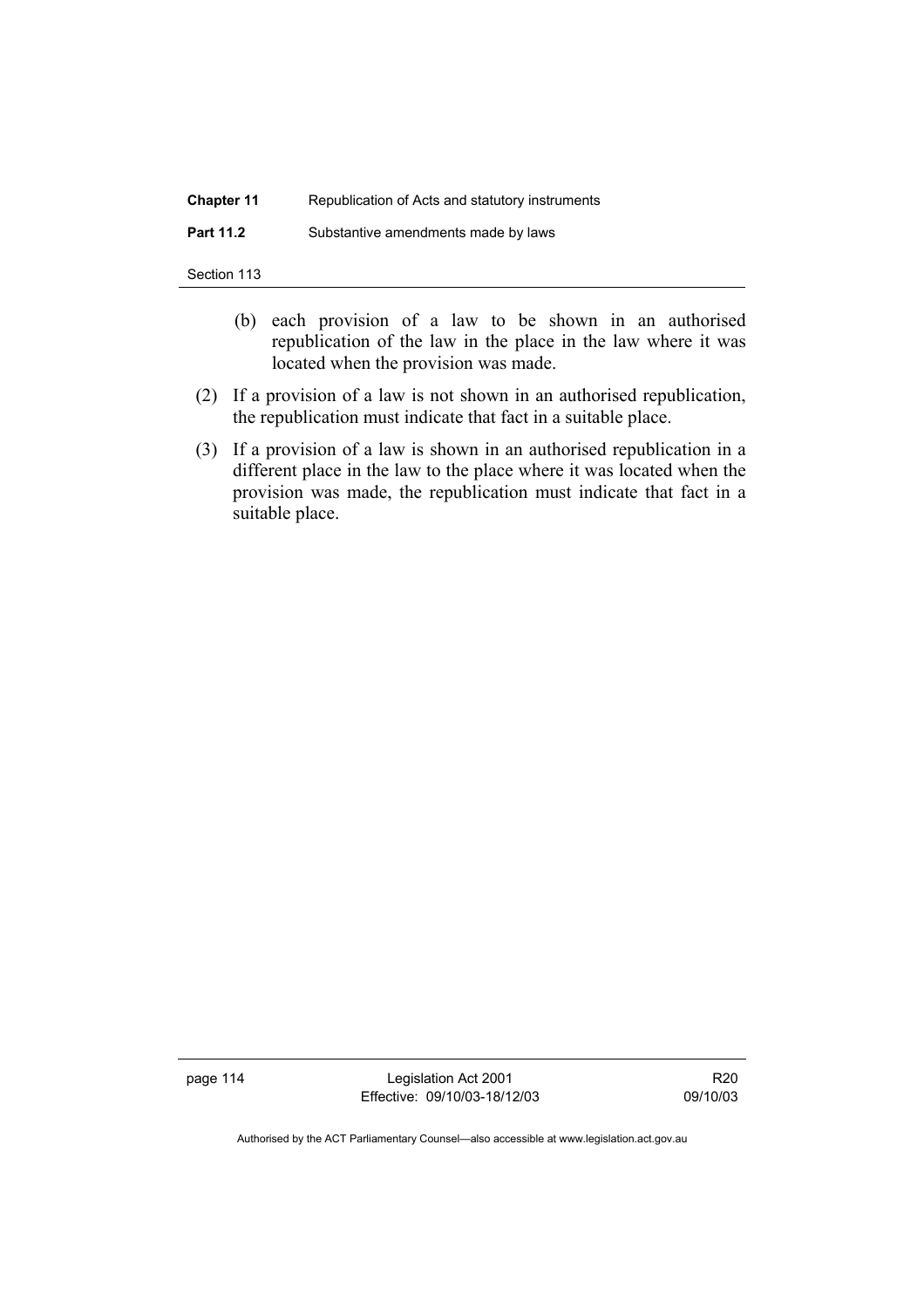| <b>Chapter 11</b> | Republication of Acts and statutory instruments |
|-------------------|-------------------------------------------------|
| <b>Part 11.3</b>  | Editorial changes                               |
| Section 114       |                                                 |

## **Part 11.3 Editorial changes**

## **114 Authorisation for parliamentary counsel** (LRA s 13, s 19)

In preparing a law for republication, the parliamentary counsel is authorised—

- (a) to make editorial amendments and other textual amendments of a formal nature that the parliamentary counsel considers desirable to bring the law into line, or more closely into line, with current legislative drafting practice; and
- (b) to make other editorial changes by way of format, layout or printing style, or in any other presentational respect, that the parliamentary counsel considers desirable to bring the law into line, or more closely into line, with current legislative drafting practice.

## **115 Amendments not to change effect** (LRA s 14)

This part does not permit the making of an amendment of a law that would change the effect of the law.

## **116 Ambit of editorial amendments** (LRA s 15)

- (1) An *editorial amendment* of a law is an amendment that—
	- (a) corrects a typographical error; or
	- (b) corrects or updates a reference to a law, position, entity, place or thing; or
	- (c) goes only to a matter of spelling, punctuation, grammar or syntax or the use of conjunctives and disjunctives; or
	- (d) changes the name of the law or of a provision of the law; or

page 115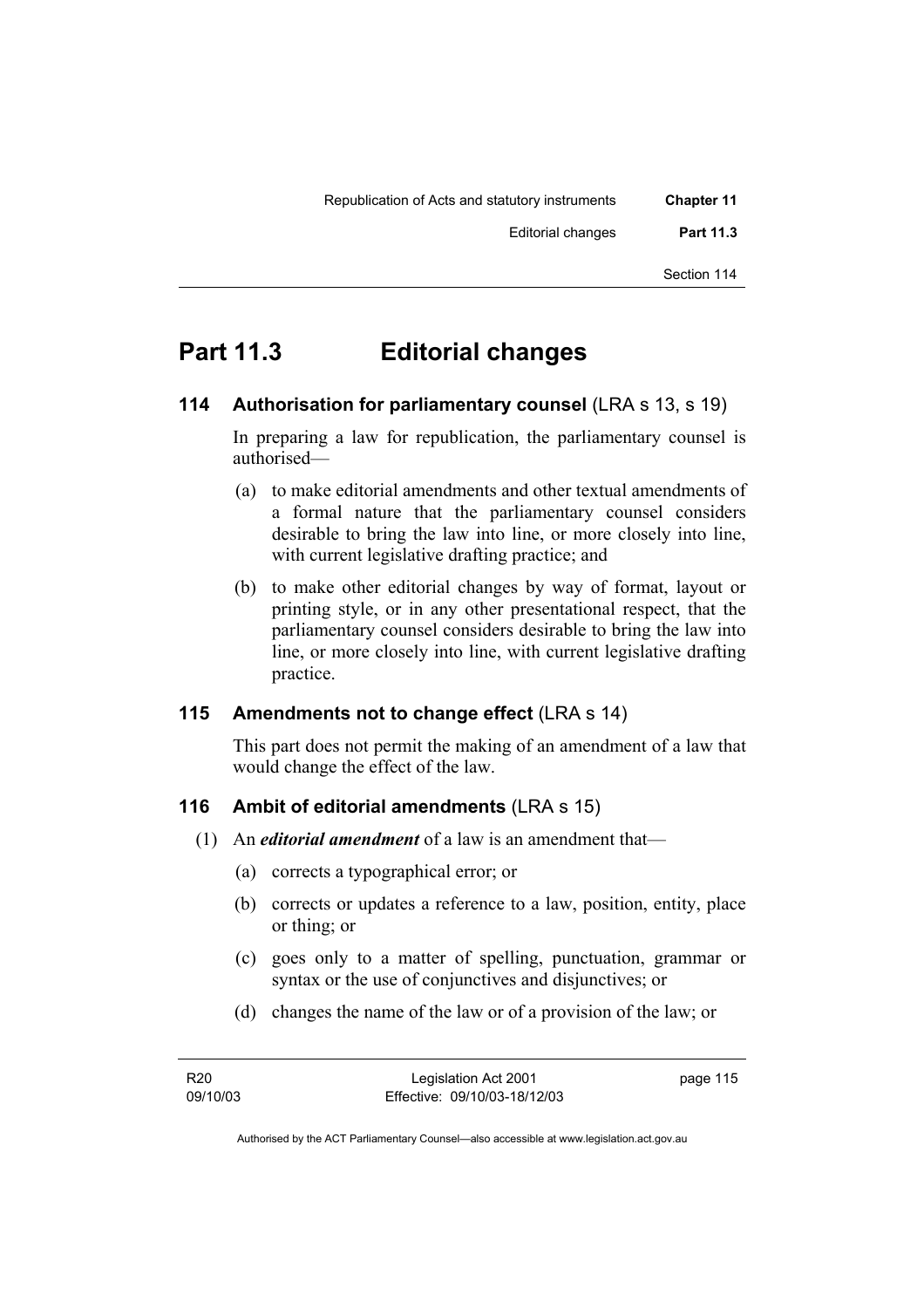| <b>Chapter 11</b> | Republication of Acts and statutory instruments |
|-------------------|-------------------------------------------------|
| <b>Part 11.3</b>  | Editorial changes                               |

- (e) numbers or renumbers a provision of the law; or
- (f) changes the order of definitions or other provisions of the law; or
- (g) replaces a reference to a provision of a law with a different form of reference to the provision; or
- (h) changes the way of referring to or expressing a number, year, date, time, amount of money, penalty, quantity, measurement, or other matter, idea or concept; or
- (i) replaces a word indicating gender or that could be taken to indicate gender in accordance with current legislative drafting practice; or
- (j) replaces a reference to the Queen, the King or the Crown with a reference to the Sovereign or the Territory; or
- (k) omits—
	- (i) the enacting words or the law-making words (including any signatures); or
	- (ii) a provision that consists only of a description of how the law is arranged into groups of provisions; or
	- (iii) a provision that has expired, the operation of which is exhausted or spent or that is otherwise obsolete or redundant; or
- (l) omits, inserts or changes a referential expression; or
- (m) inserts, omits or changes a note; or
- (n) updates a reference to the heading to a provision; or
- (o) is consequential on any other editorial amendment (whether made to that law or another law).

R20 09/10/03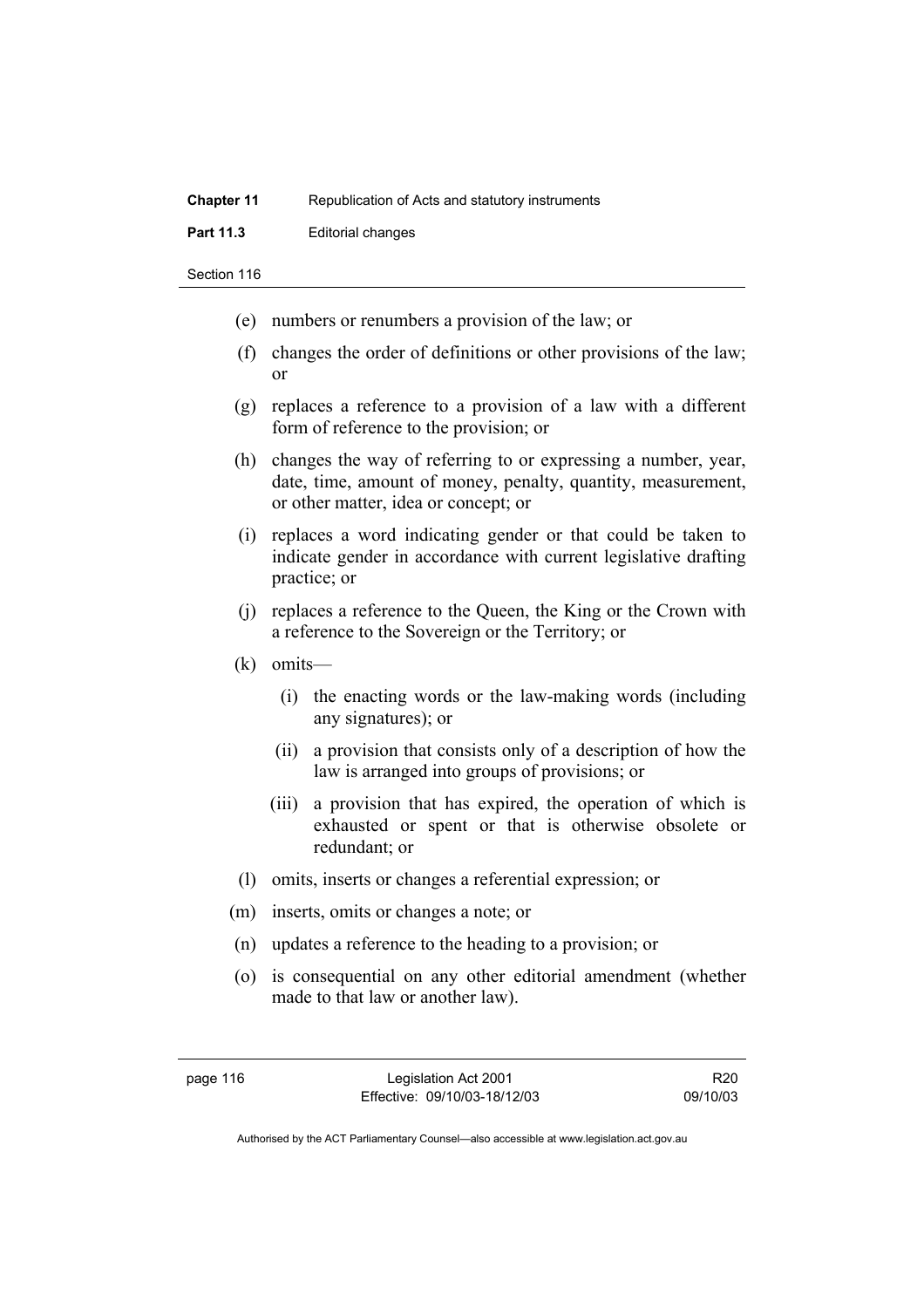| <b>Chapter 11</b> | Republication of Acts and statutory instruments |
|-------------------|-------------------------------------------------|
| Part 11.3         | <b>Editorial changes</b>                        |
| Section 117       |                                                 |

(2) In this section:

*law* includes a law of the Commonwealth, a State, another Territory or a foreign country.

## **117 Legal effect of editorial changes** (LRA s 16)

- (1) A law that is amended or otherwise changed under this part in preparing an authorised republication of the law has effect for all purposes, on and after the republication date, as if the changes had been made by an Act that commenced on the republication date.
- (2) Without limiting subsection (1), section 83 (Consequences of amendment of statutory instrument by Act) applies to an amendment made under this part as if the amendment had been made by an Act.
- (3) This section is subject to section 115 (Amendments not to change effect).

## **118 Reference to editorial amendments** (LRA s 17)

If a law is amended under this part in preparing an authorised republication of the law, the republication must indicate that fact in a suitable place.

R20 09/10/03

Legislation Act 2001 Effective: 09/10/03-18/12/03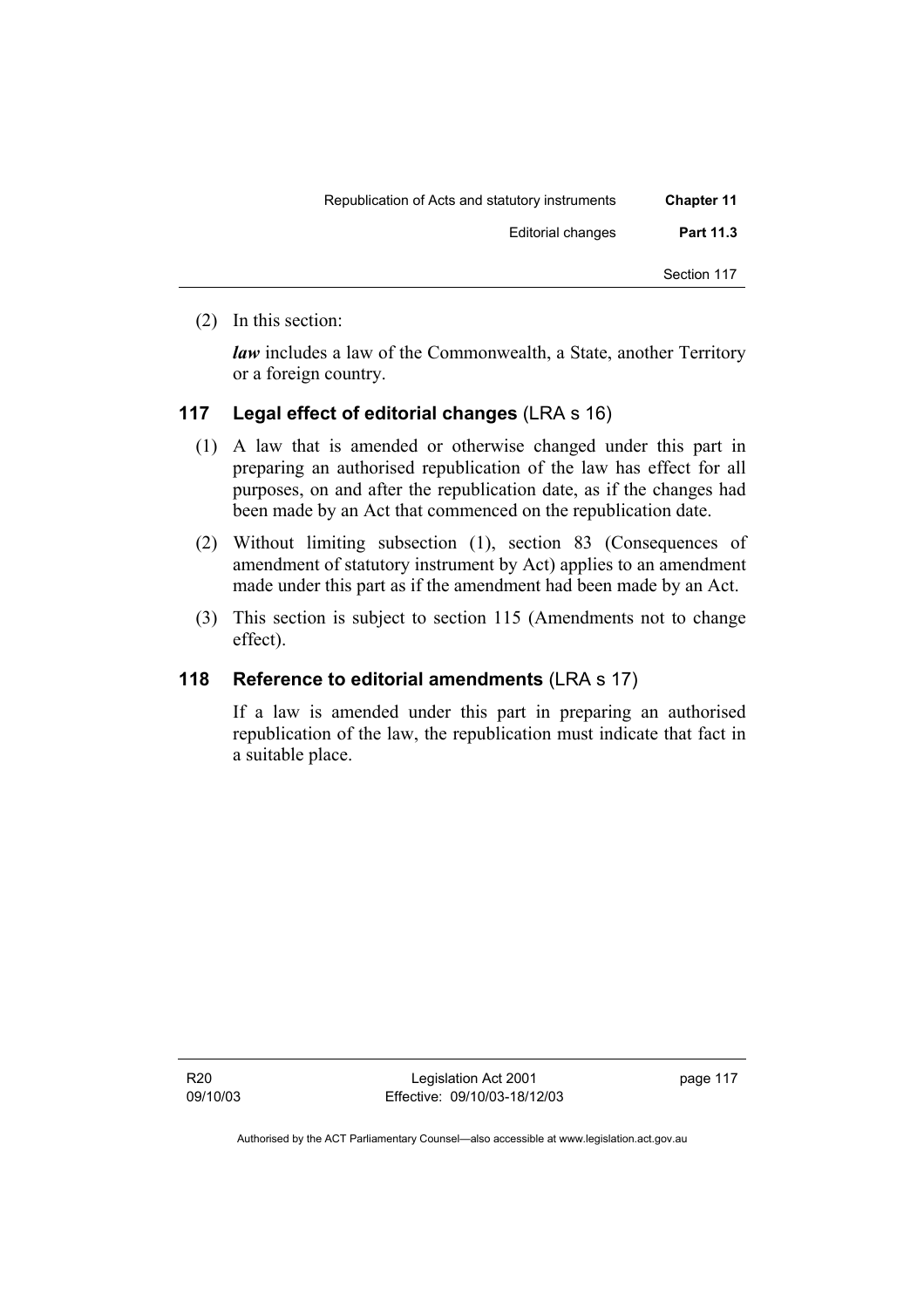## **Chapter 12 Scope of Acts and statutory instruments**

### **120 Act to be interpreted not to exceed legislative powers of Assembly** (IA s 11AA)

- (1) An Act is to be interpreted as operating to the full extent of, but not to exceed, the legislative power of the Legislative Assembly.
- (2) Without limiting subsection (1), if a provision of an Act would, apart from this section, be interpreted as exceeding the legislative power of the Legislative Assembly—
	- (a) the provision is valid to the extent to which it does not exceed power; and
	- (b) the remainder of the Act is not affected.
- (3) Without limiting subsection (1), if the application of a provision of an Act to a matter would, apart from this section, be interpreted as exceeding power, the provision's application to other matters is not affected.
- (4) This section is in addition to any provision of the Act itself.

*Note* For the equivalent provision for statutory instruments, see s 43.

- (5) This section is a determinative provision.
	- *Note* See s 5 for the meaning of determinative provisions, and s 6 for their displacement.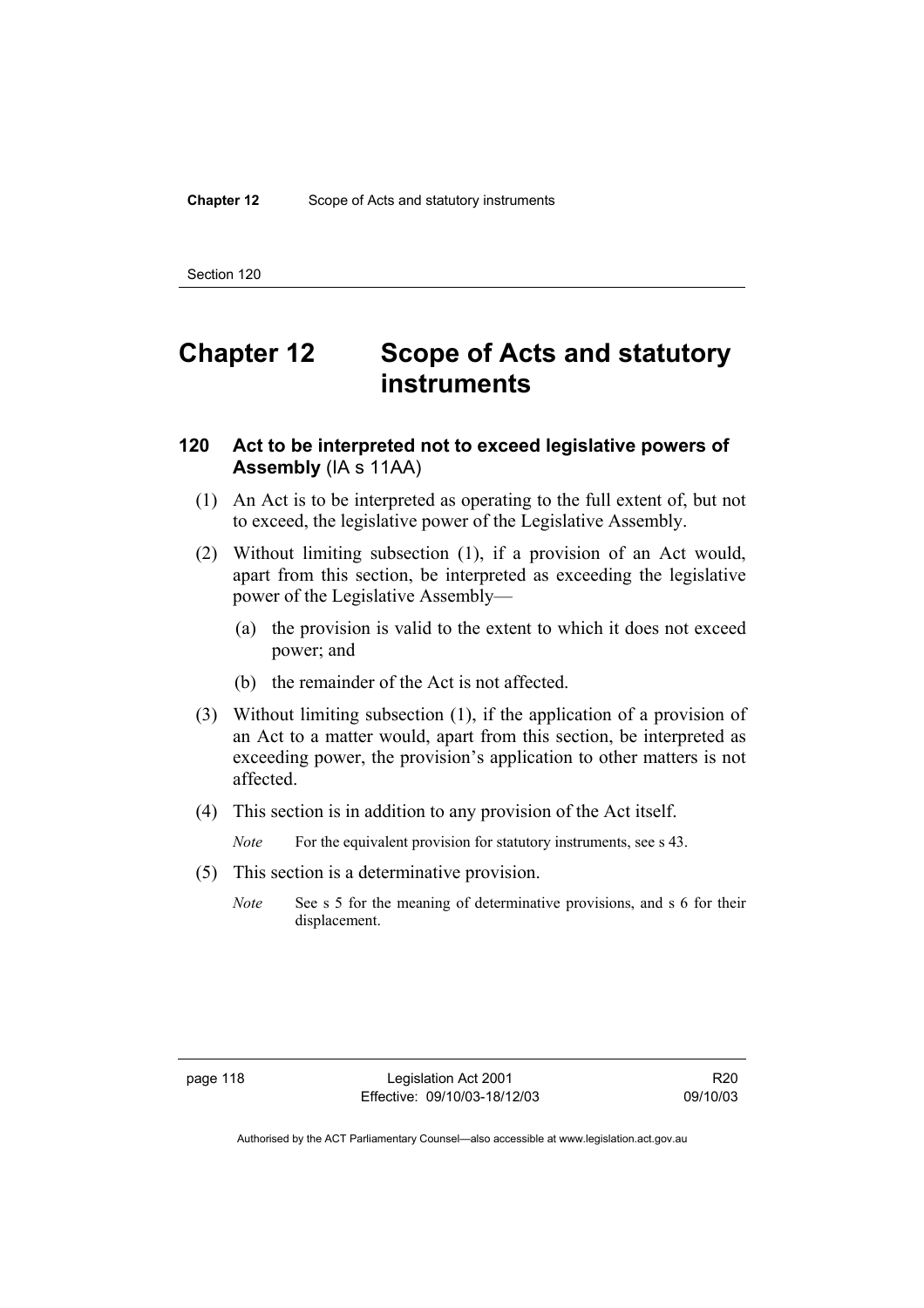### **121 Binding effect of Acts** (IA s 7)

- (1) An Act binds everyone, including all governments.
	- *Note* See the Self-Government Act, s 27 which provides that, except as provided by the regulations under that Act, an ACT enactment does not bind the Crown in right of the Commonwealth. See also s 120.
- (2) However, an Act does not bind the Territory to the extent that it requires or otherwise provides for the payment of money that, on payment, would form part of the public money of the Territory.
- (3) Also, subsection (1) does not make a government liable to be prosecuted for an offence.
- (4) To the extent that an Act does not bind a government, the same degree of immunity extends to a government entity in relation to an authorised act or omission of the entity.
- (5) This section is a determinative provision.

*Note* See s 5 for the meaning of determinative provisions, and s 6 for their displacement.

(6) In this section:

*authorised*—an act or omission of a government entity is *authorised* if—

- (a) for an instrumentality—the act or omission relates to a matter within the scope of the instrumentality's functions; and
- (b) for an officer or employee of the government—the act or omission relates to a matter within the scope of the duties of the officer or employee; and
- (c) for a contractor who exercises a function on behalf of the government—the act or omission relates to a matter within the scope of the contract; and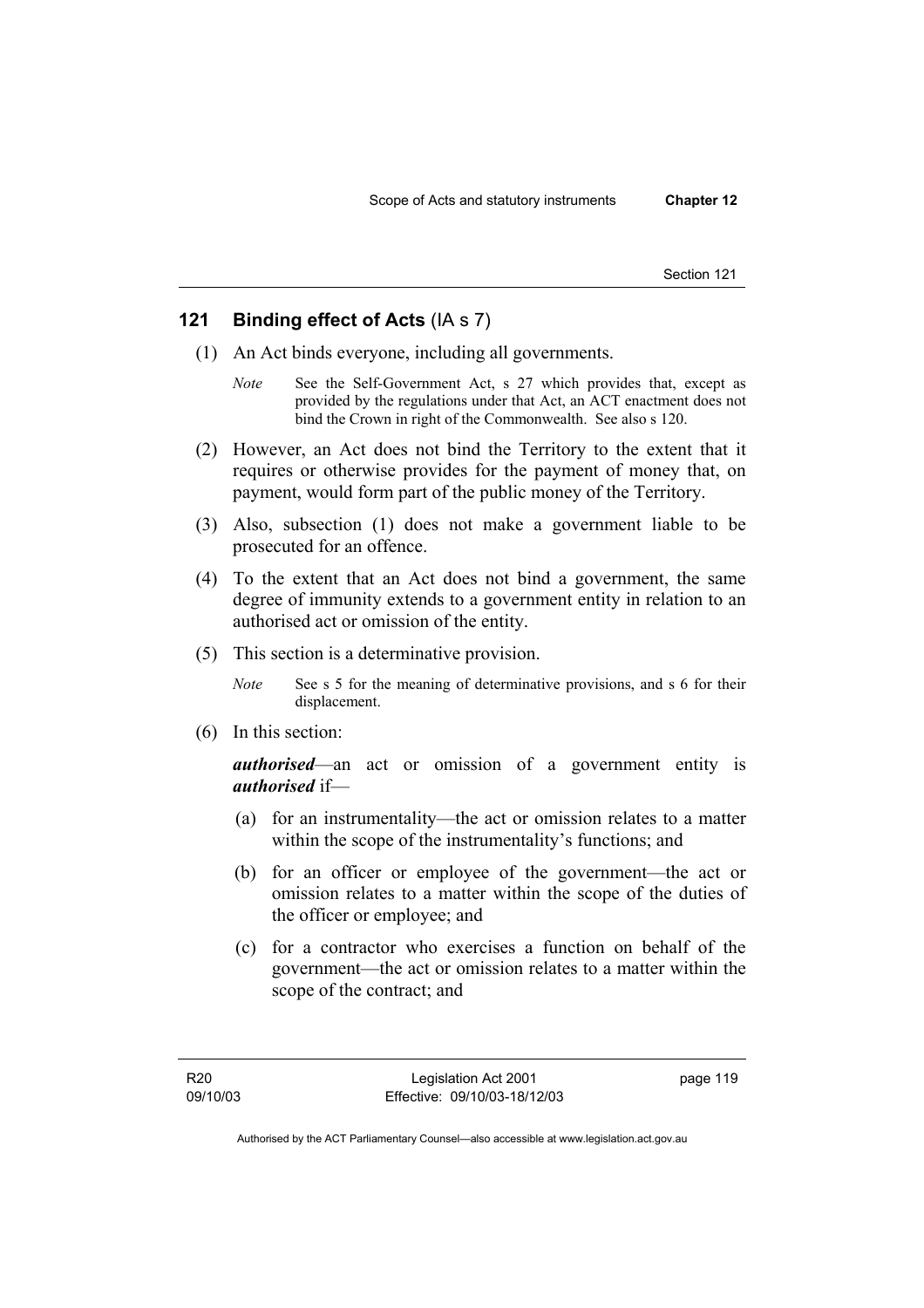(d) for anyone else who exercises a function on behalf of the government—the act or omission relates to a matter within the scope of the person's engagement.

*government* includes the Territory, the Commonwealth, a State, another Territory or New Zealand.

### *government entity* includes—

- (a) an instrumentality, officer or employee of the government; and
- (b) a contractor or anyone else who exercises a function on behalf of the government.

### **122 Application to Territory** (IA s 23A)

- (1) In an Act or statutory instrument—
	- (a) a reference to an entity or position by name or description is a reference to the entity or position of that name or description in or for the Territory; and
	- (b) a reference to a place, jurisdiction or anything else by name or description is a reference to the place, jurisdiction or thing of that name or description in or for the Territory.
- (2) If the name of an entity or position established under an Act or statutory instrument includes the words 'of the Australian Capital Territory', 'for the Australian Capital Territory', '(ACT)', or words having a similar effect, a reference in an Act or statutory instrument to the entity or position need not include the words.

page 120 Legislation Act 2001 Effective: 09/10/03-18/12/03

R20 09/10/03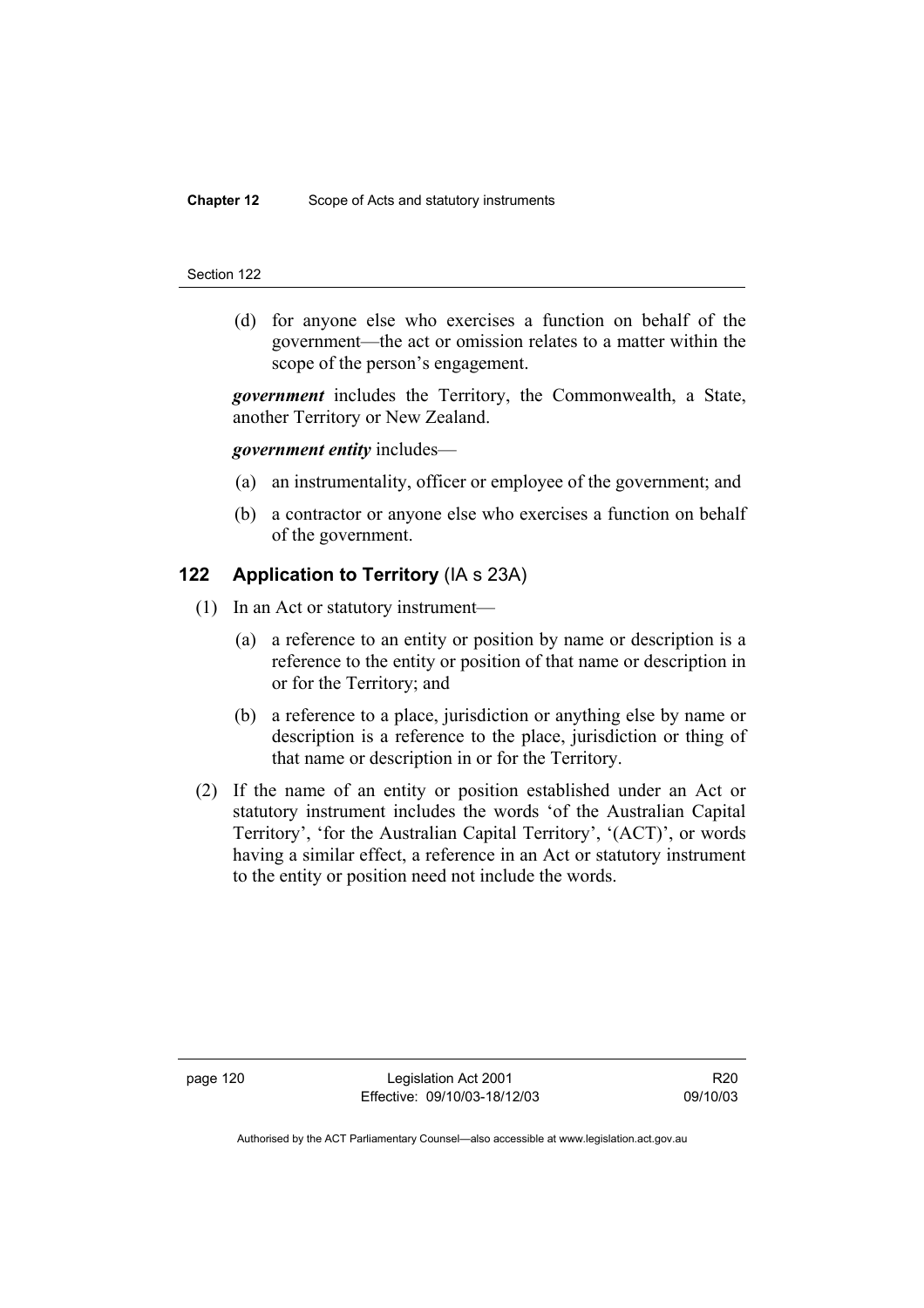| <b>Chapter 13</b> | Structure of Acts and statutory instruments |
|-------------------|---------------------------------------------|
| <b>Part 13.1</b>  | General                                     |
| Section 125       |                                             |

## **Chapter 13 Structure of Acts and statutory instruments**

## **Part 13.1 General**

## **125 Meaning of** *law* **in ch 13**

In this chapter:

*law* means an Act, subordinate law or disallowable instrument, and includes a provision of a law.

## **126 Material that is part of an Act or statutory instrument**  (IA s 11H)

- (1) A heading to a chapter, part, division, subdivision, schedule, or another provision (other than a section or subsection), of or to an Act or statutory instrument is part of the Act or instrument.
- (2) A heading to a section or subsection of an Act or statutory instrument is part of the Act or instrument if—
	- (a) the Act was enacted, or the instrument was made, after 1 January 2000; or
	- (b) the heading was amended or inserted into the Act or instrument after 1 January 2000.
- (3) An example or diagram in an Act or statutory instrument is part of the Act or instrument.
- (4) A schedule, dictionary or appendix to an Act or statutory instrument is part of the Act or instrument.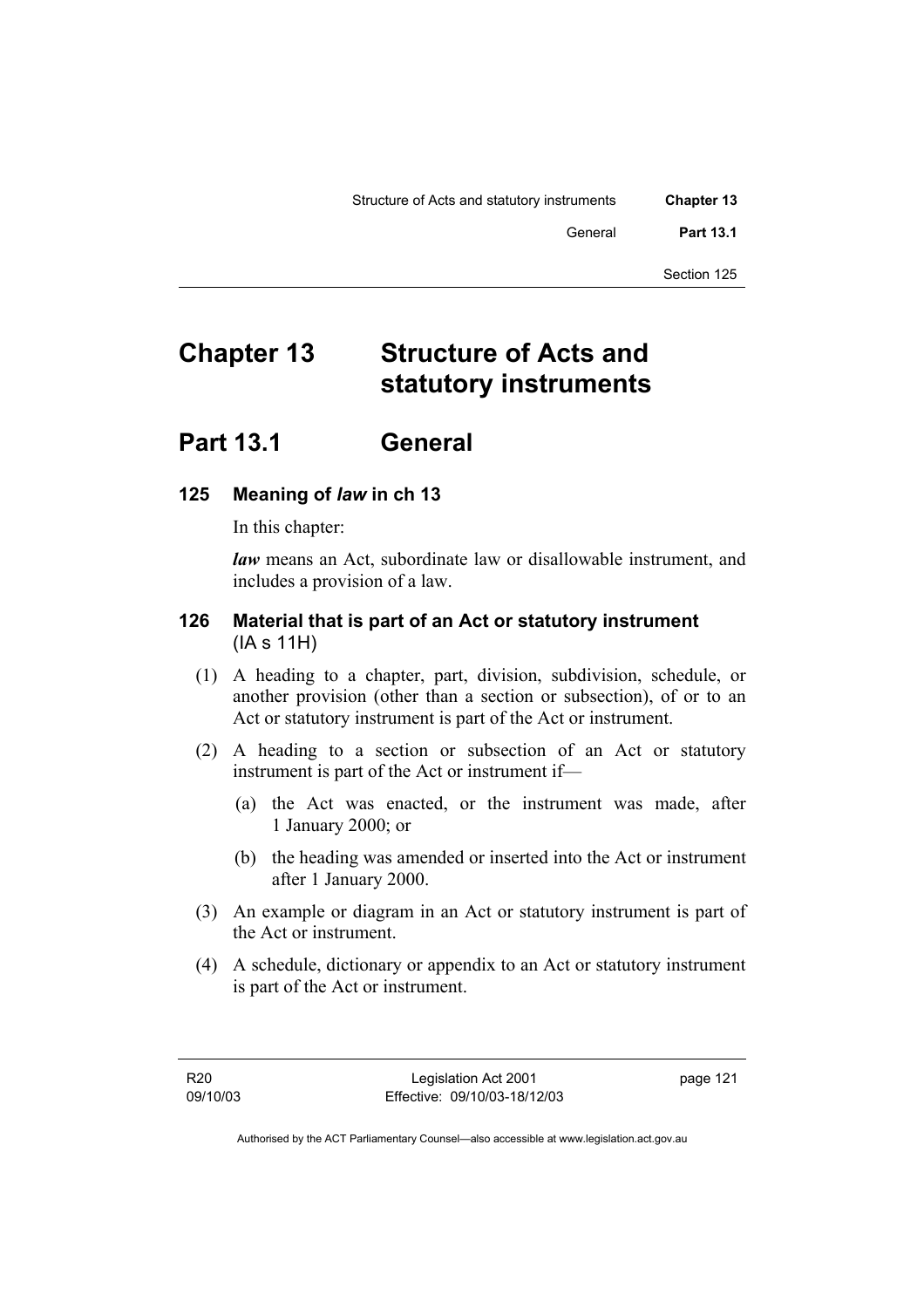| <b>Chapter 13</b> | Structure of Acts and statutory instruments |
|-------------------|---------------------------------------------|
| <b>Part 13.1</b>  | General                                     |

- (5) Punctuation in an Act or statutory instrument is part of the Act or instrument.
- (6) A provision number in an Act or statutory instrument is part of the Act or instrument.
- (7) In applying this section to a statutory instrument or to a provision of a schedule to an Act, a reference to a section or subsection is a reference to a corresponding provision of the instrument or schedule.
- (8) This section is a determinative provision.
	- *Note* See s 5 for the meaning of determinative provisions, and s 6 for their displacement.

### **127 Material that is not part of an Act or statutory instrument**  (IA s 12)

- (1) A footnote, endnote, or other note, in or to an Act or statutory instrument is not part of the Act or instrument.
- (2) A table of contents (however described), or reader's guide or index, in or to an Act or statutory instrument is not part of the Act or instrument.
- (3) A heading to a section or subsection of an Act or statutory instrument is not part of the Act or instrument if section 126 (2) (Material that is part of an Act or statutory instrument) does not apply to the heading.
- (4) This section does not prevent the amendment of a note, table, guide, index or heading mentioned in subsection (1), (2) or (3).
- (5) However, such a note, table, guide or index does not become part of the Act or statutory instrument because it is amended or inserted by an Act or instrument.

R20 09/10/03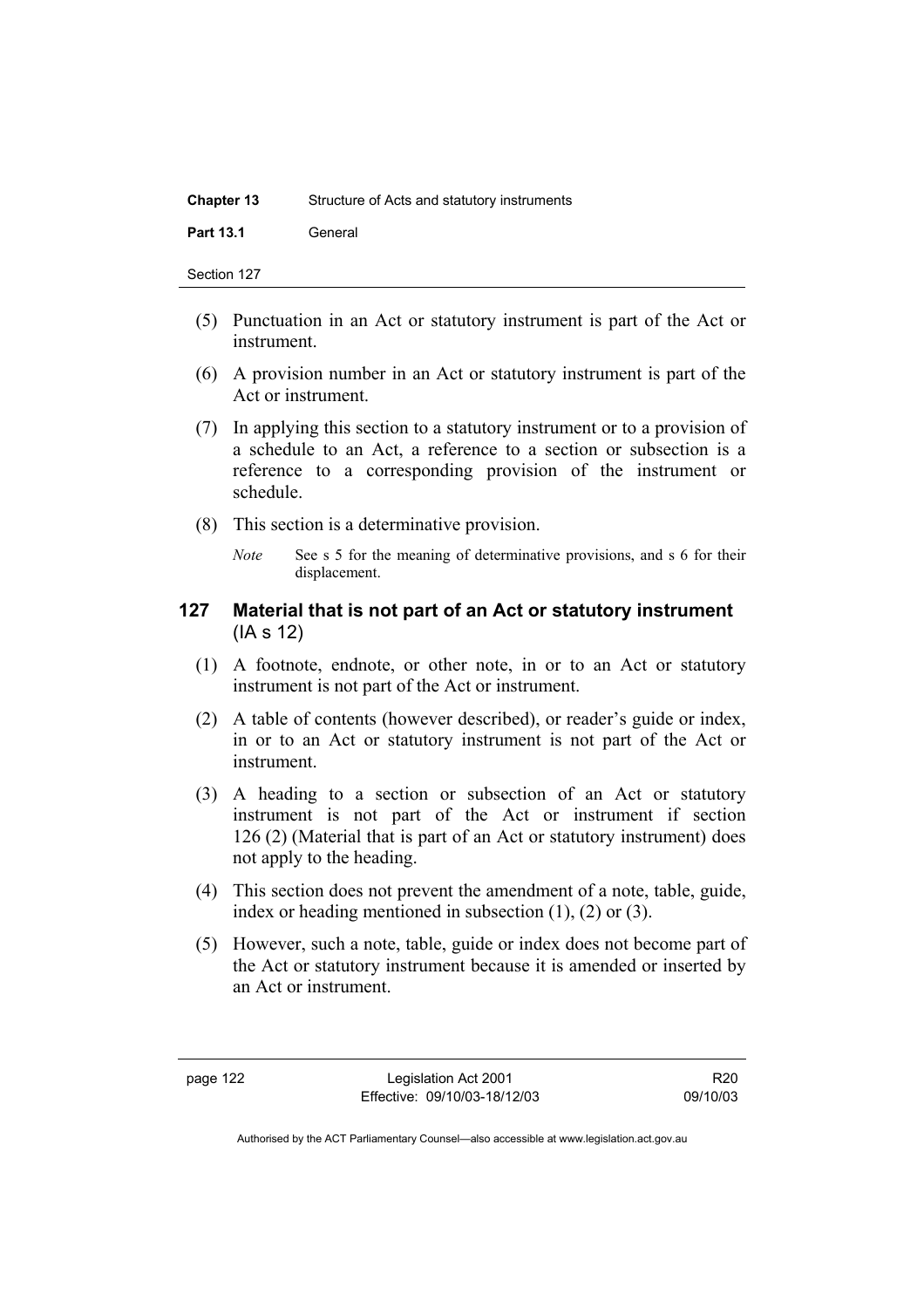| <b>Chapter 13</b> | Structure of Acts and statutory instruments |
|-------------------|---------------------------------------------|
| <b>Part 13.1</b>  | General                                     |
| Section 127       |                                             |

- (6) In applying this section to a statutory instrument or to a provision of a schedule to an Act, a reference to a section or subsection is a reference to a corresponding provision of the instrument or schedule.
- (7) This section is a determinative provision.
	- *Note* See s 5 for the meaning of determinative provisions, and s 6 for their displacement.

R20 09/10/03

Legislation Act 2001 Effective: 09/10/03-18/12/03 page 123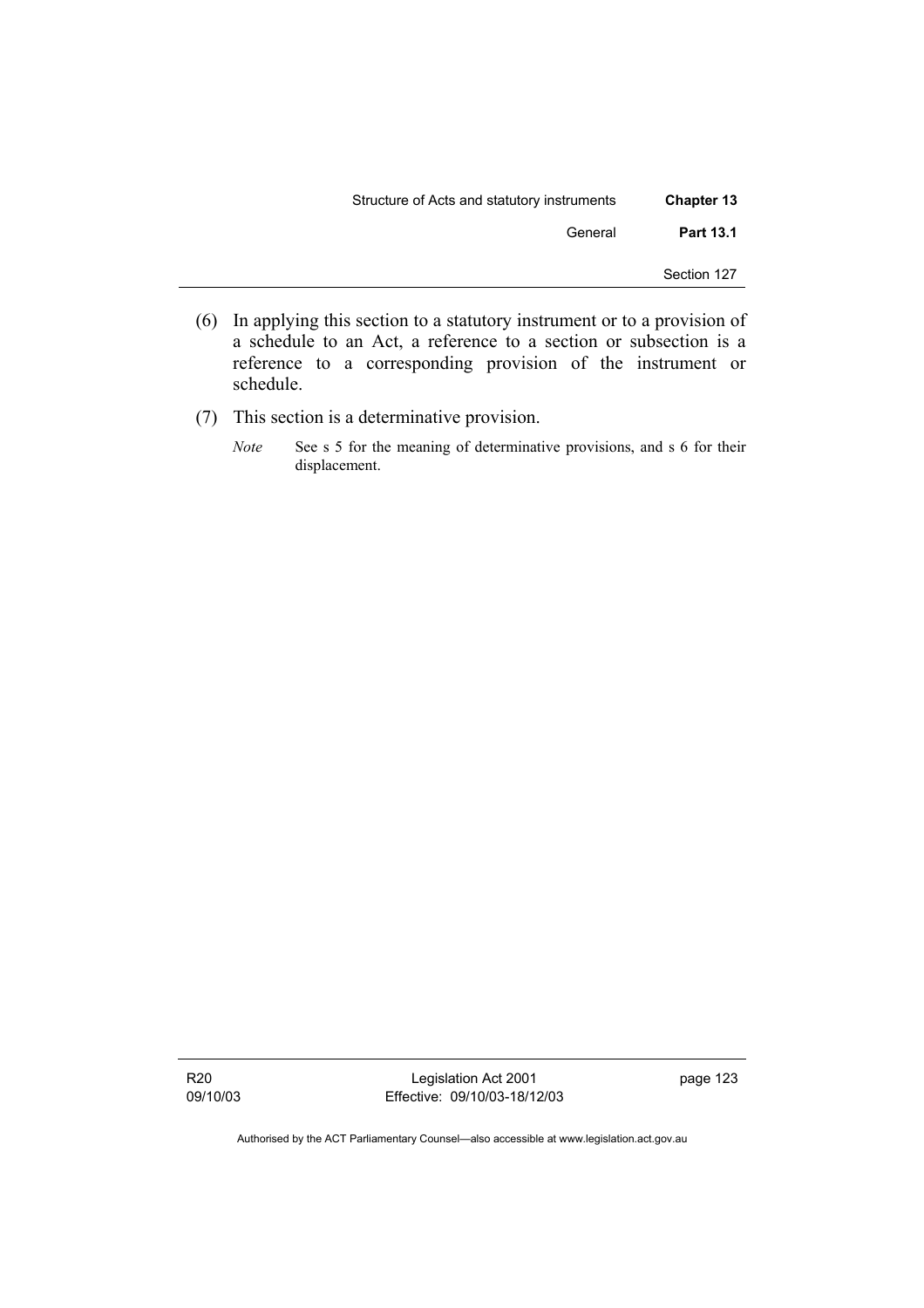| <b>Chapter 13</b> | Structure of Acts and statutory instruments |
|-------------------|---------------------------------------------|
| <b>Part 13.2</b>  | Particular kinds of provisions              |
| Section 130       |                                             |

## **Part 13.2 Particular kinds of provisions**

## **130 What is a definition?** (IA dictionary, *definition*)

A *definition* is a provision (however expressed) of an Act or statutory instrument that—

- (a) gives a meaning to a word or expression; or
- (b) limits or extends the meaning of a word or expression.

### **Examples of definitions**

- 1 *X* means Y.
- 2 *X* includes Y.
- 3 *X* means Y, and includes Z.
- 4 A reference to *X* is a reference to Y.
- 5 *X*—see section Y.
- 6 *X*—see the *XYZ Act 1999*, section Y.
- 7 In a proceeding against a person (the *retailer*), it is a defence if the retailer establishes that the goods were bought honestly.
- 8 *excluded*—a claim is *excluded* if the claim is not brought within 1 year after the claimant becomes aware of the failure to account to which the claim relates.

page 124 Legislation Act 2001 Effective: 09/10/03-18/12/03

R20 09/10/03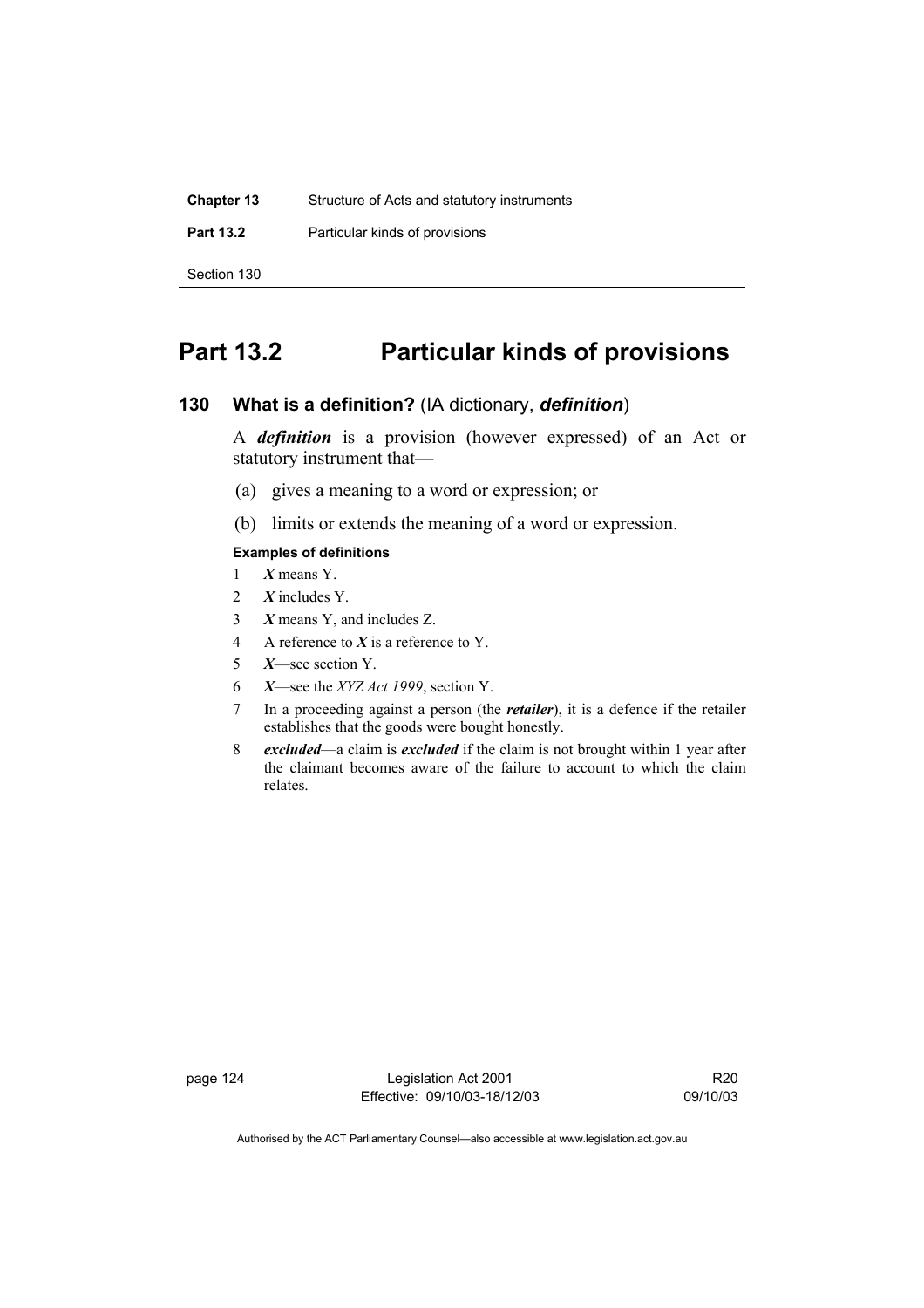| <b>Chapter 13</b> | Structure of Acts and statutory instruments |
|-------------------|---------------------------------------------|
| <b>Part 13.2</b>  | Particular kinds of provisions              |
| Section 131       |                                             |

- 9 Words and expressions used in the *XYZ Act 1999* have the same respective meanings in this Act.
- *Note 1* Examples 5 and 6 illustrate signpost definitions, that is, definitions that do not themselves define the word or expression but point the reader to the place where the word or expression is defined (see s 131).
- *Note 2* Example 7 illustrates a tagged-term definition (*retailer*) that takes its meaning from the context of the provision where the defined term is found.
- *Note* 3 Example 8 illustrates a definition that does not begin with the defined term.
- *Note 4* For other provisions about definitions, see pt 15.2.
- *Note 5* An example is part of the Act, is not exhaustive and may extend, but does not limit, the meaning of the provision in which it appears (see s 126 and s 132).

## **131 Signpost definitions** (IA, dict, def of *see*)

 (1) In an Act or statutory instrument, a definition of a word or expression that includes the word 'see' followed by a reference to a law or instrument means the word or expression has the same meaning as the word or expression (or, if the reference includes a reference to the definition of another word or expression, that word or expression) has in the law or instrument, as in force from time to time.

### **Examples**

- 1 A signpost definition '*food*—see section 10.' in the dictionary to an Act means that the word 'food' when used in the Act, has the same meaning as it has in section 10, as in force from time to time.
- 2 A signpost definition '*injury*—see the *XYZ Act 2001*, dictionary.' in the dictionary to another Act means that the word 'injury', when used in the other Act, has the same meaning as it has in the definition of *injury*, in the *XYZ Act 2001*, dictionary, as in force from time to time.
- 3 A signpost definition 'OH&S Council—see the *XYZ Act 2000*, dictionary, definition of *council*.' means that the expression 'OH&S Council' has the

R20 09/10/03

Legislation Act 2001 Effective: 09/10/03-18/12/03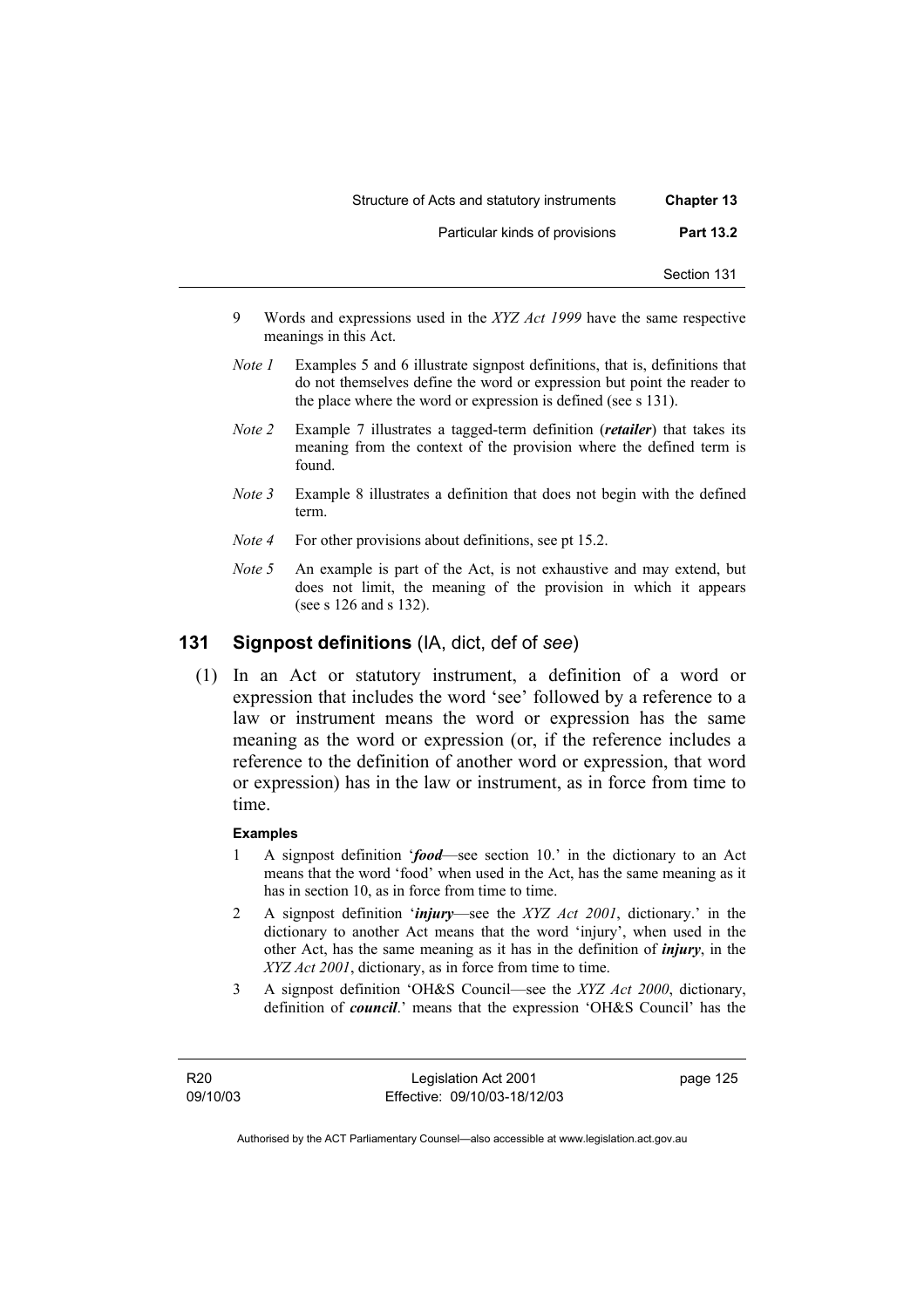### **Chapter 13** Structure of Acts and statutory instruments

**Part 13.2** Particular kinds of provisions

Section 132

same meaning as the word 'council' has in the definition of *council* in the *XYZ Act 2000*, dictionary, as in force from time to time.

- *Note* An example is part of the Act, is not exhaustive and may extend, but does not limit, the meaning of the provision in which it appears (see s 126 and s 132).
- (2) In this section:

*instrument* includes a provision of an instrument.

*law* includes a law, or a provision of a law, of the Commonwealth, a State or another Territory.

*Note* For other provisions about definitions, see pt 15.2.

### **132 Examples** (IA s 11D)

- (1) An example in an Act or statutory instrument—
	- (a) is not exhaustive; and
	- (b) may extend, but does not limit, the meaning of the Act or instrument, or the particular provision to which it relates.

#### **Examples**

- 1 A specific case (which may be fictional) that helps to give meaning to the more abstract language of a provision. See the examples in section 43.
- 2 An example (which may be fictional) that clarifies the scope of a provision by illustrating cases that fall within the provision or cases that fall outside the provision, or both. See the examples in section 86.
- *Note 1* These examples may overlap.
- *Note 2* An example in an Act or statutory instrument is part of the Act or instrument (see s 126 (3)).
- (2) An example may take either of the following forms:
	- (a) a statement at the end of the provision it illustrates (or at the end of a provision containing the provision it illustrates);

R20 09/10/03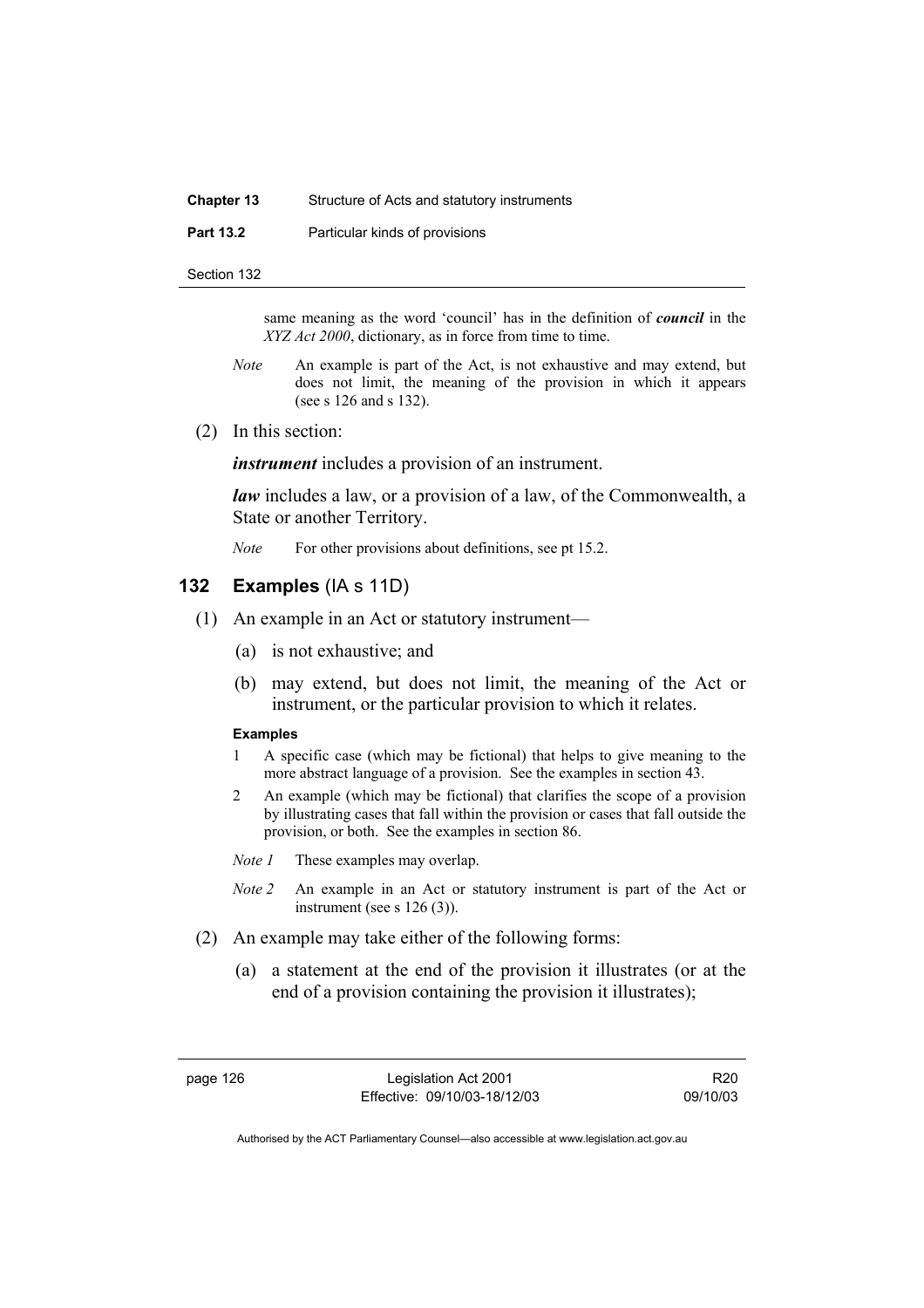- Section 133
- (b) a statement forming part of the text of a provision that illustrates the operation of the provision, whether or not the words 'for example' are used.

#### **Examples for par (a)**

the examples in section 130 or this section, subsection (1)

#### **Example for par (b)**

the statement beginning 'for example' in section 36 (1) (a)

- (3) Subsection (2) does not limit the form that an example may take.
- (4) This section is a determinative provision.
	- *Note* See s 5 for the meaning of determinative provisions, and s 6 for their displacement.

#### **133 Penalty units** (IA s 33AA)

- (1) In a law, if a penalty for an offence is expressed as a number (whether whole or fractional) of penalty units—
	- (a) the penalty is a fine of that number of penalty units; and
	- (b) the value of the penalty unit for the offence is—
		- (i) if the person charged is an individual—\$100; or
		- (ii) if the person charged is a corporation—\$500.

#### **Example**

'Maximum penalty: 10 penalty units.' means that a person who is convicted of the relevant offence is liable to a maximum fine of 10 penalty units.

- If the person is an individual, the maximum fine is, therefore, \$1 000 (\$100x10).
- If the person is a corporation, the maximum fine is, therefore, \$5 000 (\$500x10).
- *Note* An example is part of the Act, is not exhaustive and may extend, but does not limit, the meaning of the provision in which it appears (see s 126 and s 132).

Legislation Act 2001 Effective: 09/10/03-18/12/03 page 127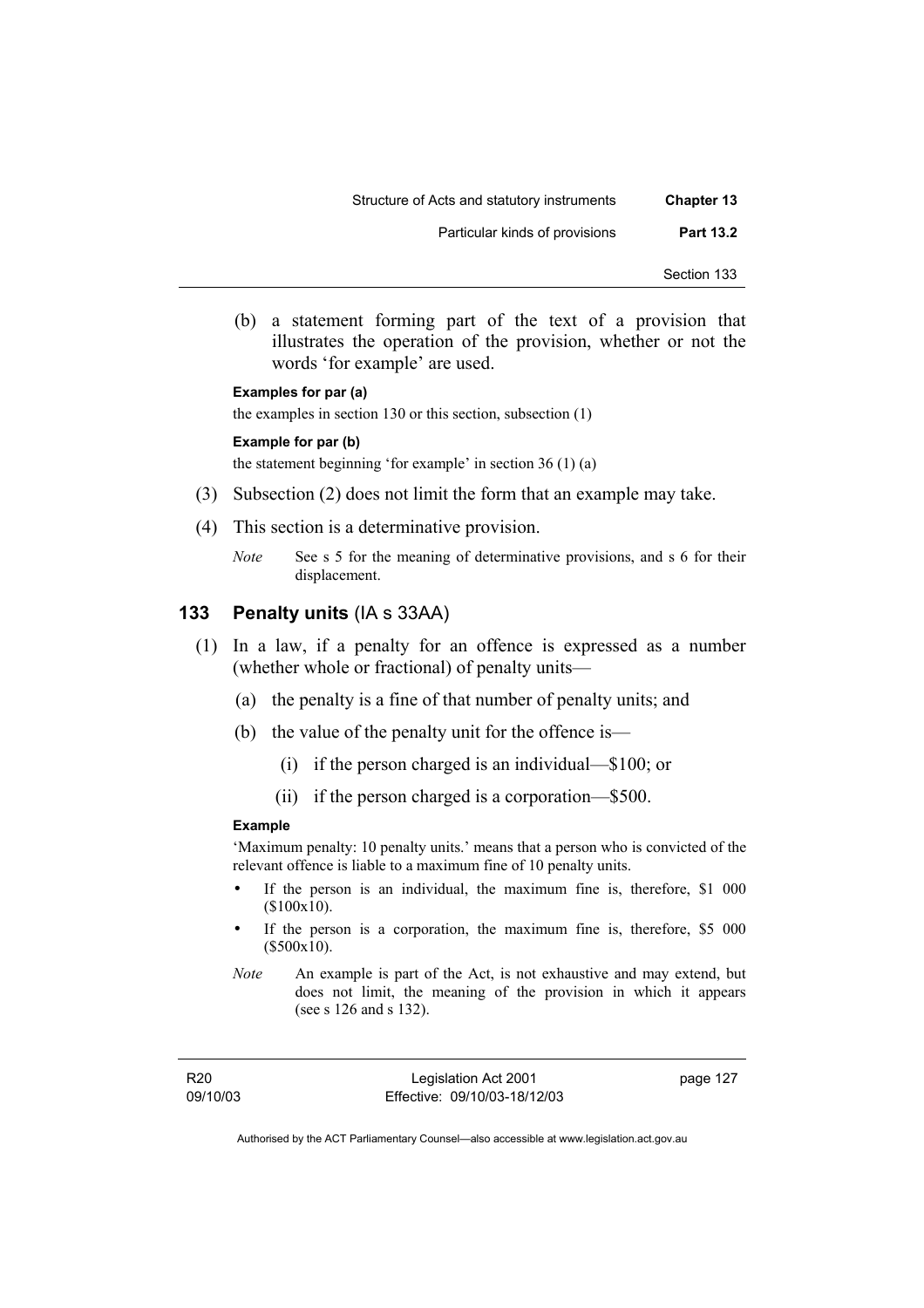| <b>Chapter 13</b> | Structure of Acts and statutory instruments |
|-------------------|---------------------------------------------|
| <b>Part 13.2</b>  | Particular kinds of provisions              |
|                   |                                             |

(2) This section is a determinative provision.

Section 134

*Note* See s 5 for the meaning of determinative provisions, and s 6 for their displacement.

### **134 Penalties at end of sections and subsections** (IA s 32A)

- (1) This section applies if a penalty (however expressed) is stated in a law—
	- (a) at the end of a section (whether or not the section is divided into subsections) and not expressed in a way that indicates that it applies only to a provision of the section; or
	- (b) at the end of a subsection (but not at the end of a section) and not expressed in a way that indicates that it applies only to a provision of the subsection; or
	- (c) at the end of a section or subsection and expressed in a way that indicates that it applies only to a provision of the section or subsection (the *relevant provision*).

#### **Example for par (a)**

the following penalty at the end of a section: 'Maximum penalty: 20 penalty units.'

#### **Example for par (b)**

the following penalty at the end of a subsection, but not at the end of a section: 'Maximum penalty: 20 penalty units.'

#### **Examples for par (c)**

- 1 the following penalty at the end of a section divided into subsections: 'Maximum penalty (subsection (3)): 20 penalty units.'.
- 2 the following penalty at the end of a subsection, but not at the end of a section:

'Maximum penalty:

(a) for paragraph (b)—20 penalty units; or

R20 09/10/03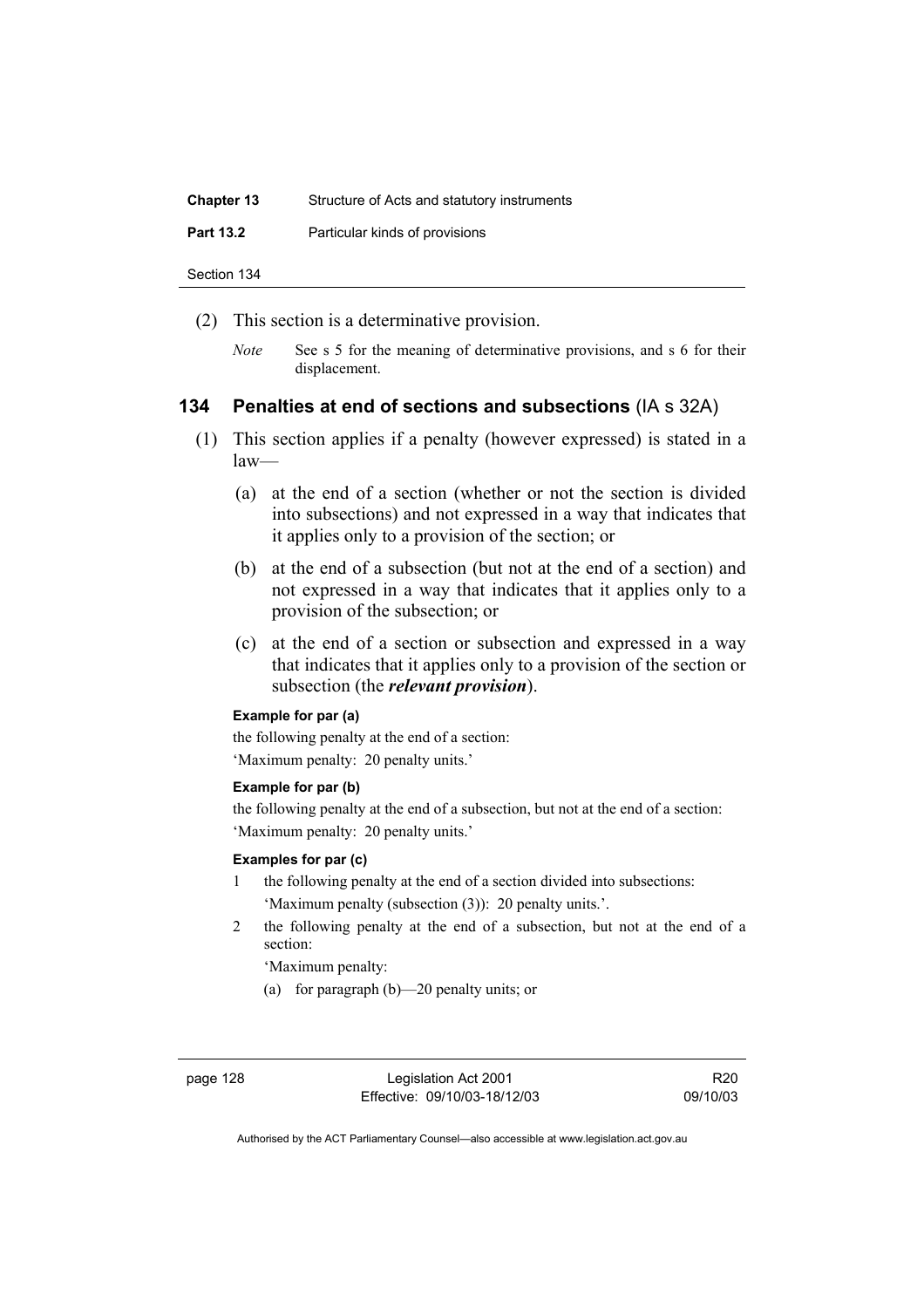- (b) for another paragraph—50 penalty units, imprisonment for 6 months or both.'
- *Note* An example is part of the Act, is not exhaustive and may extend, but does not limit, the meaning of the provision in which it appears (see s 126 and s 132).
- (2) If an offence is not expressly mentioned in the section, subsection or relevant provision, the penalty indicates that contravention of the section, subsection or relevant provision is an offence punishable on conviction as provided by subsection (4).

#### **Example of a penalty applying to entire section or subsection**

A person must not contravene a notice.

Maximum penalty: 20 penalty units.

#### **Example of a penalty applying to a stated provision**

- (2) The register of transactions—
	- (a) may be kept in electronic form; and
	- (b) must contain the particulars mentioned in section 91C.

Maximum penalty (paragraph (b)): 20 penalty units.

 (3) If an offence is expressly mentioned in the section, subsection or relevant provision, the penalty indicates that the offence is punishable on conviction as provided by subsection (4).

#### **Example of a penalty applying to entire section or subsection**

A person who contravenes a notice commits an offence. Maximum penalty: 20 penalty units.

#### **Example of a penalty applying to a stated provision**

- (2) If a person keeps the person's identity card after ceasing to be an officer—
	- (a) the person commits an offence; and
	- (b) the identity card is forfeited to the Territory.
	- Maximum penalty (paragraph (a)): 20 penalty units.
- (4) The penalty that may be imposed for the offence is—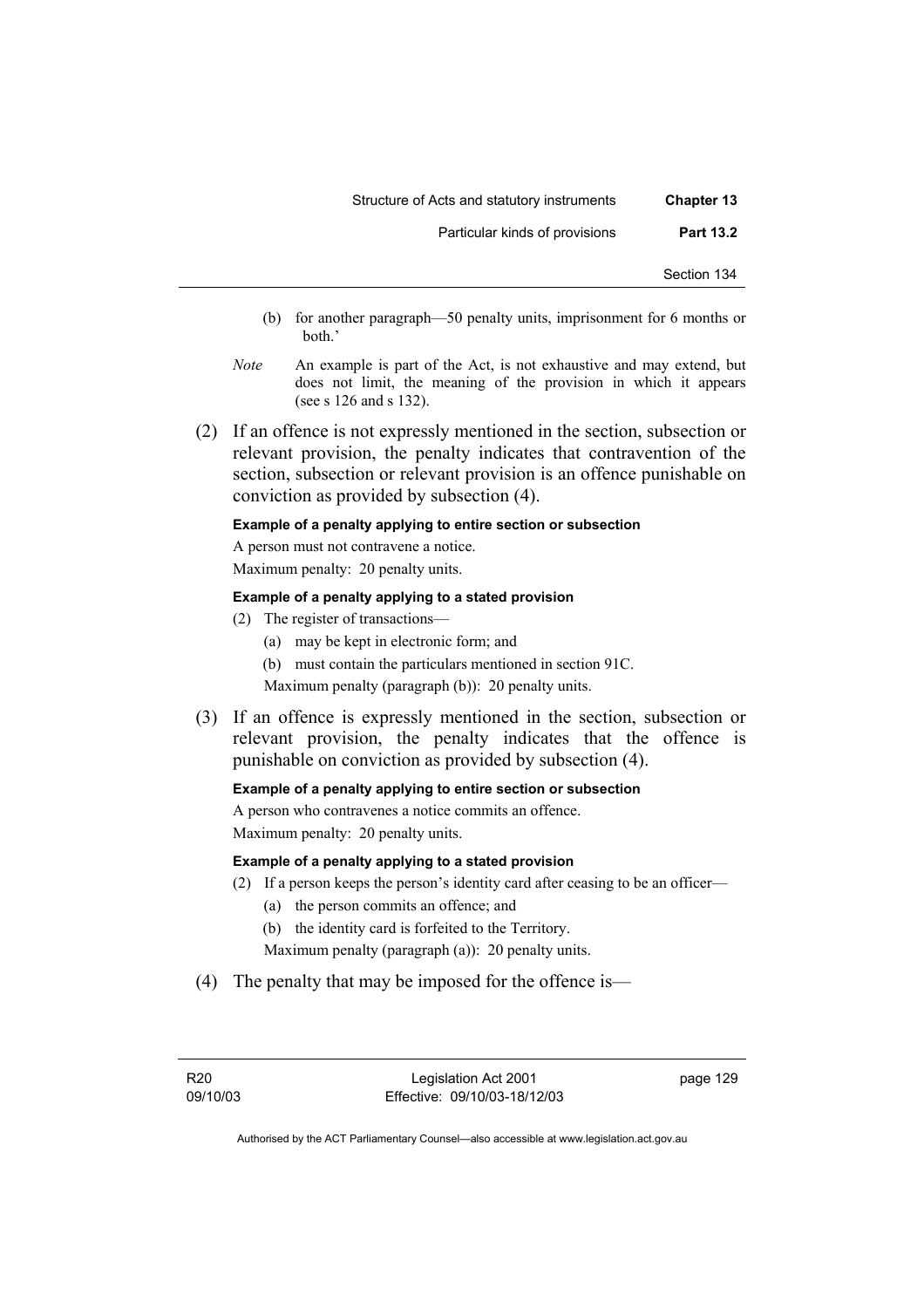| <b>Chapter 13</b> | Structure of Acts and statutory instruments |
|-------------------|---------------------------------------------|
| <b>Part 13.2</b>  | Particular kinds of provisions              |

- Section 134
	- (a) if only a single penalty is stated (whether as a maximum penalty or a penalty)—not more than the stated penalty; or
	- (b) if a minimum as well as a maximum penalty is stated—not less than the minimum and not more than the maximum.
- $(5)$  If—
	- (a) a penalty (however expressed) is stated in a law at the end of a section divided into subsections; and
	- (b) another penalty (however expressed) is stated at the end of another subsection of the section; and
	- (c) the first penalty is not expressed in a way that indicates that it applies only to a particular provision of the last subsection;

the first penalty is taken, for this section, to be expressed in a way that indicates that it applies only to the last subsection.

#### **Example**

In the following example, subsection (4) is the last subsection and the penalty stated at the end applies only to that subsection:

- '(2) A permit holder must record all transactions under this Act. Maximum penalty: 20 penalty units.
- (3) If a permit holder is convicted of an offence against subsection (2), the registrar must cancel the permit.
- (4) A permit holder must not sell a declared substance in contravention of this Act.

Maximum penalty: 100 penalty units, imprisonment for 1 year or both.'.

- (6) In working out for this section whether a penalty is at the end of a section or subsection, the position of any example or note is to be disregarded.
- (7) In applying this section to a subordinate law or disallowable instrument or to a provision of a schedule to an Act, a reference to a section or subsection is a reference to a corresponding provision of the law, instrument or schedule.

| page 130 | Legislation Act 2001         | R20      |
|----------|------------------------------|----------|
|          | Effective: 09/10/03-18/12/03 | 09/10/03 |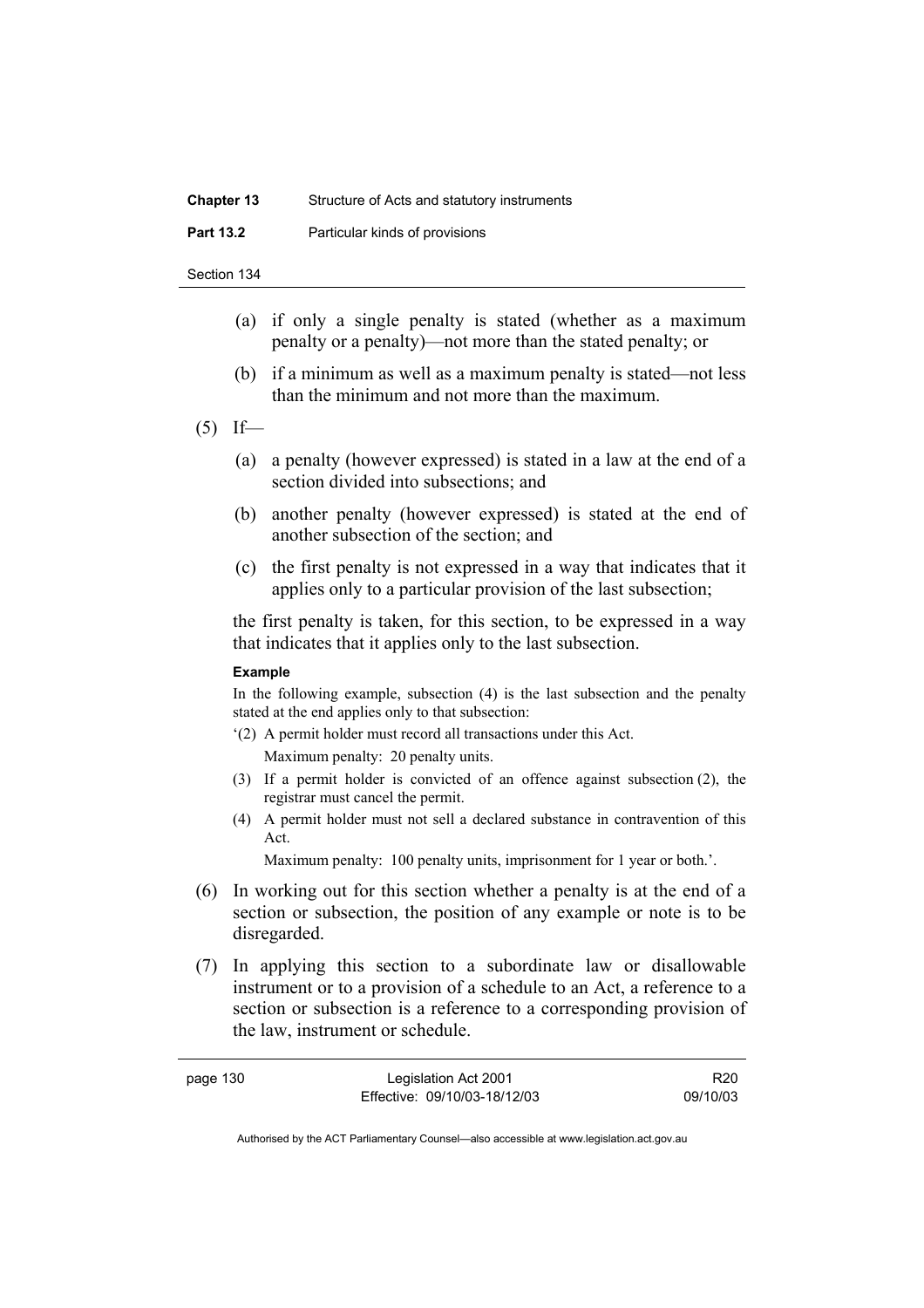| <b>Chapter 13</b> | Structure of Acts and statutory instruments |
|-------------------|---------------------------------------------|
| <b>Part 13.2</b>  | Particular kinds of provisions              |
| Section 135       |                                             |

- (8) This section is a determinative provision.
	- *Note* See s 5 for the meaning of determinative provisions, and s 6 for their displacement.

## **135 Penalties not at end of sections and subsections** (IA s 33)

- (1) This section applies if a penalty (however expressed) is stated in a provision of a law other than at the end of a section or subsection.
- (2) If an offence is expressly mentioned in the provision, the penalty indicates that the offence is punishable on conviction as provided by subsection (4).

#### **Example**

A person who contravenes subsection (3) commits an offence punishable by a fine of not more than 20 penalty units.

- *Note* An example is part of the Act, is not exhaustive and may extend, but does not limit, the meaning of the provision in which it appears (see s 126 and s 132).
- (3) If an offence is not expressly mentioned in the provision, the penalty indicates that contravention of the provision (or a stated part of the provision) is an offence punishable on conviction as provided by subsection  $(4)$ .

#### **Example**

A person who contravenes subsection (3) must pay a fine of not more than 20 penalty units.

- (4) The penalty that may be imposed for the offence is—
	- (a) if only a single penalty is stated (whether as a maximum penalty or a penalty)—not more than the stated penalty; or
	- (b) if a minimum as well as a maximum penalty is stated—not less than the minimum and not more than the maximum.

page 131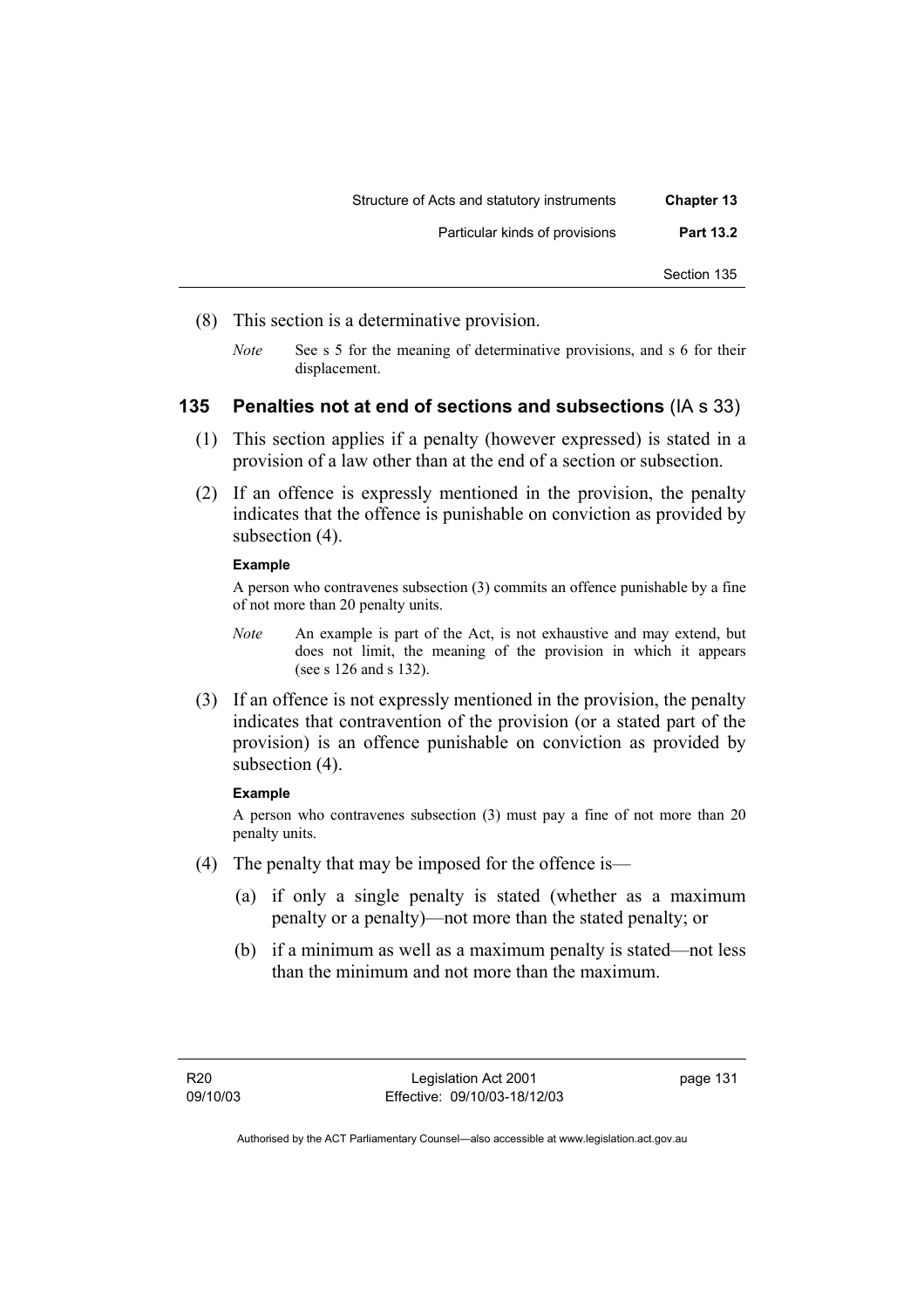| <b>Chapter 13</b> | Structure of Acts and statutory instruments |
|-------------------|---------------------------------------------|
| <b>Part 13.2</b>  | Particular kinds of provisions              |

| Section 135 |  |
|-------------|--|
|             |  |

- (5) In working out for this section whether a penalty is at the end of a section or subsection, the position of any example or note is to be disregarded.
- (6) In applying this section to a subordinate law or disallowable instrument or to a provision of a schedule to an Act, a reference to a section or subsection is a reference to a corresponding provision of the law, instrument or schedule.
- (7) This section is a determinative provision.
	- *Note* See s 5 for the meaning of determinative provisions, and s 6 for their displacement.

page 132 Legislation Act 2001 Effective: 09/10/03-18/12/03

R20 09/10/03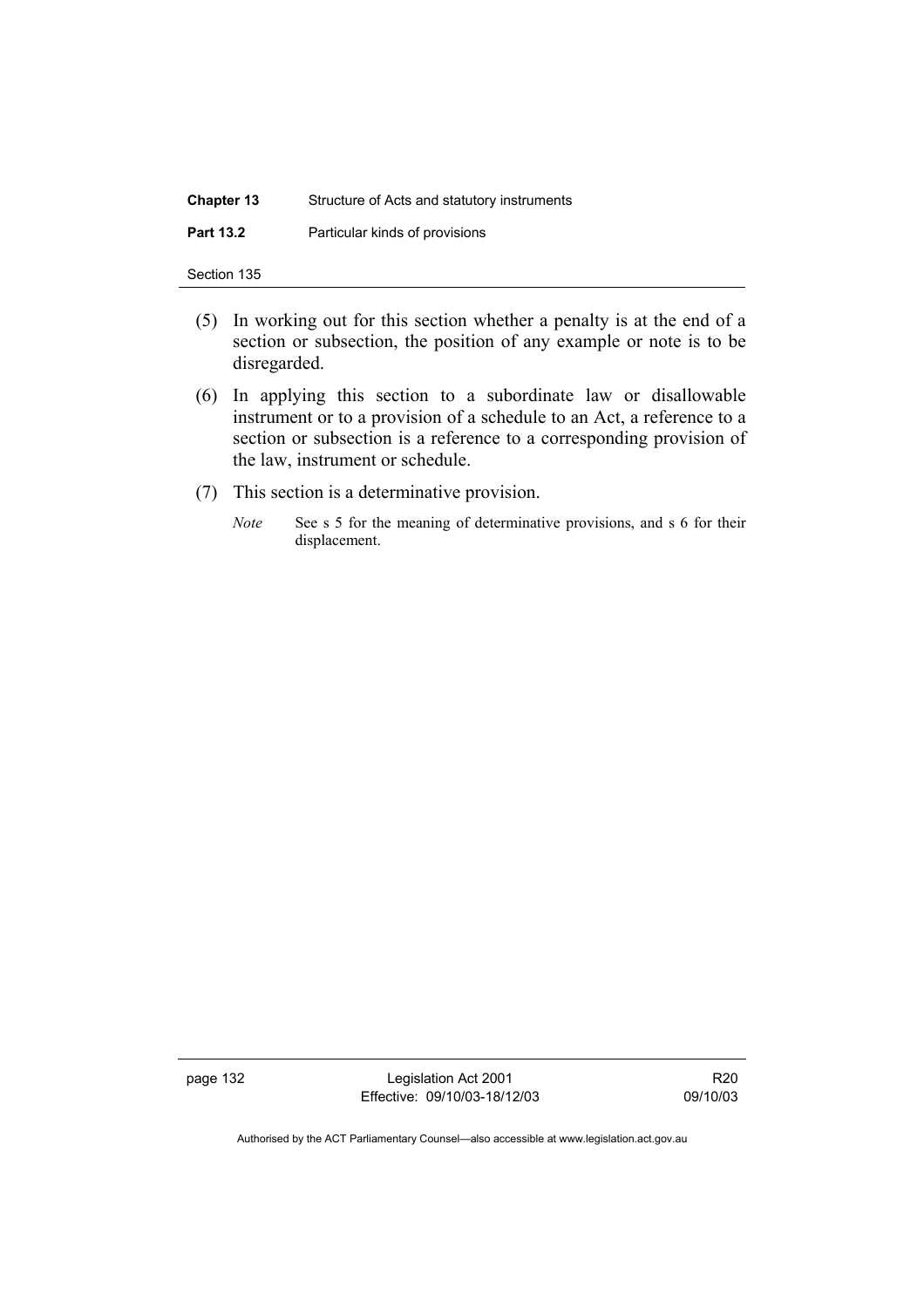# **Chapter 14 Interpretation of Acts and statutory instruments**

# **Part 14.1 Purpose and scope**

## **136 Meaning of** *Act* **in ch 14**

In this chapter:

*Act* includes a statutory instrument.

*Note* Section 7 (3) provides that a reference to an Act includes a reference to a provision of an Act. Section 13 (3) provides that a reference to a statutory instrument includes a reference to a provision of a statutory instrument.

### **137 Purpose and scope of ch 14**

- (1) The purpose of this chapter is to provide guidance about the interpretation of Acts.
- (2) This chapter is not intended to be a comprehensive statement of the law of interpretation applying to Acts.
- (3) In particular, this chapter assumes that common law presumptions operate in conjunction with this chapter.
- (4) Subsection (3) also applies to common law presumptions that come into existence after the commencement of this chapter.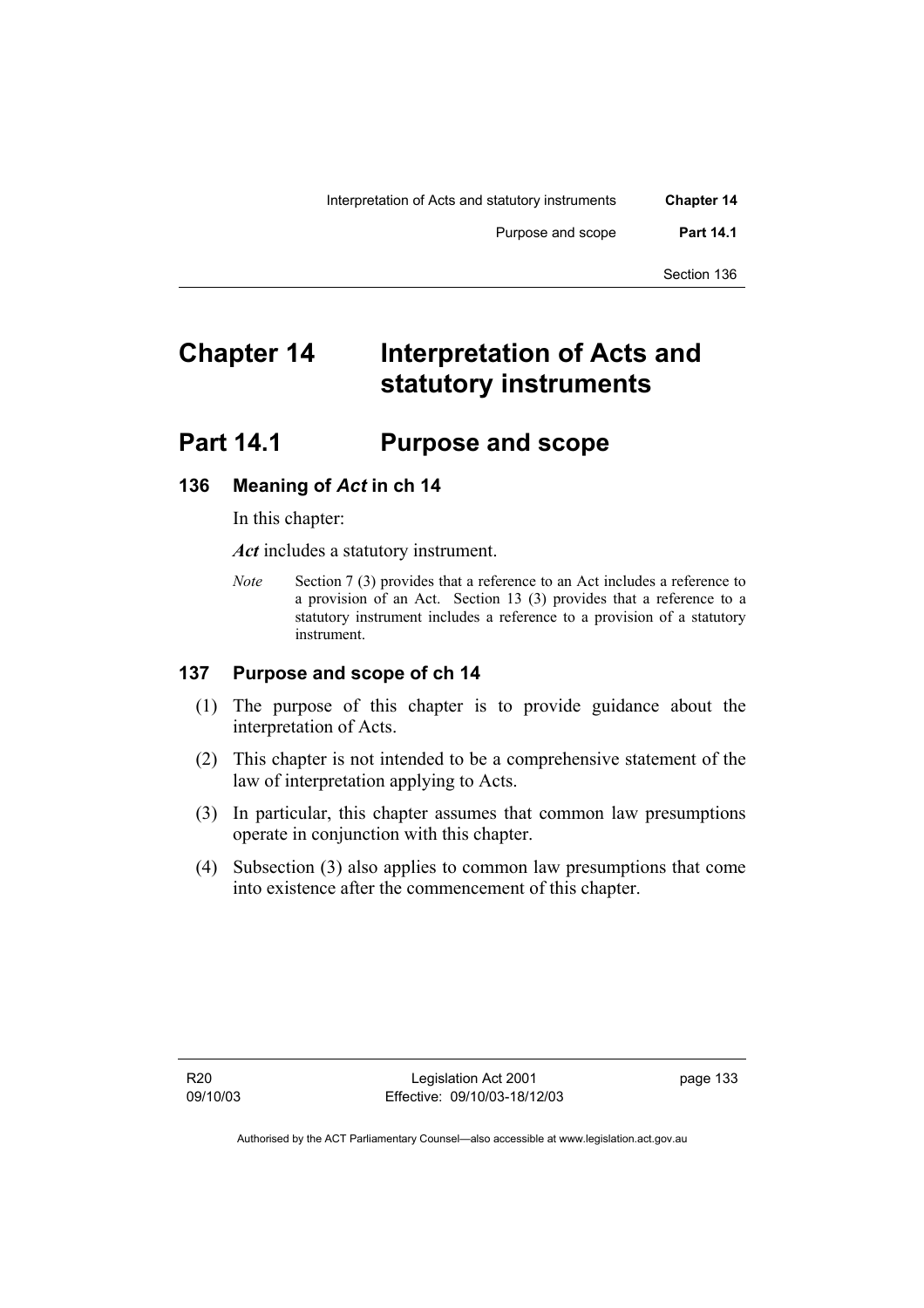| <b>Chapter 14</b> | Interpretation of Acts and statutory instruments |
|-------------------|--------------------------------------------------|
| <b>Part 14.2</b>  | Key principles of interpretation                 |
| Section 138       |                                                  |

# **Part 14.2 Key principles of interpretation**

### **138 Meaning of** *working out the meaning of an Act*

In this part:

*working out the meaning of an Act* means—

- (a) resolving an ambiguous or obscure provision of the Act; or
- (b) confirming or displacing the apparent meaning of the Act; or
- (c) finding the meaning of the Act when its apparent meaning leads to a result that is manifestly absurd or is unreasonable; or
- (d) finding the meaning of the Act in any other case.

### **139 Interpretation best achieving Act's purpose** (IA s 11A)

- (1) In working out the meaning of an Act, the interpretation that would best achieve the purpose of the Act is to be preferred to any other interpretation.
- (2) This section applies whether or not the Act's purpose is expressly stated in the Act.

#### **140 Legislative context**

In working out the meaning of an Act, the provisions of the Act must be read in the context of the Act as a whole.

#### **Examples**

1 The long title of an Act provides that it is an Act to give certain benefits to the holders of pensioner cards. Section 4 provides 'This Act applies to a holder of a pensioner card'. Section 22 provides that the commissioner may grant 'a person' an exemption from payment of rates. The Act does not contain a definition of 'person'. Section 22 must be read in the context of the Act as a whole so that the commissioner may only grant exemptions to people who are holders of pensioner cards.

page 134 Legislation Act 2001 Effective: 09/10/03-18/12/03

R20 09/10/03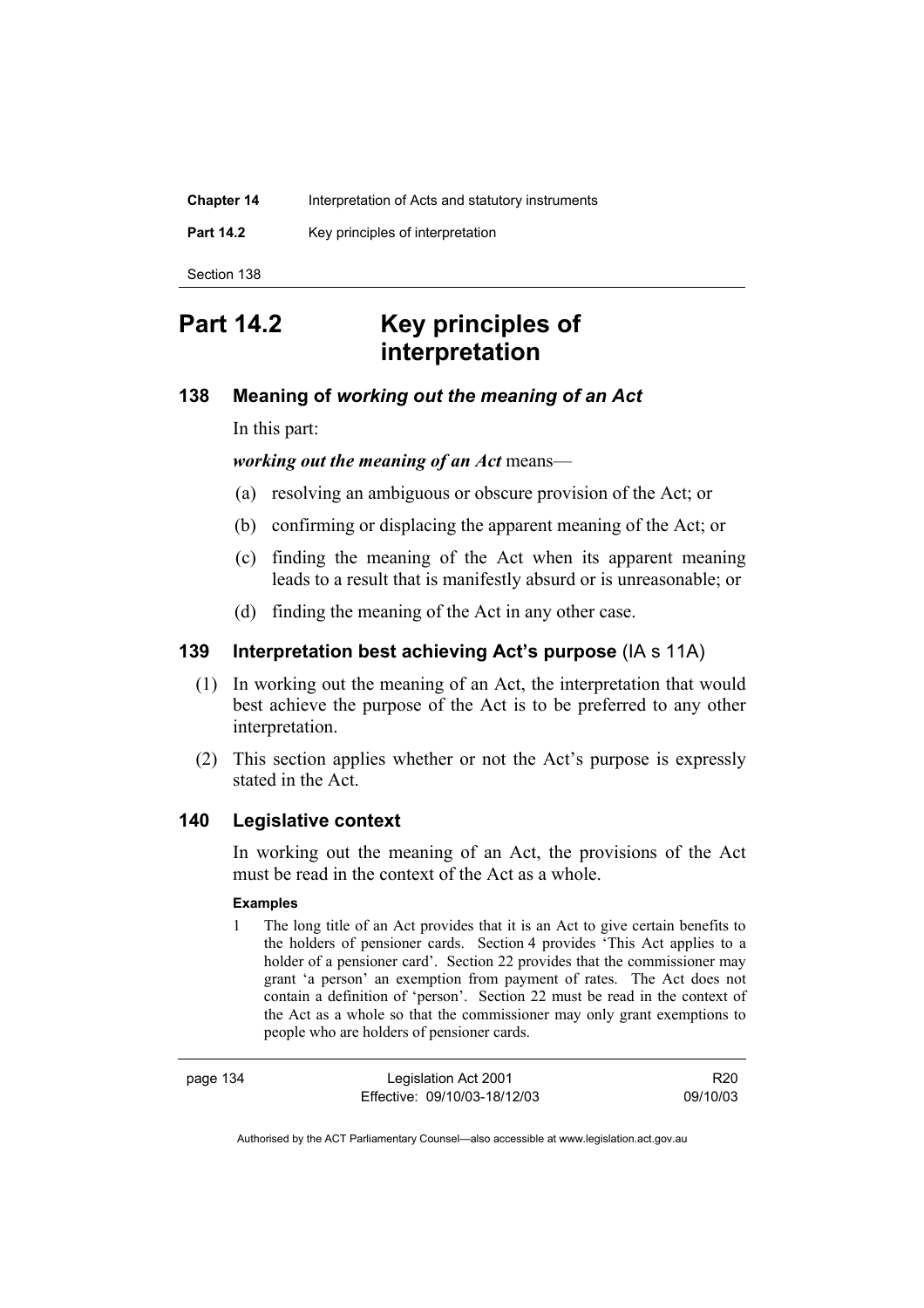| <b>Chapter 14</b> | Interpretation of Acts and statutory instruments |
|-------------------|--------------------------------------------------|
| <b>Part 14.2</b>  | Key principles of interpretation                 |
| Section 141       |                                                  |

2 The *Drug Testing Regulations 2001* (made under the *Drug Testing Act 2000* (hypothetical)), regulation 6 contains the following heading:

#### **6 Corresponding law—Act, s 100, def** *corresponding law*

The heading indicates that the regulation has been made for the definition of *corresponding law* in the *Drug Testing Act 2000*, section 100.

- 3 Regulation 12 (1) of a subordinate law refers to 'an order under the *Crimes Act 1900*, section 402*'*. No other kind of order is mentioned in the regulation and the word 'order' is not otherwise defined in the subordinate law. Subregulations (2), (4), (7) and (9) of the same regulation, which merely refer to 'the order', are to be understood as referring to the order mentioned in subregulation (1).
- *Note 1* See s 126 and s 127 for material that is, or is not, part of an Act or statutory instrument.
- *Note 2* An example is part of the Act, is not exhaustive and may extend, but does not limit, the meaning of the provision in which it appears (see s 126 and s 132).

#### **141 Non-legislative context generally** (IA s 11B)

- (1) In working out the meaning of an Act, material not forming part of the Act may be considered.
	- *Note 1* See s 146 for the meaning of *may* and *must*.
	- *Note 2* See s 126 and s 127 for material that is, or is not, part of an Act or statutory instrument.
	- *Note* 3 See s 142 for material that may be considered in working out the meaning of an Act or statutory instrument.
- (2) In deciding whether material not forming part of an Act should be considered in working out the meaning of the Act, and the weight to be given to the material, the following matters must be taken into account:
	- (a) the desirability of being able to rely on the ordinary meaning of the Act, having regard to the purpose of the Act and the provisions of the Act read in the context of the Act as a whole;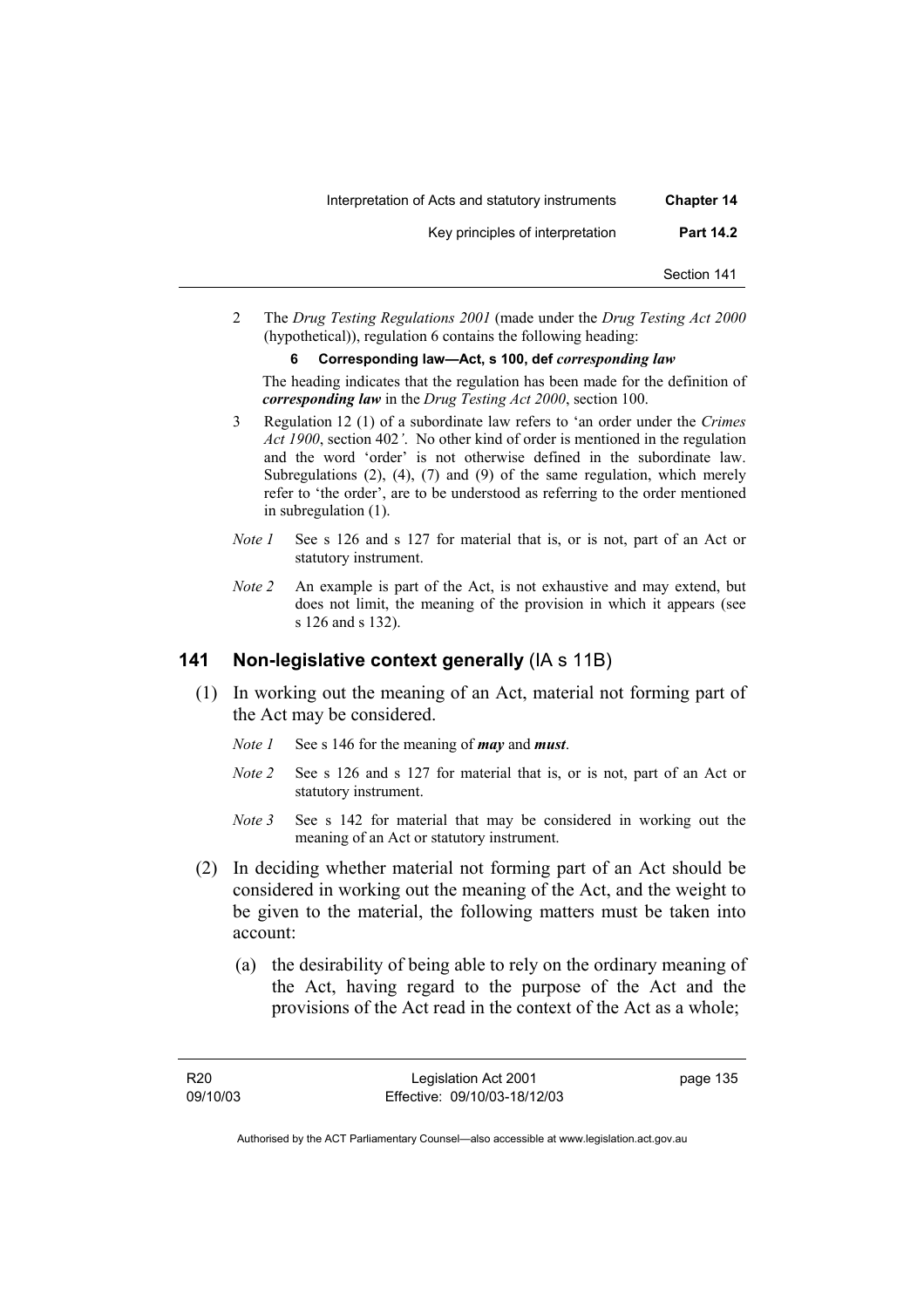#### **Chapter 14** Interpretation of Acts and statutory instruments

**Part 14.2 Key principles of interpretation** 

Section 142

- (b) the undesirability of prolonging proceedings without compensating advantage;
- (c) the accessibility of the material to the public.
- (3) Subsection (2) does not limit the matters that may be taken into account.
- (4) For subsection (2) (c), material in the register is taken to be accessible to the public.

*Note* The register is the ACT legislation register (see dict, pt 2, def *register*).

## **142 Non-legislative context—material that may be considered**  (IA s 11B)

- (1) In working out the meaning of an Act, material mentioned in table 1, column 2 may be considered.
- (2) In working out the meaning of a statutory instrument, material mentioned in table 1, column 3 may be considered.
- (3) This section does not limit the material that may be considered in working out the meaning of an Act or statutory instrument.

### **Table 1**

| column 1<br>item | column 2<br>Act                                                                                       | column 3<br>statutory instrument                                                                                    |
|------------------|-------------------------------------------------------------------------------------------------------|---------------------------------------------------------------------------------------------------------------------|
|                  |                                                                                                       |                                                                                                                     |
|                  | material not forming part<br>of the Act contained in an<br>authorised version of the<br>Act           | material not forming part of the<br>statutory instrument contained in<br>an authorised version of the<br>instrument |
|                  | See ch 3 (Authorised<br><b>Note</b><br>versions and evidence<br>of laws and legislative<br>material). | See ch 3 (Authorised versions<br><b>Note</b><br>and evidence of laws<br>and<br>legislative material).               |

page 136 Legislation Act 2001 Effective: 09/10/03-18/12/03

R20 09/10/03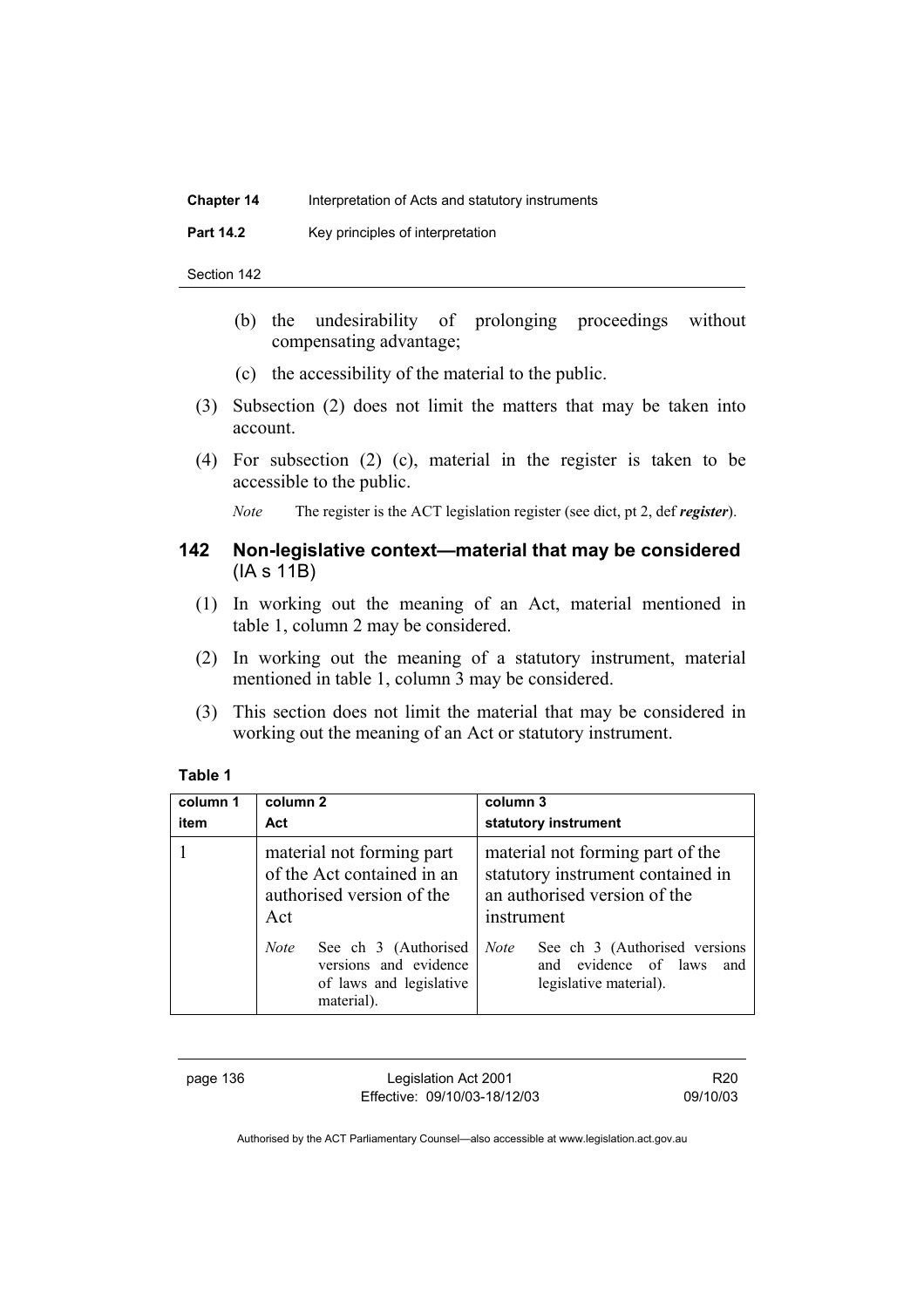Interpretation of Acts and statutory instruments **Chapter 14** 

Key principles of interpretation **Part 14.2** 

Section 142

| column 1<br>item | column <sub>2</sub><br>Act                                                                                                                                                                                 | colum <sub>1</sub><br>statutory instrument                                                                                                                                                                                                                                                                                                                        |
|------------------|------------------------------------------------------------------------------------------------------------------------------------------------------------------------------------------------------------|-------------------------------------------------------------------------------------------------------------------------------------------------------------------------------------------------------------------------------------------------------------------------------------------------------------------------------------------------------------------|
| $\overline{2}$   | any relevant report of a<br>royal commission, law<br>reform commission,<br>committee of inquiry or<br>other similar body that was<br>presented to the<br>Legislative Assembly<br>before the Act was passed | any relevant report of a royal<br>commission, law reform<br>commission, committee of inquiry<br>or other similar body that was<br>presented to the Legislative<br>Assently—<br>(a)<br>if the statutory instrument<br>was presented to the<br>Assembly-before the end<br>of 6 sitting days after the<br>day the instrument was<br>presented to the Assembly;<br>or |
|                  |                                                                                                                                                                                                            | (b)<br>in any other case—before<br>the instrument was made                                                                                                                                                                                                                                                                                                        |
| 3                | any relevant report of a<br>committee of the<br>Legislative Assembly that<br>was made to the Assembly<br>before the Act was passed                                                                         | any relevant report of a committee<br>of the Legislative Assembly that<br>was made to the Assembly-<br>if the statutory instrument<br>(a)<br>was presented to the<br>Assembly—before the end<br>of 6 sitting days after the<br>day the instrument was<br>presented to the Assembly;<br>or                                                                         |
|                  |                                                                                                                                                                                                            | in any other case—before<br>(b)<br>the instrument was made                                                                                                                                                                                                                                                                                                        |

R20 09/10/03

Legislation Act 2001 Effective: 09/10/03-18/12/03 page 137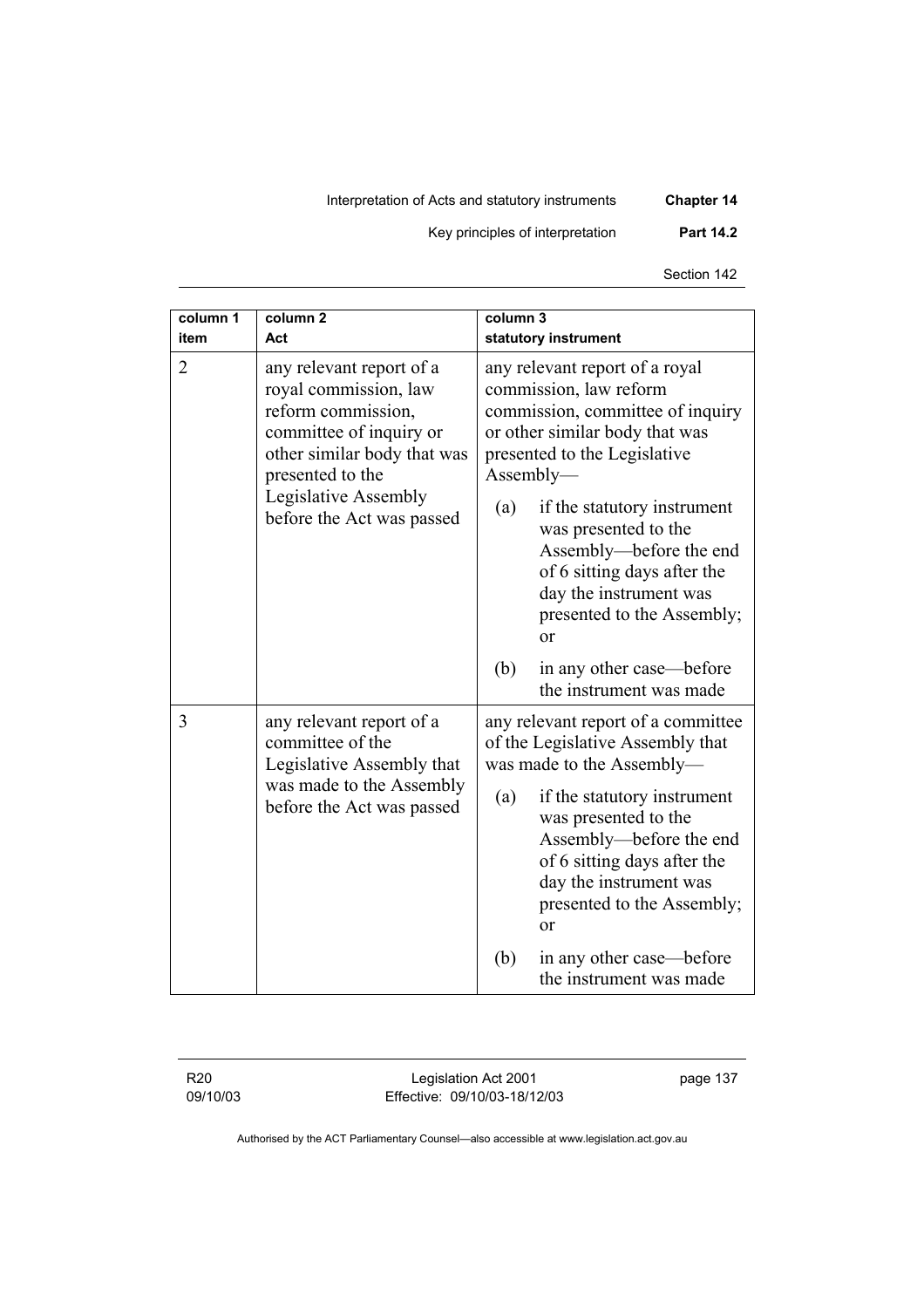## **Chapter 14** Interpretation of Acts and statutory instruments

**Part 14.2 Key principles of interpretation** 

Section 143

| column 1<br>item | colum <sub>n</sub><br>Act                                                                                                                                                                                     | column 3<br>statutory instrument                                                                                                                                                                                                                                                                                                      |
|------------------|---------------------------------------------------------------------------------------------------------------------------------------------------------------------------------------------------------------|---------------------------------------------------------------------------------------------------------------------------------------------------------------------------------------------------------------------------------------------------------------------------------------------------------------------------------------|
| 4                | any explanatory statement<br>(however described) for<br>the bill that became the<br>Act, or any other relevant<br>document, that was<br>presented to the<br>Legislative Assembly<br>before the Act was passed | if the statutory instrument was<br>presented to the Legislative<br>Assembly—any explanatory<br>statement (however described) for<br>the instrument, or any other<br>relevant document, that was<br>presented to the Legislative<br>Assembly before the end of 6<br>sitting days after the instrument<br>was presented to the Assembly |
| 5                | the presentation speech<br>made to the Legislative<br>Assembly during the<br>passage of the bill that<br>became the Act                                                                                       | if the statutory instrument was<br>presented to the Legislative<br>Assembly by a member of the<br>Assembly—any presentation<br>speech made to the Assembly                                                                                                                                                                            |
| 6                | official reports of<br>proceedings in the<br>Legislative Assembly in<br>relation to the bill that<br>became the Act                                                                                           | if the statutory instrument was<br>presented to the Legislative<br>Assembly—official reports of<br>proceedings in the Legislative<br>Assembly in relation to the<br>statutory instrument                                                                                                                                              |
| 7                | any relevant treaty or other<br>international agreement to<br>which Australia is a party                                                                                                                      | any relevant treaty or other<br>international agreement to which<br>Australia is a party                                                                                                                                                                                                                                              |

## **143 Law stating material for consideration in working out meaning**

 (1) If a relevant law provides that stated material may or must be considered in working out the meaning of an Act or statutory instrument, that does not by implication prevent other material of

page 138 Legislation Act 2001 Effective: 09/10/03-18/12/03

R20 09/10/03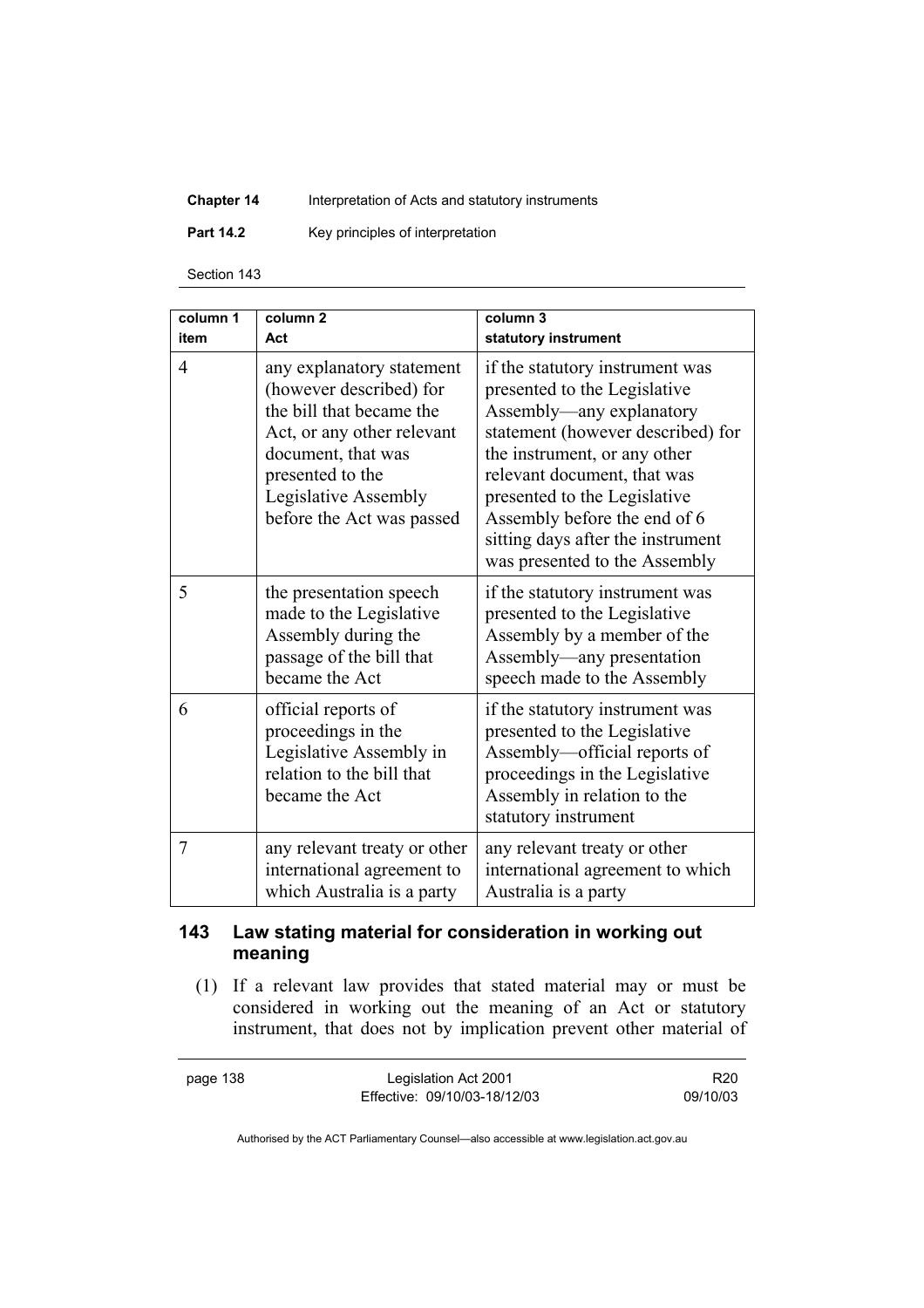the same or similar kind being considered in working out the meaning of the Act or instrument.

#### **Example**

The *Computer Crime Act 2000* (hypothetical) contains the following provision:

**4 Report may be used as an aid to interpretation** 

The *Community Law Reform Report on Computer Crime* (CLRC No X) may be considered in working out the meaning of this Act.

This does not limit access to other non-legislative material of the same or a similar kind for working out the meaning of the *Computer Crime Act 2000*.

- *Note* An example is part of the Act, is not exhaustive and may extend, but does not limit, the meaning of the provision in which it appears (see s 126 and s 132).
- (2) In this section:

*relevant law* means—

- (a) in working out the meaning of an Act—the Act or another Act; or
- (b) in working out the meaning of a statutory instrument made under an Act—the Act, another Act or the instrument; or
- (c) in working out the meaning of a statutory instrument made under another statutory instrument—an Act or either instrument.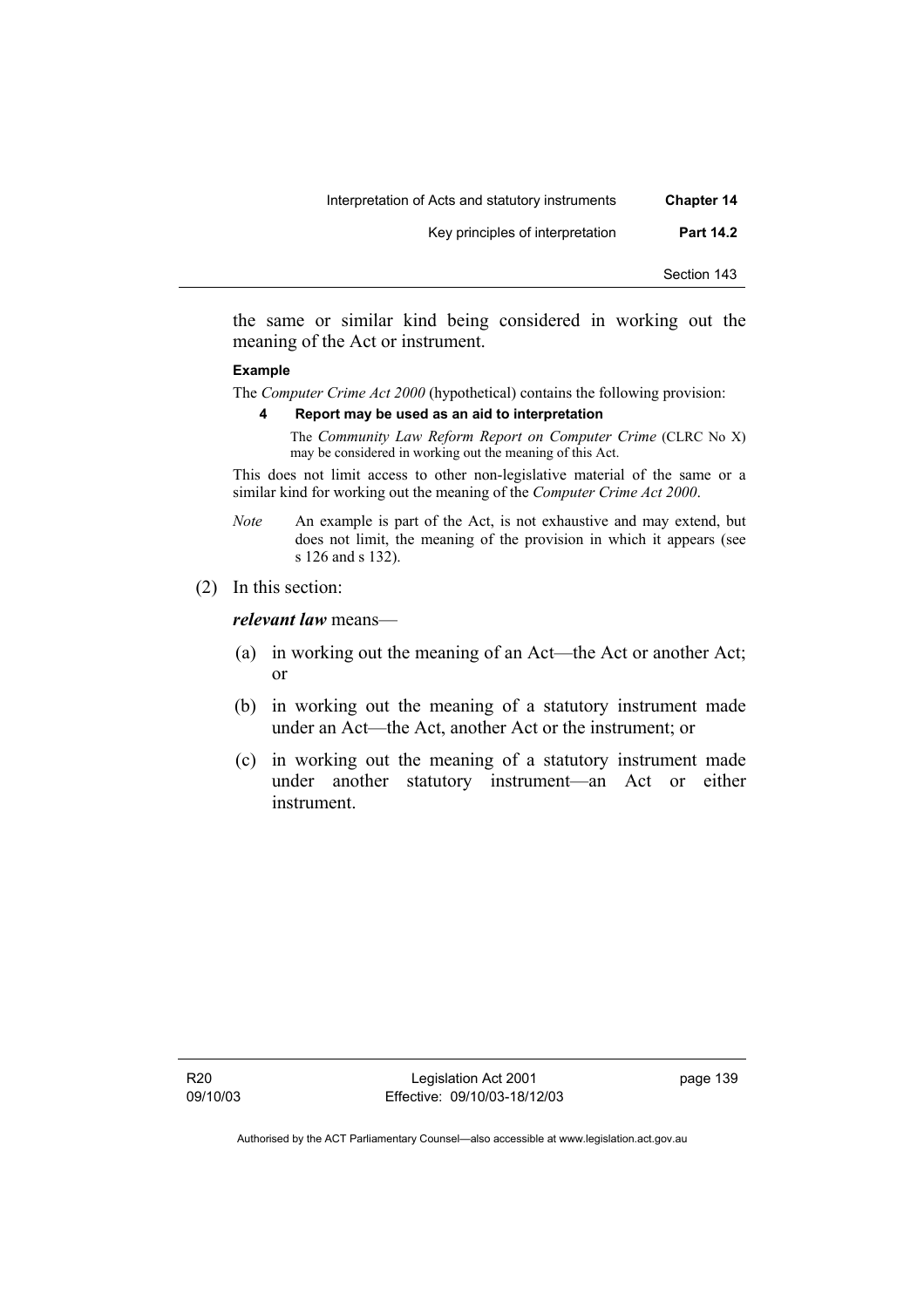| <b>Chapter 15</b> | Aids to interpretation |
|-------------------|------------------------|
| Part 15.1         | General                |
| Section 144       |                        |

# **Chapter 15 Aids to interpretation**

# **Part 15.1 General**

**144 Meaning of commonly-used words and expressions**  (IA s 11F (1))

> A definition in the dictionary, part 1 applies to all Acts and statutory instruments.

> *Note* See s 130 for the definition of *definition* and s 131 for provisions about signpost definitions.

### **145 Gender and number** (IA s 19)

In an Act or statutory instrument—

- (a) words indicating a gender include every other gender; and
- (b) words in the singular number include the plural and words in the plural number include the singular.

### **146 Meaning of** *may* **and** *must* (IA s 16)

- (1) In an Act or statutory instrument, the word *may*, or a similar word or expression, used in relation to a function indicates that the function may be exercised or not exercised, at discretion.
	- *Note Function* is defined in the dict, pt 1 to include authority, duty and power.
- (2) In an Act or statutory instrument, the word *must*, or a similar word or expression, used in relation to a function indicates that the function is required to be exercised.

R20 09/10/03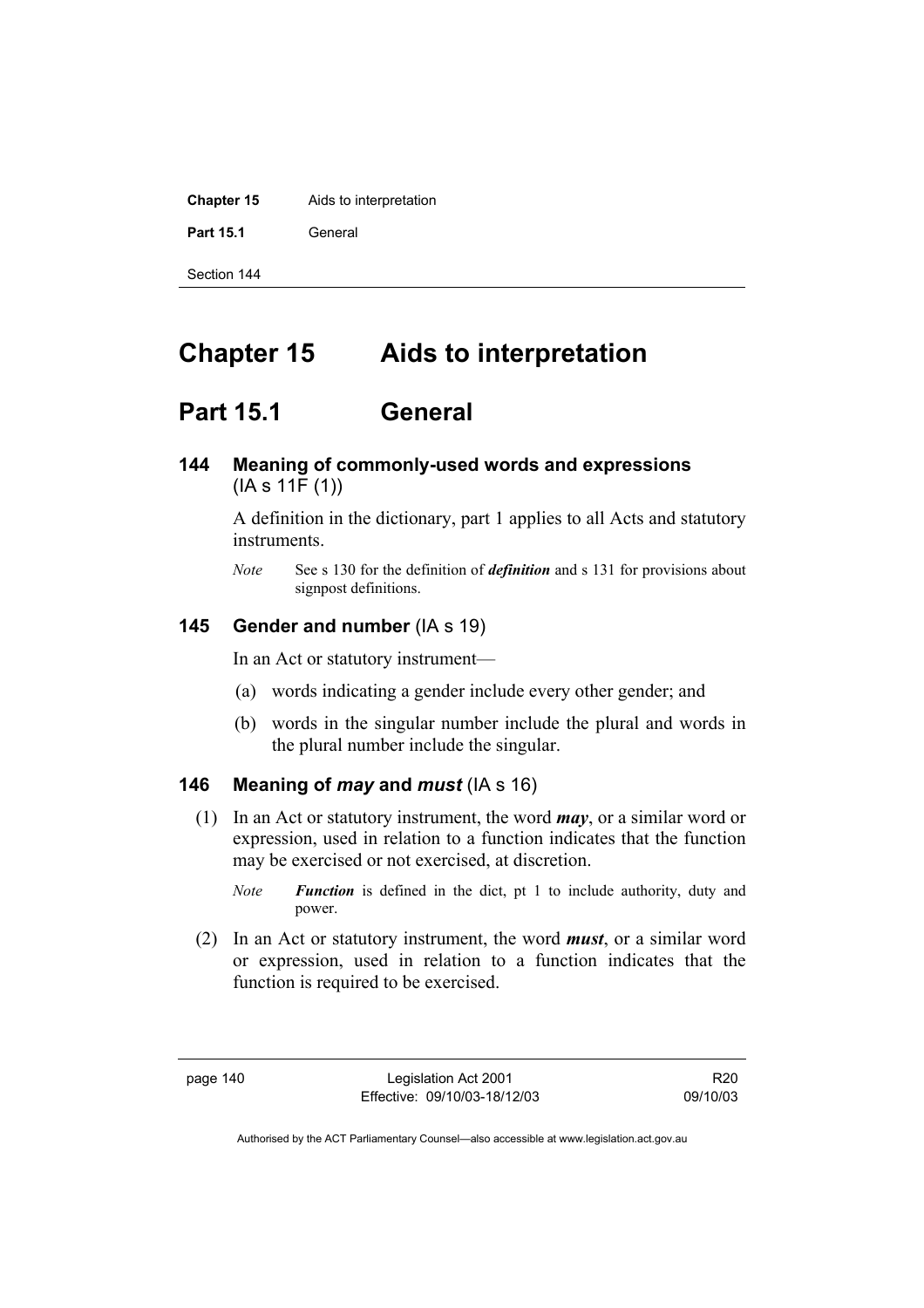| <b>Chapter 15</b> | Aids to interpretation |
|-------------------|------------------------|
| <b>Part 15.1</b>  | General                |
| Section 147       |                        |

- (3) This section is a determinative provision so far as it applies to an applicable law or an applicable provision.
	- *Note* See s 5 for the meaning of determinative provisions, and s 6 for their displacement.
- (4) In this section:

*applicable law* means an Act enacted, or a subordinate law or disallowable instrument made, after 1 January 2000.

*applicable provision* means a provision inserted after 1 January 2000 into an Act, or a subordinate law or disallowable instrument, that is not an applicable law.

*inserted*, for a provision, includes inserted in substitution for another provision.

## **147 Changes of drafting practice not to affect meaning**  (IA s 11C)

 (1) The purpose of this section is to encourage the making of progressive improvements in the form of the statute book without inadvertently changing the substantive effect of the law.

*Note* See also s 96 (Relocated provisions).

- (2) This is to be achieved particularly by updating the language and structure of Acts and statutory instruments to replace older forms of legislative expression with forms reflecting current legislative drafting practice.
- (3) If an Act or statutory instrument is amended so that it contains an older form of legislative expression in a provision and a newer form in another, the ideas in the 2 provisions must not be regarded as different only because different words are used or the provisions are structured in different ways.

page 141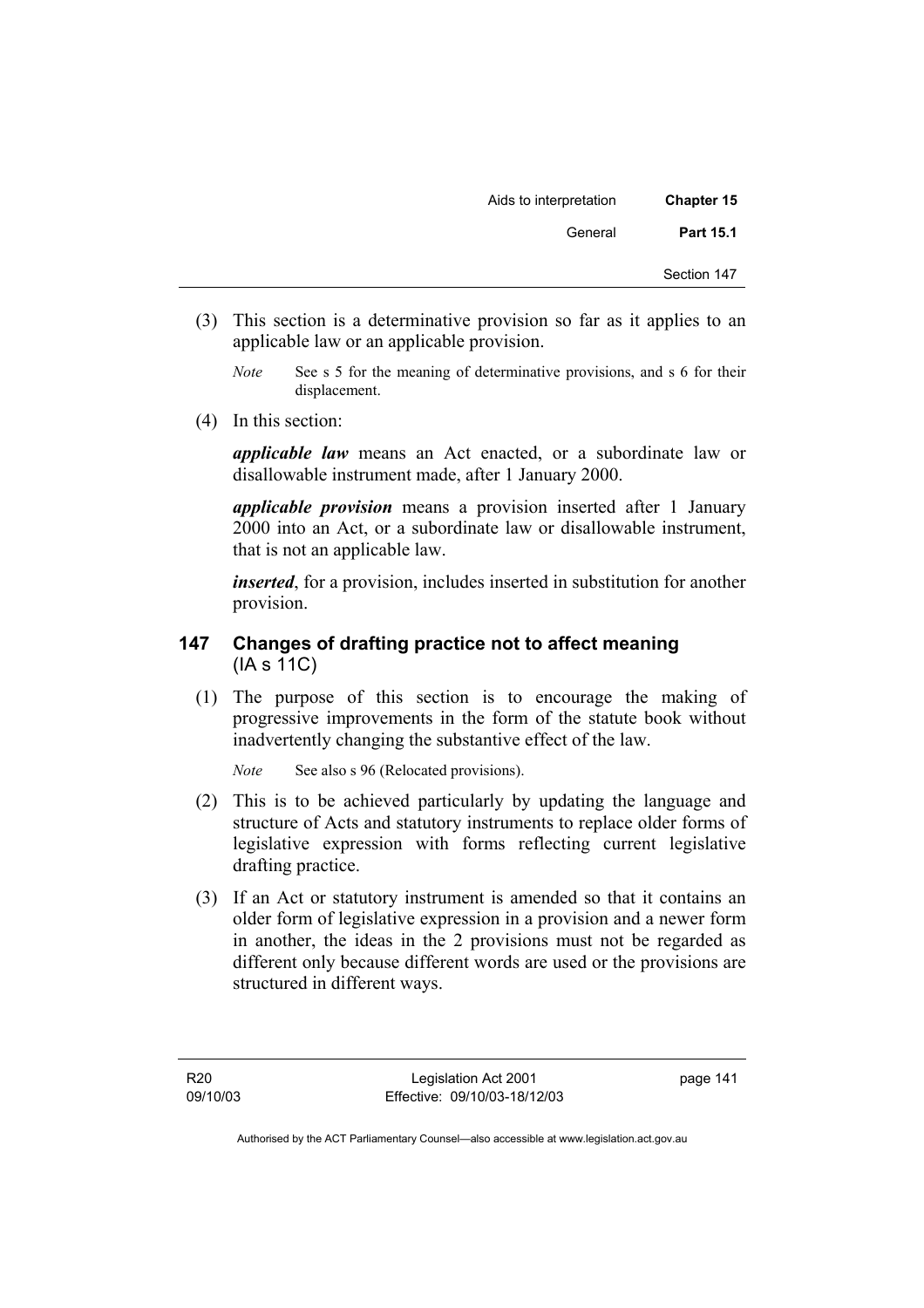| <b>Chapter 15</b> | Aids to interpretation |
|-------------------|------------------------|
| <b>Part 15.1</b>  | General                |

- (4) Subsection (3) also applies if the provisions are in different Acts or statutory instruments.
- (5) Also, if an Act or statutory instrument is amended so that a provision containing an older form of legislative expression is replaced (whether or not in the same position) by a provision in a newer form, the ideas in the 2 provisions must not be regarded as different only because different words are used or the provisions are structured in different ways.
- (6) In deciding whether the ideas are different, regard must be had to the context and history of the 2 provisions.
- (7) Subsection (6) does not limit the matters to which regard may be had.
- (8) This section is a determinative provision.
	- *Note* See s 5 for the meaning of determinative provisions, and s 6 for their displacement.

## **148 Terms used in instruments have same meanings as in authorising laws** (IA s 11BA)

Words and expressions used in a statutory instrument have the same meanings as they have, from time to time, in the Act or statutory instrument (the *authorising law*), or the relevant provisions of the authorising law, under which the instrument is made or in force.

### **149 Age in years** (IA s 13D)

For an Act or statutory instrument, a person is an age in years at the beginning of the person's birthday for the age.

### **150 Measurement of distance** (IA s 35)

In applying an Act or statutory instrument, distance is to be measured in a straight line on a horizontal plane.

page 142 Legislation Act 2001 Effective: 09/10/03-18/12/03

R20 09/10/03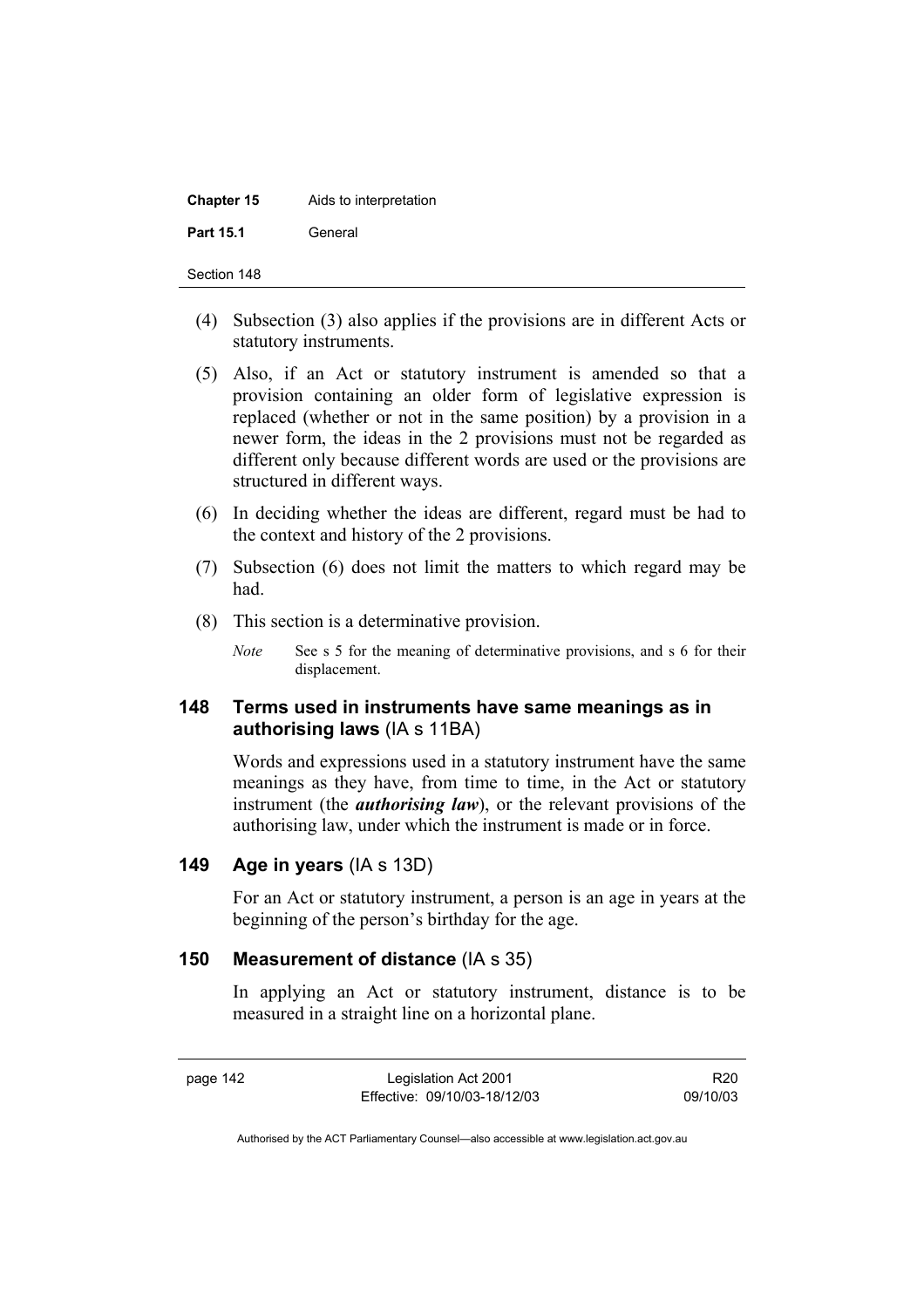| Chapter 15  | Aids to interpretation |
|-------------|------------------------|
| Part 15.1   | General                |
| Section 151 |                        |

## **151 Reckoning of time** (IA s 36)

- (1) This section applies if a period is provided or allowed for a purpose by an Act or statutory instrument.
- (2) In working out whether the purpose has been fulfilled within the period provided or allowed, the period is taken to begin at the start point.
- (3) For this section—
	- (a) if a period is to begin from a particular day—the *start point* is the beginning of the next day; and
	- (b) if a period is to begin when an act or event happens—the *start point* is the beginning of the day after the act or event happens.

#### **Examples**

- 1 The *ABC Act 1995* provides that a person who ceases to be an inspector must return his or her identity card to the authority within 21 days after ceasing to be an inspector. X is notified that his appointment as inspector ends on Friday 1 November. The period of 21 days starts on Saturday 2 November.
- 2 The *XYZ Act 2001* requires an application for review to be lodged not later than 28 days after service on the licensee of the decision objected to. The period of 28 days begins with the day following the day of service.
- *Note* An example is part of the Act, is not exhaustive and may extend, but does not limit, the meaning of the provision in which it appears (see s 126 and s 132).
- (4) If the last day of the period is not a working day, the last day of the period is the first working day after the end of the period.

#### **Example**

The *Hypothetical Act 2000* requires the board to give a copy of its business plan to the Minister not later than 14 days after its preparation. The 14th day is Good Friday (a public holiday) and the following Monday is also a public holiday. Under section 151 (4), the last day to give a copy of the business plan is the Tuesday following Easter (the first working day after the 14th day).

R20 09/10/03

Legislation Act 2001 Effective: 09/10/03-18/12/03 page 143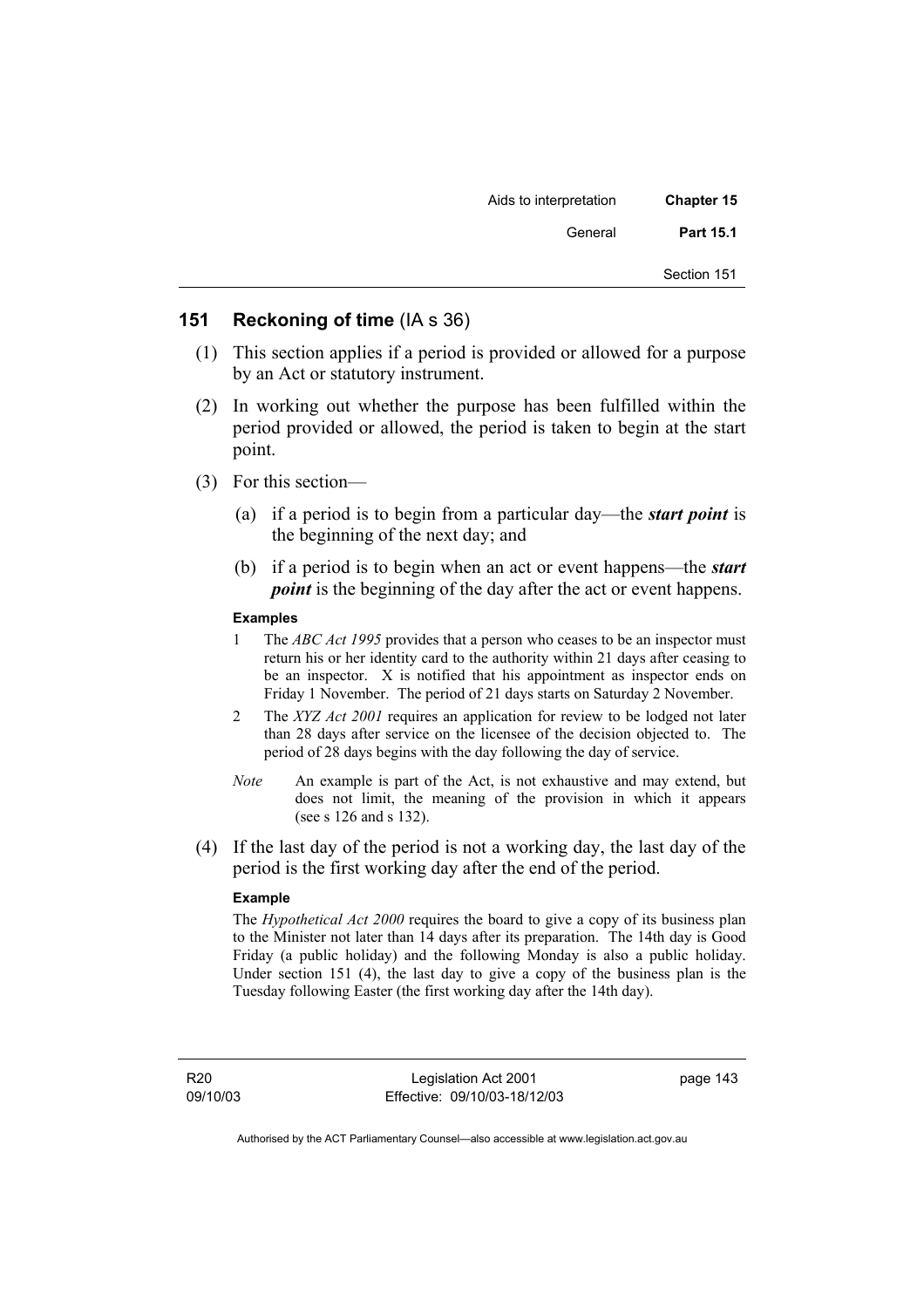| <b>Chapter 15</b> | Aids to interpretation |
|-------------------|------------------------|
| Part 15.1         | General                |
| Section 152       |                        |

### **152 Continuing effect of obligations**

If, under a provision of an Act or statutory instrument, an act is required to be done, the obligation to do the act continues until the act is done even if—

- (a) the provision required the act to be done within a particular period or before a particular time, and the period has ended or the time has passed; or
- (b) someone has been convicted of an offence in relation to failure to do the act.

page 144 Legislation Act 2001 Effective: 09/10/03-18/12/03

R20 09/10/03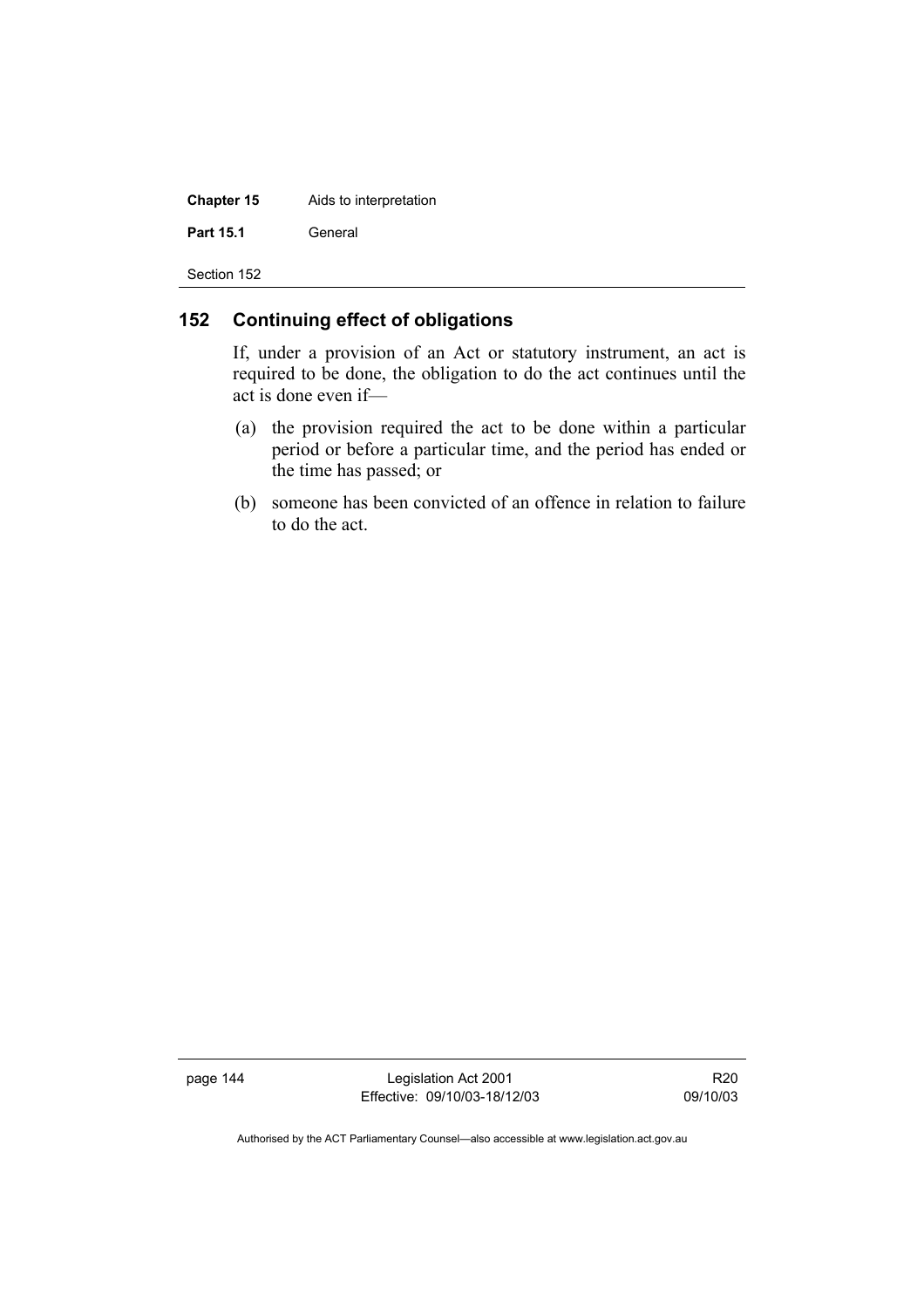Aids to interpretation **Chapter 15**  Definitions **Part 15.2** 

Section 155

## **Part 15.2 Definitions**

*Note to pt 15.2* 

See also s 130 (What is a definition?), s 131 (Signpost definitions) and s 148 (Terms used in instruments have same meanings as in authorising laws).

## **155 Definitions apply subject to contrary intention** (IA s 11G)

- (1) A definition in an Act or statutory instrument applies except so far as the contrary intention appears.
- (2) This section is a determinative provision.
	- *Note* See s 5 for the meaning of determinative provisions, and s 6 for their displacement.

### **156 Application of definitions in dictionaries and sections**  (IA s 11F (2))

 (1) A definition in the dictionary to an Act or statutory instrument applies to the entire Act or instrument unless the Act or instrument provides for the definition to have a more limited application.

#### **Examples**

- 1 The dictionary to the *ABC Act 1999* includes the signpost definition '*x*—see the *XYZ Act 1998*, section 3.'. There is nothing in the *ABC Act 1999* indicating the intended application of the definition of  $x$ . The definition of  $x$ in the *XYZ Act 1998*, section 3, therefore, applies to the entire *ABC Act 1999*.
- 2 In an Act, the word *z* is defined in the dictionary. The definition provides, in part, that '*z*, in part 4 (Registration of vehicles), means ...'. The definition of *z* applies only to part 4.
- *Note* See s 144 (Meaning of commonly-used words and expressions) for the application of the definitions in this Act, dict, pt 1.

page 145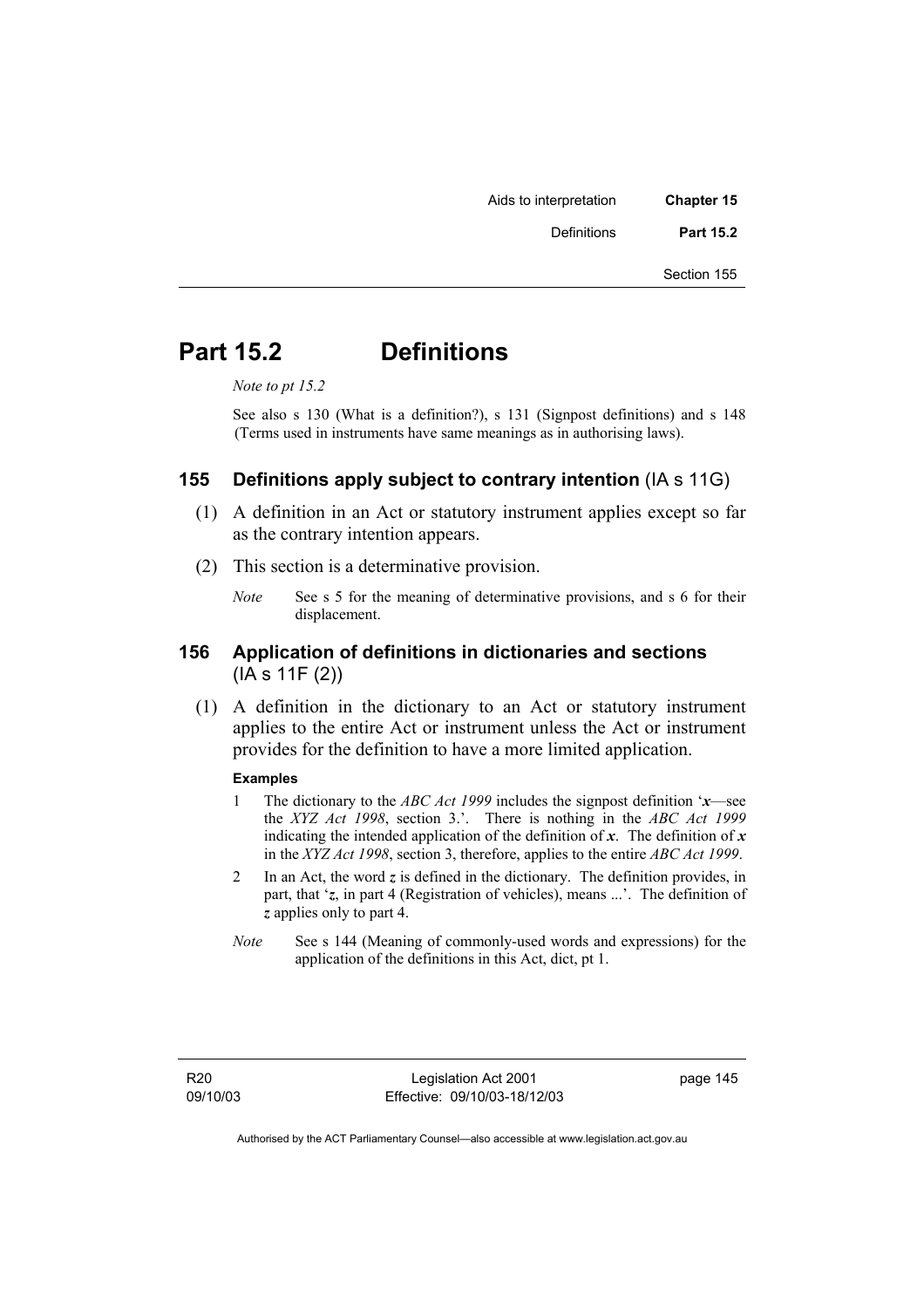| <b>Chapter 15</b> | Aids to interpretation |
|-------------------|------------------------|
| <b>Part 15.2</b>  | Definitions            |

 (2) A definition in a section of an Act or statutory instrument applies only to the section unless the Act or instrument provides for the definition to have a broader application.

#### **Examples**

- 1 This Act, section 255 (7) (Forms) contains definitions of *form 1* and *form 2* as tagged terms. There is nothing in this Act indicating that the definitions apply outside section 255. The definitions apply only to section 255.
- 2 In part 6 of an Act, the word *a* is defined in a section, which is not divided into subsections but contains a number of definitions. The section begins with the words 'In this part:'. The definition of *a* applies to all of part 6.
- 3 In an Act, the word *b* is defined in a section, which is not divided into subsections but contains a number of definitions. The section begins with the words 'In this Act:'. The definition of *b* applies to the entire Act.
- (3) A definition in a section of an Act or statutory instrument applies to the entire section unless the Act or instrument provides for the definition to have a more limited application.

#### **Example**

In a subsection of a section of an Act, the word  $c$  is defined. The subsection begins with the words 'In subsection  $(3)$ :'. The definition of  $c$  applies only to subsection (3) of that section.

 (4) In applying this section to a statutory instrument or to a provision of a schedule to an Act, a reference to a section is a reference to a corresponding provision of the instrument or schedule.

page 146 Legislation Act 2001 Effective: 09/10/03-18/12/03

R20 09/10/03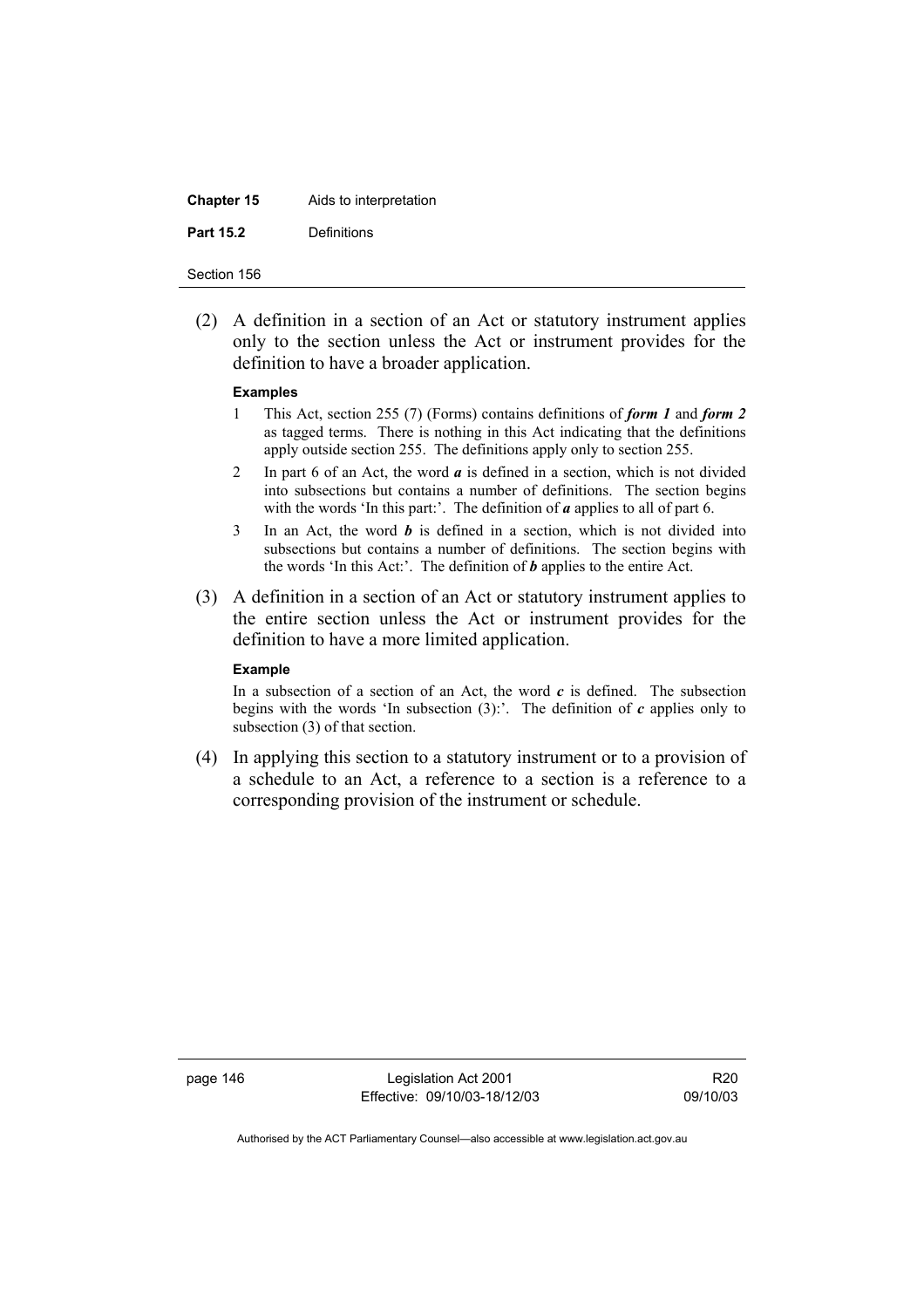| <b>Chapter 15</b> | Aids to interpretation |
|-------------------|------------------------|
| Part 15.2         | Definitions            |
| Section 157       |                        |

## **157 Defined terms—other parts of speech and grammatical forms** (IA s 11E)

If an Act or statutory instrument defines a word or expression, other parts of speech and grammatical forms of the word or expression have corresponding meanings.

#### **Example**

The *Publication (Grants) Act 2001* contains a definition of *publish* and also contains other forms of the same word ('published', 'publisher', 'publishes', 'publishing' and 'publication'). Because of this section, all forms of the word will have the same meaning except so far as the Act otherwise expressly provides or a contrary intention appears (see s 6 (3)).

R20 09/10/03

Legislation Act 2001 Effective: 09/10/03-18/12/03 page 147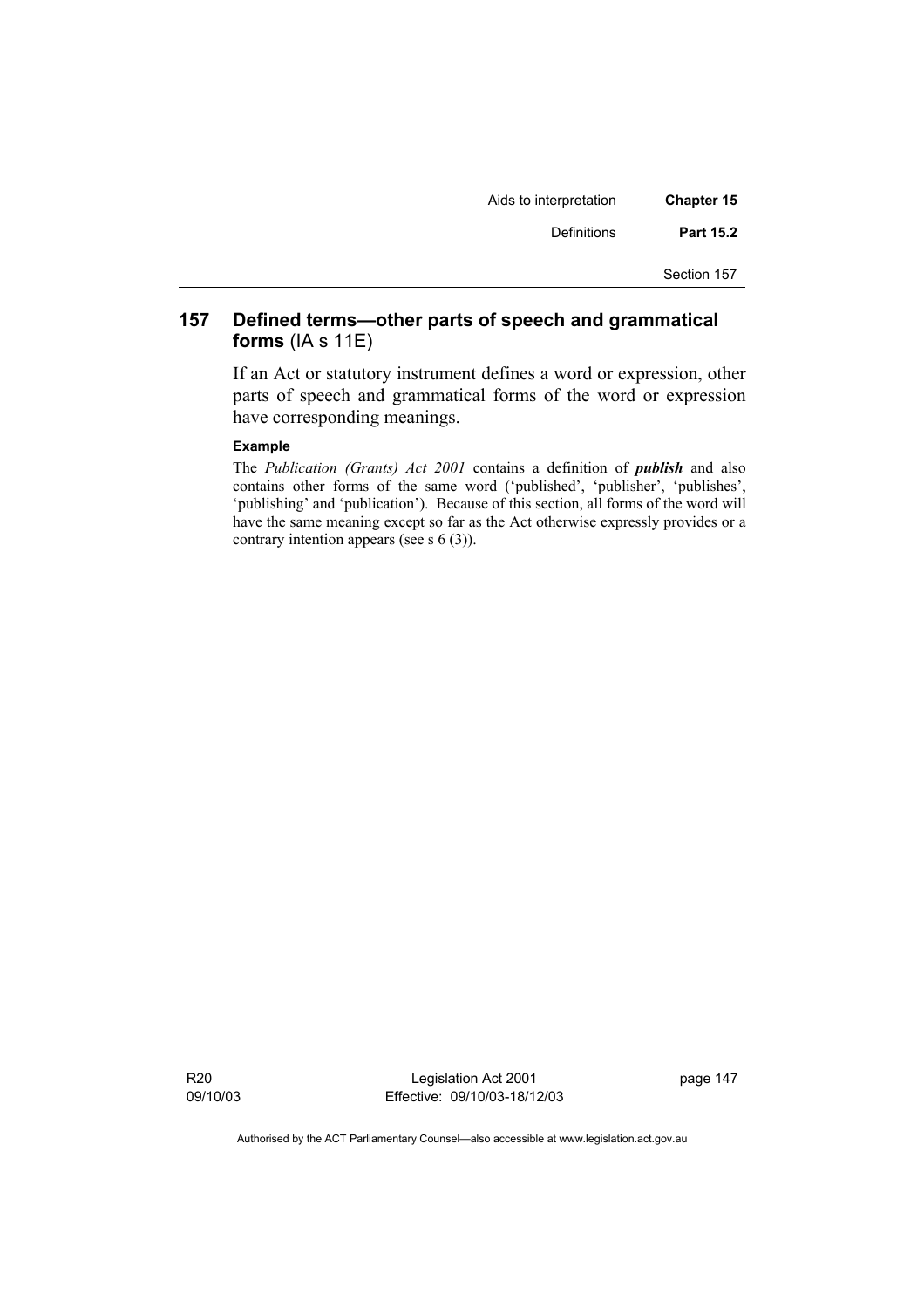| <b>Chapter 15</b> | Aids to interpretation                    |
|-------------------|-------------------------------------------|
| <b>Part 15.3</b>  | References to various entities and things |
| Section 160       |                                           |

# **Part 15.3 References to various entities and things**

*Note to pt 15.3* 

See also ch 10 (Referring to laws).

## **160 References to people generally** (IA s 15)

- (1) In an Act or statutory instrument, a reference to a person generally includes a reference to a corporation as well as an individual.
- (2) Subsection (1) is not displaced only because there is an express reference to either an individual or a corporation elsewhere in the Act or statutory instrument.

#### **Examples of references to a person generally**

- 1 another person
- 2 anyone else
- 3 party
- 4 someone else
- 5 employer

#### **Examples of express references to a corporation**

- 1 body corporate
- 2 company

#### **Examples of express references to an individual**

- 1 adult
- 2 child
- 3 spouse
- 4 driver
- (3) Subsection (2) does not limit the operation of section 6.

*Note* Section 6 deals with the displacement of a provision of this Act.

page 148 Legislation Act 2001 Effective: 09/10/03-18/12/03

R20 09/10/03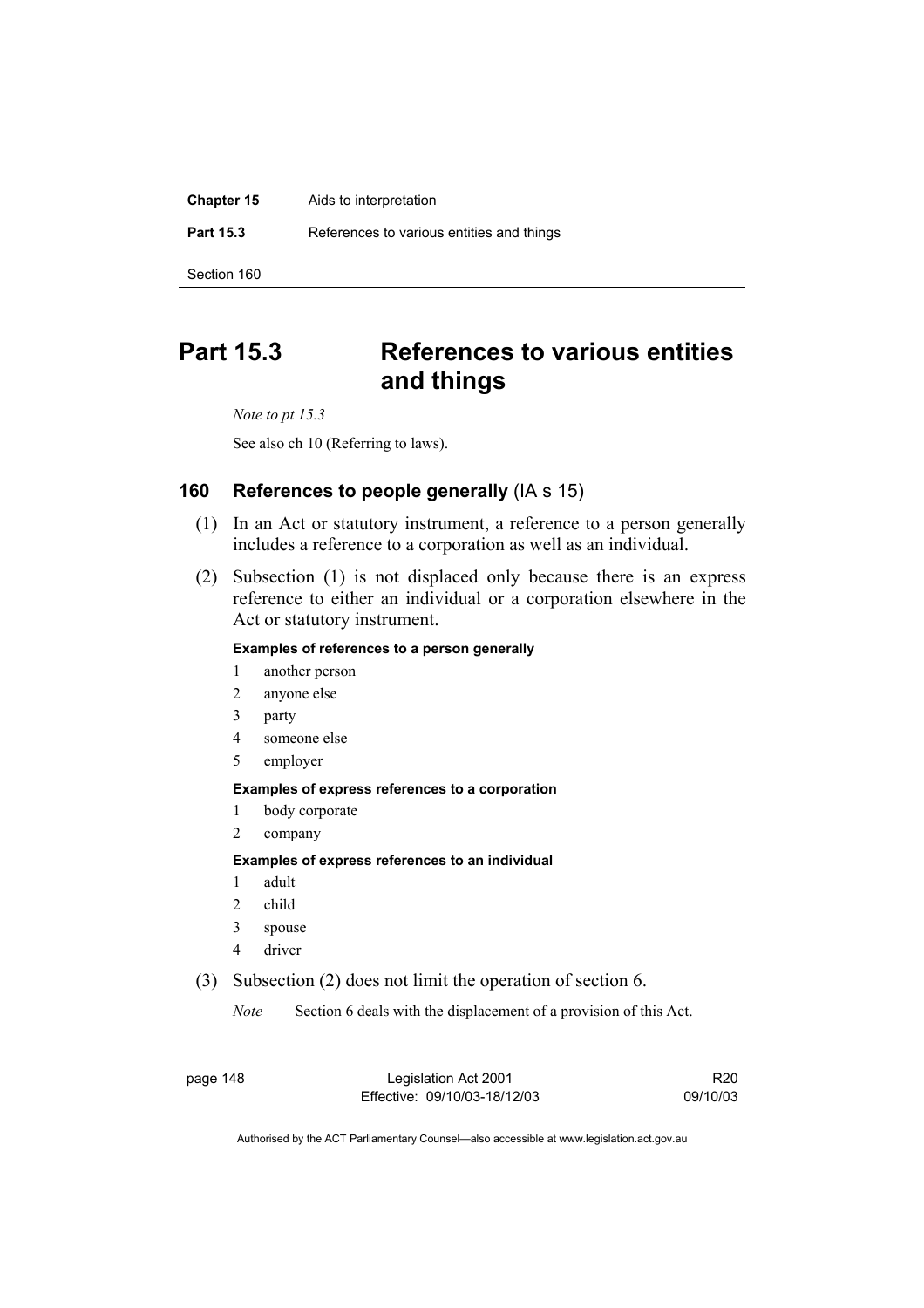| <b>Chapter 15</b> | Aids to interpretation                    |
|-------------------|-------------------------------------------|
| <b>Part 15.3</b>  | References to various entities and things |
| Section 161       |                                           |

### **161 Corporations liable to offences** (IA s 32)

- (1) A provision of a law that creates an offence (whether indictable or summary) applies to corporations as well as to individuals.
- (2) A provision of a law that creates an offence can apply to a corporation even though contravention of the provision is punishable by imprisonment (with or without another penalty).

#### **Example**

A provision of an Act contains the following penalty:

'Maximum penalty: 100 penalty units, imprisonment for 1 year or both.' The provision can apply to a corporation.

- (3) If a corporation is convicted of an offence and, apart from this subsection, the penalty for the offence is a period of imprisonment only, the court may impose a maximum penalty of—
	- (a) if the period of imprisonment is not longer than 6 months— 50 penalty units; and
	- (b) if the period of imprisonment is longer than 6 months but not longer than 1 year—100 penalty units; and
	- (c) if the period of imprisonment is longer than 1 year but not longer than 2 years—200 penalty units; and
	- (d) if the period of imprisonment is longer than 2 years but not longer than 5 years—500 penalty units; and
	- (e) if the period of imprisonment is longer than 5 years but not longer than 10 years—1 000 penalty units; and
	- (f) if the period of imprisonment is longer than 10 years—1 500 penalty units.

*Note* Section 133 explains the meaning and value of penalty units.

(4) In this section:

page 149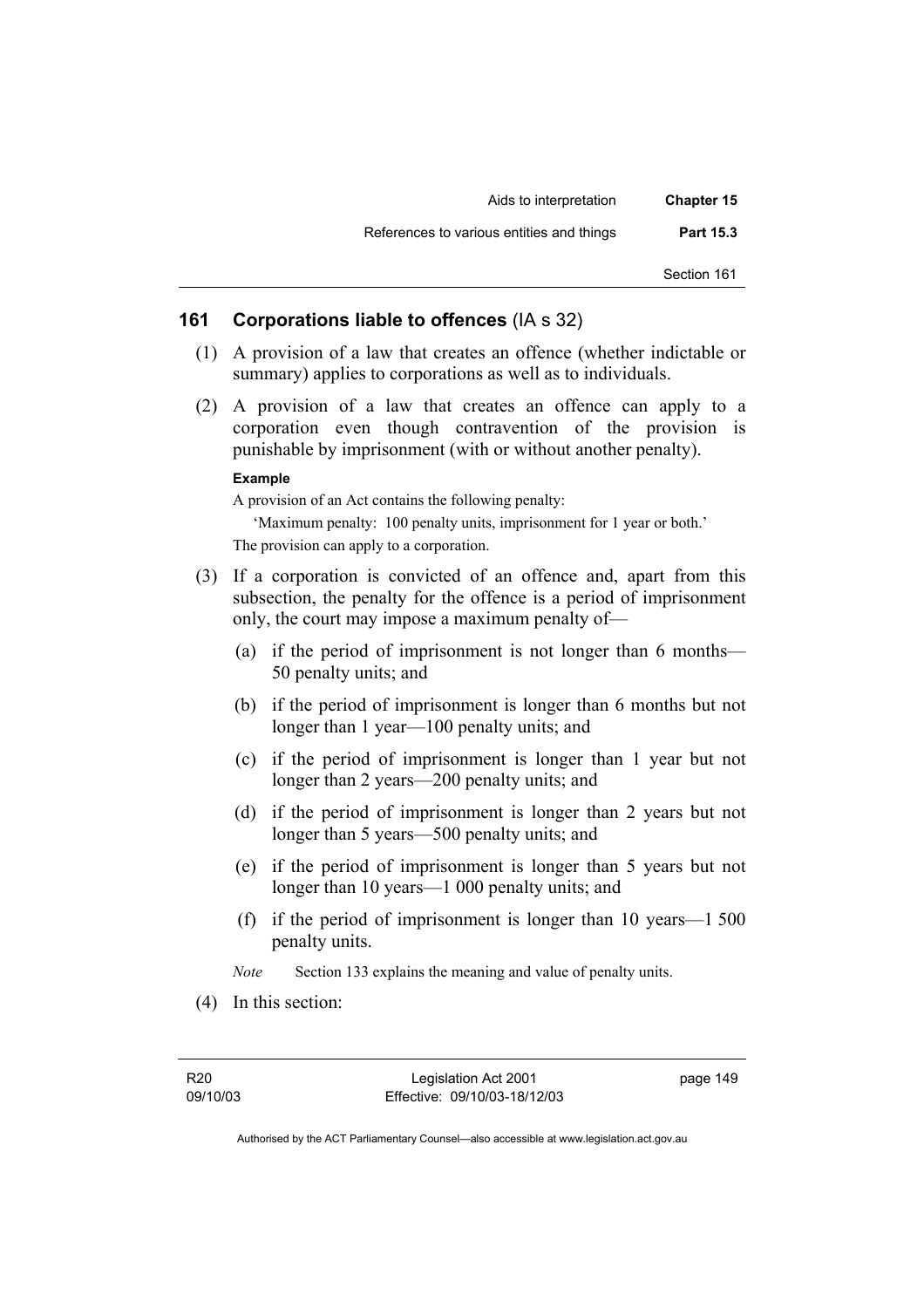| <b>Chapter 15</b> | Aids to interpretation                    |
|-------------------|-------------------------------------------|
| <b>Part 15.3</b>  | References to various entities and things |
| Section 162       |                                           |

*law* means an Act, subordinate law or disallowable instrument.

### **162 References to** *a Minister* **or** *the Minister* (IA s 24)

 (1) In an Act or statutory instrument, a reference to *a Minister* is a reference to the Chief Minister or a Minister appointed under the Self-Government Act, section 41.

*Note* See dict, pt 1, def *Chief Minister*.

- (2) In a provision of an Act or statutory instrument, a reference to *the Minister* without identifying the Minister's title or portfolio is a reference to—
	- (a) the Minister for the time being administering the provision; or
	- (b) if, for the time being, different Ministers administer the provision in relation to different matters—
		- (i) if only 1 Minister administers the provision in relation to the relevant matter—the Minister; or
		- (ii) if 2 or more Ministers administer the provision in relation to the relevant matter—any of the Ministers; or
	- (c) if paragraph (b) does not apply and, for the time being, 2 or more Ministers administer the provision—any of the Ministers.
- (3) In subsection (2):

*Minister* includes a Minister for the time being acting on behalf of the Minister or 2 or more Ministers.

- (4) If an Act or statutory instrument mentions a Minister and identifies the Minister by reference to the fact that the Minister administers a stated Act, statutory instrument or provision, subsection (2) applies as if references in paragraphs (a) to (c) to the provision were references to the stated Act, instrument or provision.
	- *Note* See also dict, pt 1, defs *Attorney-General* and *Treasurer*.

page 150 Legislation Act 2001 Effective: 09/10/03-18/12/03

R20 09/10/03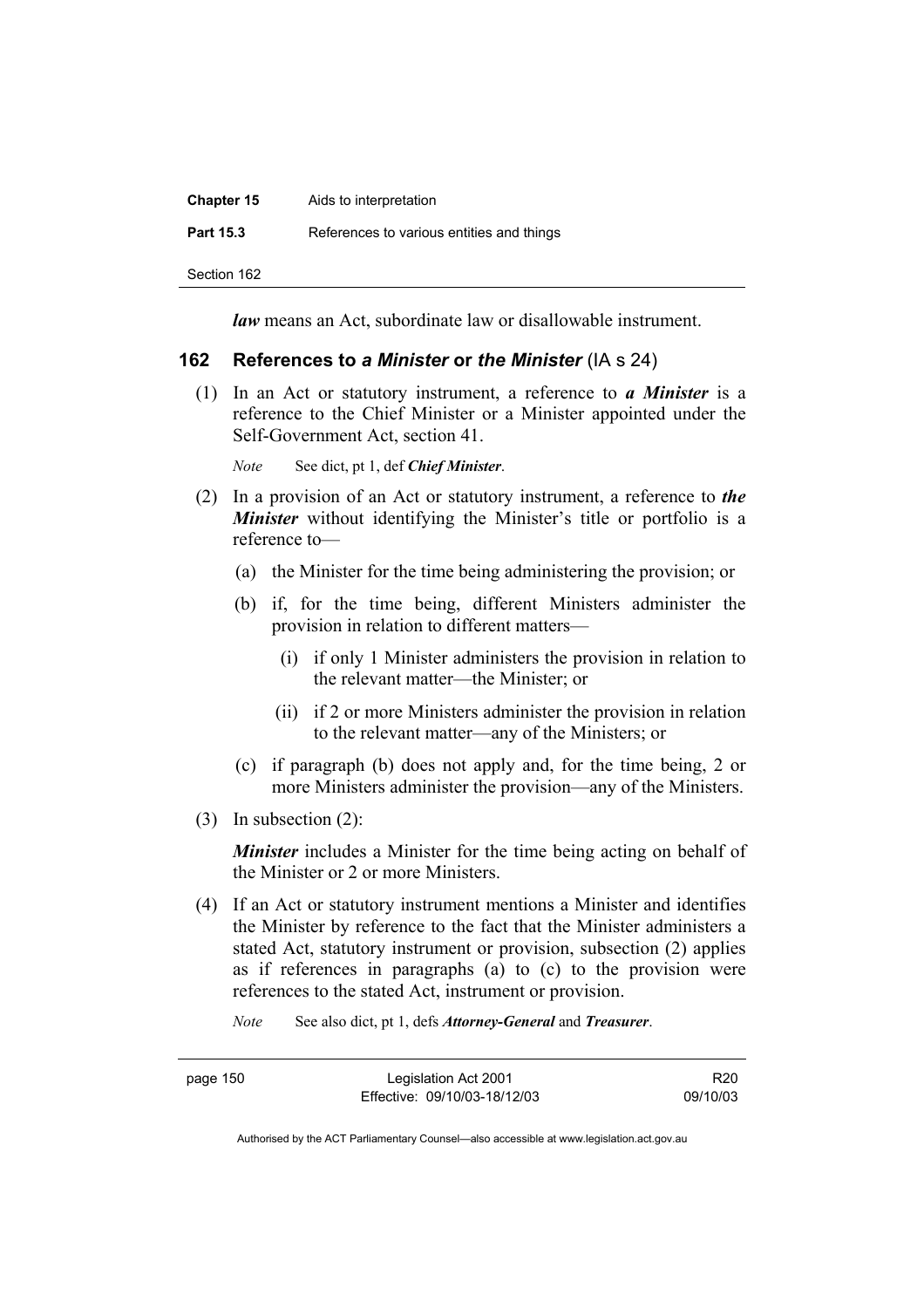| <b>Chapter 15</b> | Aids to interpretation                    |
|-------------------|-------------------------------------------|
| Part 15.3         | References to various entities and things |
| Section 163       |                                           |

## **163 References to** *a chief executive* **or** *the chief executive* (IA s 24A)

- (1) In an Act or statutory instrument, a reference to *a chief executive* is a reference to a person employed under the Public Sector Management Act, section 28 (Engagement) or section 30 (Temporary performance of duties) to perform the duties of an office of chief executive.
- (2) In a provision of an Act or statutory instrument, a reference to *the chief executive* without identifying the chief executive's title is a reference to—
	- (a) the chief executive of the administrative unit responsible for the provision; or
	- (b) if, for the time being, different administrative units are responsible for the provision in relation to different matters—
		- (i) if only 1 administrative unit is responsible for the provision in relation to the relevant matter—the chief executive of the administrative unit; or
		- (ii) if 2 or more administrative units are responsible for the provision in relation to the relevant matter—the chief executive of any of the administrative units; or
	- (c) if paragraph (b) does not apply and, for the time being, 2 or more administrative units are responsible for the provision the chief executive of any of the administrative units.
	- *Note* See dict, pt 1, def *administrative unit*.
- (3) If an Act or statutory instrument mentions a chief executive and identifies the chief executive by reference to the fact that the chief executive is the chief executive of the administrative unit responsible for a stated Act, statutory instrument or provision,

page 151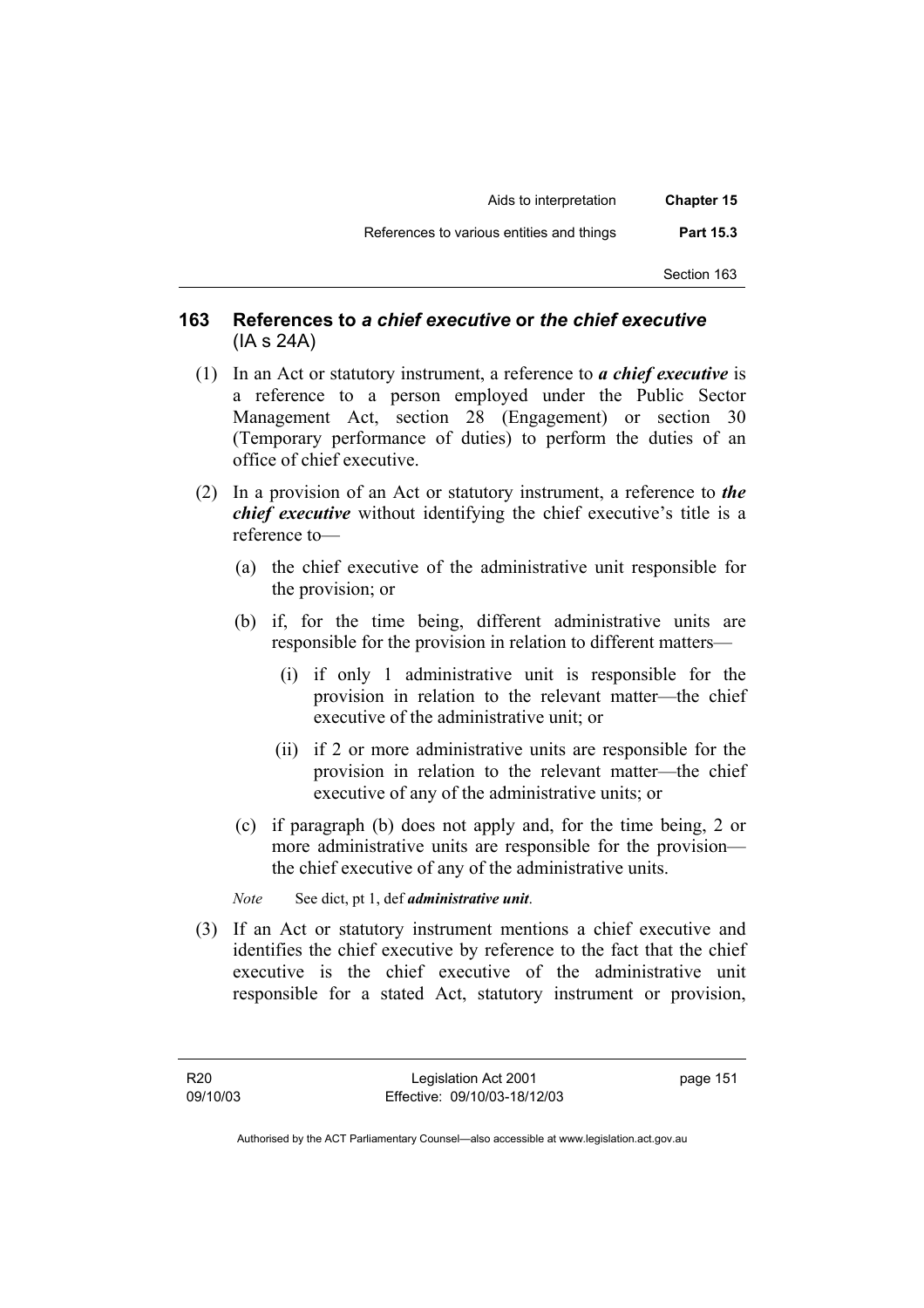| <b>Chapter 15</b> | Aids to interpretation                    |
|-------------------|-------------------------------------------|
| <b>Part 15.3</b>  | References to various entities and things |

subsection (2) applies as if references in paragraphs (a) to (c) to the provision were references to the stated Act, instrument or provision.

(4) In this section:

*chief executive*, of an administrative unit, means the person who is employed under the Public Sector Management Act, section 28 or 30 to perform the duties of the office of chief executive in the administrative unit.

*Public Sector Management Act* means the *Public Sector Management Act 1994*.

*responsible*, for a provision, means allocated responsibility for the provision under the Public Sector Management Act, section 14 (1) (b) (Ministerial responsibility and functions of administrative units).

## **164 References to Australian Standards** (IA s 25AB)

In an Act or statutory instrument, a reference consisting of the words 'Australian Standard' followed by a number is a reference to the standard so numbered published by or on behalf of Standards Australia.

## **165 References to Assembly committees that no longer exist**  (IA s 25AA)

In an Act or statutory instrument, a reference (whether by name or description) to a committee of the Legislative Assembly that no longer exists is a reference to the committee of the Assembly nominated by the Speaker either generally or for the provision containing the reference.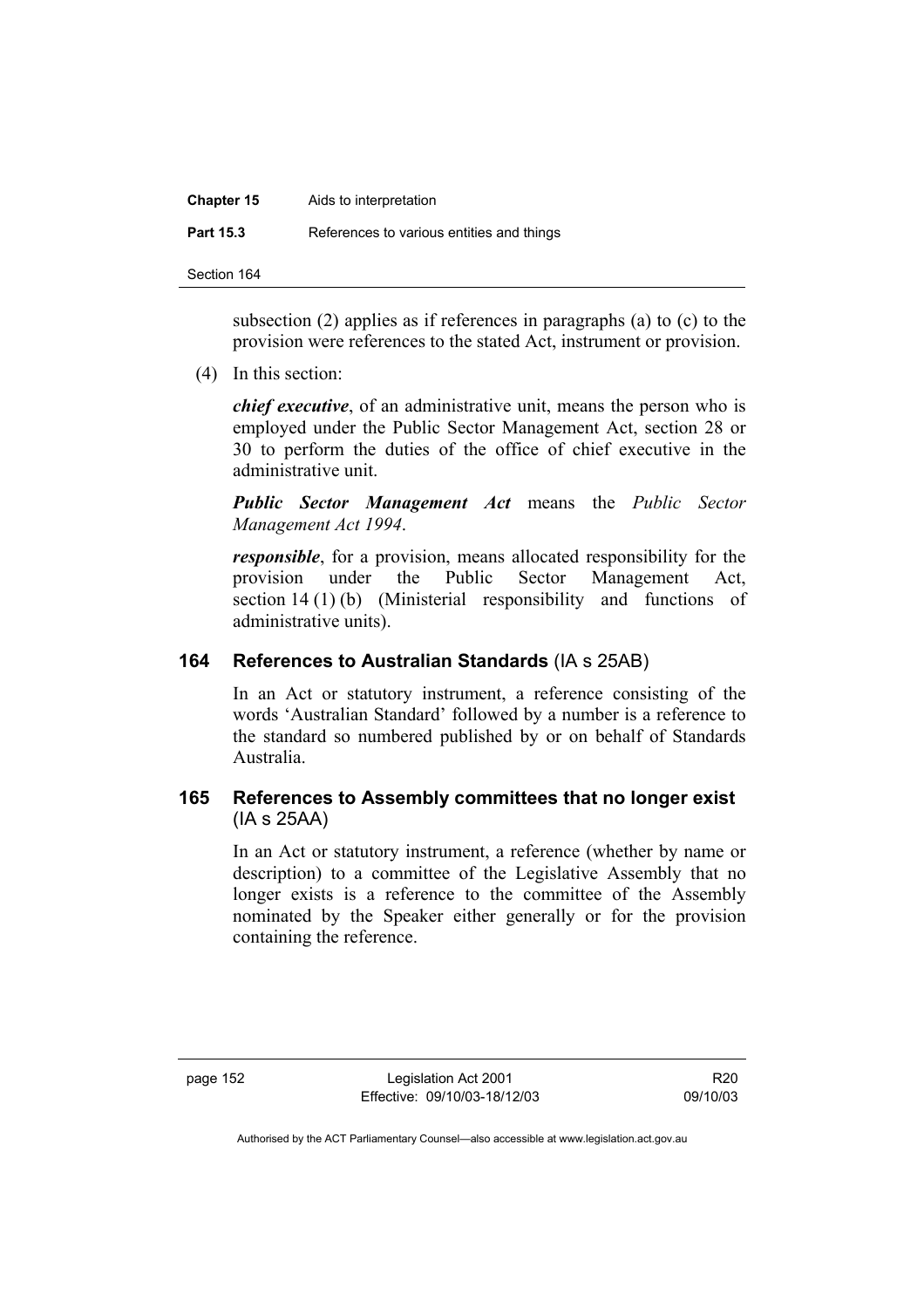| <b>Chapter 15</b> | Aids to interpretation                    |
|-------------------|-------------------------------------------|
| <b>Part 15.3</b>  | References to various entities and things |
| Section 168       |                                           |

## **168 References to person with interest in land include personal representative etc**

In an Act or statutory instrument, a reference to a person with an interest in land or other property includes a reference to the person's personal representatives, successors and assigns.

#### **Examples of references to people with interests in land**

- 1 proprietor
- 2 transferor or transferee
- 3 mortgagor or mortgagee
- 4 lessor or lessee
- 5 sublessor or sublessee
- 6 trustee

### **169 References to** *domestic partner* **and** *domestic partnership*

- (1) In an Act or statutory instrument, a reference to a person's *domestic partner* is a reference to someone who lives with the person in a domestic partnership, and includes a reference to a spouse of the person.
	- *Note* The Macquarie Dictionary, 3<sup>rd</sup> edition defines spouse as 'either member of a married pair in relation to the other; one's husband or wife'.
- (2) In an Act or statutory instrument, a *domestic partnership* is the relationship between 2 people, whether of a different or the same sex, living together as a couple on a genuine domestic basis.

#### **Example of indicators to decide whether 2 people are in a domestic partnership**

- 1 the length of their relationship
- 2 whether they are living together
- 3 if they are living together—how long and under what circumstances they have lived together
- 4 whether there is a sexual relationship between them
- 5 their degree of financial dependence or interdependence, and any arrangements for financial support, between or by them

R20 09/10/03

Legislation Act 2001 Effective: 09/10/03-18/12/03 page 153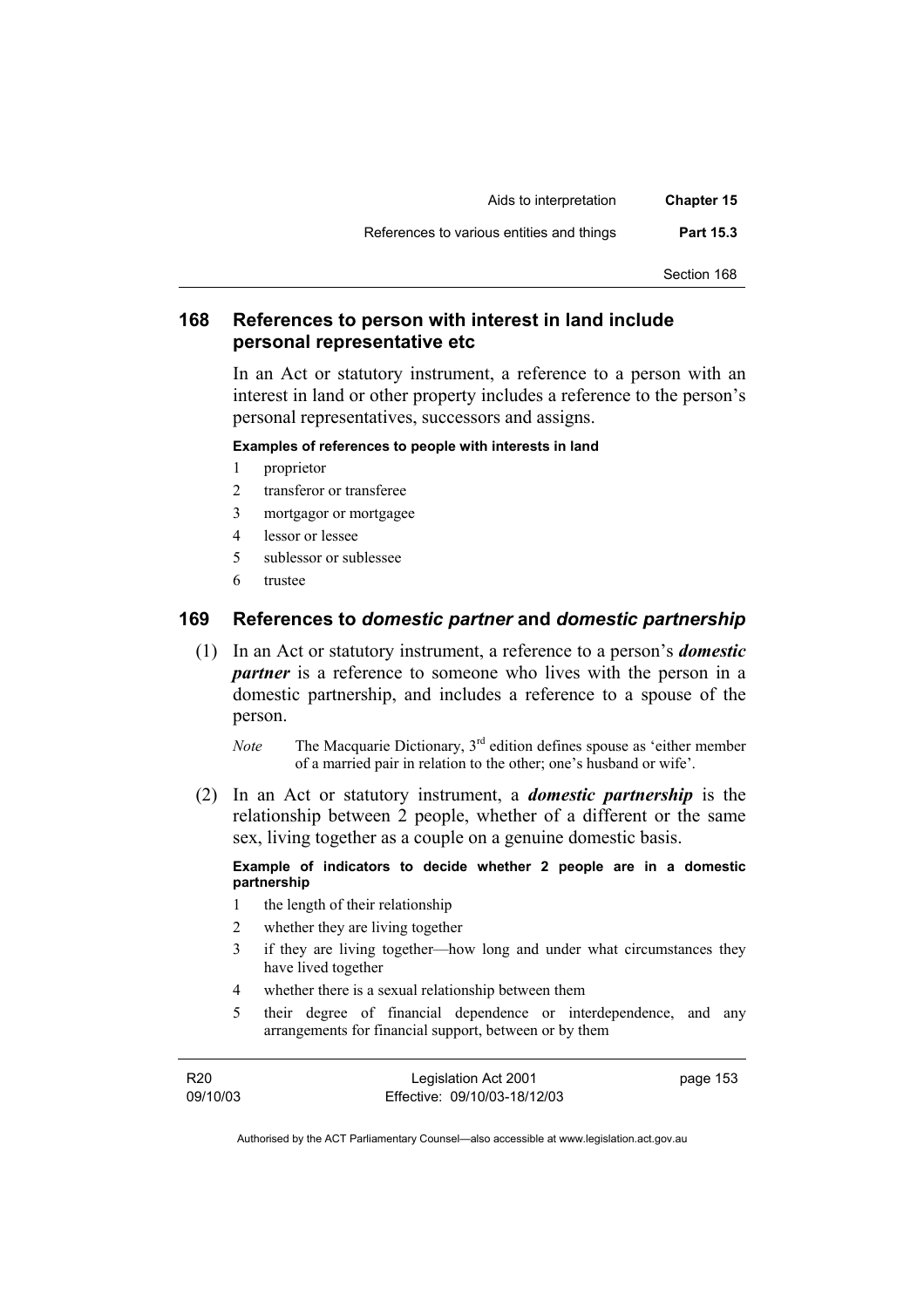#### **Chapter 15** Aids to interpretation

**Part 15.3** References to various entities and things

- Section 169A
	- 6 the ownership, use and acquisition of their property, including any property that they own individually
	- 7 their degree of mutual commitment to a shared life
	- 8 whether they mutually care for and support children
	- 9 the performance of household duties
	- 10 the reputation, and public aspects, of the relationship between them
	- *Note* An example is part of the Act, is not exhaustive and may extend, but does not limit, the meaning of the provision in which it appears (see Legislation Act, s 126 and s 132).

### **169A References to** *transgender people*

- (1) A *transgender person* is a person who—
	- (a) identifies as a member of a different sex by living, or seeking to live, as a member of that sex; or
	- (b) has identified as a member of a different sex by living as a member of that sex;

whether or not the person is a recognised transgender person.

- (2) A *transgender person* includes a person who is thought of as a transgender person, whether or not the person is a recognised transgender person.
- (3) A *recognised transgender person* is a person the record of whose sex is altered under the *Births, Deaths and Marriages Registration Act 1997*, part 4 or the corresponding provisions of a law of a State or another Territory.

### **169B References to** *intersex people*

 An *intersex person* is a person who, because of a genetic condition, was born with reproductive organs or sex chromosomes that are not exclusively male or female.

page 154 Legislation Act 2001 Effective: 09/10/03-18/12/03

R20 09/10/03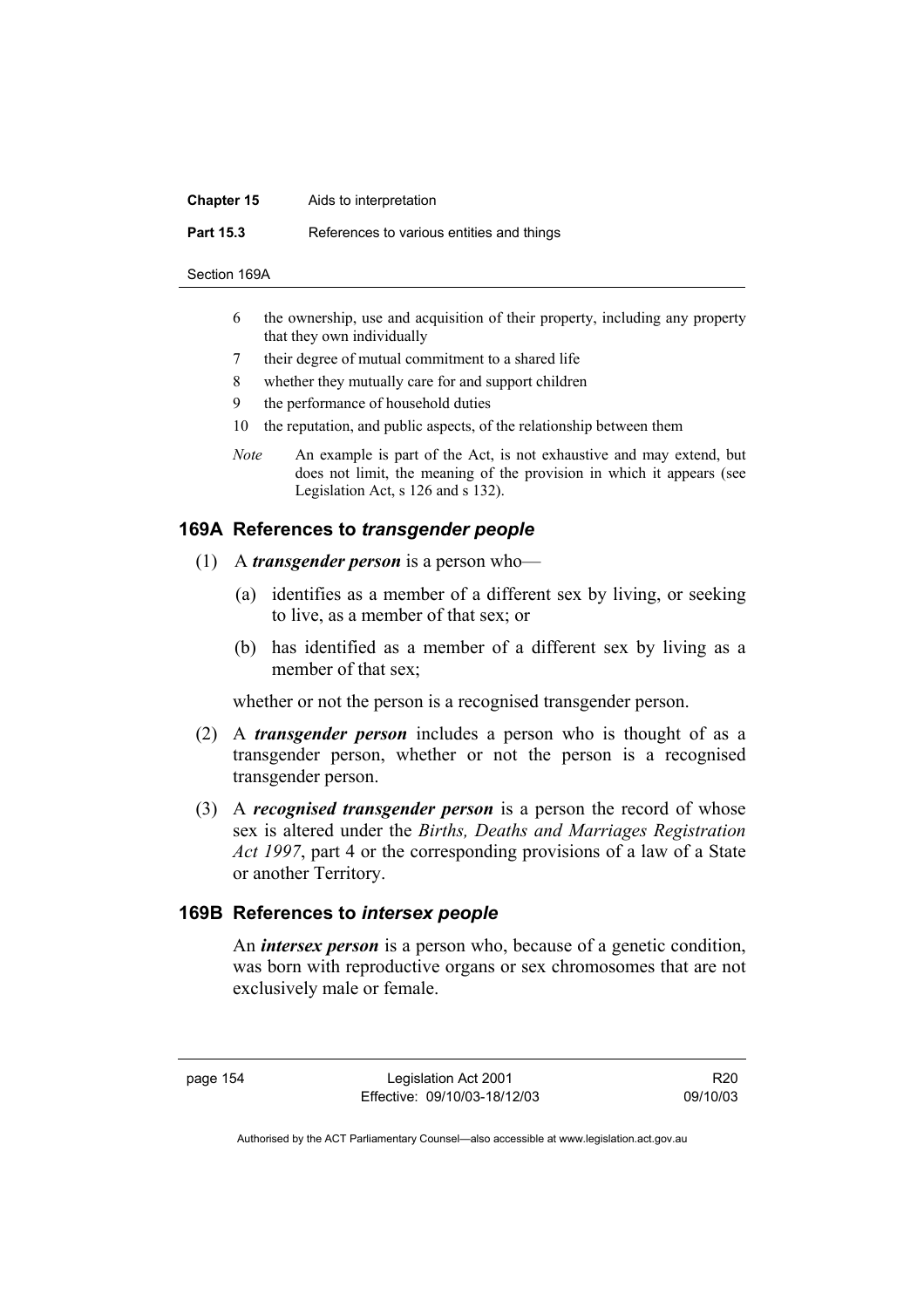| <b>Chapter 15</b> | Aids to interpretation                        |  |
|-------------------|-----------------------------------------------|--|
| <b>Part 15.4</b>  | Preservation of certain common law privileges |  |
| Section 170       |                                               |  |

# **Part 15.4 Preservation of certain common law privileges**

## **170 Privileges against selfincrimination and exposure to civil penalty**

- (1) An Act or statutory instrument must be interpreted to preserve the common law privileges against selfincrimination and exposure to the imposition of a civil penalty.
- (2) However, this section does not affect the operation of the *Evidence Act 1995* (Cwlth).
	- *Note* The *Evidence Act 1995* (Cwlth), s 128 contains provisions that apply if a witness raises these privileges in a proceeding. The section applies to proceedings in ACT courts (see *Evidence Act 1995* (Cwlth), s 4). However, the privileges have been abolished for bodies corporate (see *Evidence Act 1995* (Cwlth), s 187).
- (3) This section is a determinative provision.
	- *Note* See s 5 for the meaning of determinative provisions, and s 6 for their displacement.

### **171 Client legal privilege**

- (1) An Act or statutory instrument must be interpreted to preserve the common law privilege in relation to client legal privilege (also known as legal professional privilege).
- (2) However, this section does not affect the operation of the *Evidence Act 1995* (Cwlth).
	- *Note* The *Evidence Act 1995* (Cwlth), pt 3.10, div 1 contains provisions about client legal privilege. The provisions apply to proceedings in ACT courts (see *Evidence Act 1995* (Cwlth), s 4).

R20 09/10/03 page 155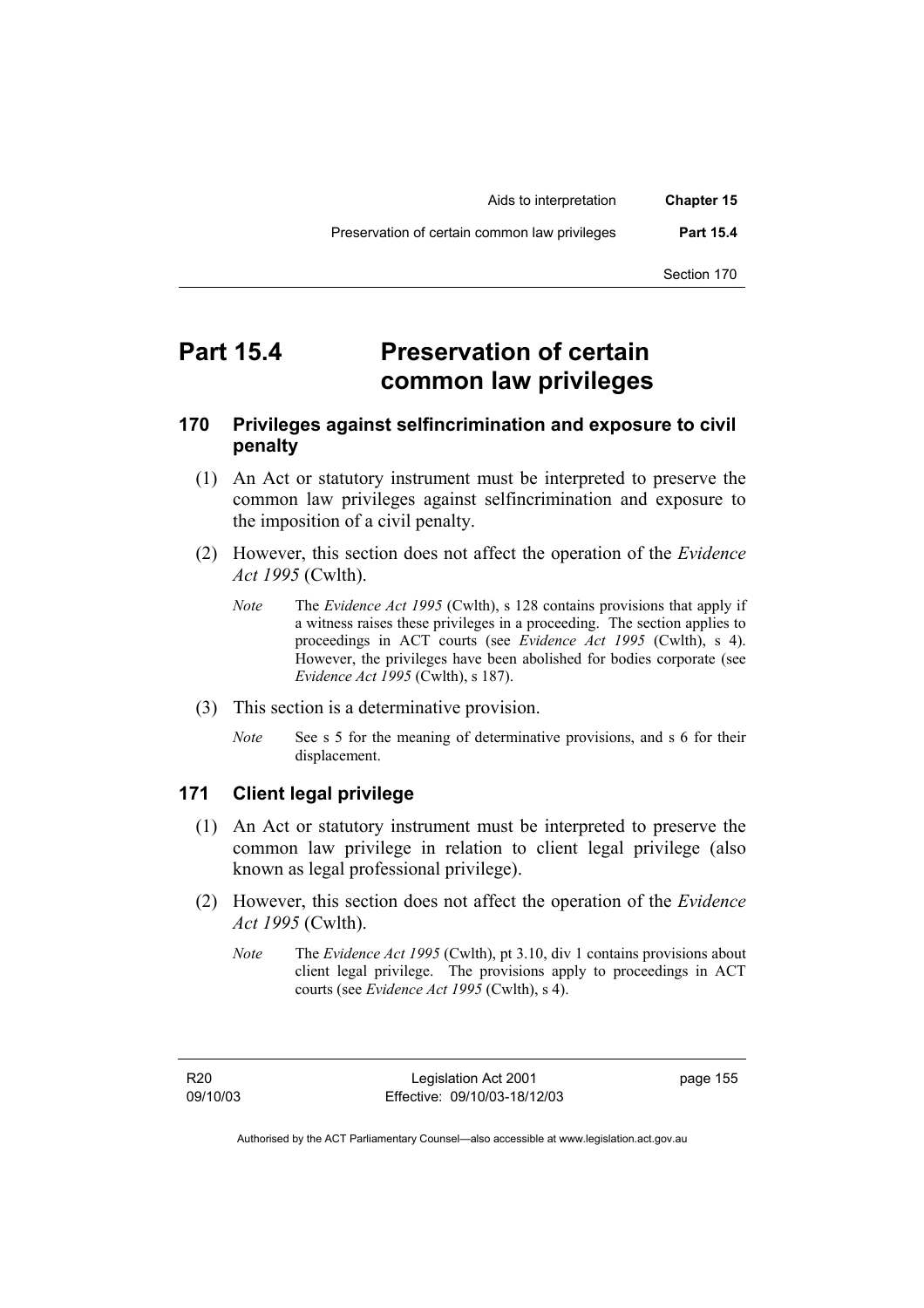| <b>Chapter 15</b> | Aids to interpretation                        |
|-------------------|-----------------------------------------------|
| Part 15.4         | Preservation of certain common law privileges |
| Section 171       |                                               |
|                   |                                               |

- (3) This section is a determinative provision.
	- *Note* See s 5 for the meaning of determinative provisions, and s 6 for their displacement.

page 156 Legislation Act 2001 Effective: 09/10/03-18/12/03

R20 09/10/03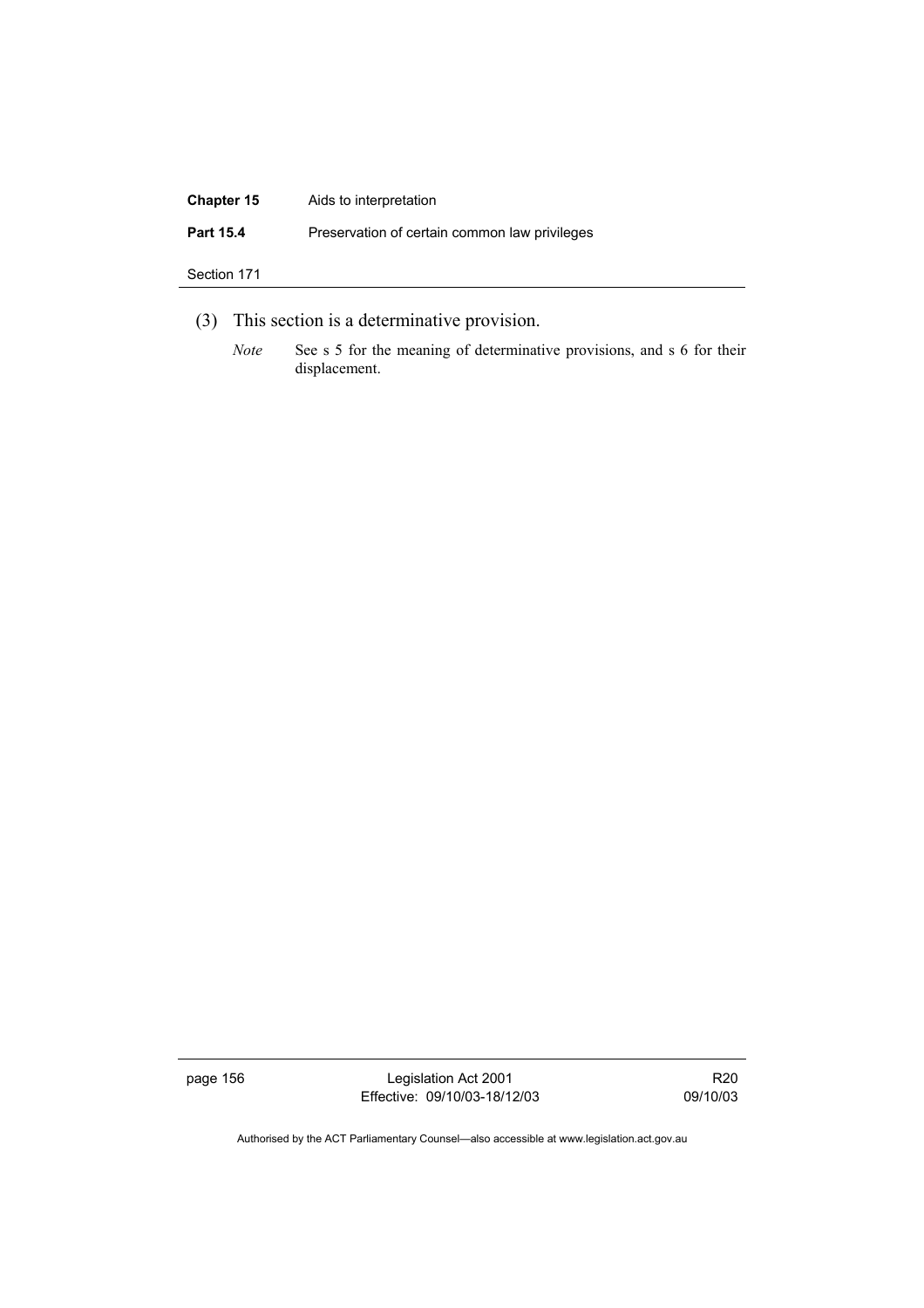# **Chapter 16 Courts, tribunals and other decision-makers**

#### **175 Meaning of** *law* **in ch 16**

In this chapter:

*law* means an Act, subordinate law or disallowable instrument, and includes a provision of a law.

### **176 Jurisdiction of courts and tribunals** (IA s 31A)

- (1) This section applies if a law, whether expressly or by implication, authorises a proceeding (whether civil or criminal) to be brought in a particular court or tribunal in relation to a matter.
- (2) The law vests the court or tribunal with jurisdiction in the matter.
- (3) The jurisdiction so vested is not limited by any limits to which any other jurisdiction of the court or tribunal may be subject.
	- *Note* See also s 45 which relates to the making of rules carrying out or giving effect to the jurisdiction of the court or tribunal.

#### **177 Recovery of amounts owing under laws** (IA s 34)

If an amount is owing under a law to a person (the *creditor*) by another person (the *debtor*), the creditor may recover the amount as a debt owing by the debtor to the creditor in a court of competent jurisdiction.

### **178 Power to decide includes power to administer oath etc**  (IA s 13E)

A court, tribunal or other entity authorised by a law to hear and decide a matter has power—

| R20      | Legislation Act 2001         | page 157 |
|----------|------------------------------|----------|
| 09/10/03 | Effective: 09/10/03-18/12/03 |          |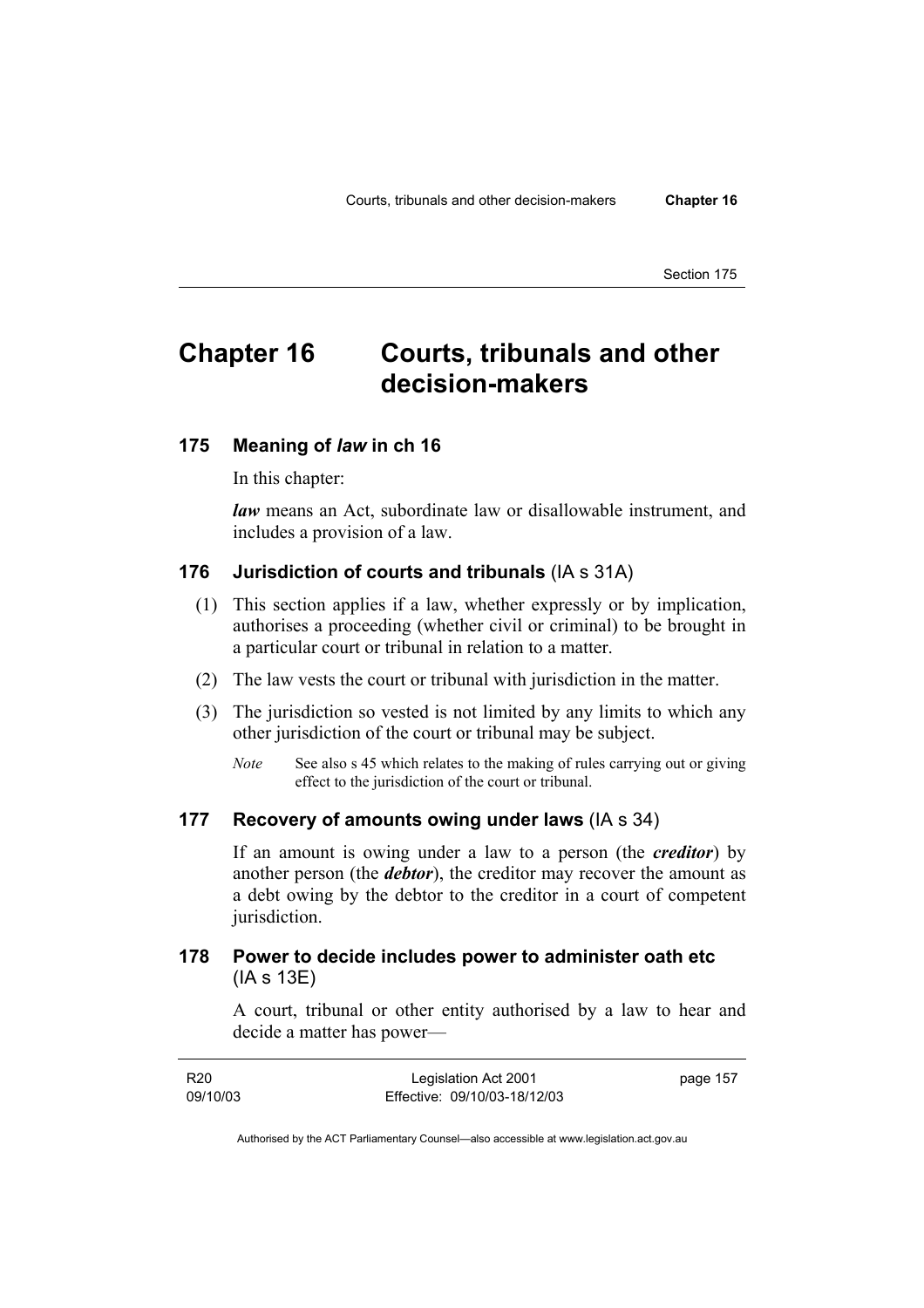- (a) to receive evidence; and
- (b) to examine witnesses and, for that purpose, to administer oaths.

### **179 Content of statements of reasons for decisions** (IA s 13C)

- (1) This section applies if a law requires a tribunal or other entity making a decision to give written reasons for the decision, whether the expression 'reasons', 'grounds' or any other expression is used.
- (2) The document giving the reasons must also set out the findings on material questions of fact and refer to the evidence or other material on which the findings were based.
- (3) This section is a determinative provision.
	- *Note* See s 5 for the meaning of determinative provisions, and s 6 for their displacement.

### **180 Power to make decision includes power to reverse or change** (IA s 27)

- (1) Power given by a law to make a decision includes power to reverse or change the decision.
- (2) The power to reverse or change the decision is exercisable in the same way, and subject to the same conditions, as the power to make the decision.

#### **Example**

If the power to include land in a special reserve is exercisable only on the resolution of the Legislative Assembly, the power to excise land from a special reserve is exercisable only on the resolution of the Assembly.

*Note* An example is part of the Act, is not exhaustive and may extend, but does not limit, the meaning of the provision in which it appears (see s 126 and s 132).

page 158 Legislation Act 2001 Effective: 09/10/03-18/12/03

R20 09/10/03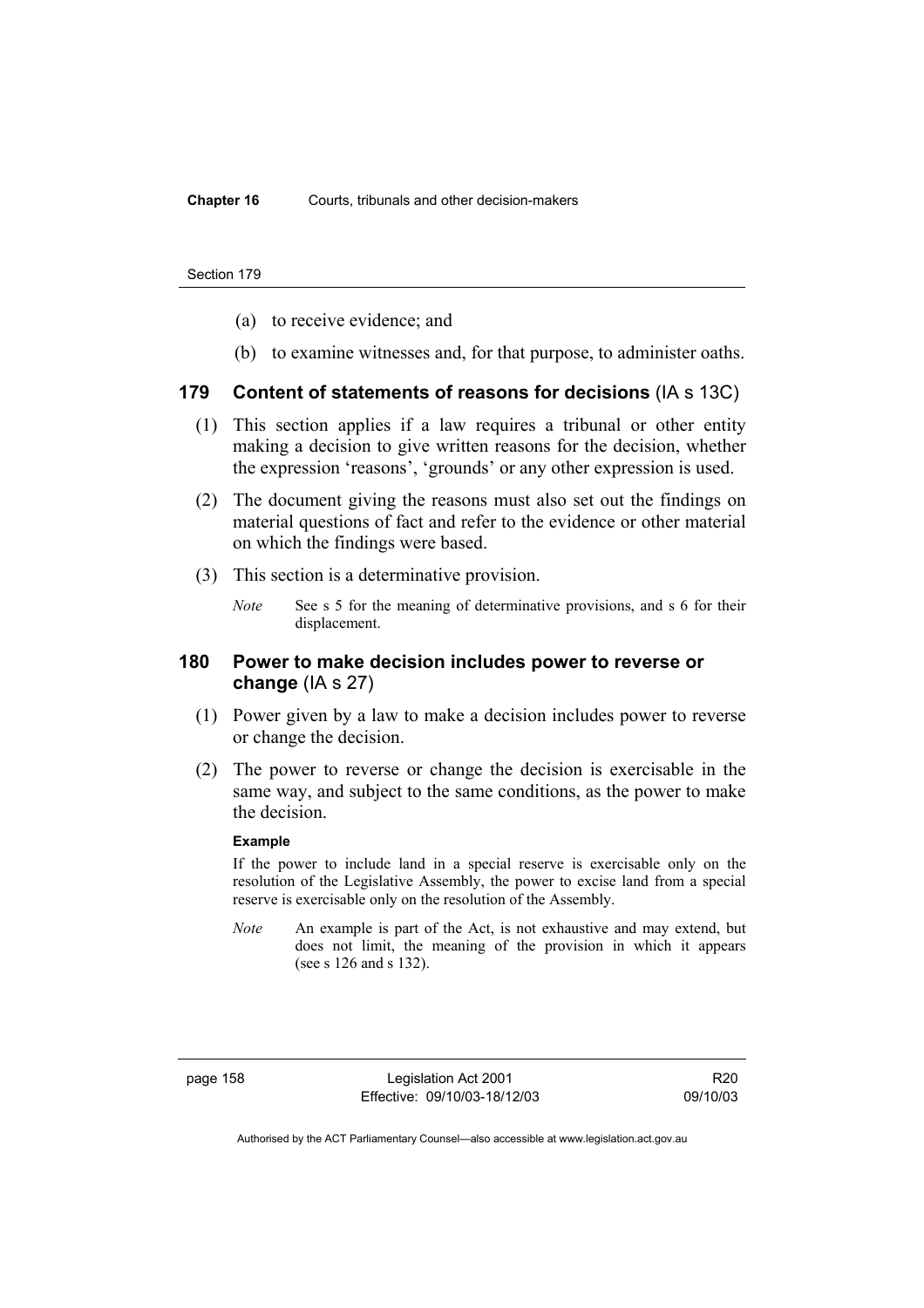# **Chapter 17 Entities and positions**

#### **182 Meaning of** *law* **in ch 17**

In this chapter:

*law* means an Act, subordinate law or disallowable instrument, and includes a provision of a law.

### **183 Change of name of entity** (IA s 13B)

 (1) This section applies if a law changes the name of an entity established under a law.

*Note* See dict, pt 1, def *entity*.

- (2) The entity continues in existence under the new name and its identity is not affected by the change.
- (3) A reference in a law or instrument to the entity by its previous name is taken, after the change, to be a reference to the entity by its new name.

### **184 Change in constitution of entity** (IA s 13BA)

- (1) This section applies if a law changes how an entity established under a law is constituted.
- (2) The entity continues in existence as newly constituted and its identity is not affected by the change.
- (3) Without limiting subsection (2), the change does not affect—
	- (a) any function, right, privilege, liability or property of the entity; or

page 159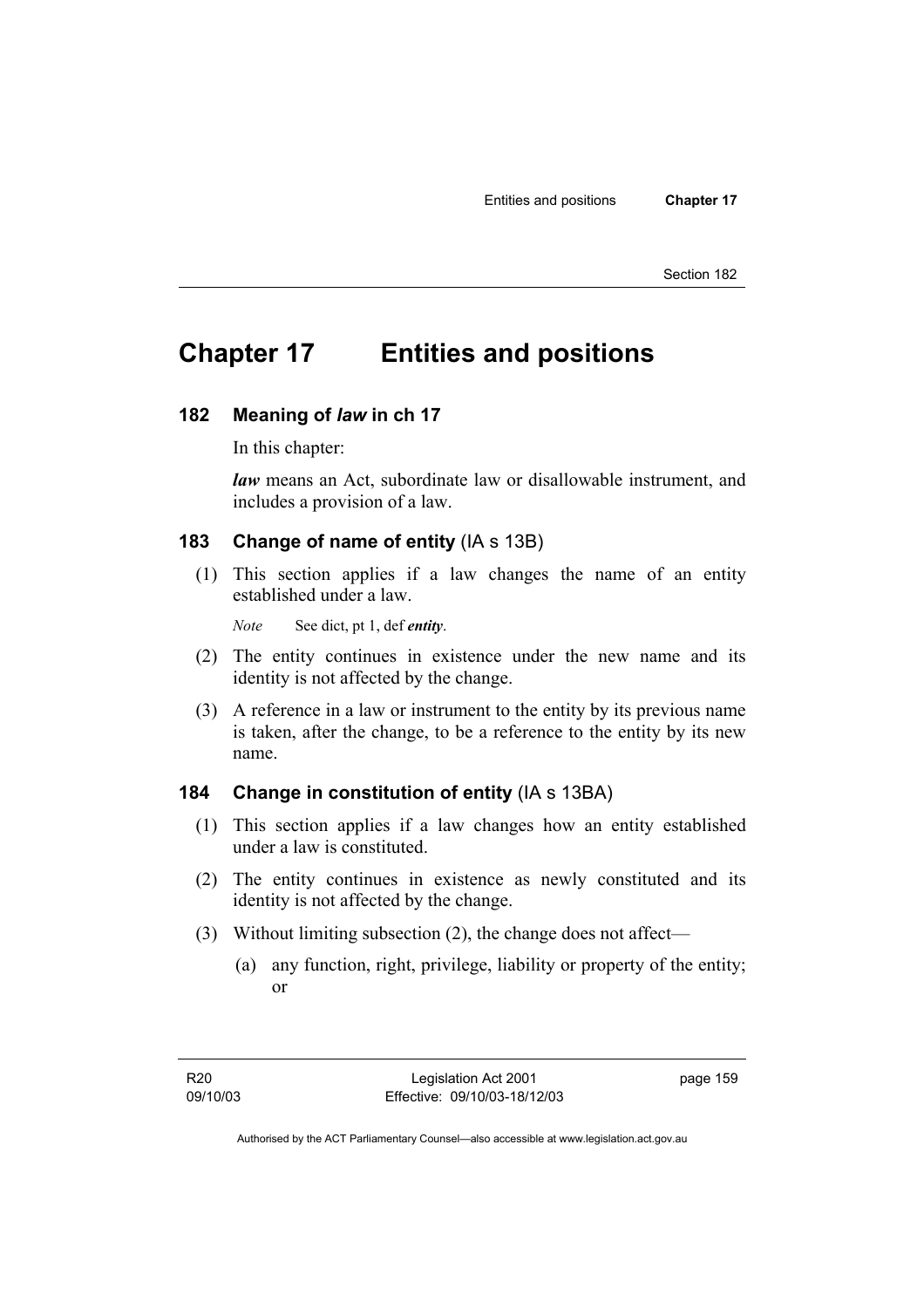#### **Chapter 17** Entities and positions

#### Section 185

- (b) the bringing of a proceeding, or the continuation of a proceeding, by or against the entity; or
- (c) the carrying out of an investigation or inquiry, or the continuation of an investigation or inquiry, in relation to anything done or not done by or in relation to the entity.
- *Note Function* is defined in the dict, pt 1 to include authority, duty and power.

### **185 References to occupant of position** (IA s 25)

In an Act or statutory instrument, a reference to the occupant of a position (however expressed) includes a reference to anyone for the time being occupying the position.

*Note* See s 200 (1) (Functions of occupants of positions) and the definitions of *occupy* and *position* in the dict, pt 1.

### **186 Change of name of position** (IA s 13B)

- (1) This section applies if a law changes the name of a position established under a law.
- (2) The position continues in existence under the new name and its identity is not affected by the change.
- (3) A reference in a law or instrument to the position by its previous name is taken, after the change, to be a reference to the position by its new name.

#### **187 Chairperson and deputy chairperson** (IA s 25A)

- (1) If a law establishes a position of chairperson of an entity, the chairperson may be referred to as chairman, chairwoman or chair.
- (2) If a law establishes a position of deputy chairperson of an entity, the deputy chairperson may be referred to as deputy chairman, deputy chairwoman or deputy chair.

page 160 Legislation Act 2001 Effective: 09/10/03-18/12/03

R20 09/10/03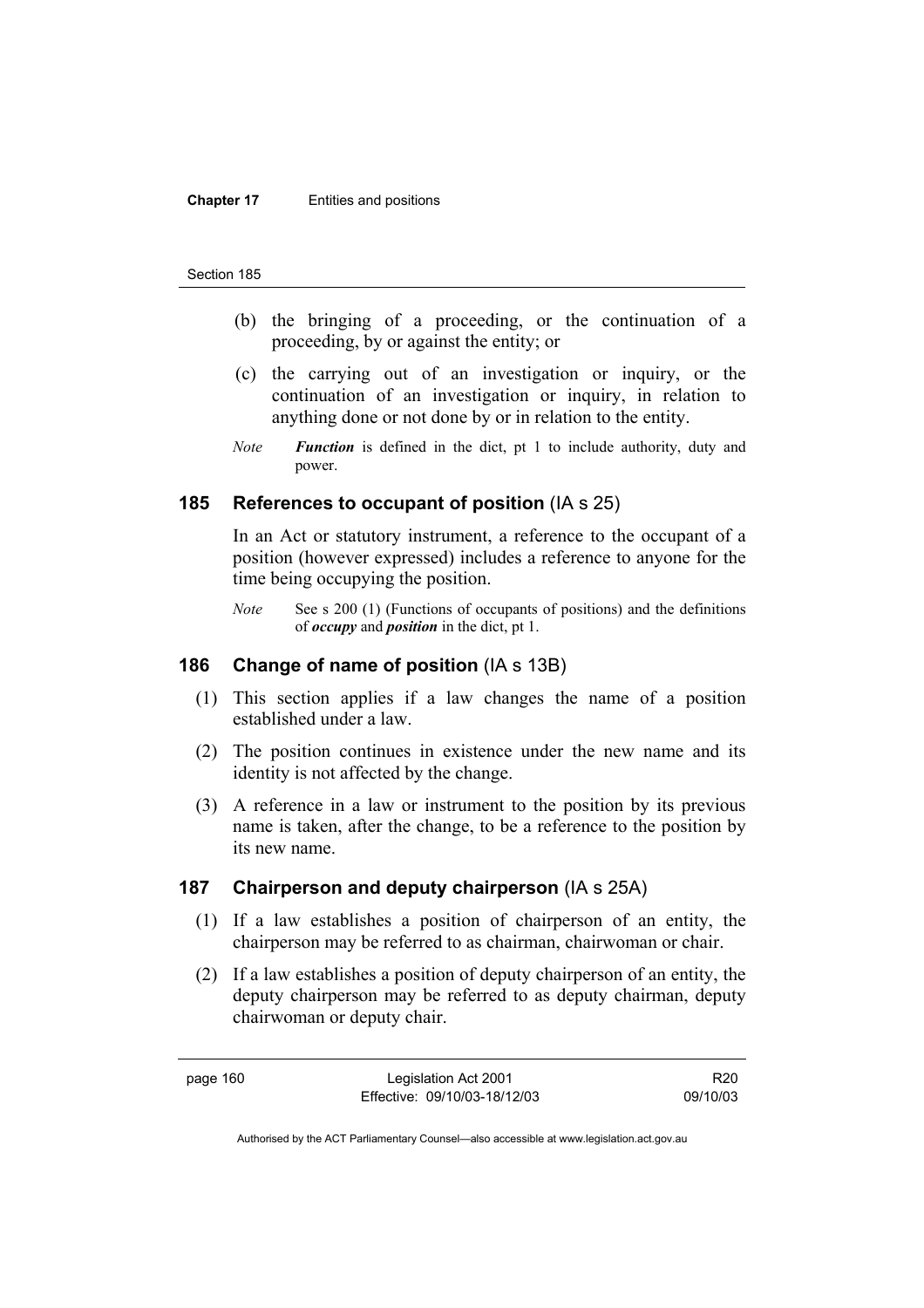# **Chapter 18 Offences**

*Note to ch 18* 

See also s 133 to s 135 (which relate to penalty units and penalty provisions) and s 161 (Corporations liable to offences).

### **188 Meaning of** *Territory law* **in ch 18**

In this chapter:

*Territory law* means an Act or subordinate law, and includes a provision of a Territory law.

R20 09/10/03

Legislation Act 2001 Effective: 09/10/03-18/12/03 page 161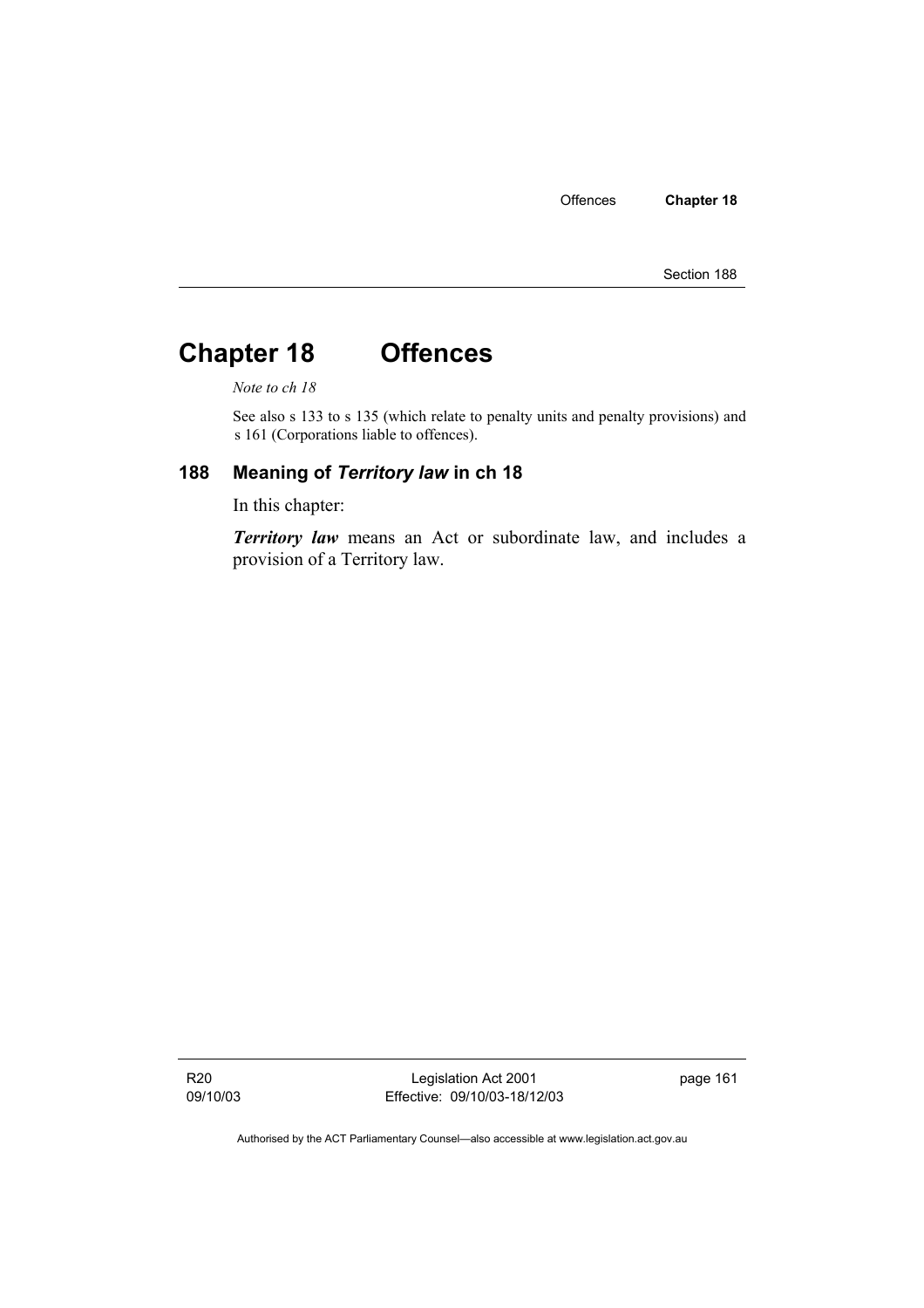#### **Chapter 18** Offences

#### Section 189

## **189 Reference to offence includes reference to related ancillary offences**

A reference to an offence against a Territory law includes a reference to an offence against the Criminal Code, part 2.4 (Extensions of criminal responsibility) or the *Crimes Act 1900*, section 181 (Accessory after the fact) that relates to the Territory law.

#### **Example**

X is the holder of a licence under the *Plant Development Act 2001* (hypothetical). The Plant Development Act, section 23 provides for the cancellation of a licence if a licence holder commits an offence against the Act. While his business premises are being inspected, X incites an employee to obstruct the inspector. As a result, the employee obstructs the inspector (which is an offence against the Act). X is later convicted of the offence of incitement against the Criminal Code, section 47 (which is an offence in the Criminal Code, pt 2.4). Because of the Legislation Act, section 189, X is taken to have committed an offence against the Plant Development Act and is therefore liable to have his licence cancelled.

*Note* The result would be the same if X had been convicted of conspiracy relating to the offence of obstruction in the Plant Development Act.

> Apart from the Legislation Act, section 189, the following offences in the Criminal Code*,* pt 2.4 could also apply to the offence in the Plant Development Act:

- aiding and abetting (s 45 (Complicity and common purpose))
- attempt (s 44 (Attempt)).
- *Note* An example is part of the Act, is not exhaustive and may extend, but does not limit, the meaning of the provision in which it appears (see s 126 and s 132).

### **190 Indictable and summary offences** (IA s 33D and 33E)

- (1) An offence is an *indictable offence* if—
	- (a) it is punishable by imprisonment for longer than 1 year; or
	- (b) it is declared by a law to be an indictable offence.

page 162 Legislation Act 2001 Effective: 09/10/03-18/12/03

R20 09/10/03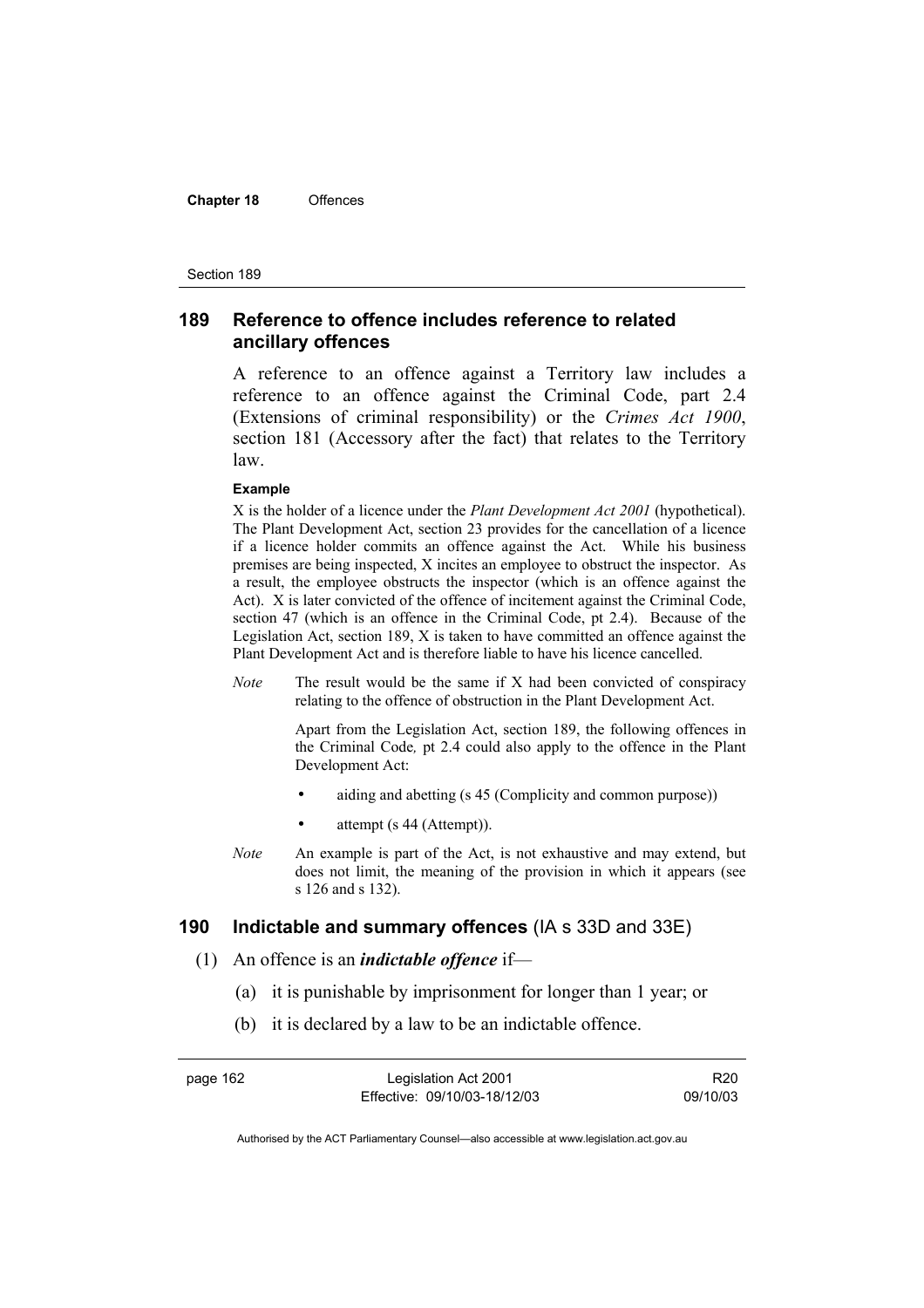Section 191

 (2) Any other offence is a *summary offence* and is punishable on summary conviction.

### **191 Offences against 2 or more laws** (IA s 33F)

- (1) If an act or omission by a person is an offence against 2 or more Territory laws, the person may be prosecuted and convicted for any of the offences, but is not liable to be punished more than once for the act or omission.
- $(2)$  If—
	- (a) an act or omission by a person is an offence against both a Territory law and a law of another jurisdiction; and
	- (b) the person has been punished for the offence against the law of the other jurisdiction;

the person is not liable to be punished for the offence against the Territory law.

(3) In this section:

*law of another jurisdiction* means a law of the Commonwealth, a State, another Territory or New Zealand.

### **192 When must prosecutions begin?** (IA s 33H)

- (1) A prosecution for any of the following offences against a Territory law may be begun at any time:
	- (a) an offence by an individual punishable by imprisonment, on a first conviction, for longer than 6 months;
	- (b) an offence by a corporation punishable, on a first conviction, by a fine of more than 150 penalty units;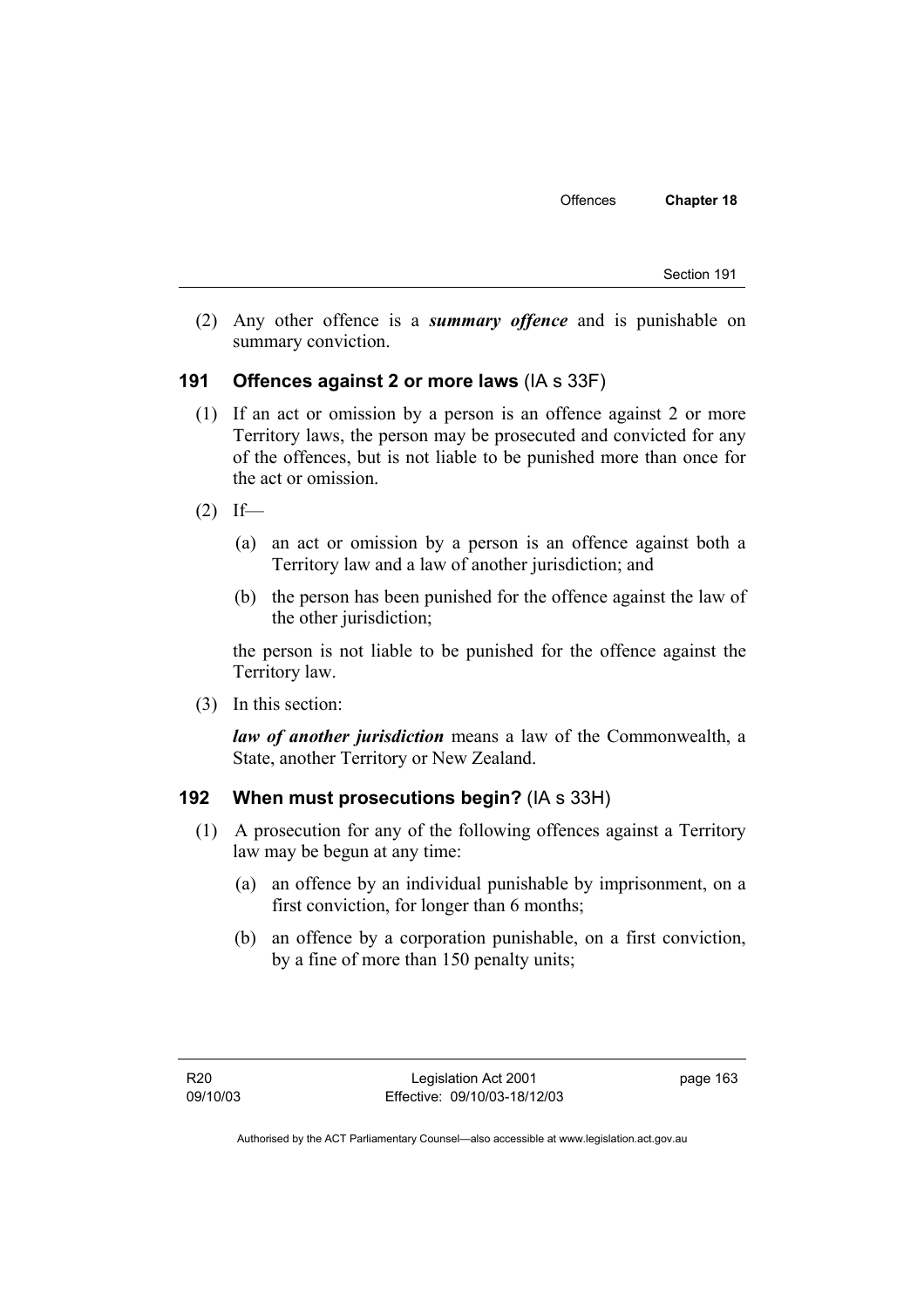#### **Chapter 18** Offences

#### Section 193

- (c) an aiding and abetting offence by an individual in relation to an offence by a corporation punishable, on a first conviction, by a fine of more than 150 penalty units;
- (d) an offence against the *Crimes Act 1900*, section 90 (Minor theft).
- (2) A prosecution for any other offence against a Territory law may be begun only within—
	- (a) 1 year after the day of commission of the offence; or
	- (b) if a Territory law provides for another period—that period.
- (3) However, if a coroner's inquest or inquiry, or an inquiry under the *Inquiries Act 1991* or the *Royal Commissions Act 1991*, is held into a matter that discloses or is otherwise found to relate to an offence mentioned in subsection (2), a prosecution for the offence may be begun within 1 year after the day when—
	- (a) the coroner's report is made; or
	- (b) the report of the board of inquiry or royal commission is given to the Chief Minister.
- (4) In this section:

### *aiding and abetting offence* means—

- (a) an offence against the Criminal Code, section 45 (Complicity and common purpose); or
- (b) another offence against a Territory law dealing with aiding and abetting.

### **193 Continuing offences** (IA s 33B (2))

(1) This section applies to a requirement to do an act if—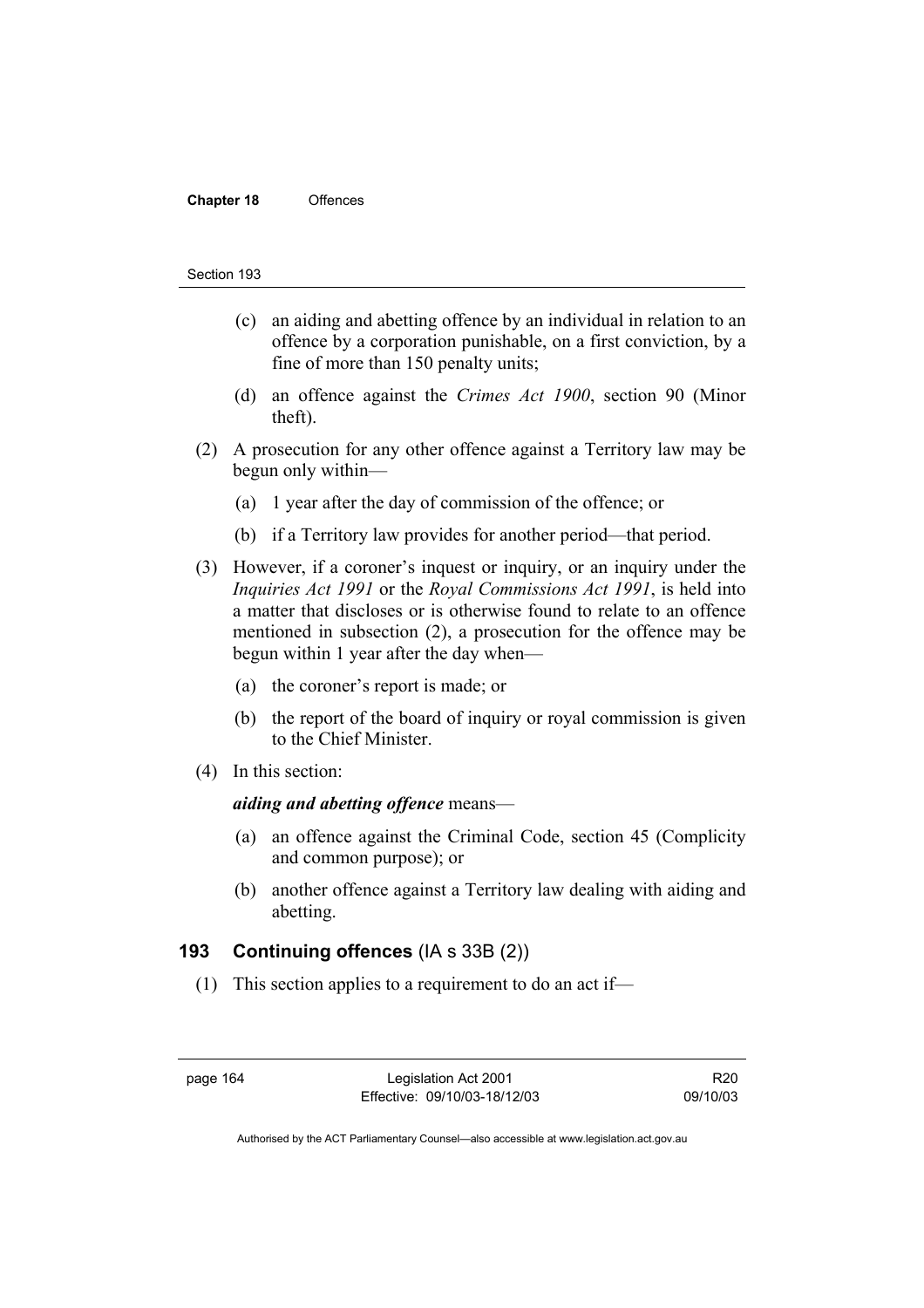Section 193

- (a) the act is required to be done under a law within a particular period or before a particular time; and
- (b) failure to comply with the requirement is an offence against the law.
- (2) A person who fails to comply with the requirement commits an offence for each day until the act is done.
- (3) A day mentioned in subsection (2) includes any day of conviction for an offence and any later day.
	- *Note* See also s 152 (Continuing effect of obligations).

R20 09/10/03

Legislation Act 2001 Effective: 09/10/03-18/12/03 page 165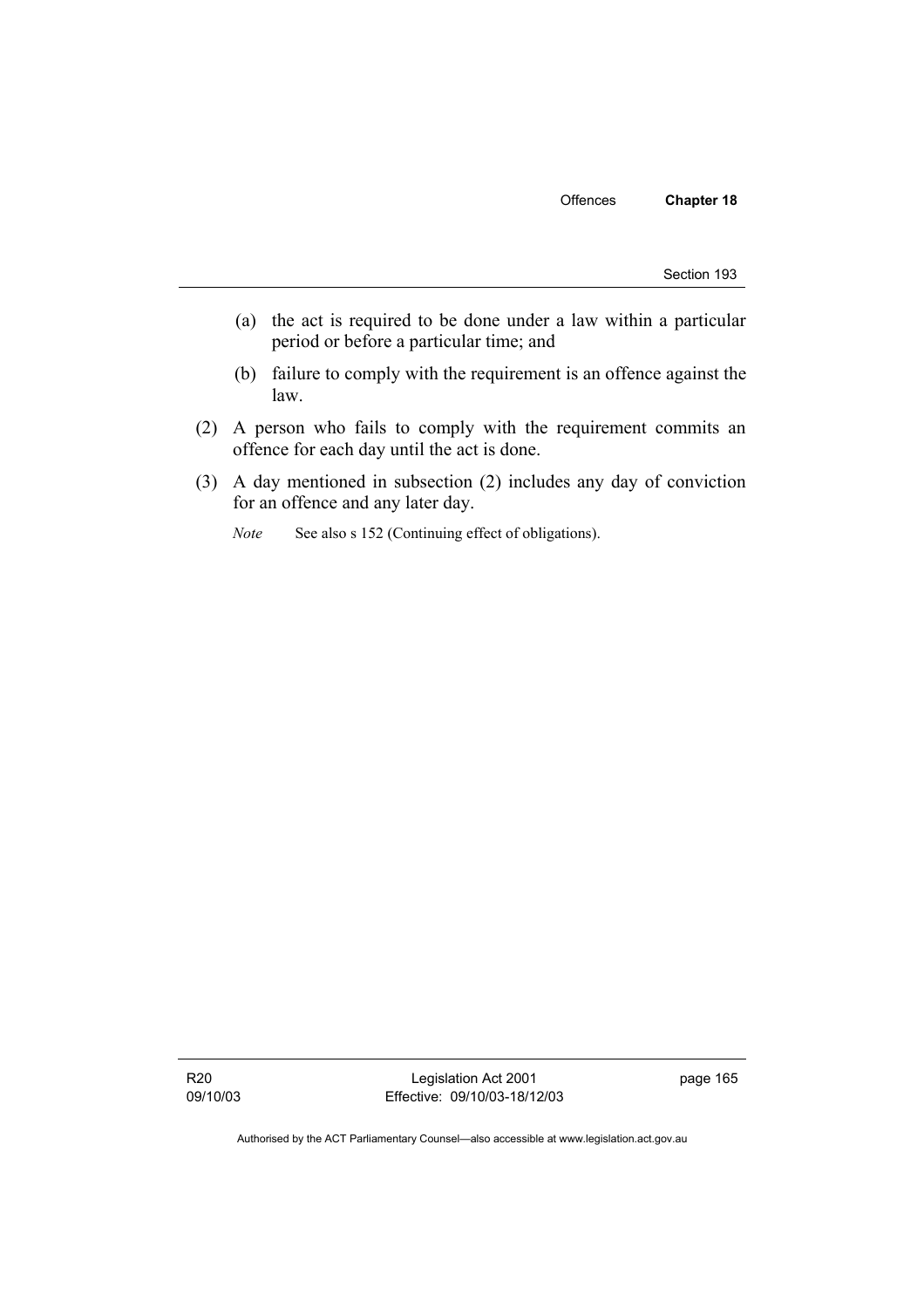| <b>Chapter 19</b> | Administrative and machinery provisions |
|-------------------|-----------------------------------------|
| <b>Part 19.1</b>  | Introductory                            |
| Section 195       |                                         |

# **Chapter 19 Administrative and machinery provisions**

# Part 19.1 **Introductory**

# **195 Meaning of** *law* **in ch 19**

In this chapter:

*law* means an Act, subordinate law or disallowable instrument, and includes a provision of a law.

page 166 Legislation Act 2001 Effective: 09/10/03-18/12/03

R20 09/10/03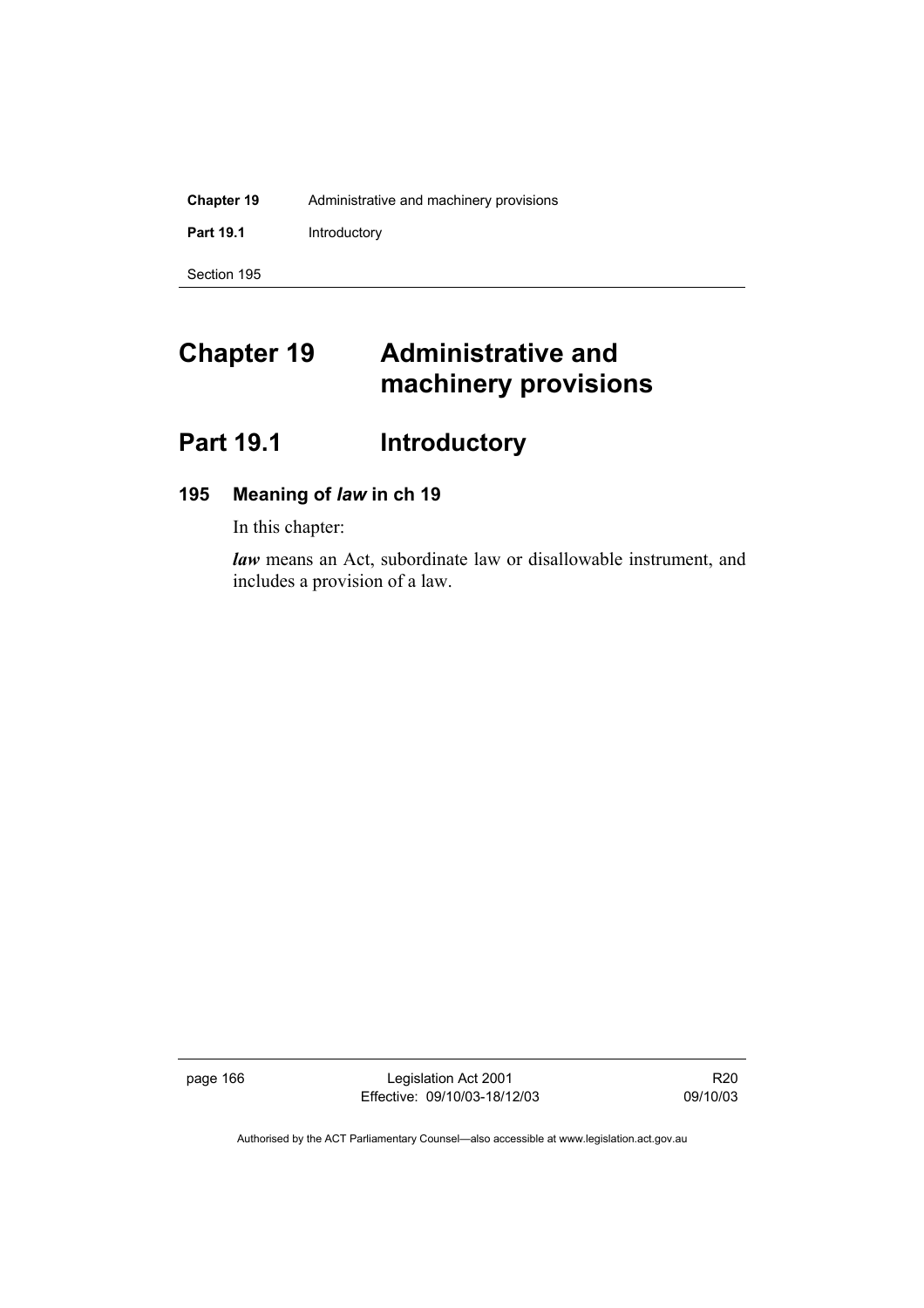| <b>Chapter 19</b> | Administrative and machinery provisions |
|-------------------|-----------------------------------------|
| <b>Part 19.2</b>  | Functions                               |
| Section 196       |                                         |

# **Part 19.2 Functions**

*Note to pt 19.2* 

*Function* is defined in the dict, pt 1 to include authority, duty and power.

# **196 Provision giving function gives power to exercise function** (IA s 25B)

 (1) A provision of a law that gives a function to an entity also gives the entity the powers necessary and convenient to exercise the function.

*Note* See dict, pt 1, defs *entity* and *exercise*.

 (2) The powers given to the entity under subsection (1) are in addition to any other powers of the entity under the law.

# **197 Statutory functions may be exercised from time to time**  (IA s 26 (1))

If a law gives a function to an entity, the function may be exercised from time to time.

*Note* See also s 42 (2) (Power to make statutory instruments).

# **199 Functions of bodies** (IA s 13BB)

 (1) If a law authorises or requires a body to exercise a function, it may do so by resolution.

*Note* See dict, pt 1, def *body*.

 (2) To remove any doubt, subsection (1) applies in relation to a function even though a law authorises or requires the function to be exercised in writing.

page 167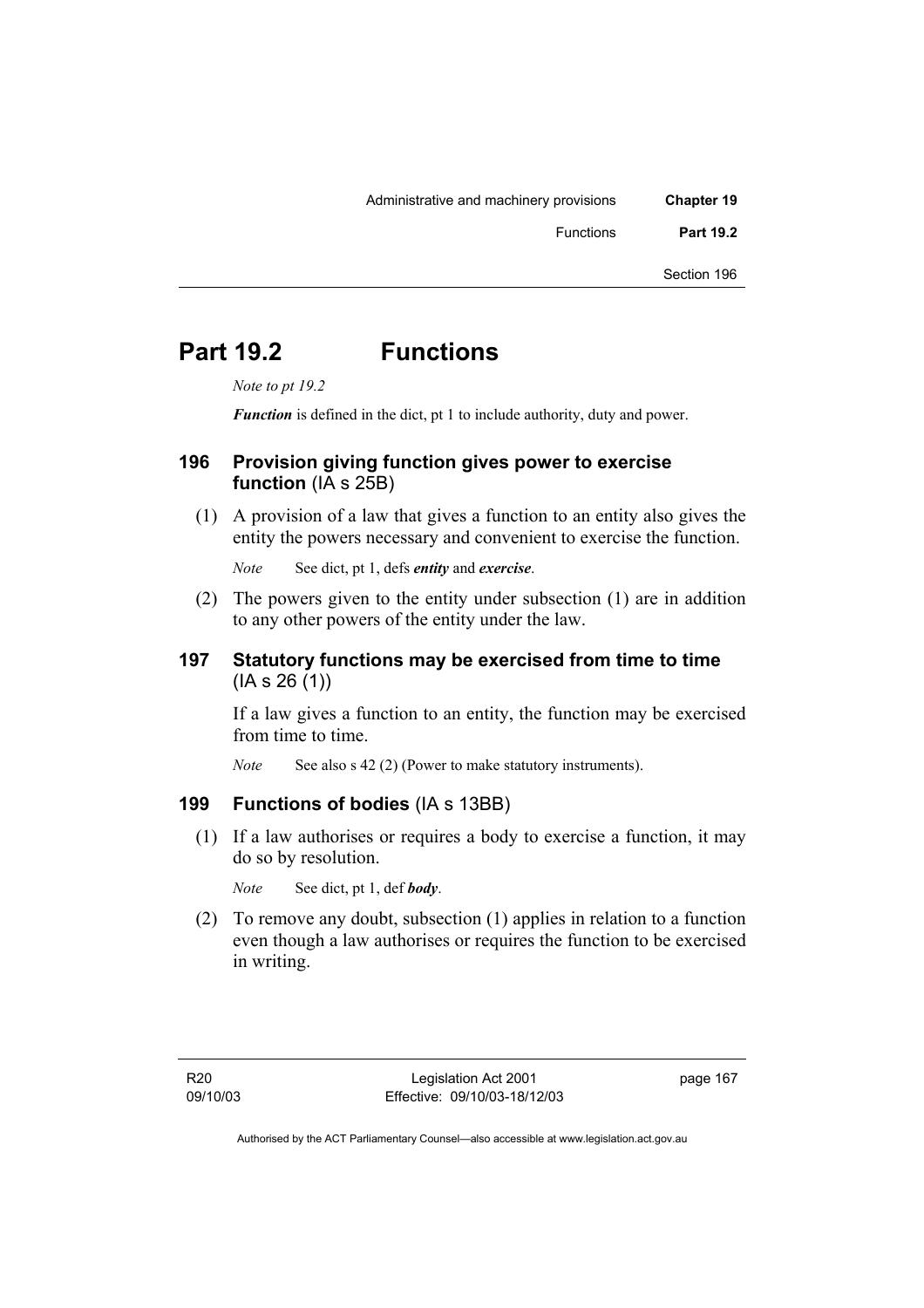| <b>Chapter 19</b> | Administrative and machinery provisions |
|-------------------|-----------------------------------------|
| <b>Part 19.2</b>  | <b>Functions</b>                        |

| Section 199 |  |
|-------------|--|
|             |  |

- (3) If a law authorises or requires a signature by a person and the person is a body, the signature of a person authorised by the body for the purpose is taken to be the signature of the body.
- (4) If a law gives a function to a body, the function may be exercised by the body as constituted for the time being.

#### **Example**

The ACT Conference Organisers Registration Board is a statutory body consisting of 5 members. At a meeting of the board it is agreed to exempt a conference organiser from registration on certain conditions. On the day after the meeting, 1 of the members of the board (X) resigns and another person (Y) is appointed to the board in X's place. At the next meeting of the board, the board considers additional information submitted by the conference organiser and agrees to amend the conditions of exemption. Because of subsection (4), the board's ability to use its power of exemption is not affected by a change in the membership of the board.

- (5) The exercise of the function is not affected only because of vacancies in the body's membership.
- (6) Subsections (4) and (5) do not affect any quorum requirement applying to the body.

#### **Example**

The Act establishing the board mentioned in the example to subsection (4) provides that the quorum for a meeting of the board is the chairperson or deputy chairperson and 2 other members. If the quorum requirement was complied with at each meeting mentioned in the example, the result mentioned in the example would be the same whether or not X attended the first meeting and whether or not Y attended the second meeting.

- (7) If a body as constituted for the time being does something in exercise of a function given to the body under a law, the effect of the thing done by the body does not end only because the membership of the body changes.
	- *Note* See also s 211 (Appointment not affected by appointer changes), s 224 (Acting appointment not affected by appointer changes), and s 241 (Delegation not affected by appointer changes).

page 168 Legislation Act 2001 Effective: 09/10/03-18/12/03

R20 09/10/03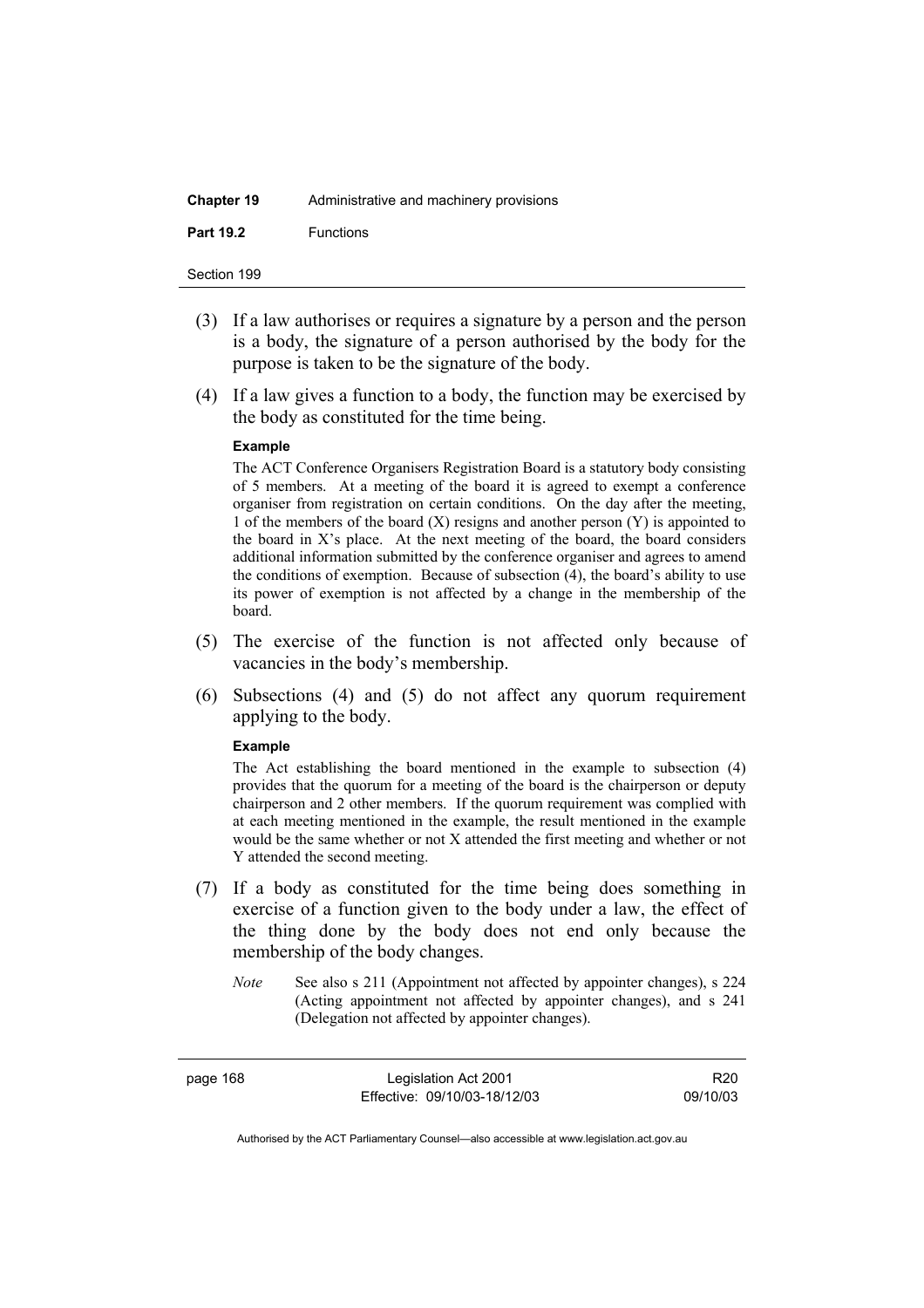| <b>Chapter 19</b> | Administrative and machinery provisions |
|-------------------|-----------------------------------------|
| <b>Part 19.2</b>  | Functions                               |
| Section 200       |                                         |

 (8) Subsection (7) does not prevent the thing done by the body being ended or changed by the body as subsequently constituted for the time being.

## **200 Functions of occupants of positions** (IA s 26 (2), s 30AA)

 (1) If a law gives a function to the occupant of a position, the function may be exercised by the person for the time being occupying the position.

*Note* See s 185 (References to occupant of position) and dict, pt 1, defs *occupy* and *position*.

- (2) If the person for the time being occupying a position does something in exercise of a function given to the occupant of the position under a law, the thing done by the person does not end only because the person ceases to be the occupant of the position.
	- *Note* See also s 211 (Appointment not affected by appointer changes), s 224 (Acting appointment not affected by appointer changes), and s 241 (Delegation not affected by appointer changes).
- (3) Subsection (2) does not prevent the thing done by the person being ended or changed by any person subsequently occupying the position for the time being.

Legislation Act 2001 Effective: 09/10/03-18/12/03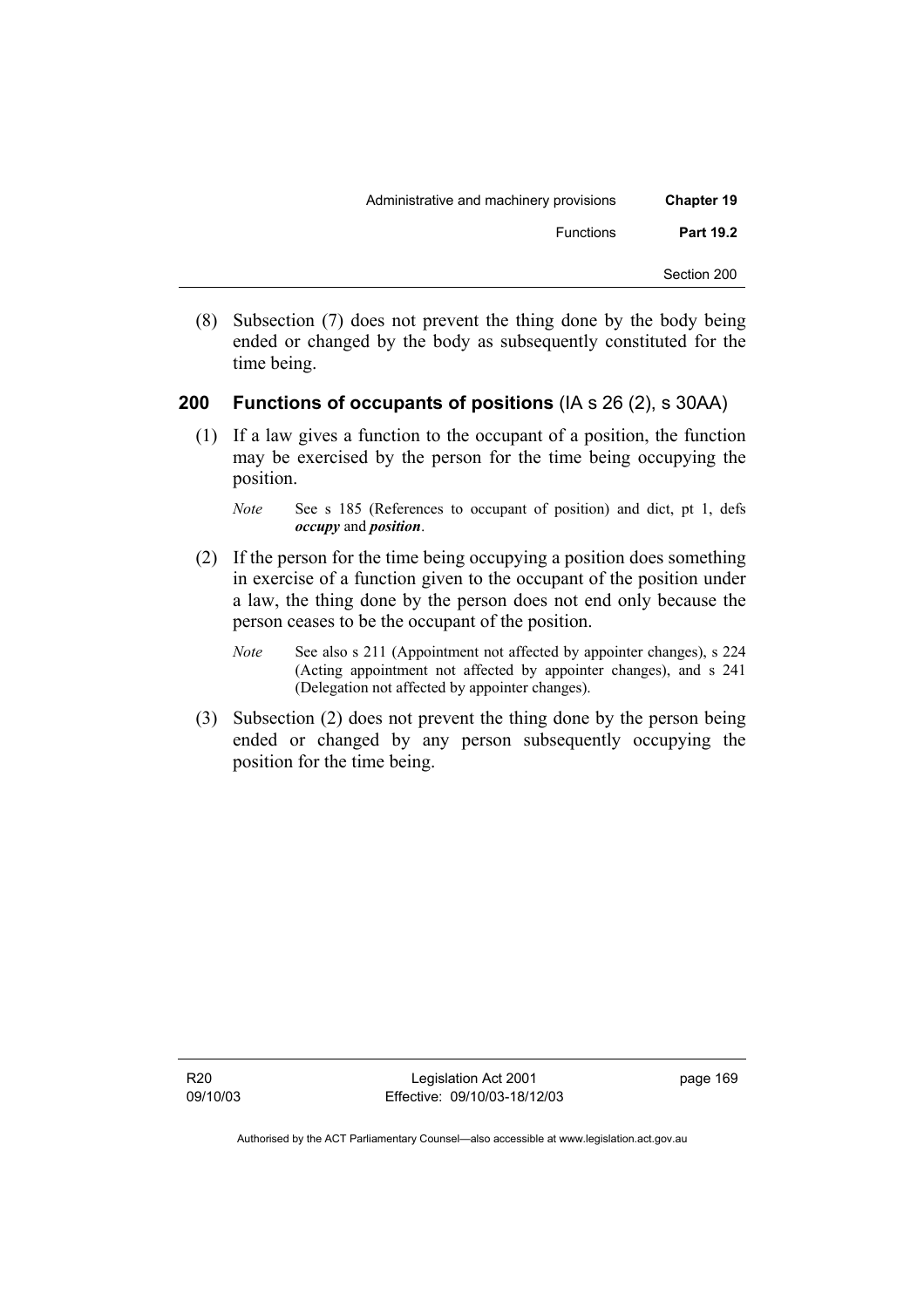| <b>Chapter 19</b>                   | Administrative and machinery provisions                     |
|-------------------------------------|-------------------------------------------------------------|
| <b>Part 19.3</b><br>Division 19.3.1 | Appointments<br>Appointments—other than acting appointments |
| Section 205                         |                                                             |

# **Part 19.3 Appointments**

# **Division 19.3.1 Appointments—other than acting appointments**

*Note to div 19.3.1* 

Certain statutory appointments made by a Minister require consultation with a Legislative Assembly committee and are disallowable (see div 19.3.3 (Appointments—Assembly consultation)).

# **205 Application of div 19.3.1** (IA s 28 (1))

This division applies if a law authorises or requires an entity (the *appointer*) to appoint a person—

- (a) to a position under a law; or
- (b) to exercise a function or do anything else under a law.
- *Note Function* is defined in the dict, pt 1 to include authority, duty and power.

### **206 Appointments must be in writing etc** (IA s 28 (7))

- (1) An appointment must be made, or evidenced, by writing (the *instrument of appointment*) signed by the appointer.
- (2) If a law provides for a maximum or minimum period of appointment, the instrument of appointment must state the period for which the appointment is made.

#### **Examples of stated appointment periods**

- 1 2 years
- 2 until age 65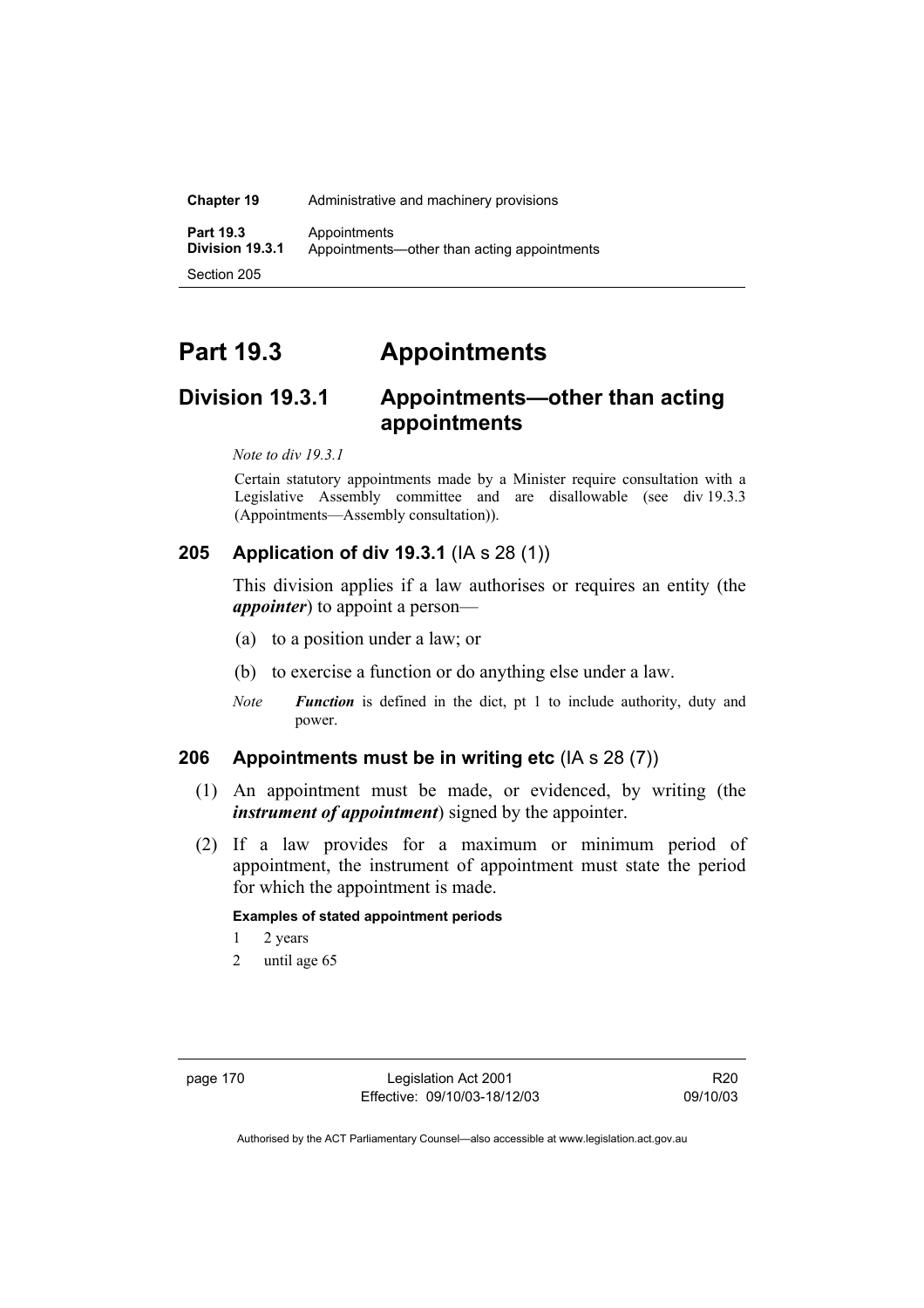| Administrative and machinery provisions                     | <b>Chapter 19</b>                   |
|-------------------------------------------------------------|-------------------------------------|
| Appointments<br>Appointments—other than acting appointments | <b>Part 19.3</b><br>Division 19.3.1 |
|                                                             | Section 207                         |

### **207 Appointment may be by name or position** (IA s 28 (2))

- (1) The appointer may make an appointment by—
	- (a) naming the person appointed; or
	- (b) nominating the occupant of a position (however described), at a particular time or from time to time.
- (2) For this division, the person named, or the occupant of the position nominated, is the *appointee*.

### **208 Power of appointment includes power to suspend etc**  (IA s 28 (3) to (5))

- (1) The appointer's power to make the appointment includes the power—
	- (a) to suspend the appointee, and end the suspension; or
	- (b) to end the appointment, and appoint someone else or reappoint the appointee if the appointee is eligible to be appointed to the position; or
	- (c) to reappoint the appointee if the appointee is eligible to be appointed to the position.
- (2) The power to suspend the appointee, or end the appointment, is exercisable in the same way, and subject to the same conditions, as the power to make the appointment.

### **Example**

If the appointment power is exercisable only on the recommendation of a body, the power to suspend, or end the appointment, is exercisable only on the recommendation of the body.

*Note* An example is part of the Act, is not exhaustive and may extend, but does not limit, the meaning of the provision in which it appears (see s 126 and s 132).

R20 09/10/03

Legislation Act 2001 Effective: 09/10/03-18/12/03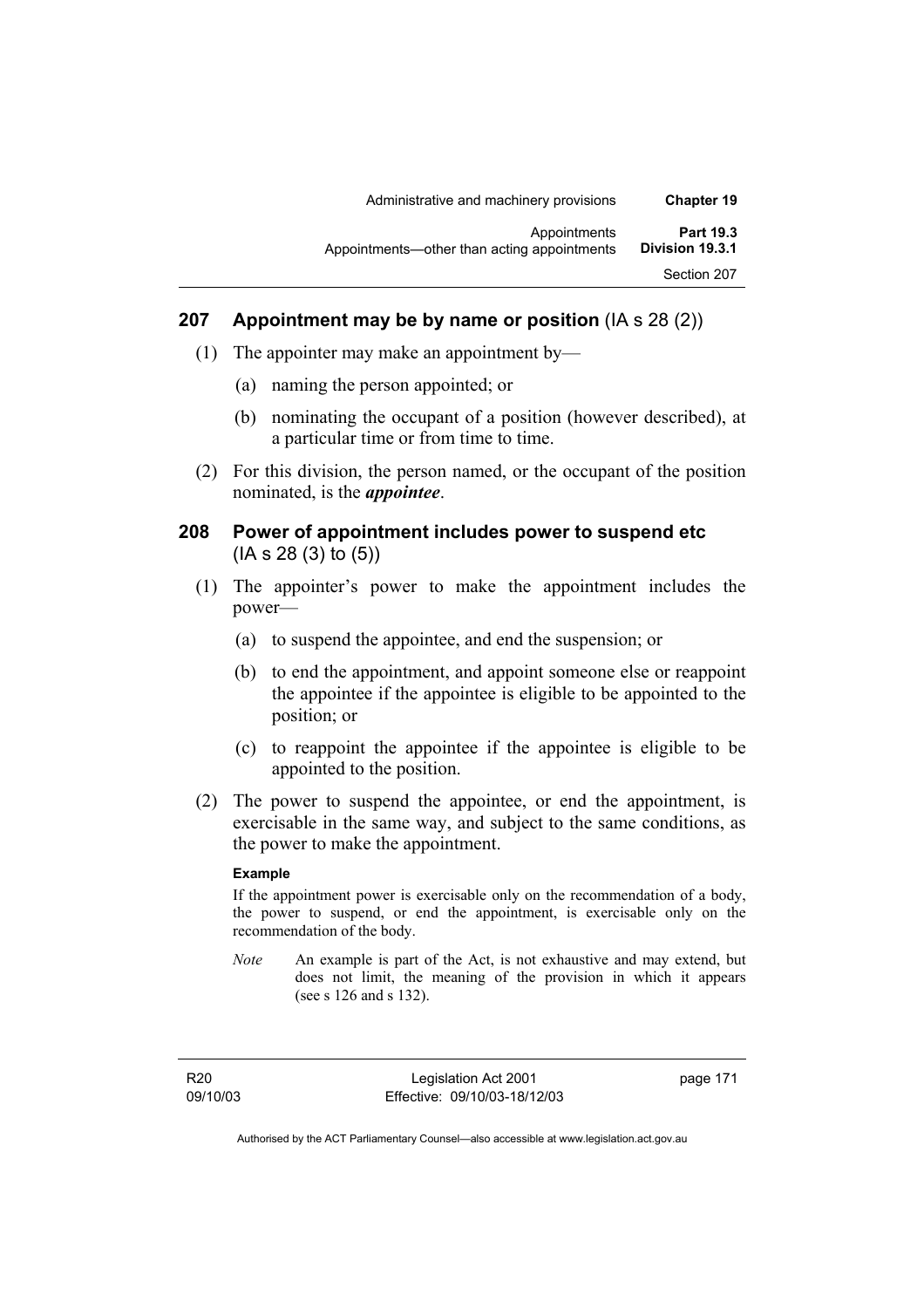| <b>Chapter 19</b>                   | Administrative and machinery provisions                     |  |
|-------------------------------------|-------------------------------------------------------------|--|
| <b>Part 19.3</b><br>Division 19.3.1 | Appointments<br>Appointments—other than acting appointments |  |
| Section 209                         |                                                             |  |

## **209 Power of appointment includes power to make acting appointment** (IA s 28 (4) to (6))

- (1) If the appointer's power is the power to make an appointment to a position, the power to make the appointment also includes power to appoint a person, or 2 or more people, to act in the position—
	- (a) during any vacancy, or all vacancies, in the position, whether or not an appointment has previously been made to the position; or
	- (b) during any period, or all periods, when the appointee cannot for any reason exercise functions of the position.

### **Examples for par (b)**

- 1 the appointee is ill or on leave
- 2 the appointee is acting in another position
- 3 the appointee is outside the ACT or Australia
- *Note 1 Function* is defined in the dict, pt 1 to include authority, duty and power.
- *Note 2* An example is part of the Act, is not exhaustive and may extend, but does not limit, the meaning of the provision in which it appears (see s 126 and s 132).
- (2) The power to appoint a person to act is exercisable in the same way, and subject to the same conditions, as the power to make the appointment.

### **Example**

If the appointment power is exercisable only on the recommendation of a body, the power to appoint a person to act is exercisable only on the recommendation of the body.

- (3) Without limiting subsection (2), if the law (or another law) requires—
	- (a) the appointee to hold a qualification; or

page 172 Legislation Act 2001 Effective: 09/10/03-18/12/03

R20 09/10/03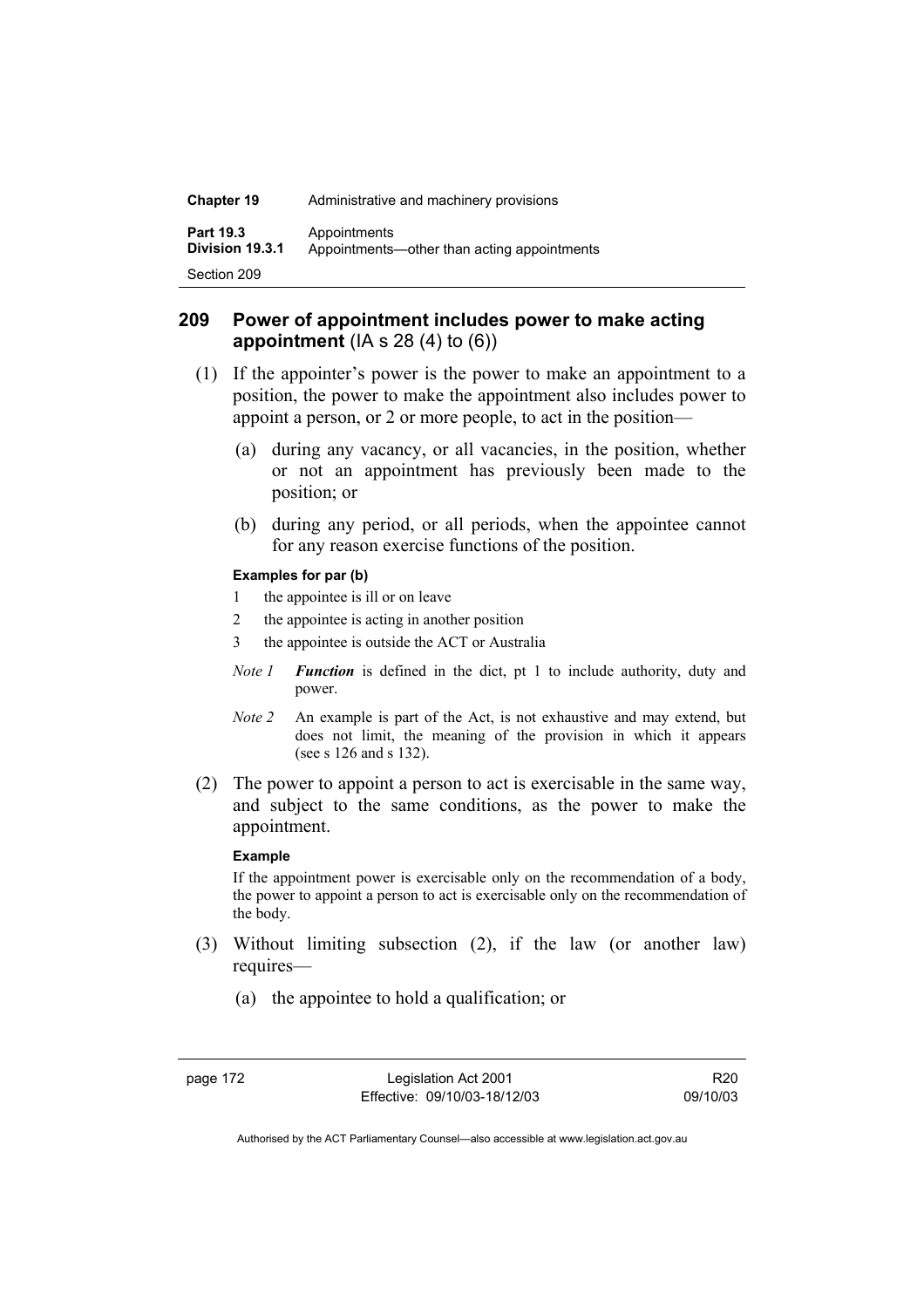| <b>Chapter 19</b>                   | Administrative and machinery provisions                     |  |
|-------------------------------------|-------------------------------------------------------------|--|
| <b>Part 19.3</b><br>Division 19.3.1 | Appointments<br>Appointments—other than acting appointments |  |
| Section 210                         |                                                             |  |

 (b) the appointer (or someone else) to be satisfied about the appointee's suitability (whether in terms of knowledge, experience, character or any other personal quality) before appointing the appointee to the position;

a person may only be appointed to act in the position if the person holds the qualification or the appointer (or other person) is satisfied about the person's suitability.

### **Examples**

- 1 If an Act requires the appointee to be a magistrate, a person can be appointed to act in the position only if the person is a magistrate.
- 2 If a regulation requires the appointee to be a lawyer of at least 5 years standing, a person can be appointed to act in the position only if the person is a lawyer of at least 5 years standing.
- 3 If an Act requires the appointee to have, in the Executive's opinion, appropriate expertise, training or experience in relation to the needs of a particular group of people, a person can be appointed to act in the position only if the person has, in the Executive's opinion, that expertise, training or experience.

### **210 Resignation of appointment** (IA s 28 (8), (9))

- (1) An appointment ends if the appointee resigns by signed notice of resignation given to the appointer.
- (2) However, if the appointer is the Executive, the notice of resignation may be given to a Minister.

### **211 Appointment not affected by appointer changes**

- (1) If the appointer is a body, an appointment made by the body does not end only because the membership of the body changes.
- (2) If the appointer is the person for the time being occupying a position, an appointment made by the person does not end only because the person ceases to be the occupant of the position.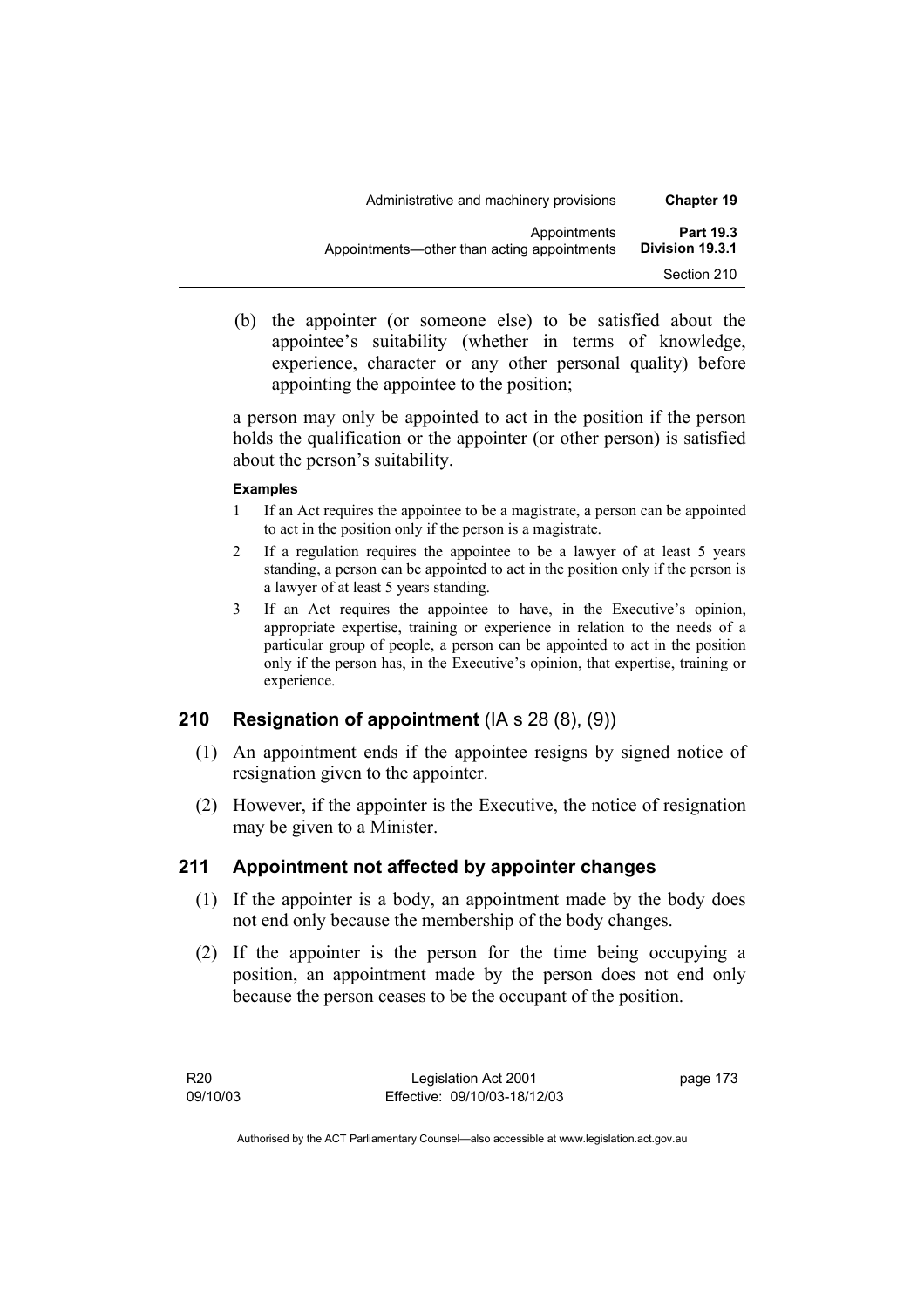| <b>Chapter 19</b>                   | Administrative and machinery provisions |
|-------------------------------------|-----------------------------------------|
| <b>Part 19.3</b><br>Division 19.3.2 | Appointments<br>Acting appointments     |
| Section 212                         |                                         |

- (3) This section does not limit the following sections:
	- section 199 (Functions of bodies)
	- section 200 (Functions of occupants of positions).

### **212 Appointment not affected by defect etc** (IA s 28 (10))

An appointment, or anything done under an appointment, is not invalid only because of a defect or irregularity in or in relation to the appointment.

# **Division 19.3.2 Acting appointments**

### **215 Application of div 19.3.2** (IA s 28A (1))

This division applies if a law gives an entity (the *appointer*) power to appoint a person to act in a position under a law.

*Note* A power to make an appointment includes power to make an acting appointment (see s 209).

### **216 Acting appointments must be in writing etc** (IA s 28 (7))

- (1) An acting appointment must be made, or evidenced, by writing (the *instrument of appointment*) signed by the appointer.
- (2) If a law provides for a maximum or minimum period of appointment, the instrument of appointment must state the period for which the acting appointment is made.

### **Examples of stated appointment periods**

- 1 1 year
- 2 until 31 December 2002 (a period of 9 months)
- *Note 1* See also s 219 (Appointer may decide terms of acting appointment etc) and s 221 (How long does an acting appointment operate?)
- *Note 2* An example is part of the Act, is not exhaustive and may extend, but does not limit, the meaning of the provision in which it appears (see s 126 and s 132).

| page |  |
|------|--|
|------|--|

Legislation Act 2001 Effective: 09/10/03-18/12/03

R20 09/10/03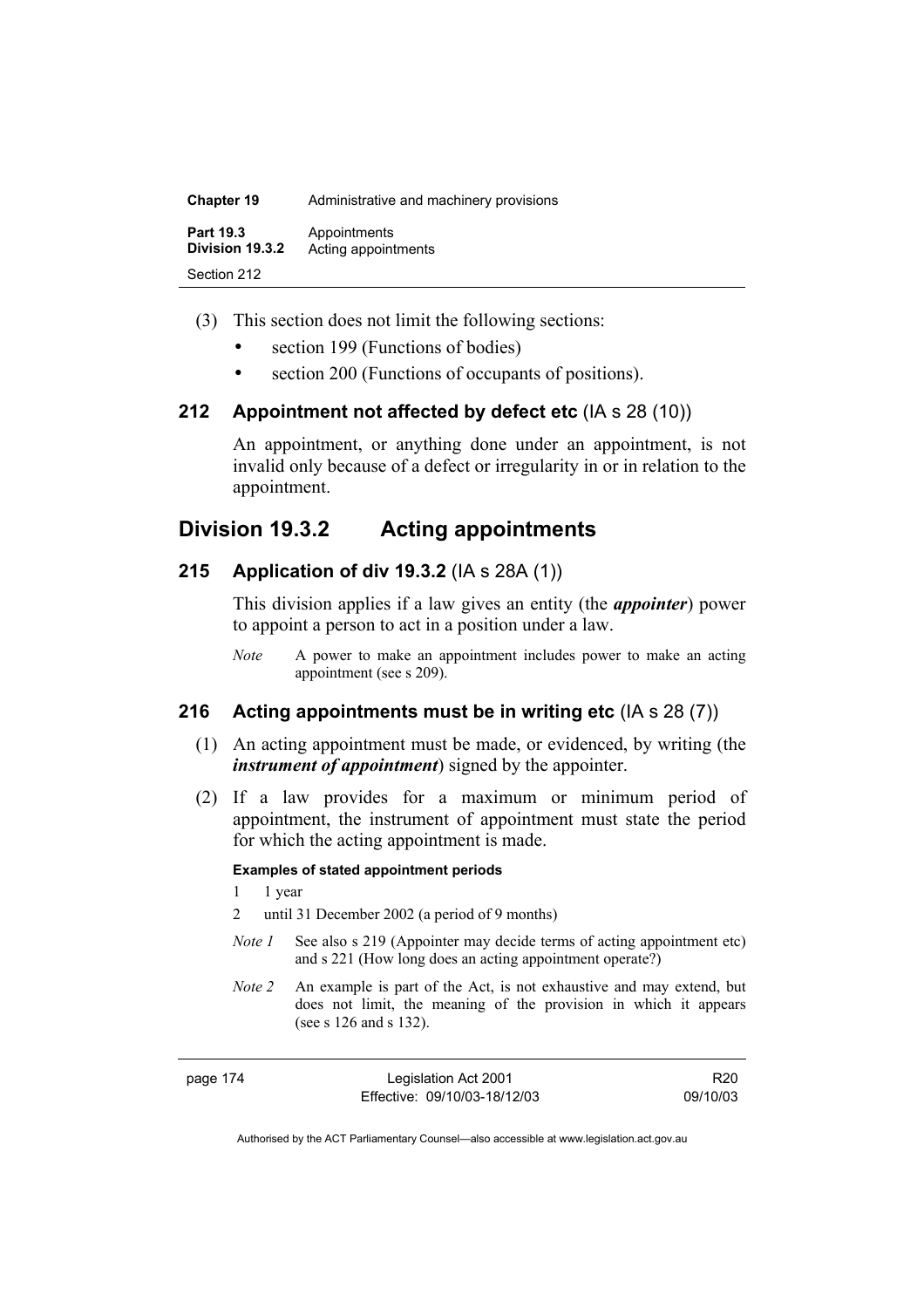| <b>Chapter 19</b>                   | Administrative and machinery provisions |
|-------------------------------------|-----------------------------------------|
| <b>Part 19.3</b><br>Division 19.3.2 | Appointments<br>Acting appointments     |
| Section 217                         |                                         |
|                                     |                                         |

## **217 Acting appointment may be made by name or position**

- (1) The appointer may make an acting appointment by—
	- (a) naming the person appointed; or
	- (b) nominating the occupant of a position (however described), at a particular time or from time to time.
- (2) For this division, the person named, or the occupant of the position nominated, is the *appointee*.

### **218 Instrument may provide when acting appointment has effect etc** (IA s 28A (2))

The instrument making or evidencing the acting appointment may provide that the appointment has effect only in stated circumstances or subject to stated conditions or limitations.

### **Examples**

- 1 The instrument relating to a standing (or dormant) acting appointment for a position provides that when the substantive occupant of the position (Y) is overseas X may act in the position, but may exercise stated powers of the position only with Y's approval.
- 2 X is appointed to act in Y's position if Y is out of the ACT and a declaration of acute fire danger is published under the *ABC Act 2000*.
- *Note* An example is part of the Act, is not exhaustive and may extend, but does not limit, the meaning of the provision in which it appears (see s 126 and s 132).

## **219 Appointer may decide terms of acting appointment etc**  (IA s 28A (3))

- (1) The appointer may—
	- (a) decide the terms of the acting appointment, including any remuneration and allowances; and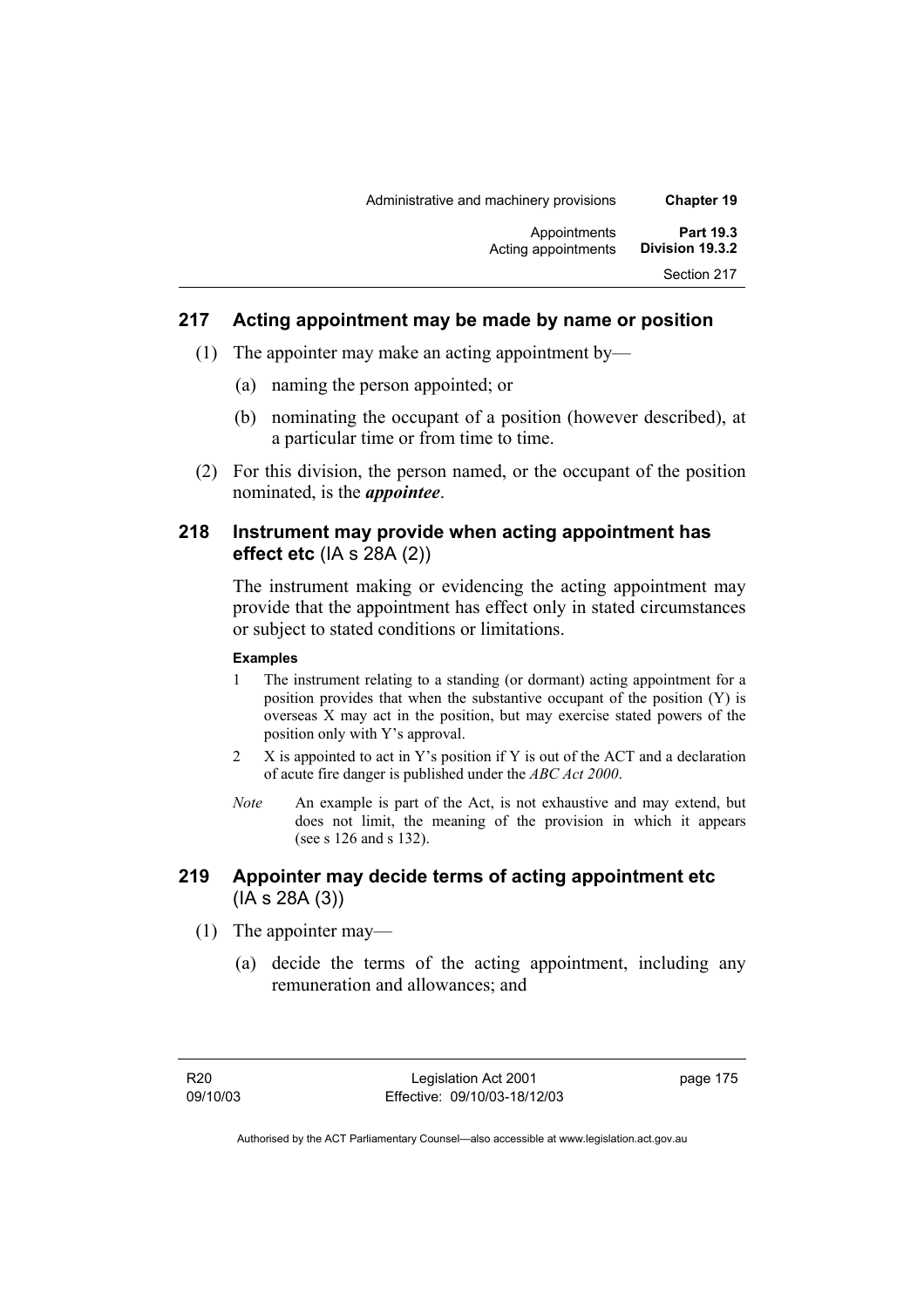| <b>Chapter 19</b>                   | Administrative and machinery provisions |
|-------------------------------------|-----------------------------------------|
| <b>Part 19.3</b><br>Division 19.3.2 | Appointments<br>Acting appointments     |
| Section 220                         |                                         |

(b) end the appointment at any time.

### **Example for par (b)**

A appoints X to act in a position for 10 months. Two months after X begins to act, A ends the appointment.

- *Note 1* See also s 221 (How long does an acting appointment operate?)
- *Note 2* An example is part of the Act, is not exhaustive and may extend, but does not limit, the meaning of the provision in which it appears (see s 126 and s 132).
- (2) The power to end the acting appointment is exercisable in the same way, and subject to the same conditions, as the power to make the acting appointment.

### **Example**

If the power to make the acting appointment is exercisable only on the recommendation of a body, the power to end the appointment is exercisable only on the recommendation of the body.

### **220 Appointee may exercise functions under acting appointment etc** (IA s 28A (8))

While the appointee is acting in the position—

- (a) the appointee has, subject to the instrument making or evidencing the appointment, all the functions of the occupant of the position; and
- (b) all Territory laws apply in relation to the appointee as if the appointee were the occupant of the position.
- *Note Function* is defined in the dict, pt 1 to include authority, duty and power.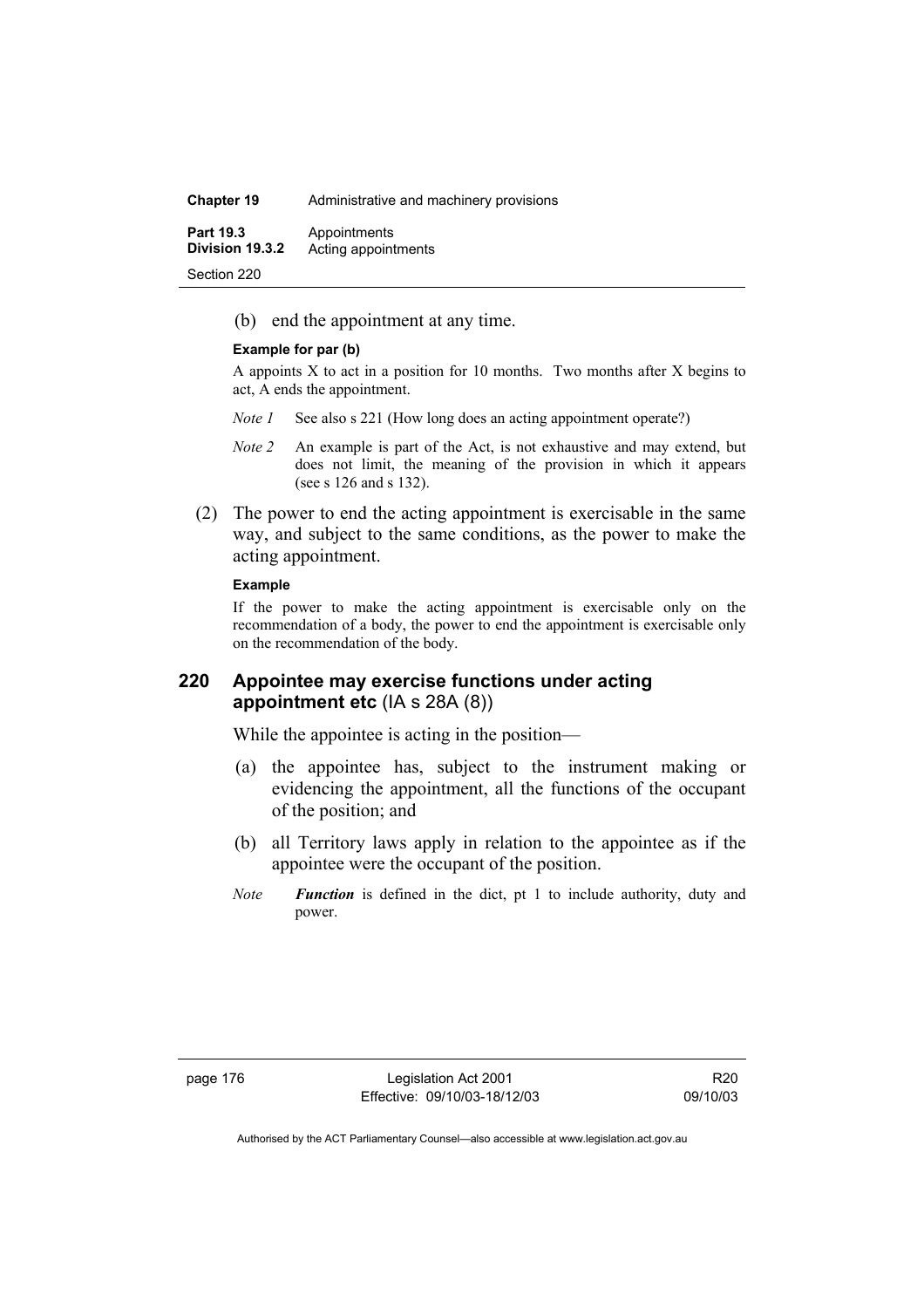| <b>Chapter 19</b>                   | Administrative and machinery provisions |
|-------------------------------------|-----------------------------------------|
| <b>Part 19.3</b><br>Division 19.3.2 | Appointments<br>Acting appointments     |
| Section 221                         |                                         |
|                                     |                                         |

## **221 How long does an acting appointment operate?**  (IA s 28A (4) to (6))

 (1) If the appointee acts in the position because it is vacant, the appointee may not act for more than 1 year after the position became vacant.

*Note* See also s 219 (Appointer may decide terms of acting appointment etc)

- (2) If the appointee is acting in a position that becomes vacant while the appointee is acting, the appointee may continue to act until the first of the following happens:
	- (a) the appointer ends the appointment;
	- (b) the vacancy is filled;
	- (c) 1 year after the position became vacant.

### **Example**

A appoints  $X$  to act in  $Y$ 's position for a year while  $Y$  is on secondment in another agency. Three months after X begins to act, Y is permanently transferred to the other agency. One month later, Z is appointed to the position in which X is acting. The appointment of Z brings X's acting appointment to an end.

- *Note* An example is part of the Act, is not exhaustive and may extend, but does not limit, the meaning of the provision in which it appears (see s 126 and s 132).
- (3) If the appointee acts in the position because the occupant of the position cannot exercise functions and the occupant resumes the exercise of the functions, the appointment no longer authorises the appointee to act on that occasion.
	- *Note Function* is defined in the dict, pt 1 to include authority, duty and power.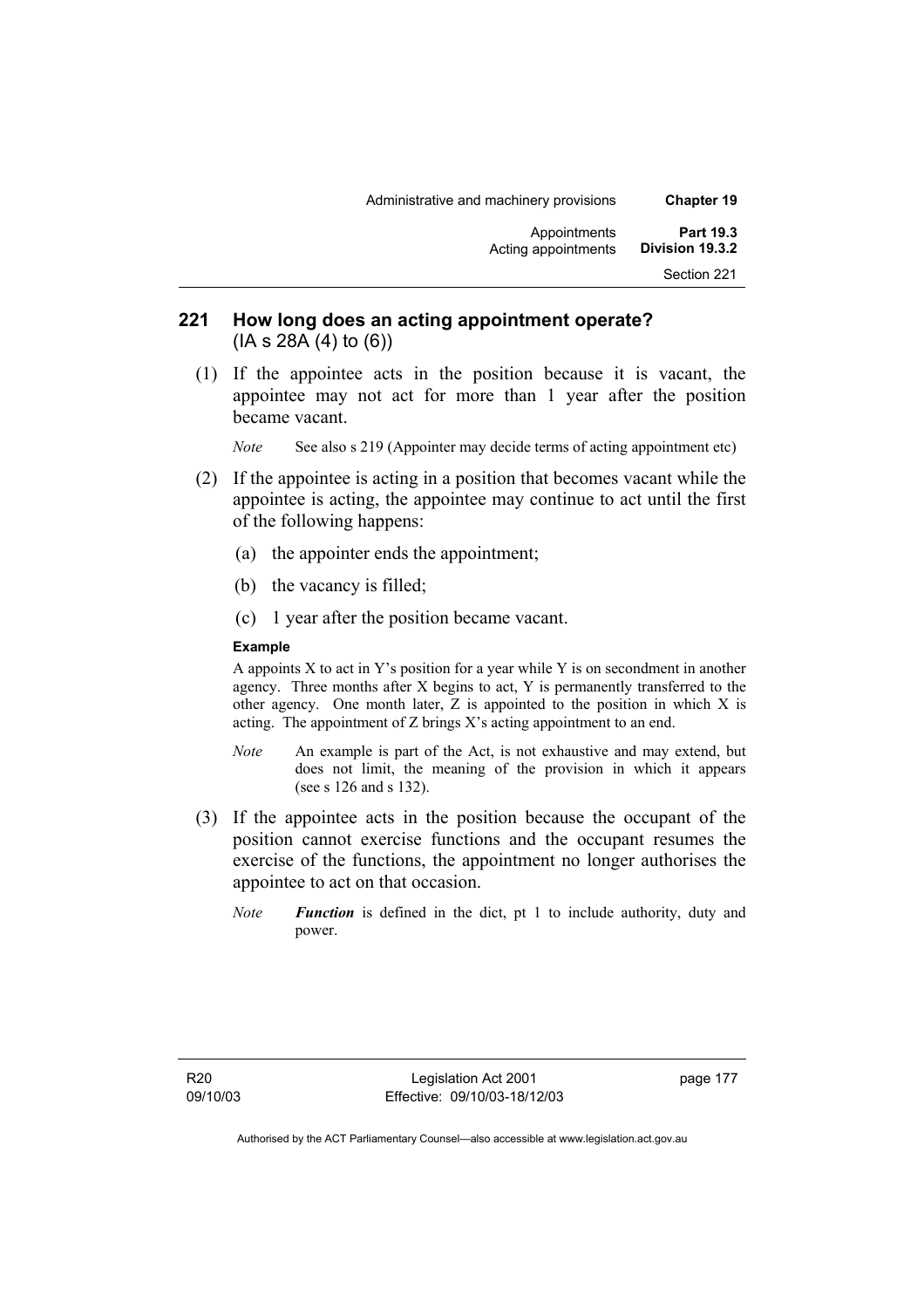| <b>Chapter 19</b>            | Administrative and machinery provisions |
|------------------------------|-----------------------------------------|
| Part 19.3<br>Division 19.3.2 | Appointments<br>Acting appointments     |
| Section 222                  |                                         |

## **222 Resignation of acting appointment** (IA s 28 (8) to (11))

- (1) An acting appointment ends if the appointee resigns by signed notice of resignation given to the appointer.
- (2) However, if the appointer is the Executive, the notice of resignation may be given to a Minister.

### **223 Effect of acting appointment on substantive appointment etc** (IA s 28A (7)

- (1) If the appointee is the occupant of another position under a law (the *substantive position*), the appointee does not cease to occupy the substantive position only because of the appointee's appointment or because the appointee acts under the appointment.
- (2) This section does not prevent an acting appointment being made to the substantive position.

### **224 Acting appointment not affected by appointer changes**

- (1) If the appointer is a body, an acting appointment made by the body does not end only because the membership of the body changes.
- (2) If the appointer is the person for the time being occupying a position, an acting appointment made by the person does not end only because the person ceases to be the occupant of the position.
- (3) This section does not limit the following sections:
	- section 199 (Functions of bodies)
	- section 200 (Functions of occupants of positions).

# **225 Acting appointment not affected by defect etc**  (IA s 28 (10), (11), 28A (9))

 (1) An acting appointment, or anything done under an acting appointment, is not invalid only because of a defect or irregularity in or in relation to the appointment.

page 178 Legislation Act 2001 Effective: 09/10/03-18/12/03

R20 09/10/03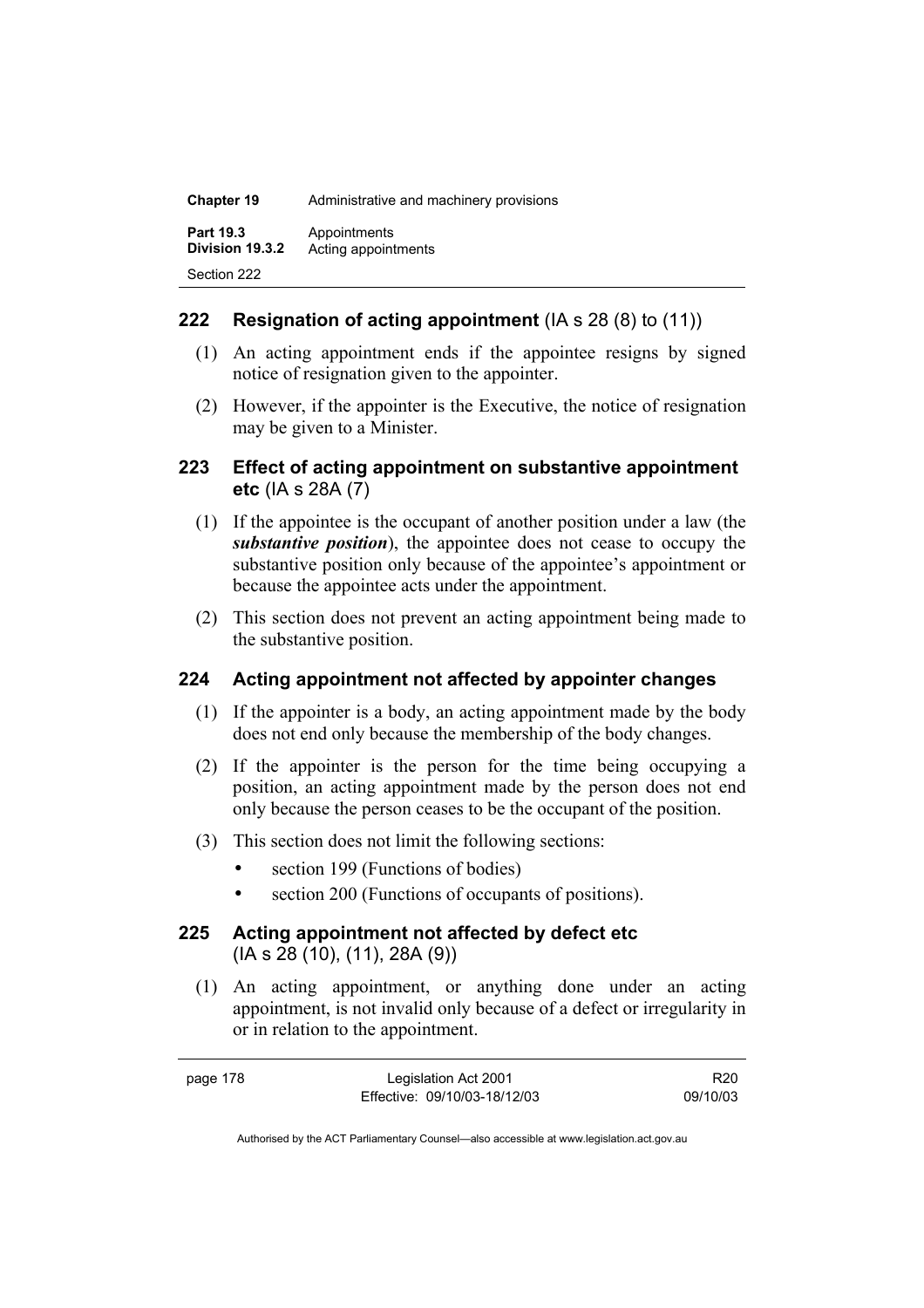| Administrative and machinery provisions      | <b>Chapter 19</b>                   |
|----------------------------------------------|-------------------------------------|
| Appointments<br>Standing acting arrangements | <b>Part 19.3</b><br><b>Division</b> |
|                                              | Section 225A                        |

- (2) Anything done by or in relation to the appointee while the appointee purports to act in the position is not invalid only because—
	- (a) the occasion for the appointment had not arisen or had ended; or
	- (b) the appointment had ended; or
	- (c) the occasion for the appointee to act had not arisen or had ended.

# **Division 19.3.2A Standing acting arrangements**

## **225A Application of div 19.3.2A**

This division applies to a position if a law provides that a person acts in the position in stated circumstances.

### **Example**

The *Hypothetical Act 2003* provides for the deputy director of the hypothetical entity to act in the position of director of the entity if the position is vacant or the director cannot for any reason exercise the functions of the position.

*Note* An example is part of the Act, is not exhaustive and may extend, but does not limit, the meaning of the provision in which it appears (see Legislation Act, s 126 and s 132).

### **225B Person acting may exercise functions etc**

- (1) A person acting in the position has, subject to the law providing for the acting or any other law, all the functions of the occupant of the position.
	- *Note Function* is defined in the dict, pt 1 to include authority, duty and power.
- (2) All Territory laws apply in relation to the person as if the person were the occupant of the position.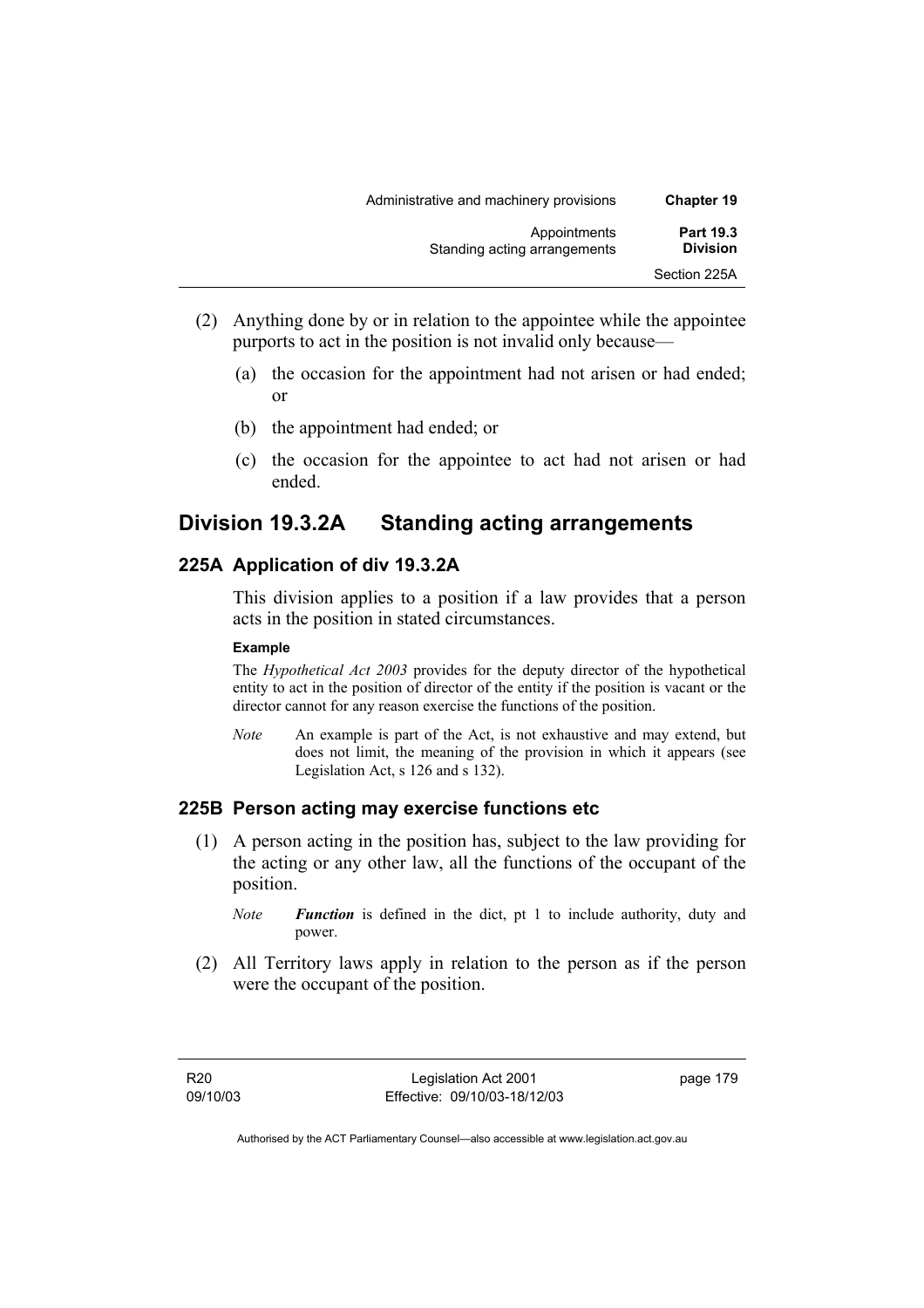| <b>Chapter 19</b>                   | Administrative and machinery provisions            |
|-------------------------------------|----------------------------------------------------|
| <b>Part 19.3</b><br>Division 19.3.3 | Appointments<br>Appointments-Assembly consultation |
| Section 226                         |                                                    |

# **Division 19.3.3 Appointments—Assembly consultation**

### **226 Meaning of** *statutory position* **in div 19.3.3**(SAA s 3)

In this division:

*statutory position* means a position (including as a member of a Territory authority) established under an Act.

*Note Position* includes office (see dict, pt 1, def *position*).

## **227 Application of div 19.3.3** (SAA s 4 (1), s 6)

- (1) This division applies if a Minister has the power under an Act to appoint a person to a statutory position.
- (2) However, this division does not apply to an appointment of—
	- (a) a public servant to a statutory position (whether or not the Act under which the appointment is made requires that the appointee be a public servant); or
	- (b) a person to act in a statutory position for not longer than 6 months, unless the appointment is of the person to act in the position for a 2nd or subsequent consecutive period; or
	- (c) a person to a statutory position if the only function of the position is to advise the Minister.
- (3) In this section:

*public servant* includes a fire commissioner, deputy fire commissioner or other member of the fire brigade.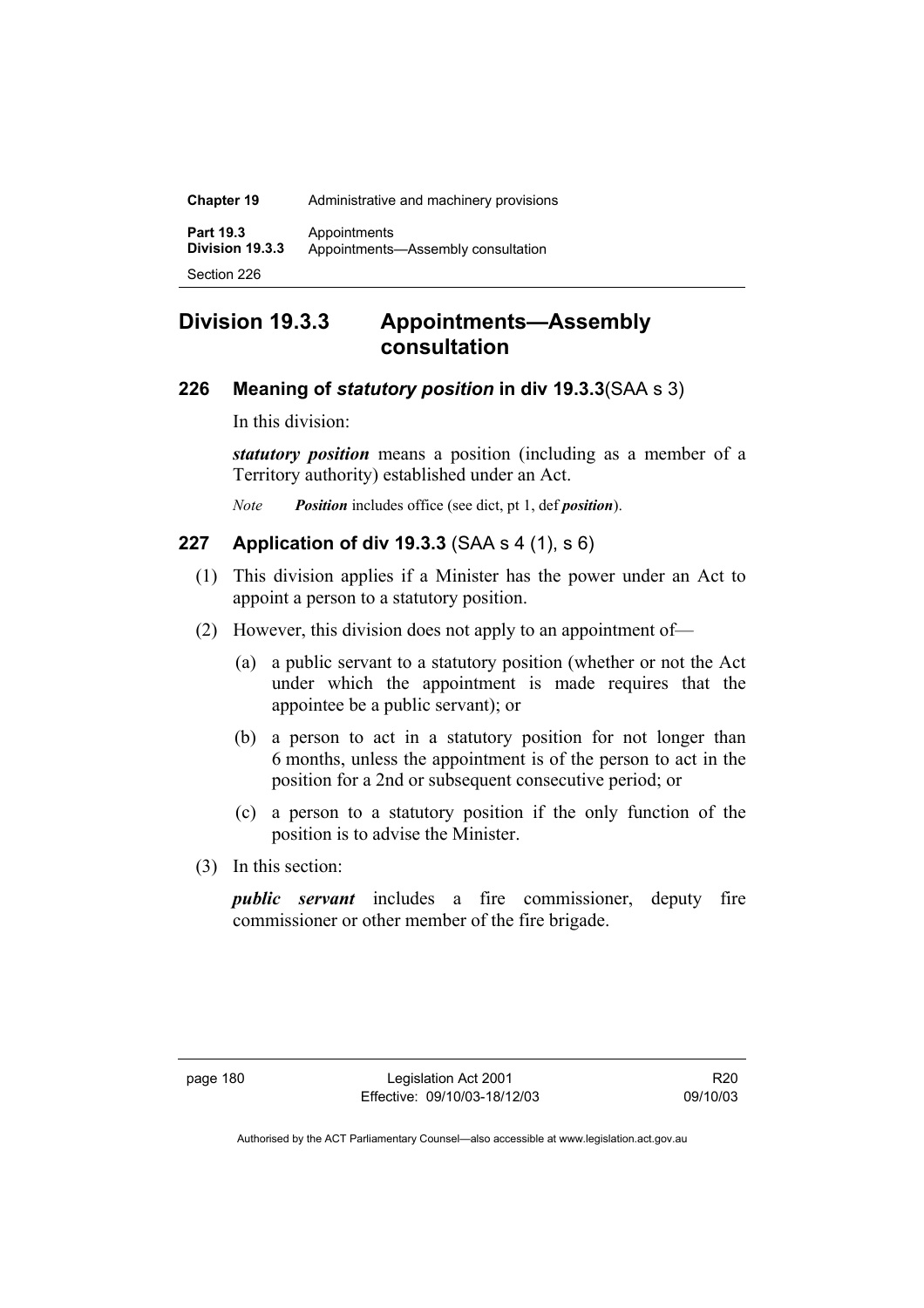| <b>Chapter 19</b>                   | Administrative and machinery provisions            |
|-------------------------------------|----------------------------------------------------|
| <b>Part 19.3</b><br>Division 19.3.3 | Appointments<br>Appointments-Assembly consultation |
| Section 228                         |                                                    |

# **228 Consultation with appropriate Assembly committee**  (SAA s 4 (1))

- (1) Before making an appointment to a statutory position, a Minister must consult—
	- (a) a standing committee of the Legislative Assembly nominated by the Speaker for the purpose; or
	- (b) if no nomination under paragraph (a) is in force—the standing committee of the Legislative Assembly responsible for the scrutiny of public accounts.
- (2) The committee may make a recommendation to the Minister about the proposed appointment.
- (3) The Minister must not make the appointment until the Minister has received a recommendation or 30 days have passed since the consultation took place, whichever happens first.
- (4) In making the appointment, the Minister must have regard to any recommendation received.

### **229 Appointment is disallowable instrument**

The instrument making, or evidencing, an appointment to which this division applies is a disallowable instrument.

*Note* A disallowable instrument must be notified and presented to the Legislative Assembly (see ch 7 (Presentation, amendment and disallowance of subordinate laws and disallowable instruments)).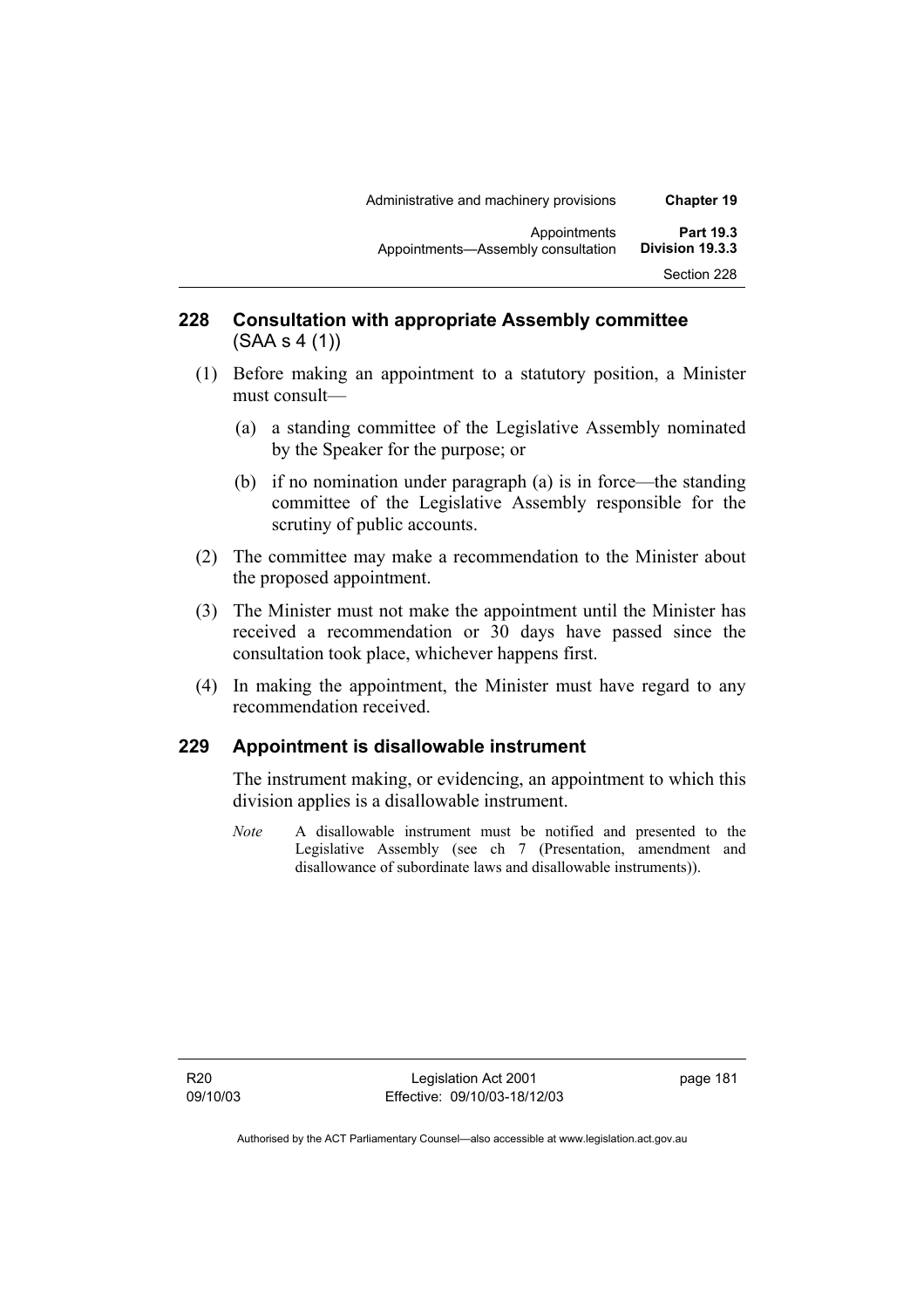| <b>Chapter 19</b> | Administrative and machinery provisions |
|-------------------|-----------------------------------------|
| <b>Part 19.4</b>  | Delegations                             |
| Section 230       |                                         |

# **Part 19.4 Delegations**

### **230 Application of pt 19.4 generally**

- (1) This part applies if a law authorises or requires an entity (the *appointer*) to delegate (or subdelegate) a function.
	- *Note Function* is defined in the dict, pt 1 to include authority, duty and power.
- (2) For subsection (1), if a law gives a function to an entity, the law may be taken to authorise the delegation of the function even if the law provides for another way in which the function may be exercised.

### **231 Application of pt 19.4 to subdelegations** (IA s 30AB)

- (1) This part applies to the subdelegation of a function in the same way as it applies to the delegation of the function.
- (2) However, if a law authorises or requires an entity to delegate a function, the function may not be subdelegated by the delegate.
	- *Note* Section 231 (2) envisages a law that would allow the appointer (Y) to delegate Y's functions to X with authority for X to further delegate those functions (see, for example, *Public Sector Management Act 1994,*  s 36). However, X's authority to subdelegate those functions would not in itself give X the authority to delegate Y's power of delegation. X could only exercise this power if the law also gave this authority. Compare s 236 which deals with the subdelegation of a power to delegate*.*
- (3) Subsection (2) is a determinative provision.
	- *Note* See s 5 for the meaning of determinative provisions, and s 6 for their displacement.

page 182 Legislation Act 2001 Effective: 09/10/03-18/12/03

R20 09/10/03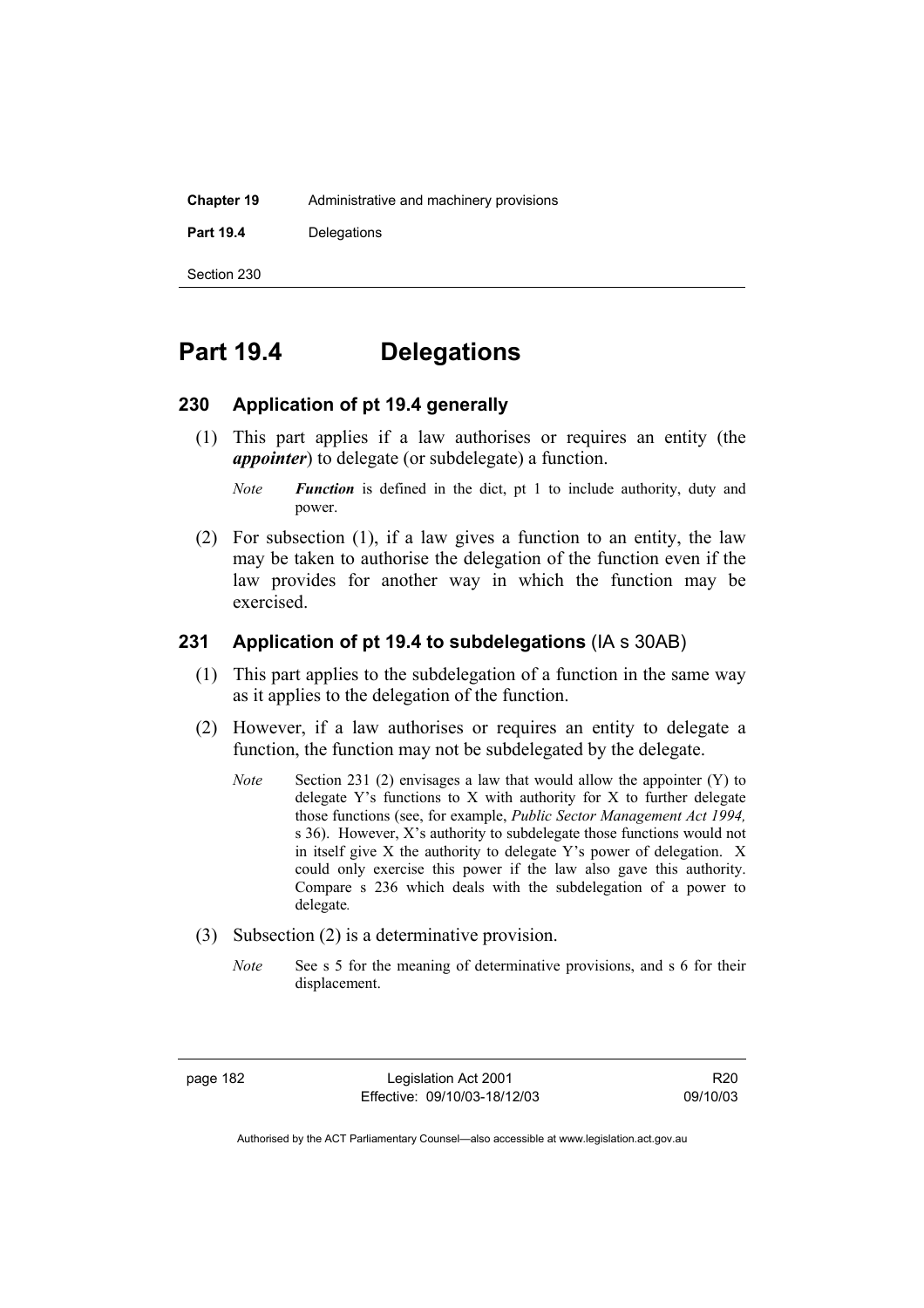| Administrative and machinery provisions |
|-----------------------------------------|
| Delegations                             |
|                                         |
|                                         |

### **232 Delegation must be in writing etc**

A delegation must be made, or evidenced, by writing signed by the appointer.

### **233 Delegation may be made by name or position** (IA s 29A)

- (1) The appointer may delegate by—
	- (a) naming the person to whom the delegation is made; or
	- (b) nominating the occupant of a position (however described), at a particular time or from time to time.
- (2) For this part, the person named, or the occupant of the position nominated, is the *delegate*.

### **234 Instrument may provide when delegation has effect etc**  (IA s 29B (a))

The instrument making or evidencing a delegation may provide—

- (a) that the delegation has effect only in stated circumstances or subject to stated conditions, limitations or directions; or
- (b) that all of a function, or a stated part of the function, is delegated.

### **Examples**

- 1 The delegation provides that, when the appointer (Y) is outside Australia, the delegate (X) may exercise her functions except that stated functions may only be exercised with Y's approval.
- 2 The delegation provides that X may enter into a contract for the purchase of property of not more than \$50 000 in value.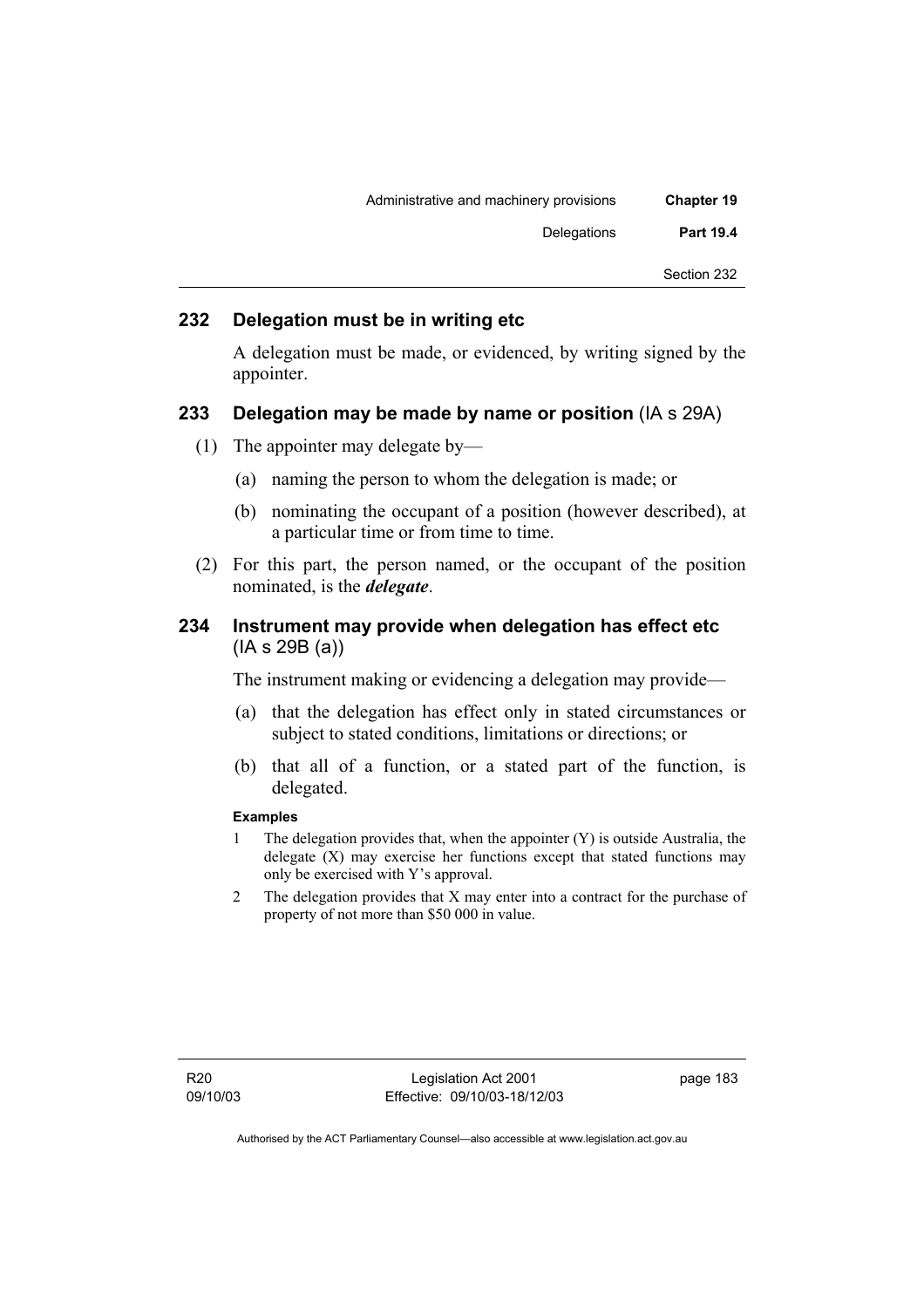| <b>Chapter 19</b> | Administrative and machinery provisions |
|-------------------|-----------------------------------------|
| <b>Part 19.4</b>  | Delegations                             |

Section 235

- 3 The delegation provides that X may grant licences under a stated Act but that, in considering applications, X must take account of the policy of the agency (authorised by the Act) that there should not be more than 100 licences current at any time.
- *Note* An example is part of the Act, is not exhaustive and may extend, but does not limit, the meaning of the provision in which it appears (see s 126 and s 132).

### **235 Delegation may be made to 2 or more delegates**

The appointer may delegate the appointer's function, or any part of the function, to 2 or more delegates.

### **236 Power to delegate may not be delegated** (IA s 29B (b))

- (1) The appointer may not delegate the appointer's power to delegate.
- (2) A power to delegate may not be delegated by the appointer.
	- *Note* Section 236 (2) envisages a law that would allow the delegate (X) to exercise the power of delegation of the appointer (Y). However, X's authority to exercise Y's power of delegation would not in itself give X the authority to exercise any of the functions to which Y's power of delegation applies. X could only exercise these functions if the law also gave this authority or Y delegated those functions to X. Compare s 231 which deals with the subdelegation of a delegated function*.*
- (3) Subsection (2) is a determinative provision.
	- *Note* See s 5 for the meaning of determinative provisions, and s 6 for their displacement.

page 184 Legislation Act 2001 Effective: 09/10/03-18/12/03

R20 09/10/03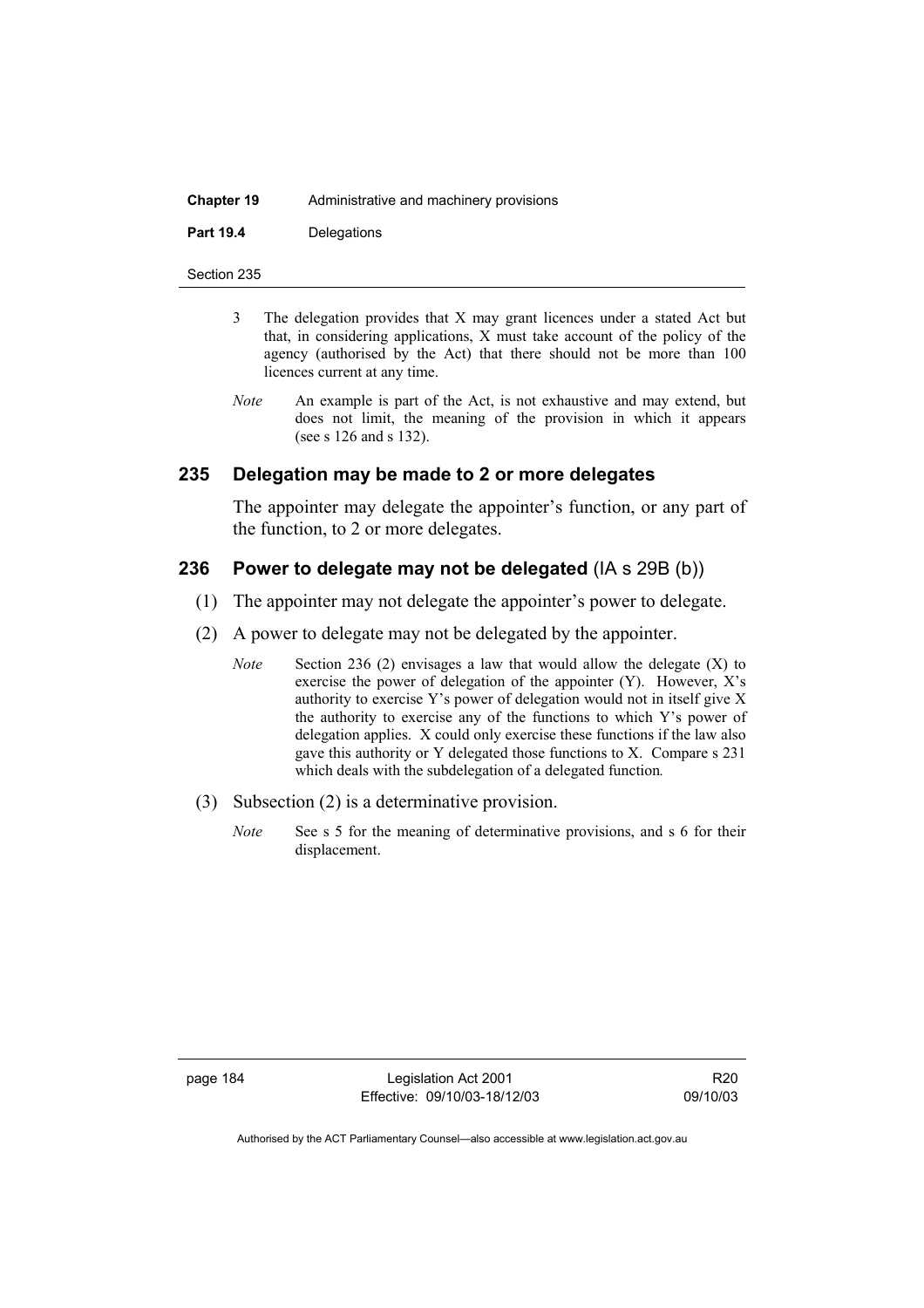| <b>Chapter 19</b> | Administrative and machinery provisions |
|-------------------|-----------------------------------------|
| <b>Part 19.4</b>  | Delegations                             |
| Section 237       |                                         |
|                   |                                         |

## **237 Delegation may be amended or revoked**

- (1) The appointer may amend a delegation or revoke it in whole or part.
- (2) The power to amend or revoke a delegation is exercisable in the same way, and subject to the same conditions, as the power to delegate.

### **Example**

If the power to delegate is exercisable only with the Minister's approval, the power to revoke the delegation is exercisable only with the Minister's approval.

*Note* An example is part of the Act, is not exhaustive and may extend, but does not limit, the meaning of the provision in which it appears (see s 126 and s 132).

# **238 Appointer responsible for delegated function**

The delegation of a function, or a part of a function, does not relieve the appointer of the appointer's obligation to ensure that the function is properly exercised.

# **239 Exercise of delegation by delegate** (IA s 29B (c), (e), s 30)

- (1) A delegate must exercise the delegation subject to any conditions, limitations or directions in the instrument making or evidencing the delegation.
- (2) All Territory laws apply to the delegate in the exercise of the delegation as if the delegate were the appointer.
- (3) Without limiting subsection (2), if the exercise of a function by the appointer is dependent on the appointer's state of mind and the function is delegated, the function may be exercised by the delegate on the delegate's state of mind.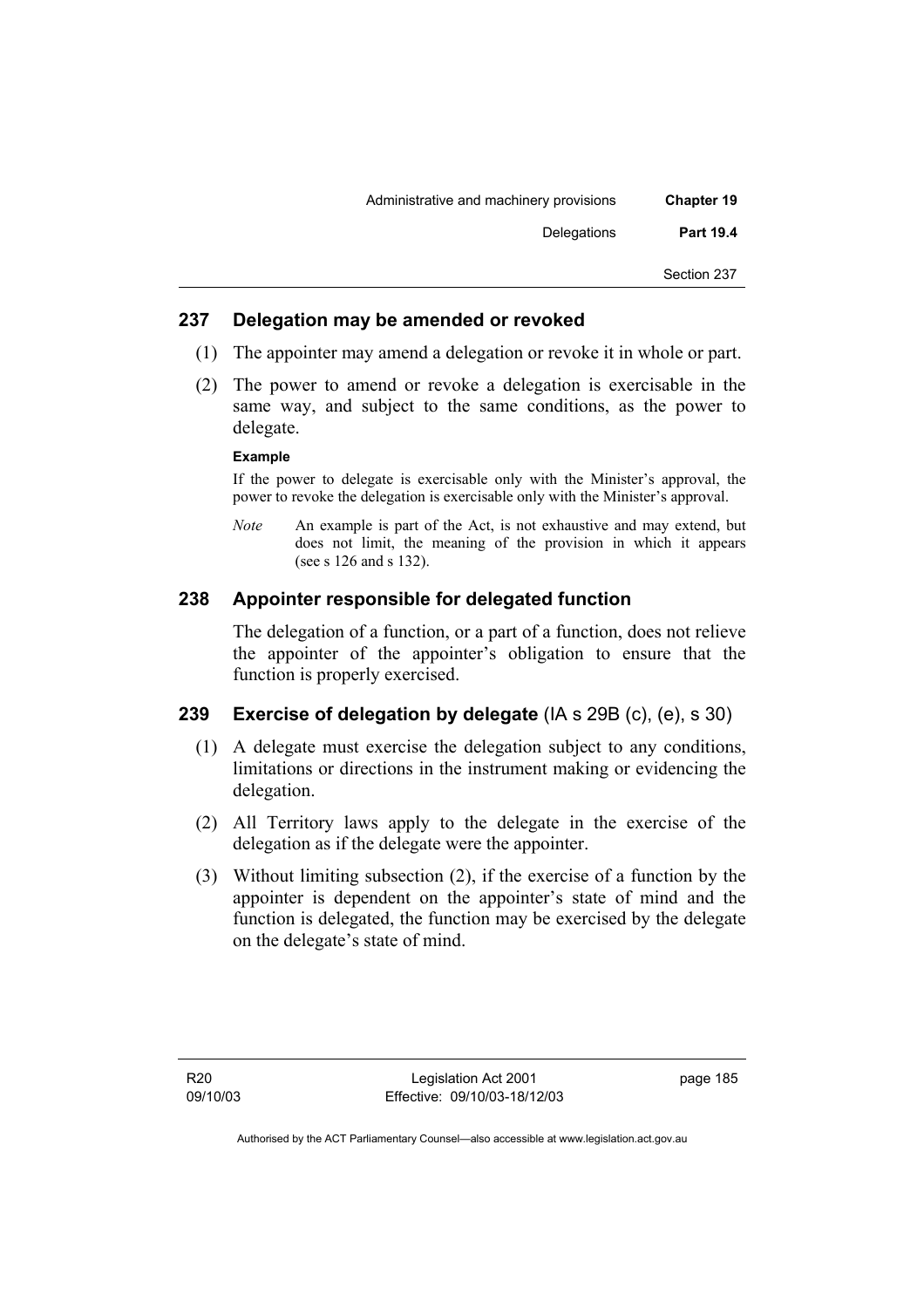| <b>Chapter 19</b> | Administrative and machinery provisions |
|-------------------|-----------------------------------------|
| <b>Part 19.4</b>  | Delegations                             |

Section 240

- (4) Anything done by the delegate in the exercise of the delegation is taken to have been done by the appointer.
	- *Note 1* Section 94 provides that a delegation under a law that is in force immediately before an amendment of the law continues to have effect as if made under the amended law.
	- *Note 2* Section 196 gives a delegate the powers necessary or convenient to exercise a delegated function.
- (5) In this section:

*state of mind* includes knowledge, intention, opinion, belief or purpose.

### **240 Appointer may exercise delegated function** (IA s 29B (d))

A function that has been delegated may, despite the delegation, be exercised by the appointer.

# **241 Delegation not affected by appointer changes** (IA s 30AA)

- (1) If the appointer is a body, a delegation made by the body does not end only because the membership of the body changes.
- (2) If the appointer is the person for the time being occupying a position, a delegation made by the person does not end only because the person ceases to be the occupant of the position.
- (3) This section does not limit the following sections:
	- section 199 (Functions of bodies)
	- section 200 (Functions of occupants of positions).

### **242 Delegation not affected by defect etc**

 (1) A delegation, or anything done under a delegation, is not invalid only because of a defect or irregularity in or in relation to the delegation.

page 186 Legislation Act 2001 Effective: 09/10/03-18/12/03

R20 09/10/03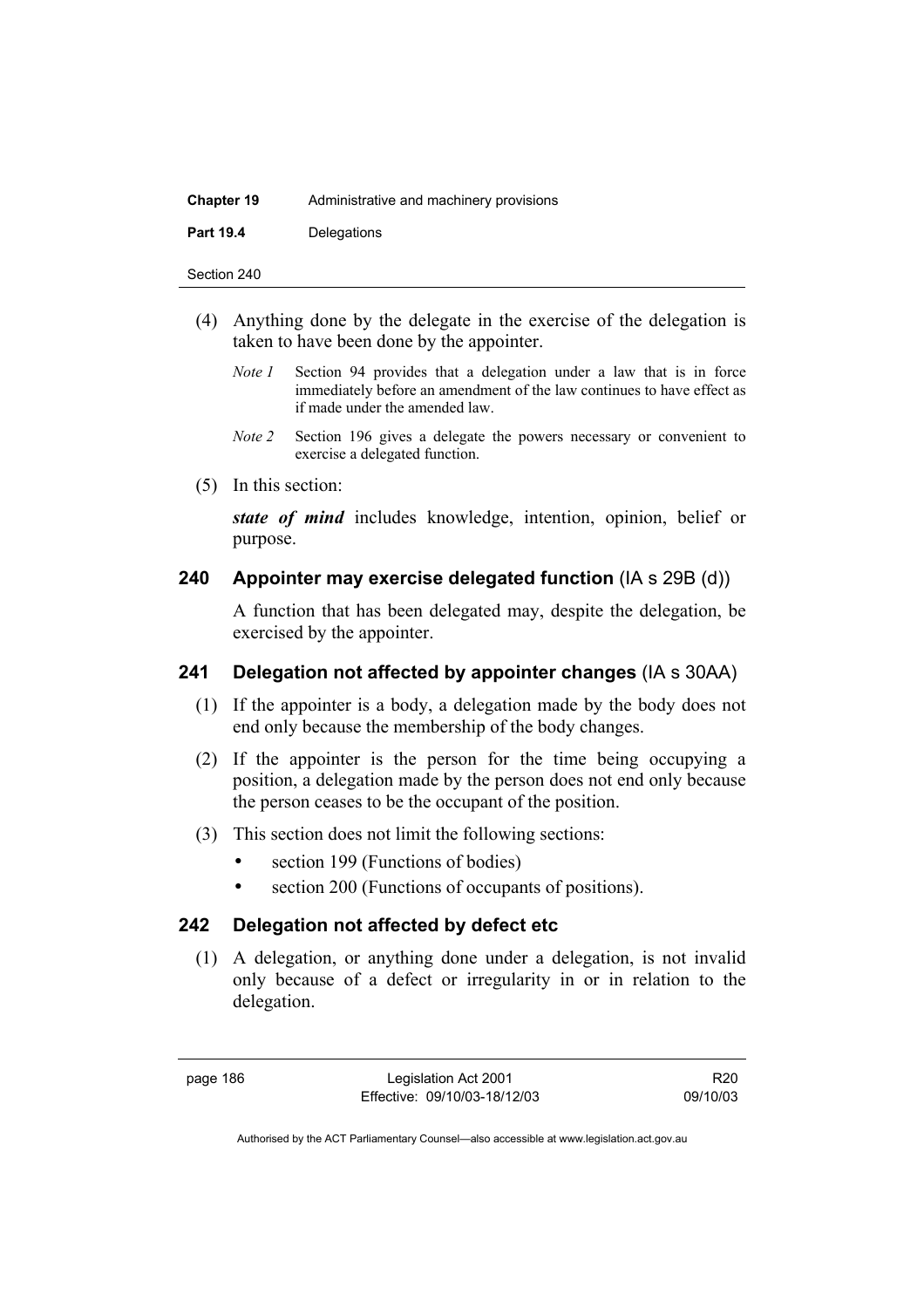| <b>Chapter 19</b> | Administrative and machinery provisions |
|-------------------|-----------------------------------------|
| <b>Part 19.4</b>  | Delegations                             |
| Section 242       |                                         |

- (2) Anything done by or in relation to the delegate while the delegate purports to exercise the delegation is not invalid only because—
	- (a) the delegation had been amended or revoked; or
	- (b) the occasion for the delegate to exercise the delegation had not arisen or had ended.

Legislation Act 2001 Effective: 09/10/03-18/12/03 page 187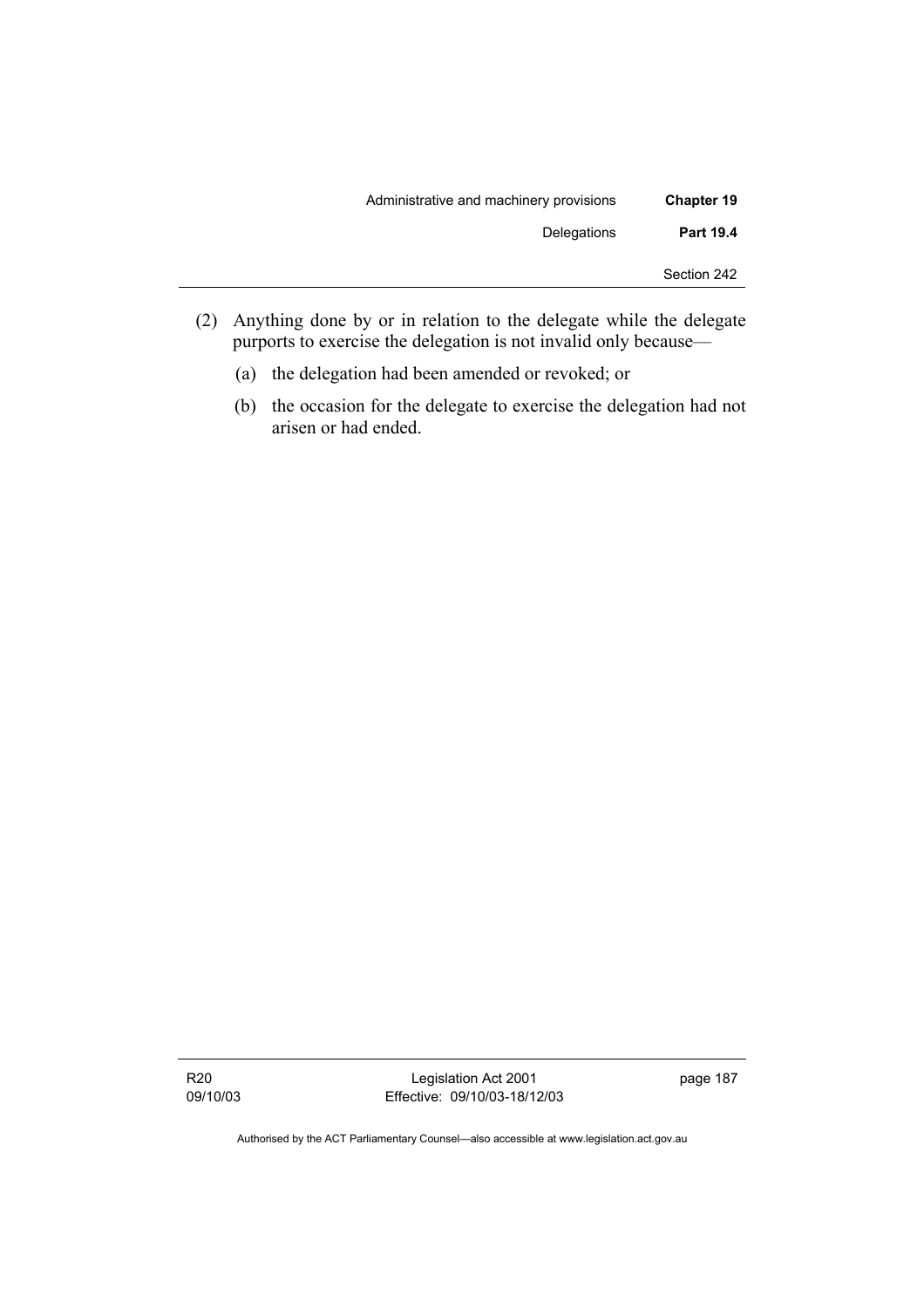| <b>Chapter 19</b> | Administrative and machinery provisions |  |
|-------------------|-----------------------------------------|--|
| <b>Part 19.5</b>  | Service of documents                    |  |
| Section 245       |                                         |  |

# **Part 19.5 Service of documents**

## **245 Application of pt 19.5** (IA s 17A (1))

This part applies to a document that is authorised or required under a law to be served (whether the word 'serve', 'give', 'notify', 'send' or 'tell' or any other word is used).

## **246 Definitions for pt 19.5**

In this part:

*administrator*, of a law, means the entity administering or responsible for the law.

*agency* means—

- (a) an administrative unit; or
- (b) a statutory office-holder; or
- (c) any other entity established for a public purpose under a law;

and includes a member of, or a member of the staff of, the agency.

*business address*, of an individual, corporation or agency in relation to anything done or to be done under a law, includes the latest business address, or address for service of notices (however described), of the individual, corporation or agency (if any) recorded in a register or other records kept by the administrator of the law.

*corporation* does not include an agency.

*document* includes a notice, an article that may be sent by post or anything else.

page 188 Legislation Act 2001 Effective: 09/10/03-18/12/03

R20 09/10/03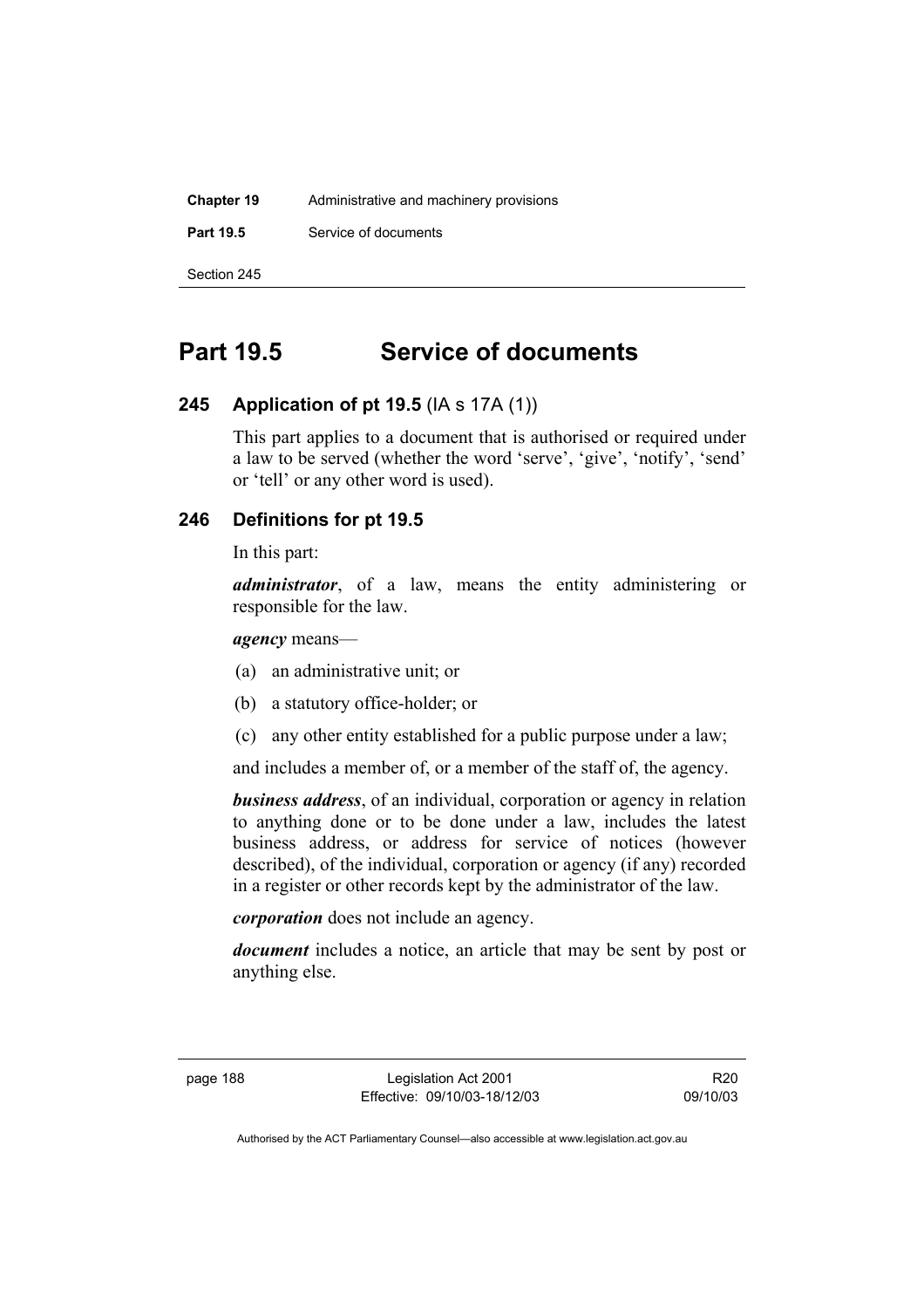| <b>Chapter 19</b> | Administrative and machinery provisions |
|-------------------|-----------------------------------------|
| <b>Part 19.5</b>  | Service of documents                    |
| Section 246       |                                         |

*email address*, of an individual, corporation or agency in relation to anything done or to be done under a law, includes the latest email address of the individual, corporation or agency (if any) recorded in a register or other records kept by the administrator of the law.

### *executive officer* means—

- (a) for a corporation—a person (however described and whether or not the person is a director of the corporation) who is concerned with, or takes part in, the corporation's management; or
- (b) for an agency that is an administrative unit—the chief executive of the administrative unit; or
- (c) for an agency that is a statutory office-holder—the occupant of the position; or
- (d) for an agency constituted by 2 or more people—the person who is entitled, because of the position occupied by the person, to preside at any meeting of the agency at which the person is present; or
- (e) for any other agency—the chief executive officer (however described) of the agency; or
- (f) for any agency—a person (however described) who is concerned with, or takes part in, the agency's management.

*fax number*, of an individual, corporation or agency in relation to anything done or to be done under a law, includes the latest fax number of the individual, corporation or agency (if any) recorded in a register or other records kept by the administrator of the law.

*home address*, of an individual in relation to anything done or to be done under a law, includes the latest home address, or address for service of notices (however described), of the person (if any)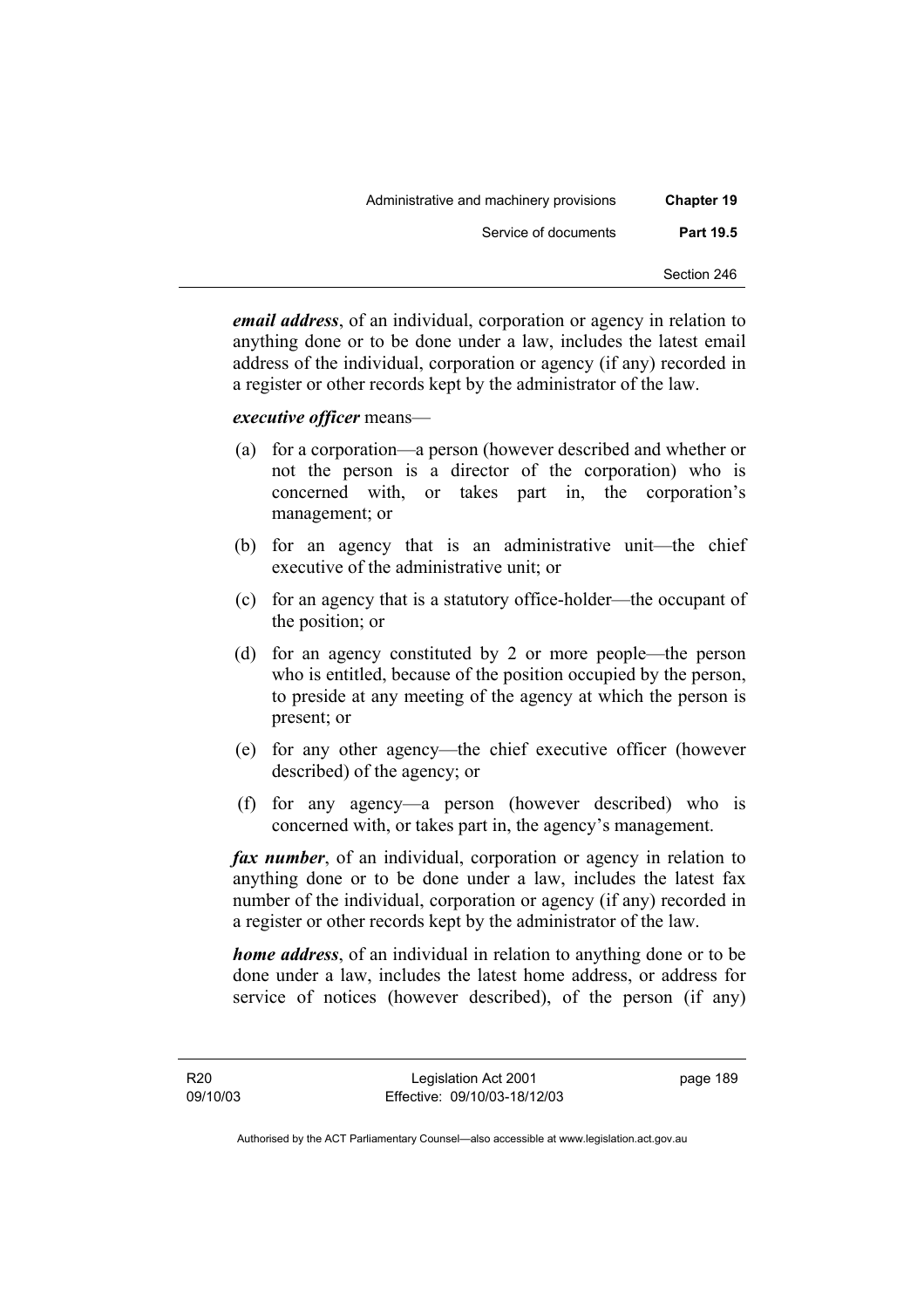| <b>Chapter 19</b> | Administrative and machinery provisions |
|-------------------|-----------------------------------------|
| <b>Part 19.5</b>  | Service of documents                    |
|                   |                                         |

Section 247

recorded in a register or other records kept by the administrator of the law.

*responsible*, for a law, means allocated responsibility for the law under the *Public Sector Management Act 1994*, section 14 (1) (b) (Ministerial responsibility and functions of administrative units).

## **247 Service of documents on individuals** (IA s 17A (1), 18)

- (1) A document may be served on an individual—
	- (a) by giving it to the individual; or
	- (b) by sending it by prepaid post, addressed to the individual, to a home or business address of the individual; or
	- (c) by faxing it to a fax number of the individual; or
	- (d) by emailing it to an email address of the individual; or
	- (e) by leaving it, addressed to the individual, at a home or business address of the individual with someone who appears to be at least 16 years old and to live or be employed at the address.

*Note* See s 251 for service of documents under other laws.

 (2) This section applies to service of a document outside the ACT in the same way as it applies to service of the document in the ACT.

### **248 Service of documents on corporations** (IA s 17A (1), 18)

- (1) A document may be served on a corporation—
	- (a) by giving it to an executive officer of the corporation; or
	- (b) by sending it by prepaid post, addressed to the corporation (or an executive officer of the corporation), to the address of any of its registered offices or any other business address of the corporation; or
	- (c) by faxing it to a fax number of the corporation; or

| page 190 | Legislation Act 2001         | R <sub>20</sub> |
|----------|------------------------------|-----------------|
|          | Effective: 09/10/03-18/12/03 | 09/10/03        |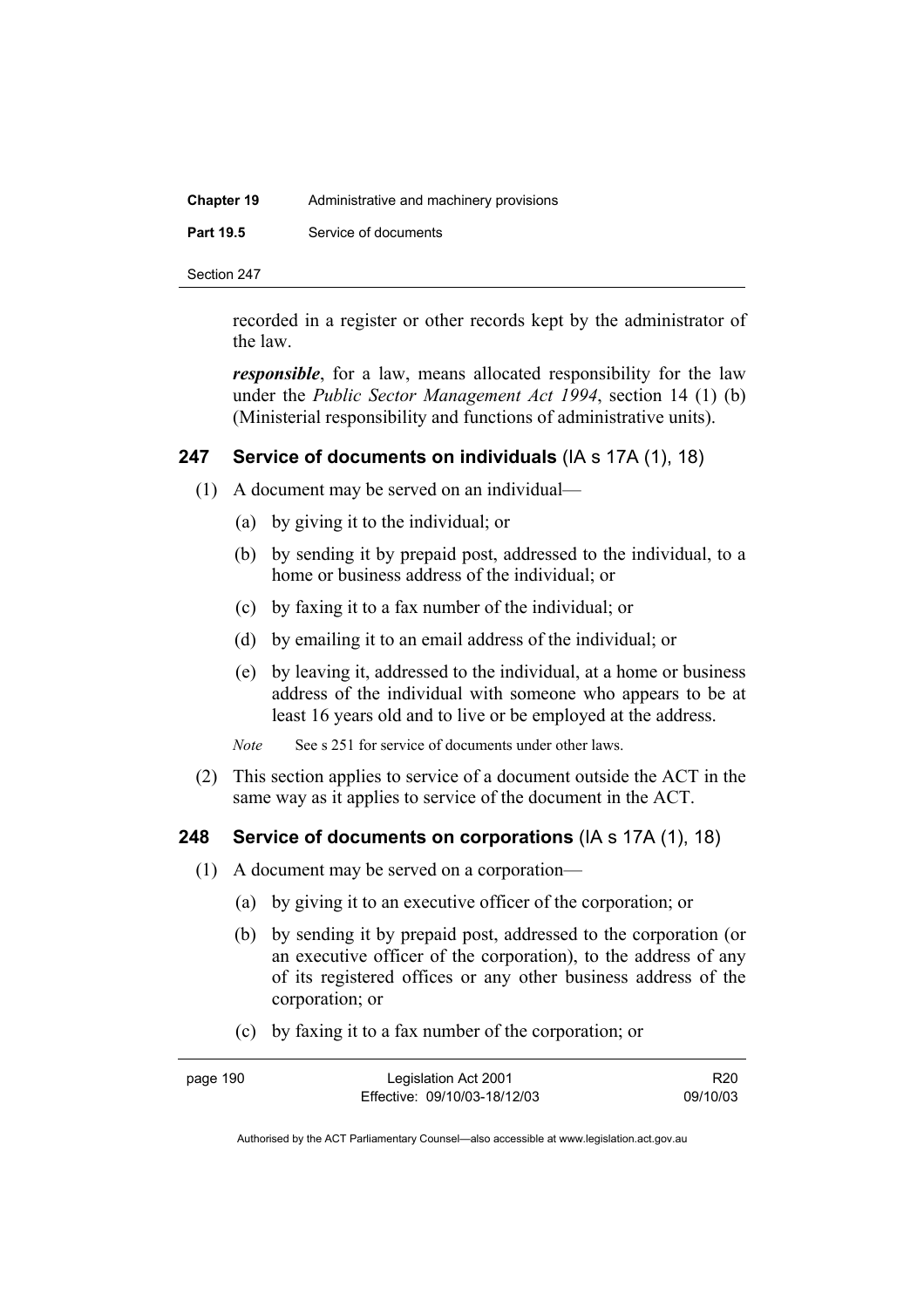| <b>Chapter 19</b> | Administrative and machinery provisions |
|-------------------|-----------------------------------------|
| <b>Part 19.5</b>  | Service of documents                    |
| Section 249       |                                         |

- (d) by emailing it to an email address of the corporation; or
- (e) by leaving it, addressed to the corporation (or an executive officer of the corporation), at the address of any of the corporation's registered offices, or any other business address of the corporation, with someone who appears to be at least 16 years old and to be employed at the address.

*Note* See s 251 for service of documents under other laws.

 (2) This section applies to service of a document outside the ACT in the same way as it applies to service of the document in the ACT.

### **249 Service of documents on agencies** (IA s 17A (1), 18)

A document may be served on an agency—

- (a) by giving it to an executive officer of the agency; or
- (b) by sending it by prepaid post, addressed to the agency (or an executive officer of the agency), to the address of any office of the agency or any other business address of the agency; or
- (c) by faxing it to a fax number of the agency; or
- (d) by emailing it to an email address of the agency; or
- (e) by leaving it, addressed to the agency (or an executive officer of the agency), at the address of any of the agency's offices or any other business address of the agency with someone who appears to be employed at the agency.
- *Note* See s 251 for service of documents under other laws.

### **250 When service taken to be effected** (IA s 18))

 (1) A document served by post under this part is taken to be served when the document would have been delivered in the ordinary course of post.

R20 09/10/03

Legislation Act 2001 Effective: 09/10/03-18/12/03 page 191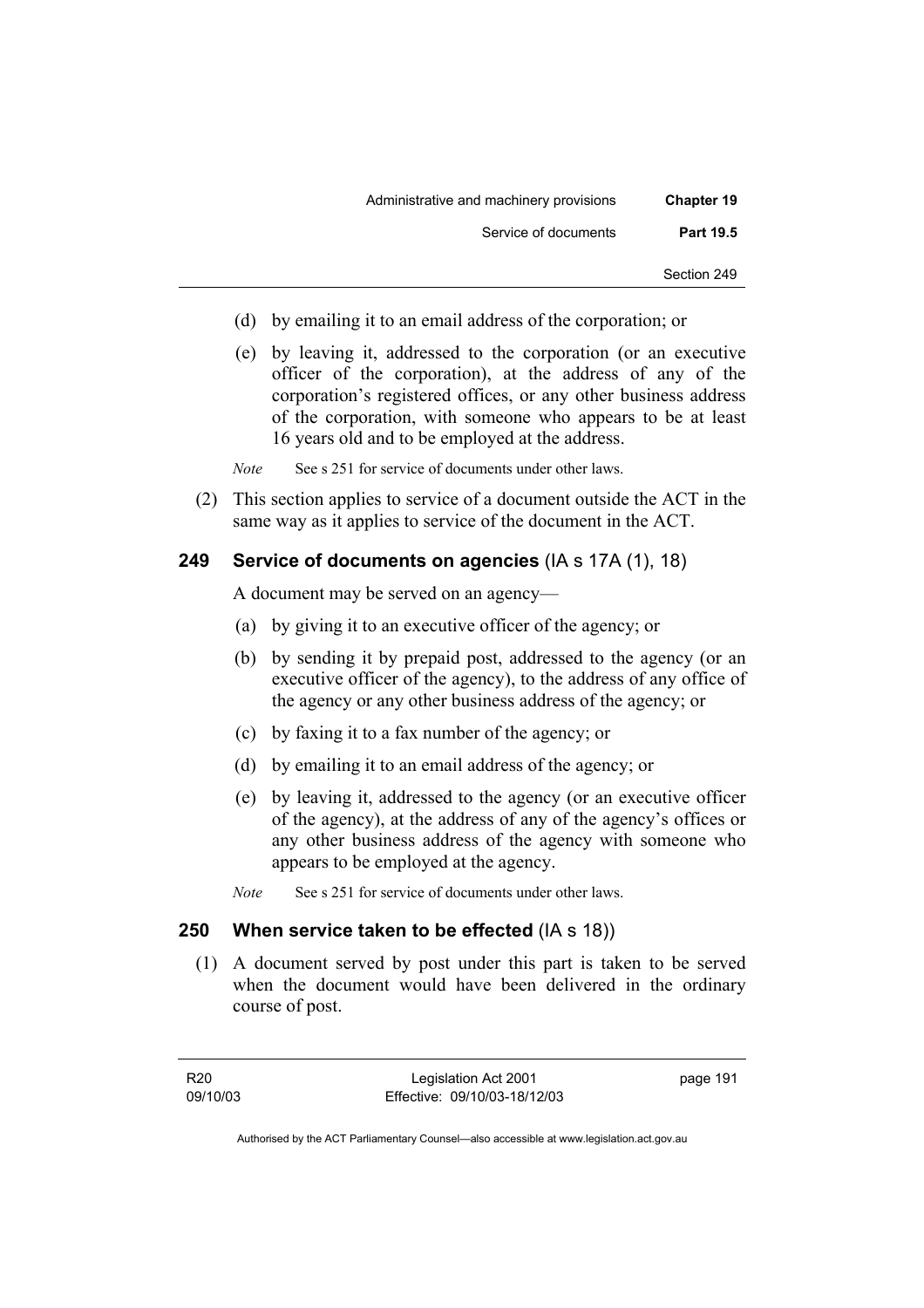# **Chapter 19** Administrative and machinery provisions

**Part 19.5** Service of documents

Section 250

- (2) However, subsection (1) does not affect the operation of the *Evidence Act 1995* (Cwlth), section 160.
	- *Note* The *Evidence Act 1995* (Cwlth), s 160 provides a rebuttable presumption that a postal article sent by prepaid post addressed to a person at an address in Australia or an external Territory was received on the 4th working day after posting.
- (3) If the sender has no reason to suspect that a document served by fax or email under this part was not received by the recipient when sent, the document is presumed to be served when sent unless evidence sufficient to raise doubt about the presumption is given.
- (4) For subsection (3), the sender has reason to suspect that a document served by fax or email under this part was not received by the recipient when sent only if, on the day the document was sent or on the next working day, the equipment the sender used to send the document indicated by way of a signal or other message that—
	- (a) the equipment did not send the document when the equipment was used to send the document; or
	- (b) for a fax—the number to which the fax was sent to the recipient was not a fax number of the recipient; or
	- (c) for an email—the address to which the email was sent was not an email address of the recipient.
- (5) A document addressed to the recipient, and left for the recipient as mentioned in section 247 (e), 248 (e) or 249 (e), is taken to be served when it was left.
- (6) In this section:

*recipient*, for a document, means the individual, corporation or agency on whom the document is intended to be served.

*sender*, for a document served, or to be served, by fax or email, means the person sending, or seeking to send, the document.

page 192 Legislation Act 2001 Effective: 09/10/03-18/12/03

R20 09/10/03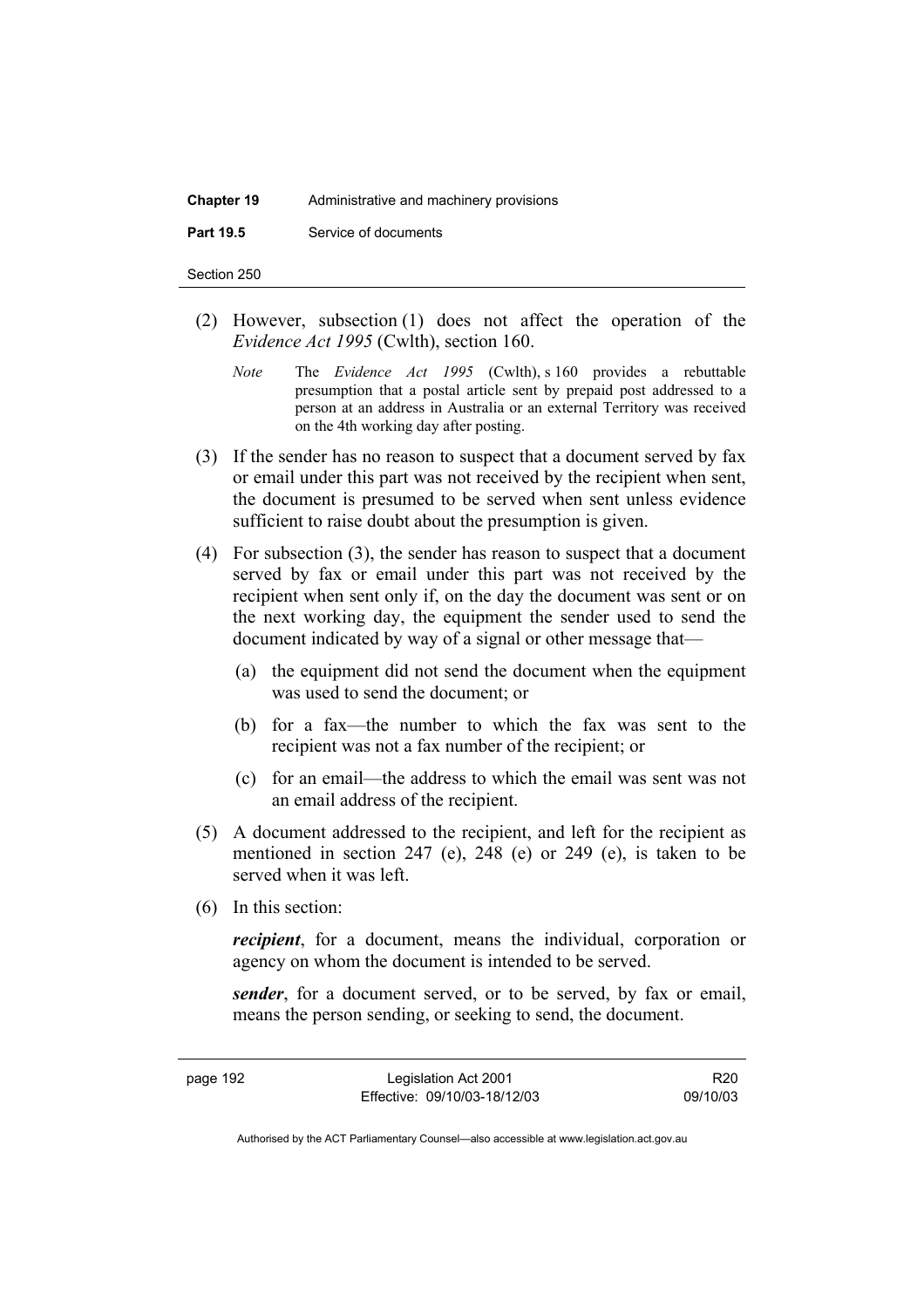| <b>Chapter 19</b> | Administrative and machinery provisions |
|-------------------|-----------------------------------------|
| <b>Part 19.5</b>  | Service of documents                    |
| Section 251       |                                         |

## **251 Other laws not affected etc** (IA s 17A (2) (a))

- (1) This part does not affect the operation of any other law that authorises or requires service of a document otherwise than as provided under this part.
- (2) Despite this part, a law (or, if the law is an Act, regulations under the Act) may provide—
	- (a) that a document of a particular kind may or must be served (however described) only in a particular way or to a particular address or number; or
	- (b) for the date (or date and time) when service (however described) of a document is taken to have been made.

## **252 Powers of courts and tribunals not affected** (IA s 17A (2)  $(b)$

This part does not affect the power of a court or tribunal to authorise or require service of a document otherwise than as provided under this part.

R20 09/10/03

Legislation Act 2001 Effective: 09/10/03-18/12/03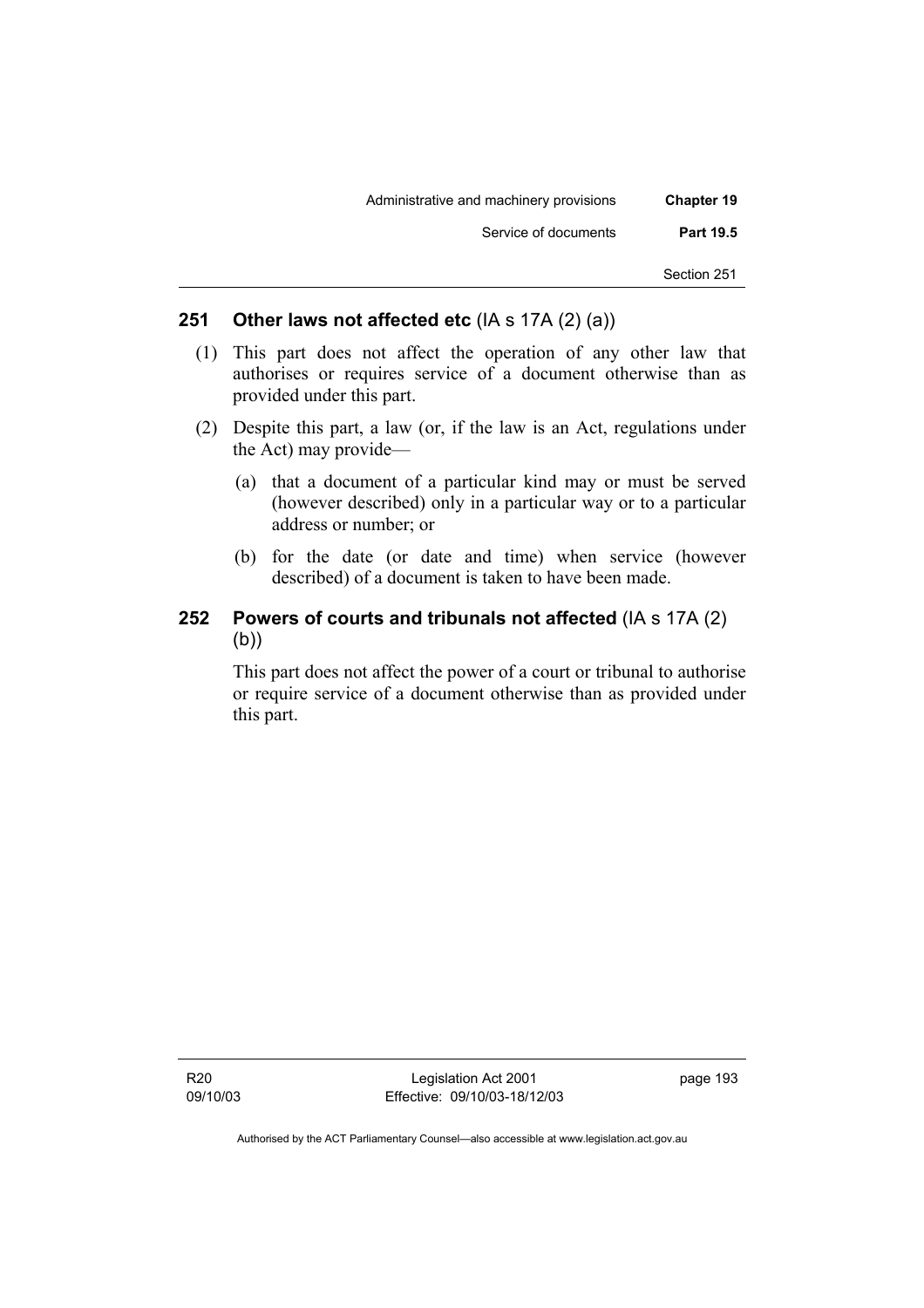| <b>Chapter 19</b> | Administrative and machinery provisions     |  |
|-------------------|---------------------------------------------|--|
| <b>Part 19.6</b>  | <b>Functions of Executive and Ministers</b> |  |
| Section 253       |                                             |  |

# **Part 19.6 Functions of Executive and Ministers**

### **253 Exercise of functions of Executive** (AA s 3A)

- (1) A function given to the Executive under an Act may be exercised by any 2 Ministers acting in concert.
- (2) The exercise of a function under subsection (1) is taken to be the exercise of the function by the Executive.
- (3) A statutory instrument (other than a subordinate law or disallowable instrument) is taken to be made by the Executive if it is signed by 2 or more Ministers who are members of the Executive.
- (4) A statutory instrument mentioned in subsection (3) made in accordance with the subsection is taken to be made when it is signed by the second Minister signing.
- (5) This section is subject to section 41 (Making of certain statutory instruments by Executive).

### **254 Administration of matters not allocated** (AA s 4)

If a matter relating to the Executive's functions is not allocated under the Self-Government Act, section 43 (1), the Chief Minister administers the matter.

## **254A Delegation by Minister** (AA s 5)

A Minister may delegate the Minister's functions under an Act or statutory instrument to anyone else.

page 194 Legislation Act 2001 Effective: 09/10/03-18/12/03

R20 09/10/03

*Note* For the making of delegations and the exercise of delegated functions, see pt 19.4.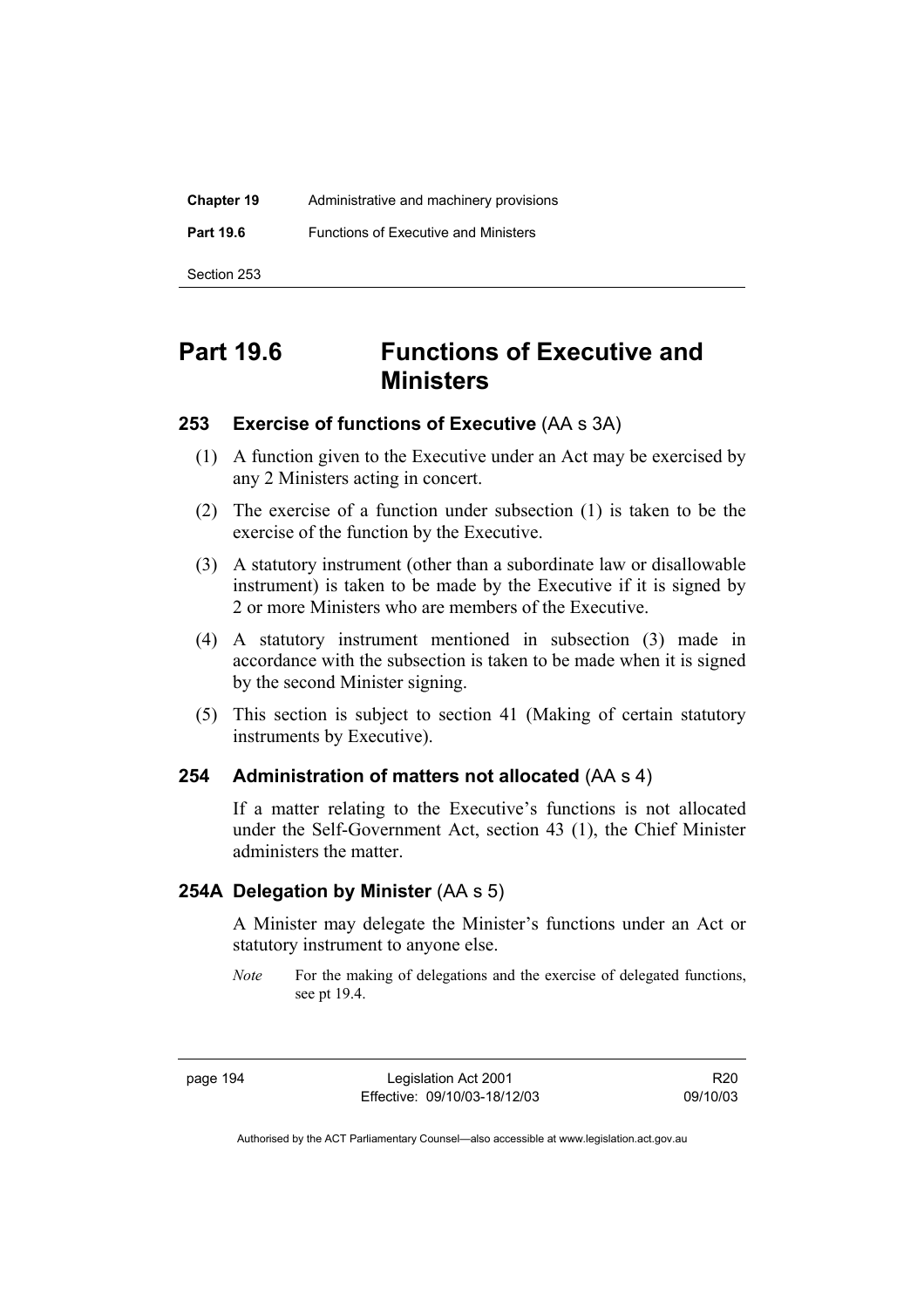| <b>Chapter 19</b> | Administrative and machinery provisions |
|-------------------|-----------------------------------------|
| <b>Part 19.7</b>  | Other matters                           |
| Section 255       |                                         |

# **Part 19.7 Other matters**

- **255 Forms** (IA s 13)
	- (1) This section applies if an Act (the *authorising law*) authorises a form to be approved or prescribed under 1 of the following (the *relevant law*):
		- (a) the authorising law; or
		- (b) another Act or statutory instrument.
		- *Note* See also s 46 (3), which deals with the repeal and replacement of forms that are registrable instruments and prevents their amendment.
	- (2) The authorising law authorises a form to be approved or prescribed in relation to any matter under or in relation to the relevant law.
	- (3) To remove any doubt, a form may be approved or prescribed for a provision of the relevant law even though the provision does not mention a form.

#### **Example**

The X Act, section 23 provides for a person to apply for registration but makes no mention of a form for the application. However, X Act, section 80 (1) provides:

The Minister may, in writing, approve forms for this Act.

Because section 80 (1) permits a form to be approved 'for this Act', the *Legislation Act 2001*, section 255 applies in relation to section 23 and the Minister may approve a form for the application.

- *Note* An example is part of the Act, is not exhaustive and may extend, but does not limit, the meaning of the provision in which it appears (see s 126 and s 132).
- (4) Substantial compliance with a form is sufficient.
- (5) However, if a form requires—
	- (a) the form to be signed; or

| R20      |  |
|----------|--|
| 09/10/03 |  |

Legislation Act 2001 Effective: 09/10/03-18/12/03 page 195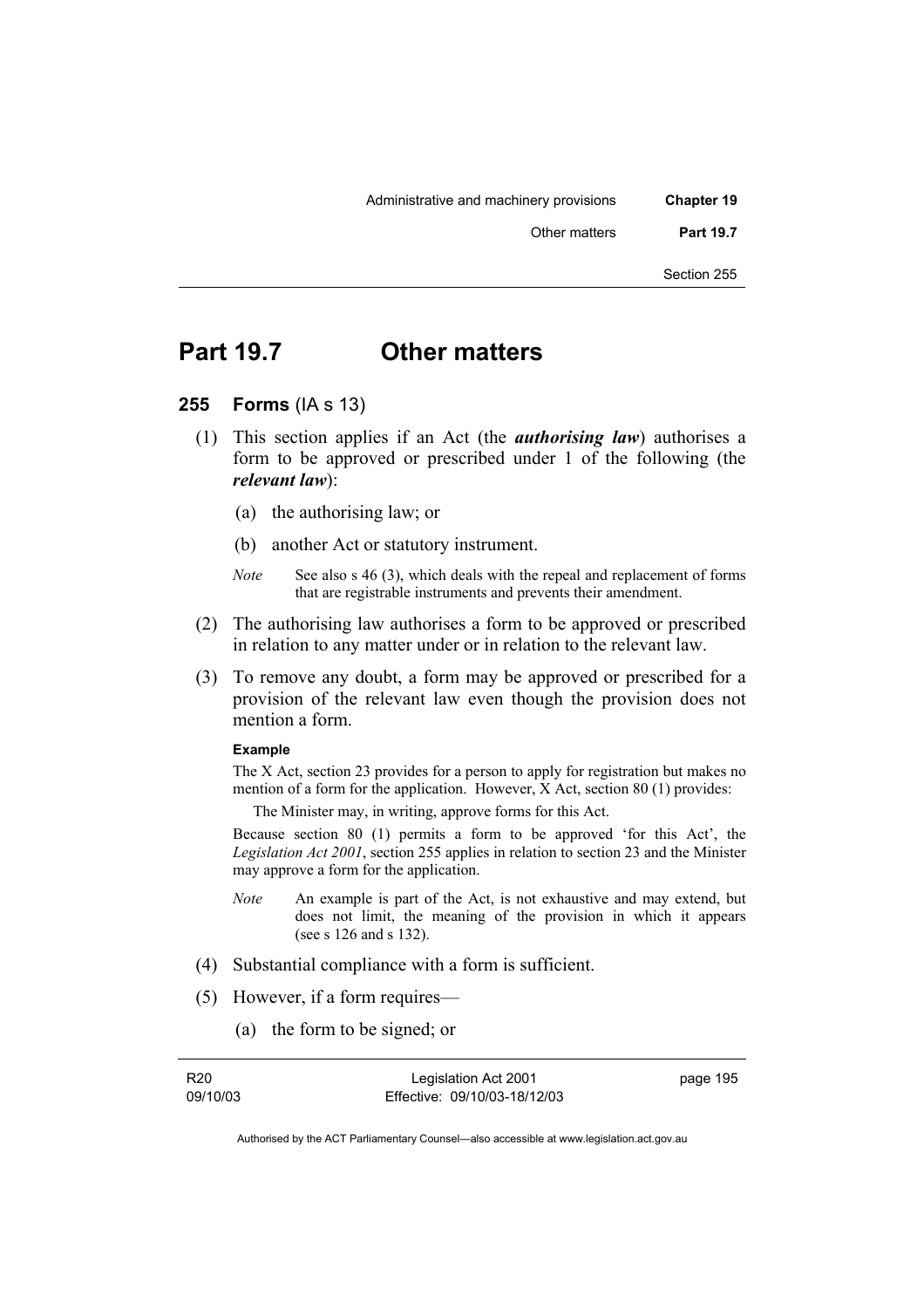| <b>Chapter 19</b> | Administrative and machinery provisions |  |
|-------------------|-----------------------------------------|--|
| <b>Part 19.7</b>  | Other matters                           |  |

Section 255

- (b) the form to be prepared in a particular way (for example, on paper of a particular size or quality or in a particular electronic form); or
- (c) the form to be completed in a particular way; or
- (d) particular information to be included in the form, or a particular document to be attached to or given with the form; or
- (e) the form, information in the form, or a document attached to or given with the form, to be verified in a particular way (for example, by statutory declaration);

the form is properly completed only if the requirement is complied with.

- (6) Despite subsection (5), the person need not comply with the requirement mentioned in subsection (5) (d) (and the form is taken to be properly completed despite the noncompliance) if—
	- (a) the form is approved or prescribed for a purpose; and
	- (b) the information or document is not reasonably necessary for the purpose.

### **Examples**

- 1 A person need not comply with a requirement of an approved form to include personal information (eg marital status) irrelevant to a purpose for which the form is required.
- 2 A person need not comply with a requirement of an approved form that has some relevance to a purpose for which the form is required, but intrudes to an unreasonable extent on personal privacy.
- $(7)$  If—
	- (a) a form (*form 1*) may be approved or prescribed for a purpose; and

page 196 Legislation Act 2001 Effective: 09/10/03-18/12/03

R20 09/10/03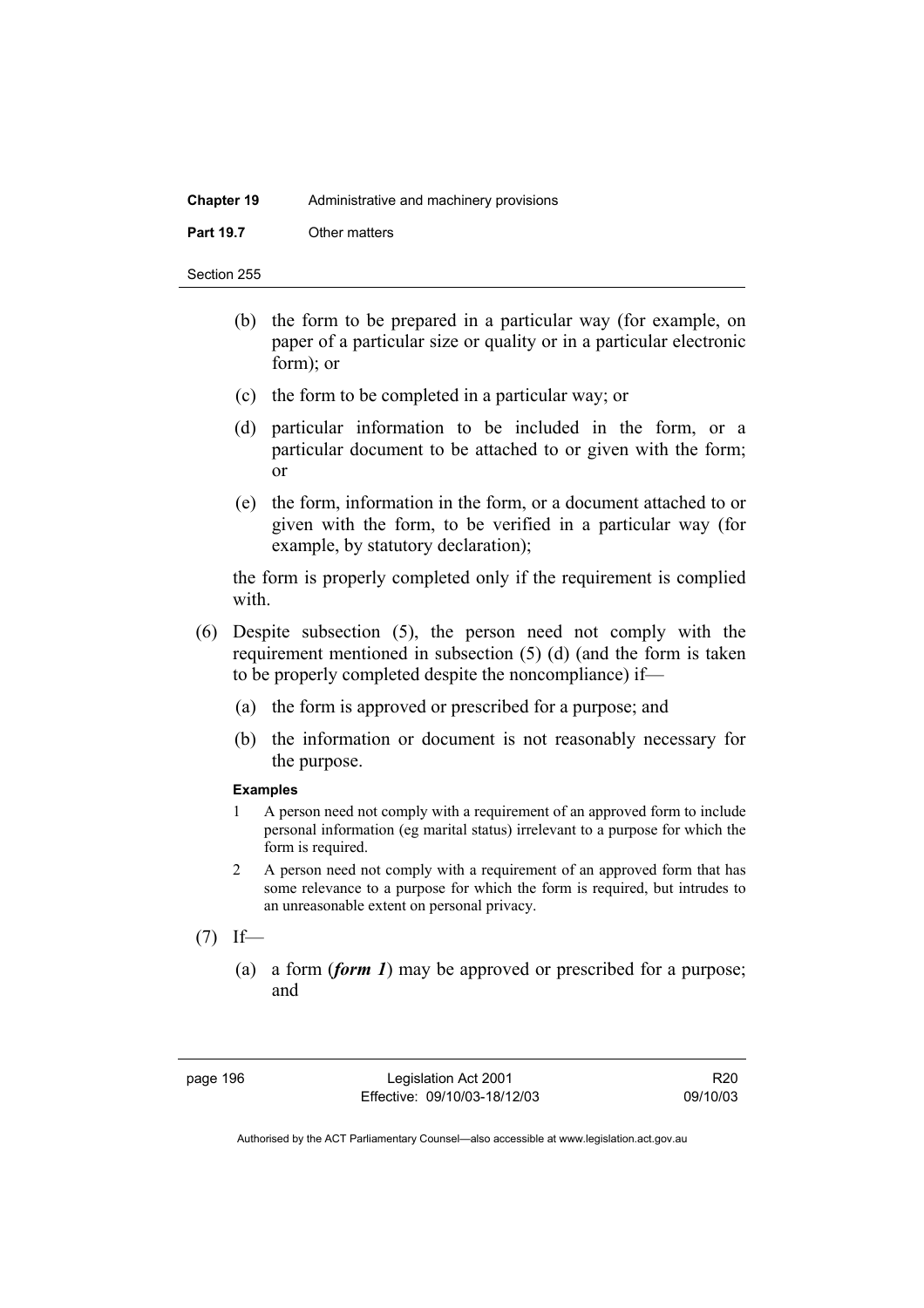| <b>Chapter 19</b> | Administrative and machinery provisions |
|-------------------|-----------------------------------------|
| <b>Part 19.7</b>  | Other matters                           |
| Section 256       |                                         |

- (b) another form (*form 2*) may be approved or prescribed for the same or another purpose; and
- (c) separate forms 1 and 2 are approved or prescribed;

a combination form, consisting of forms 1 and 2, may be approved or prescribed and used for the purpose or purposes.

- (8) If, under a law, a form is authorised or required to be filed with (however described), or served on (however described), a person, the form may be filed with, or served on, someone else under arrangements made between them.
- (9) This section is a determinative provision.
	- *Note* See s 5 for the meaning of determinative provisions, and s 6 for their displacement.

# **256 Production of records kept in computers etc** (IA s 13A)

- (1) This section applies if—
	- (a) a person uses an electronic or other device to keep a record of information; and
	- (b) a law requires the person (however the law is expressed) to give the information, or a document containing the information, to an authority.
- (2) The requirement obliges the person to give to the authority a document that accurately reproduces or contains the information in a form that can be understood by the authority.
- (3) In this section:

*authority* means a court, tribunal or other entity.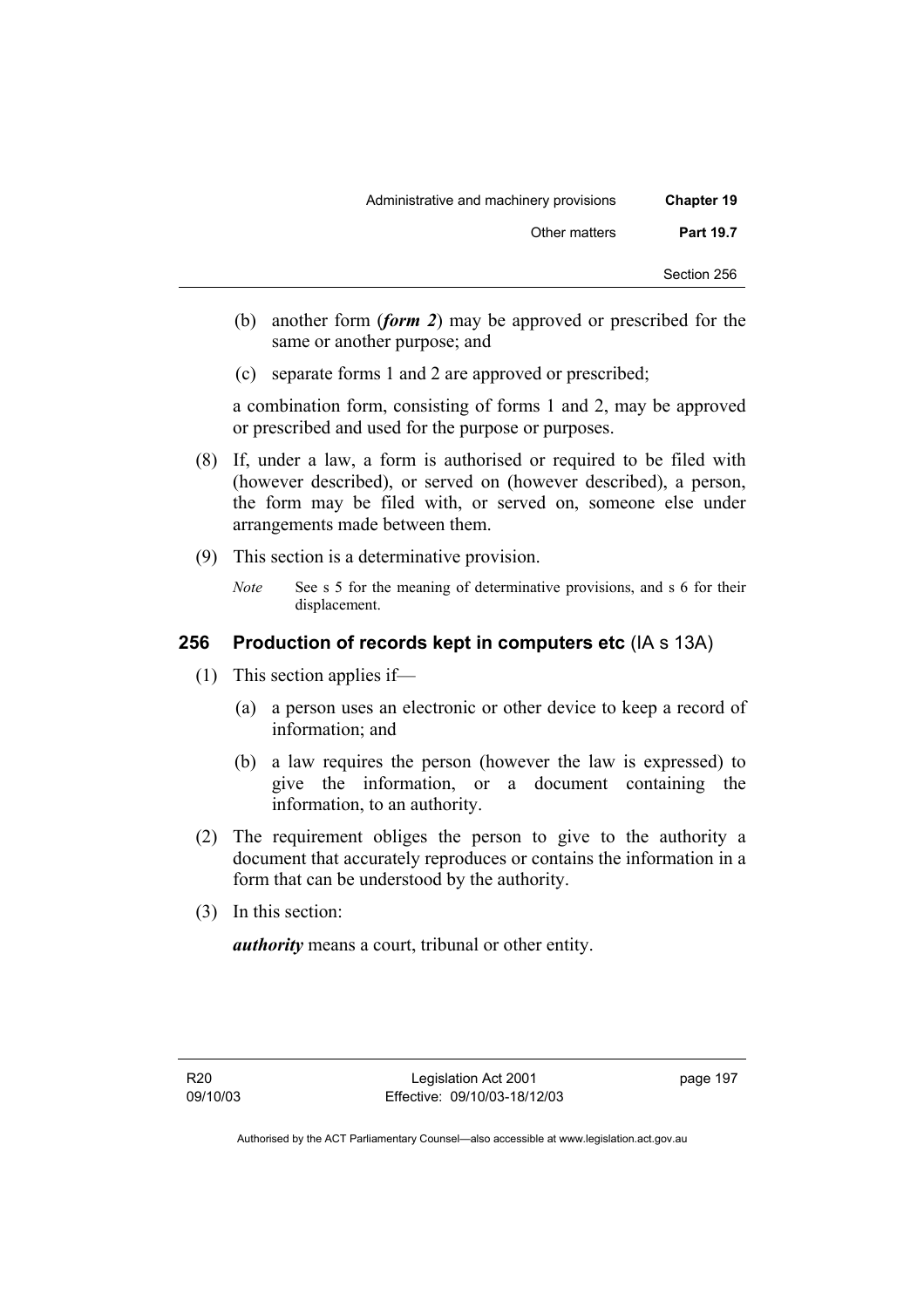### **Chapter 20** Miscellaneous

Section 300

# **Chapter 20 Miscellaneous**

### **300 Delegation by parliamentary counsel**

- (1) The parliamentary counsel may delegate the parliamentary counsel's functions under this Act to a public servant.
	- *Note* For the making of delegations and the exercise of delegated functions, see pt 19.4.
- (2) However, the parliamentary counsel may only delegate a function under part 11.3 (Editorial changes) to:
	- (a) a person performing the duties of deputy parliamentary counsel in the public service; or
	- (b) a public servant prescribed under the regulations.

### **301 References to Administration Act 1989 etc**

- (1) In any Act, statutory instrument or document, a reference to the *Administration Act 1989*, the *Interpretation Act 1967*, the *Legislation* (*Republication*) *Act 1996* or the *Subordinate Laws Act 1989* is, in relation to anything dealt with in this Act, a reference to this Act.
- (2) In any Act, statutory instrument or document, a reference to a particular provision of the *Administration Act 1989*, the *Interpretation Act 1967*, the *Legislation (Republication) Act 1996* or the *Subordinate Laws Act 1989* is, in relation to anything dealt with in this Act, a reference to the corresponding provision of this Act.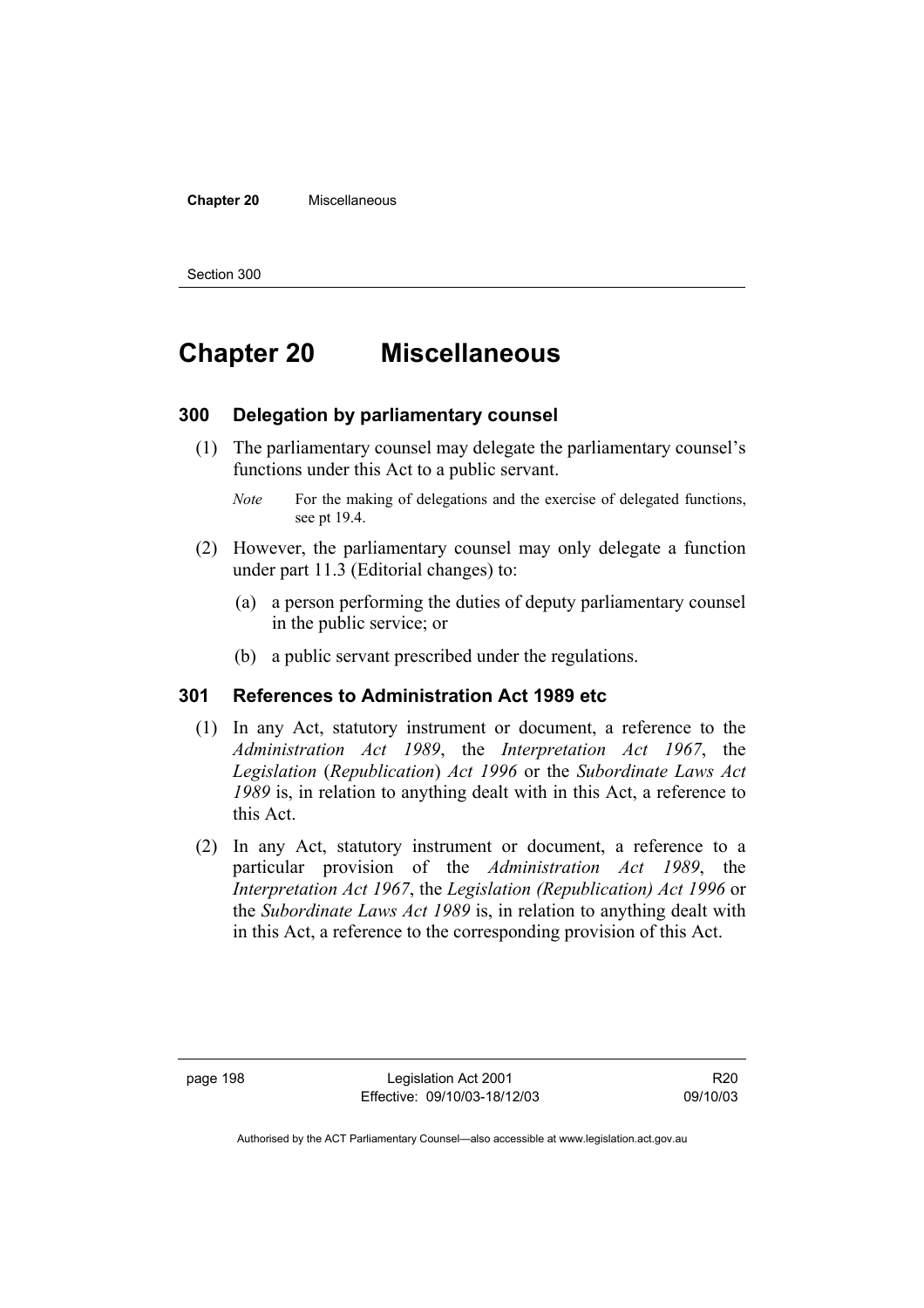Section 302

### **302 Regulation-making power**

- (1) The Executive may make regulations for this Act.
	- *Note* Regulations must be notified, and presented to the Legislative Assembly, under this Act.
- (2) The regulations may make provision in relation to notification in the Gazette under the following sections:
	- (a) section 28 (Notification of Acts);
	- (b) section 61 (Notification of registrable instruments):
	- (c) section 65A (Notification of disallowance by resolution of Assembly);
	- (d) section 69 (Notification of amendments made by resolution of Assembly).
- (3) In particular, the regulations may make provision in relation to the form of the Gazette and its publication, including how it may or must be published.

Legislation Act 2001 Effective: 09/10/03-18/12/03 page 199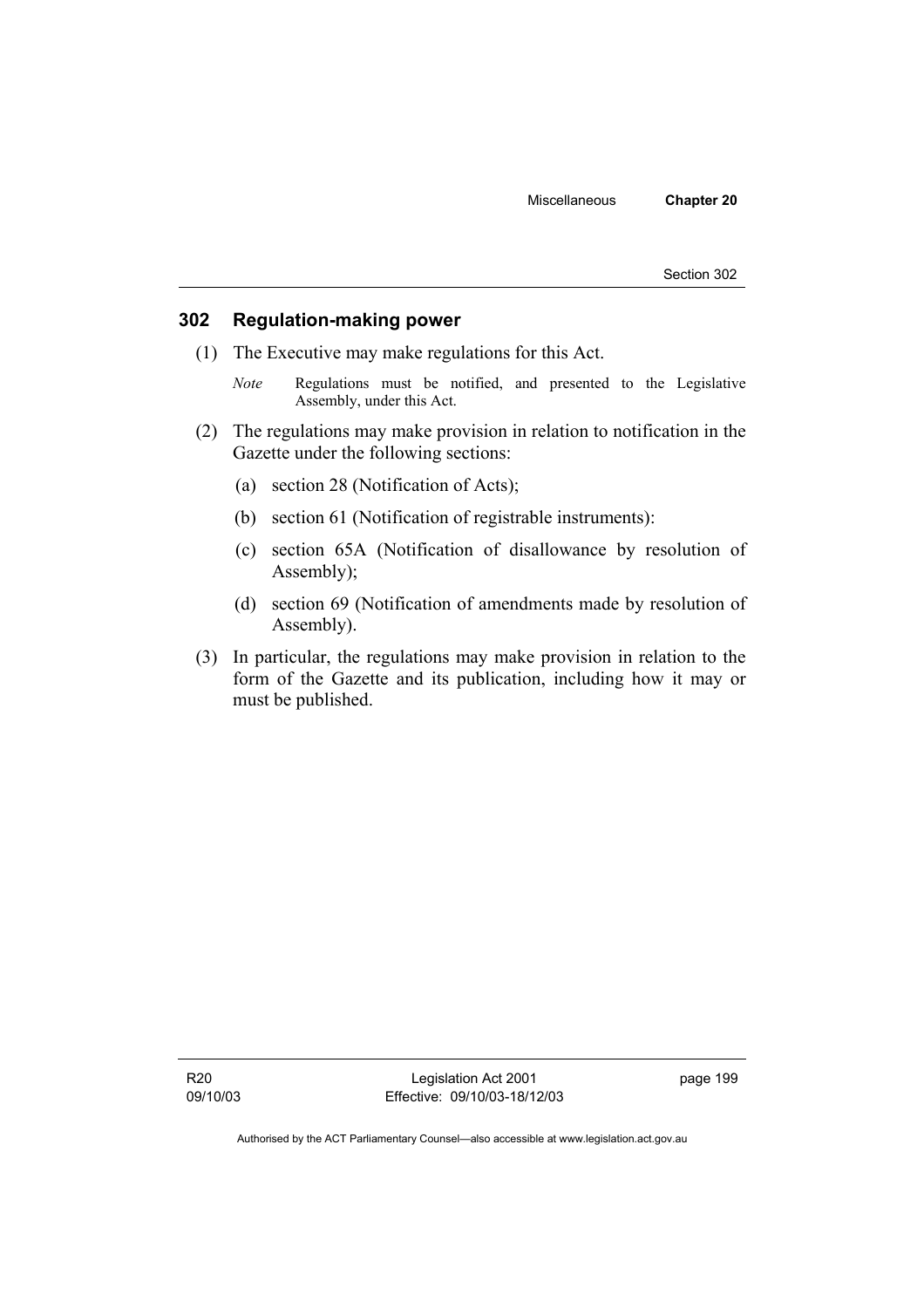#### **Chapter 21 Transitional**

Section 304

# **Chapter 21 Transitional**

## **304 Application of s 47 (3) to (6)**

- (1) If, immediately before the commencement of this section, a statutory instrument makes provision about a matter by applying a law or instrument, or a provision of a law or instrument, as in force at a particular time or from time to time, section 47 (3) to (6) do not apply to the statutory instrument in relation to the law, instrument or provision.
- (2) In subsection (1):

*applying*—see section 47 (10).

*instrument*—see section 47 (10).

*law*—see section 47 (10).

- (3) Subsections (1) and (2) are a law to which section 88 (Repeal does not end transitional or validating effect etc) applies.
- (4) This section expires on 12 September 2004.

### **308 Status of certain instruments as disallowable instruments**

- (1) This section applies to a statutory instrument that is declared under an Act or statutory instrument to be a disallowable instrument for the *Subordinate Laws Act 1989*, whether or not for or for the purposes of that Act, section 10.
- (2) The statutory instrument is a disallowable instrument for this Act.
- (3) Subsections (1) and (2) are a law to which section 88 (Repeal does not end transitional or validating effect etc) applies.
- (4) This section expires on 12 September 2004.

| page 200 | Legislation Act 2001         | R <sub>20</sub> |
|----------|------------------------------|-----------------|
|          | Effective: 09/10/03-18/12/03 | 09/10/03        |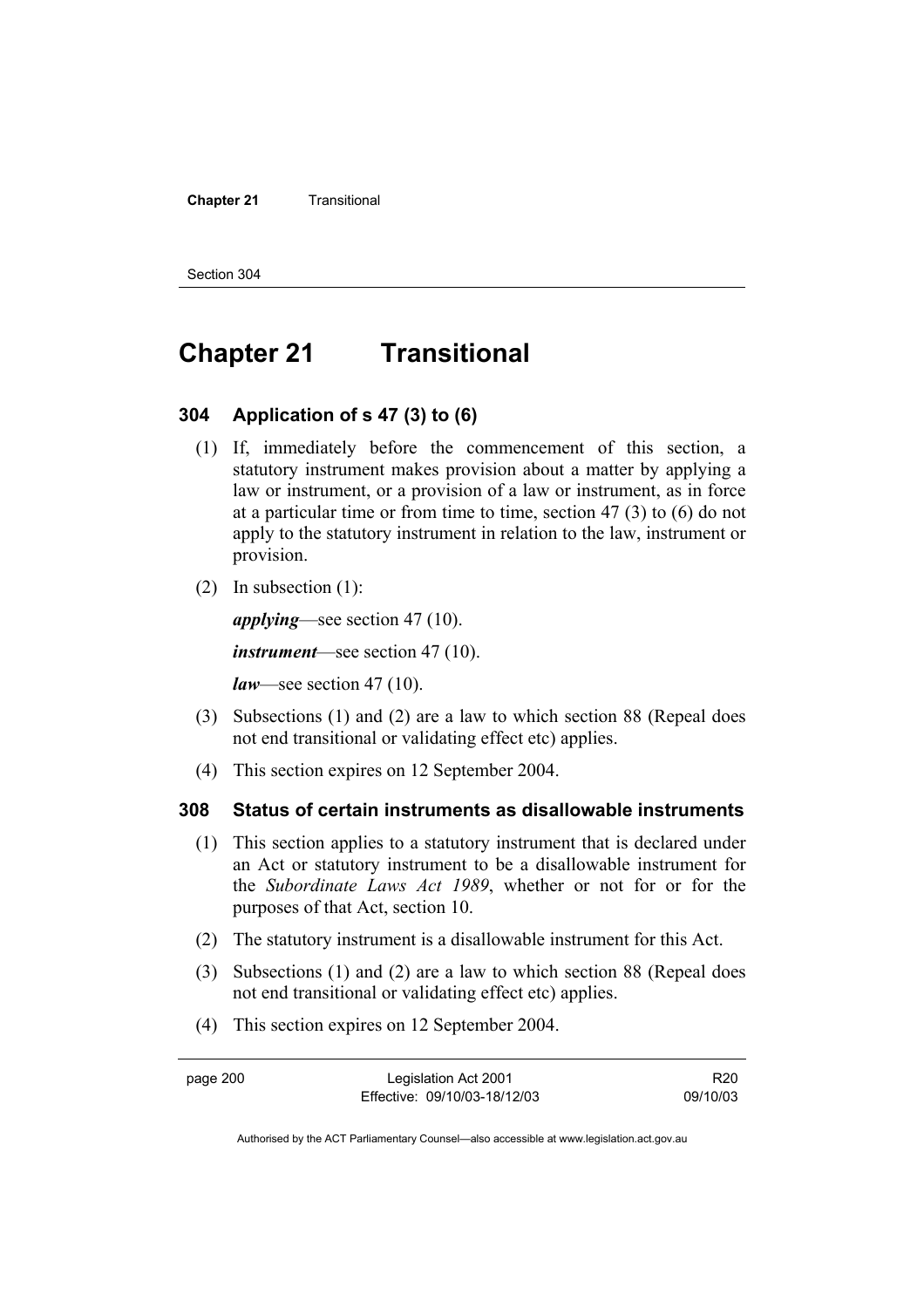Section 309

### **309 Status of certain instruments as notifiable instruments**

- (1) This section applies to a statutory instrument (other than a subordinate law, disallowable instrument or commencement notice, or a statutory instrument of a kind prescribed under the regulations for this section) if—
	- (a) the instrument is required or permitted under an Act or statutory instrument to be published or notified in the Gazette; or
	- (b) the making or approval (however described) of the instrument is, or particulars (the *required particulars*) of the instrument (however described) are, required or permitted under an Act or statutory instrument to be published or notified in the Gazette; or
	- (c) the instrument is a form approved (however described) under an Act, subordinate law or disallowable instrument.
- (2) The statutory instrument is a notifiable instrument for this Act.
- (3) Despite anything in any other Act or any statutory instrument, the statutory instrument, the making or approval (however described) of it, or the required particulars, need not be notified or published in the Gazette.
- (4) Subsection (3) does not affect the requirement to notify the making of the statutory instrument in accordance with section 61 (Notification of registrable instruments).
- (5) However, section 61 applies to the statutory instrument with the modifications (if any) prescribed under the regulations.
- (6) Subsections (1) to (5) are a law to which section 88 (Repeal does not end transitional or validating effect etc) applies.
- (7) This section expires on 12 September 2004.

page 201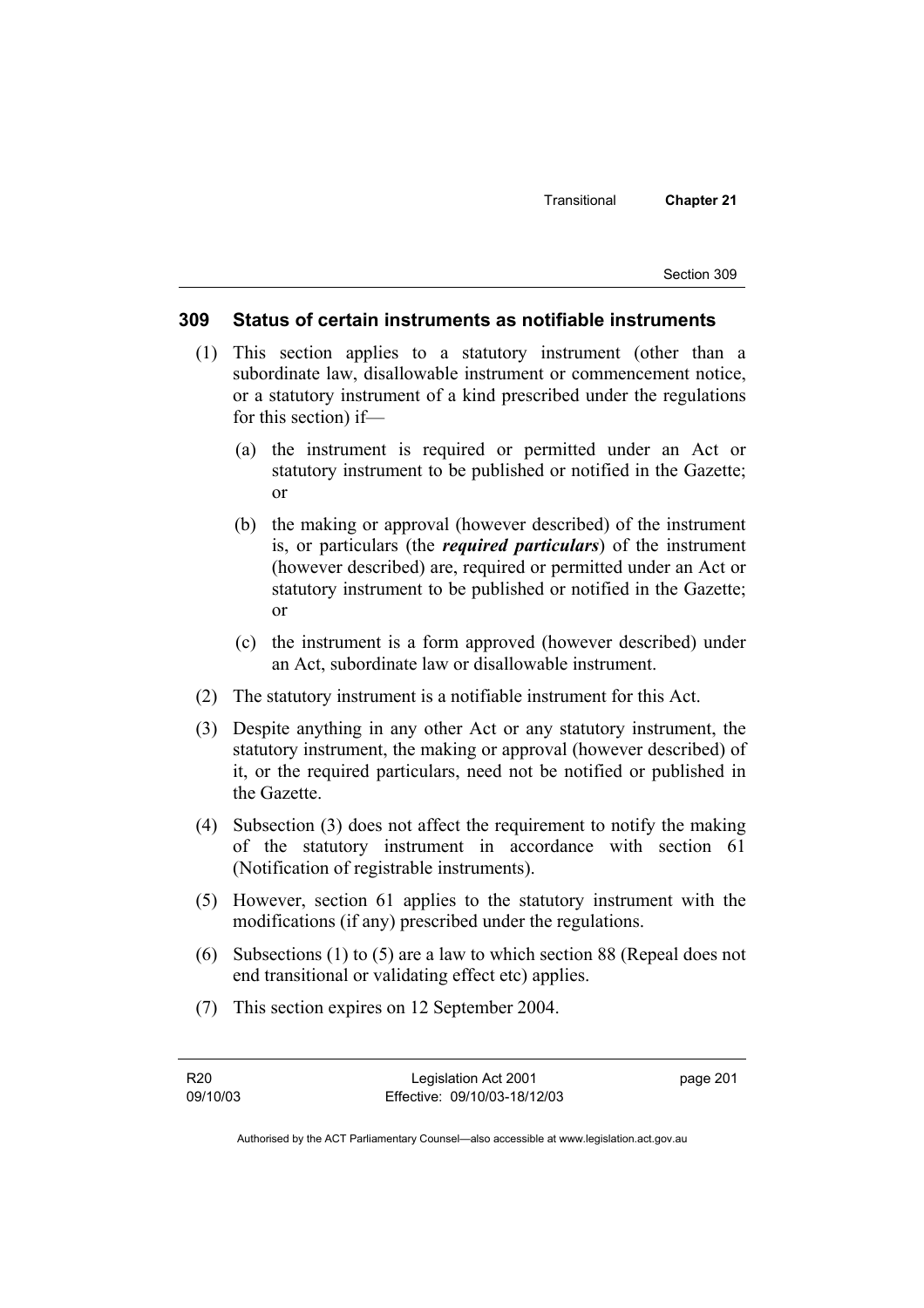#### **Chapter 21 Transitional**

Section 310

## **310 Compliance with authorisation or requirement to do something by notice in Gazette** (IA s 27A)

- (1) If a provision of an Act or statutory instrument authorises or requires something to be done by notice in the Gazette (however the provision is expressed), it is sufficient if it is done by an instrument.
- (2) Subsection (1) does not affect the requirement to notify the making of the statutory instrument in accordance with section 61.
- (3) However, if the instrument is a notifiable instrument because of section 309 (Status of certain instruments as notifiable instruments), section 309 (5) applies to the instrument.
- (4) Subsections (1) to (3) are a law to which section 88 applies.
- (5) This section expires on 12 September 2004.

## **313 Status of republications under Legislation (Republication) Act 1996**

- (1) An Act or subordinate law republished under the *Legislation (Republication) Act 1996* is taken to have been authorised by the parliamentary counsel under this Act.
- (2) Subsection (1) is a law to which section 88 applies.
- (3) This section expires on 12 September 2004.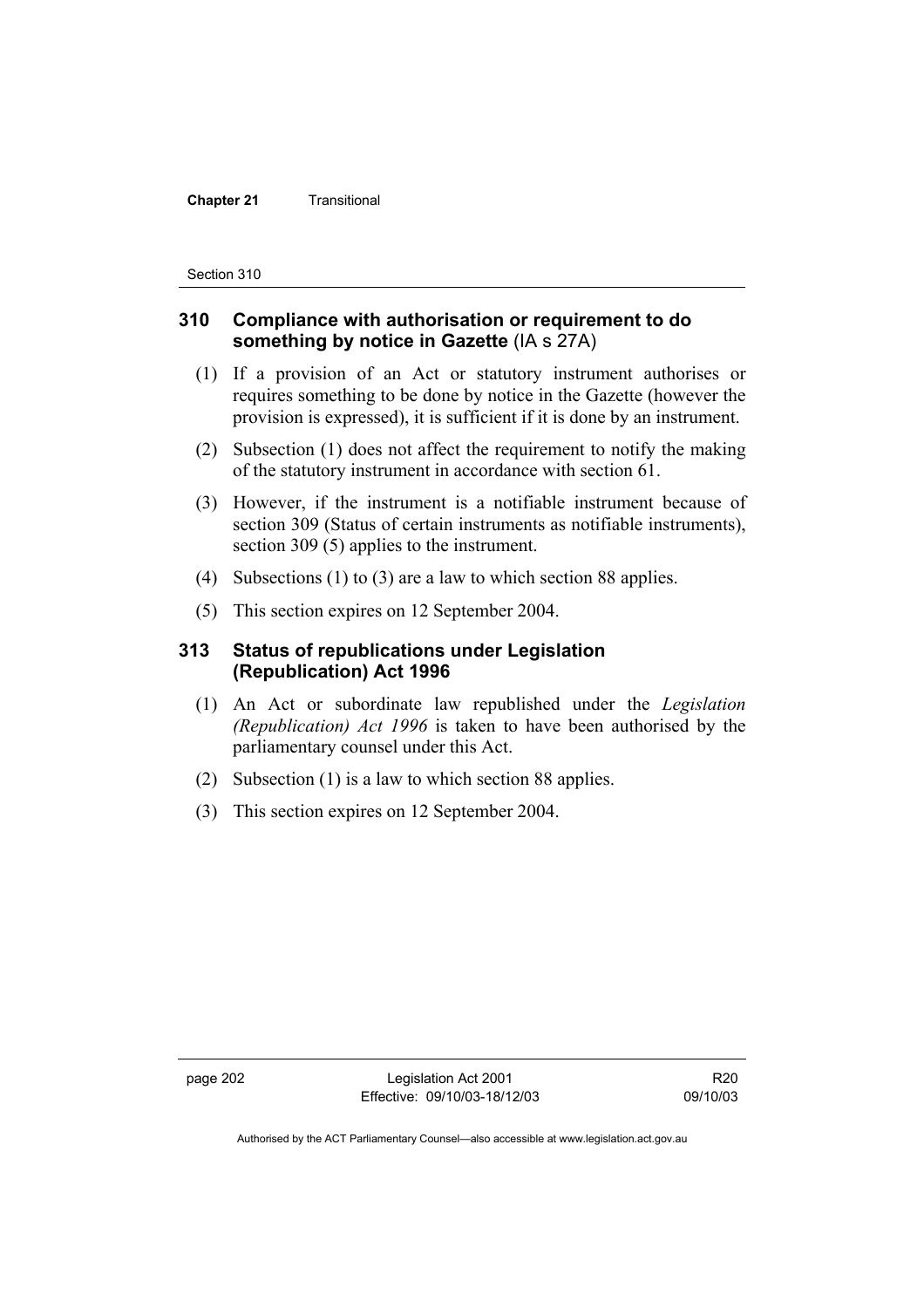# **Schedule 1 Acts included in sources of law of the Territory**

(see s 17)

## **Part 1.1 Former NSW and UK Acts in force before establishment of Territory**

| column 1       | column 2                               | column 3                                 |
|----------------|----------------------------------------|------------------------------------------|
| item           | name of Act                            | number or date of<br>assent and original |
|                |                                        | jurisdiction                             |
| 1              | Magna Carta                            | $(1297)$ 25 Edw 1 c 29<br>(UK)           |
| $\mathfrak{D}$ | Criminal and Civil Justice Act<br>1351 | 25 Edw 3 St 5 c 4 (UK)                   |
| 3              | Due Process of Law Act 1354            | 28 Edw 3 c 3 (UK)                        |
| 4              | Due Process of Law Act 1368            | 42 Edw 3 c 3 (UK)                        |
| 5              | Free Access to Courts Act 1400         | 2 Hen 4 c 1 (UK)                         |
| 6              | Petition of Right 1627                 | 3 Chas 1 c 1 (UK)                        |
| 7              | Bill of Rights 1688                    | 1 Will and Mary sess 2<br>$c 2$ (UK)     |
| 8              | Act of Settlement 1700                 | 12 and 13 Will 3 c 2<br>(UK)             |
| 9              | Set-off of Debts Act 1728              | 2 Geo 2 c 22 (UK)                        |
| 10             | Set-off of Debts Act 1735              | 8 Geo 2 c 24 (UK)                        |
|                |                                        |                                          |

| R20      | Legislation Act 2001         | page 203 |
|----------|------------------------------|----------|
| 09/10/03 | Effective: 09/10/03-18/12/03 |          |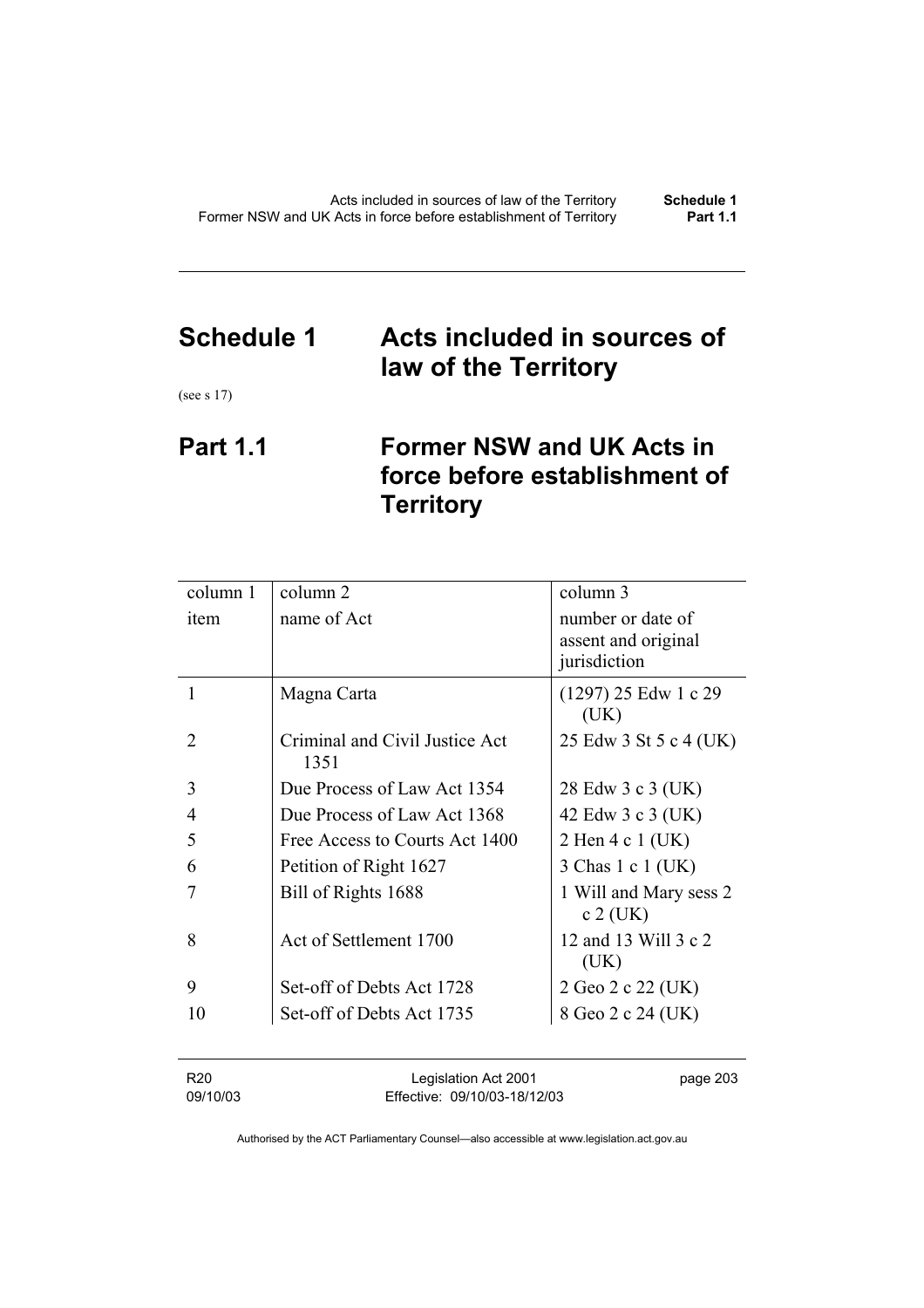### **Schedule 1** Acts included in sources of law of the Territory **11** Former NSW and UK Acts in force before establishment of Territory

| column 1 | column <sub>2</sub>                                           | column 3                                 |
|----------|---------------------------------------------------------------|------------------------------------------|
| item     | name of Act                                                   | number or date of<br>assent and original |
|          |                                                               | jurisdiction                             |
| 11       | Royal Marriages Act 1772                                      | 12 Geo 3 c 11 (UK)                       |
| 12       | Foreign Tribunals Evidence Act<br>1856                        | 19 and 20 Vic c 113<br>(UK)              |
| 13       | Evidence by Commission Act<br>1859                            | 22 Vic c 20 (UK)                         |
| 14       | Public Instruction Act 1880                                   | 43 Vic No 23 (NSW)                       |
| 15       | Evidence by Commission Act                                    | 48 and 49 Vic c 74                       |
|          | 1885                                                          | (UK)                                     |
| 16       | <b>Contractors Debts Act 1897</b>                             | No 29 (NSW)                              |
| 17       | Conveyancing and Law of<br>Property Act 1898                  | No 17 (NSW)                              |
| 18       | Landlord and Tenant Act 1899                                  | No 18 (NSW)                              |
| 19       | Crimes Act 1900                                               | No 40 (NSW)                              |
| 20       | Truck Act 1900                                                | No 55 (NSW)                              |
| 21       | <b>Judgment Creditors Remedies Act</b><br>1901                | No 8 (NSW)                               |
| 22       | Games, Wagers and Betting<br>Houses Act 1901                  | No 18 (NSW)                              |
| 23       | Arrest on Mesne Process Act 1902                              | No 24 (NSW)                              |
| 24       | Innkeepers Liability Act 1902                                 | No 64 (NSW)                              |
| 25       | Pawnbrokers Act 1902                                          | No 66 (NSW)                              |
| 26       | Public Roads Act 1902                                         | No 95 (NSW)                              |
| 27       | Anglican Church of Australia<br><b>Constitutions Act 1902</b> | 24 December 1902<br>(NSW)                |
| 28       | Fertilisers Act 1904                                          | No 33 (NSW)                              |

page 204 Legislation Act 2001 Effective: 09/10/03-18/12/03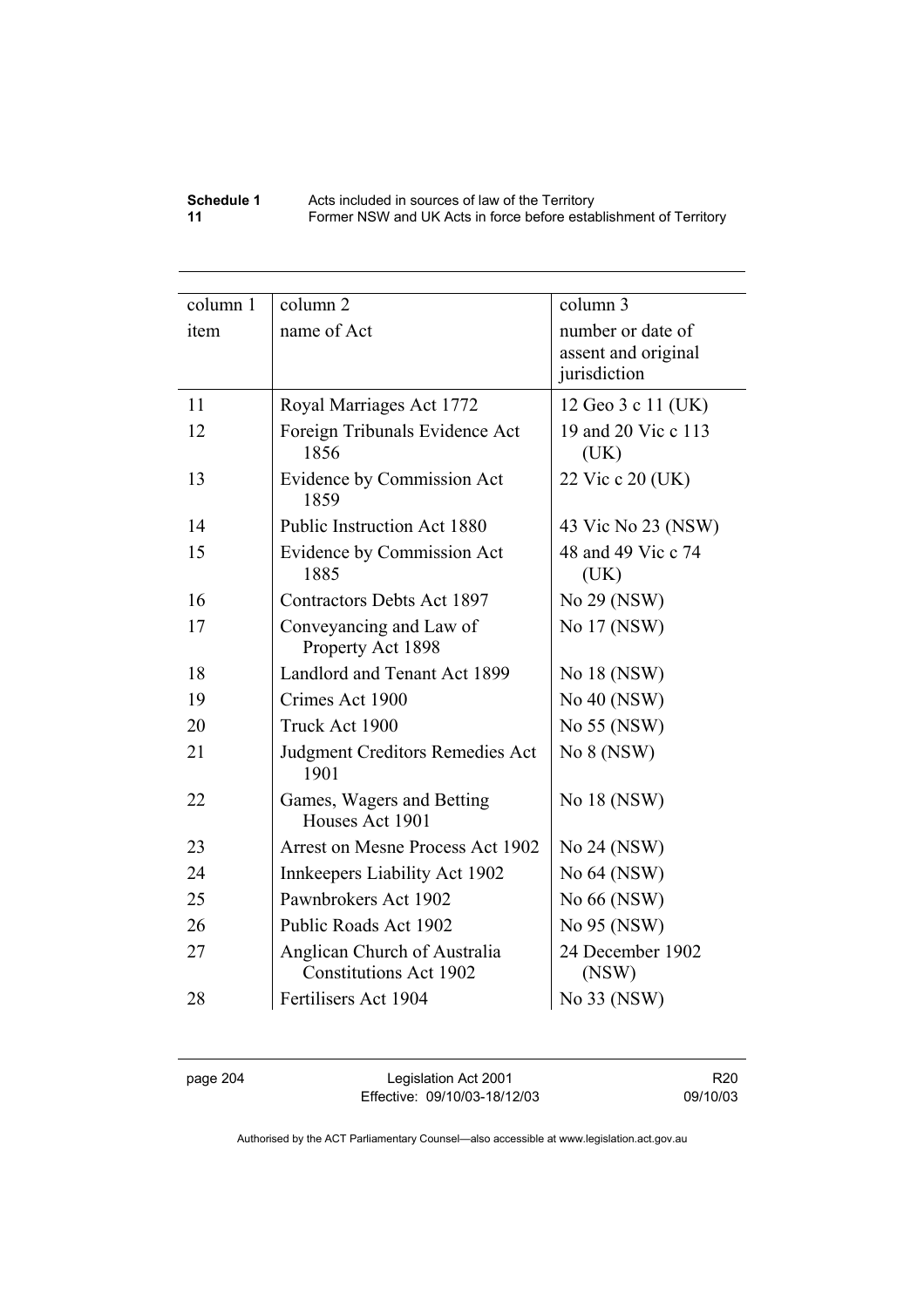| column 1 | column 2                                        | column 3                                                 |
|----------|-------------------------------------------------|----------------------------------------------------------|
| item     | name of Act                                     | number or date of<br>assent and original<br>jurisdiction |
| 29       | Forfeiture and Validation of<br>Leases Act 1905 | No 8 (NSW)                                               |
| 30       | Free Education Act 1906                         | No 12 (NSW)                                              |
| 31       | Gaming and Betting Act 1906                     | No 13 (NSW)                                              |
| 32       | Second-hand Dealers Act 1906                    | No 30 (NSW)                                              |

R20 09/10/03

Legislation Act 2001 Effective: 09/10/03-18/12/03 page 205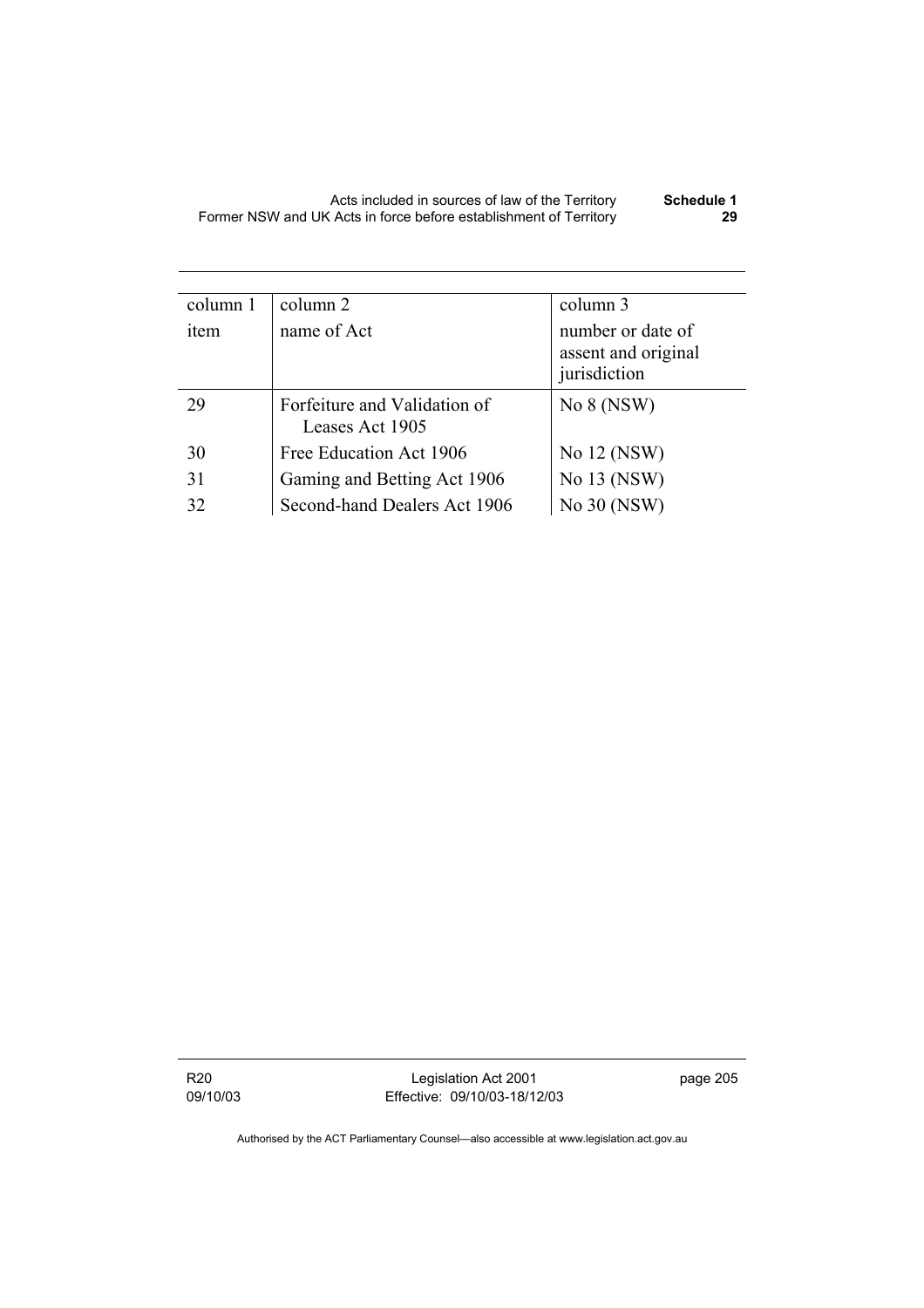#### **Schedule 1** Acts included in sources of law of the Territory Former NSW Acts applied after establishment of Territory

# **Part 1.2 Former NSW Acts applied after establishment of Territory**

*Note to pt 1.2* 

The former NSW Acts mentioned in this part are in force in the ACT as Acts of the Legislative Assembly

| column 1       | column <sub>2</sub>                                     | column 3                                                       |
|----------------|---------------------------------------------------------|----------------------------------------------------------------|
| item           | name of NSW Act                                         | applying Territory Act                                         |
|                | Scaffolding and Lifts Act<br>1912                       | Scaffolding and Lifts Act<br>$1957$ (repealed)                 |
| $\overline{2}$ | Anglican Church of Australia<br>Trust Property Act 1917 | Anglican Church of Australia<br><b>Trust Property Act 1928</b> |
| $\mathcal{R}$  | Conveyancing Act 1919                                   | Conveyancing Act 1951<br>(a)<br>(repealed)                     |
|                |                                                         | Law of Property<br>(b)                                         |
|                |                                                         | (Miscellaneous                                                 |
|                |                                                         | Provisions) Act 1958<br>(repealed)                             |
|                |                                                         | <i>Trustee Act 1957</i> (repealed)<br>(c)                      |
| $\overline{4}$ | <i>Trustee Act 1925</i>                                 | <i>Trustee Act 1957</i> (repealed)                             |
| 5              | Anglican Church of Australia                            | Anglican Church of Australia                                   |
|                | <b>Constitution Act 1961</b>                            | <b>Trust Property Act 1928</b>                                 |
| 6              | Dangerous Goods Act 1975                                | Dangerous Goods Act 1984<br>(repealed)                         |

page 206 Legislation Act 2001 Effective: 09/10/03-18/12/03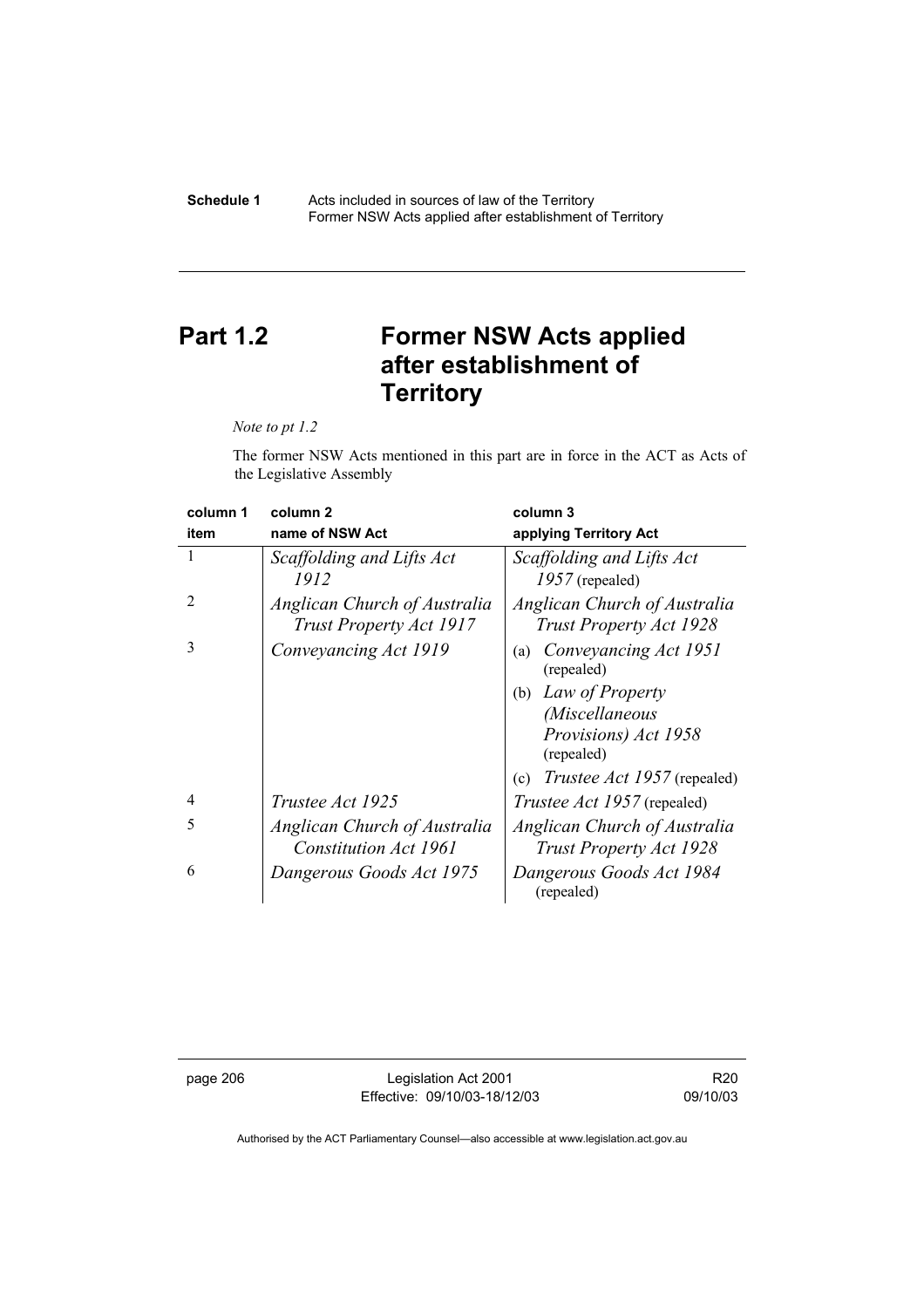*Note* The written law of the ACT also includes the following Acts that may not be amended or repealed by the Assembly (see the Self-Government Act, s 34):

 *Life, Fire and Marine Insurance Act 1902* (NSW)

 *Demise of the Crown Act 1760* (UK)

 *Naval Prize Act 1864* (UK)

 *Naval Prize (Procedure) Act 1916* (UK)

 *Prize Act (1939)* (UK)

 *Prize Courts Act 1894* (UK)

 *Prize Courts Act 1915* (UK)

 *Prize Courts (Procedure) Act 1914* (UK)

 *Territorial Waters Jurisdiction Act 1878* (UK).

R20 09/10/03

Legislation Act 2001 Effective: 09/10/03-18/12/03 page 207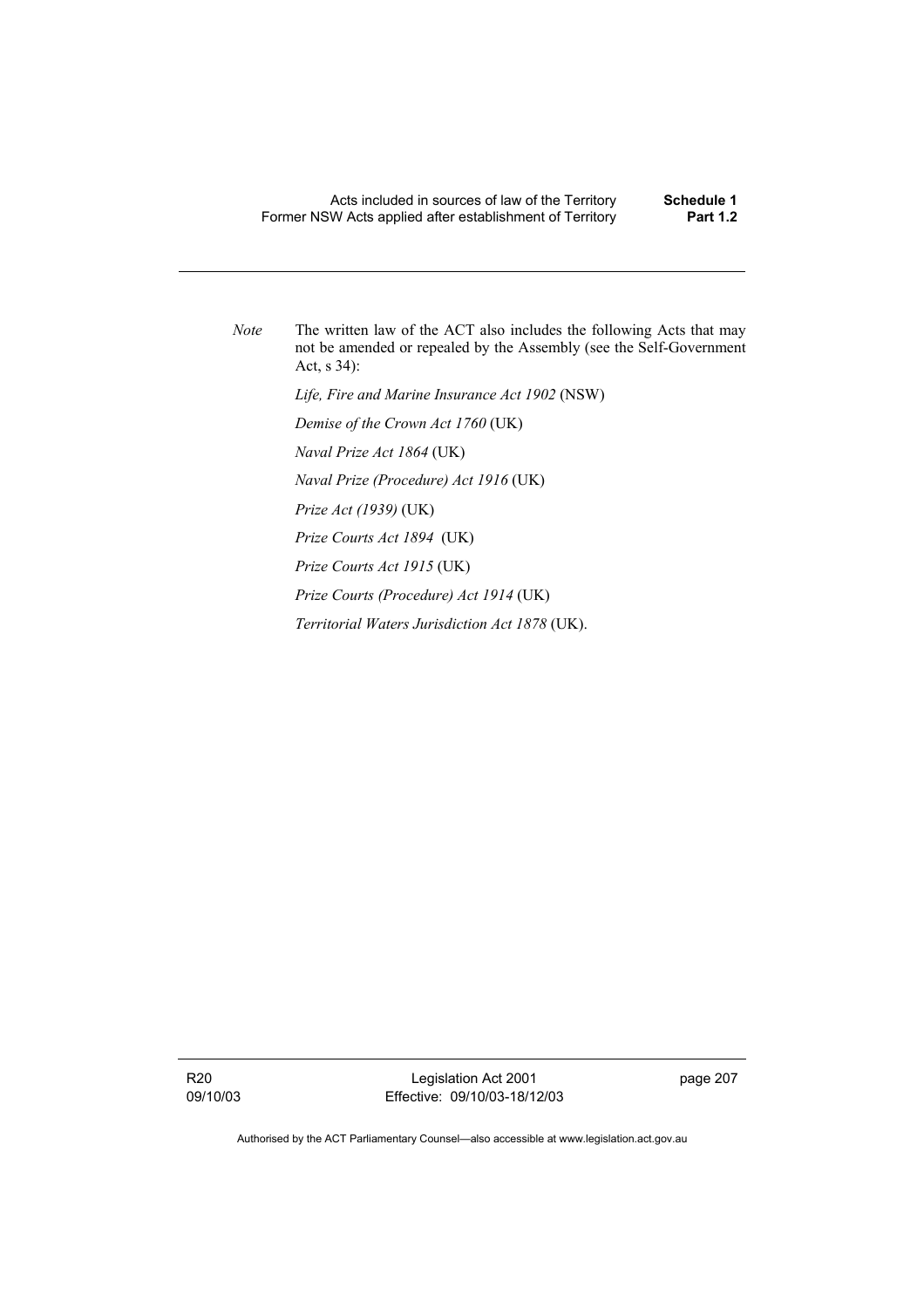# **Dictionary**

(see s 2)

## **Part 1 Meaning of commonly-used words and expressions**

(see s 144)

*Note* Words and expressions that are defined only for this Act are set out in pt 2.

*AAT*—see definition of *administrative appeals tribunal*.

*Act*—see the following sections:

- (a) section 7 (Meaning of *Act* generally);
- (b) section 17 (References to Acts include references to former Cwlth enactments etc).
- *Note* See also s 102 (Meaning of references to a law or instrument generally) and s 104 (References to laws include references to instruments under laws).
- *ACT* means the Australian Capital Territory.

*ADI*—see definition of *authorised deposit-taking institution*.

*administrative appeals tribunal* **(**or *AAT***)** means the Administrative Appeals Tribunal established under the *Administrative Appeals Tribunal Act 1989*.

*administrative unit* means an administrative unit for the time being established under the *Public Sector Management Act 1994*, section 13 (1).

*adult* means an individual who is at least 18 years old.

*affidavit*, in relation to a person allowed by law to affirm, declare or promise, includes affirmation, declaration and promise.

page 208 Legislation Act 2001 Effective: 09/10/03-18/12/03

R20 09/10/03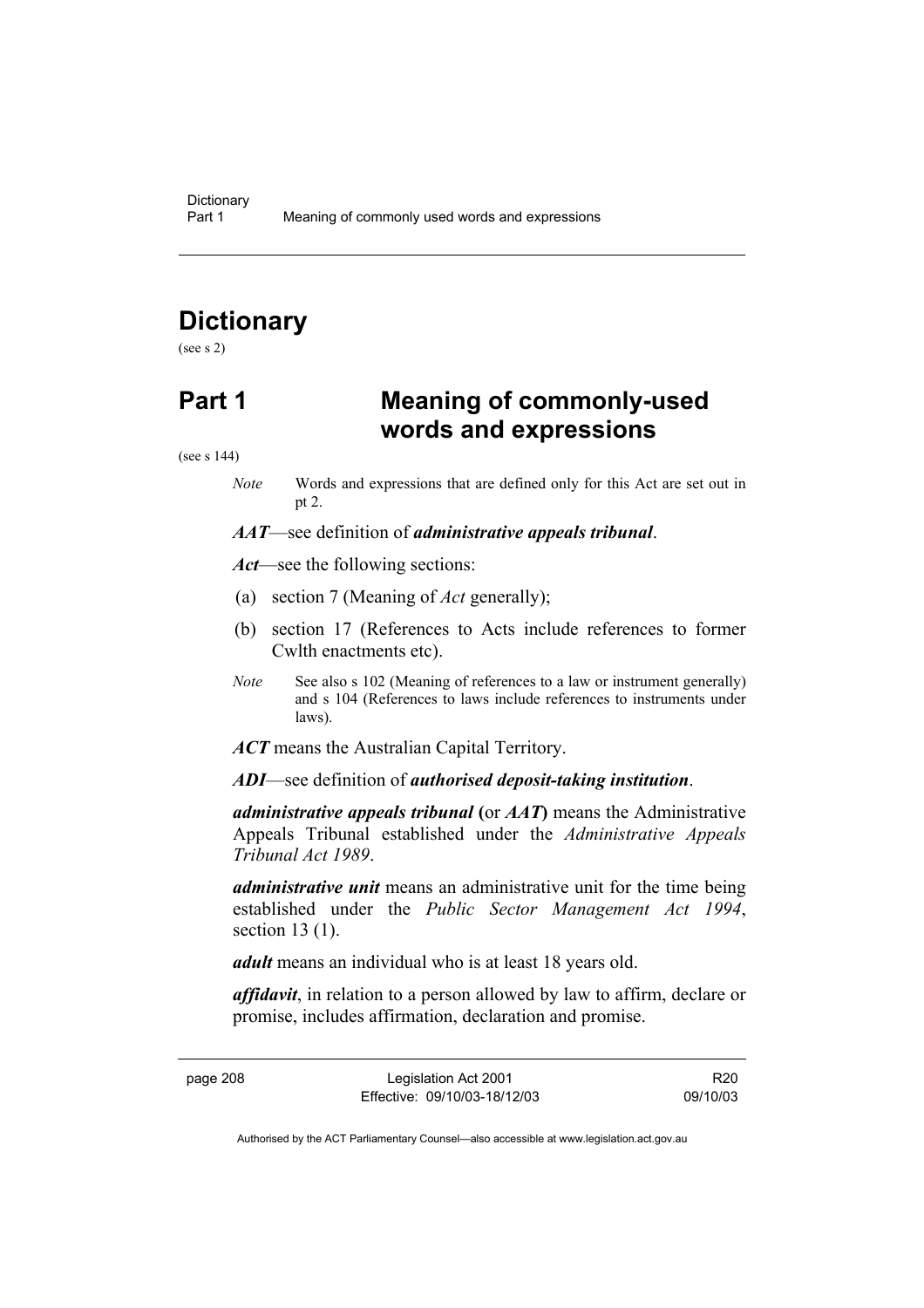*ambulance service* means the ACT Ambulance Service under the *Emergency Management Act 1999*.

*amend* includes—

- (a) for an Act or statutory instrument—omit, insert, substitute, renumber or relocate a provision of the Act or instrument; and
- (b) for an Act or statutory instrument (or a provision of it)—amend by implication; and
- (c) for a provision of an Act or statutory instrument—omit the provision (or a part of it), substitute another provision for the provision (or a part of it), renumber the provision (or a part of it) or relocate the provision (or a part of it); and
- (d) for any other instrument, a provision of an instrument or a decision—change or alter; and
- (e) for chapter 9 (Repeal and amendment of laws)—see section 82 (Definitions for ch 9).

*appoint* includes reappoint.

*asset* includes property of any kind.

*Attorney-General* means the Minister designated Attorney-General by the Chief Minister, and includes a Minister authorised by the Chief Minister to act on behalf of the Attorney-General.

*auditor-general* means the Auditor-General for the Territory.

*Note* The *Auditor-General Act 1996* provides for the appointment, functions and powers of the auditor-general.

*Australia* means the Commonwealth of Australia and, when used in a geographical sense, does not include an external Territory.

*Australian driver licence* means an Australian driver licence under the *Road Transport (Driver Licensing) Act 1999*.

*Note Australian driver licence* is defined in that Act, dictionary to mean a driver licence of any kind issued under the law of the Commonwealth or

| R <sub>20</sub> | Legislation Act 2001         | page 209 |
|-----------------|------------------------------|----------|
| 09/10/03        | Effective: 09/10/03-18/12/03 |          |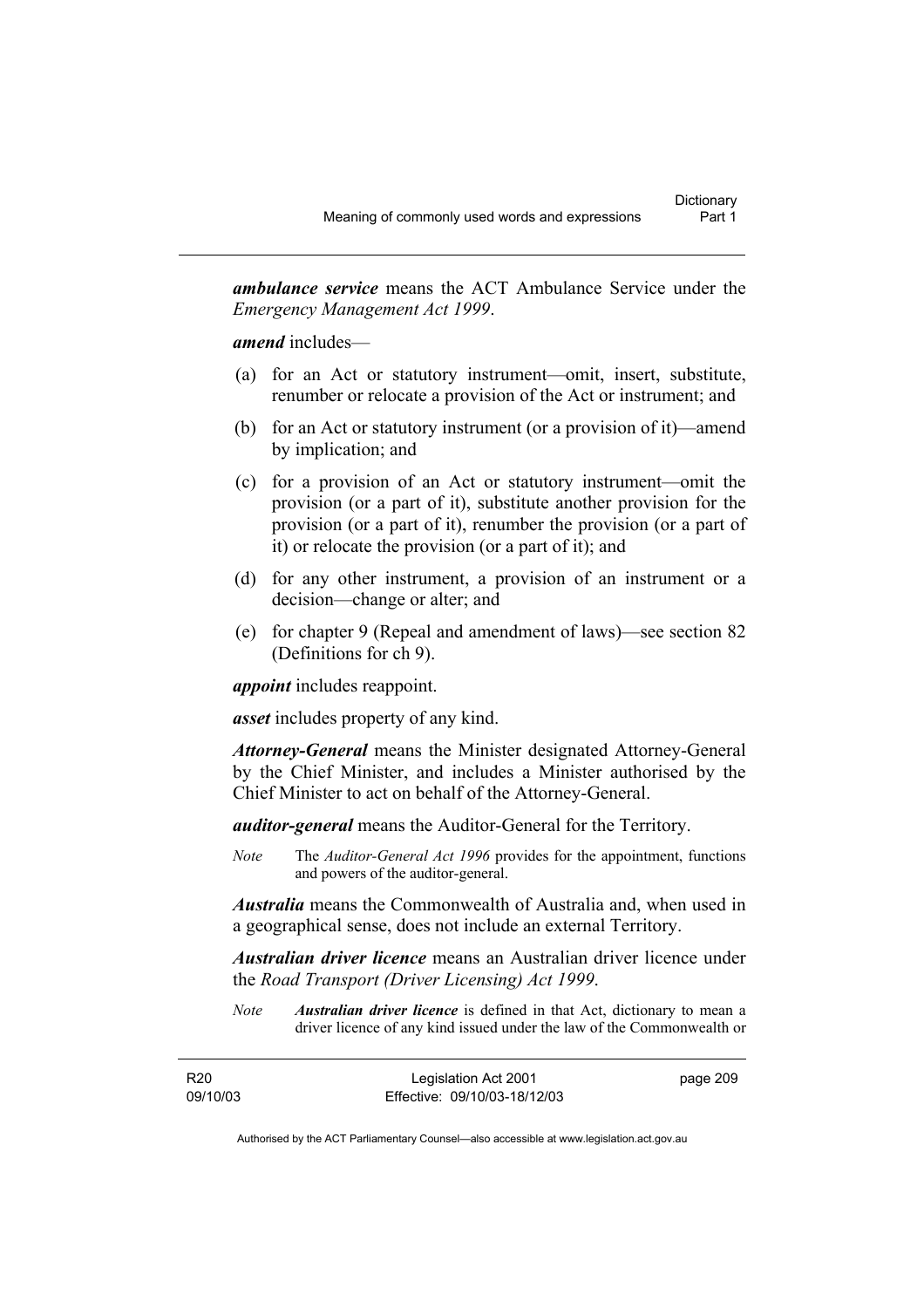a State or Territory. It includes a driver licence issued under ACT law (see also def *driver licence*).

*authorised deposit-taking institution* (or *ADI*) means an authorised deposit-taking institution under the *Banking Act 1959* (Cwlth).

*bank* means an authorised deposit-taking institution that is permitted under the *Banking Act 1959* (Cwlth) to assume or use—

- (a) the word 'bank', 'banker' or 'banking'; or
- (b) any other word (whether or not in English) similar in meaning to a word mentioned in paragraph (a).

*barrister* means a lawyer who practises as a barrister.

*body* includes any group of people joined together for a common purpose, whether or not incorporated.

### **Examples**

- 1 a company
- 2 a statutory corporation, whether or not it has members
- 3 an association, club or society
- 4 a partnership
- 5 a joint venture
- 6 a corporation sole
- *Note* An example is part of the Act, is not exhaustive and may extend, but does not limit, the meaning of the provision in which it appears (see s 126 and s 132).

*breach* includes contravene.

*building society* means an authorised deposit-taking institution that is permitted under the *Banking Act 1959* (Cwlth) to assume or use—

- (a) the expression 'building society'; or
- (b) any other expression (whether or not in English) similar in meaning to the expression mentioned in paragraph (a).

R20 09/10/03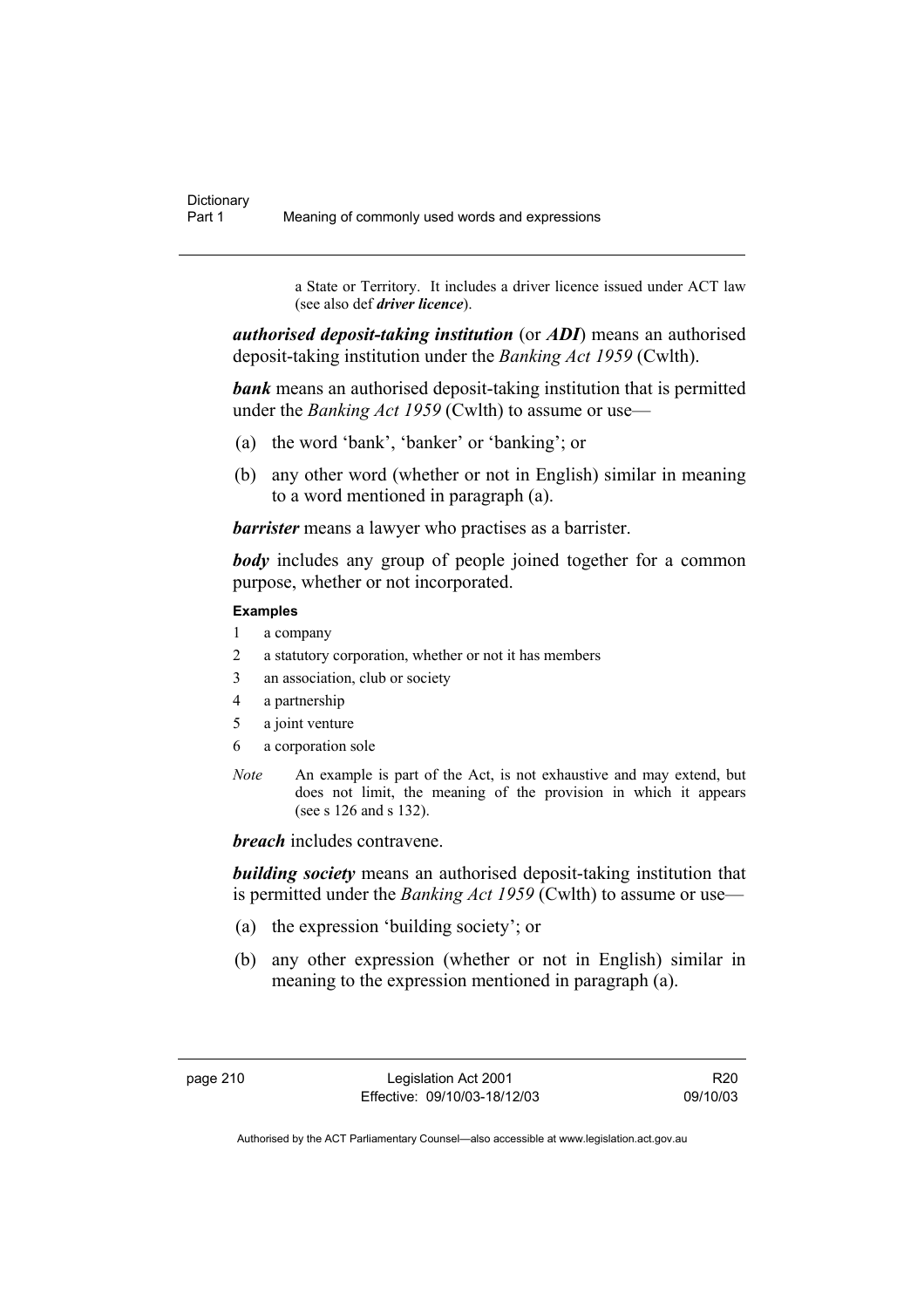*business day* means a day that is not—

- (a) a Saturday or Sunday; or
- (b) a public holiday or bank holiday in the ACT under the *Holidays Act 1958*.

*by-laws*, in relation to an Act, means by-laws made or in force under the Act.

*calendar month* means a period beginning at the start of any day of a named month and ending—

- (a) at the end of the day before the corresponding day of the next named month; or
- (b) if there is no such corresponding day—at the end of the last day of the next named month.

#### **Examples**

- 1 The period beginning at the start of 5 July 2000 and ending at midnight on 4 August 2000 is a calendar month.
- 2 The period beginning at the start of 30 January 2001 and ending at midnight on 28 February 2001 is a calendar month. The calendar month ends on the last day of February because in that year February does not have a day corresponding to 29 January (because 2001 is not a leap year). If the period began at the start of 30 January 2004 (ie, a leap year), the calendar month would end at midnight on 29 February 2004.
- *Note* An example is part of the Act, is not exhaustive and may extend, but does not limit, the meaning of the provision in which it appears (see s 126 and s 132).

*calendar year* means a period of 12 months beginning on 1 January.

*change* includes change by omission, substitution or addition.

*chief executive*—see section 163.

*chief fire control officer* means the Chief Fire Control Officer under the *Bushfire Act 1936.* 

page 211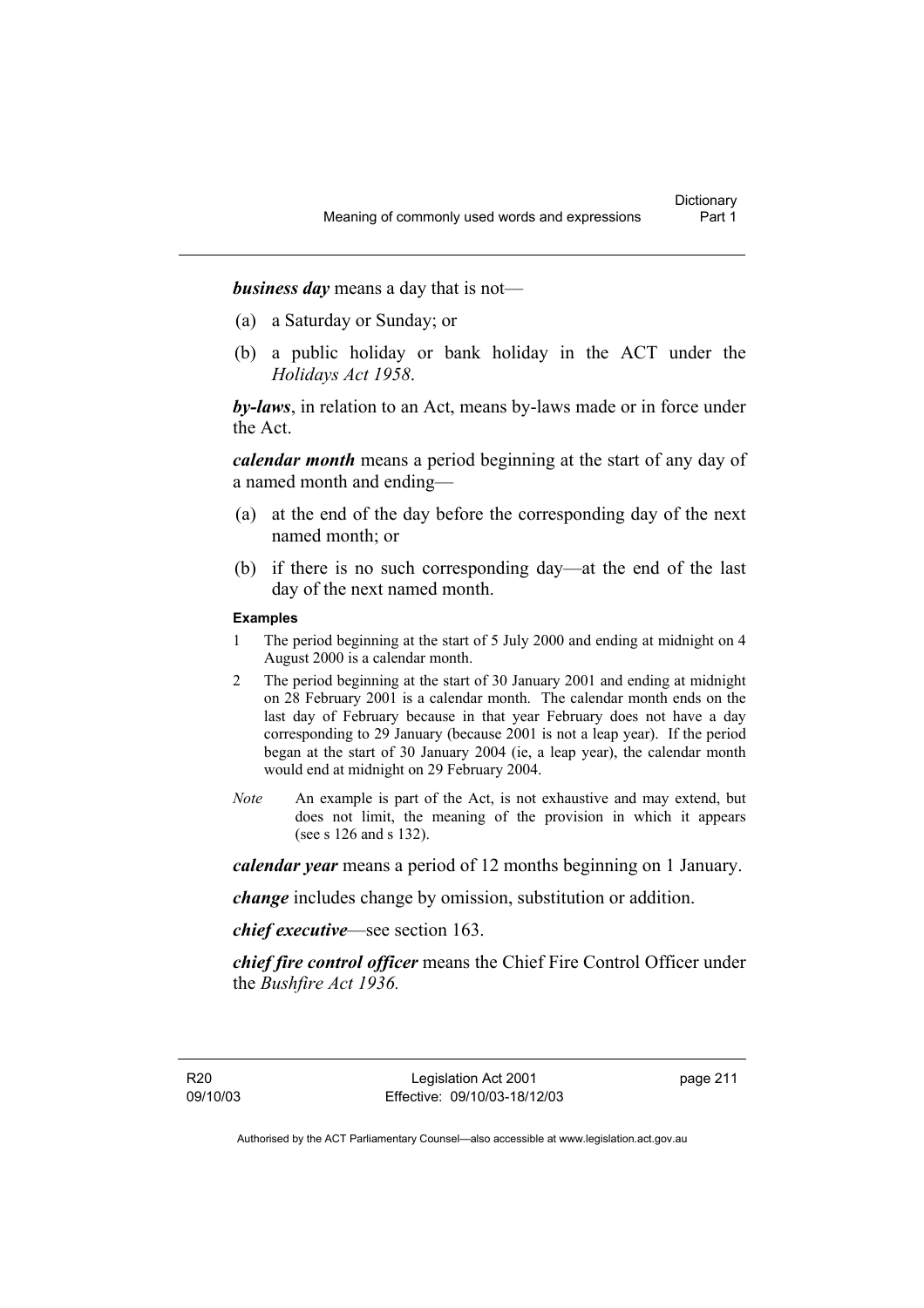*chief health officer* means the Chief Health Officer under the *Public Health Act 1997*.

*Chief Justice* means the Chief Justice of the Supreme Court.

*Chief Magistrate* means the Chief Magistrate of the Magistrates Court.

*Chief Minister* means the Chief Minister for the Territory.

*Note* The Chief Minister is elected under the Self-Government Act, s 40.

*chief planning executive*—see the *Planning and Land Act 2002*, dictionary.

*chief police officer* means the police officer responsible to the commissioner of police for the day-to-day administration and control of police services in the ACT.

*child*, if age rather than descendancy is relevant, means an individual who is under 18 years old.

*Childrens Court* means the Childrens Court under the *Children and Young People Act 1999*, section 53.

*city area* means the area that was *the City Area* under the *City Area Leases Act 1936* (repealed).

*Note* See s 106 for the meaning of references to repealed laws.

*clerk*, in relation to the Legislative Assembly, means the Clerk of the Legislative Assembly.

*Note* The office of Clerk is established under the *Public Sector Management Act 1994*.

*commencement*, of an Act or statutory instrument—see section 80 (References to *commencement* of law).

*commencement notice*—see section 11 (Meaning of *commencement notice*).

page 212 Legislation Act 2001 Effective: 09/10/03-18/12/03

R20 09/10/03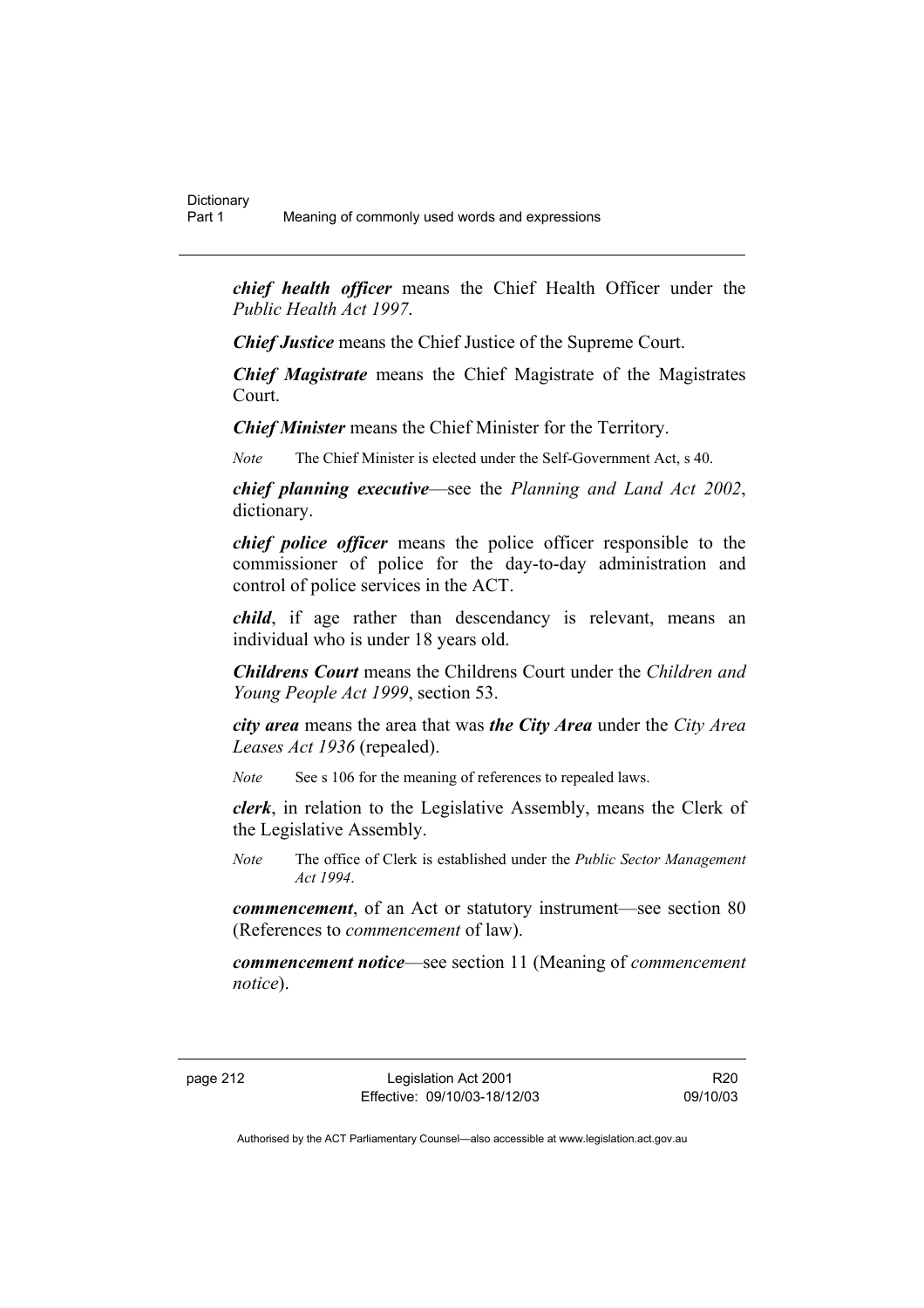*commissioner for fair trading* means the Commissioner for Fair Trading of the Australian Capital Territory.

*Note* The *Fair Trading (Consumer Affairs) Act 1973* provides for the office of the commissioner.

*commissioner for health complaints* means the Community and Health Services Complaints Commissioner under the *Community and Health Services Complaints Act 1993.* 

*commissioner for housing* means the Commissioner for Housing under the *Housing Assistance Act 1987*.

*commissioner for public administration* means the Commissioner for Public Administration under *the Public Sector Management Act 1994*.

*commissioner for revenue* means the Commissioner for Australian Capital Territory Revenue under the *Taxation Administration Act 1999*.

*commissioner for surveys* means the Commissioner for Surveys under the *Surveyors Act 2001*.

*commissioner for the environment* means the Commissioner for the Environment under the *Commissioner for the Environment Act 1993.* 

*commissioner of police* means the Commissioner of Police of the Australian Federal Police.

*committed for trial*, in relation to a person, means committed to prison or to a remand centre with a view to being tried before a judge and jury, or admitted to bail on an undertaking to appear and be tried before a judge and a jury.

*Commonwealth* means the Commonwealth of Australia and, when used in a geographical sense, does not include an external Territory.

*Commonwealth country* means a country that forms part of the Commonwealth of Nations, and includes a territory for the

R20 09/10/03 Legislation Act 2001 Effective: 09/10/03-18/12/03 page 213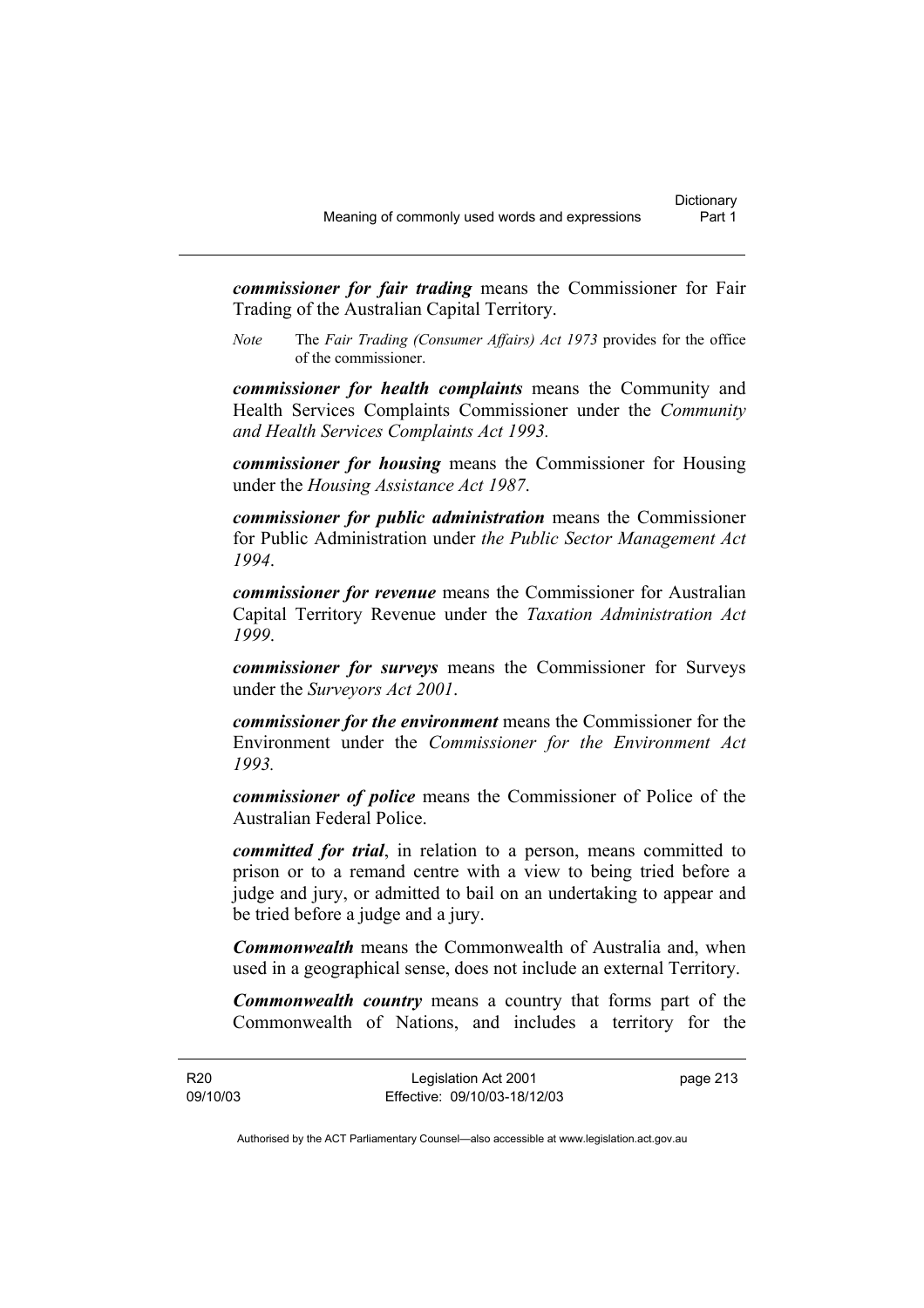international relations of which a Commonwealth country is responsible.

*Commonwealth Gazette* means the *Commonwealth of Australia Gazette* or the *Australian Government Gazette*.

*Note* The *Australian Government Gazette* was published from 1 July 1973 to 30 June 1976.

*community advocate* means the Community Advocate under the *Community Advocate Act 1991*.

*confer*, in relation to a function, includes impose.

*conservator of flora and fauna* means the Conservator of Flora and Fauna under the *Nature Conservation Act 1980*.

*consumer and trader tribunal* means the Consumer and Trader Tribunal under the *Consumer and Trader Tribunal Act 2003*.

*Consumer Credit (Australian Capital Territory) Code* means the provisions applying because of the *Consumer Credit Act 1995*, section 4.

*Consumer Credit (Australian Capital Territory) Regulations* means the provisions applying because of the *Consumer Credit Act 1995*, section 5.

*contravene* includes fail to comply with.

*converted ordinance* means an enactment that was an ordinance immediately before self-government day.

*Coroner's Court* means the Coroner's Court under the *Coroners Act 1997*.

*corporation* includes a body politic or corporate.

*Corporations Act* means the *Corporations Act 2001* (Cwlth).

*court of summary jurisdiction* means the Magistrates Court.

page 214 Legislation Act 2001 Effective: 09/10/03-18/12/03

R20 09/10/03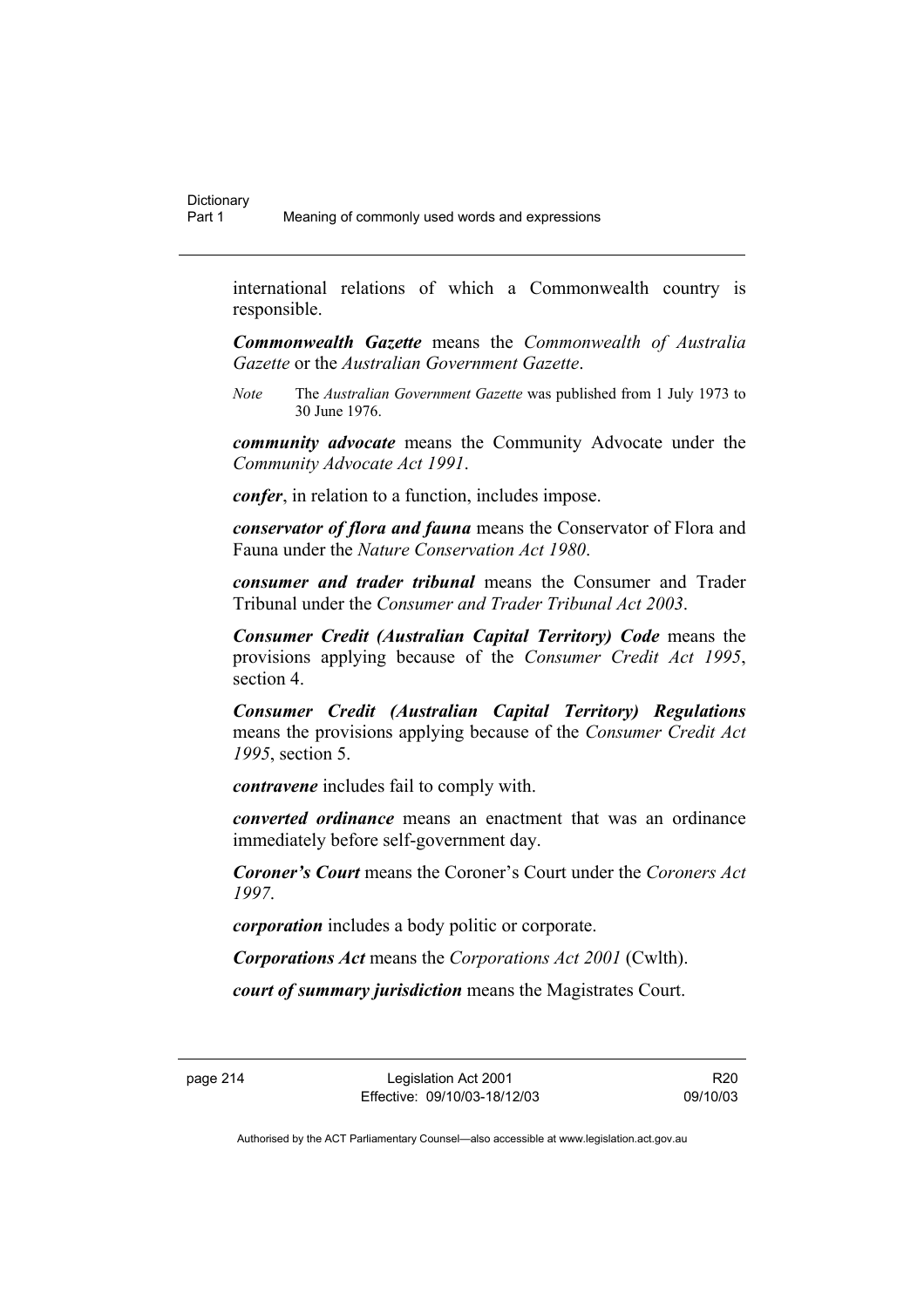*credit tribunal* means the Australian Capital Territory Credit Tribunal.

*Note* The *Consumer Credit (Administration) Act 1996* deals with the establishment, functions and powers of the tribunal.

*credit union* means an authorised deposit-taking institution that is permitted under the *Banking Act 1959* (Cwlth) to assume or use—

- (a) the expression 'credit union'; or
- (b) any other expression (whether or not in English) similar in meaning to the expression mentioned in paragraph (a).

*Criminal Code* means the *Criminal Code 2002*.

*custodial escort* means a person appointed as an escort under the *Custodial Escorts Act 1998*, section 4.

*daylight* means the period in a day from sunrise to sunset.

*definition*—see section 130 (What is a definition?).

*dental prosthetist* means a registered dental prosthetist under the *Dental Technicians and Dental Prosthestists Registration Act 1988*.

*dental technician* means a registered dental technician under the *Dental Technicians and Dental Prosthestists Registration Act 1988*.

*dentist* means a registered dentist under the *Dentists Act 1931*.

*designation*, of a position under the *Public Sector Management Act 1994*, includes a designation given under that Act.

*director of corrective services* means the Director of Corrective Services under the *Periodic Detention Act 1995*.

*director of public prosecutions* **(**or *DPP***)** means the Director of Public Prosecutions under the *Director of Public Prosecutions Act 1990*.

*disallowable instrument*—see section 9 (Meaning of *disallowable instrument*).

page 215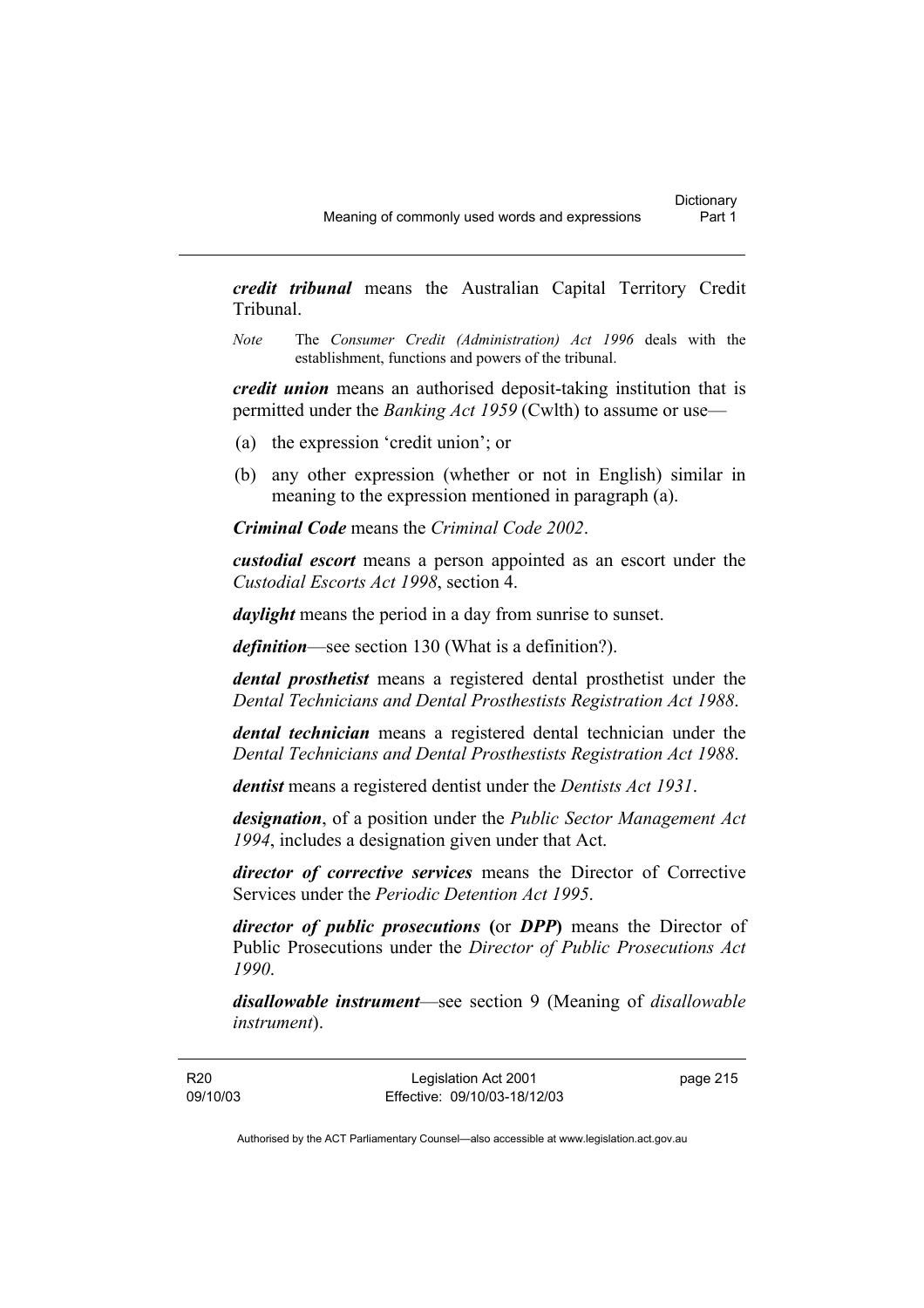*discrimination commissioner* means the Discrimination Commissioner under the *Discrimination Act 1991*.

*discrimination tribunal* means the Discrimination Tribunal established by the *Discrimination Act 1991*.

*doctor* means a registered medical practitioner under the *Medical Practitioners Act 1930*.

*document* includes—

- (a) anything on which there is writing; or
- (b) anything on which there are figures, marks, numbers, perforations, symbols or anything else having a meaning for persons qualified to interpret them; or
- (c) anything from which images, sounds, messages or writings can be produced or reproduced, whether with or without the aid of anything else; or
- (d) a drawing, map, photograph or plan.

*domestic partner*—see section 169 (1).

*domestic partnership*—see section 169 (2).

*DPP*—see definition of *director of public prosecutions*.

*driver licence* means a driver licence under the *Road Transport (Driver Licensing) Act 1999*.

*Note Driver licence* is defined in that Act, dictionary to mean a driver licence of any kind issued under that Act (see also def *Australian driver licence*).

*electoral commission* means the Australian Capital Territory Electoral Commission established by the *Electoral Act 1992*.

*electoral commissioner* means the Electoral Commissioner under the *Electoral Act 1992*.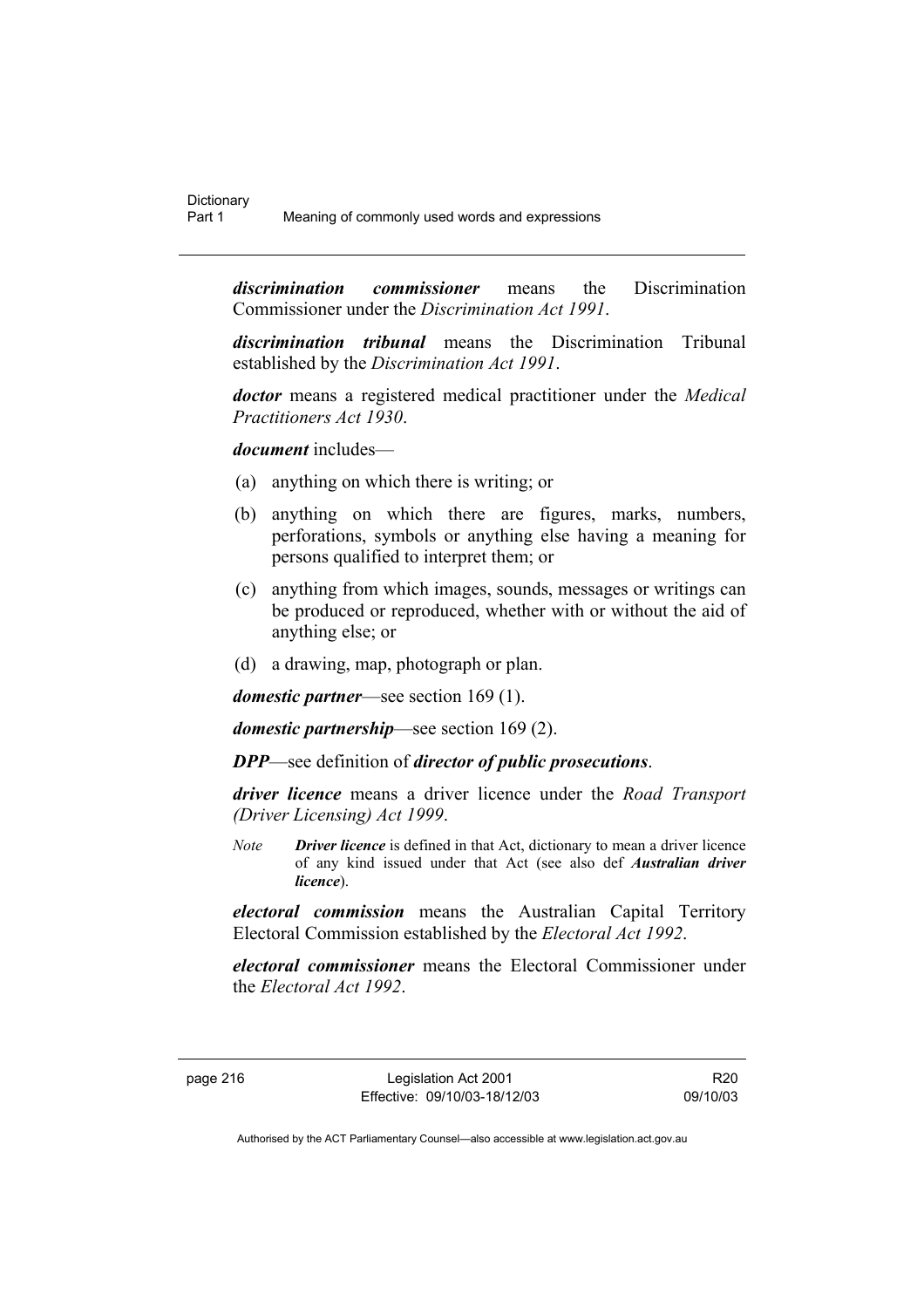*enactment*, of an Act—see section 29 (References to *enactment* or *passing* of Acts).

*entity* includes an unincorporated body and a person (including a person occupying a position).

*environment protection authority* means the Environment Protection Authority under the *Environment Protection Act 1997*.

*establish* includes constitute and continue in existence.

*estate* includes any charge, claim, demand, easement, encumbrance, lien, right and title, whether at law or in equity.

*Executive* means the Australian Capital Territory Executive.

*Note* The Executive is established by the Self-Government Act, s 36.

*exercise* a function includes perform the function.

*expire* includes lapse or otherwise cease to have effect.

*external Territory* means a Commonwealth Territory, other than an internal Territory.

*fail* includes refuse.

*Federal Court* means the Federal Court of Australia.

*file* includes lodge.

*financial year* means a period of 12 months beginning on 1 July.

*fire brigade* means the Australian Capital Territory Fire Brigade established by the *Fire Brigade (Administration) Act 1974*.

*fire commissioner* means the Fire Commissioner under the *Fire Brigade (Administration) Act 1974*.

*for*, in relation to an Act or statutory instrument, includes for the purposes of the Act or statutory instrument.

*Note* Under s 7 (3) and s 13 (3) a reference to an Act or statutory instrument includes a reference to a provision of an Act or statutory instrument.

R20 09/10/03 page 217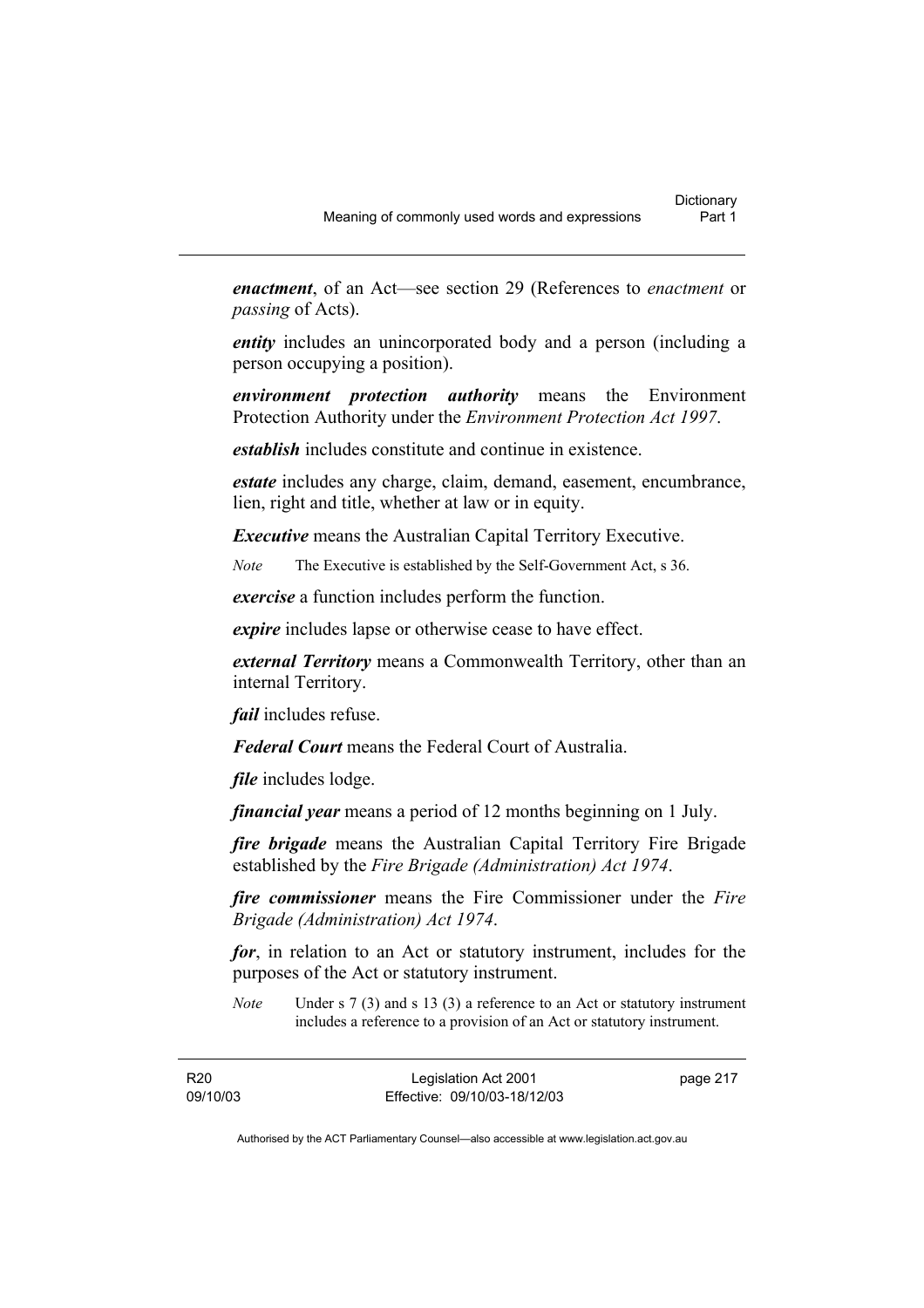*foreign country* means a country (whether or not an independent sovereign state) outside Australia and the external Territories.

*former NSW Act* means an Act corresponding to a NSW Act mentioned in schedule 1.

- *Note 1* The *Crimes Act 1900* is taken to have been enacted by the Legislative Assembly because of the *Crimes Legislation (Status and Citation) Act 1992*. The 1992 Act was repealed by the *Law Reform (Miscellaneous Provisions) Act 1999*, but its previous operation was saved (see s 5 (2)).
- *Note 2* The other former NSW Acts are taken to have been enacted by the Legislative Assembly because of the *Interpretation Act 1967*, s 65. Section 65 has expired, but its previous operation was saved (see s 65 (3)).

*former UK Act* means an Act corresponding to a UK Act mentioned in schedule 1.

*Note* Former UK Acts are also taken to have been enacted by the Legislative Assembly because of the *Interpretation Act 1967*, s 65.

*found guilty*, of an offence, includes—

- (a) having the offence taken into account under the *Crimes Act 1900*, section 357 (which is about taking outstanding charges into account when passing sentence); and
- (b) having an order made in relation to the offence under the *Crimes Act 1900*, section 402 (Conditional release of offenders without proceeding to conviction) or the *Children and Young People Act 1999*, section 98 (Disposition without proceeding to conviction).

*function* includes authority, duty and power.

*gambling and racing commission* means the Gambling and Racing Commission established under the *Gambling and Racing Control Act 1999*.

*Gazette* means the *Australian Capital Territory Gazette*.

*give*, in relation to a function, includes impose.

page 218 Legislation Act 2001 Effective: 09/10/03-18/12/03

R20 09/10/03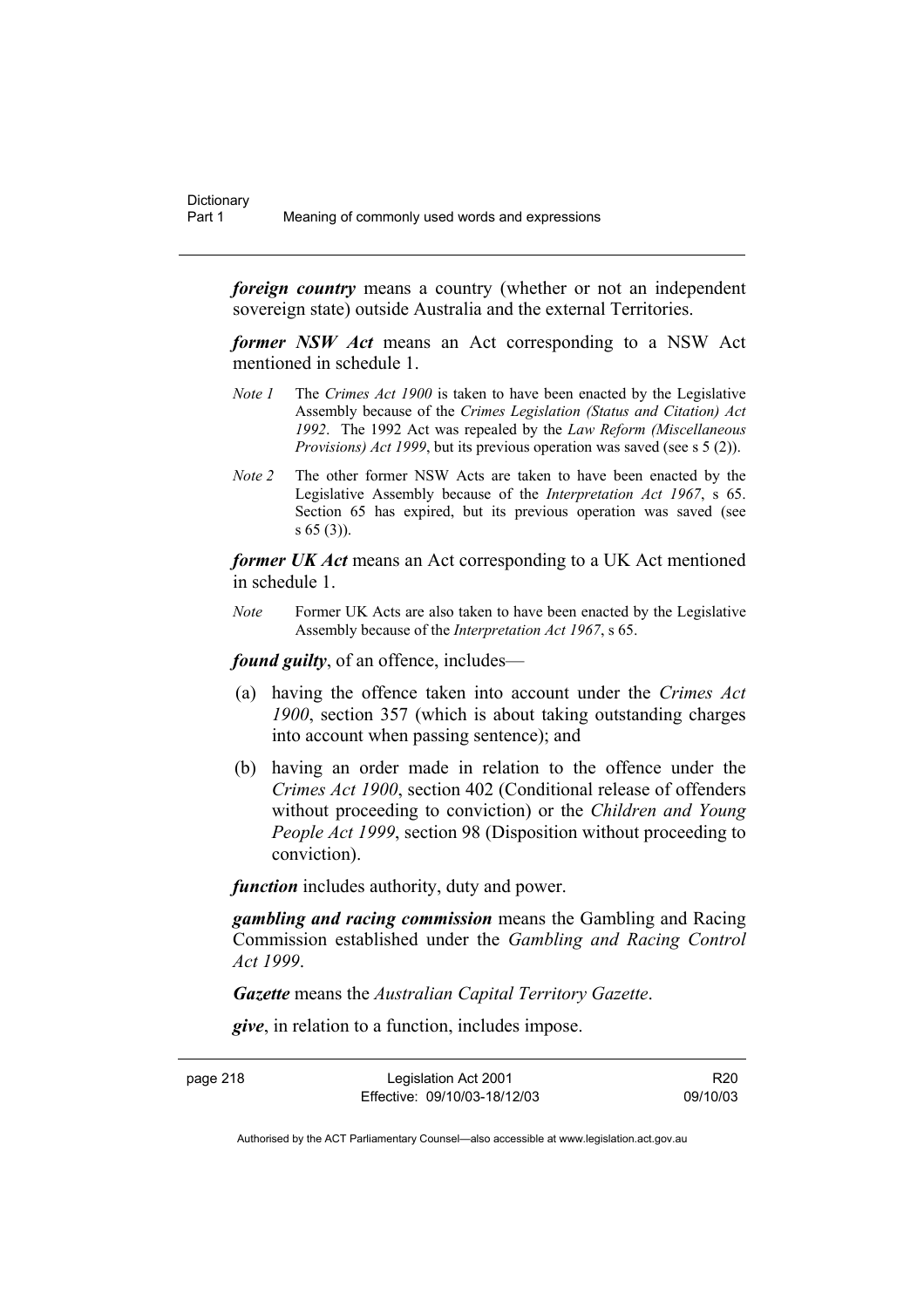*government printer* includes anyone printing for or by the authority of the Executive.

*government solicitor* means the Government Solicitor under the *Government Solicitor Act 1989*.

*Governor* means—

- (a) for a State (other than the Northern Territory)—the Governor of the State, and includes a person administering the Government of the State; or
- (b) for the Northern Territory—the Administrator of the Northern Territory, and includes a person administering the Government of the Northern Territory.

*Governor-General* means the Governor-General of the Commonwealth, and includes a person administering the Government of the Commonwealth.

*GST*—see the *A New Tax System (Goods and Services Tax) Act 1999* (Cwlth), dictionary.

*guardianship tribunal* means the Guardianship and Management of Property Tribunal established under the *Guardianship and Management of Property Act 1991*.

*High Court* means the High Court of Australia.

*Note* The High Court is established by the Commonwealth Constitution, s 71 and provided for under the *High Court of Australia Act 1979* (Cwlth).

*Imperial Act* means an Act of the United Kingdom Parliament.

*indictable offence*—see section 190 (1).

*indictment* includes information.

*individual* means a natural person.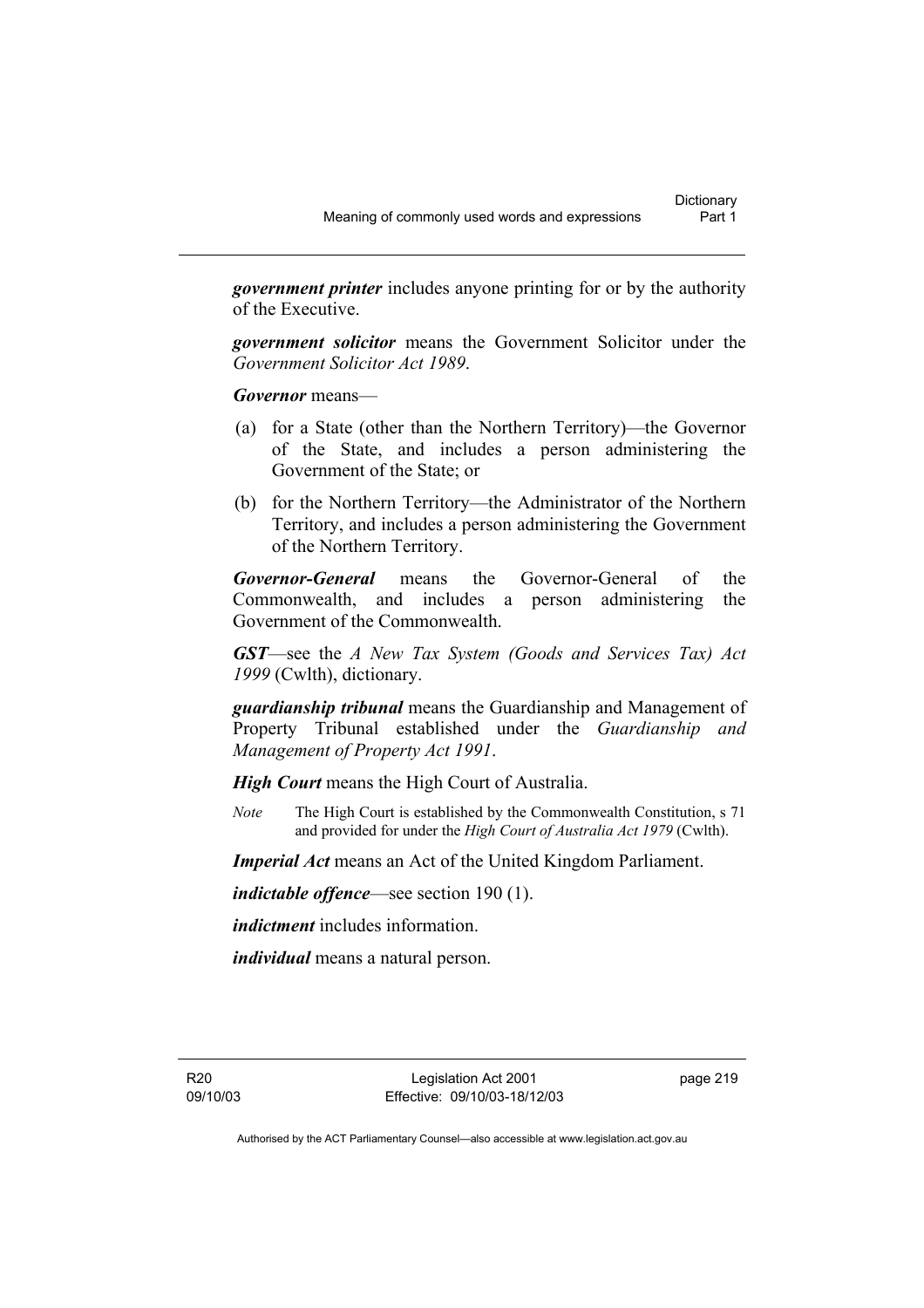*in relation to* includes the following:

- (a) in respect of;
- (b) with respect to;
- (c) in connection with;
- (d) in regard to;
- (e) with reference to;
- (f) relating to;
- (g) for or with respect to.

*instrument*—see section 14 (Meaning of *instrument*).

*interest*, in relation to land or other property, means—

- (a) a legal or equitable estate in the land or other property; or
- (b) a right, power or privilege over, or in relation to, the land or other property.

*internal Territory* means the Australian Capital Territory, the Jervis Bay Territory or the Northern Territory.

*intersex person*—see section 169B.

*Jervis Bay Territory* means the Territory accepted by the Commonwealth under the *Jervis Bay Territory Acceptance Act 1915* (Cwlth).

*Note* The Jervis Bay Territory is described in the agreement set out in that Act, schedule.

*judge* means a resident judge, additional judge or acting judge under the *Supreme Court Act 1933*.

*Lake Burley Griffin* means Lake Burley Griffin as defined in the *Lakes Act 1976*.

page 220 Legislation Act 2001 Effective: 09/10/03-18/12/03

R20 09/10/03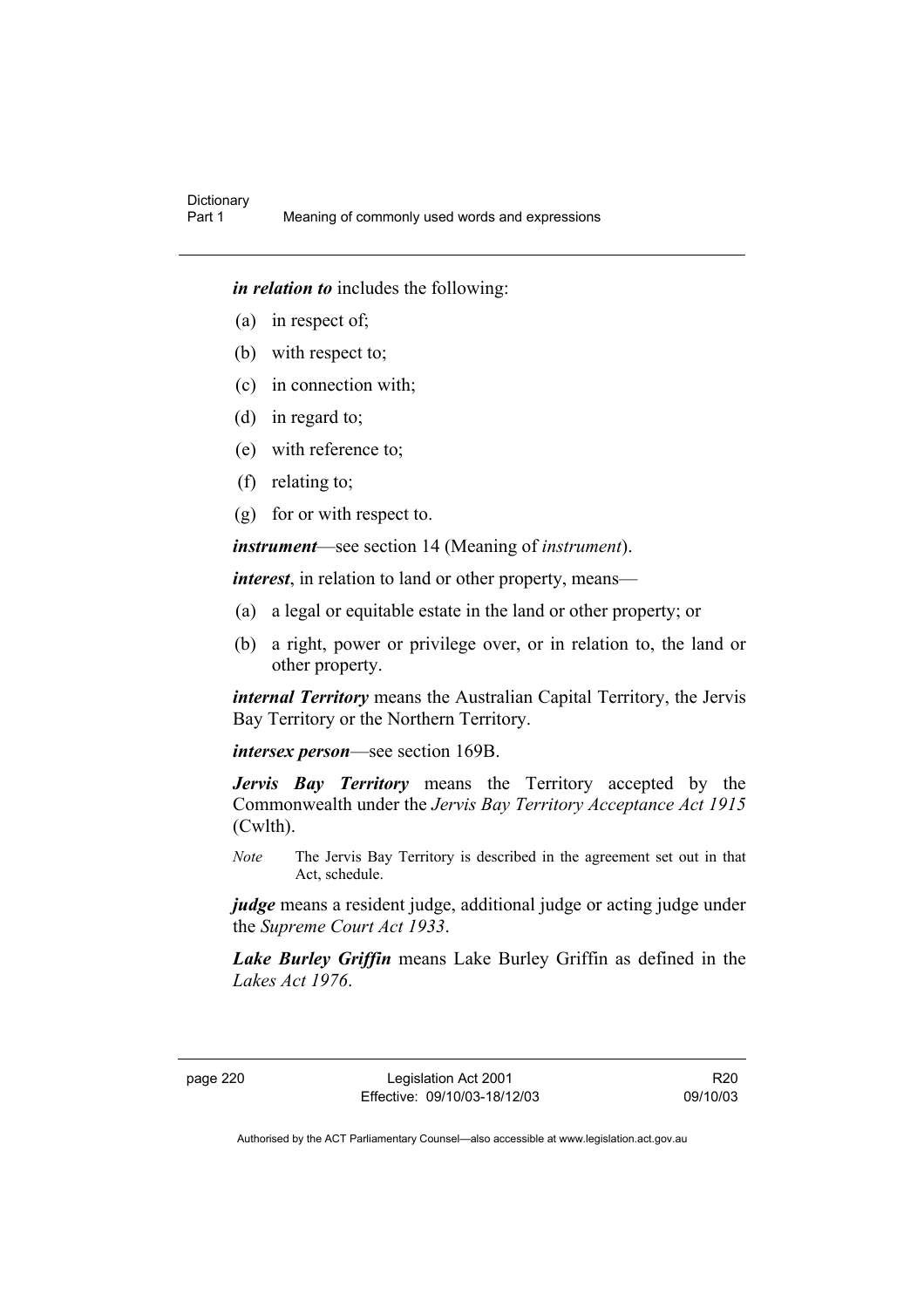*Lake Ginninderra* means Lake Ginninderra as defined in the *Lakes Act 1976*.

*land* includes messuages, tenements and hereditaments, corporeal or incorporeal, of any tenure or description, whatever the interest in the land.

*Note* A number of the terms mentioned in the definition of *land* have a technical meaning at law. A *messuage* is a house together with its gardens, orchards and outbuildings. The term *tenement* signifies land capable of being held in freehold. *Hereditament* refers to real property that can be inherited. Hereditaments may be *corporeal*, that is, tangible things such as lands and buildings, or *incorporeal*, that is, intangible rights attaching to land such as rents, easements, tithes and profits a prendre. (Profits a prendre are the right to take some product of, or part of the soil from, the land of someone else.)

*land development agency* means the Land Development Agency established under the *Planning and Land Act 2002*, section 38 (1).

*law*, of the Territory, means—

- (a) an Act; or
- (b) a subordinate law; or
- (c) any other statutory instrument of a legislative nature; or
- (d) the common law.

*lawyer* means a legal practitioner.

*legal aid commission* means the Legal Aid Commission (A.C.T.) established by the *Legal Aid Act 1977*.

*legal practitioner* means a barrister, solicitor, barrister and solicitor or legal practitioner entered onto the High Court Register of Practitioners or on the roll, however described, of the Supreme Court of a State or Territory.

*Legislation Act* means the *Legislation Act 2001*.

R20 09/10/03 page 221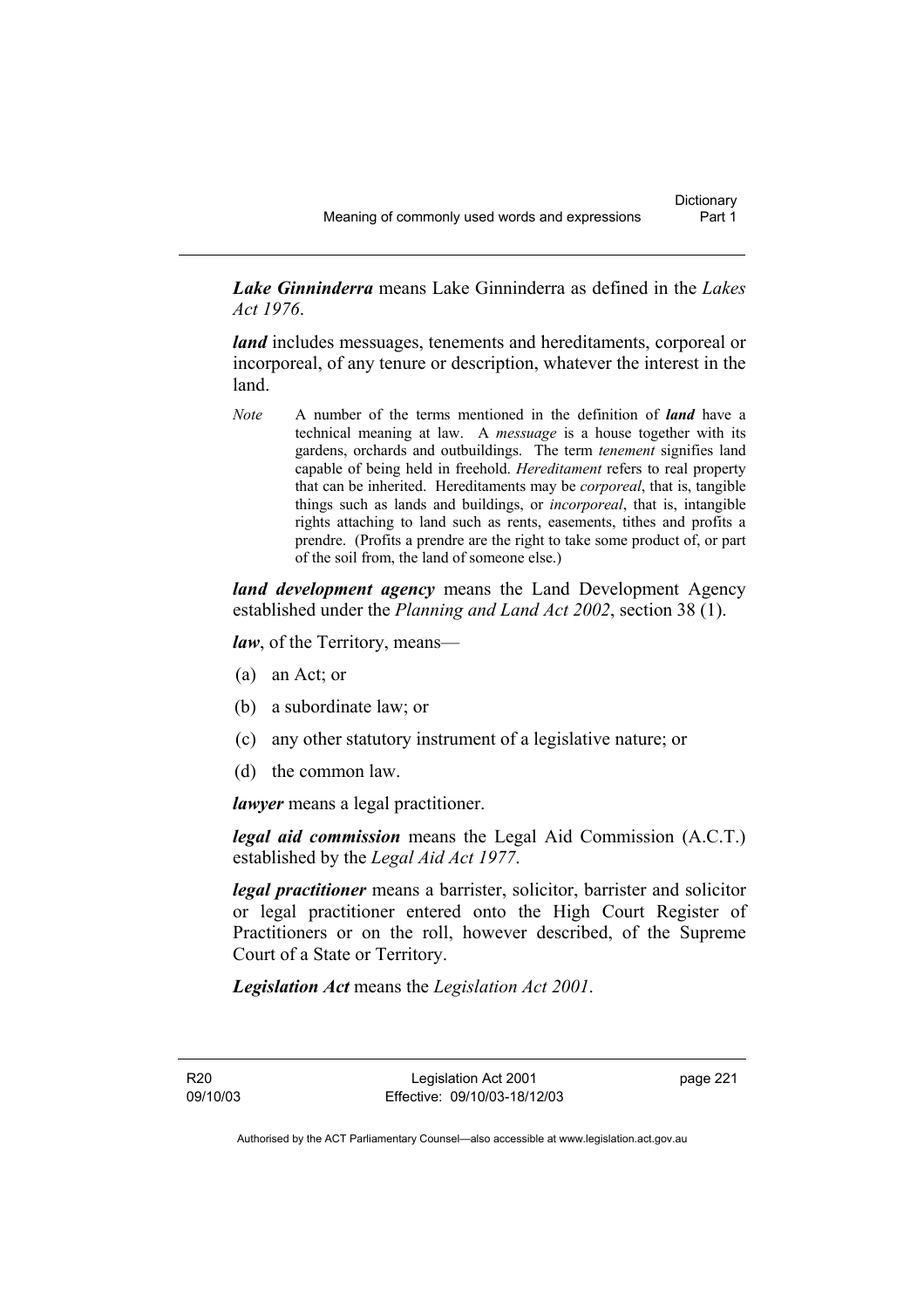*Legislative Assembly* means the Legislative Assembly for the Territory.

*Note* The Assembly is established by the Self-Government Act, s 8 (1).

*liability* means any liability or obligation (whether liquidated or unliquidated, certain or contingent, or accrued or accruing).

*magistrate* means a Magistrate under the *Magistrates Court Act 1930*.

*Magistrates Court* means the Magistrates Court established by the *Magistrates Court Act 1930*.

*make* an instrument includes issue and grant the instrument.

*making*, of a statutory instrument, means the signing, sealing, approval or other endorsement of the instrument by the entity authorised or required to make it.

*master*, in relation to the Supreme Court, means the Master of the Supreme Court.

*Note* The office of master is established under the *Supreme Court Act 1933*.

*may*—see section 146.

*medical practitioner* means a doctor.

*mental health tribunal* means the Mental Health Tribunal established by the *Mental Health (Treatment and Care) Act 1994*.

*midnight*, in relation to a particular day, means the time when the day ends.

*Minister*—see section 162.

*modification* includes modification by addition, omission and substitution.

*month* means calendar month.

*must*—see section 146.

page 222 Legislation Act 2001 Effective: 09/10/03-18/12/03

R20 09/10/03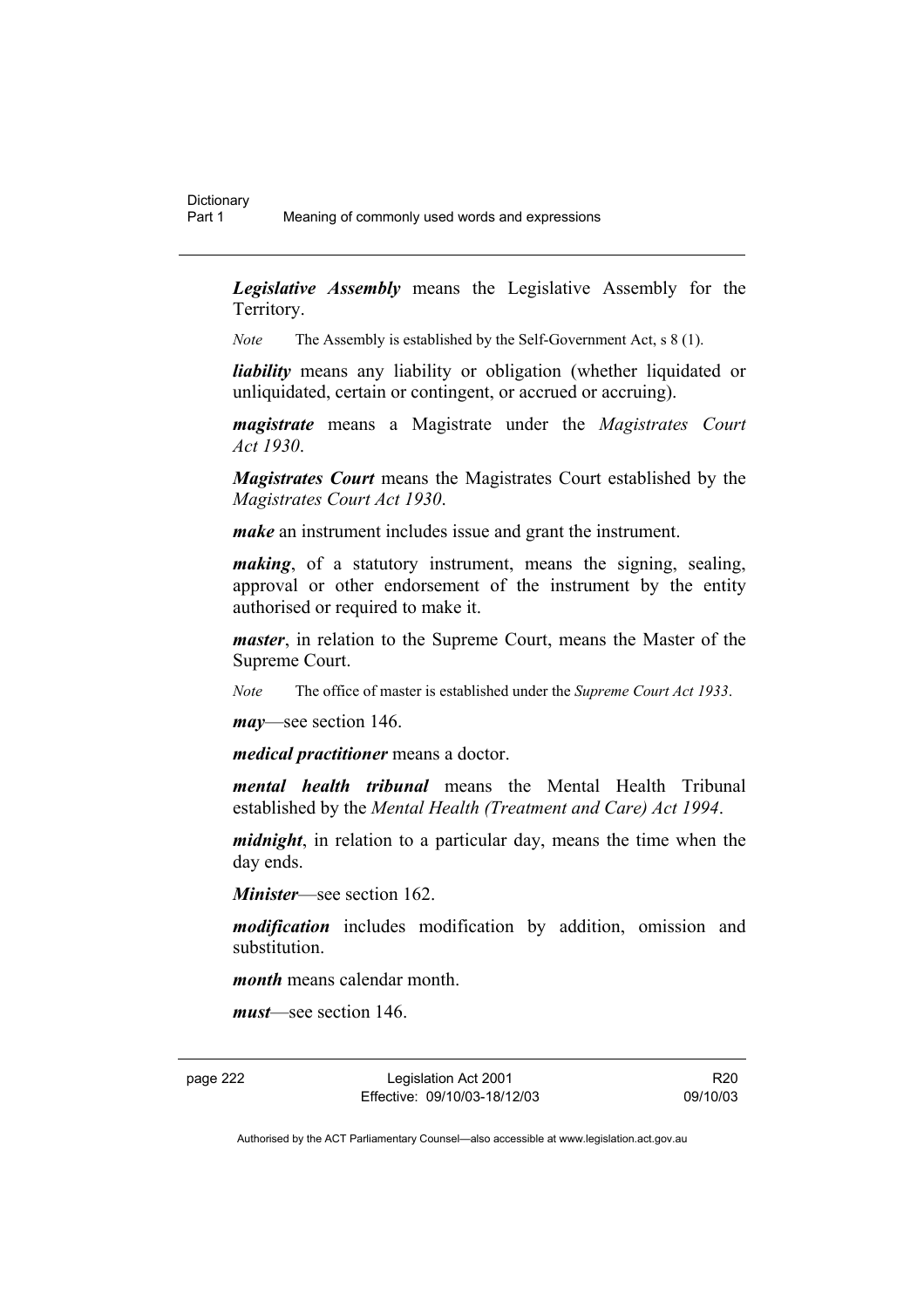*name* includes—

- (a) for an Act—the Act's short title; and
- (b) for an instrument—the instrument's citation; and
- (c) for a position—the position's title or designation.

*named month* means one of the 12 months of the year.

*national capital authority* means the National Capital Authority under the *Australian Capital Territory (Planning and Land Management) Act 1988* (Cwlth).

*national land* means National Land under the *Australian Capital Territory (Planning and Land Management) Act 1988* (Cwlth).

*Note* If an area of land in the ACT is, or is intended to be, used by or on behalf of the Commonwealth, it may be declared National Land under the *Australian Capital Territory (Planning and Land Management) Act 1988* (Cwlth), s 27.

*night* means the period between sunset on one day and sunrise on the next day.

*Northern Territory* means the Northern Territory of Australia.

*notifiable instrument*—see section 10 (Meaning of *notifiable instrument*).

### *notification*—

- (a) of an Act—see section 30 (References to *notification* of Acts); and
- (b) of a statutory instrument—see section 63 (References to *notification* of registrable instruments).

*notification day*, for an Act or statutory instrument, means the day the Act or instrument is notified.

*NSW Act* means an Act of the New South Wales Parliament.

R20 09/10/03 page 223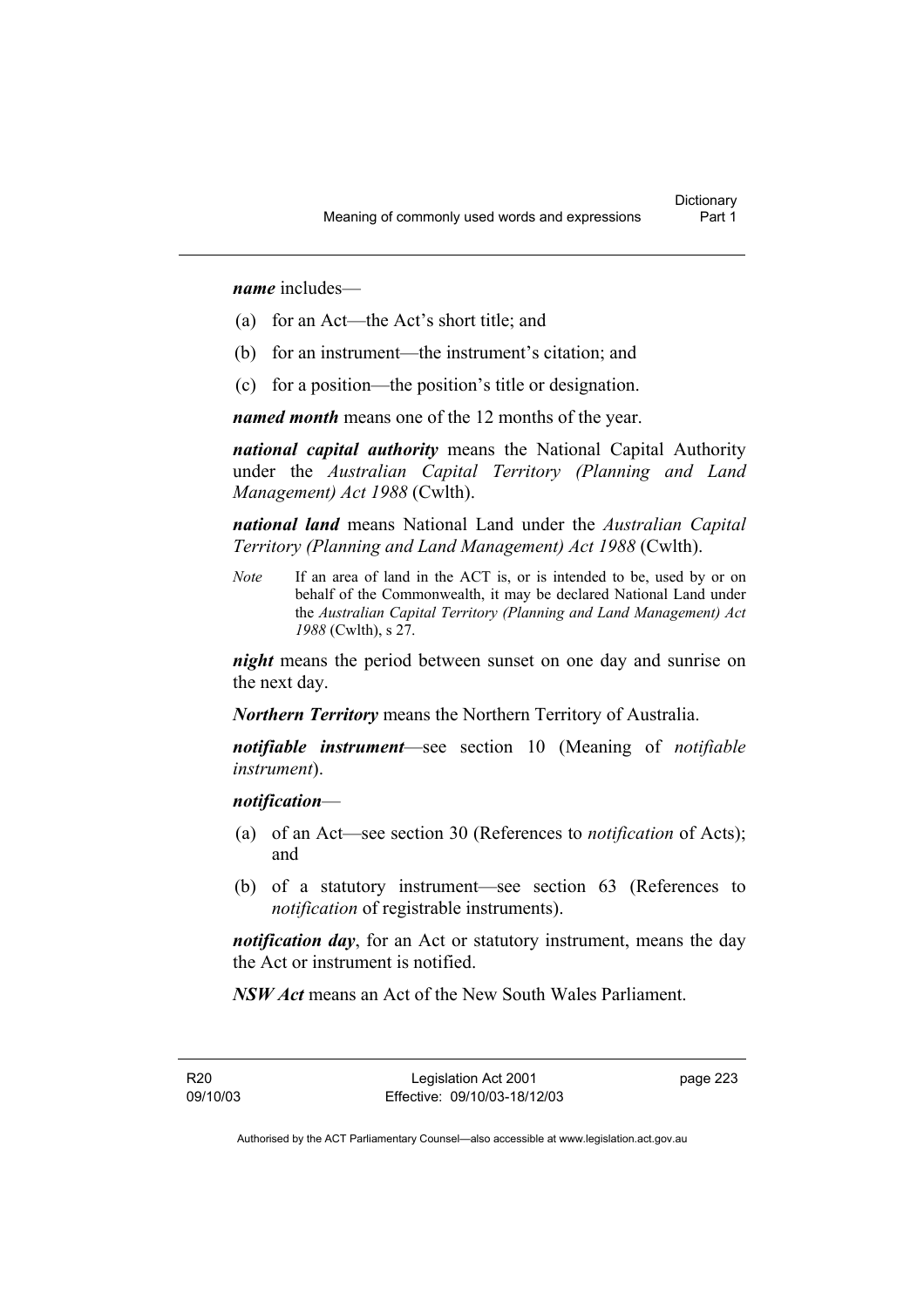### *number* means—

- (a) a number expressed in figures or words; or
- (b) a combination of a number so expressed and a letter of the alphabet.

*nurse* means a registered nurse under the *Nurses Act 1988*.

*oath*, in relation to a person allowed by law to affirm, declare or promise includes affirmation, declaration and promise.

*occupy* a position includes hold the position or exercise functions of the position.

*office* includes position.

*office of fair trading* means the Office of Fair Trading of the Australian Capital Territory.

*Note* The *Fair Trading (Consumer Affairs) Act 1973* establishes the office and deals with its functions and powers.

*OH&S commissioner* means the Occupational Health and Safety Commissioner under the *Occupational Health and Safety Act 1989*.

*ombudsman* means the Ombudsman under the *Ombudsman Act 1989*.

*omit*, in relation to a provision of an Act or statutory instrument, includes repeal.

*ordinance* means an ordinance made under the *Seat of Government (Administration) Act 1910* (Cwlth), section 12.

*parliamentary counsel* means the person performing the duties of Parliamentary Counsel in the public service.

*passing*, of an Act—see section 29 (References to *enactment* or *passing* of Acts).

*penalty unit*—see section 133.

page 224 Legislation Act 2001 Effective: 09/10/03-18/12/03

R20 09/10/03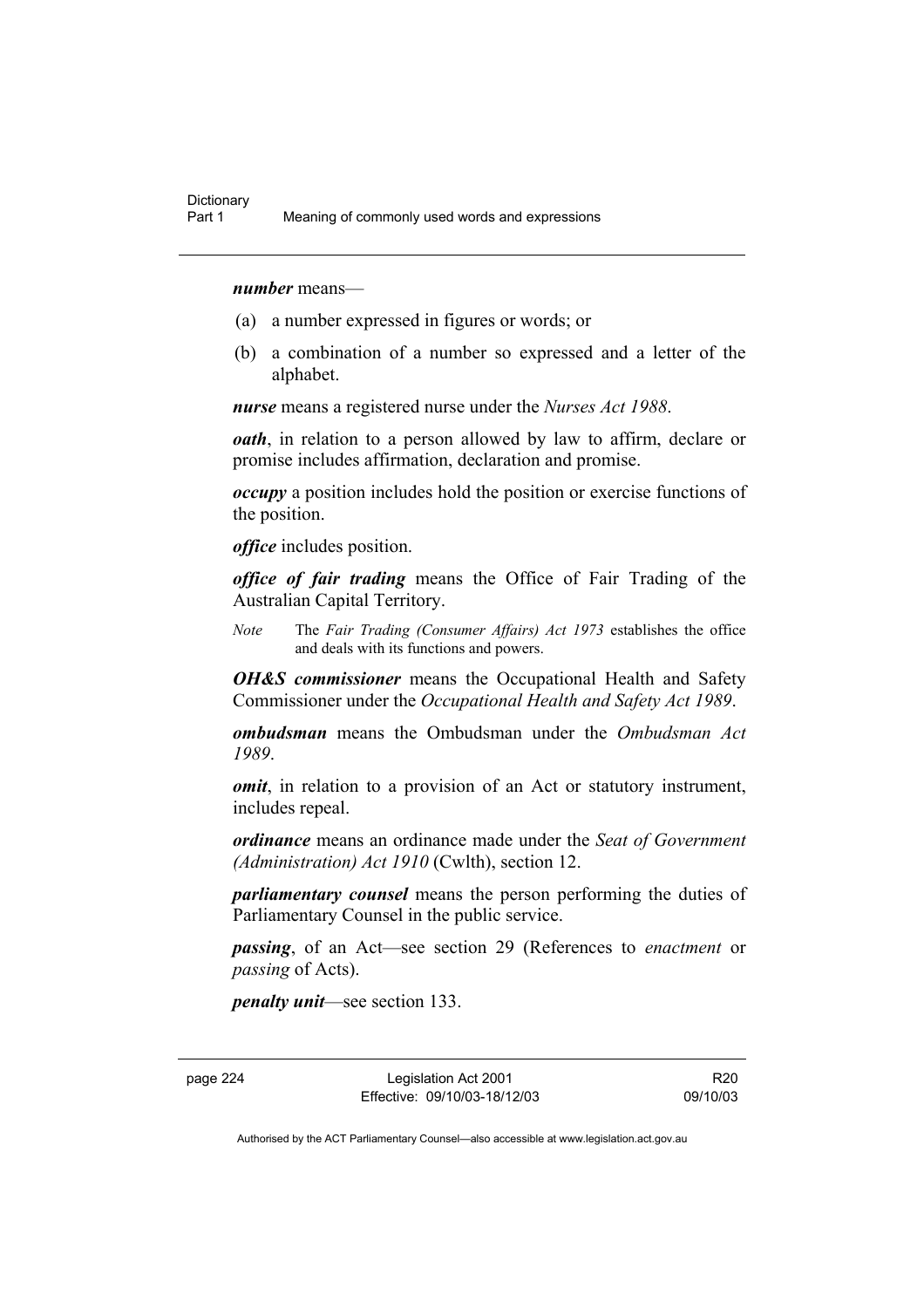*person* includes an individual and a corporation.

*Note* Section 160 deals with references to a person generally.

*pharmacist* means a registered pharmacist under the *Pharmacy Act 1931*.

*planning and land authority* means the Planning and Land Authority established under the *Planning and Land Act 2002*, section  $7(1)$ .

*planning and land council* means the Planning and Land Council established under the *Planning and Land Act 2002*, section 25.

*police officer* means a member or special member of the Australian Federal Police.

*position* includes office.

*power* includes authority.

*prescribed*, in an Act, means prescribed by the Act or under regulations under the Act.

*privacy commissioner* means the Privacy Commissioner under the *Privacy Act 1998* (Cwlth).

*proceeding* means a legal or other action or proceeding.

*property* means any legal or equitable estate or interest (whether present or future, vested or contingent, or tangible or intangible) in real or personal property of any description (including money), and includes a thing in action.

*Note* A *thing in action* is an intangible personal property right recognised and protected by the law. Examples include debts, money held in a bank, shares, rights under a trust, copyright and right to sue for breach of contract.

*provision*—see section 16 (Meaning of *provision*).

*public employee* means—

(a) a public servant; or

R20 09/10/03

Legislation Act 2001 Effective: 09/10/03-18/12/03 page 225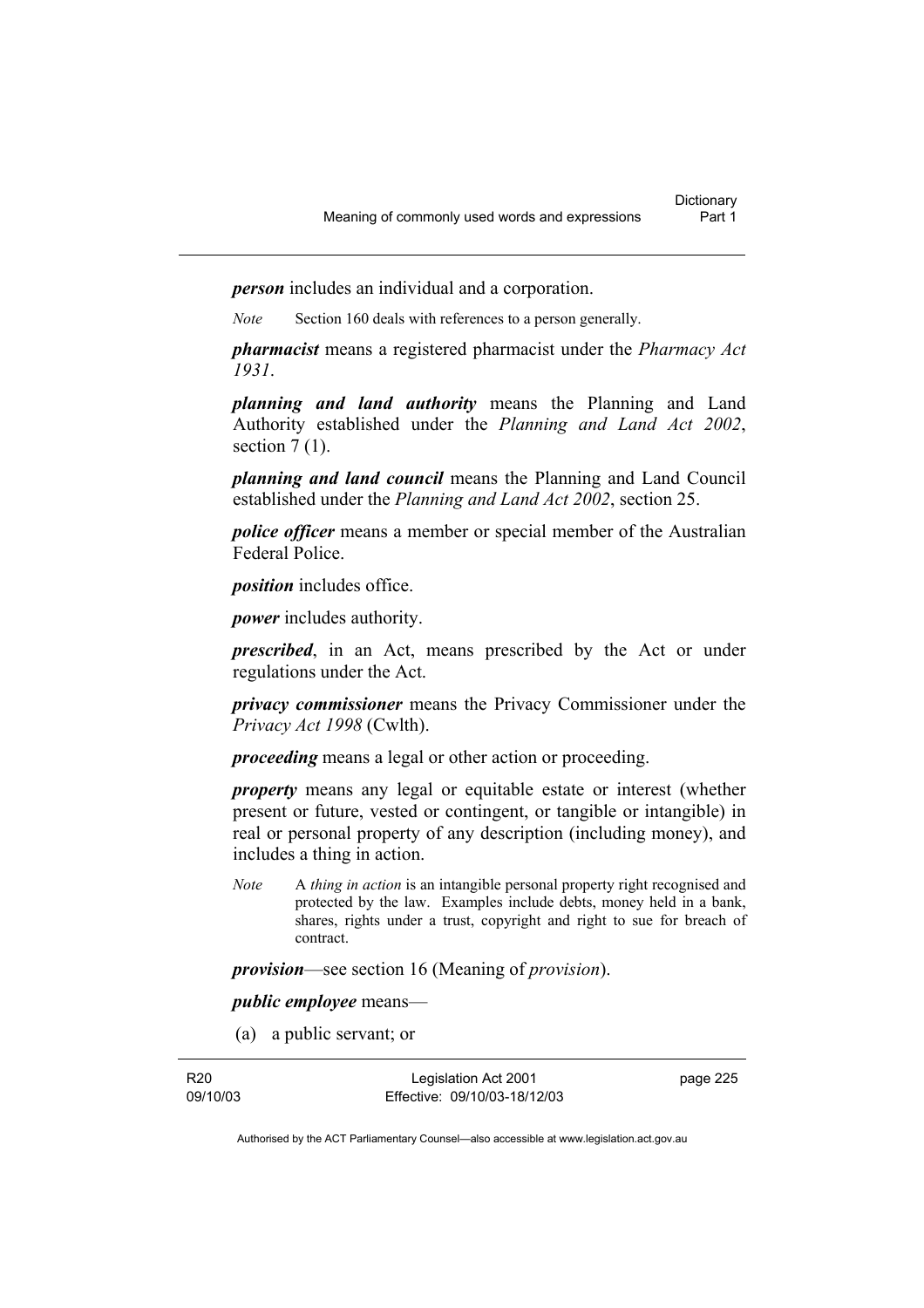- (b) a person employed by a Territory instrumentality; or
- (c) a statutory office-holder or a person employed by a statutory office-holder.

*public health officer—*see the *Public Health Act 1997*, dictionary.

*public money*, of the Territory, means revenues, loans and other money received by the Territory.

*public servant* means a person employed in the public service.

*public service* means the Australian Capital Territory Public Service.

*Note* The *Public Sector Management Act 1994*, s 12 deals with the constitution of the public service.

*public trustee* means the Public Trustee for the Australian Capital Territory under the *Public Trustee Act 1985*.

*quarter* means a period of 3 months beginning on 1 January, 1 April, 1 July or 1 October in any year.

*recognised transgender person*—see section 169A (3).

*registered surveyor* means a surveyor under the *Surveyors Act 2001*.

*registrable instrument*—see section 12 (Meaning of *registrable instrument*).

*registrar* means—

- (a) in relation to the Supreme Court—the registrar of the Supreme Court; or
- (b) in relation to the Magistrates Court—the registrar of the Magistrates Court; or
- (c) in relation to a tribunal—the registrar of the tribunal.

*registrar-general* means the Registrar-General under the *Registrar-General Act 1993*.

page 226 Legislation Act 2001 Effective: 09/10/03-18/12/03

R20 09/10/03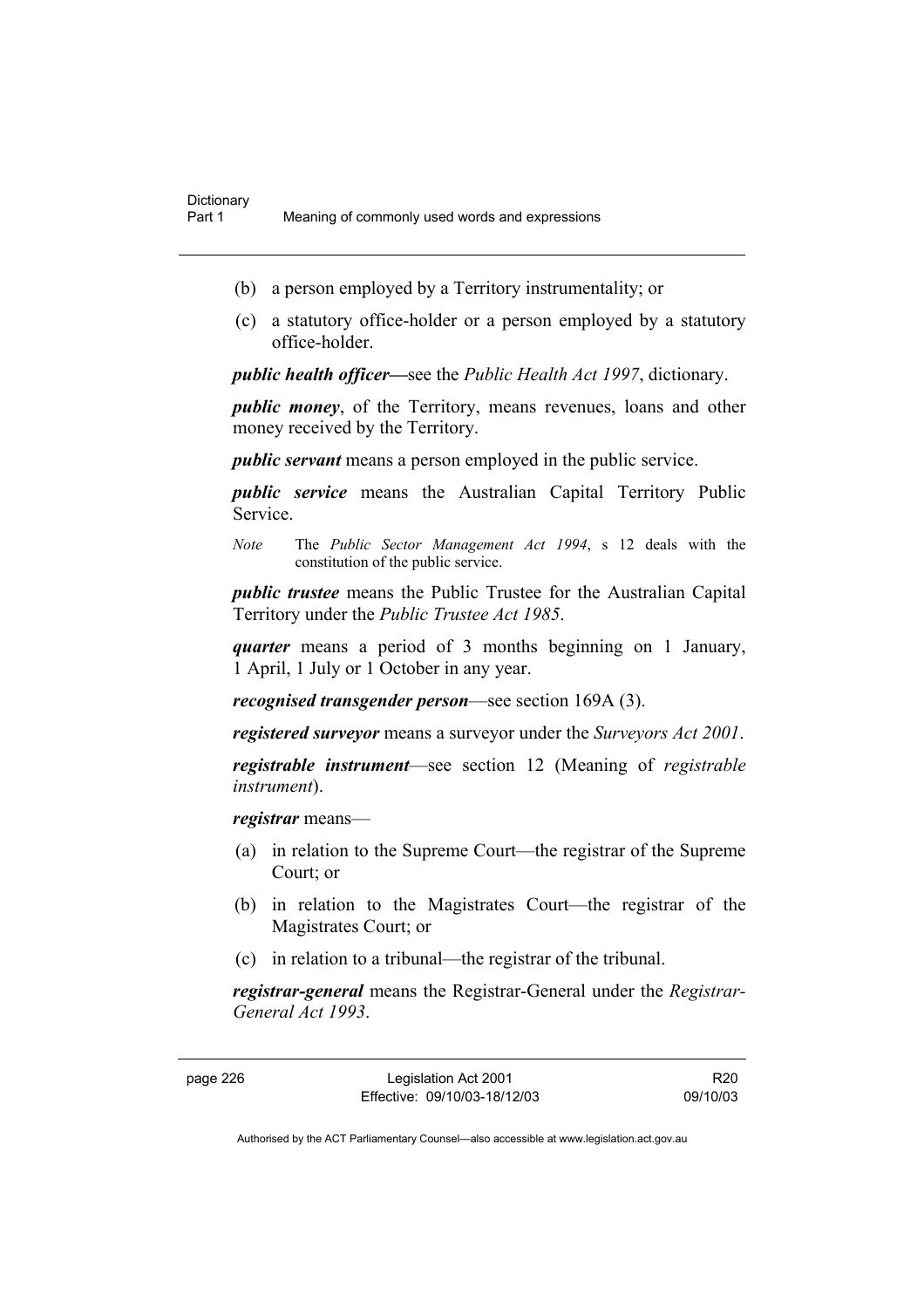*registrar of firearms* means the Registrar of Firearms under the *Firearms Act 1996*.

*registrar of liquor licences* means the Registrar of Liquor Licences under the *Liquor Act 1975*.

*regulations*, in relation to an Act, means regulations made or in force under the Act.

*remand centre* means an area declared under the *Remand Centres Act 1976* to be a remand centre or a temporary remand centre.

*remand centre administrator* means the Administrator under the *Remand Centres Act 1976*, section 6.

*remuneration tribunal* means the Remuneration Tribunal established by the *Remuneration Tribunal Act 1995*.

*repeal* includes—

- (a) for an Act or statutory instrument—omit a provision of the Act or instrument; and
- (b) for an Act or statutory instrument (or a provision of it) abrogate or limit its effect, or exclude from its application, any circumstance, matter, person, place or purpose; and
- (c) for a provision of an Act or statutory instrument—omit the provision (or a part of it); and
- (d) for a statutory instrument—revoke the instrument (or part of it); and
- (e) for a decision—revoke it or cancel it; and
- (f) for chapter 9 (Repeal and amendment of laws)—see section 82 (Definitions for ch 9).

*residential tenancies tribunal* means the Residential Tenancies Tribunal established by the *Residential Tenancies Act 1997*.

page 227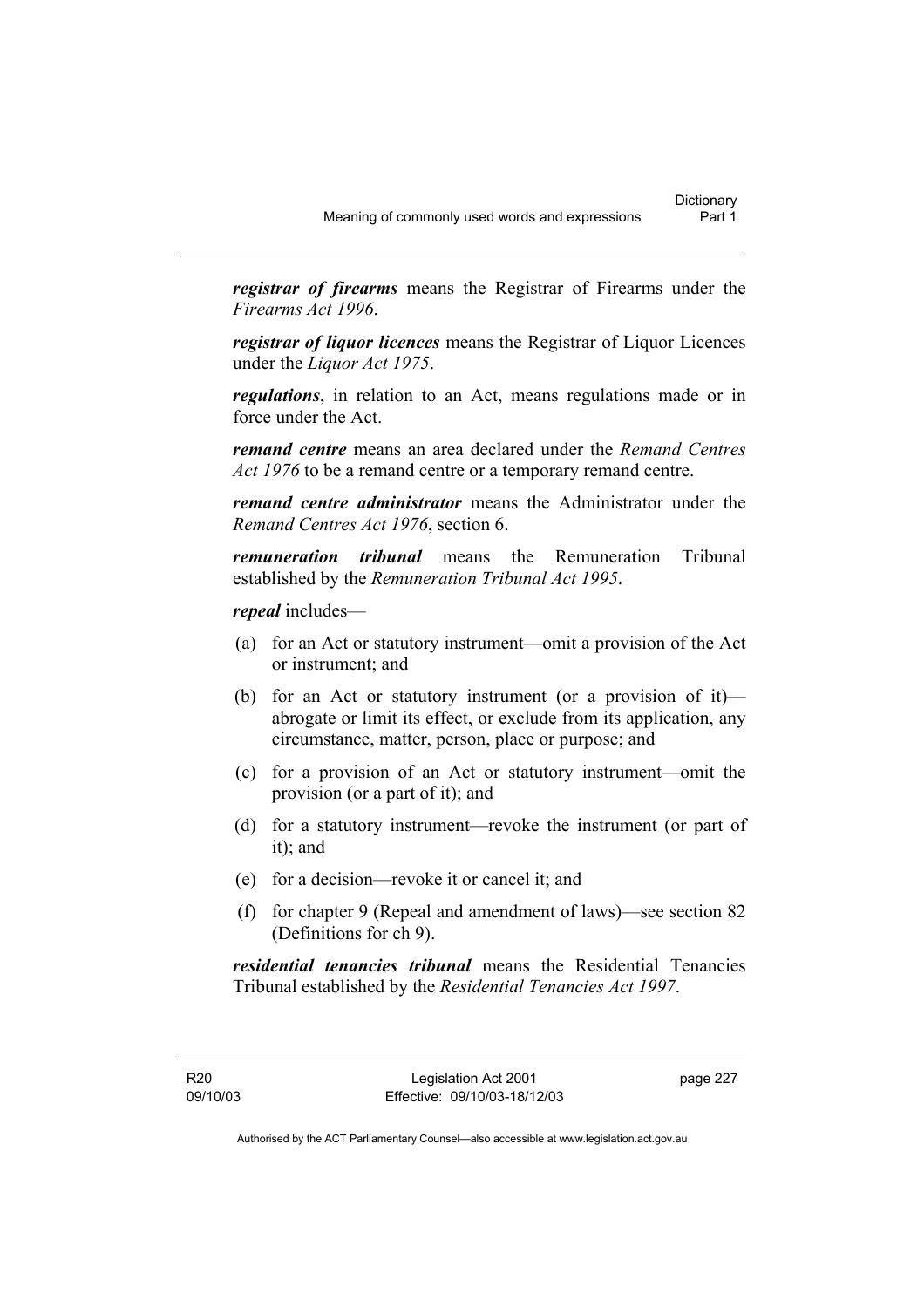*road transport authority* means the Australian Capital Territory Road Transport Authority.

*Note* The chief executive of the department responsible for the *Road Transport (General) Act 1999* is the road transport authority (see *Road Transport (General) Act 1999*, s 16).

### *rules* means—

- (a) of a court or tribunal—rules made by the person or body having power to make rules (however described) regulating the practice and procedure of the court or tribunal; and
- (b) in relation to an Act—rules made or in force under the Act.

*rural firefighting service* means the Rural Firefighting Service established by the *Bushfire Act 1936*.

*see*, in a definition—see section 131 (Signpost definitions).

*Self-Government Act* means the *Australian Capital Territory (Self-Government) Act 1988* (Cwlth).

*self-government day* means 11 May 1989.

*Note* This is the day when the remaining provisions of the Self-Government Act commenced and, in particular, the Australian Capital Territory was established as a body politic, the Legislative Assembly was empowered to make laws for the ACT and the Executive was established.

*sentence administration board* means the Sentence Administration Board under the *Rehabilitation of Offenders (Interim) Act 2001*.

*sign* includes attach a seal and make a mark.

*sitting day*, of the Legislative Assembly, means a day when the Assembly meets.

*Small Claims Court* means the Magistrates Court when exercising jurisdiction as the Small Claims Court.

*Note* The *Magistrates Court (Civil Jurisdiction) Act 1982* deals with the exercise of this jurisdiction.

page 228 Legislation Act 2001 Effective: 09/10/03-18/12/03

R20 09/10/03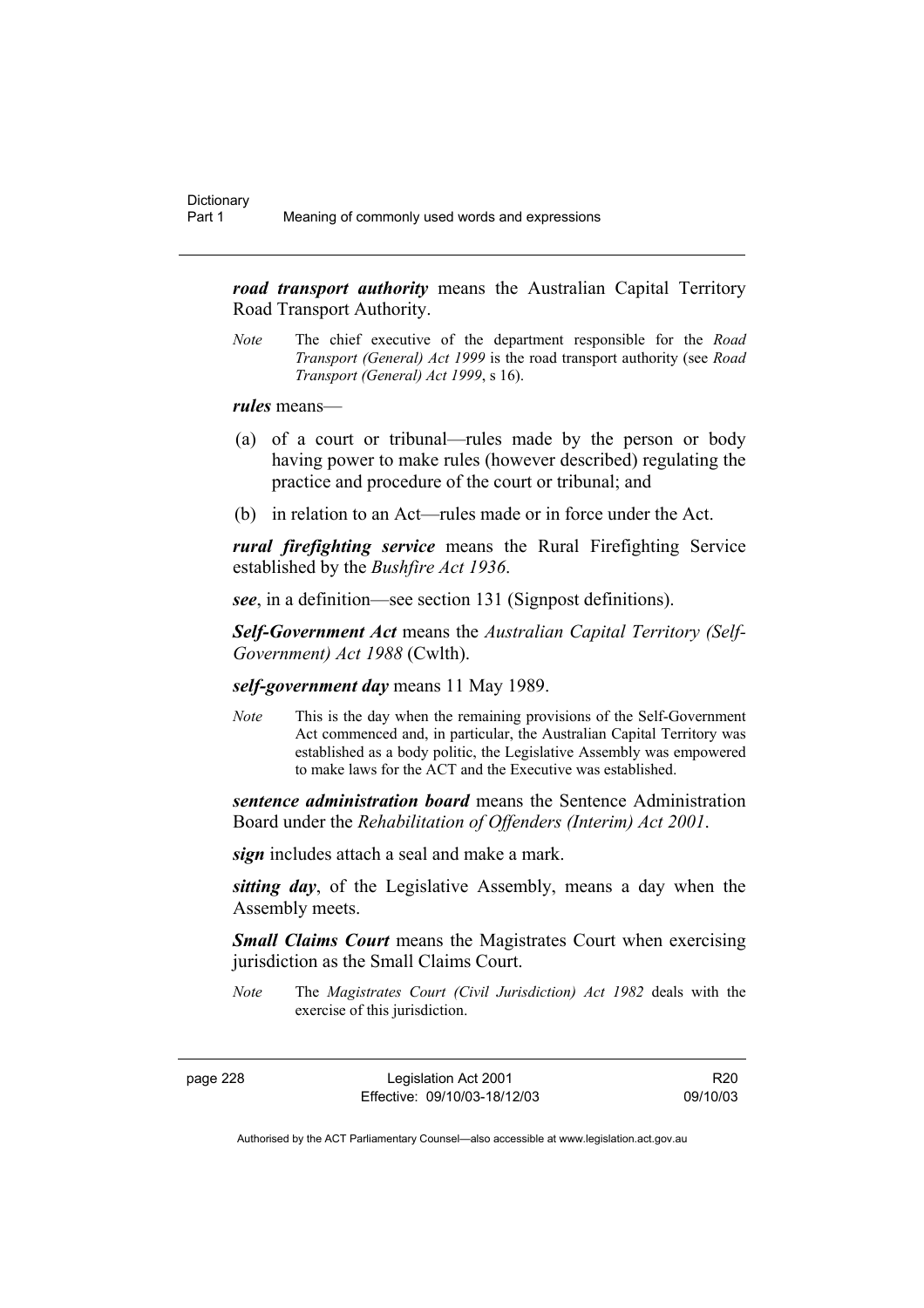*solicitor* means a lawyer who practises as a solicitor.

*Speaker* means the Presiding Officer of the Legislative Assembly.

*Note* The presiding officer is elected under the Self-Government Act, s 11.

*Standards Australia* means the company named Standards Australia International Limited (ACN 087 326 690).

*State* means a State of the Commonwealth, and includes the Northern Territory.

*statutory declaration* means a statutory declaration made under the *Statutory Declarations Act 1959* (Cwlth).

*statutory instrument*—see section 13 (Meaning of *statutory instrument*).

*statutory office-holder* means a person occupying a position under an Act or statutory instrument (other than a position in the public service).

*subordinate law*—see section 8 (Meaning of *subordinate law)*.

*summary offence*—see section 190 (2).

*Supreme Court* means the Supreme Court of the Australian Capital Territory.

*Note* The Supreme Court is established by the *Supreme Court Act 1933*, s 3. The Self-Government Act, s 48A deals with the jurisdiction and powers of the court.

*swear*, in relation to a person allowed by law to affirm, declare or promise, includes affirmation, declaration and promise.

*Territory authority* means a body established under an Act, but does not include a body declared under the regulations not to be a Territory authority.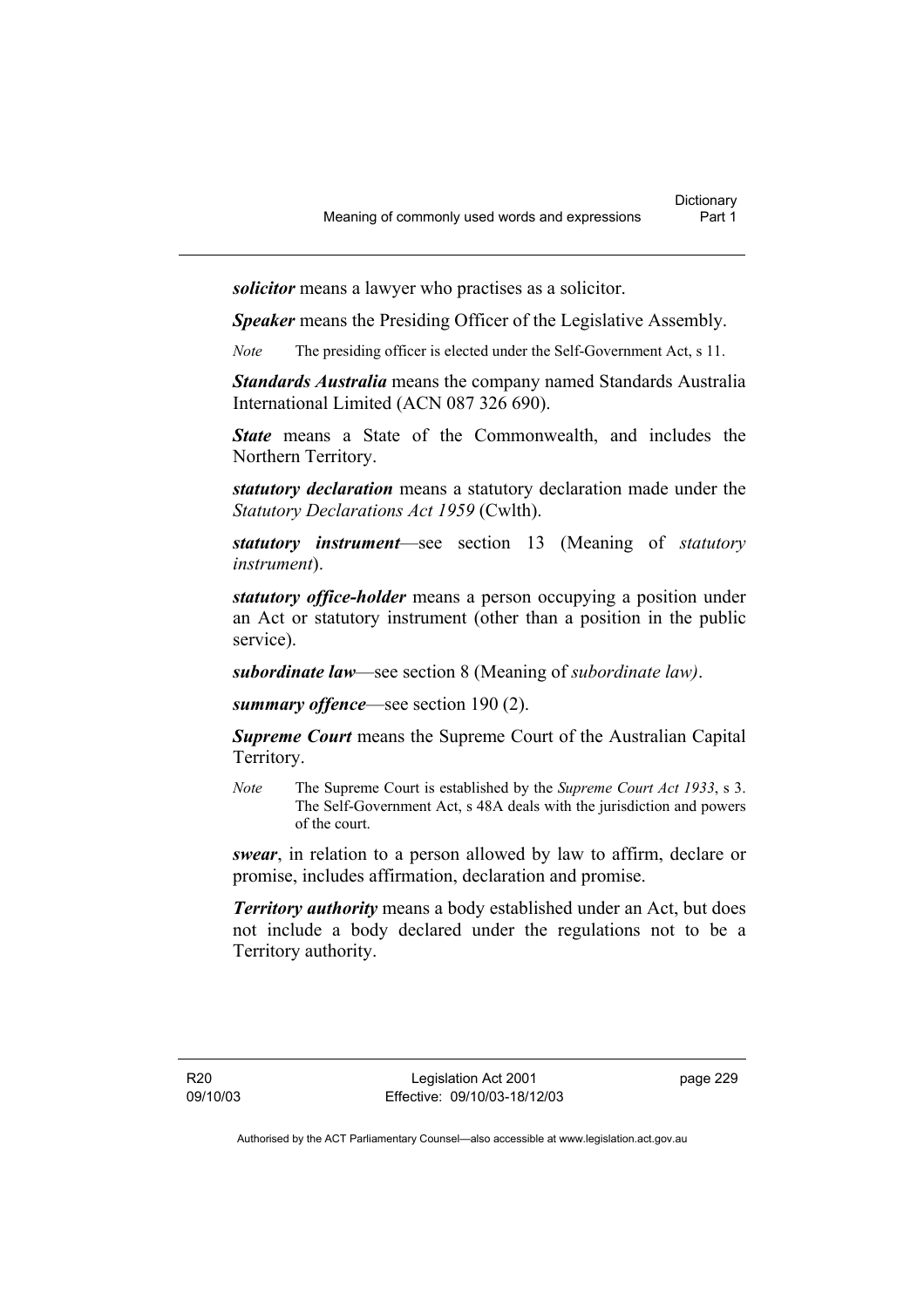*Territory instrumentality* means a corporation that—

- (a) is established under an Act or statutory instrument, or under the Corporations Act; and
- (b) is a Territory instrumentality under the *Public Sector Management Act 1994*.
- *Note* Territory instrumentality is defined in the *Public Sector Management Act 1994*, s 3.

*Territory land* means Territory Land under the *Australian Capital Territory (Planning and Land Management) Act 1988* (Cwlth).

*Note* The *Australian Capital Territory (Planning and Land Management) Act 1988* (Cwlth), s 28 provides that if land in the ACT is not national land (see the definition above) it is Territory land.

*Territory owned corporation* means a Territory owned corporation under the *Territory Owned Corporations Act 1990*.

*Territory plan* means the Territory plan under the *Land (Planning and Environment) Act 1991*.

*the Territory* means—

- (a) when used in a geographical sense—the Australian Capital Territory; or
- (b) in any other case—the body politic established by the Self-Government Act, section 7.

*transgender person*—see section 169A (1) and (2).

*transitional* includes saving.

*Treasurer* means the Minister designated Treasurer by the Chief Minister, and includes a Minister authorised by the Chief Minister to act on behalf of the Treasurer.

*tribunal* includes any entity that is authorised to hear, receive and examine evidence.

*UK Act* means an Act of the United Kingdom Parliament.

| page 230 | Legislation Act 2001         | R <sub>20</sub> |
|----------|------------------------------|-----------------|
|          | Effective: 09/10/03-18/12/03 | 09/10/03        |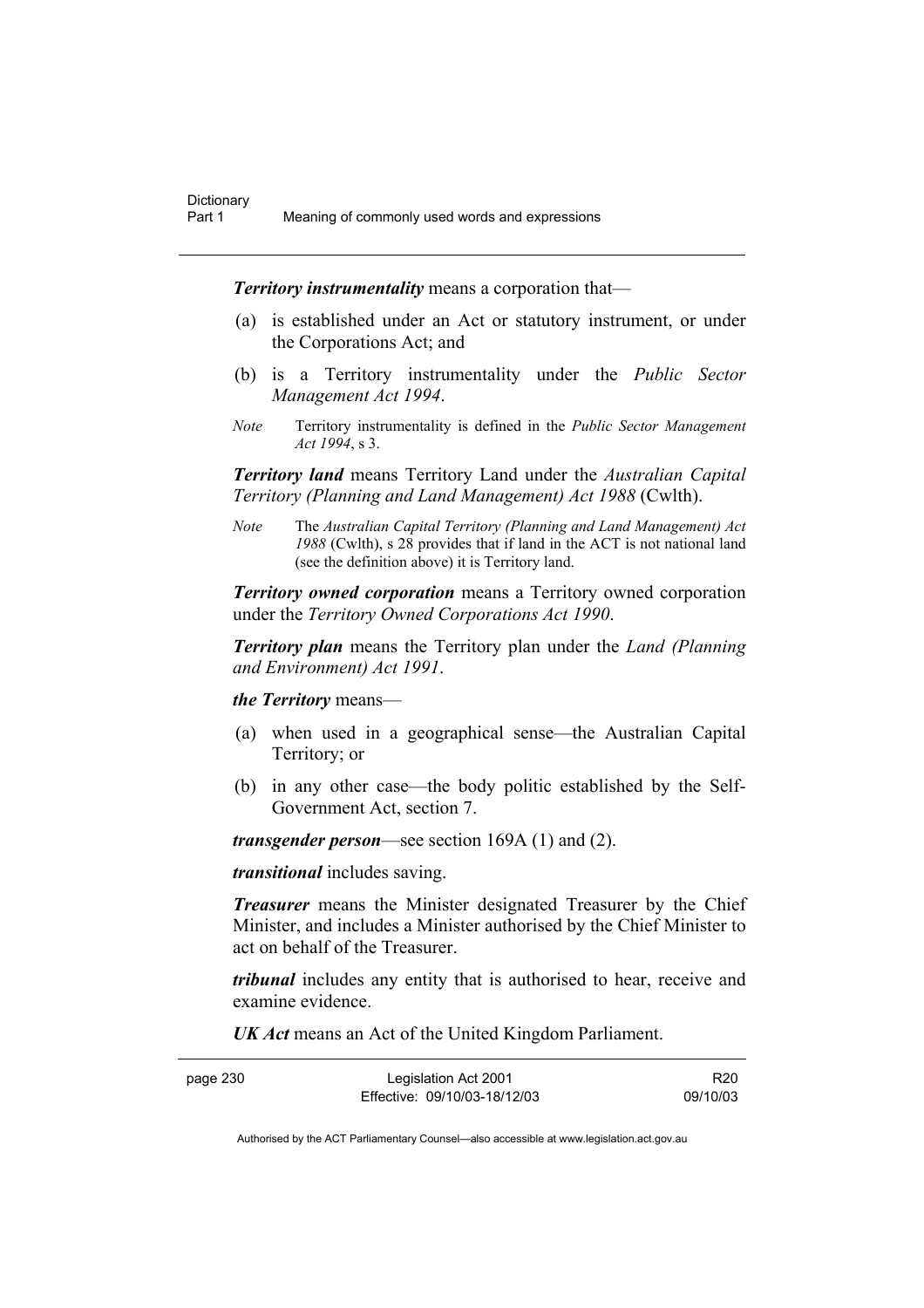*under*, in relation to an Act or statutory instrument or a provision of an Act or statutory instrument, includes the following:

- $(a)$  by;
- (b) by virtue of;
- (c) for or for the purposes of;
- (d) in accordance with;
- (e) in pursuance of;
- (f) pursuant to;
- (g) within the meaning of.

*United Kingdom* means the United Kingdom of Great Britain and Northern Ireland.

## *United Kingdom Parliament* means—

- (a) the Parliament of England; or
- (b) the Parliament of Great Britain; or
- (c) the Parliament of the United Kingdom of Great Britain and Ireland; or
- (d) the Parliament of the United Kingdom of Great Britain and Northern Ireland.

*veterinary surgeon* means a registered veterinary surgeon under the *Veterinary Surgeons Act 1965*.

*will* includes a codicil.

*word* includes any drawing, figure, number and symbol.

*working day* means a day that is not a Saturday, Sunday or public holiday.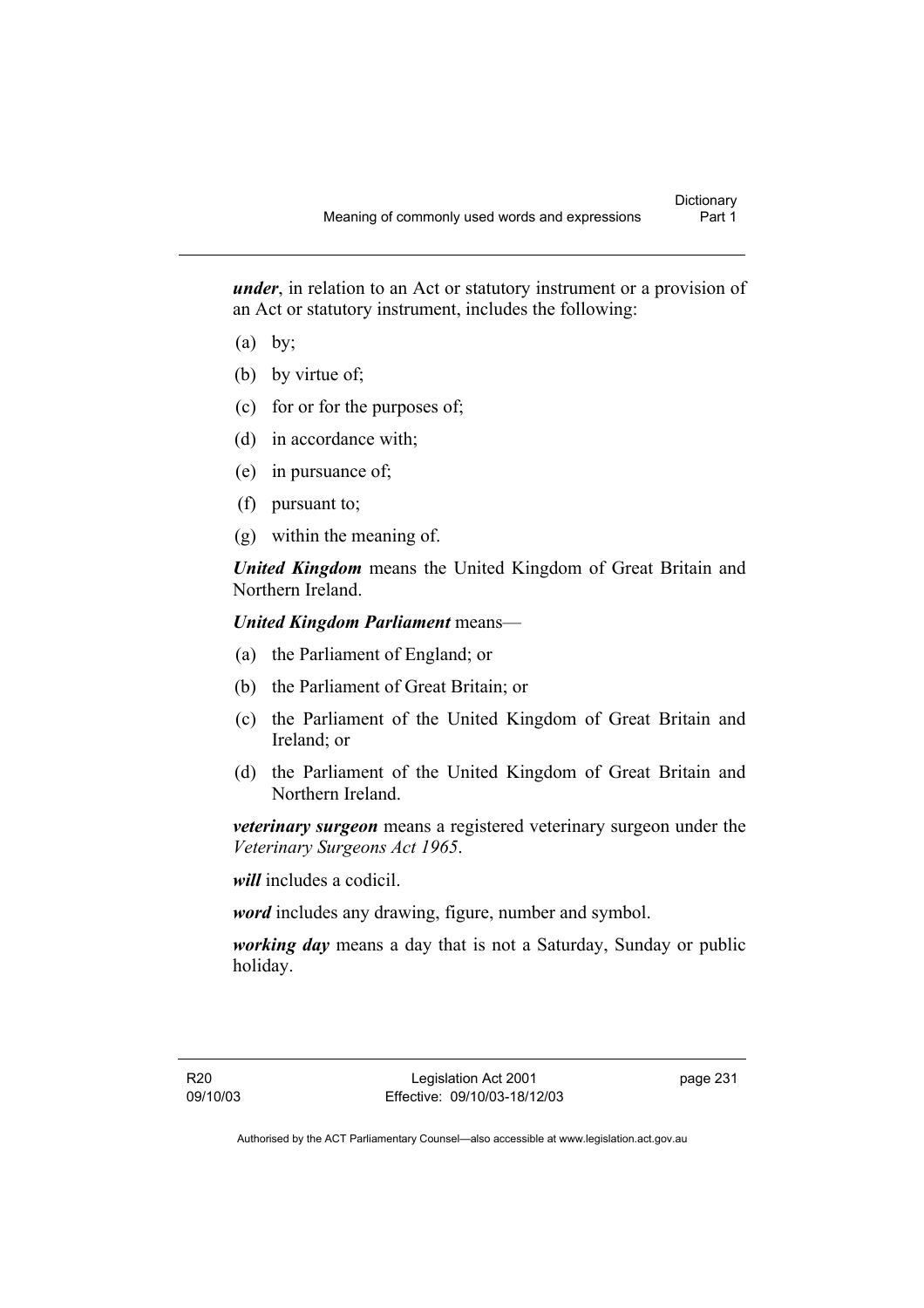*writing* includes any way of representing or reproducing words in visible form.

### **Examples**

printing, photocopying, photography, typewriting

*Note* An example is part of the Act, is not exhaustive and may extend, but does not limit, the meaning of the provision in which it appears (see s 126 and s 132).

*year*, without specifying the kind of year, means calendar year.

page 232 Legislation Act 2001 Effective: 09/10/03-18/12/03

R20 09/10/03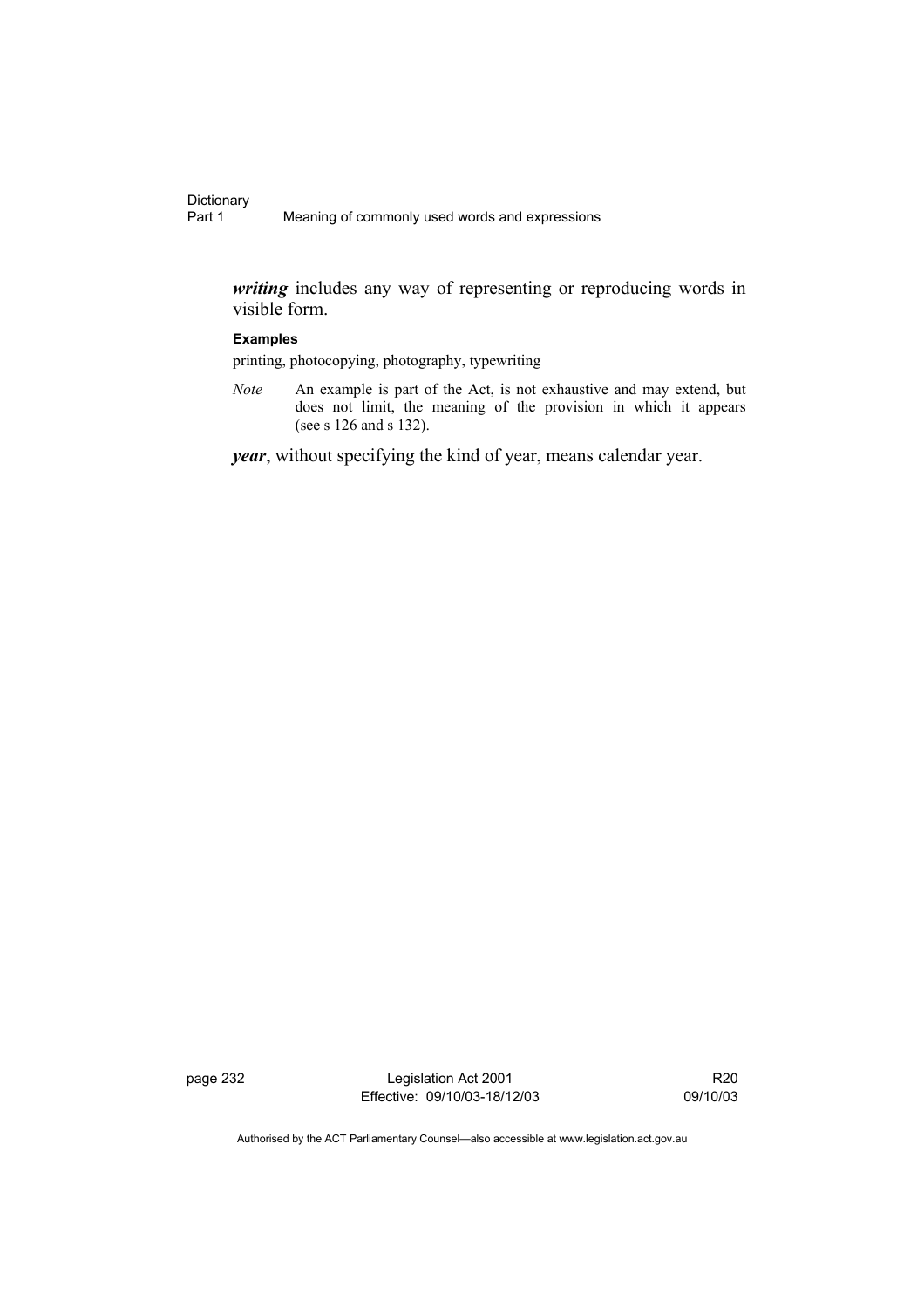# **Part 2 Words and expressions for**  *Legislation Act 2001* **only**

*Note* Words and expressions that apply to all Acts and statutory instruments are set out in pt 1.

*Act*, for chapter 14 (Interpretation of Acts and statutory instruments)—see section 136.

*Note* See also def *Act* in dict, pt 1.

*administrator*, for part 19.5 (Service of documents)—see section 246.

*agency*, for part 19.5 (Service of documents)—see section 246.

#### *appointee*—

- (a) for division 19.3.1 (Appointments—other than acting appointments)—see section 207 (2); and
- (b) for division 19.3.2 (Acting appointments)—see section 217 (2).

### *appointer*—

- (a) for division 19.3.1 (Appointments—other than acting appointments)—see section 205; and
- (b) for division 19.3.2 (Acting appointments)—see section 215; and
- (c) for part 19.4 (Delegations)—see section 230 (1).

*approved web site* means an internet site approved under section 21 (Approved web site).

*authorised republication*—see section 15 (Meaning of *authorised republication*).

page 233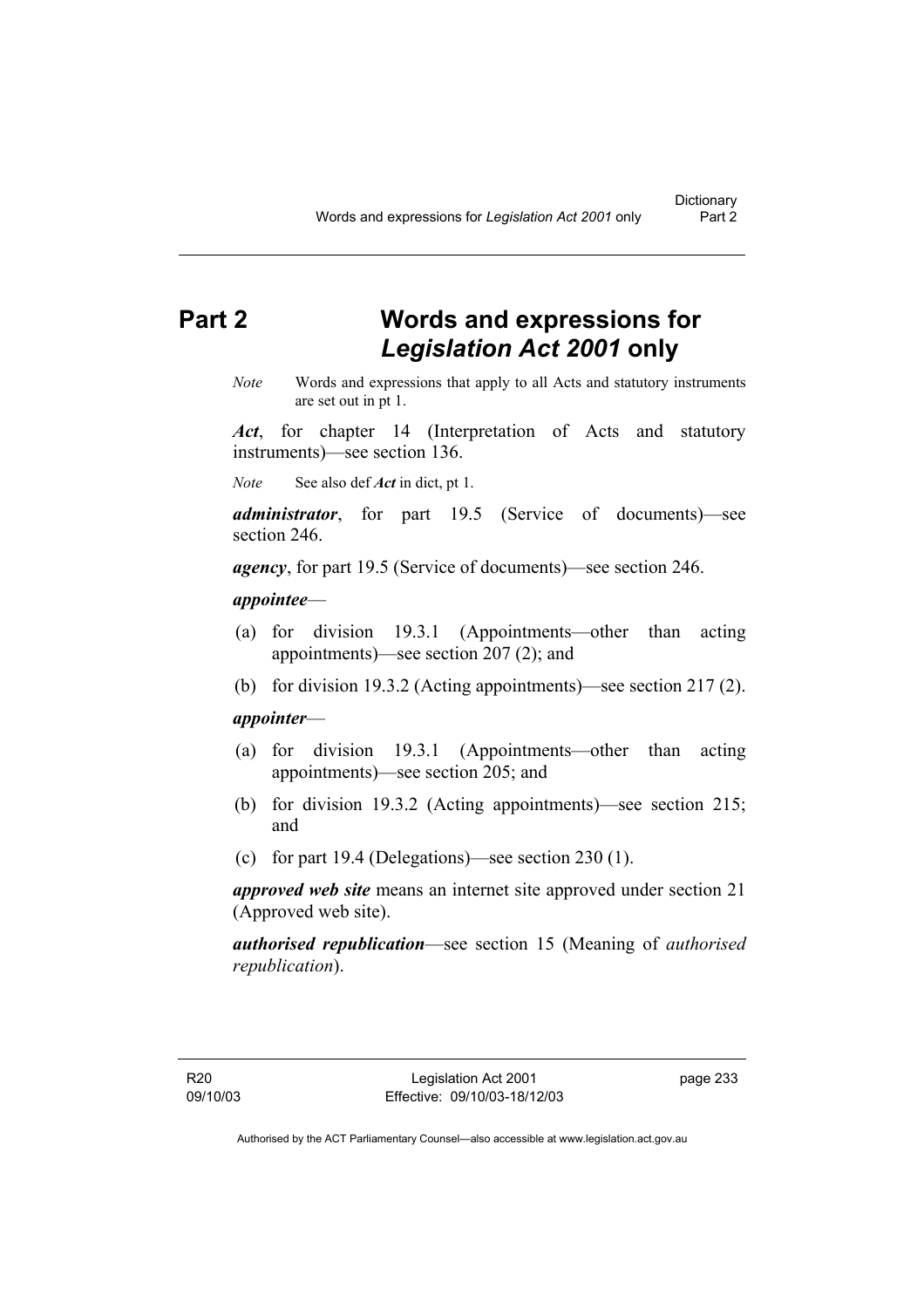*authorising law*, for chapter 5 (Regulatory impact statements for subordinate laws and disallowable instruments)—see section 31 (Definitions for ch 5).

**benefits**, for chapter 5 (Regulatory impact statements for subordinate laws and disallowable instruments)—see section 31 (Definitions for ch 5).

*business address*, for part 19.5 (Service of documents)—see section 246.

*corporation*, for part 19.5 (Service of documents)—see section 246.

*costs*, for chapter 5 (Regulatory impact statements for subordinate laws and disallowable instruments)—see section 31 (Definitions for ch 5).

*current legislative drafting practice* means the legislative drafting practices from time to time used in the Parliamentary Counsel's Office.

*delegate*, for part 19.4 (Delegations)—see section 233 (2).

*determinative provision*—see section 5 (2).

*document*, for part 19.5 (Service of documents)—see section 246.

*editorial amendment*, of a law—see section 116 (Ambit of editorial amendments).

*email address*, for part 19.5 (Service of documents)—see section 246

*executive officer*, for part 19.5 (Service of documents)—see section 246.

*fax number*, for part 19.5 (Service of documents)—see section 246.

*fee*, for part 6.3 (Making of certain statutory instruments about fees)—see section 55 (Definitions for pt 6.3).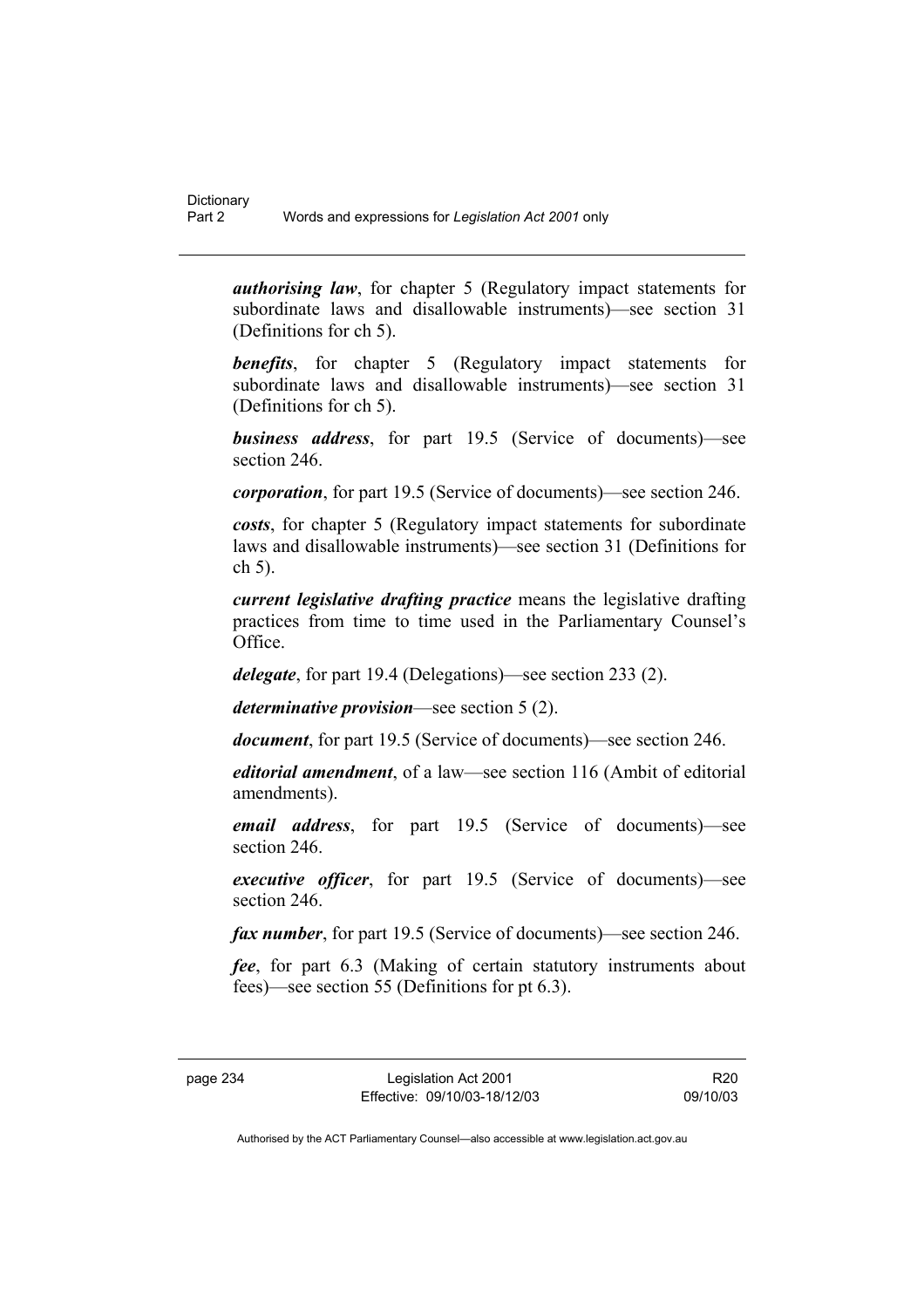*home address*, for part 19.5 (Service of documents)—see section 246.

*law*—

- (a) for chapter 3 (Authorised versions and evidence of laws and legislative material)—see section 22A; and
- (b) for chapter 8 (Commencement and exercise of powers before commencement)—see section 72 (Meaning of *law* in ch 8); and
- (c) for chapter 9 (Repeal and amendment of laws)—see section 82 (Definitions for ch 9); and
- (d) for chapter 11 (Republication of Acts and statutory instruments)—see section 107 (Meaning of *law* in ch 11); and
- (e) for chapter 13 (Structure of Acts and statutory instruments) see section 125 (Meaning of *law* in ch 13); and
- (f) for chapter 16 (Courts, tribunals and other decision-makers) see section 175 (Meaning of *law* in ch 16); and
- (g) for chapter 17 (Entities and positions)—see section 185 (Meaning of *law* in ch 17); and
- (h) for chapter 19 (Administrative and machinery provisions)—see section 195 (Meaning of *law* in ch 19).

*legislative material*, for chapter 3 (Authorised versions and evidence of laws and legislative material)—see section 22A.

*non-determinative provision*—see section 5 (3).

*provide* a service, for part 6.3 (Making of certain statutory instruments about fees)—see section 55 (Definitions for pt 6.3).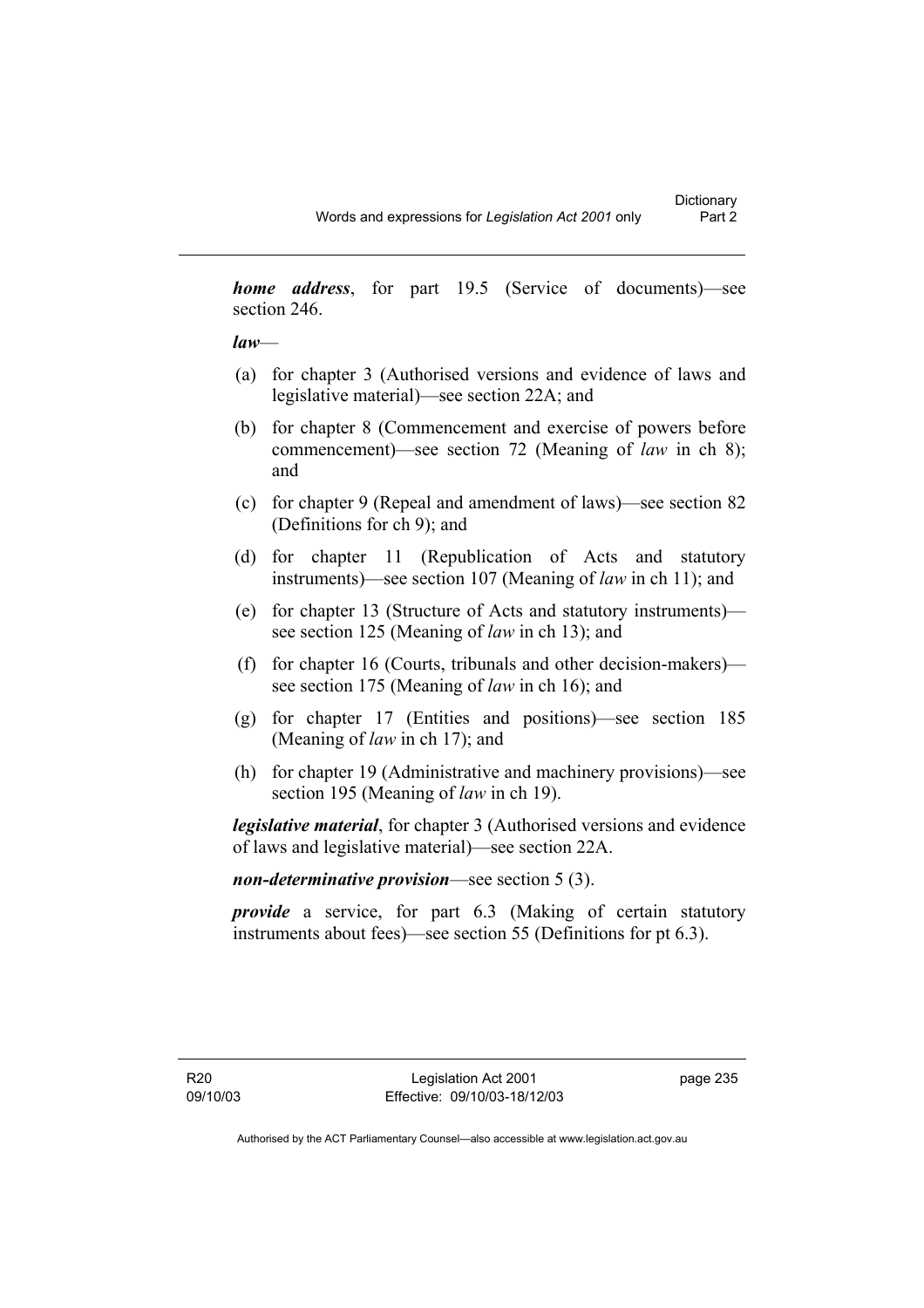*referential words* means words that identify a provision as a provision, or part of a provision, of the Act, statutory instrument or provision in which they appear.

### **Examples**

- 1 of this Act
- 2 of this section
- 3 hereof
- 4 said
- *Note* An example is part of the Act, is not exhaustive and may extend, but does not limit, the meaning of the provision in which it appears (see s 126 and s 132).

*register* means the ACT legislation register.

## *republication—*

- (a) for chapter 3 (Authorised versions and evidence of laws and legislative material)—see section 22A; and
- (b) for chapter 11 (Republication of Acts and statutory instruments)—see section 107.

*republication date*, for an authorised republication, means the date stated in the republication as the republication date.

*responsible*, for part 19.5 (Service of documents)—see section 246.

*scrutiny committee principles*, for chapter 5 (Regulatory impact statements for subordinate laws and disallowable instruments)—see section 31 (Definitions for ch 5).

*service*, for part 6.3 (Making of certain statutory instruments about fees)—see section 55 (Definitions for pt 6.3).

*working out the meaning of an Act*, for part 14.2 (Key principles of interpretation)—see section 138.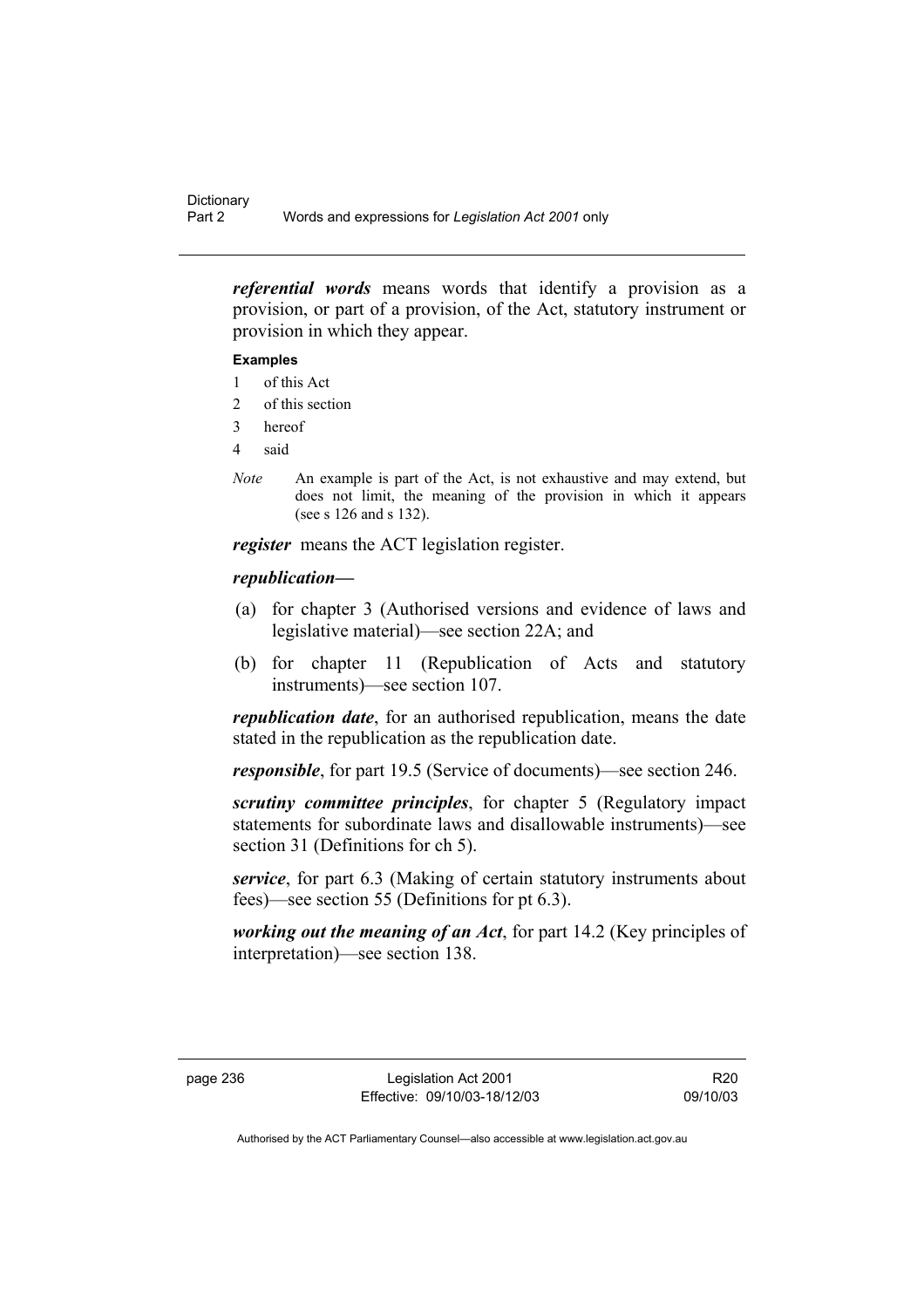# **Endnotes**

| 1 |  |  | <b>About the endnotes</b> |
|---|--|--|---------------------------|
|---|--|--|---------------------------|

Amending and modifying laws are annotated in the legislation history and the amendment history. Current modifications are not included in the republished law but are set out in the endnotes.

Not all editorial amendments made under the *Legislation Act 2001*, part 11.3 are annotated in the amendment history. Full details of any amendments can be obtained from the Parliamentary Counsel's Office.

Uncommenced amending laws and expiries are listed in the legislation history and the amendment history. These details are underlined. Uncommenced provisions and amendments are not included in the republished law but are set out in the last endnote.

If all the provisions of the law have been renumbered, a table of renumbered provisions gives details of previous and current numbering.

The endnotes also include a table of earlier republications.

If the republished law includes penalties, current information about penalty unit values appears on the republication inside front cover.

# **2 Abbreviation key**

| $am = amended$                               | $ord = ordinance$                         |
|----------------------------------------------|-------------------------------------------|
| $amdt = amendment$                           | $orig = original$                         |
| $ch = chapter$                               | $p = page$                                |
| $cl = clause$                                | par = paragraph                           |
| $def = definition$                           | pres = present                            |
| $dict = dictionary$                          | $prev = previous$                         |
| $disallowed = disallowed by the Legislative$ | $(\text{prev})$ = previously              |
| Assembly                                     | $prov = provision$                        |
| $div = division$                             | $pt = part$                               |
| $exp = expires/expired$                      | $r = rule/subrule$                        |
| Gaz = Gazette                                | $reg = regulation/subregulation$          |
| $hdg =$ heading                              | $remum = remumbered$                      |
| IA = Interpretation Act 1967                 | $reloc = relocated$                       |
| ins = inserted/added                         | $R[X]$ = Republication No                 |
| $LA =$ Legislation Act 2001                  | $RI =$ reissue                            |
| $LR =$ legislation register                  | s = section/subsection                    |
| LRA = Legislation (Republication) Act 1996   | $sch = schedule$                          |
| $mod = modified / modified$                  | $sdiv = subdivision$                      |
| $No = number$                                | $sub =$ substituted                       |
| $num = numbered$                             | $SL = Subordinate Law$                    |
| $o = order$                                  | underlining = whole or part not commenced |
| om = omitted/repealed                        | or to be expired                          |
|                                              |                                           |

R20 09/10/03

Legislation Act 2001 Effective: 09/10/03-18/12/03 page 237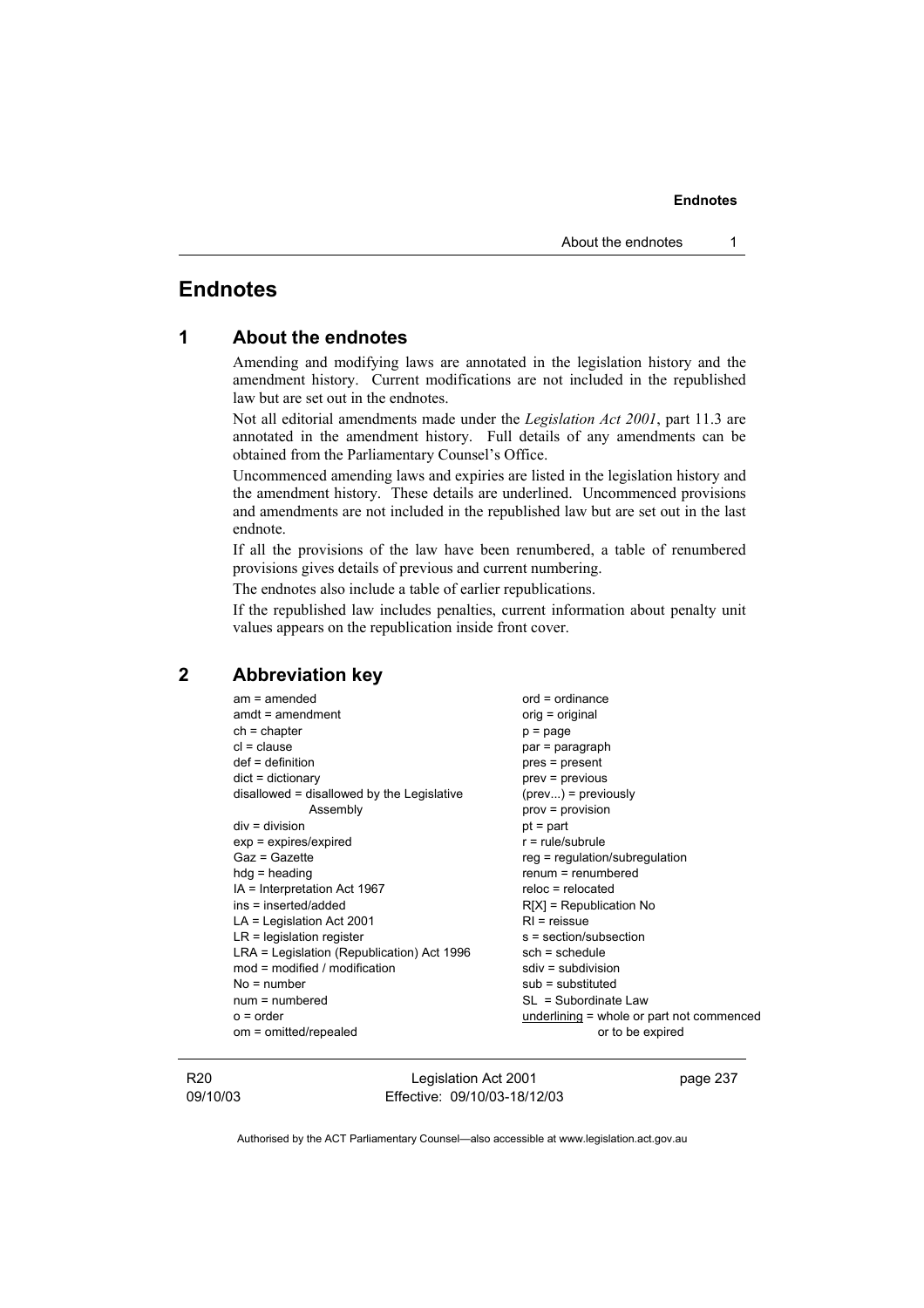3 Legislation history

# **3 Legislation history**

### **Legislation Act 2001 No 14**

notified 5 April 2001 (Gaz 2001 No 14) s 1, s 2 commenced 5 April 2001 (IA s 10B) remainder commenced 12 September 2001 (s 2 and Gaz 2001 No S65)

as amended by

### **Legislation (Consequential Amendments) Act 2001 No 44 pt 220**

notified 26 July 2001 (Gaz 2001 No 30) s 1, s 2 commenced 26 July 2001 (IA s 10B) pt 220 commenced 12 September 2001 (s 2 and see Gaz 2001 No S65)

### **Statute Law Amendment Act 2001 (No 2) 2001 No 56 pt 2.2**

notified 5 September 2001 (Gaz 2001 No S65) s 1, s 2 commenced 5 September 2001 (IA s 10B) amdts 2.67, 2.69, 2.78, 2.81 commenced 12 September 2001 (s 2 (2)) pt 2.2 remainder commenced 5 September 2001 (s 2 (1))

as modified by

### **Legislation Regulations 2001 SL 2001 No 34 reg 6**  notified LR 13 September 2001 commenced 13 September 2001 (reg 2)

as amended by

## **Justice and Community Safety Legislation Amendment Act 2001 No 70 sch 1**  notified LR 14 September 2001

amdt commenced 14 September 2001 (s 2 (5))

## **Defamation Act 2001 No 88 s 43 (2)**

notified LR 24 September 2001 s 1, s 2 commenced 24 September 2001 (LA s 75) s 43 (2) commenced 1 July 2002 (s 2)

page 238 Legislation Act 2001 Effective: 09/10/03-18/12/03

R20 09/10/03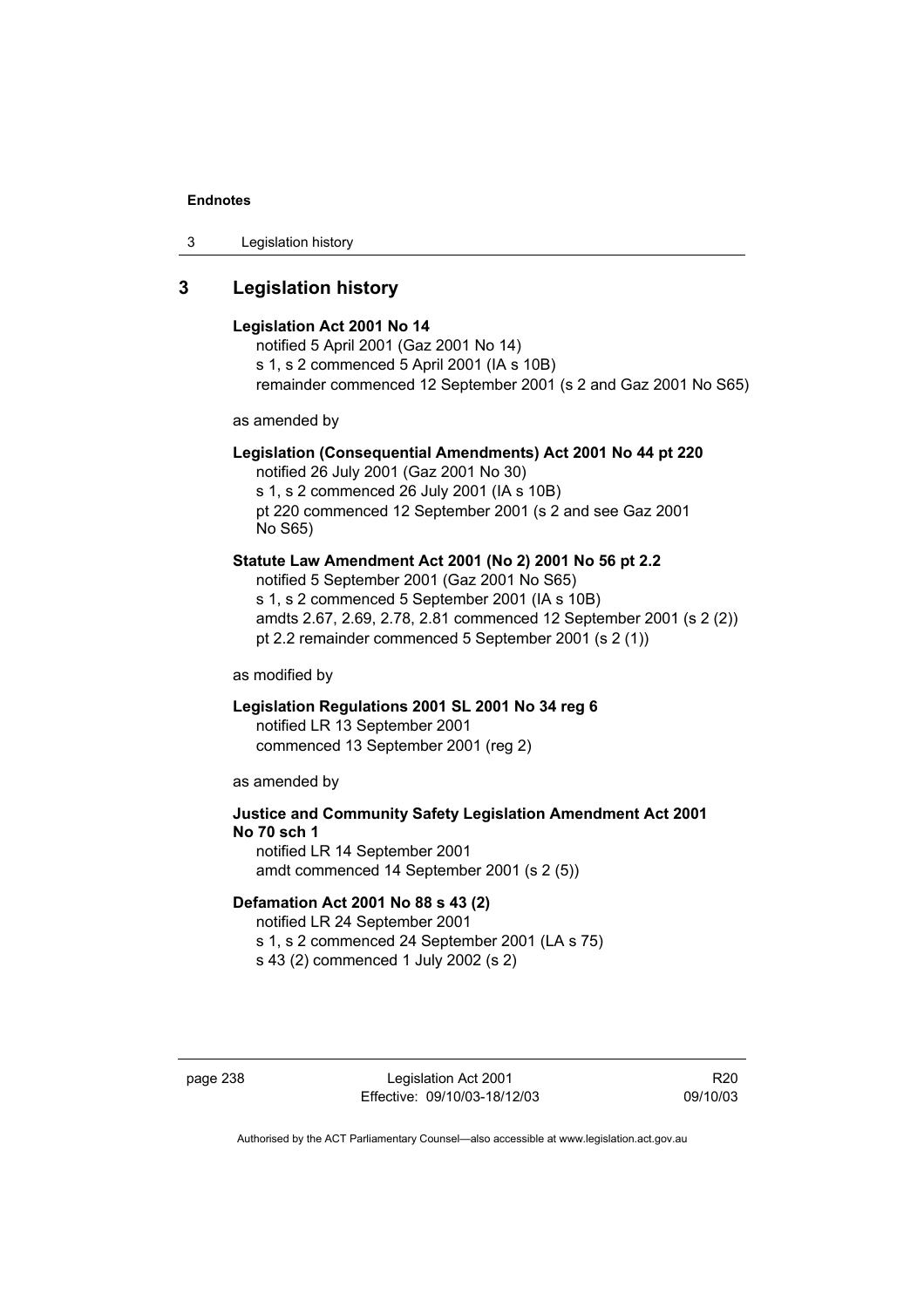## **Legislation Amendment Act 2002 No 11 ss 3-29, sch 1, pt 2.29**

notified LR 27 May 2002

s 1, s 2 commenced 27 May 2002 (LA s 75) ss 3-29, sch 1, pt 2.29 commenced 28 May 2002 (s 2 (1))

### **Justice and Community Safety Legislation Amendment Act 2002 No 27 pt 8**

notified LR 9 September 2002 s 1, s 2 commenced 9 September 2002 (LA s 75) pt 8 commenced 7 October 2002 (s 2 (2))

### **Statute Law Amendment Act 2002 No 30 pt 2.1**

notified LR 16 September 2002 s 1, s 2 taken to have commenced 19 May 1997 (LA s 75 (2)) amdt 2.3 taken to have commenced 12 September 2001 (s 2 (2)) pt 2.1 remainder commenced 17 September 2002 (s 2 (1))

### **Civil Law (Wrongs) Act 2002 No 40 div 3.2.8**

notified LR 10 October 2002 s 1, s 2 commenced 10 October 2002 (LA s 75 (1)) div 3.2.8 commenced 1 November 2002 (s 2 (2) and CN2002-13)

### **Statute Law Amendment Act 2002 (No 2) No 49 pt 2.1**

notified LR 20 December 2002

s 1, s 2 taken to have commenced 7 October 1994 (LA s 75 (2)) pt 2.1 commenced 17 January 2003 (s 2 (1))

### **Criminal Code 2002 No 51 pt 1.12**

notified LR 20 December 2002

s 1, s 2 commenced 20 December 2002 (LA 75 (1))

pt 1.12 commenced 1 January 2003 (s 2 (1))

### **Planning and Land (Consequential Amendments) Act 2002 No 56 pt 3.13**

notified LR 20 December 2002 s 1, s 2 commenced 20 December 2002 (LA s 75 (1)) sch 3 pt 3.13 commences 1 July 2003 (s 2 and see Planning and Land Act 2002 A2002-55, s 2)

page 239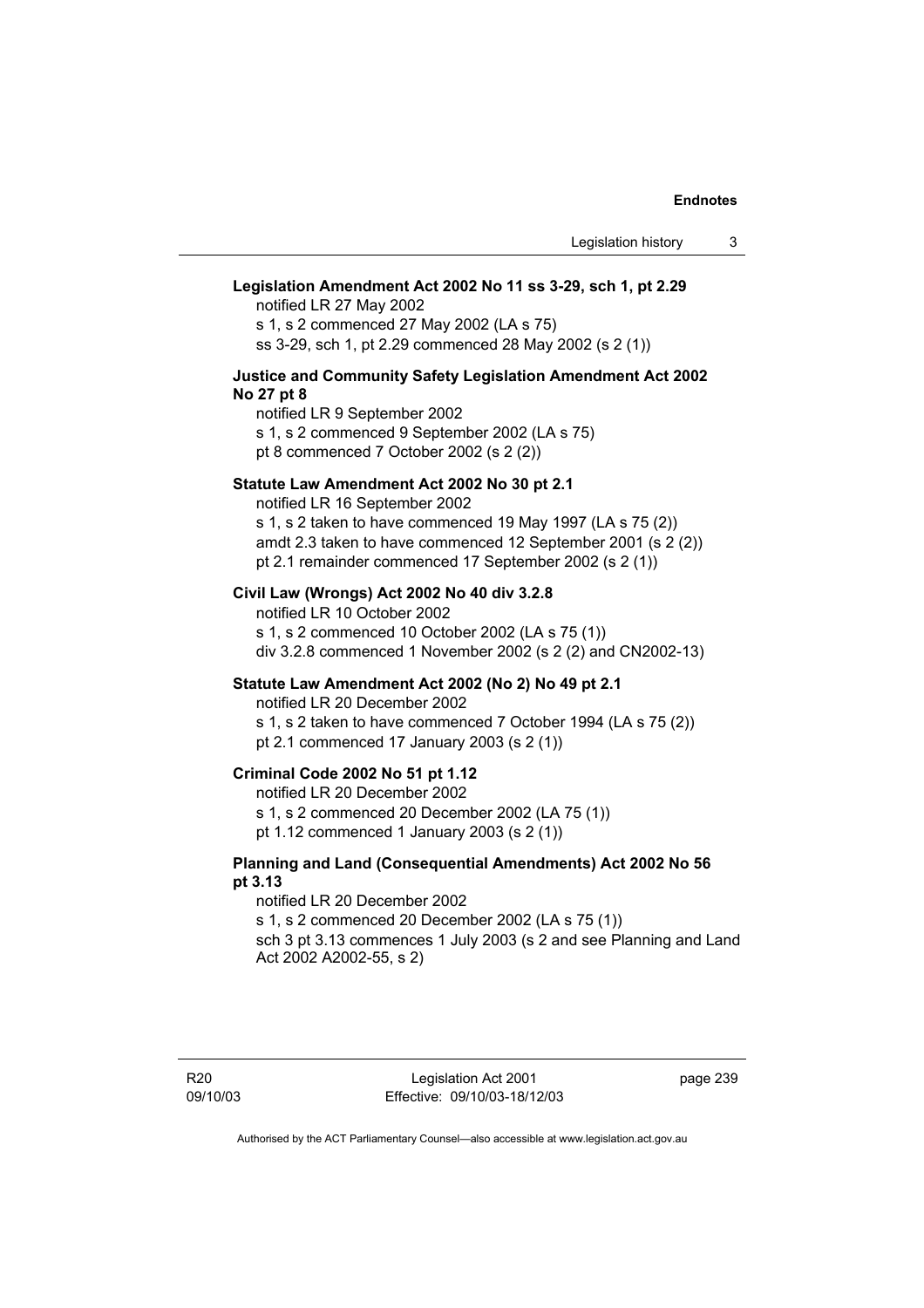4 Amendment history

## **Legislation (Gay, Lesbian and Transgender) Amendment Act 2003 A2003-14 pt 2**

notified LR 27 March 2003 s 1, s 2 commenced 27 March 2003 (LA s 75 (1)) pt 2 commenced 28 March 2003 (s 2)

### **Consumer and Trader Tribunal Act 2003 A2003-16 s 70**

notified LR 9 April 2003

s 1, s 2 commenced 9 April 2003 (LA s 75 (1))

s 70 commenced 9 October 2003 (s 2 and LA s 79)

## **Legislation (Statutory Interpretation) Amendment Act 2003 A2003-18**

notified LR 9 April 2003 s 1, s 2 commenced 9 April 2003 (LA s 75 (1)) remainder commenced 10 April 2003 (s 2)

### **Statute Law Amendment Act 2003 A2003-41 sch 2 pt 2.1**

notified LR 11 September 2003 s 1, s 2 commenced 11 September 2003 (LA s 75 (1)) sch 2 pt 2.1 commenced 9 October 2003 (s 2 (1))

## **4 Amendment history**

| <b>Dictionary</b>         |                                                                                                                                     |     |
|---------------------------|-------------------------------------------------------------------------------------------------------------------------------------|-----|
| s <sub>2</sub>            | orig s 2 om LA s $89(4)$<br>(prev s 3) am 2001 No 56 amdt 2.18<br>renum 2002 No 11 s 5                                              |     |
| <b>Notes</b>              |                                                                                                                                     |     |
| s 2A                      | (prev s 4) am 2001 No 56 amdt 2.19; 2002 No 11 amdt 1.1<br>renum 2002 No 11 s 5<br>$(2)$ , $(3)$ exp 2 September 2003 (s 2A $(3)$ ) |     |
| <b>Objects</b>            |                                                                                                                                     |     |
| s <sub>3</sub>            | orig s 3 renum as s 2<br>(prev s 5) am 2002 No 11 s 4<br>renum 2002 No 11 s 5                                                       |     |
| <b>Application of Act</b> |                                                                                                                                     |     |
| s <sub>4</sub>            | orig s 4 renum as s 2A<br>ins 2002 No 11 s 6                                                                                        |     |
|                           | Determinative and non-determinative provisions                                                                                      |     |
| s 5                       | orig s 5 renum as s 3<br>ins 2002 No 11 s 6                                                                                         |     |
| page 240                  | Legislation Act 2001                                                                                                                | R20 |

Authorised by the ACT Parliamentary Counsel—also accessible at www.legislation.act.gov.au

09/10/03

Effective: 09/10/03-18/12/03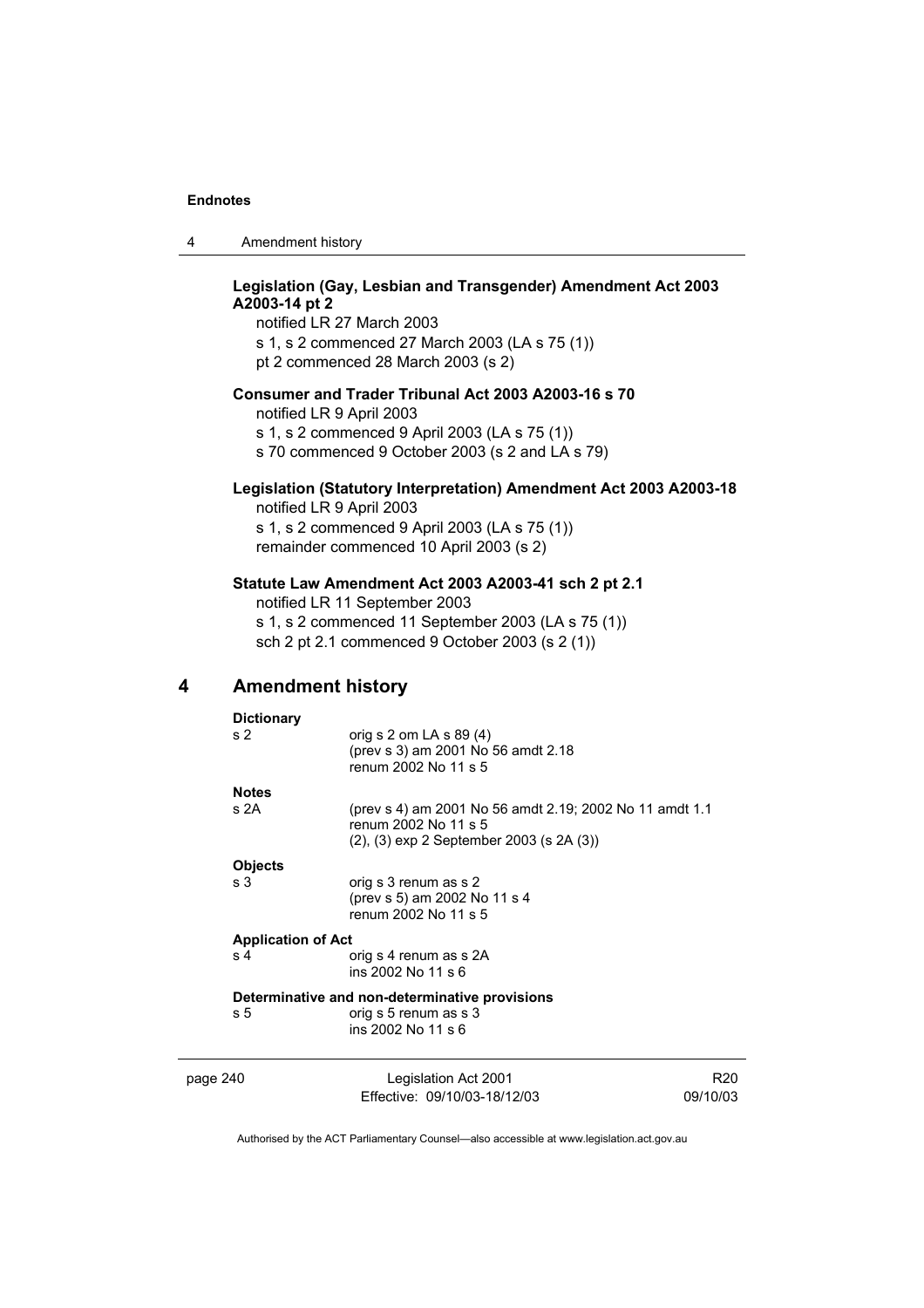Amendment history 4

**Legislation Act provisions must be applied**  s 6 sub 2002 No 11 s 6 **Meaning of** *instrument*  s 14 am 2001 No 56 amdt 2.20 **Meaning of** *provision*  s 16 am 2001 No 56 amdt 2.21 **ACT legislation register**  s 18 am 2001 No 56 amdt 2.22 **Contents of register**  s 19 sub 2001 No 56 amdt 2.23 am 2002 No 11 s 7; 2002 No 11 amdt 1.2; ss renum R5 LA (see 2002 No 11 amdt 1.3); 2002 No 49 amdt 2.1, amdt 2.1; pars renum R13 LA (see 2002 No 49 amdt 2.3); A2003-41 amdt 2.1, amdt 2.2 **Access to registered material at approved web site**  am 2001 No 56 amdt 2.24 **Authorised versions and evidence of laws and legislative material**  ch 3 hdg sub A2003-41 amdt 2.3 **Definitions for ch 3**  ins A2003-41 amdt 2.4 def *law* ins A2003-41 amdt 2.4 def *legislative material* ins A2003-41 amdt 2.4 def *republication* ins A2003-41 amdt 2.4 **Authorisation of versions by parliamentary counsel**  s 23 sub A2003-41 amdt 2.5 **Authorised electronic versions**  s 24 am 2001 No 56 amdt 2.25, amdt 2.26; 2002 No 11 amdt 1.4 sub A2003-41 amdt 2.6 **Authorised written versions**  s 25 sub A2003-41 amdt 2.7 **Judicial notice of certain matters**  s 26 am A2003-41 amdt 2.8, amdt 2.9 **Notification of Acts**  s 28 am 2001 No 56 amdts 2.27-2.29; 2002 No 11 amdt 1.5; A2003-41 amdt 2.10, amdt 2.11; ss renum R20 LA (see A2003-41 amdt 2.12) **References to** *notification* **of Acts**  s 30 am 2001 No 56 amdt 2.30, amdt 2.31

R20 09/10/03

Legislation Act 2001 Effective: 09/10/03-18/12/03 page 241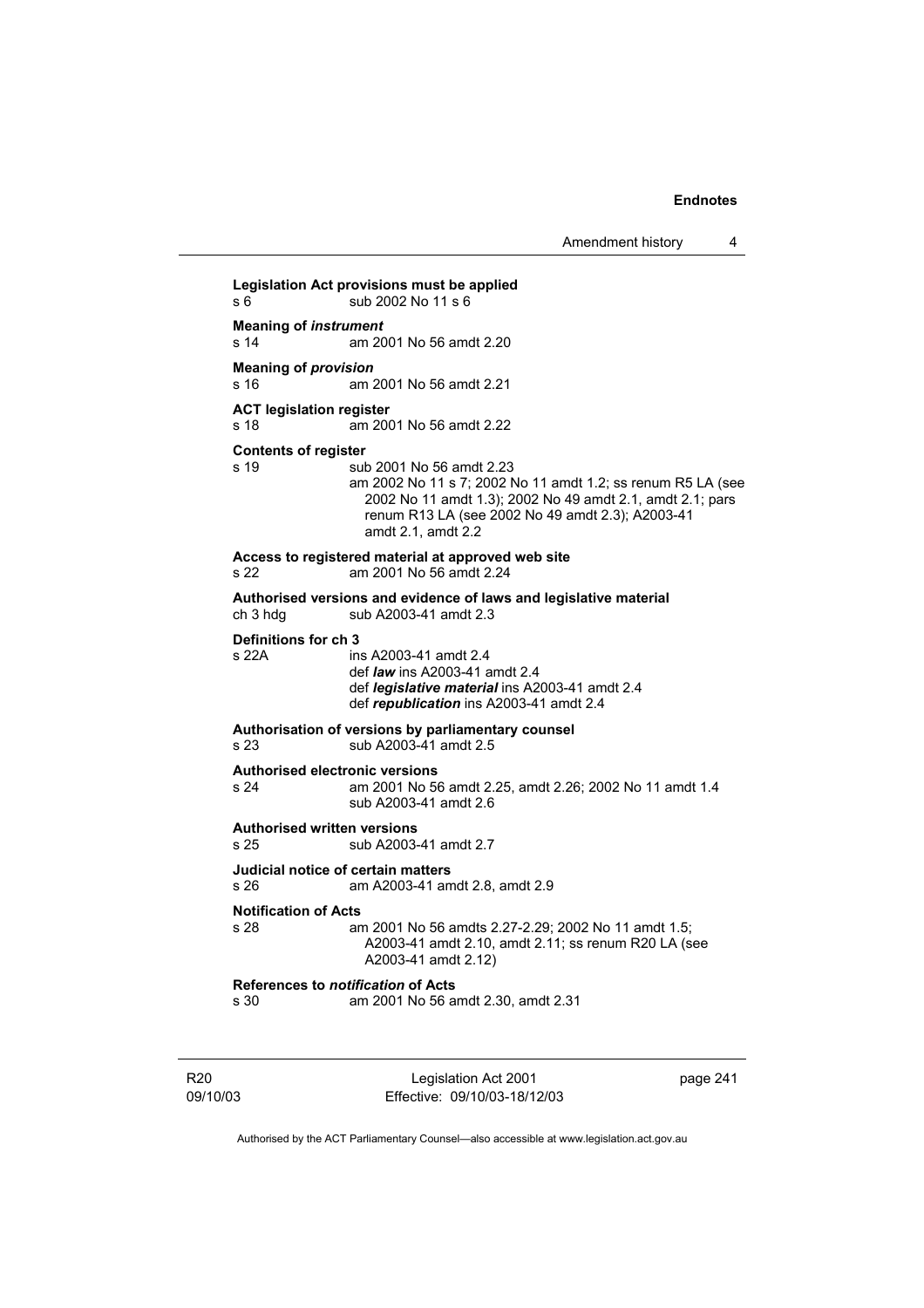```
4 Amendment history
```
**Guidelines about costs of proposed subordinate laws and disallowable instruments**  s 33 (3), (4) exp 12 March 2002 (s 33 (4)) **When is preparation of regulatory impact statement unnecessary?**  s 36 am 2002 No 30 amdt 2.1 **Making of certain statutory instruments by Executive**  s 41 hdg sub 2001 No 56 amdt 2.32 sub 2002 No 11 s 8 s 41 am 2001 No 56 amdts 2.33-2.36 sub 2002 No 11 s 8 **Power to make statutory instruments**  s 42 am 2002 No 11 amdt 1.6 **Statutory instruments to be interpreted not to exceed powers under authorising law**  s 43 am 2002 No 11 amdt 1.7 **Power to make statutory instruments for an Act etc**  s 44 am 2002 No 11 amdt 1.8, amdt 1.9; 2002 No 49 amdt 2.54 **Power to make court rules**  s 45 sub 2002 No 11 s 9 am 2002 No 49 amdt 2.4, amdt 2.54 **Power to make instrument includes power to amend or repeal**  s 46 am 2002 No 11 s 10 **Statutory instrument may make provision by applying law or instrument**  s 47 sub 2002 No 11 s 11 am 2002 No 49 amdt 2.5 **Power to make instrument includes power to make different provision for different categories etc**  s 48 am 2002 No 11 amdt 1.10; 2002 No 49 amdt 2.54 **Single instrument may exercise several powers or satisfy several requirements**  am 2002 No 11 amdt 1.11 **Relationship between authorising law and instrument dealing with same matter**  s 50 am 2002 No 11 amdt 1.12, amdt 1.13; 2002 No 49 amdt 2.54 **Instrument may authorise determination of matter etc**  s 52 am 2002 No 11 amdt 1.14; ss renum R5 LA (see 2002 No 11 amdt 1.15) **Instrument may prohibit**  s 53 am 2002 No 11 amdt 1.16, amdt 1.17

page 242 Legislation Act 2001 Effective: 09/10/03-18/12/03

R20 09/10/03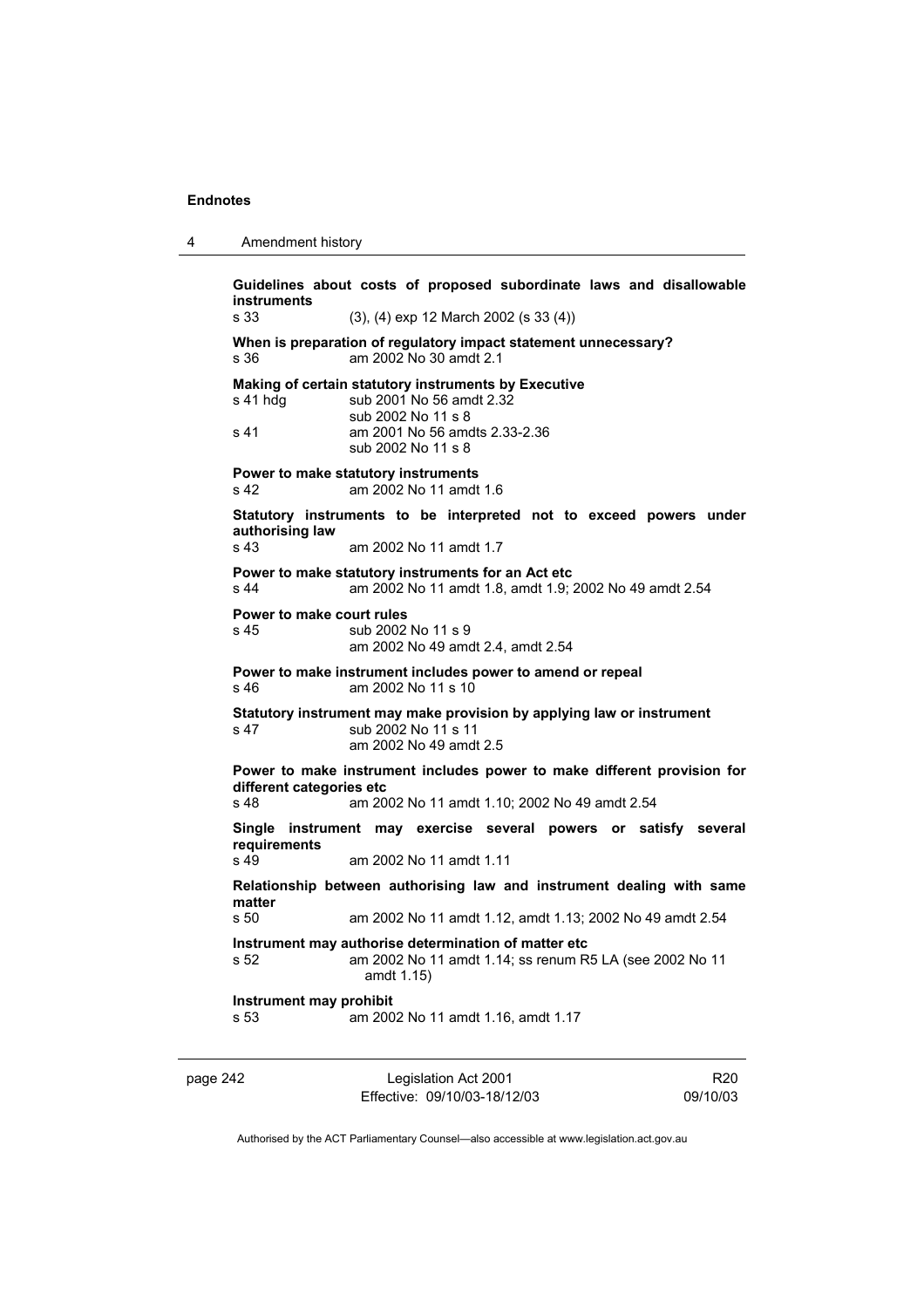|                                         | Amendment history                                                                                                                                                                              | 4 |
|-----------------------------------------|------------------------------------------------------------------------------------------------------------------------------------------------------------------------------------------------|---|
| s 54                                    | Instrument may require making of statutory declaration<br>am 2002 No 11 amdt 1.18; 2002 No 30 amdt 2.2                                                                                         |   |
| s 56                                    | Determination of fees by disallowable instrument<br>am 2001 No 56 amdt 2.37, amdt 2.38; ss renum R1 LA (see<br>2001 No 56 amdt 2.39); 2002 No 11 amdt 1.19, amdt 1.20;<br>2002 No 49 amdt 2.54 |   |
| s 57                                    | Fees payable in accordance with determination etc<br>am 2002 No 11 amdt 1.21                                                                                                                   |   |
| s 58                                    | Regulations may make provision about fees<br>am 2001 No 56 amdt 2.40; 2002 No 11 amdt 1.22; ss renum R5<br>LA (see 2002 No 11 amdt 1.23)                                                       |   |
| Numbering<br>s 59                       | am 2001 No 56 amdt 2.41; A2003-41 amdt 2.13                                                                                                                                                    |   |
| s 60 hdg<br>s 60                        | Correction etc of name of registrable instrument<br>sub A2003-41 amdt 2.14<br>am 2001 No 56 amdt 2.42, amdt 2.43; 2001 No 70 amdt 1.8;<br>2002 No 49 amdt 2.6, amdt 2.7; A2003-41 amdt 2.15    |   |
| s 61                                    | Notification of registrable instruments<br>sub 2001 No 56 amdt 2.44<br>am 2002 No 11 s 12, amdt 1.24; ss renum R5 LA (see 2002<br>No 11 amdt 1.25); A2003-41 amdts 2.16-2.19                   |   |
| s 62                                    | Effect of failure to notify registrable instrument<br>am 2002 No 11 amdt 1.26, amdt 1.27                                                                                                       |   |
| s 63                                    | References to notification of registrable instruments<br>am 2001 No 56 amdt 2.45, amdt 2.46                                                                                                    |   |
| s 64 hdg<br>s 64                        | Presentation of subordinate laws and disallowable instruments<br>sub 2002 No 11 amdt 1.28<br>am 2002 No 11 amdt 1.29                                                                           |   |
| s 65 hdg<br>s 65                        | Disallowance by resolution of Assembly<br>sub 2001 No 56 amdt 2.47<br>am 2001 No 56 amdt 2.48, amdt 2.49; 2002 No 11 amdt 1.30                                                                 |   |
| s 65A                                   | Notification of disallowance by resolution of Assembly<br>ins 2001 No 56 amdt 2.50<br>am 2002 No 11 amdt 1.31; A2003-41 amdt 2.20                                                              |   |
| <b>Revival of affected laws</b><br>s 66 | am 2002 No 11 amdt 1.32                                                                                                                                                                        |   |
| s 67                                    | Making of instrument same in substance within 6 months after disallowance<br>am 2002 No 11 amdt 1.33                                                                                           |   |
|                                         |                                                                                                                                                                                                |   |

R20 09/10/03

Legislation Act 2001 Effective: 09/10/03-18/12/03 page 243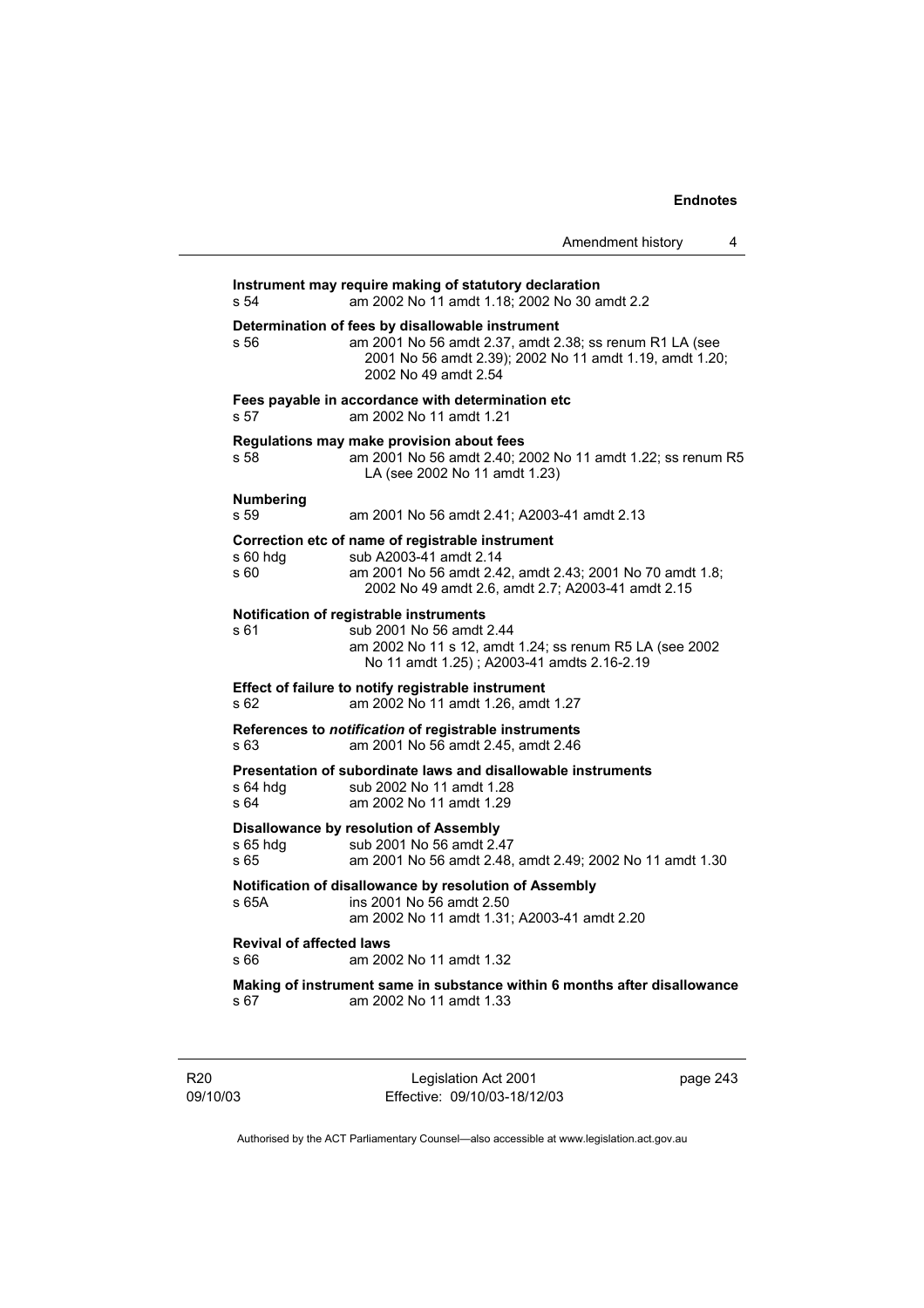```
4 Amendment history 
page 244 Legislation Act 2001 
                                                                    R20 
      Amendment by resolution of Assembly 
      s 68 am 2001 No 56 amdts 2.51-2.53; ss renum R1 LA (see 2001 
                       No 56 amdt 2.54); 2002 No 11 amdt 1.34 
      Notification of amendments made by resolution of Assembly 
     s 69 am 2001 No 56 amdt 2.55, amdt 2.56; 2002 No 11 amdt 1.35; 
                       2002 No 49 amdt 2.8 
      Making of amendment restoring effect of law within 6 months after 
     amendment 
                     am 2002 No 11 amdt 1.36
     Effect of dissolution or expiry of Assembly on notice of motion 
     s 71 am 2002 No 11 amdt 1.37 
      General rules about commencement 
     s 73 am 2002 No 11 s 13, s 14, amdt 1.38, amdt 1.39; A2003-41 
                       amdt 2.21 
     Time of commencement 
     s 74 sub 2002 No 11 s 15 
      Commencement of naming and commencement provisions on notification 
      day 
      s 75 am 2002 No 11 s 16; 2002 No 49 amdt 2.9, amdt 2.10 
      Non-prejudicial provision may commence retrospectively 
      s 76 am 2002 No 11 amdt 1.40; ss renum R5 LA (see 2002 No 11 
                       amdt 1.41) 
      Commencement by commencement notice 
     s 77 am 2002 No 11 s 17, amdt 1.42; 2002 No 49 amdt 2.11 
      Separate commencement of amendments 
     s 78 sub 2002 No 11 amdt 1.43 
      Automatic commencement of postponed law 
      s 79 am 2002 No 11 amdt 1.44; 2002 No 49 amdt 2.12; A2003-41 
                       amdt 2.22 
      Commencement of amendment of uncommenced law 
     s 79A ins A2003-41 amdt 2.23 
      References to commencement of law 
     s 80 am 2002 No 49 amdt 2.13 
      Exercise of powers between notification and commencement 
     s 81 am 2002 No 11 amdt 1.45-1.47 
      Definitions for ch 9 
      s 82 def repeal sub 2002 No 49 amdt 2.14 
      Consequences of amendment of statutory instrument by Act 
     s 83 am 2002 No 11 amdt 1.48, amdt 1.49
```
Authorised by the ACT Parliamentary Counsel—also accessible at www.legislation.act.gov.au

09/10/03

Effective: 09/10/03-18/12/03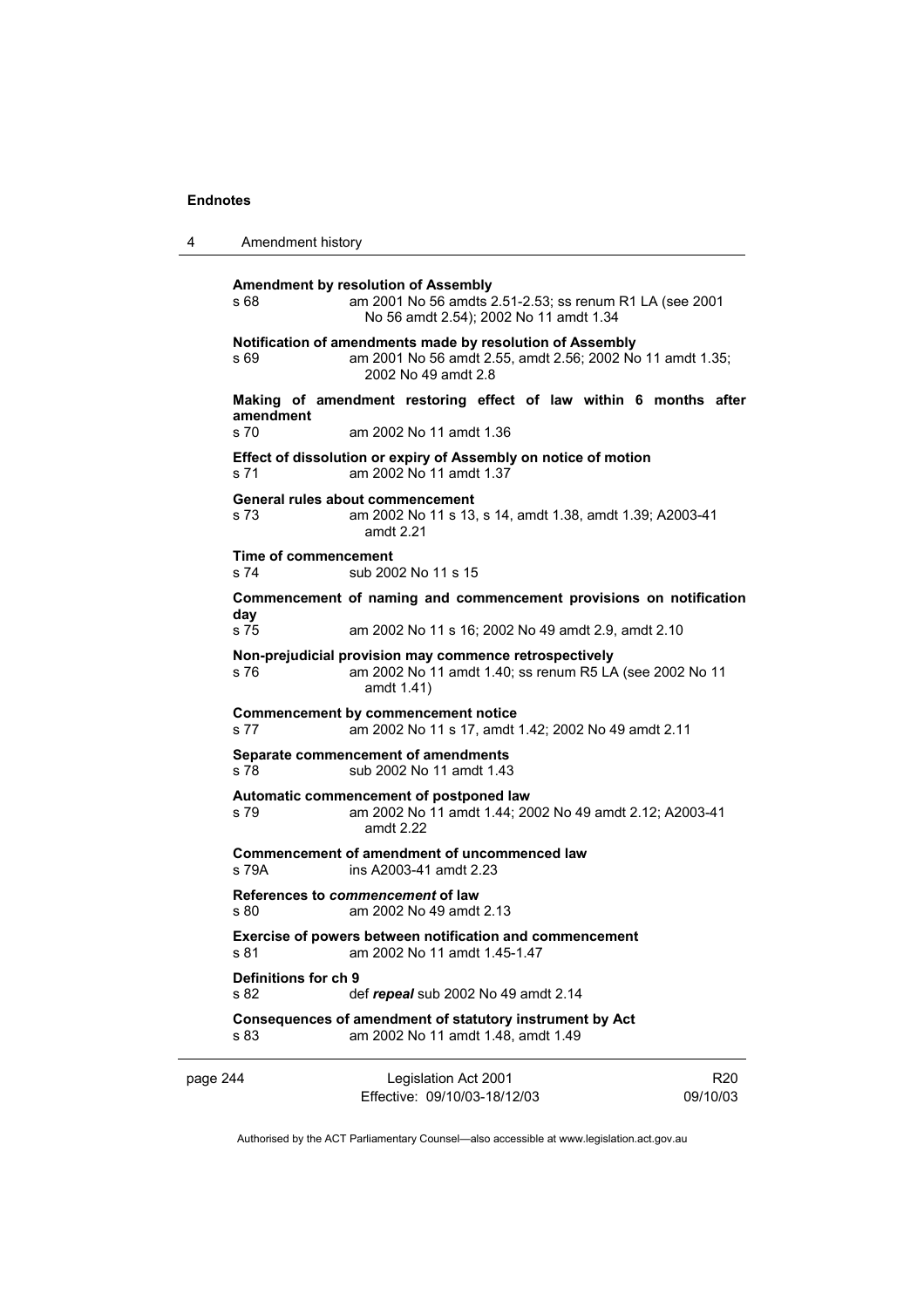| s 84                                   | Saving of operation of repealed and amended laws<br>am 2002 No 11 amdt 1.50; ss renum R5 LA (see 2002 No 11<br>amdt 1.51)                                                                                                                   |
|----------------------------------------|---------------------------------------------------------------------------------------------------------------------------------------------------------------------------------------------------------------------------------------------|
| s 84A                                  | Creation of offences and changes in penalties<br>ins 2001 No 56 amdt 2.57<br>am 2002 No 11 amdt 1.52                                                                                                                                        |
| When repeal takes effect<br>s 85       | sub 2002 No 11 s 18                                                                                                                                                                                                                         |
| amending laws                          | Repealed and amended laws not revived on repeal of repealing and                                                                                                                                                                            |
| s 86                                   | am 2002 No 11 amdt 1.53; ss renum R5 LA (see 2002 No 11<br>amdt 1.54)                                                                                                                                                                       |
| s 87                                   | Commencement not undone if repealed<br>am 2002 No 11 amdt 1.55                                                                                                                                                                              |
| s 88 hdg<br>s 88                       | Repeal does not end effect of transitional laws etc<br>sub 2002 No 49 amdt 2.15<br>am 2002 No 11 amdt 1.56                                                                                                                                  |
| s 89                                   | Automatic repeal of certain laws and provisions<br>am 2002 No 11 amdt 1.57-1.59; ss renum R5 LA (see 2002<br>No 11 amdt 1.60); 2002 No 30 amdt 2.3; 2002 No 49<br>amdts 2.16-2.18, 2.20-2.23; ss renum R13 LA (see 2002 No<br>49 amdt 2.19) |
| s 91                                   | Insertion of provisions by amending law<br>am 2001 No 56 amdt 2.58; 2002 No 11 amdt 1.61-1.63; ss<br>renum R5 LA (see 2002 No 11 amdt 1.64); A2003-41<br>amdt $2.24$                                                                        |
| s 92                                   | Amendment to be made whenever possible<br>am 2002 No 11 amdt 1.65-1.68                                                                                                                                                                      |
| s.93                                   | Provisions included in another provision for amendment purposes<br>am 2001 No 56 amdt 2.59, amdt 2.60; 2002 No 11 amdt 1.69                                                                                                                 |
| s 94                                   | Continuance of appointments etc made under amended provisions<br>am 2002 No 11 amdt 1.70; ss renum R5 LA (see 2002 No 11<br>amdt 1.71); 2002 No 49 amdt 2.24; A2003-41 amdt 2.25                                                            |
| <b>Status of modifications</b><br>s 95 | am 2002 No 11 amdt 1.72, amdt 1.73                                                                                                                                                                                                          |
| <b>Relocated provisions</b><br>s 96    | am 2002 No 11 amdt 1.74                                                                                                                                                                                                                     |
|                                        |                                                                                                                                                                                                                                             |

Legislation Act 2001 Effective: 09/10/03-18/12/03 page 245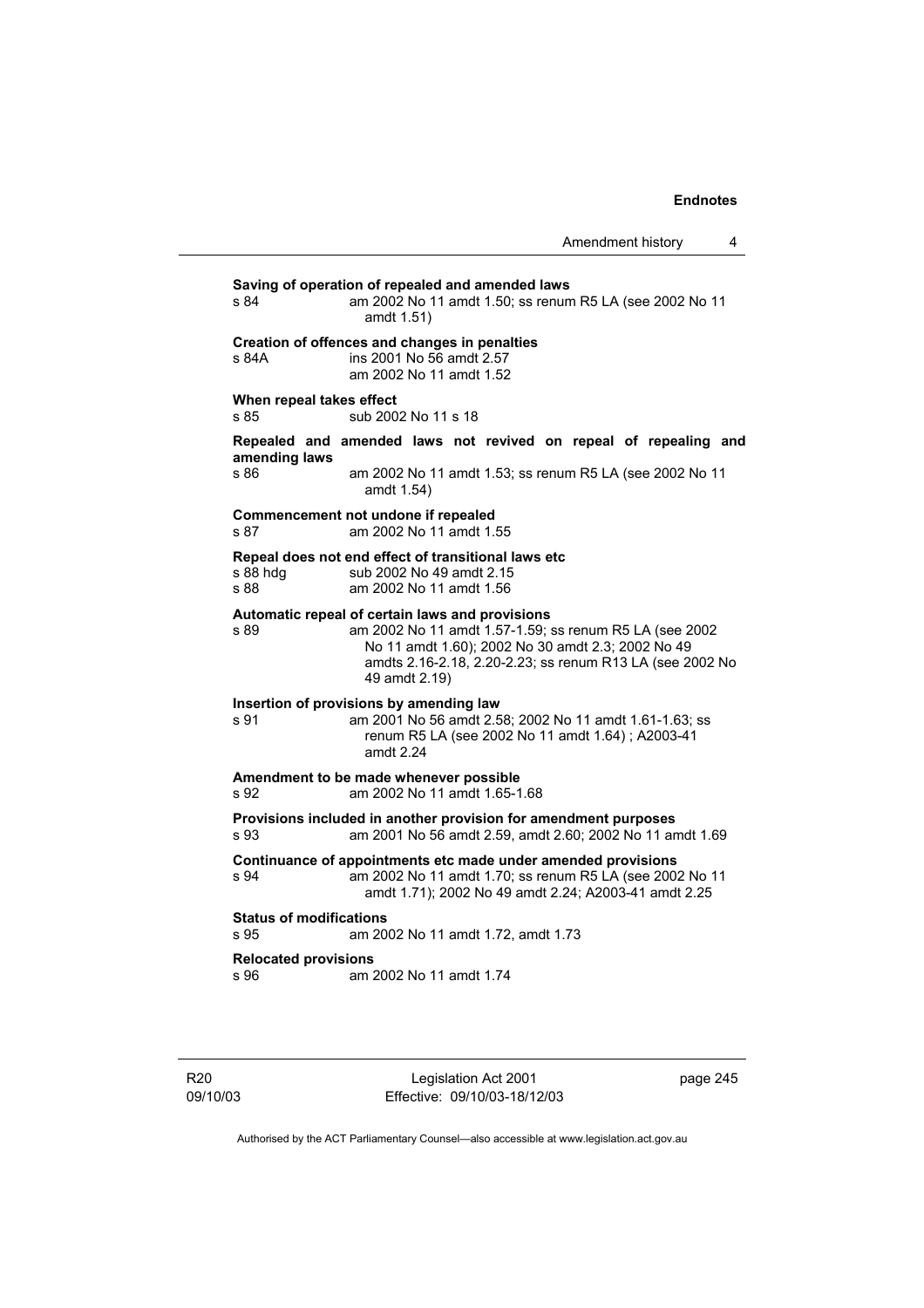| $\boldsymbol{4}$ | Amendment history |
|------------------|-------------------|
|------------------|-------------------|

**References to law or instrument include law or instrument containing reference**  s 97 hdg sub 2001 No 56 amdt 2.61 s 97 am 2001 No 56 amdt 2.62 **Referring to laws in general terms**  s 98 am 2002 No 11 amdt 1.75 **Referring to provisions of laws or instruments**  s 101 am 2002 No 49 amdt 2.25 **Reference to provisions of law or instrument is inclusive**  s 101A ins 2001 No 56 amdt 2.63 **References to paragraphs etc**<br>s 101B ins 2001 No 5 ins 2001 No 56 amdt 2.63 **Meaning of references to a law or instrument generally**  s 102 am 2002 No 11 amdt 1.76, amdt 1.77 **References to laws include references to instruments under laws**  s 104 am 2001 No 56 amdt 2.64 **References in statutory instruments to** *the Act* s 105 am 2002 No 11 amdt 1.78, amdt 1.79 **References to repealed laws**  s 106 am 2002 No 30 amdt 2.4 **Meaning of** *law* **in ch 11**  s 107 am A2003-41 amdt 2.26 **Republication in register**  s 108 am 2001 No 56 amdt 2.65 **Republications may be published with other information**  s 109 am A2003-41 amdt 2.27 **Authorisation for parliamentary counsel**  s 114 am 2001 No 70 amdt 1.8 **Delegation by parliamentary counsel**  s 119 renum as s 260 **Scope of Acts and statutory instruments**  ch 12 hdg orig ch 12 hdg renum as ch 19 hdg and then ch 20 hdg ins 2001 No 56 amdt 2.68 **Act to be interpreted not to exceed legislative powers of Assembly**  s 120 orig s 120 renum as s 261 ins 2001 No 56 amdt 2.68 am 2002 No 11 amdt 1.80

page 246 Legislation Act 2001 Effective: 09/10/03-18/12/03

R20 09/10/03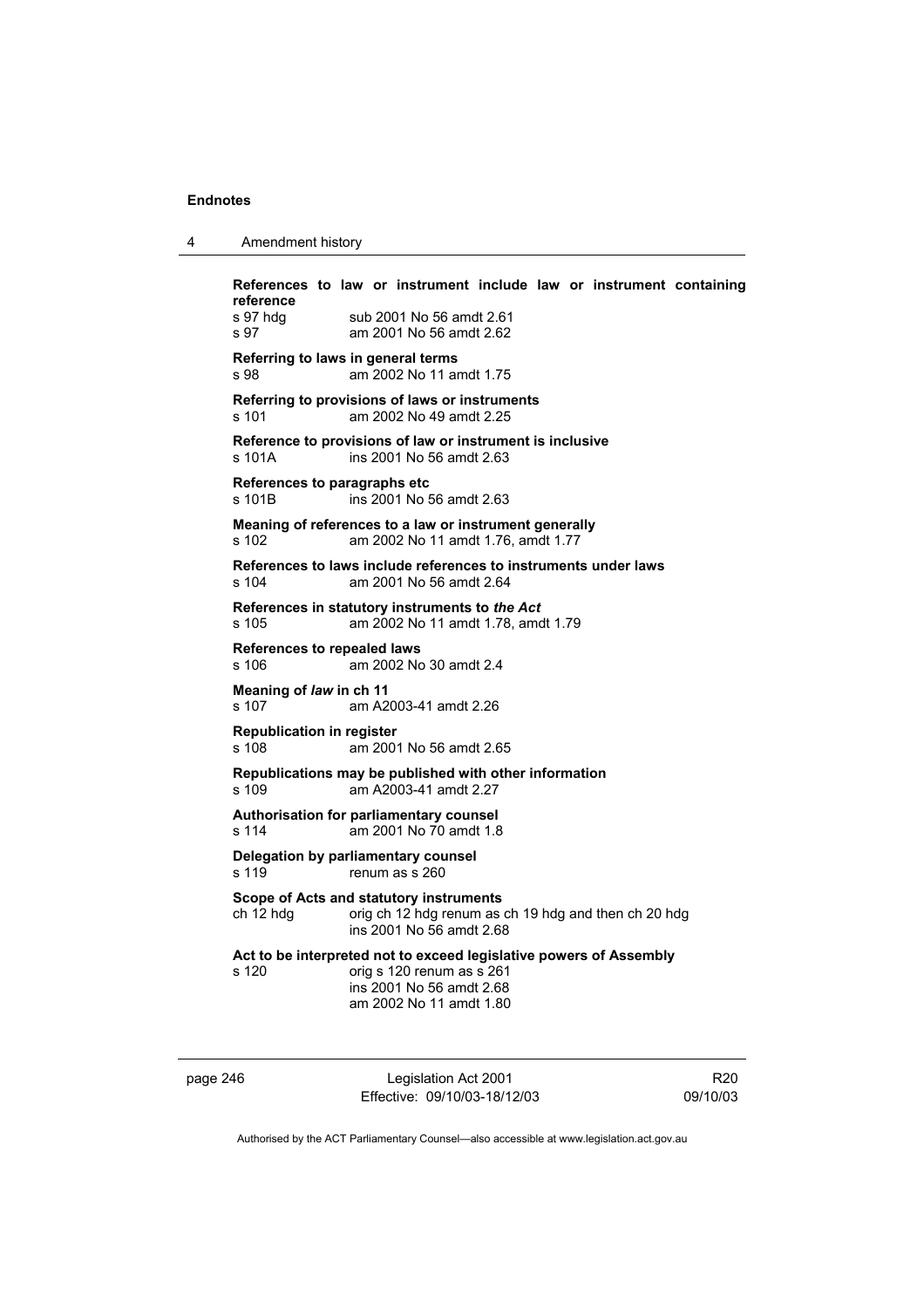**Binding effect of Acts**  s 121 orig s 121 renum as s 262 and then s 302 ins 2002 No 11 s 19 **Application to Territory**  s 122 orig s 122 renum as s 263 ins 2001 No 56 amdt 2.68 am 2002 No 11 amdt 1.81 **Application of s 47 (2) and (3)**  s 122A renum as s 264 and then s 304 **Application of s 61 and s 62**  s 123 renum as s 265 and then s 305 **Application of s 69**  s 124 renum as s 266 **Structure of Acts and statutory instruments**  ch 13 hdg orig ch 13 hdg renum as ch 20 hdg and then ch 21 hdg ins 2001 No 56 amdt 2.68 **General**  pt 13.1 hdg ins 2001 No 56 amdt 2.68 **Meaning of** *law* **in ch 13<br>s 125 <b>parts** orig s orig s 125 renum as s 267 and then s 306 ins 2001 No 56 amdt 2.68 **Material that is part of an Act or statutory instrument**  s 126 orig s 126 renum as s 268 and then s 307 ins 2001 No 56 amdt 2.68 am 2002 No 11 amdt 1.82; 2002 No 30 amdt 2.5 **Material that is not part of an Act or statutory instrument**  s 127 orig s 127 renum as s 269 and then s 308 ins 2001 No 56 amdt 2.68 am 2002 No 11 amdt 1.83 **Status of certain instruments as notifiable instruments**  renum as  $s$  270 and then  $s$  309 **Compliance with authorisation or requirement to do something by notice in Gazette**  renum as s 271 and then s 310 **Particular kinds of provisions**<br>
pt 13.2 hdg ins 2001 No 5 ins 2001 No 56 amdt 2.68 **What is a definition?**  s 130 orig s 130 renum as s 272 and then s 313 ins 2001 No 56 amdt 2.68

R20 09/10/03

Legislation Act 2001 Effective: 09/10/03-18/12/03 page 247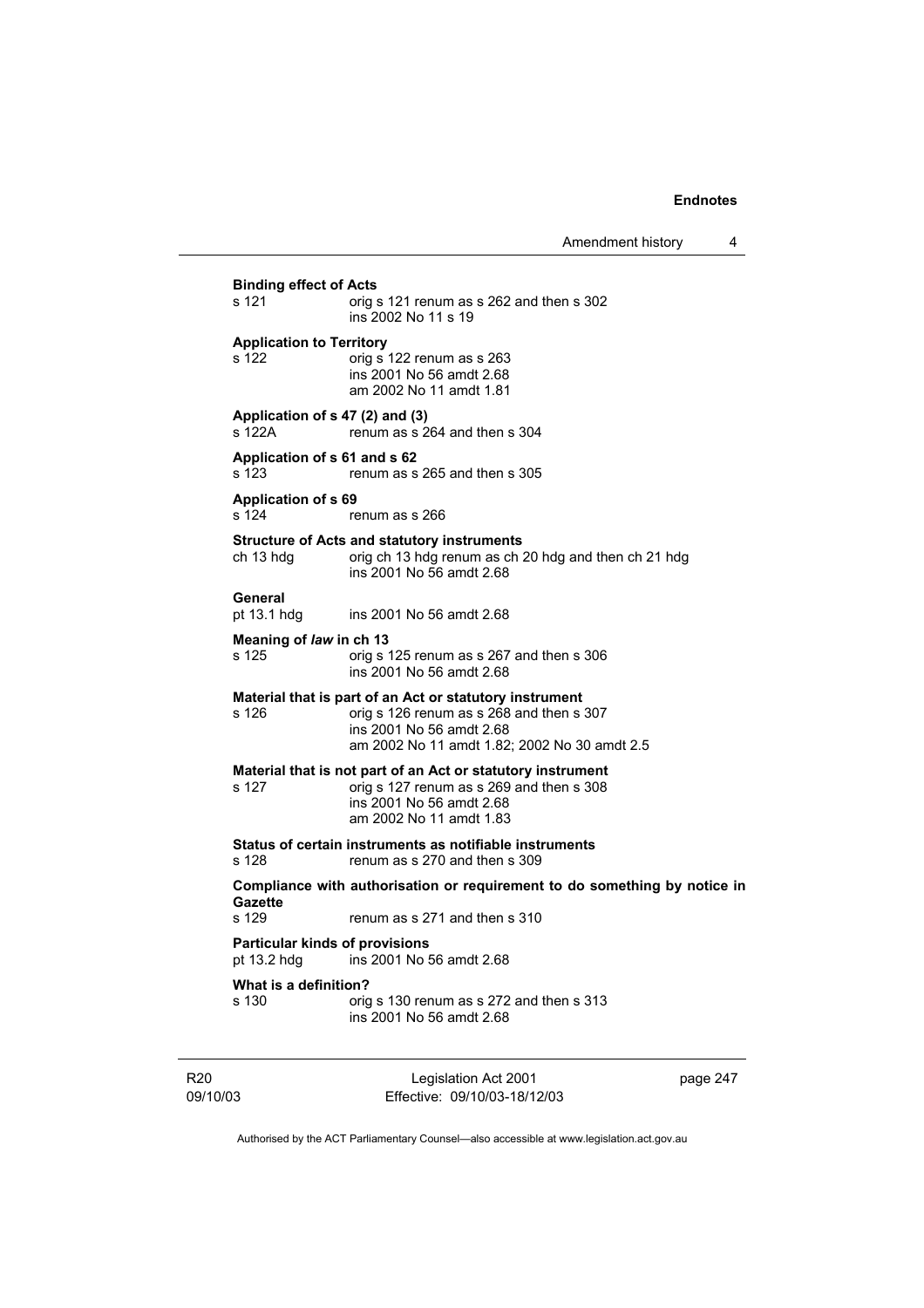| 4 | Amendment history                               |                                                                                                                                                      |
|---|-------------------------------------------------|------------------------------------------------------------------------------------------------------------------------------------------------------|
|   | <b>Signpost definitions</b><br>s 131            | ins 2001 No 56 amdt 2.68<br>am 2002 No 49 amdt 2.26, amdt 2.27                                                                                       |
|   | <b>Examples</b><br>s 132                        | ins 2001 No 56 amdt 2.68<br>am 2002 No 11 amdt 1.84                                                                                                  |
|   | <b>Penalty units</b><br>s 133                   | ins 2001 No 56 amdt 2.68<br>am 2002 No 11 amdt 1.85                                                                                                  |
|   | s 134                                           | Penalties at end of sections and subsections<br>ins 2001 No 56 amdt 2.68<br>am 2002 No 11 amdt 1.86; 2002 No 49 amdt 2.28                            |
|   | s 135                                           | Penalties not at end of sections and subsections<br>ins 2001 No 56 amdt 2.68<br>am 2002 No 11 amdt 1.87; 2002 No 49 amdt 2.29                        |
|   | ch 14 hdg                                       | Interpretation of Acts and statutory instruments<br>ins 2002 No 11 s 20<br>sub A2003-18 s 4                                                          |
|   | <b>Purpose and scope</b><br>pt 14.1 hdg         | ins A2003-18 s 4                                                                                                                                     |
|   | Meaning of Act in ch 14<br>s 136                | ins 2001 No 56 amdt 2.68<br>om 2002 No 11 amdt 1.88<br>ins A2003-18 s 4                                                                              |
|   | Purpose and scope of ch 14<br>s 137             | ins 2002 No 11 s 20<br>sub A2003-18 s 4                                                                                                              |
|   | Key principles of interpretation<br>pt 14.2 hdg | ins A2003-18 s 4                                                                                                                                     |
|   | s 138                                           | Meaning of working out the meaning of an Act<br>reloc from IA 2002 No 11 amdt 2.63<br>sub A2003-18 s 4                                               |
|   | s 139                                           | Interpretation best achieving Act's purpose<br>reloc from IA 2002 No 11 amdt 2.63<br>pars renum R5 LA<br>am 2002 No 49 amdt 2.30<br>sub A2003-18 s 4 |
|   | Legislative context<br>s 140                    | ins A2003-18 s 4                                                                                                                                     |

page 248 Legislation Act 2001 Effective: 09/10/03-18/12/03

R20 09/10/03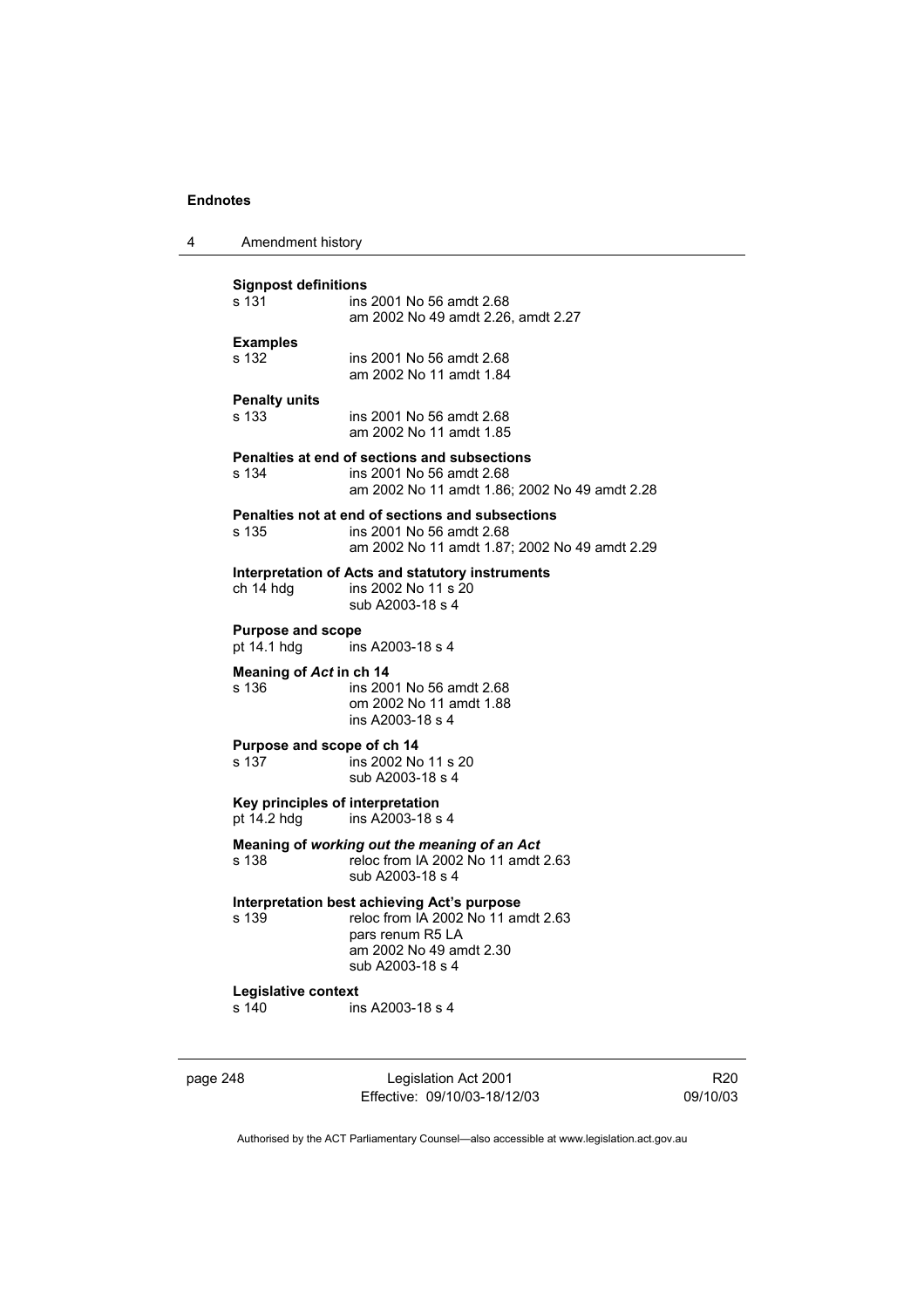**Non-legislative context generally**  s 141 ins A2003-18 s 4 am A2003-41 amdt 2.28 **Non-legislative context—material that may be considered**  s 142 ins A2003-18 s 4 am A2003-41 amdt 2.29 **Law stating material for consideration in working out meaning**  s 143 ins A2003-18 s 4 **Aids to interpretation**  ch 15 hdg ins 2001 No 56 amdt 2.68 ch 15 hdg note om 2002 No 11 amdt 1.89 **General**  pt 15.1 hdg ins 2001 No 56 amdt 2.68 **Meaning of commonly-used words and expressions**  s 144 ins 2001 No 56 amdt 2.68 **Gender and number**  s 145 ins 2001 No 56 amdt 2.68 am 2002 No 11 amdt 1.90 **Meaning of** *may* **and** *must***<br>
<b>s** 146 **ins** 2001 ins 2001 No 56 amdt 2.68 am 2002 No 11 amdt 1.91, amdt 1.92; 2002 No 30 amdt 2.6 **Changes of drafting practice not to affect meaning**  s 147 ins 2001 No 56 amdt 2.68 am 2002 No 11 amdt 1.93 **Terms used in instruments have same meanings as in authorising laws**  s 148 ins 2001 No 56 amdt 2.68 am 2002 No 11 amdt 1.94 **Age in years**  s 149 ins 2001 No 56 amdt 2.68 am 2002 No 11 amdt 1.95 **Measurement of distance**  s 150 ins 2001 No 56 amdt 2.68 am 2002 No 11 amdt 1.96 **Reckoning of time**  ins 2002 No 11 s 21 am 2002 No 49 amdt 2.31 **Continuing effect of obligations**  s 152 ins 2002 No 11 s 21 sub 2002 No 49 amdt 2.32

R20 09/10/03

Legislation Act 2001 Effective: 09/10/03-18/12/03 page 249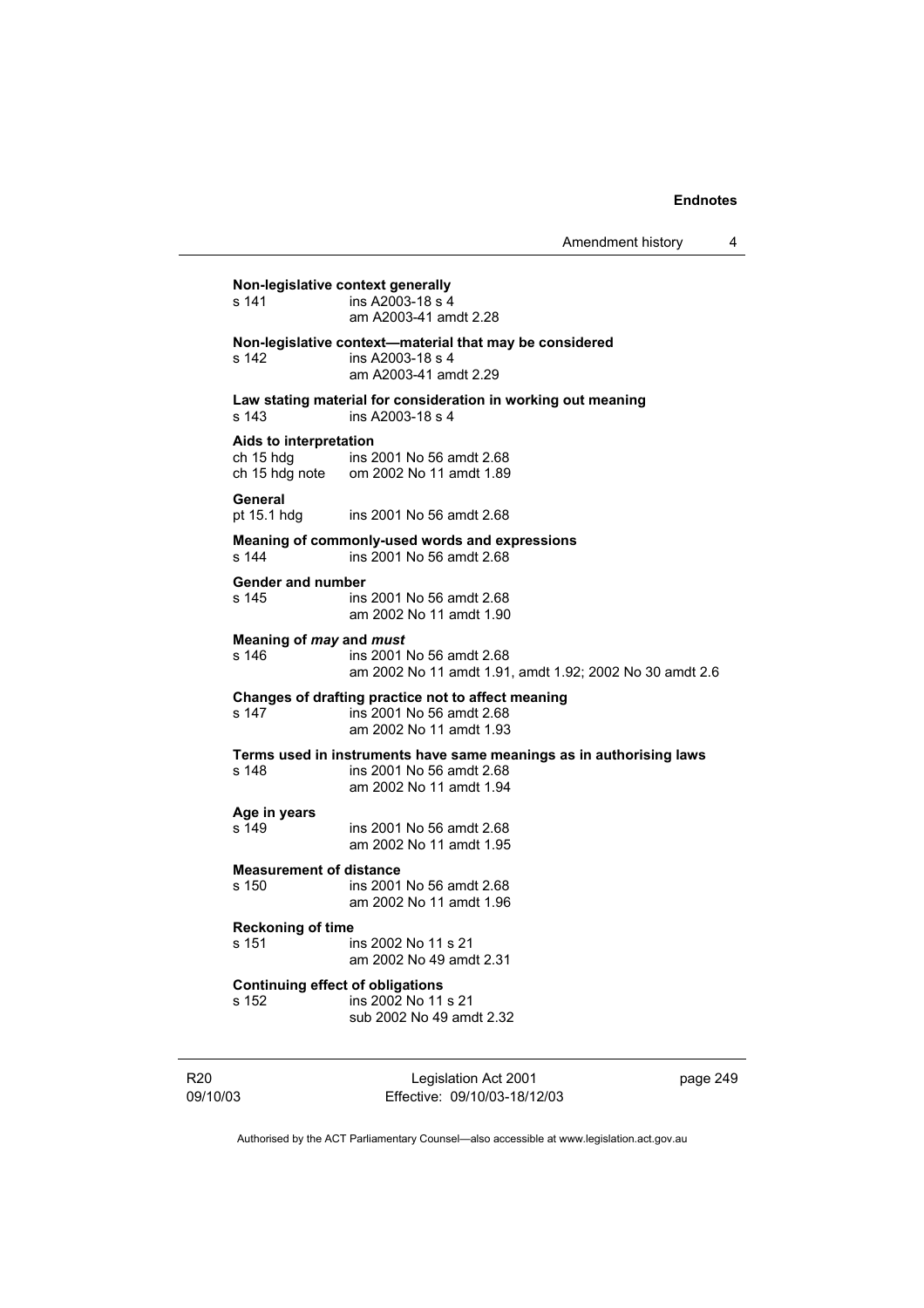| 4 | Amendment history                               |                                                                                                                   |             |      |         |          |
|---|-------------------------------------------------|-------------------------------------------------------------------------------------------------------------------|-------------|------|---------|----------|
|   | <b>Definitions</b><br>pt 15.2 hdg               | ins 2001 No 56 amdt 2.68                                                                                          |             |      |         |          |
|   | s 155                                           | Definitions apply subject to contrary intention<br>ins 2001 No 56 amdt 2.68<br>am 2002 No 11 amdt 1.97, amdt 1.98 |             |      |         |          |
|   | s 156                                           | Application of definitions in dictionaries and sections<br>ins 2001 No 56 amdt 2.68                               |             |      |         |          |
|   | s 157                                           | Defined terms—other parts of speech and grammatical forms<br>ins 2001 No 56 amdt 2.68<br>sub 2002 No 11 amdt 1.99 |             |      |         |          |
|   | pt 15.3 hdg                                     | References to various entities and things<br>ins 2001 No 56 amdt 2.68                                             |             |      |         |          |
|   | References to people generally<br>s 160         | ins 2001 No 56 amdt 2.68<br>am 2002 No 11 amdt 1.100, amdt 1.101                                                  |             |      |         |          |
|   | <b>Corporations liable to offences</b><br>s 161 | ins 2001 No 56 amdt 2.68<br>am 2002 No 11 amdt 1.102; 2002 No 51 amdt 1.23; 2002 No 49<br>amdt 2.33               |             |      |         |          |
|   | s 162                                           | References to a Minister or the Minister<br>ins 2001 No 56 amdt 2.68                                              |             |      |         |          |
|   | s 163                                           | References to a chief executive or the chief executive<br>ins 2001 No 56 amdt 2.68                                |             |      |         |          |
|   | s 164                                           | <b>References to Australian Standards</b><br>ins 2001 No 56 amdt 2.68                                             |             |      |         |          |
|   | s 165                                           | References to Assembly committees that no longer exist<br>ins 2001 No 56 amdt 2.68                                |             |      |         |          |
|   | References<br>to<br>representative etc<br>s 168 | person with<br>ins 2001 No 56 amdt 2.68<br>am 2002 No 11 amdt 1.103                                               | interest in | land | include | personal |
|   | s 169                                           | References to domestic partner and domestic partnership<br>ins A2003-14 s 4                                       |             |      |         |          |
|   | s 169A                                          | References to transgender people<br>ins A2003-14 s 4                                                              |             |      |         |          |
|   | References to intersex people<br>s 169B         | ins A2003-14 s 4                                                                                                  |             |      |         |          |
|   | pt 15.4 hdg                                     | Preservation of certain common law privileges<br>ins 2002 No 11 s 22                                              |             |      |         |          |

page 250 Legislation Act 2001 Effective: 09/10/03-18/12/03

R20 09/10/03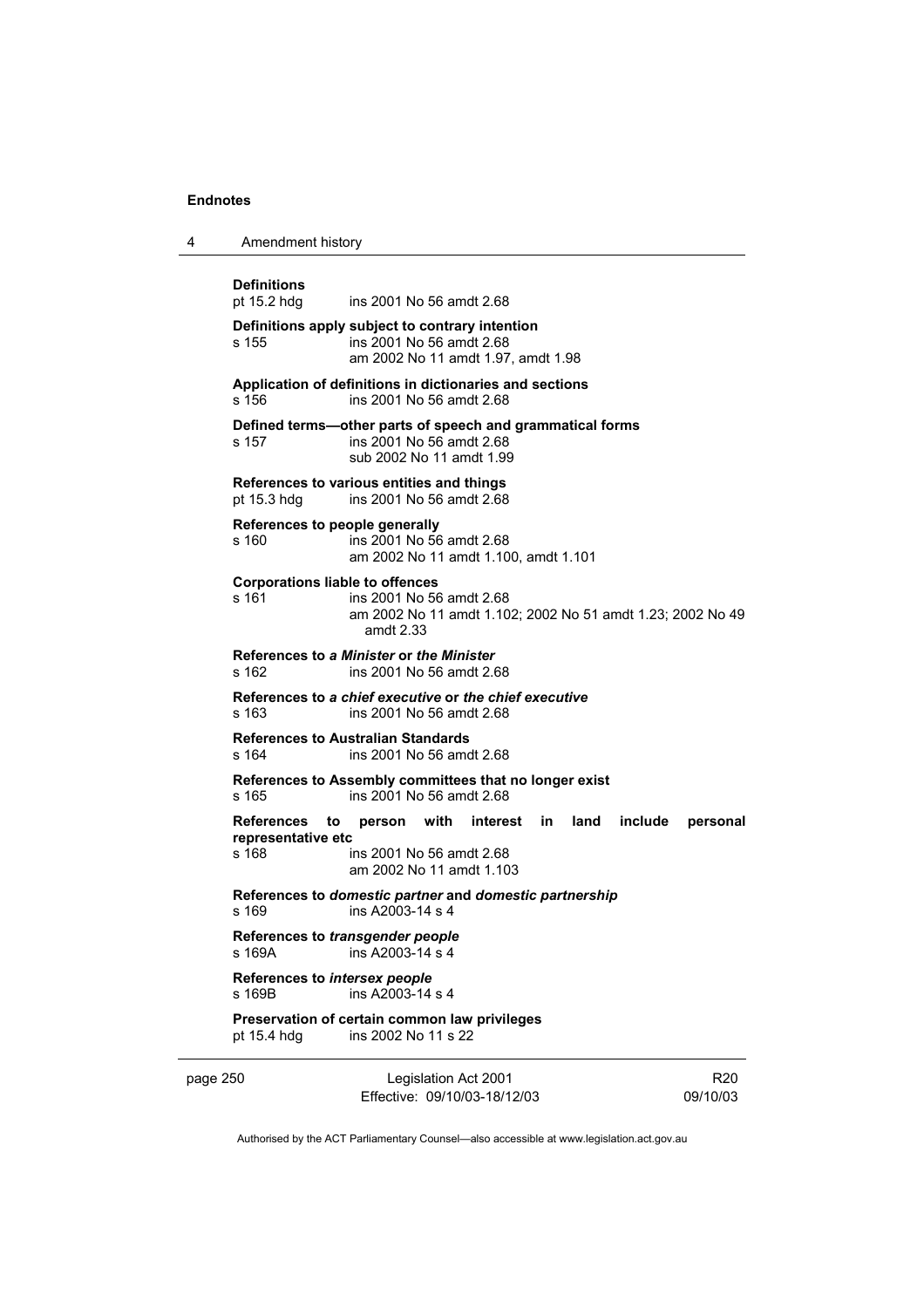**Privileges against selfincrimination and exposure to civil penalty**  s 170 ins 2002 No 11 s 22 **Client legal privilege**  ins 2002 No 11 s 22 **Courts, tribunals and other decision-makers**  ch 16 hdg ins 2001 No 56 amdt 2.68 **Meaning of** *law* **in ch 16**  s 175 ins 2001 No 56 amdt 2.68 **Jurisdiction of courts and tribunals**  s 176 ins 2001 No 56 amdt 2.68 am 2002 No 11 amdt 1.104 **Recovery of amounts owing under laws**  s 177 ins 2001 No 56 amdt 2.68 am 2002 No 11 amdt 1.105 **Power to decide includes power to administer oath etc** s 178 hdq am A2003-41 amdt 2.30 s 178 hdg am A2003-41 amdt 2.30<br>s 178 ins 2001 No 56 amdt 2.6 ins 2001 No 56 amdt 2.68 am 2002 No 11 amdt 1.106, amdt 1.107; A2003-41 amdt 2.31 **Content of statements of reasons for decisions**  ins 2001 No 56 amdt 2.68 am 2002 No 11 amdt 1.108 **Power to make decision includes power to reverse or change**  s 180 ins 2001 No 56 amdt 2.68 am 2002 No 11 amdt 1.109 **Entities and positions**  ch 17 hdg ins 2001 No 56 amdt 2.68 **Meaning of** *law* **in ch 17** s 182 (prev s s 182 (prev s 185) ins 2001 No 56 amdt 2.68 renum 2002 No 11 amdt 1.110 **Change of name of entity**  s 183 (prev s 187) ins 2001 No 56 amdt 2.68 renum 2002 No 11 amdt 1.112 **Change in constitution of entity**  s 184 (prev s 188) ins 2001 No 56 amdt 2.68 renum 2002 No 11 amdt 1.112 **References to occupant of position**  s 185 orig s 185 renum as s 182 (prev s 189) ins 2001 No 56 amdt 2.68 renum 2002 No 11 amdt 1.112

R20 09/10/03

Legislation Act 2001 Effective: 09/10/03-18/12/03 page 251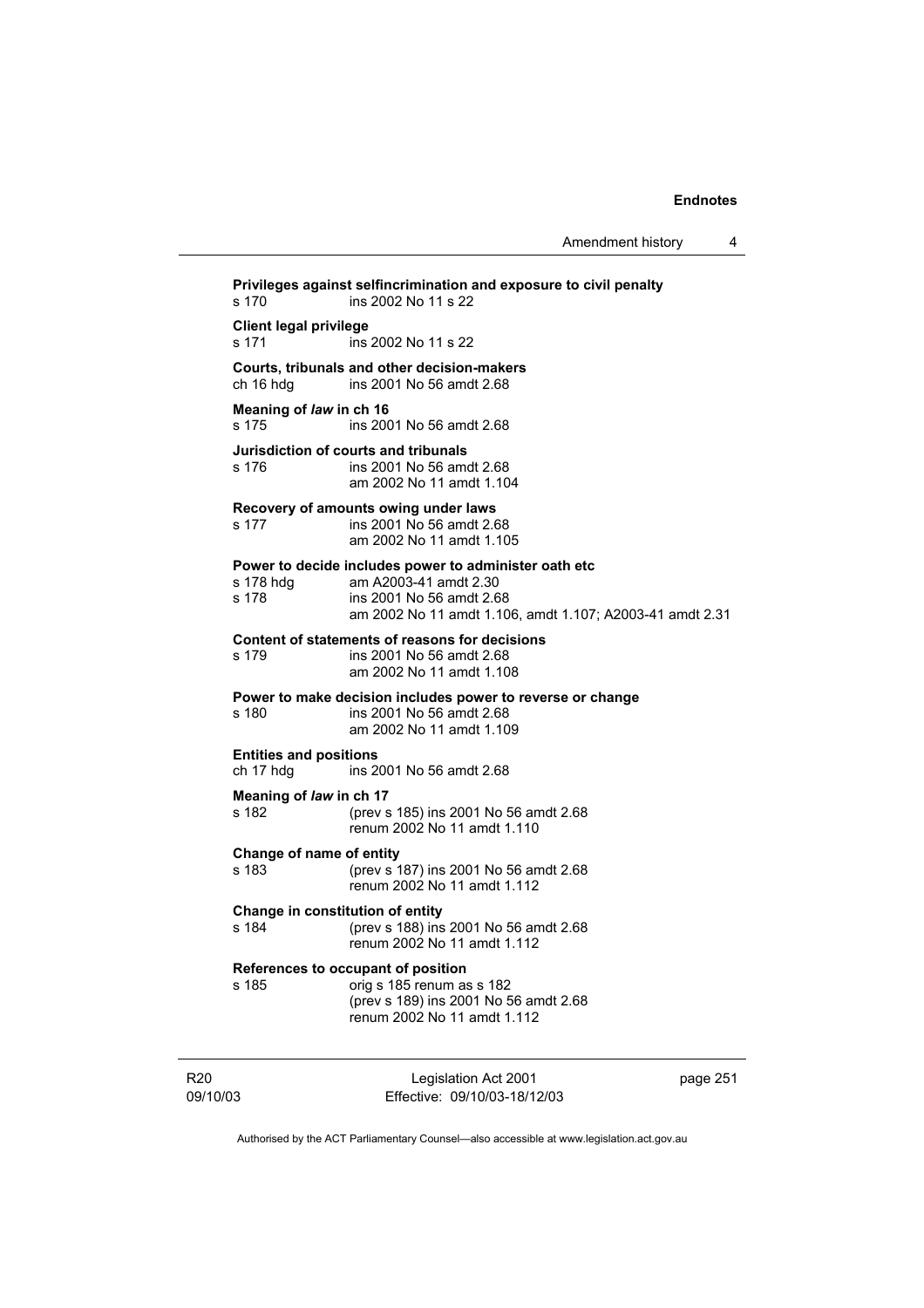| 4 | Amendment history                            |                                                                                                                                                                 |
|---|----------------------------------------------|-----------------------------------------------------------------------------------------------------------------------------------------------------------------|
|   | Change of name of position<br>s 186          | (orig s 186) ins 2001 No 56 amdt 2.68<br>om 2002 No 11 amdt 1.111<br>(prev s 190) ins 2001 No 56 amdt 2.68<br>renum 2002 No 11 amdt 1.112                       |
|   | s 187                                        | <b>Chairperson and deputy chairperson</b><br>orig s 187 renum as s 183<br>(prev s 191) ins 2001 No 56 amdt 2.68<br>renum 2002 No 11 amdt 1.112                  |
|   | <b>Offences</b><br>ch 18 hdg                 | orig ch 18 hdg renum as ch 19 hdg<br>ins 2002 No 11 s 23                                                                                                        |
|   | <b>Introductory</b><br>pt 18.1 hdg           | renum as pt 19.1 hdg                                                                                                                                            |
|   | <b>Functions</b><br>pt 18.2 hdg              | renum as pt 19.2 hdg                                                                                                                                            |
|   | <b>Appointments</b><br>pt 18.3 hdg           | renum as pt 19.3 hdg                                                                                                                                            |
|   | div 18.3.1 hdg                               | Appointments-other than acting appointments<br>renum as div 19.3.1.hdg                                                                                          |
|   | <b>Acting appointments</b><br>div 18.3.2 hdg | renum as div 19.3.2 hdg                                                                                                                                         |
|   | <b>Delegations</b><br>pt 18.4 hdg            | renum as pt 19.4 hdg                                                                                                                                            |
|   | <b>Service of documents</b><br>pt 18.5 hdg   | renum as pt 19.5 hdg                                                                                                                                            |
|   | <b>Other matters</b><br>pt 18.6 hdg          | renum as pt 19.7 hdg                                                                                                                                            |
|   | s 188                                        | Meaning of Territory law in ch 18<br>orig s 188 renum as s 184<br>ins 2002 No 11 s 23                                                                           |
|   | s 189                                        | Reference to offence includes reference to related ancillary offences<br>orig s 189 renum as s 185<br>ins 2002 No 11 s 23<br>am 2002 No 51 amdt 1.24, amdt 1.25 |
|   | s 190                                        | Indictable and summary offences<br>orig s 190 renum as s 186<br>ins 2002 No 11 s 23                                                                             |
|   |                                              |                                                                                                                                                                 |

page 252 Legislation Act 2001 Effective: 09/10/03-18/12/03

R20 09/10/03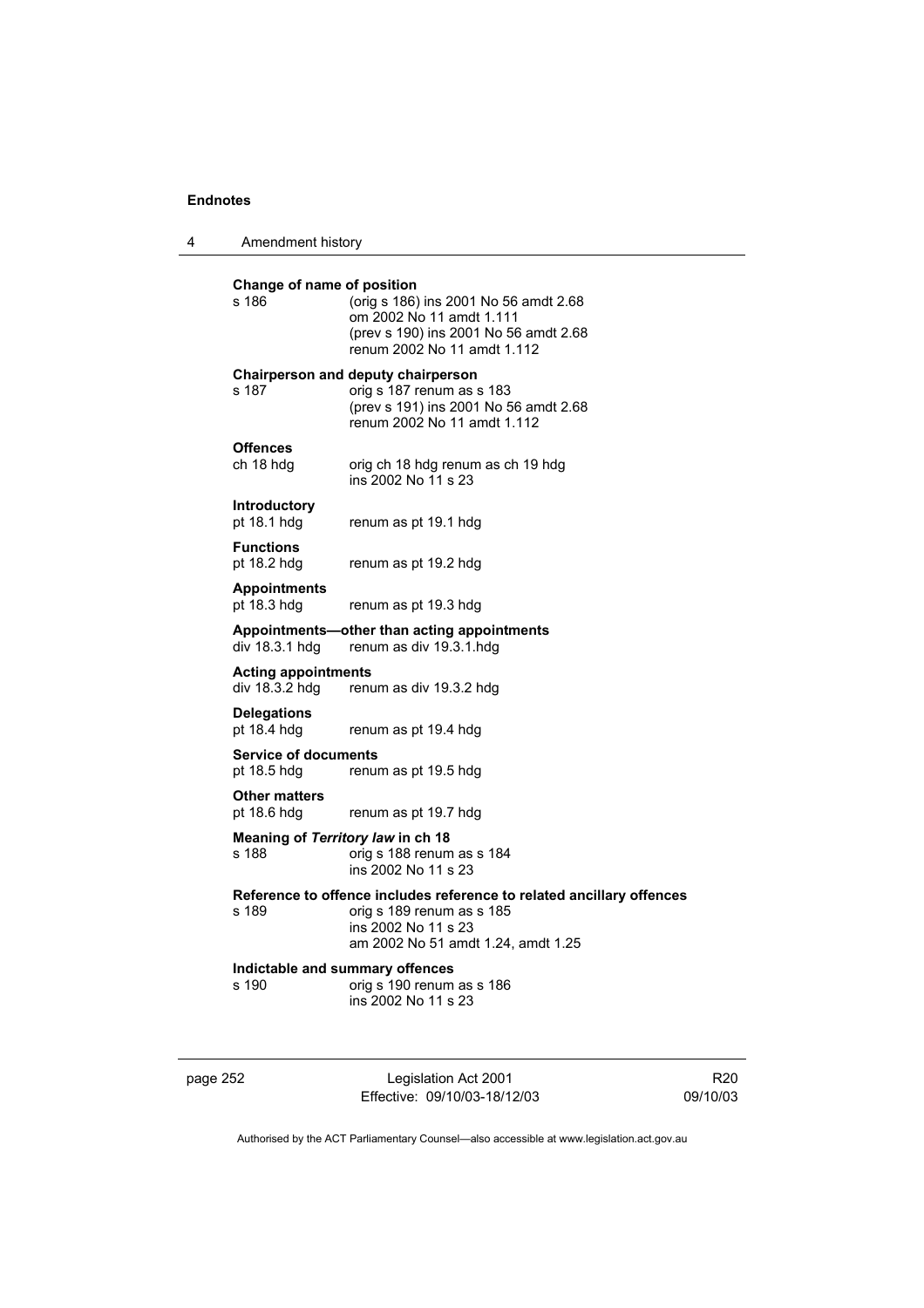| Amendment history |  |
|-------------------|--|
|                   |  |

|                                          |                                                                                                                                                                                             | Amenament history                                      | 4 |
|------------------------------------------|---------------------------------------------------------------------------------------------------------------------------------------------------------------------------------------------|--------------------------------------------------------|---|
| Offences against 2 or more laws<br>s 191 | orig s 191 renum as s 187<br>ins 2002 No 11 s 23                                                                                                                                            |                                                        |   |
| When must prosecutions begin?<br>s 192   | ins 2002 No 11 s 23<br>am 2002 No 51 amdt 1.26                                                                                                                                              |                                                        |   |
| <b>Continuing offences</b><br>s 193      | ins 2002 No 11 s 23                                                                                                                                                                         |                                                        |   |
| ch 19 hdg                                | <b>Administrative and machinery provisions</b><br>(prev ch 12 hdg) renum as ch 19 hdg and then ch 20 hdg<br>(prev ch 18 hdg) ins 2001 No 56 amdt 2.68<br>renum as ch 19 hdg 2002 No 11 s 24 |                                                        |   |
| <b>Introductory</b><br>pt 19.1 hdg       | (prev pt 18.1 hdg) ins 2001 No 56 amdt 2.68<br>renum 2002 No 11 s 24                                                                                                                        |                                                        |   |
| Meaning of law in ch 19<br>s 195         | ins 2001 No 56 amdt 2.68                                                                                                                                                                    |                                                        |   |
| <b>Functions</b><br>pt 19.2 hdg          | (prev pt 18.2 hdg) ins 2001 No 56 amdt 2.68<br>renum 2002 No 11 s 24                                                                                                                        |                                                        |   |
| s 196                                    | Provision giving function gives power to exercise function<br>ins 2001 No 56 amdt 2.68                                                                                                      |                                                        |   |
| s 197                                    | Statutory functions may be exercised from time to time<br>ins 2001 No 56 amdt 2.68<br>am 2002 No 11 amdt 1.113, amdt 1.114                                                                  |                                                        |   |
| <b>Functions of bodies</b><br>s 199      | ins 2001 No 56 amdt 2.68<br>am 2002 No 11 amdt 1.115, amdt 1.116; ss renum R5 LA (see<br>ss renum R20 LA (see A2003-41 amdt 2.34)                                                           | 2002 No 11 amdt 1.117); A2003-41 amdt 2.32, amdt 2.33; |   |
| s 200                                    | <b>Functions of occupants of positions</b><br>ins 2001 No 56 amdt 2.68                                                                                                                      |                                                        |   |
| <b>Appointments</b><br>pt 19.3 hdg       | (prev pt 18.3 hdg) ins 2001 No 56 amdt 2.68<br>renum 2002 No 11 s 24                                                                                                                        |                                                        |   |
| div 19.3.1 hdg                           | Appointments—other than acting appointments<br>(prev div 18.3.1 hdg) ins 2001 No 56 amdt 2.68<br>renum 2002 No 11 s 24                                                                      |                                                        |   |
| div 19.3.1 note                          | ins 2002 No 11 amdt 1.118                                                                                                                                                                   |                                                        |   |
|                                          |                                                                                                                                                                                             |                                                        |   |

R20 09/10/03

Legislation Act 2001 Effective: 09/10/03-18/12/03 page 253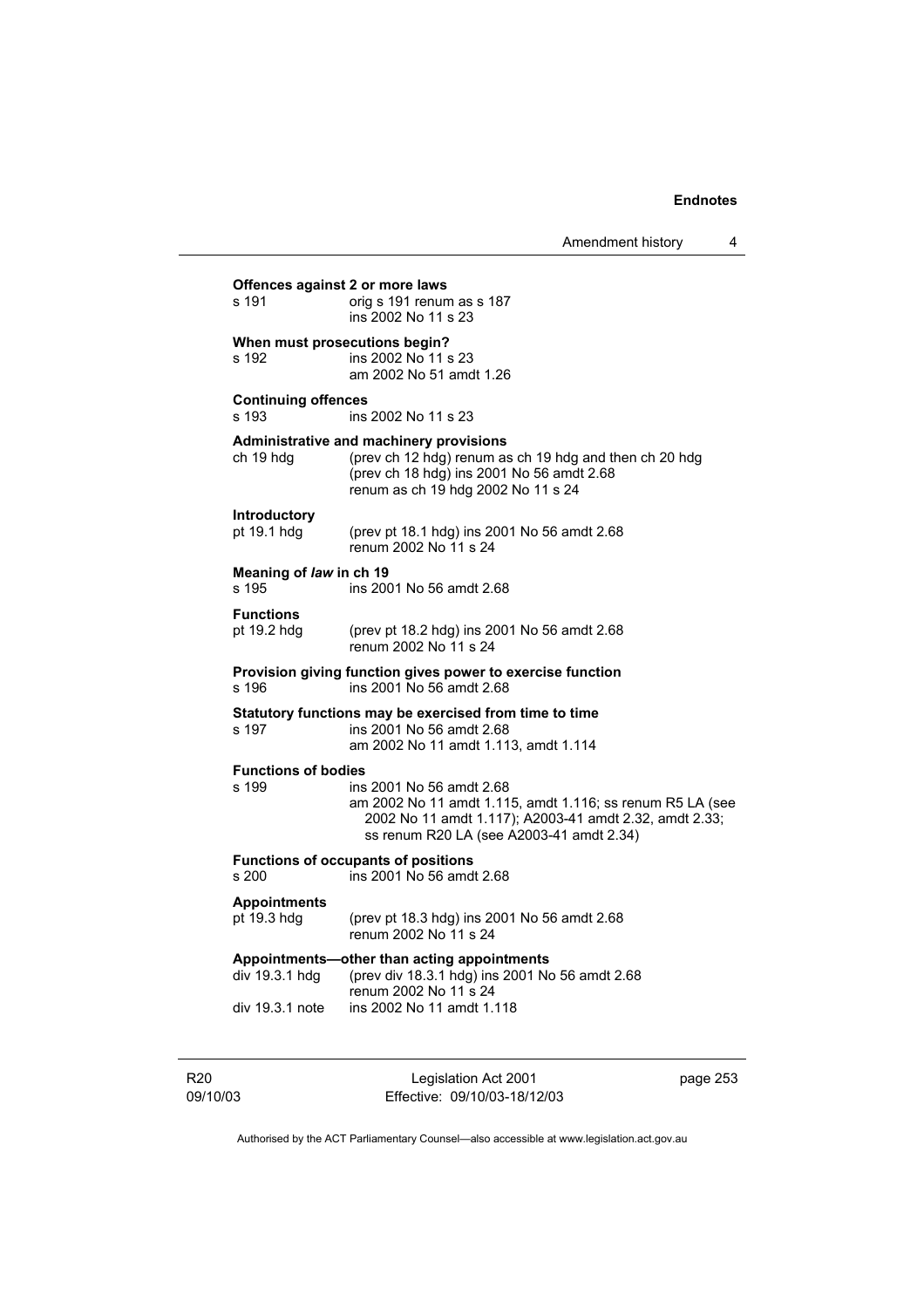4 Amendment history

| s 205                                        | <b>Application of div 19.3.1</b><br>ins 2001 No 56 amdt 2.68<br>am 2002 No 11 amdt 1.119, amdt 1.120         |
|----------------------------------------------|--------------------------------------------------------------------------------------------------------------|
| s 206                                        | Appointments must be in writing etc<br>ins 2001 No 56 amdt 2.68<br>sub 2002 No 11 s 25                       |
| s 207                                        | Appointment may be by name or position<br>ins 2001 No 56 amdt 2.68                                           |
| s 208                                        | Power of appointment includes power to suspend etc<br>ins 2001 No 56 amdt 2.68                               |
| s 209                                        | Power of appointment includes power to make acting appointment<br>ins 2001 No 56 amdt 2.68                   |
| s 210                                        | <b>Resignation of appointment</b><br>ins 2001 No 56 amdt 2.68                                                |
| s 211                                        | Appointment not affected by appointer changes<br>ins 2001 No 56 amdt 2.68                                    |
| s 212                                        | Appointment not affected by defect etc<br>ins 2001 No 56 amdt 2.68                                           |
| <b>Acting appointments</b><br>div 19.3.2 hdg | (prev div 18.3.2 hdg) ins 2001 No 56 amdt 2.68<br>renum 2002 No 11 s 24                                      |
| s 215                                        | Application of div 19.3.2<br>ins 2001 No 56 amdt 2.68<br>am 2002 No 11 amdt 1.121, amdt 1.122                |
| s 216                                        | Acting appointments must be in writing etc<br>ins 2001 No 56 amdt 2.68<br>sub 2002 No 11 s 26                |
| s 217                                        | Acting appointment may be made by name or position<br>ins 2001 No 56 amdt 2.68                               |
| s 218                                        | Instrument may provide when acting appointment has effect etc<br>ins 2001 No 56 amdt 2.68                    |
| s 219                                        | Appointer may decide terms of acting appointment etc<br>ins 2001 No 56 amdt 2.68<br>am 2002 No 11 amdt 1.123 |
| s 220                                        | Appointee may exercise functions under acting appointment etc<br>ins 2001 No 56 amdt 2.68                    |
| s 221                                        | How long does an acting appointment operate?<br>ins 2001 No 56 amdt 2.68<br>am 2002 No 11 amdt 1.124         |
| page 254                                     | Legislation Act 2001<br>Effective: 09/10/03-18/12/03                                                         |

R20 09/10/03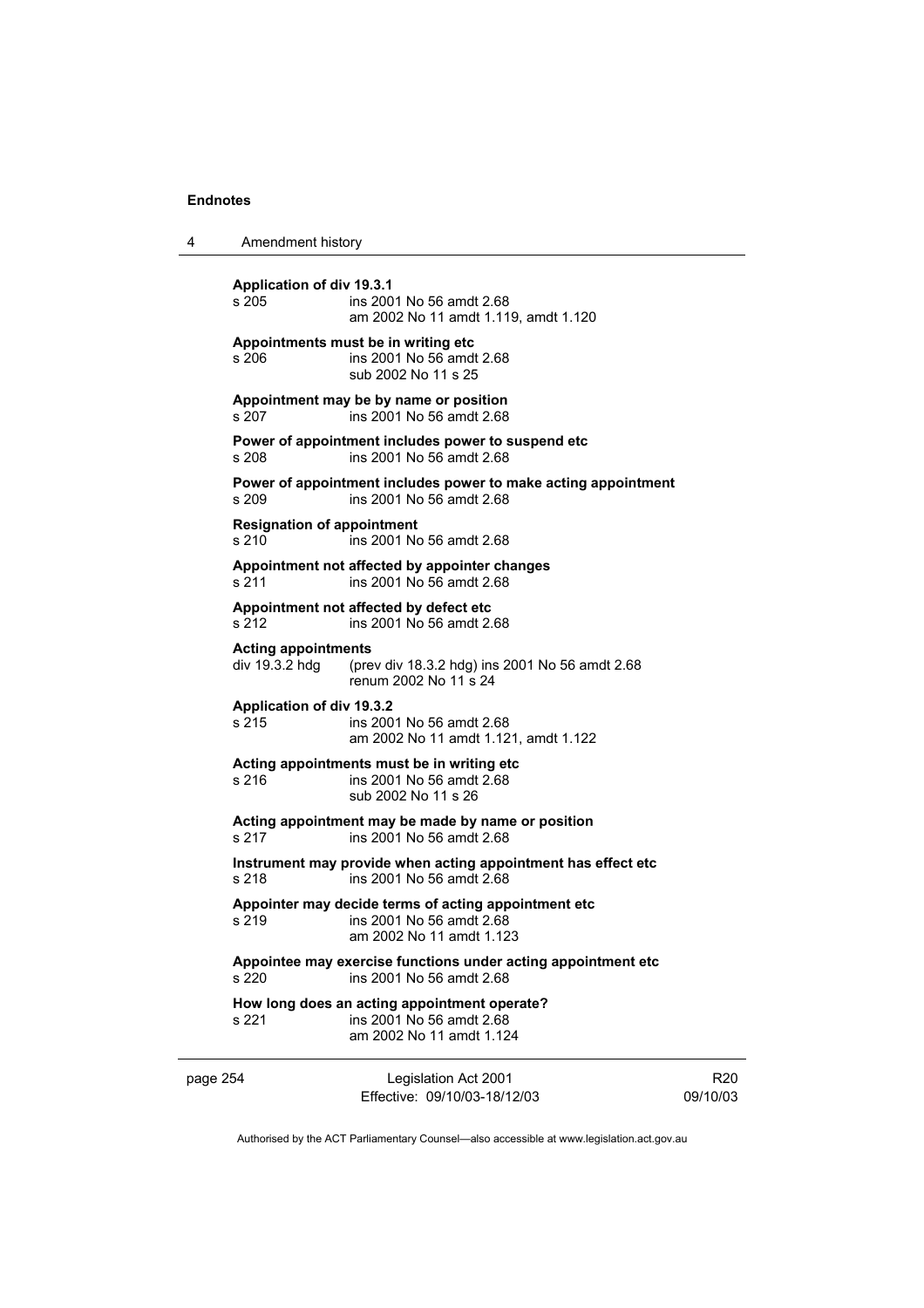**Resignation of acting appointment**<br>
s 222 ins 2001 No 56 am s 222 ins 2001 No 56 amdt 2.68 **Effect of acting appointment on substantive appointment etc** s 223 ins 2001 No 56 amdt 2.68  $\overline{\phantom{a}}$  ins 2001 No 56 amdt 2.68 **Acting appointment not affected by appointer changes**  s 224 ins 2001 No 56 amdt 2.68 **Acting appointment not affected by defect etc**  s 225 ins 2001 No 56 amdt 2.68 **Standing acting arrangements**  div 19.3.2A hdg ins A2003-41 amdt 2.35 **Application of div 19.3.2A**  s 225A ins A2003-41 amdt 2.35 **Person acting may exercise functions etc**  s 225B ins A2003-41 amdt 2.35 **Appointments—Assembly consultation**  div 19.3.3 hdg ins 2002 No 11 s 27 **Meaning of** *statutory position* **in div 19.3.3**  s 226 **ins 2002 No 11 s 27 Application of div 19.3.3**  s 227 ins 2002 No 11 s 27 am 2002 No 49 amdt 2.34 **Consultation with appropriate Assembly committee**  s 228 ins 2002 No 11 s 27 **Appointment is disallowable instrument**  s 229 hdg sub 2002 No 49 amdt 2.35<br>s 229 s ins 2002 No 11 s 27 ins 2002 No 11 s 27 **Delegations**  pt 19.4 hdg (prev pt 18.4 hdg) ins 2001 No 56 amdt 2.68 renum 2002 No 11 s 24 **Application of pt 19.4 generally**  s 230 ins 2001 No 56 amdt 2.68 am 2002 No 11 amdt 1.125 **Application of pt 19.4 to subdelegations**  s 231 ins 2001 No 56 amdt 2.68 am 2002 No 11 amdt 1.126 **Delegation must be in writing etc**<br>s 232 ins 2001 No 56 a s 232 ins 2001 No 56 amdt 2.68

R20 09/10/03

Legislation Act 2001 Effective: 09/10/03-18/12/03 page 255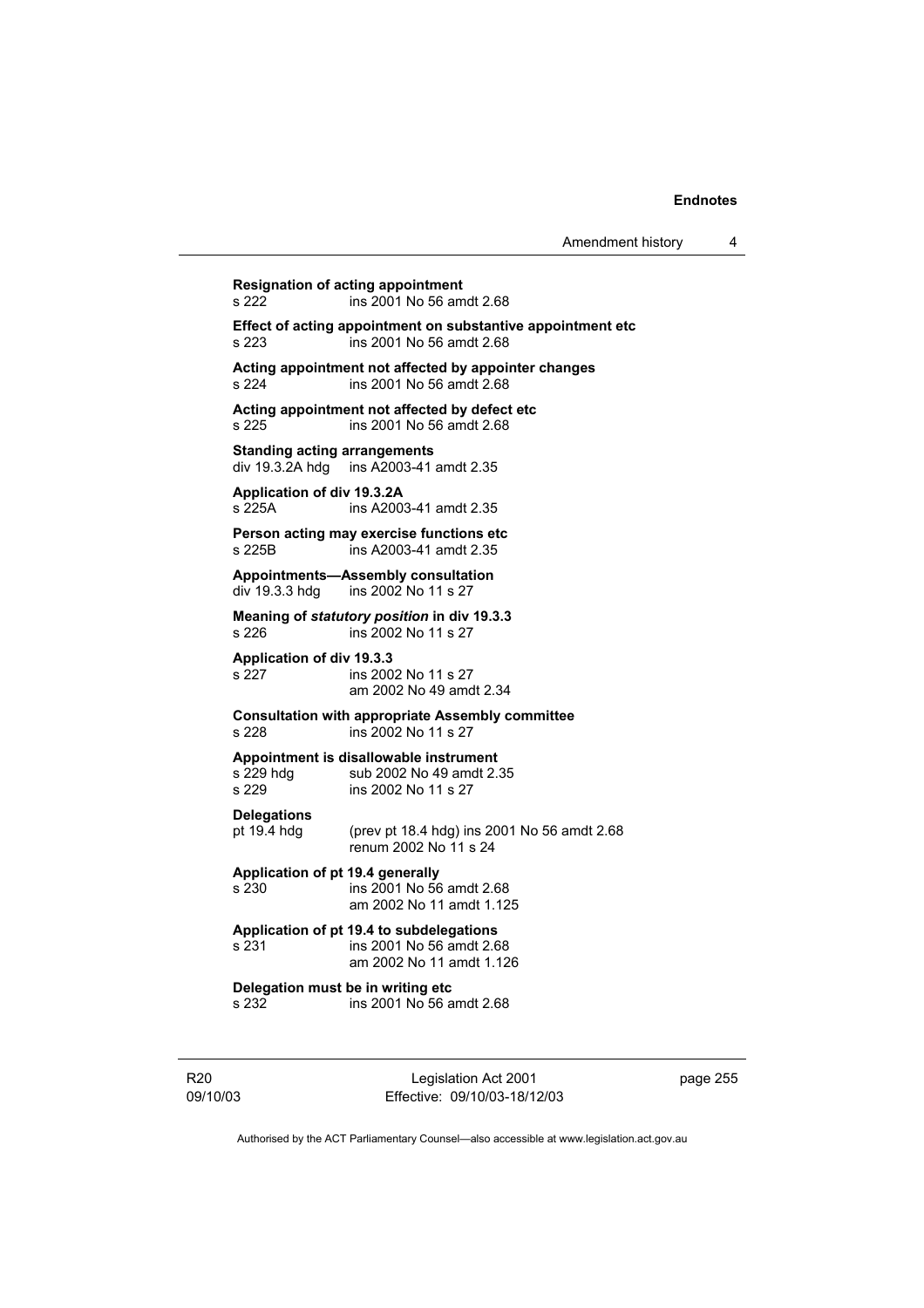| 4                                                                                                                                                                   | Amendment history                                                                                              |                                                                                                             |  |  |  |
|---------------------------------------------------------------------------------------------------------------------------------------------------------------------|----------------------------------------------------------------------------------------------------------------|-------------------------------------------------------------------------------------------------------------|--|--|--|
|                                                                                                                                                                     | s 233                                                                                                          | Delegation may be made by name or position<br>ins 2001 No 56 amdt 2.68                                      |  |  |  |
|                                                                                                                                                                     | s 234                                                                                                          | Instrument may provide when delegation has effect etc<br>ins 2001 No 56 amdt 2.68<br>am A2003-41 amdt 2.36  |  |  |  |
|                                                                                                                                                                     | s.235                                                                                                          | Delegation may be made to 2 or more delegates<br>ins 2001 No 56 amdt 2.68                                   |  |  |  |
|                                                                                                                                                                     | s 236                                                                                                          | Power to delegate may not be delegated<br>ins 2001 No 56 amdt 2.68<br>am 2002 No 11 amdt 1.127              |  |  |  |
|                                                                                                                                                                     | s 237                                                                                                          | Delegation may be amended or revoked<br>ins 2001 No 56 amdt 2.68                                            |  |  |  |
|                                                                                                                                                                     | s 238                                                                                                          | Appointer responsible for delegated function<br>ins 2001 No 56 amdt 2.68                                    |  |  |  |
|                                                                                                                                                                     | s 239                                                                                                          | <b>Exercise of delegation by delegate</b><br>ins 2001 No 56 amdt 2.68<br>am 2002 No 49 amdt 2.36, amdt 2.37 |  |  |  |
| Appointer may exercise delegated function<br>ins 2001 No 56 amdt 2.68<br>s 240<br>Delegation not affected by appointer changes<br>ins 2001 No 56 amdt 2.68<br>s 241 |                                                                                                                |                                                                                                             |  |  |  |
|                                                                                                                                                                     |                                                                                                                |                                                                                                             |  |  |  |
|                                                                                                                                                                     | s 242                                                                                                          | Delegation not affected by defect etc<br>ins 2001 No 56 amdt 2.68                                           |  |  |  |
|                                                                                                                                                                     | <b>Service of documents</b><br>pt 19.5 hdg                                                                     | (prev pt 18.5 hdg) ins 2001 No 56 amdt 2.68<br>renum 2002 No 11 s 24                                        |  |  |  |
|                                                                                                                                                                     | <b>Application of pt 19.5</b><br>s 245                                                                         | ins 2001 No 56 amdt 2.68                                                                                    |  |  |  |
|                                                                                                                                                                     | Definitions for pt 19.5<br>s 246                                                                               | ins 2001 No 56 amdt 2.68<br>def <i>home address</i> am 2002 No 30 amdt 2.7                                  |  |  |  |
|                                                                                                                                                                     | Service of documents on individuals<br>s 247<br>ins 2001 No 56 amdt 2.68<br>am 2002 No 49 amdt 2.38, amdt 2.39 |                                                                                                             |  |  |  |
|                                                                                                                                                                     | s 248                                                                                                          | Service of documents on corporations<br>ins 2001 No 56 amdt 2.68<br>am 2002 No 49 amdt 2.40, amdt 2.41      |  |  |  |
|                                                                                                                                                                     | s 249                                                                                                          | Service of documents on agencies<br>ins 2001 No 56 amdt 2.68                                                |  |  |  |
| page 256                                                                                                                                                            |                                                                                                                | Legislation Act 2001<br>Effective: 09/10/03-18/12/03                                                        |  |  |  |

R20 09/10/03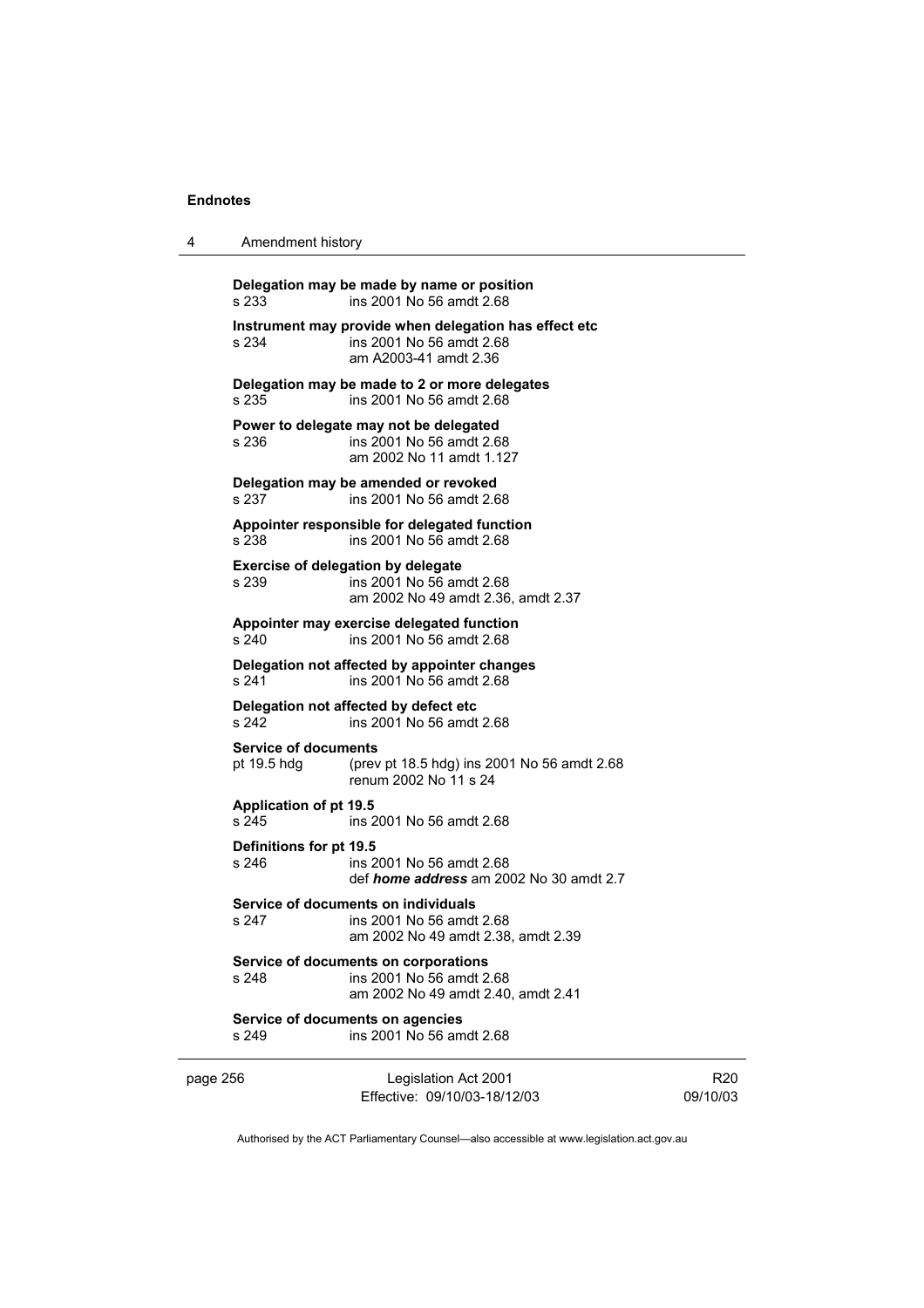|                                         | Amendment history                                                                                                | 4        |
|-----------------------------------------|------------------------------------------------------------------------------------------------------------------|----------|
| s 250                                   | When service taken to be effected<br>ins 2001 No 56 amdt 2.68<br>am 2002 No 11 amdt 1.128                        |          |
| Other laws not affected etc<br>s 251    | ins 2001 No 56 amdt 2.68<br>am 2002 No 11 amdt 1.129                                                             |          |
| s 252                                   | Powers of courts and tribunals not affected<br>ins 2001 No 56 amdt 2.68                                          |          |
| pt 19.6 hdg                             | <b>Functions of Executive and Ministers</b><br>ins 2002 No 11 s 29                                               |          |
| s 253                                   | <b>Exercise of functions of Executive</b><br>ins 2002 No 11 s 29<br>am A2003-41 amdt 2.37                        |          |
| s 254                                   | Administration of matters not allocated<br>ins 2002 No 11 s 29                                                   |          |
| <b>Delegation by Minister</b><br>s 254A | ins 2002 No 11 s 29                                                                                              |          |
| <b>Other matters</b><br>pt 19.7 hdg     | (prev pt 18.6 hdg) ins 2001 No 56 amdt 2.68<br>sub 2002 No 11 s 28                                               |          |
| <b>Forms</b><br>s 255                   | ins 2001 No 56 amdt 2.68<br>am 2002 No 11 amdt 1.130, amdt 1.131; 2002 No 49<br>amdt 2.42; A2003-41 amdt 2.38    |          |
| s 256                                   | Production of records kept in computers etc.<br>ins 2001 No 56 amdt 2.68                                         |          |
| s 260                                   | Delegation by parliamentary counsel<br>(prev s 119) renum 2001 No 56 amdt 2.67<br>om 2002 No 11 amdt 1.132       |          |
| s 261                                   | References to Administration Act 1989 etc<br>(prev s 120) renum 2001 No 56 amdt 2.67<br>om 2002 No 11 amdt 1.132 |          |
| <b>Regulation-making power</b><br>s 262 | (prev s 121) renum as s 262 and then s 302                                                                       |          |
| <b>Application of s 28</b><br>s 263     | (prev s 122) renum 2001 No 56 amdt 2.67<br>exp 12 March 2002 (s 263 (2))                                         |          |
| Application of s 47 (2) to (6)<br>s 264 | (prev s 122A) renum as s 264 and then s 304                                                                      |          |
| )3                                      | Legislation Act 2001<br>Effective: 09/10/03-18/12/03                                                             | page 257 |

Authorised by the ACT Parliamentary Counsel—also accessible at www.legislation.act.gov.au

R20 09/10/03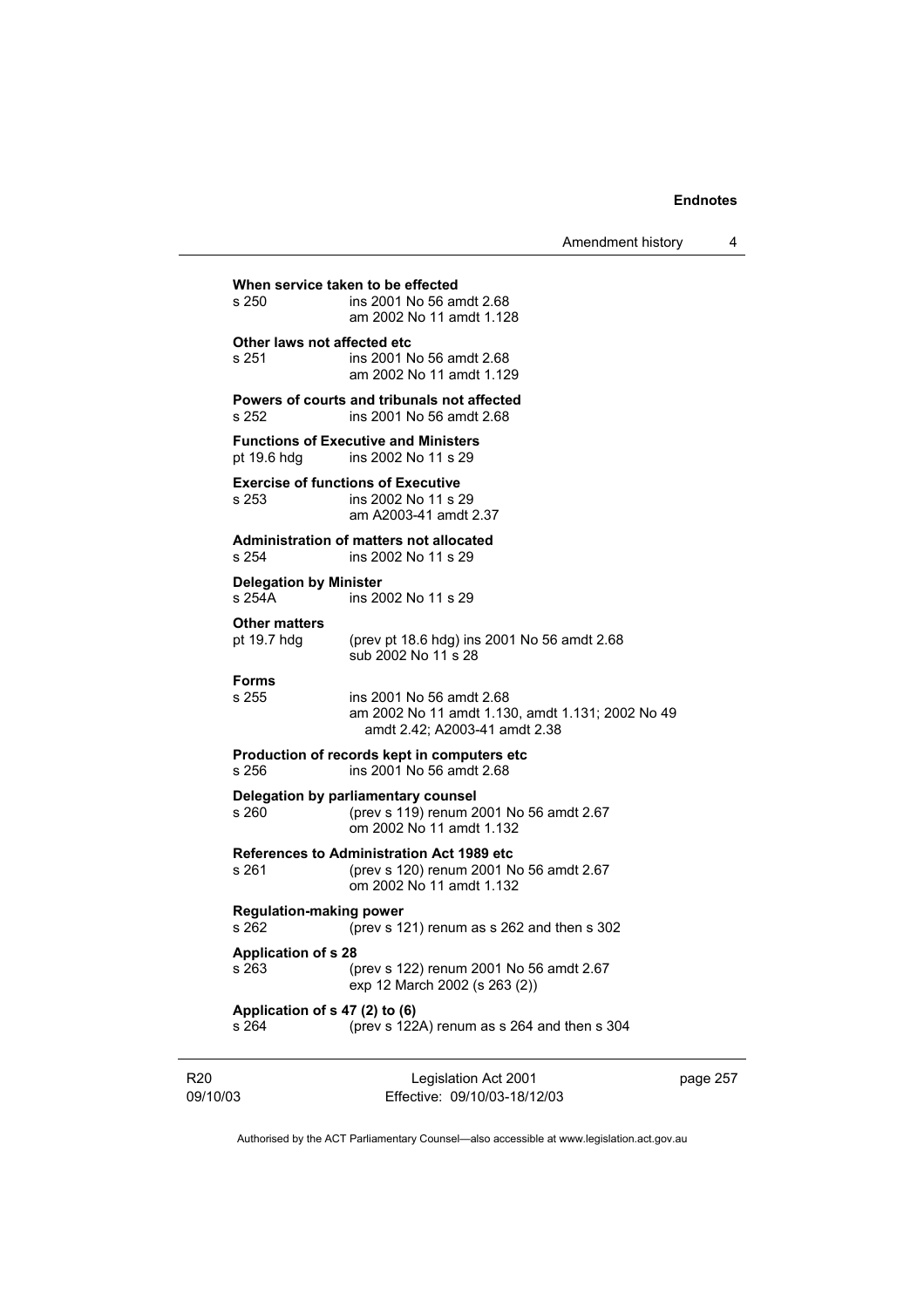| 4        | Amendment history                                                         |                                                                                                                                                          |                             |  |
|----------|---------------------------------------------------------------------------|----------------------------------------------------------------------------------------------------------------------------------------------------------|-----------------------------|--|
|          | Application of s 61 and s 62<br>s 265                                     | (prev s $123$ ) renum as s $265$ and then s $305$                                                                                                        |                             |  |
|          | <b>Application of s 69</b><br>s 266                                       | (prev s 124) renum 2001 No 56 amdt 2.67<br>exp 12 March 2002 (s 266 (2))                                                                                 |                             |  |
|          | <b>Transitional regulations</b><br>s 267                                  | (prev s 125) renum as s 267 and then s 306                                                                                                               |                             |  |
|          | Modification of ch 20's operation<br>s 268                                | (prev s 126) renum as s 268 and then s 307                                                                                                               |                             |  |
|          | s 269                                                                     | Status of certain instruments as disallowable instruments<br>(prev s 127) renum as s 269 and then s 308                                                  |                             |  |
|          | s 270                                                                     | Status of certain instruments as notifiable instruments<br>(prev s 128) renum as s 270 and then s 309                                                    |                             |  |
|          |                                                                           | Compliance with authorisation or requirement to do something by notice in                                                                                |                             |  |
|          | <b>Gazette</b><br>s 271                                                   | (prev s $129$ ) renum as s 271 and then s 310                                                                                                            |                             |  |
|          | s 271B                                                                    | Commencement of Acts that refer to notification or notice in the Gazette<br>renum as s 311                                                               |                             |  |
|          | in the Gazette<br>s 271C                                                  | Commencement of registrable instruments that refer to notification or notice<br>renum as s 312                                                           |                             |  |
|          | s 272                                                                     | Status of republications under Legislation (Republication) Act 1996<br>(prev s 130) renum as s 272 and then s 313                                        |                             |  |
|          | <b>Transitional provisions about penalties</b><br>s 273<br>renum as s 314 |                                                                                                                                                          |                             |  |
|          | <b>Status of certain determinations</b><br>s 274                          | renum as s 315                                                                                                                                           |                             |  |
|          | <b>Miscellaneous</b><br>ch 20 hdg                                         | (prev ch 13 hdg) renum as ch 20 hdg and then ch 21 hdg<br>(prev ch 12 hdg) renum as ch 19 hdg 2001 No 56 amdt 2.66<br>renum as ch 20 hdg 2002 No 11 s 24 |                             |  |
|          | Delegation by parliamentary counsel<br>s 300<br>ins 2002 No 11 amdt 1.132 |                                                                                                                                                          |                             |  |
|          | s 301                                                                     | <b>References to Administration Act 1989 etc</b><br>ins 2002 No 11 amdt 1.132                                                                            |                             |  |
|          | <b>Regulation-making power</b><br>s 302                                   | (prev s 121) renum as s 262 2001 No 56 amdt 2.67<br>renum as s 302 R5 LA (see 2002 No 11 amdt 1.133)<br>sub A2003-41 amdt 2.39                           |                             |  |
| page 258 |                                                                           | Legislation Act 2001<br>Effective: 09/10/03-18/12/03                                                                                                     | R <sub>20</sub><br>09/10/03 |  |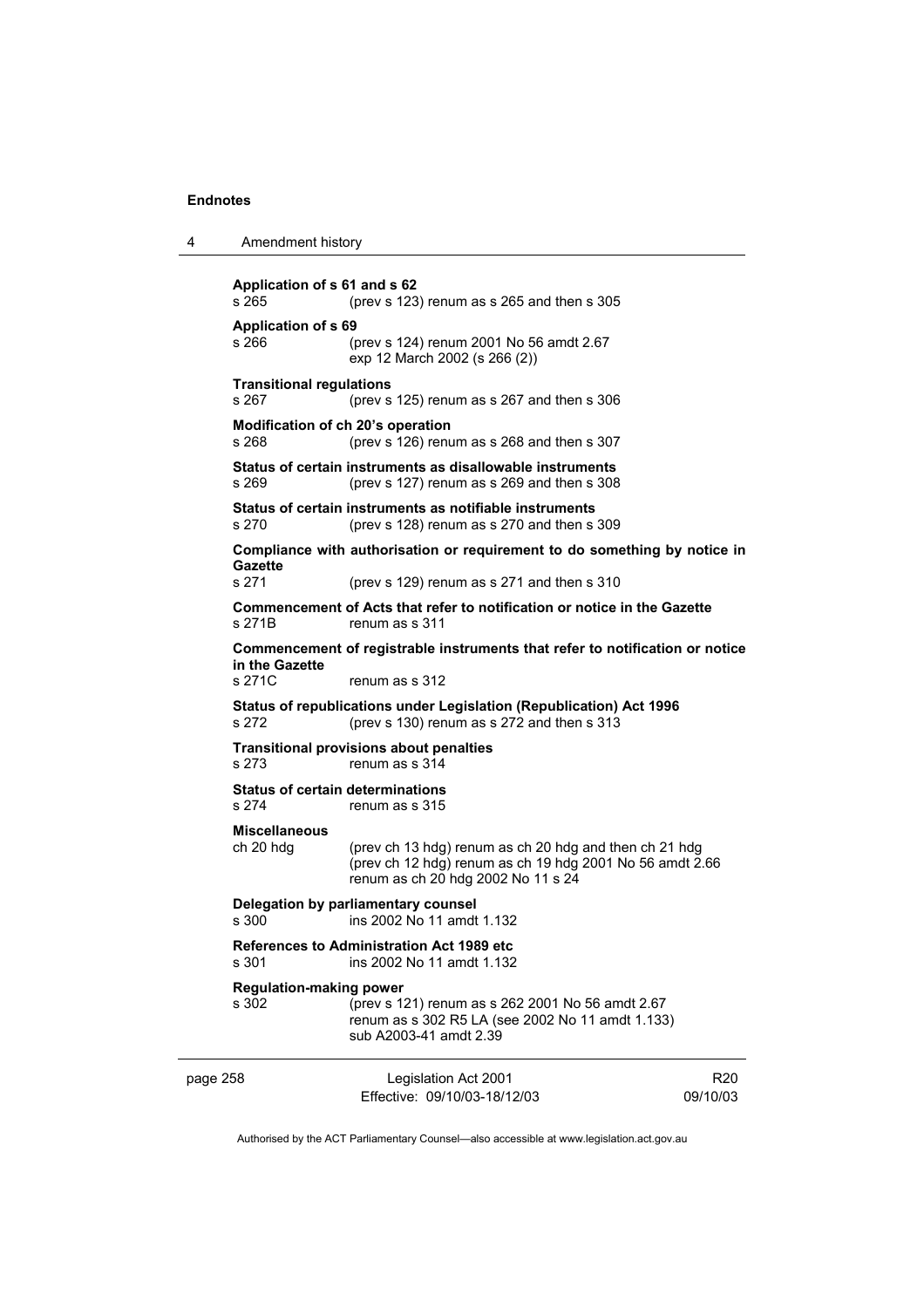| <b>Transitional</b>                      |                                                                                                                                                                                                                                                                             |          |
|------------------------------------------|-----------------------------------------------------------------------------------------------------------------------------------------------------------------------------------------------------------------------------------------------------------------------------|----------|
| ch 21 hdg                                | (prev ch 13 hdg) renum as ch 20 hdg 2001 No 56 amdt 2.66<br>renum as ch 21 hdg 2002 No 11 s 24                                                                                                                                                                              |          |
| s 304 hdg                                | Application of s 47 (2) to (6)<br>(prev s 122A hdg) renum as s 264 hdg and then s 304 hdg<br>sub 2002 No 11 amdt 1.134                                                                                                                                                      |          |
| s 304                                    | (prev s 122A) ins 2001 No 44 amdt 1.2623<br>renum as s 264 2001 No 56 amdt 2.67<br>am 2002 No 11 amdt 1.135<br>renum as s 304 R5 LA (see 2002 No 11 amdt 1.136)<br>exp 12 September 2004 (s 304 (4))                                                                        |          |
| Application of s 61 and s 62<br>s 305    | (prev s 123) renum as s 265 2001 No 56 amdt 2.67<br>renum as s 305 R5 LA (see 2002 No 11 amdt 1.136)<br>exp 12 September 2002 (s 305 (3))                                                                                                                                   |          |
| <b>Transitional regulations</b><br>s 306 | (prev s 125) am 2001 No 44 amdt 1.2624<br>renum as s 267 2001 No 56 amdt 2.67<br>am 2001 No 56 amdts 2.69-2.71; 2002 No 11 amdt 1.137-1.140<br>renum as s 306 R5 LA (see 2002 No 11 amdt 1.136)<br>exp 28 May 2003 (s 306 (5))                                              |          |
| s 307 hdg<br>s 307                       | Modification of ch 20's operation<br>(prev s 268 hdg) sub 2001 No 56 amdt 2.72<br>(prev s 126) renum as s 268 2001 No 56 amdt 2.67<br>am 2002 No 11 amdt 1.141<br>renum as s 307 R5 LA (see 2002 No 11 amdt 1.13)<br>am 2002 No 49 amdt 2.54<br>exp 28 May 2003 (s 307 (2)) |          |
| s 308                                    | Status of certain instruments as disallowable instruments<br>(prev s 127) renum as s 269 2001 No 56 amdt 2.67<br>renum as s 308 R5 LA (see 2002 No 11 amdt 1.136)<br>exp 12 September 2004 (s 308 (4))                                                                      |          |
| s 309                                    | Status of certain instruments as notifiable instruments<br>(prev s 128) renum as s 270 2001 No 56 amdt 2.67<br>renum as s 309 R5 LA (see 2002 No 11 amdt 1.136)<br>exp 12 September 2004 (s 309 (7))                                                                        |          |
|                                          | Compliance with authorisation or requirement to do something by notice in                                                                                                                                                                                                   |          |
| <b>Gazette</b><br>s 310                  | (prev s 129) renum as s 271 2001 No 56 amdt 2.67<br>am 2001 No 56 amdt 2.73<br>renum as s 310 R5 LA (see 2002 No 11 amdt 1.136)<br>exp 12 September 2004 (s 310 (5))                                                                                                        |          |
| R <sub>20</sub><br>09/10/03              | Legislation Act 2001<br>Effective: 09/10/03-18/12/03                                                                                                                                                                                                                        | page 259 |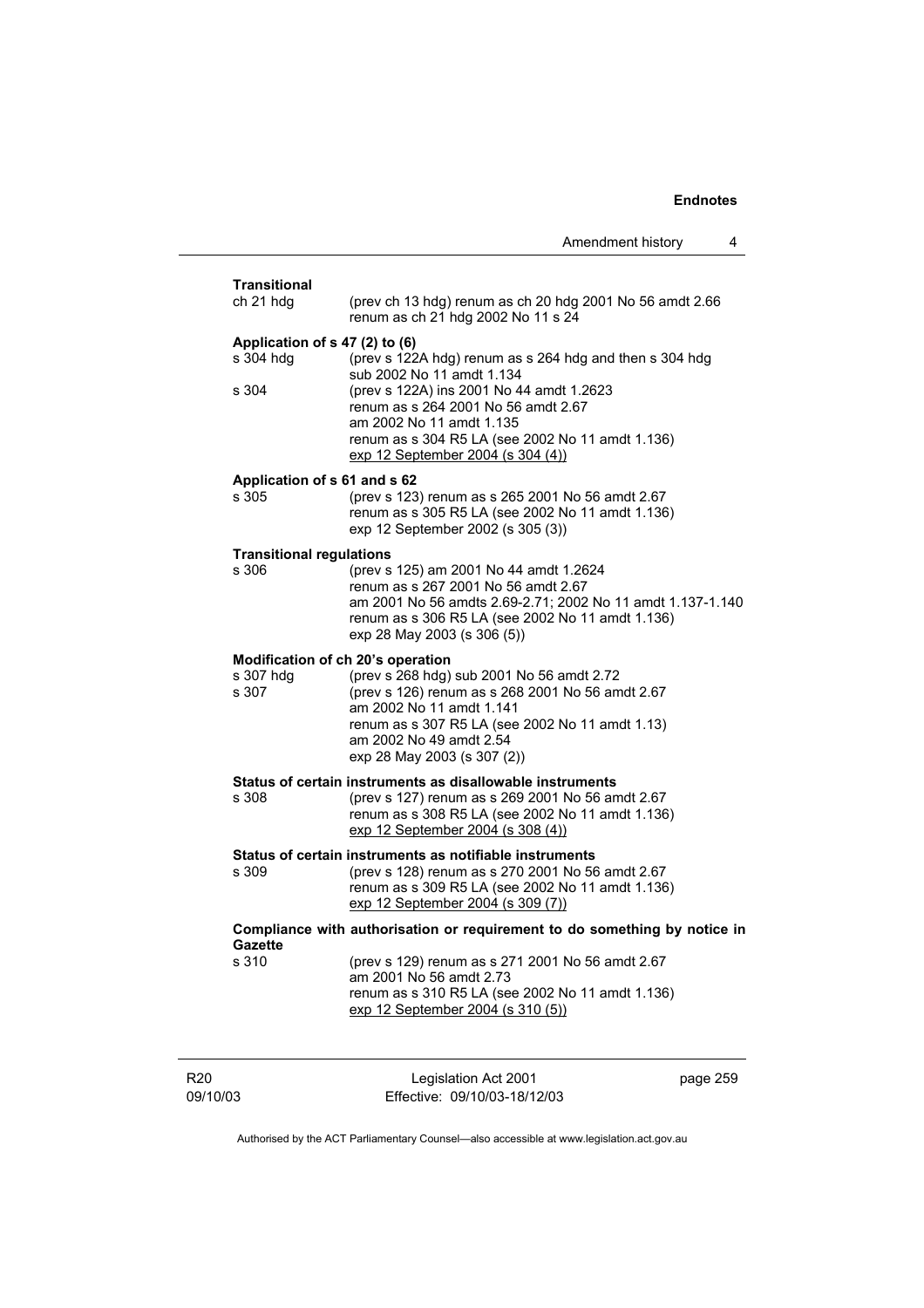| 4        | Amendment history                                |                                                                                                                                                                                                                                                                                                                                                                                                                                                                                                                                       |                 |
|----------|--------------------------------------------------|---------------------------------------------------------------------------------------------------------------------------------------------------------------------------------------------------------------------------------------------------------------------------------------------------------------------------------------------------------------------------------------------------------------------------------------------------------------------------------------------------------------------------------------|-----------------|
|          | s 311                                            | Commencement of Acts that refer to notification or notice in the Gazette<br>(prev s 271B) ins as mod SL 2001 No 34 reg 6<br>renum R5 LA (see 2002 No 11 amdt 1.136)<br>exp 13 September 2002 (s 311 (5))                                                                                                                                                                                                                                                                                                                              |                 |
|          |                                                  | Commencement of registrable instruments that refer to notification or notice                                                                                                                                                                                                                                                                                                                                                                                                                                                          |                 |
|          | in the Gazette<br>s 312                          | (prev s 271C) ins as mod SL 2001 No 34 reg 6<br>renum R5 LA (see 2002 No 11 amdt 1.136)<br>exp 13 September 2002 (s 312 (5))                                                                                                                                                                                                                                                                                                                                                                                                          |                 |
|          | s 313                                            | Status of republications under Legislation (Republication) Act 1996<br>(prev s 130) renum as s 272 2001 No 56 amdt 2.67<br>renum as s 313 R5 LA (see 2002 No 11 amdt 1.136)<br>exp 12 September 2004 (s 313 (3))                                                                                                                                                                                                                                                                                                                      |                 |
|          | s 314                                            | <b>Transitional provisions about penalties</b><br>(prev s 273) ins 2001 No 56 amdt 2.74<br>renum R5 LA (see 2002 No 11 amdt 1.136)<br>exp 12 September 2003 (s 314 (5))                                                                                                                                                                                                                                                                                                                                                               |                 |
|          | <b>Status of certain determinations</b><br>s 315 | (prev s 274) ins 2001 No 56 amdt 2.74<br>renum R5 LA (see 2002 No 11 amdt 1.136)<br>exp 12 September 2003 (s 315 (6))                                                                                                                                                                                                                                                                                                                                                                                                                 |                 |
|          | sch 1 pt 1.1 hdg<br>sch 1 pt 1.1                 | Former NSW and UK Acts in force before establishment of Territory<br>(prev sch 1 pt 1 hdg) sub and renum 2001 No 56 amdt 2.75<br>am 2001 No 44 amdt 1.2625; 2001 No 56 amdts 2.76-2.79;<br>2001 No 88 s 43 (2); 2002 No 40 amdt 3.28; items renum<br>R11 LA (see 2002 No 40 amdt 3.29)<br>sub 2002 No 49 amdt 2.43                                                                                                                                                                                                                    |                 |
|          | sch 1 pt 1.2 hdg<br>sch 1 pt 1.2                 | Former NSW Acts applied after establishment of Territory<br>(prev sch 1 pt 2 hdg) sub and renum 2001 No 56 amdt 2.80<br>am 2001 No 44 amdt 1.2626, amdt 1.2627; 2001 No 56<br>amdt 2.81                                                                                                                                                                                                                                                                                                                                               |                 |
|          | <b>Dictionary</b><br>dict pt 1                   | def AAT ins 2002 No 49 amdt 2.44<br>def Act sub 2001 No 56 amdt 2.82<br>def $ACT$ reloc from IA 2001 No 56 amdt 2.16<br>def ADI reloc from IA 2001 No 56 amdt 2.16<br>sub 2002 No 49 amdt 2.45<br>def administrative appeals tribunal reloc from IA 2001 No 56<br>amdt 2.16<br>def <i>administrative unit</i> reloc from IA 2001 No 56 amdt 2.16<br>def <i>adult</i> reloc from IA 2001 No 56 amdt 2.16<br>def <i>affidavit</i> reloc from IA 2001 No 56 amdt 2.16<br>def <i>ambulance service</i> reloc from IA 2001 No 56 amdt 2.16 |                 |
| page 260 |                                                  | Legislation Act 2001                                                                                                                                                                                                                                                                                                                                                                                                                                                                                                                  | R <sub>20</sub> |

Authorised by the ACT Parliamentary Counsel—also accessible at www.legislation.act.gov.au

09/10/03

Effective: 09/10/03-18/12/03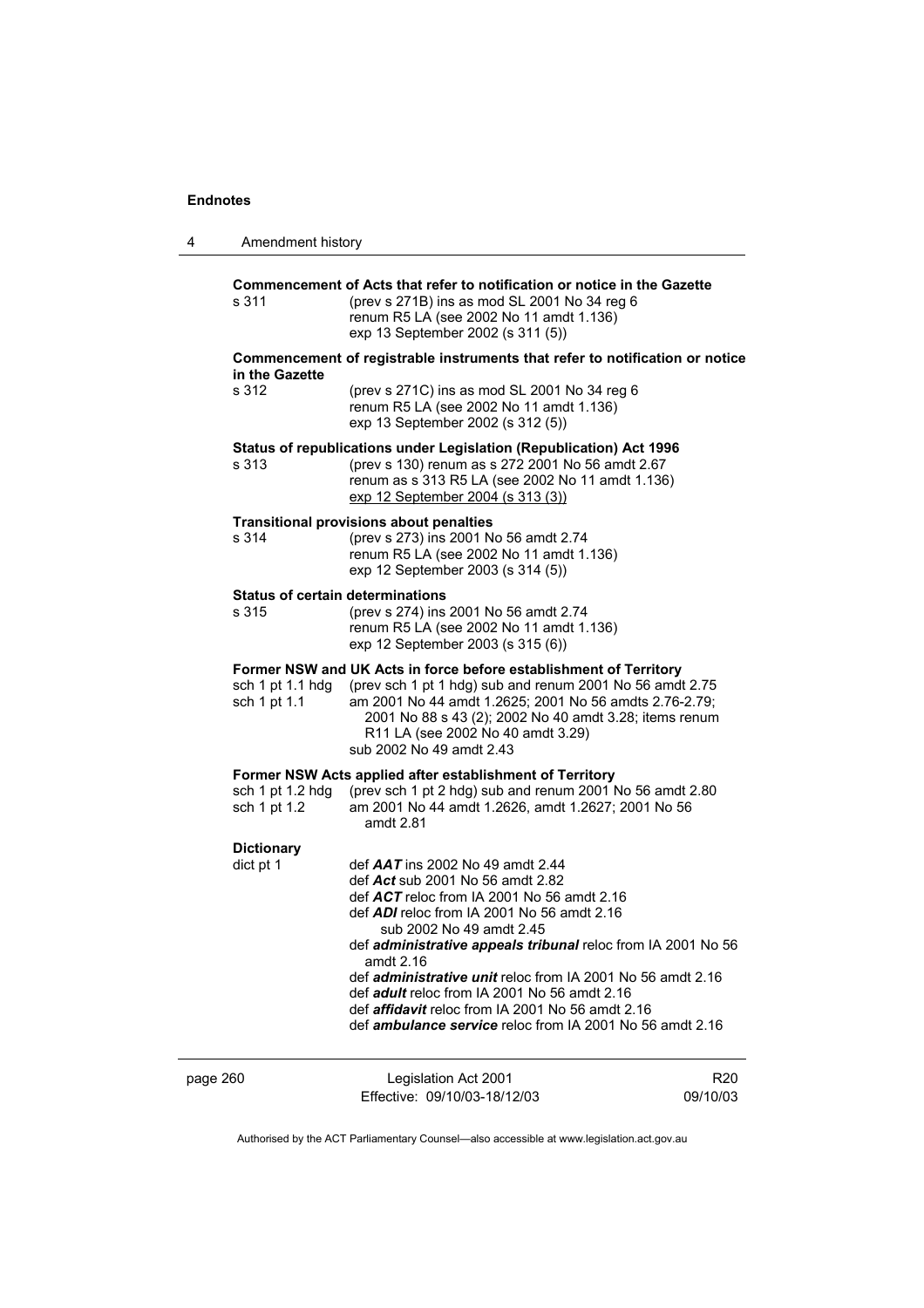def *amend* sub 2001 No 56 amdt 2.82 def *appoint* reloc from IA 2001 No 56 amdt 2.16 def *asset* reloc from IA 2001 No 56 amdt 2.16 def *Attorney-General* ins 2001 No 56 amdt 2.82 def *auditor-general* reloc from IA 2001 No 56 amdt 2.16 def *Australia* reloc from IA 2001 No 56 amdt 2.16 def *Australian driver licence* reloc from IA 2001 No 56 amdt 2.16 def *authorised deposit-taking institution* reloc from IA 2001 No 56 amdt 2.16 sub 2002 No 49 amdt 2.46 def *bank* reloc from IA 2001 No 56 amdt 2.16 def *barrister* reloc from IA 2001 No 56 amdt 2.16 def *body* reloc from IA 2001 No 56 amdt 2.16 def *breach* reloc from IA 2001 No 56 amdt 2.16 def *building society* reloc from IA 2001 No 56 amdt 2.16 def *business day* reloc from IA 2001 No 56 amdt 2.16 def *by-laws* ins 2002 No 11 amdt 1.142 def *calendar month* reloc from IA 2001 No 56 amdt 2.16 def *calendar year* reloc from IA 2001 No 56 amdt 2.16 def *change* reloc from IA 2001 No 56 amdt 2.16 def *chief executive* ins 2001 No 56 amdt 2.82 def *chief fire control officer* ins 2001 No 56 amdt 2.82 def *chief health officer* reloc from IA 2001 No 56 amdt 2.16 def *Chief Justice* reloc from IA 2001 No 56 amdt 2.16 def *Chief Magistrate* reloc from IA 2001 No 56 amdt 2.16 def *Chief Minister* reloc from IA 2001 No 56 amdt 2.16 def *chief planning executive* ins 2002 No 56 amdt 3.43 def *chief police officer* reloc from IA 2001 No 56 amdt 2.16 def *child* reloc from IA 2001 No 56 amdt 2.16 def *Childrens Court* reloc from IA 2001 No 56 amdt 2.16 def *city area* reloc from IA 2001 No 56 amdt 2.16 def *clerk* reloc from IA 2001 No 56 amdt 2.16 def *commencement* sub 2001 No 56 amdt 2.82 def *commencement notice* sub 2001 No 56 amdt 2.82 def *commissioner for fair trading* reloc from IA 2001 No 56 amdt 2.16 def *commissioner for health complaints* ins 2001 No 56 amdt 2.82 def *commissioner for housing* reloc from IA 2001 No 56 amdt 2.16 def *commissioner for land and planning* reloc from IA 2001 No 56 amdt 2.16 om 2002 No 56 amdt 3.44

R20 09/10/03

Legislation Act 2001 Effective: 09/10/03-18/12/03 page 261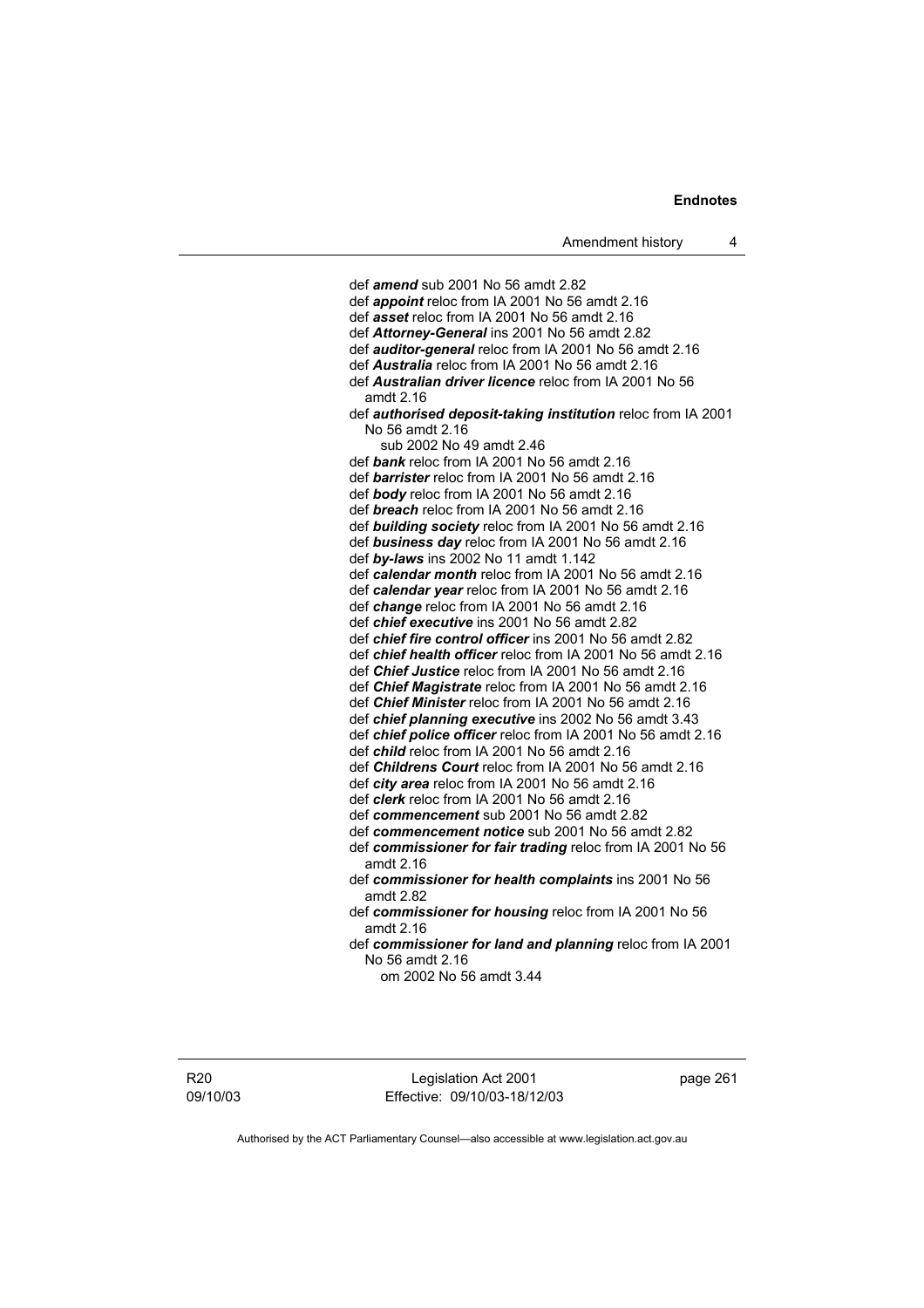| л | Amendment history |
|---|-------------------|
|---|-------------------|

- def *commissioner for public administration* reloc from IA 2001 No 56 amdt 2.16
- def *commissioner for revenue* reloc from IA 2001 No 56 amdt 2.16
- def *commissioner for surveys* reloc from IA 2001 No 56 amdt 2.16
- def *commissioner for the environment* ins 2001 No 56 amdt 2.82
- def *commissioner of police* reloc from IA 2001 No 56 amdt 2.16
- def *committed for trial* reloc from IA 2001 No 56 amdt 2.16
- def *Commonwealth* reloc from IA 2001 No 56 amdt 2.16 def *Commonwealth country* reloc from IA 2001 No 56 amdt 2.16
- def *Commonwealth Gazette* reloc from IA 2001 No 56 amdt 2.16
- def *community advocate* reloc from IA 2001 No 56 amdt 2.16 def *confer* reloc from IA 2001 No 56 amdt 2.16
- def *conservator of flora and fauna* reloc from IA 2001 No 56 amdt 2.16
- def *consumer and trader tribunal* ins A2003-16 s 70
- def *Consumer Credit (Australian Capital Territory) Code* reloc from IA 2001 No 56 amdt 2.16
- def *Consumer Credit (Australian Capital Territory) Regulations* reloc from IA 2001 No 56 amdt 2.16
- def *contravene* reloc from IA 2001 No 56 amdt 2.16
- def *converted ordinance* reloc from IA 2001 No 56 amdt 2.16
- def *Coroner's Court* reloc from IA 2001 No 56 amdt 2.16
- def *corporation* reloc from IA 2001 No 56 amdt 2.16
- def *Corporations Act* ins in IA 2001No 56 amdt 2.14 reloc from IA 2001 No 56 amdt 2.16
- def *court of summary jurisdiction* reloc from IA 2001 No 56 amdt 2.16
- def *credit tribunal* reloc from IA 2001 No 56 amdt 2.16
- def *credit union* reloc from IA 2001 No 56 amdt 2.16
- def *Criminal Code* ins 2002 No 51 amdt 1.27
- def *custodial escort* ins 2002 No 30 amdt 2.8
- def *daylight* reloc from IA 2001 No 56 amdt 2.16
- def *definition* ins 2001 No 56 amdt 2.82
- def *dentist* reloc from IA 2001 No 56 amdt 2.16

page 262 Legislation Act 2001 Effective: 09/10/03-18/12/03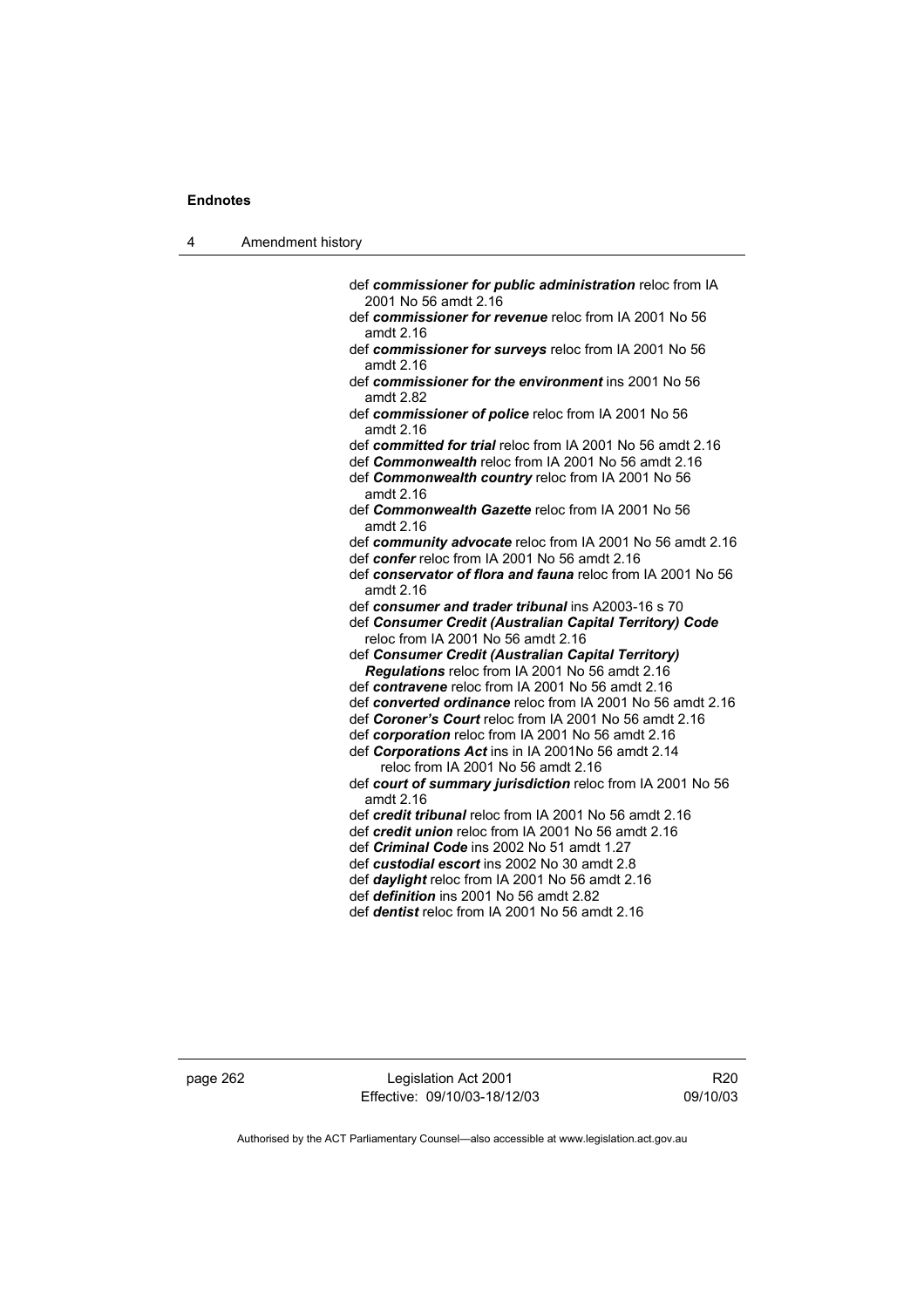def *dental prosthetist* reloc from IA 2001 No 56 amdt 2.16 def *dental technician* reloc from IA 2001 No 56 amdt 2.16 def *designation* reloc from IA 2001 No 56 amdt 2.16 def *director of corrective services* ins 2002 No 30 amdt 2.8 def *director of public prosecutions* (or *DPP*) reloc from IA 2001 No 56 amdt 2.16 def *disallowable instrument* sub 2001 No 56 amdt 2.82 def *discrimination commissioner* reloc from IA 2001 No 56 amdt 2.16 def *discrimination tribunal* reloc from IA 2001 No 56 amdt 2.16 def *doctor* reloc from IA 2001 No 56 amdt 2.16 def *document* reloc from IA 2001 No 56 amdt 2.16 def *domestic partner* ins A2003-14 s 5 def *domestic partnership* ins A2003-14 s 5 def *DPP* ins 2002 No 49 amdt 2.47 def *driver licence* reloc from IA 2001 No 56 amdt 2.16 def *electoral commission* reloc from IA 2001 No 56 amdt 2.16 def *electoral commissioner* reloc from IA 2001 No 56 amdt 2.16 def *enactment* sub 2001 No 56 amdt 2.82 def *entity* ins 2001 No 56 amdt 2.82 def *environment protection authority* ins 2002 No 11 amdt 1.142 def *establish* reloc from IA 2001 No 56 amdt 2.16 def *estate* reloc from IA 2001 No 56 amdt 2.16 def *Executive* reloc from IA 2001 No 56 amdt 2.16 def *exercise* reloc from IA 2001 No 56 amdt 2.16 def *expire* reloc from IA 2001 No 56 amdt 2.16 def *external Territory* reloc from IA 2001 No56 amdt 2.16 def *fail* reloc from IA 2001 No 56 amdt 2.16 def *Federal Court* reloc from IA 2001 No 56 amdt 2.16 def *file* reloc from IA 2001 No 56 amdt 2.16 def *financial year* reloc from IA 2001 No 56 amdt 2.16 def *fire brigade* reloc from IA 2001 No 56 amdt 2.16 def *fire commissioner* reloc from IA 2001 No 56 amdt 2.16 def *for* ins 2002 No 11 amdt 1.142 def *foreign country* reloc from IA 2001 No 56 amdt 2.16 def *former NSW Act* sub 2001 No 56 amdt 2.82; 2002 No 11 amdt 1.143 def *former UK Act* sub 2001 No 56 amdt 2.82; 2002 No 11 amdt 1.143 def *found guilty* reloc from IA 2001 No 56 amdt 2.16 sub 2002 No 49 amdt 2.48

Legislation Act 2001 Effective: 09/10/03-18/12/03 page 263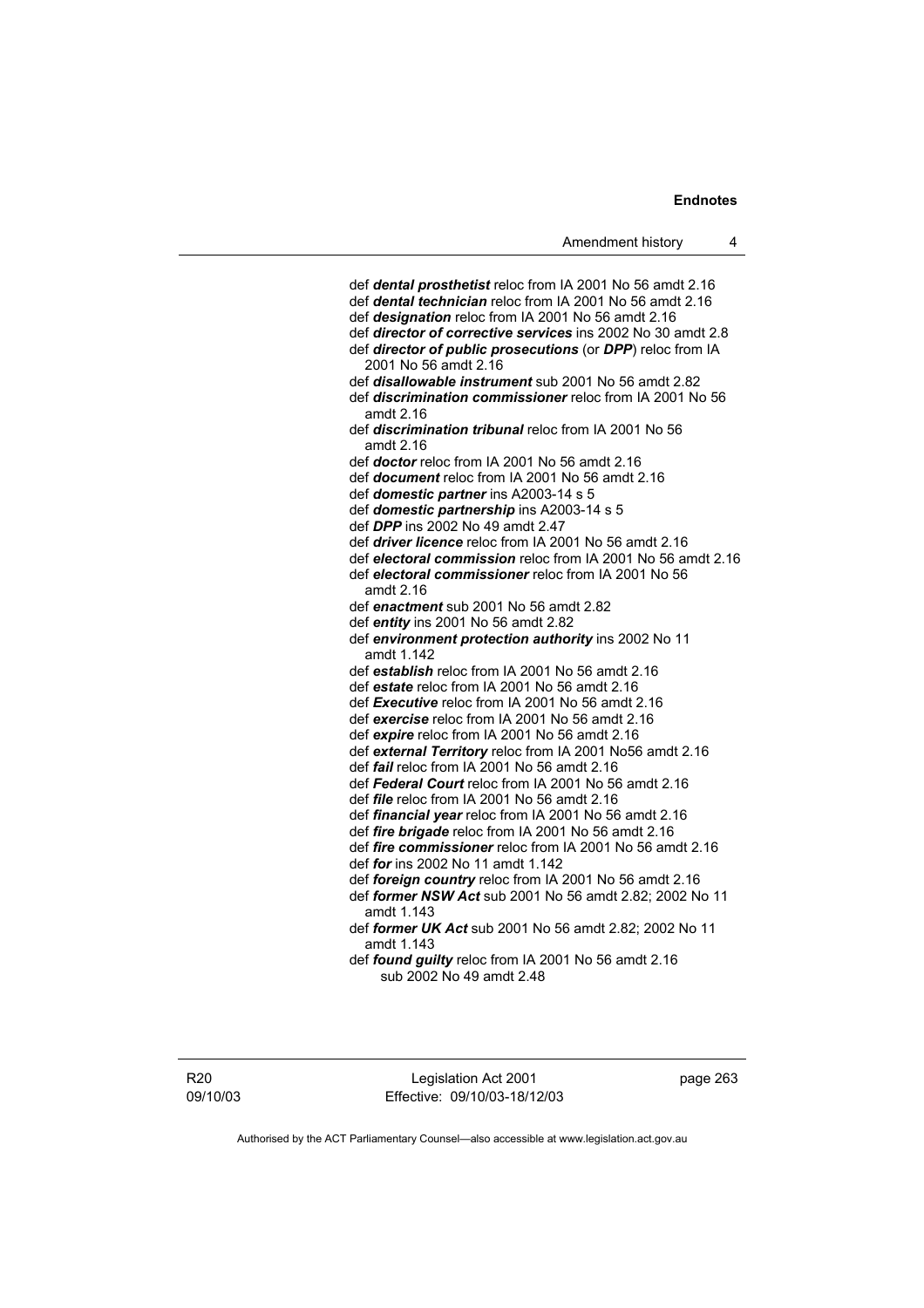| л | Amendment history |
|---|-------------------|
|---|-------------------|

 def *function* reloc from IA 2001 No 56 amdt 2.16 def *gambling and racing commission* reloc from IA 2001 No 56 amdt 2.16 def *Gazette* reloc from IA 2001 No 56 amdt 2.16 def *give* reloc from IA 2001 No 56 amdt 2.16 def *government printer* reloc from IA 2001 No 56 amdt 2.16 def *government solicitor* reloc from IA 2001 No 56 amdt 2.16 def *Governor* ins 2001 No 56 amdt 2.82 def *Governor-General* ins 2001 No 56 amdt 2.82 def *GST* ins 2002 No 27 s 27 def *guardianship tribunal* reloc from IA 2001 No 56 amdt 2.16 def *High Court* reloc from IA 2001 No 56 amdt 2.16 def *Imperial Act* reloc from IA 2001 No 56 amdt 2.16 def *indictable offence* ins 2001 No 56 amdt 2.82 sub 2002 No 11 amdt 1.144 def *indictment* reloc from IA 2001 No 56 amdt 2.16 def *individual* reloc from IA 2001 No 56 amdt 2.16 def *in relation to* ins 2002 No 49 amdt 2.49 def *instrument* sub 2001 No 56 amdt 2.82 def *interest* reloc from IA 2001 No 56 amdt 2.16 def *internal Territory* reloc from IA 2001 No 56 amdt 2.16 def *intersex person* ins A2003-14 s 5 def *Jervis Bay Territory* reloc from IA 2001 No 56 amdt 2.16 def *judge* reloc from IA 2001 No 56 amdt 2.16 am 2002 No 11 amdt 1.145 def *Lake Burley Griffin* reloc from IA 2001 No 56 amdt 2.16 def *Lake Ginninderra* reloc from IA 2001 No 56 amdt 2.16 def *land* reloc from IA 2001 No 56 amdt 2.16 def *land development agency* ins 2002 No 56 amdt 3.45 def *law* reloc from IA 2001 No 56 amdt 2.16 def *lawyer* reloc from IA 2001 No 56 amdt 2.16 def *legal aid commission* ins 2001 No 56 amdt 2.82 def *legal practitioner* reloc from IA 2001 No 56 amdt 2.16 def *Legislation Act* ins 2002 No 49 amdt 2.50 def *Legislative Assembly* reloc from IA 2001 No 56 amdt 2.16 def *liability* reloc from IA 2001 No 56 amdt 2.16 def *magistrate* reloc from IA 2001 No 56 amdt 2.16 def *Magistrates Court* reloc from IA 2001 No 56 amdt 2.16 def *make* reloc from IA 2001 No 56 amdt 2.16 def *making* sub 2001 No 56 amdt 2.82 def *master* reloc from IA 2001 No 56 amdt 2.16 def *may* ins 2001 No 56 amdt 2.82 def *medical practitioner* ins 2001 No 56 amdt 2.82 def *mental health tribunal* reloc from IA 2001 No 56 amdt 2.16 def *midnight* reloc from IA 2001 No 56 amdt 2.16 def *Minister* ins 2001 No 56 amdt 2.82 def *modification* reloc from IA 2001 No 56 amdt 2.16

| page 264 | Legislation Act 2001         | R <sub>20</sub> |
|----------|------------------------------|-----------------|
|          | Effective: 09/10/03-18/12/03 | 09/10/03        |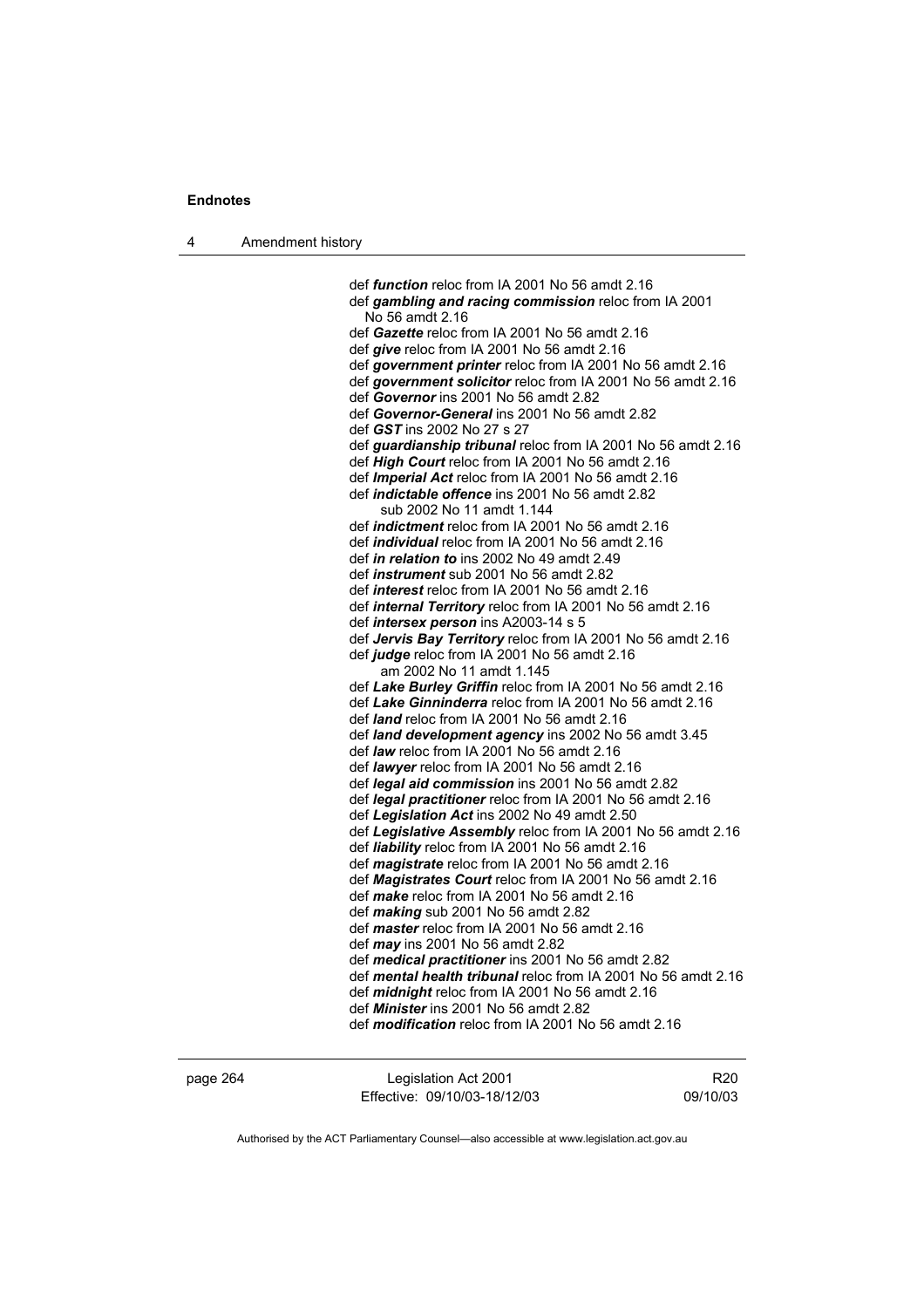def *month* reloc from IA 2001 No 56 amdt 2.16 def *mus t* ins 2001 No 56 amdt 2.82 def *name* reloc from IA 2001 No 56 amdt 2.16 def *named month* reloc from IA 2001 No 56 amdt 2.16 def *national capital authority* ins 2002 No 11 amdt 1.146 def *national land* reloc from IA 2001 No 56 amdt 2.16 def *night* reloc from IA 2001 No 56 amdt 2.16 def *Northern Territory* reloc from IA 2001 No 56 amdt 2.16 def *notifiable instrument* sub 2001 No 56 amdt 2.82 def *notification* sub 2001 No 56 amdt 2.82 def *notification day* sub 2001 No 56 amdt 2.82 def *NSW Act* reloc from IA 2001 No 56 amdt 2.16 def *number* reloc from IA 2001 No 56 amdt 2.16 def *nurse* reloc from IA 2001 No 56 amdt 2.16 def *oath* reloc from IA 2001 No 56 amdt 2.16 def *occupy* ins 2001 No 56 amdt 2.82 def *office* reloc from IA 2001 No 56 amdt 2.16 def *office of fair trading* reloc from IA 2001 No 56 amdt 2.16 def *OH&S commissioner* ins A2003-41 amdt 2.40 def *ombudsman* reloc from IA 2001 No 56 amdt 2.16 def *omit* ins 2001 No 56 amdt 2.82 def *ordinance* reloc from IA 2001 No 56 amdt 2.16 def *parliamentary counsel* sub 2001 No 56 amdt 2.82 def *passing* sub 2001 No 56 amdt 2.82 def *penalty unit* ins 2001 No 56 amdt 2.82 def *person* ins 2001 No 56 amdt 2.82 def *pharmacist* reloc from IA 2001 No 56 amdt 2.16 def *planning and land authority* ins 2002 No 56 amdt 3.47 def *planning and land council* ins 2002 No 56 amdt 3.46 def *planning authority* reloc from IA 2001 No 56 amdt 2.16 om 2002 No 56 amdt 3.47 def *police officer* reloc from IA 2001 No 56 amdt 2.16 def *position* reloc from IA 2001 No 56 amdt 2.16 def *power* reloc from IA 2001 No 56 amdt 2.16 def *prescribed* reloc from IA 2001 No 56 amdt 2.16 am 2002 No 49 amdt 2.51 def *privacy commissioner* reloc from IA 2001 No 56 amdt 2.16 def *proceeding* reloc from IA 2001 No 56 amdt 2.16 def *property* reloc from IA 2001 No 56 amdt 2.16 def *provision* sub 2001 No 56 amdt 2.82 def *public employee* reloc from IA 2001 No 56 amdt 2.16

R20 09/10/03

Legislation Act 2001 Effective: 09/10/03-18/12/03 page 265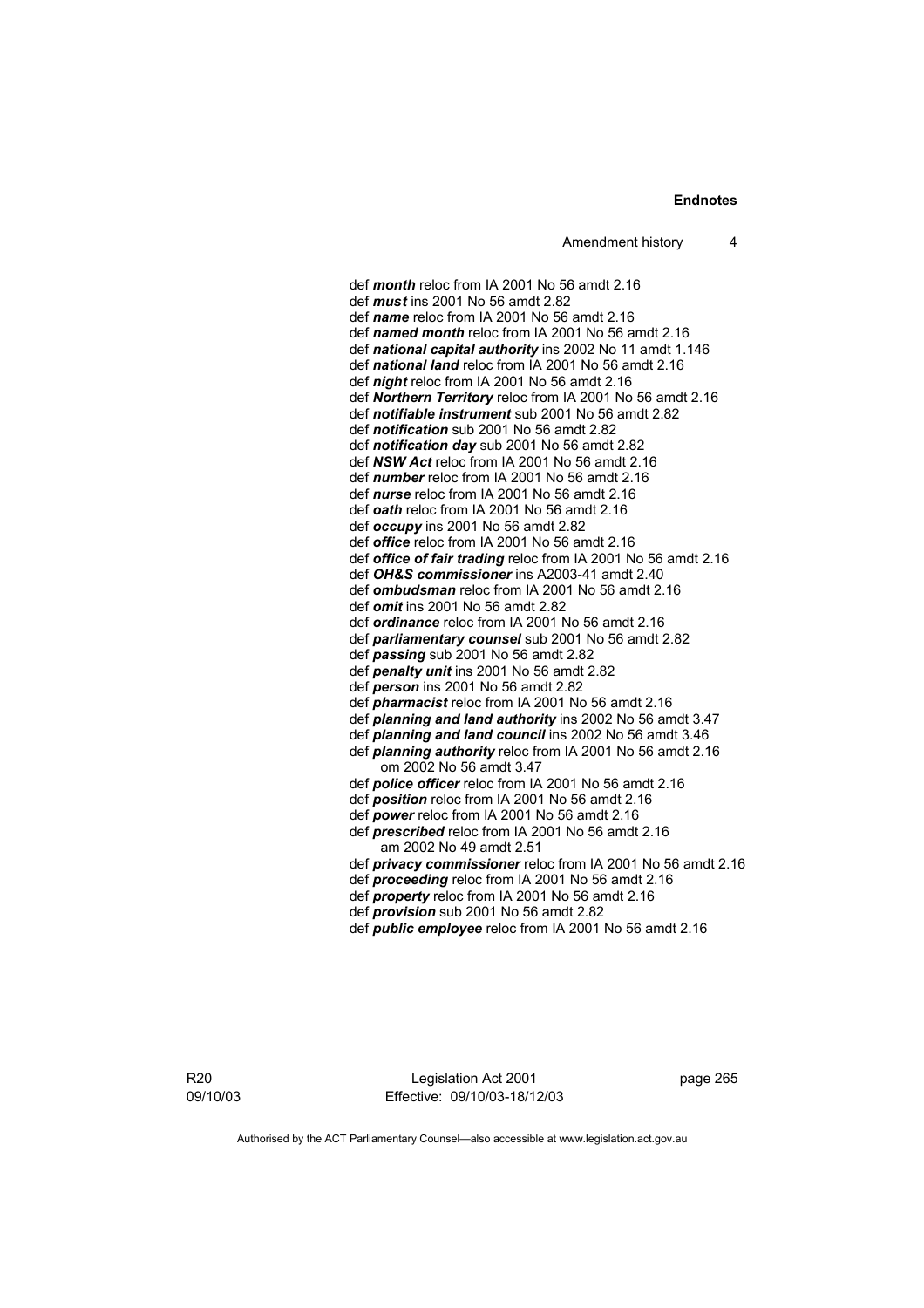4 Amendment history

 def *public health officer* reloc from IA 2001 No 56 amdt 2.16 def *public money* reloc from IA 2001 No 56 amdt 2.16 def *public servant* reloc from IA 2001 No 56 amdt 2.16 def *public service* reloc from IA 2001 No 56 amdt 2.16 def *public trustee* reloc from IA 2001 No 56 amdt 2.16 def *quarter* ins 2002 No 30 amdt 2.8 def *recognised transgender person* ins A2003-14 s 5 def *registered surveyor* reloc from IA 2001 No 56 amdt 2.16 def *registrable instrument* sub 2001 No 56 amdt 2.82 def *registrar* reloc from IA 2001 No 56 amdt 2.16 def *registrar-general* reloc from IA 2001 No 56 amdt 2.16 def *registrar of firearms* reloc from IA 2001 No 56 amdt 2.16 def *registrar of liquor licences* reloc from IA 2001 No 56 amdt 2.16 def *regulations* reloc from IA 2001 No 56 amdt 2.16 def *remand centre* ins 2002 No 30 amdt 2.8 def *remand centre administrator* ins 2002 No 30 amdt 2.8 def *remuneration tribunal* reloc from IA 2001 No 56 amdt 2.16 def *repeal* sub 2001 No 56 amdt 2.82 pars renum 2002 No 11 amdt 1.147 am 2002 No 11 amdt 1.148 def *residential tenancies tribunal* reloc from IA 2001 No 56 amdt 2.16 def *road transport authority* reloc from IA 2001 No 56 amdt 2.16 def *rules* reloc from IA 2001 No 56 amdt 2.16 sub 2002 No 11 amdt 1.149 def *rural firefighting service* reloc from IA 2001 No 56 amdt 2.16 def *see* ins 2001 No 56 amdt 2.82 def *Self-Government Act* reloc from IA 2001 No 56 amdt 2.16 def *self-government day* reloc from IA 2001 No 56 amdt 2.16 def *sentence administration board* ins 2002 No 30 amdt 2.8 def *sign* reloc from IA 2001 No 56 amdt 2.16 def *sitting day* reloc from IA 2001 No 56 amdt 2.16 def *Small Claims Court* reloc from IA 2001 No 56 amdt 2.16 def *solicitor* reloc from IA 2001 No 56 amdt 2.16 def *Speaker* reloc from IA 2001 No 56 amdt 2.16 def *Standards Australia* reloc from IA 2001 No 56 amdt 2.16 def *State* reloc from IA 2001 No 56 amdt 2.16 def *statutory declaration* reloc from IA 2001 No 56 amdt 2.16 def *statutory instrument* sub 2001 No 56 amdt 2.82 def *statutory office-holder* ins 2001 No 56 amdt 2.82 sub 2002 No 11 amdt 1.150 def *subordinate law* sub 2001 No 56 amdt 2.82 def *summary offence* ins 2001 No 56 amdt 2.82 sub 2002 No 11 amdt 1.151

| page 266 | Legislation Act 2001         | R20      |
|----------|------------------------------|----------|
|          | Effective: 09/10/03-18/12/03 | 09/10/03 |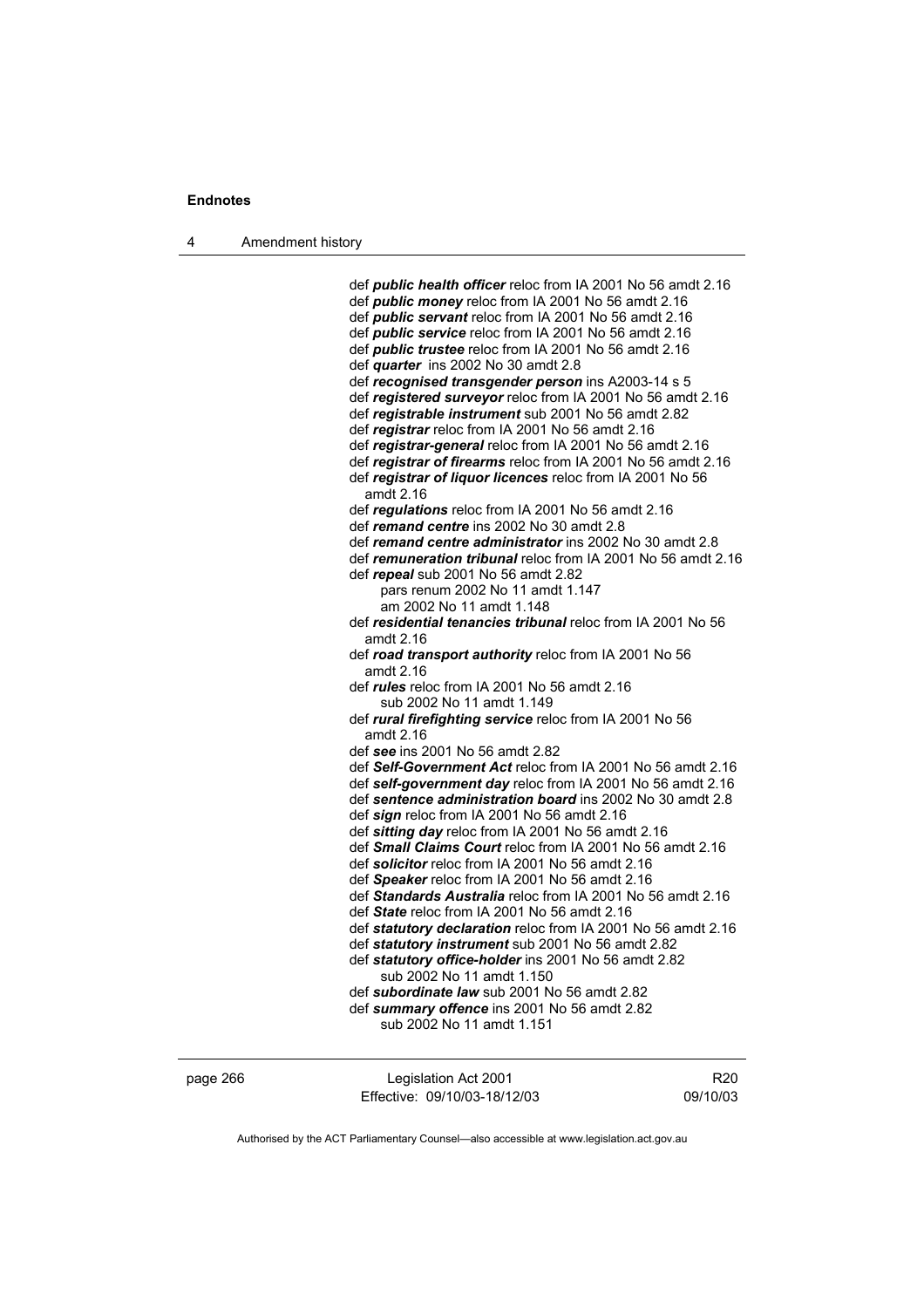def *Supreme Court* reloc from IA 2001 No 56 amdt 2.16 def *swear* reloc from IA 2001 No 56 amdt 2.16 def *tenancy tribunal* reloc from IA 2001 No 56 amdt 2.16 om 2002 No 49 amdt 2.52 def *the Territory* ins 2001 No 56 amdt 2.82 def *Territory authority* reloc from IA 2001 No 56 amdt 2.16 sub A2003-41 amdt 2.41 def *Territory instrumentality* ins 2001 No 56 amdt 2.82 def *Territory land* reloc from IA 2001 No 56 amdt 2.16 def *Territory owned corporation* reloc from IA 2001 No 56 amdt 2.16 def *Territory plan* reloc from IA 2001 No 56 amdt 2.16 am 2002 No 49 amdt 2.53 def *transgender person* ins A2003-14 s 5 def *transitional* reloc from IA 2001 No 56 amdt 2.16 def *Treasurer* ins 2001 No 56 amdt 2.82 def *tribunal* sub 2001 No 56 amdt 2.82 def *UK Act* reloc from IA 2001 No 56 amdt 2.16 def *under* ins 2001 No 52 amdt 2.82 sub 2002 No 30 amdt 2.9 def *United Kingdom* reloc from IA 2001 No 56 amdt 2.16 def *United Kingdom Parliament* reloc from IA 2001 No 56 amdt 2.16 def *veterinary surgeon* reloc from IA 2001 No 56 amdt 2.16 def *will* ins 2001 No 56 amdt 2.82 def *word* reloc from IA 2001 No 56 amdt 2.16 def *working day* ins 2002 No 11 amdt 1.152 def *writing* reloc from IA 2001 No 56 amdt 2.16 def *year* reloc from IA 2001 No 56 amdt 2.16 dict pt 2 def *Act* ins A2003-41 amdt 2.42 def *administrator* ins 2001 No 56 amdt 2.82 def *agency* ins 2001 No 56 amdt 2.82 def *appointee* ins 2001 No 56 amdt 2.82 def *appointer* ins 2001 No 56 amdt 2.82 def *approved web site* sub 2001 No 56 amdt 2.82 def *authorised republication* sub 2001 No 56 amdt 2.82 def *authorising law* sub 2001 No 56 amdt 2.82 def *benefits* sub 2001 No 56 amdt 2.82 def *business address* ins 2001 No 56 amdt 2.82 def *corporation* ins 2001 No 56 amdt 2.82 def *costs* sub 2001 No 56 amdt 2.82 def *current legislative drafting practice* sub 2001 No 56 amdt 2.82 def *delegate* ins 2001 No 56 amdt 2.82 def *determinative provision* ins 2002 No 11 amdt 1.153 def *document* ins 2001 No 56 amdt 2.82

| R20      | Legislation Act 2001         | page 267 |
|----------|------------------------------|----------|
| 09/10/03 | Effective: 09/10/03-18/12/03 |          |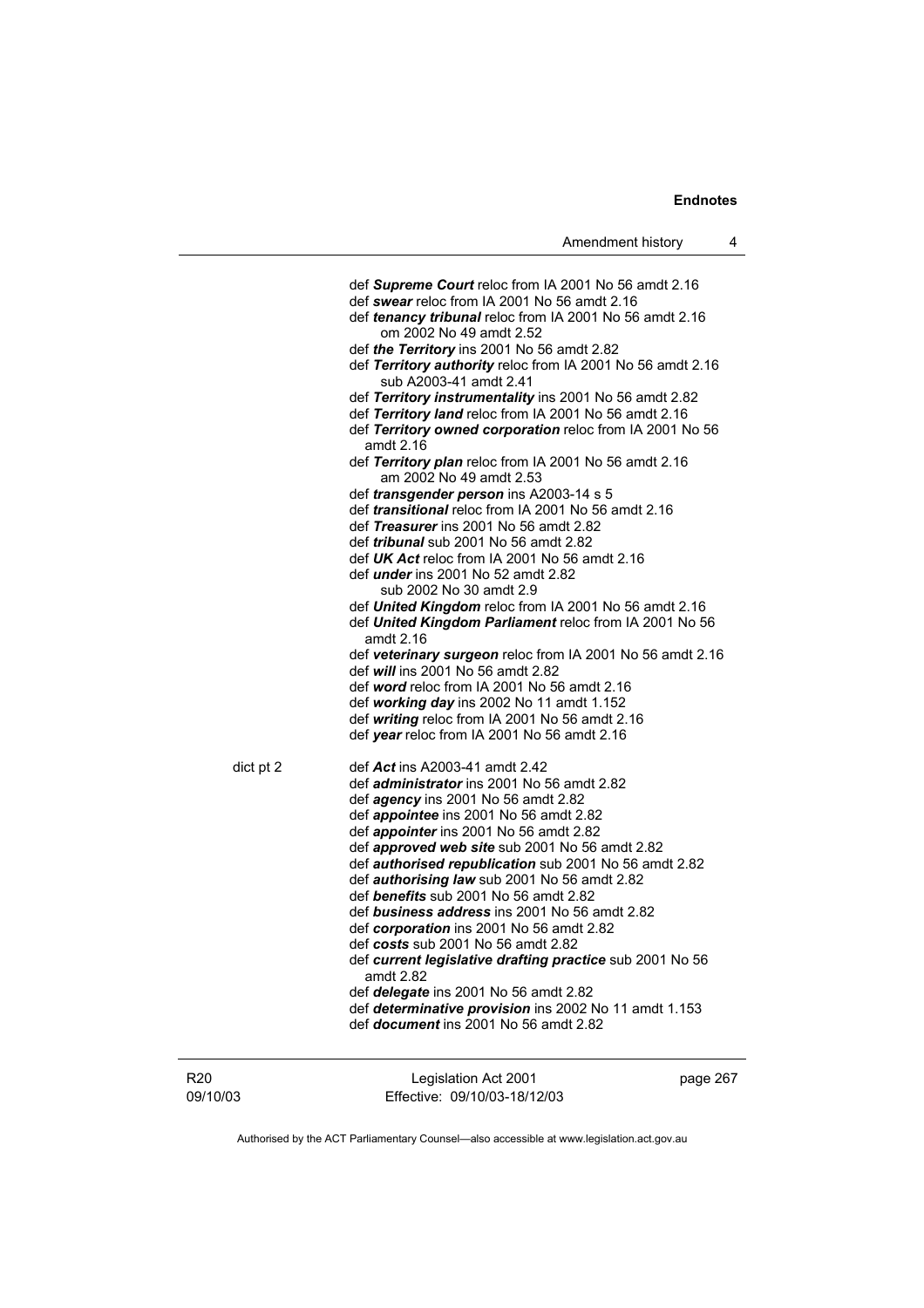5 Earlier republications

 def *editorial amendment* sub 2001 No 56 amdt 2.82 def *email address* ins 2001 No 56 amdt 2.82 def *executive officer* ins 2001 No 56 amdt 2.82 def *fax number* ins 2001 No 56 amdt 2.82 def *fee* sub 2001 No 56 amdt 2.82 def *home address* ins 2001 No 56 amdt 2.82 def *law* sub 2001 No 56 amdt 2.82 am 2002 No 11 amdt 1.154; pars renum 2002 No 11 amdt 1.155; A2003-41 amdt 2.43; pars renum R20 LA (see A2003-41 amdt 2.44) def *legislative material* ins A2003-41 amdt 2.45 def *non-determinative provision* ins 2002 No 11 amdt 1.156 def *provide* sub 2001 No 56 amdt 2.82 def *referential words* sub 2001 No 56 amdt 2.82 def *register* sub 2001 No 56 amdt 2.82 def *republication* sub 2001 No 56 amdt 2.82; A2003-41 amdt 2.46 def *republication date* sub 2001 No 56 amdt 2.82 def *responsible* ins 2001 No 56 amdt 2.82 def *scrutiny committee principles* sub 2001 No 56 amdt 2.82 def *service* sub 2001 No 56 amdt 2.82 def *working out the meaning of an Act* ins A2003-41 amdt 2.47

## **5 Earlier republications**

Some earlier republications were not numbered. The number in column 1 refers to the publication order.

Since 12 September 2001 every authorised republication has been published in electronic pdf format on the ACT legislation register. A selection of authorised republications have also been published in printed format. These republications are marked with an asterisk (\*) in column 1. Except for the footer, electronic and printed versions of an authorised republication are identical.

|          | <b>Republication</b><br>No and date | <b>Effective</b>                                     | Last<br>amendment<br>made by | <b>Republication for</b>                                                              |
|----------|-------------------------------------|------------------------------------------------------|------------------------------|---------------------------------------------------------------------------------------|
|          | R <sub>0</sub> A<br>17 Sept 2002    | 12 Sept 2001-<br>12 Sept 2001                        | A2001-56                     | amendments by<br>A2001-44, A2001-56<br>and retrospective<br>amendments by<br>A2002-30 |
|          | R <sub>1</sub>                      | 13 Sept 2001-                                        | SL2001-34                    | modification by                                                                       |
| page 268 |                                     | Legislation Act 2001<br>Effective: 09/10/03-18/12/03 |                              | R <sub>20</sub><br>09/10/03                                                           |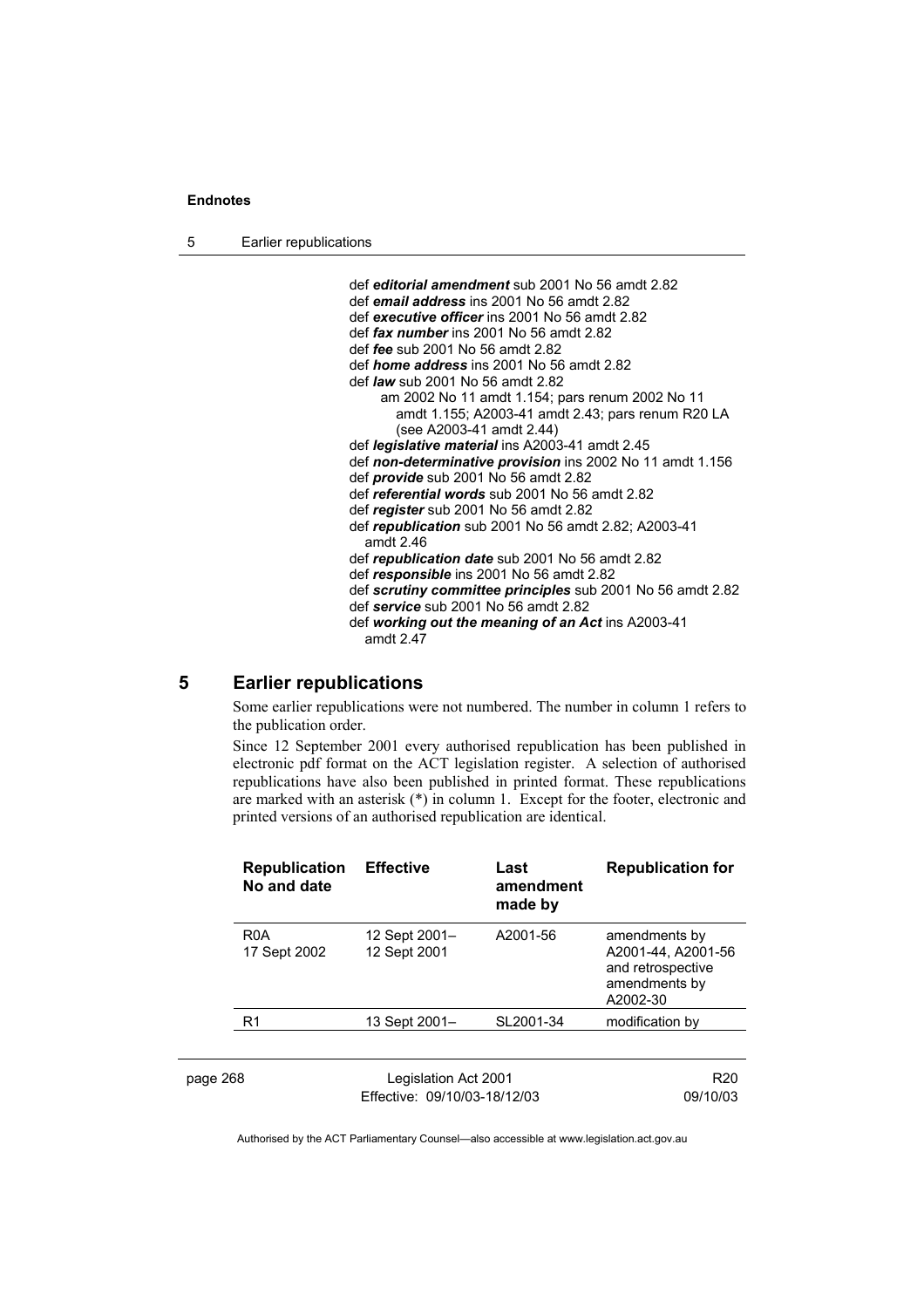Earlier republications 5

| <b>Republication</b><br>No and date | <b>Effective</b>              | Last<br>amendment<br>made by | <b>Republication for</b>                                  |
|-------------------------------------|-------------------------------|------------------------------|-----------------------------------------------------------|
| 13 Sept 2001                        | 13 Sept 2001                  |                              | SL2001-34                                                 |
| R1(RI)<br>17 Sept 2001              | 13 Sept 2001-<br>13 Sept 2001 | SL2001-34                    | reissue for<br>retrospective<br>amendments by<br>A2002-30 |
| R <sub>2</sub><br>14 Sept 2001      | 14 Sept 2001-<br>20 Feb 2002  | A2001-70                     | amendments by<br>A2001-70                                 |
| <b>R2 (RI)</b><br>17 Sept 2002      | 14 Sept 2001-<br>20 Feb 2002  | A2001-70                     | reissue for<br>retrospective<br>amendments by<br>A2002-30 |
| R3<br>21 Feb 2002                   | 21 Feb 2002-<br>12 Mar 2002   | A2001-88                     | changed endnotes<br>and editorial<br>changes              |
| R3 (RI)<br>17 Sept 2002             | 21 Feb 2002-<br>12 Mar 2002   | A2001-88                     | reissue for<br>retrospective<br>amendments by<br>A2002-30 |
| R4<br>13 Mar 2002                   | 13 Mar 2002-<br>27 May 2002   | A2001-88                     | commenced expiry                                          |
| R4 (RI)<br>17 Sept 2002             | 13 Mar 2002-<br>27 May 2002   | A2001-88                     | reissue for<br>retrospective<br>amendments by<br>A2002-30 |
| $R5*$<br>28 May 2002                | 28 May 2002-<br>30 June 2002  | A2002-11                     | amendments by<br>A2002-11                                 |
| R5 (RI)<br>17 Sept 2002             | 28 May 2002-<br>30 June 2002  | A2002-11                     | reissue for<br>retrospective<br>amendments by<br>A2002-30 |
| R <sub>6</sub><br>1 July 2002       | 1 July 2002-<br>12 Sept 2002  | A2002-11                     | amendments by<br>A2001-88                                 |
| <b>R6 (RI)</b><br>17 Sept 2002      | 1 July 2002-<br>12 Sept 2002  | A2002-11                     | reissue for<br>retrospective<br>amendments by<br>A2002-30 |
| R7<br>13 Sept 2002                  | 13 Sept 2002-<br>13 Sept 2002 | A2002-27                     | commenced expiry                                          |

R20 09/10/03

Legislation Act 2001 Effective: 09/10/03-18/12/03 page 269